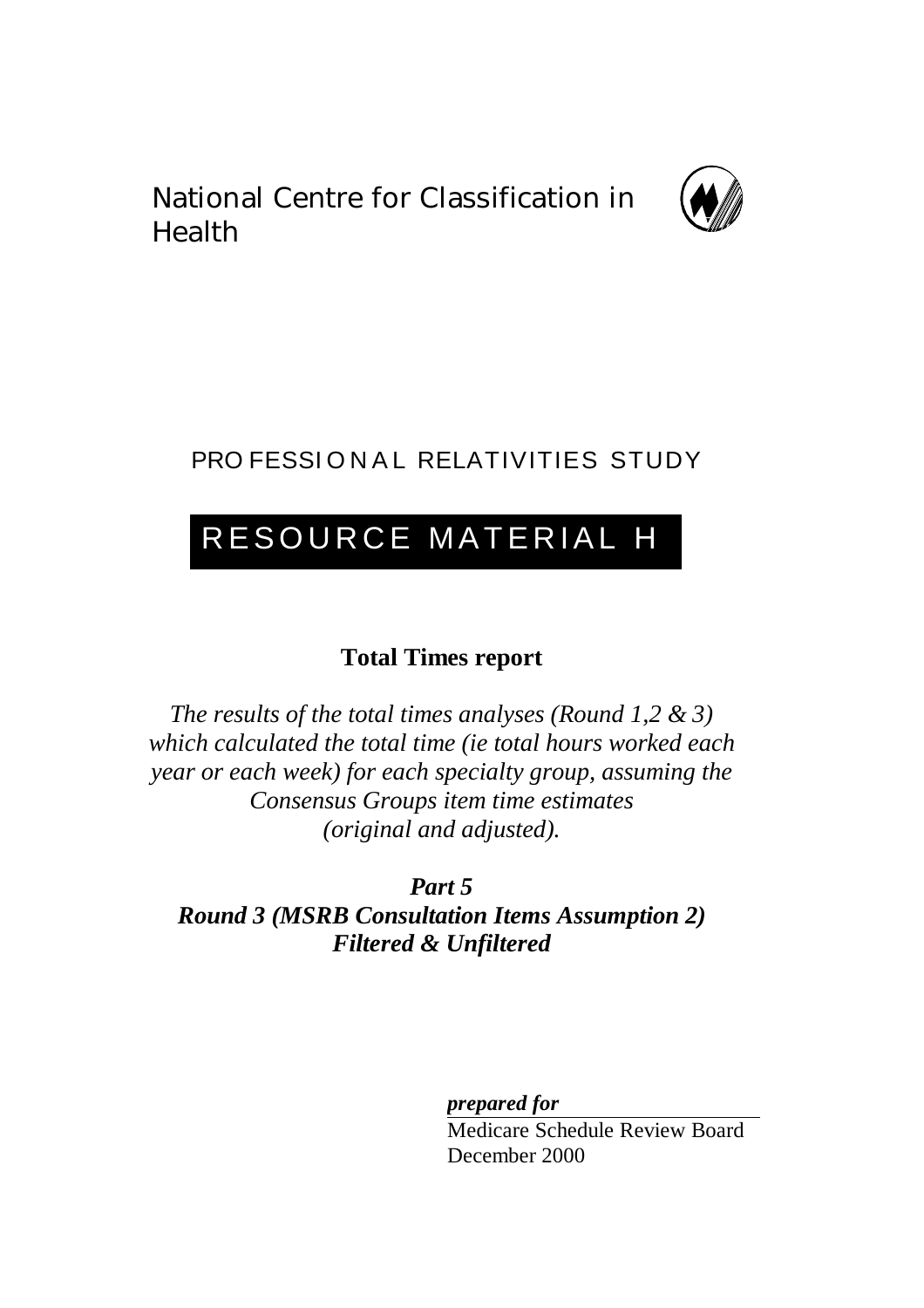20-Oct-00 TT09FIL (TOTALS-NINE FILTERED) 19OCT2000/ALFA Page 15 11:24:17 SPSS Open VMS Development SYS on RUBENS:: VMS V7.1

- - Description of Subpopulations - -

| Summaries of | PERWEEK | ASSUMP2 FILTERED (-TOP 5% & LE 5HR/WK) |  |
|--------------|---------|----------------------------------------|--|
| By levels of | SCIN36  | SC DIVISION = $32 + 4$ ADDITIONAL CATS |  |

| Variable              | Value | Label                | Mean    | Std Dev | Cases |
|-----------------------|-------|----------------------|---------|---------|-------|
| For Entire Population |       |                      | 29.0615 | 15.4635 | 27774 |
| SCIN36                | 1     | GENERAL PRACTICE     | 29.5989 | 14.7604 | 17845 |
| SCIN36                | 2     | FACIO-MAX SURGERY    | 10.1636 | 3.2646  | 55    |
| SCIN36                | 3     | OBSTETRICS & GYNAECO | 30.8787 | 15.2934 | 750   |
| SCIN36                | 4     | GENERAL SURGERY      | 25.2754 | 12.0848 | 817   |
| SCIN36                | 5     | CARDIO-THORACIC SURG | 21.6410 | 10.7522 | 78    |
| SCIN36                | 6     | NEUROSURGERY         | 17.4634 | 7.6774  | 82    |
| SCIN36                | 7     | ORTHOPAEDIC, HAND SU | 23.8757 | 10.1271 | 539   |
| SCIN36                | 8     | PAEDIATRIC SURG      | 17.9091 | 10.1037 | 33    |
| SCIN36                | 9     | PLASTIC, HAND SURG,  | 34.0842 | 15.1739 | 190   |
| SCIN36                | 10    | UROLOGY              | 30.0833 | 11.7122 | 192   |
| SCIN36                | 11    | VASCULAR SURG        | 23.0538 | 11.8187 | 93    |
| SCIN36                | 12    | OPHTHALMOLOGY        | 34.2369 | 16.2166 | 574   |
| SCIN36                | 13    | ENT - OHN            | 46.0187 | 21.5568 | 267   |
| SCIN36                | 14    | ANAESTHESIA, HYPERBA | 31.4310 | 17.5270 | 1413  |
| SCIN36                | 15    | <b>DERMATOLOGY</b>   | 44.7953 | 21.3780 | 254   |
| SCIN36                | 16    | <b>IVF</b>           | 61.0429 | 33.4172 | 70    |
| SCIN36                | 17    | GENERAL MEDICINE     | 20.1522 | 11.0561 | 611   |
| SCIN36                | 18    | CARDIOLOGY           | 38.5776 | 21.3795 | 464   |
| SCIN36                | 19    | RENAL MEDICINE       | 21.1061 | 13.2724 | 66    |
| SCIN36                | 20    | GASTROENTEROLOGY     | 31.6053 | 15.7044 | 304   |
| SCIN36                | 21    | NEUROLOGY            | 23.3350 | 12.7248 | 206   |
| SCIN36                | 22    | PAEDIATRIC MEDICINE  | 22.0558 | 12.0945 | 448   |
| SCIN36                | 23    | REHABILITATION MEDIC | 12.4500 | 6.5042  | 40    |
| SCIN36                | 24    | RHEUMATOLOGY         | 27.1696 | 14.2367 | 112   |
| SCIN36                | 25    | THORACIC MEDICINE    | 23.2717 | 13.9868 | 184   |
| SCIN36                | 26    | PSYCHIATRY           | 25.0611 | 11.8889 | 1277  |
| SCIN36                | 27    | RADIATION ONCOLOGY   | 18.8020 | 9.5352  | 101   |
| SCIN36                | 28    | CLINICAL HAEMATOLOGY | 17.9500 | 10.2066 | 80    |
| SCIN36                | 29    | MEDICAL ONCOLOGY     | 21.9067 | 13.9721 | 75    |
| SCIN36                | 30    | INTENSIVE CARE       | 21.5946 | 12.9063 | 74    |
| SCIN36                | 31    | NUCLEAR MEDICINE     | 25.1961 | 12.3377 | 102   |
| SCIN36                | 32    | IMMUNOLOGY           | 27.9149 | 19.7724 | 47    |
| SCIN36                | 33    | EMERGENCY MEDICINE   | 10.1905 | 3.9194  | 21    |
| SCIN36                | 34    | ASSISTANT            | 7.2857  | 1.1127  | 7     |
| SCIN36                | 35    | NON-SPEC SURGEONS    | 11.3109 | 4.4179  | 193   |
| SCIN36                | 36    | NON-SPEC ANAESTHESIO | 27.0909 | 16.3306 | 110   |

Total Cases = 27774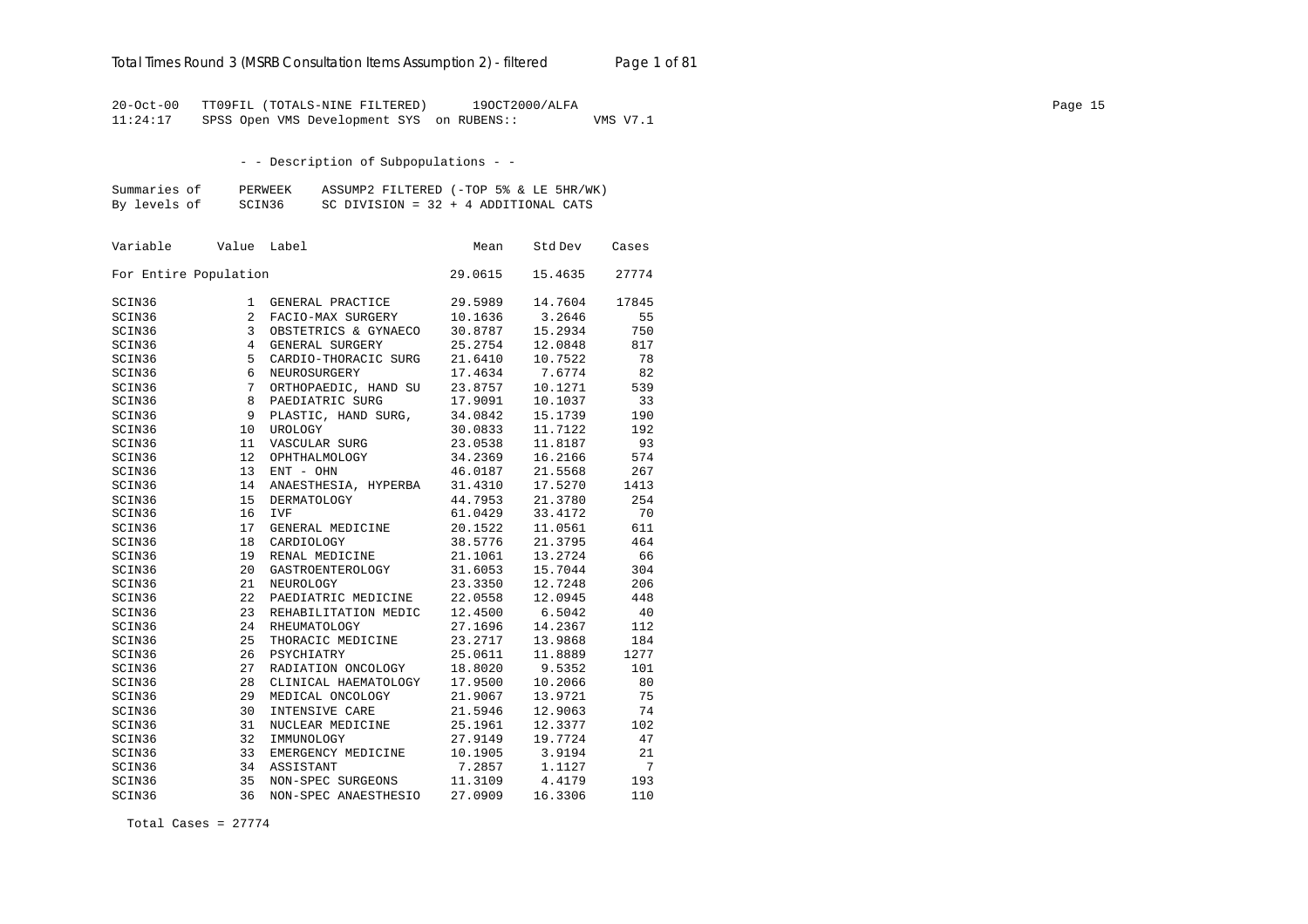20-Oct-00 TT09FIL (TOTALS-NINE FILTERED) 19OCT2000/ALFA Page 19 11:24:25 SPSS Open VMS Development SYS on RUBENS:: VMS V7.1

Preceding task required .38 seconds CPU time; 5.06 seconds elapsed.

```
277 0 TEMPORARY
278 0 SELECT IF (SCIN36 EQ 1)
279 0 /*
280 0 /* TOTAL TIMES FREQUENCY DISTRIBUTION FOR GPs
281 0 /*
282 0 FREQUENCIES VARIABLES=PERWEEK/<br>283 0 FORMAT=CONDENSE/
283 0 FORMAT=CONDENSE/
284 0 HISTOGRAM=INCREMENT (5)/
285 0 STATISTICS=MEAN STDDEV
286 0 /*
```
There are 1,073,639,760 bytes of memory available.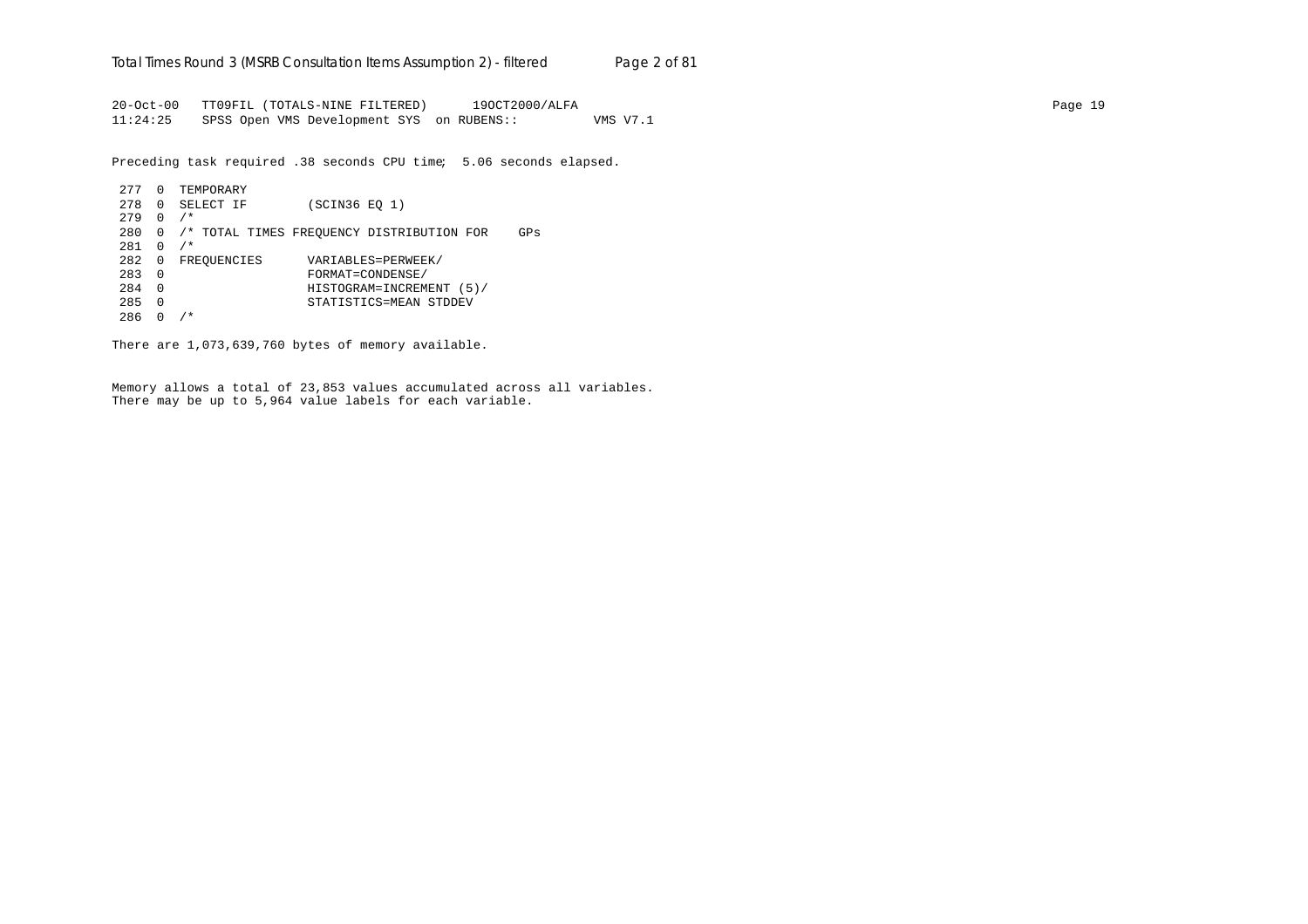20-Oct-00 TT09FIL (TOTALS-NINE FILTERED) 19OCT2000/ALFA Page 20 11:24:26 SPSS Open VMS Development SYS on RUBENS:: VMS V7.1

PERWEEK ASSUMP2 FILTERED (-TOP 5% & LE 5HR/WK)

|       |              |                | Cum |       |              |                | Cum |       |              |              | Cum |
|-------|--------------|----------------|-----|-------|--------------|----------------|-----|-------|--------------|--------------|-----|
| Value | Freq Pct Pct |                |     | Value | Freq Pct Pct |                |     | Value | Freq Pct Pct |              |     |
| 6.00  | 391          | 2              | 2   | 26.00 | 445          | 2              | 45  | 46.00 | 258          | $\mathbf{1}$ | 85  |
| 7.00  | 375          | $\overline{2}$ | 4   | 27.00 | 438          | 2              | 47  | 47.00 | 212          | $\mathbf{1}$ | 86  |
| 8.00  | 405          | $\overline{2}$ | 7   | 28.00 | 406          | 2              | 50  | 48.00 | 220          | 1            | 87  |
| 9.00  | 377          | $\overline{a}$ | 9   | 29.00 | 415          | 2              | 52  | 49.00 | 218          | $\mathbf{1}$ | 88  |
| 10.00 | 357          | 2              | 11  | 30.00 | 418          | 2              | 54  | 50.00 | 208          | 1            | 90  |
| 11.00 | 361          | 2              | 13  | 31.00 | 451          | 3              | 57  | 51.00 | 183          | $\mathbf{1}$ | 91  |
| 12.00 | 363          | 2              | 15  | 32.00 | 390          | 2              | 59  | 52.00 | 168          | $\mathbf{1}$ | 92  |
| 13.00 | 359          | 2              | 17  | 33.00 | 404          | 2              | 61  | 53.00 | 176          | $\mathbf{1}$ | 93  |
| 14.00 | 367          | 2              | 19  | 34.00 | 394          | $\overline{a}$ | 64  | 54.00 | 152          | $\mathbf{1}$ | 93  |
| 15.00 | 391          | 2              | 21  | 35.00 | 395          | 2              | 66  | 55.00 | 164          | $\mathbf{1}$ | 94  |
| 16.00 | 381          | 2              | 23  | 36.00 | 341          | $\overline{a}$ | 68  | 56.00 | 146          | $\mathbf{1}$ | 95  |
| 17.00 | 397          | 2              | 25  | 37.00 | 371          | 2              | 70  | 57.00 | 144          | $\mathbf{1}$ | 96  |
| 18.00 | 369          | 2              | 27  | 38.00 | 360          | 2              | 72  | 58.00 | 127          | $\mathbf{1}$ | 97  |
| 19.00 | 375          | $\overline{2}$ | 30  | 39.00 | 360          | $\overline{a}$ | 74  | 59.00 | 126          | $\mathbf{1}$ | 97  |
| 20.00 | 346          | 2              | 31  | 40.00 | 305          | $\overline{a}$ | 76  | 60.00 | 116          | $\mathbf{1}$ | 98  |
| 21.00 | 327          | 2              | 33  | 41.00 | 332          | 2              | 77  | 61.00 | 102          | 1            | 99  |
| 22.00 | 398          | 2              | 36  | 42.00 | 284          | 2              | 79  | 62.00 | 123          | 1            | 99  |
| 23.00 | 415          | 2              | 38  | 43.00 | 249          | $\mathbf{1}$   | 80  | 63.00 | 114          | $\mathbf{1}$ | 100 |
| 24.00 | 443          | 2              | 40  | 44.00 | 287          | $\overline{a}$ | 82  | 64.00 | 4            | $\Omega$     | 100 |
| 25.00 | 394          | $\overline{2}$ | 43  | 45.00 | 248          | $\mathbf{1}$   | 83  |       |              |              |     |

| Count | Midpoint |             |                    |                             |      |      | One symbol equals approximately 80.00 occurrences |      |
|-------|----------|-------------|--------------------|-----------------------------|------|------|---------------------------------------------------|------|
| 1905  | 8.50     |             |                    | ************************    |      |      |                                                   |      |
| 1841  | 13.50    |             |                    | ***********************     |      |      |                                                   |      |
| 1868  | 18.50    |             |                    | ***********************     |      |      |                                                   |      |
| 1977  | 23.50    |             |                    | *************************   |      |      |                                                   |      |
| 2122  | 28.50    |             |                    | *************************** |      |      |                                                   |      |
| 2034  | 33.50    |             |                    | *************************   |      |      |                                                   |      |
| 1737  | 38.50    |             |                    | **********************      |      |      |                                                   |      |
| 1400  | 43.50    |             | ****************** |                             |      |      |                                                   |      |
| 1116  | 48.50    |             | **************     |                             |      |      |                                                   |      |
| 843   | 53.50    | *********** |                    |                             |      |      |                                                   |      |
| 659   | 58.50    | ********    |                    |                             |      |      |                                                   |      |
| 343   | 63.50    | ****        |                    |                             |      |      |                                                   |      |
|       |          |             |                    |                             |      |      |                                                   |      |
|       |          | $\Omega$    | 800                | 1600                        | 2400 | 3200 |                                                   | 4000 |
|       |          |             |                    | Histogram frequency         |      |      |                                                   |      |
| Mean  | 29.599   |             | Std dev            | 14.760                      |      |      |                                                   |      |
|       |          |             |                    |                             |      |      |                                                   |      |

Valid cases 17845 Missing cases 0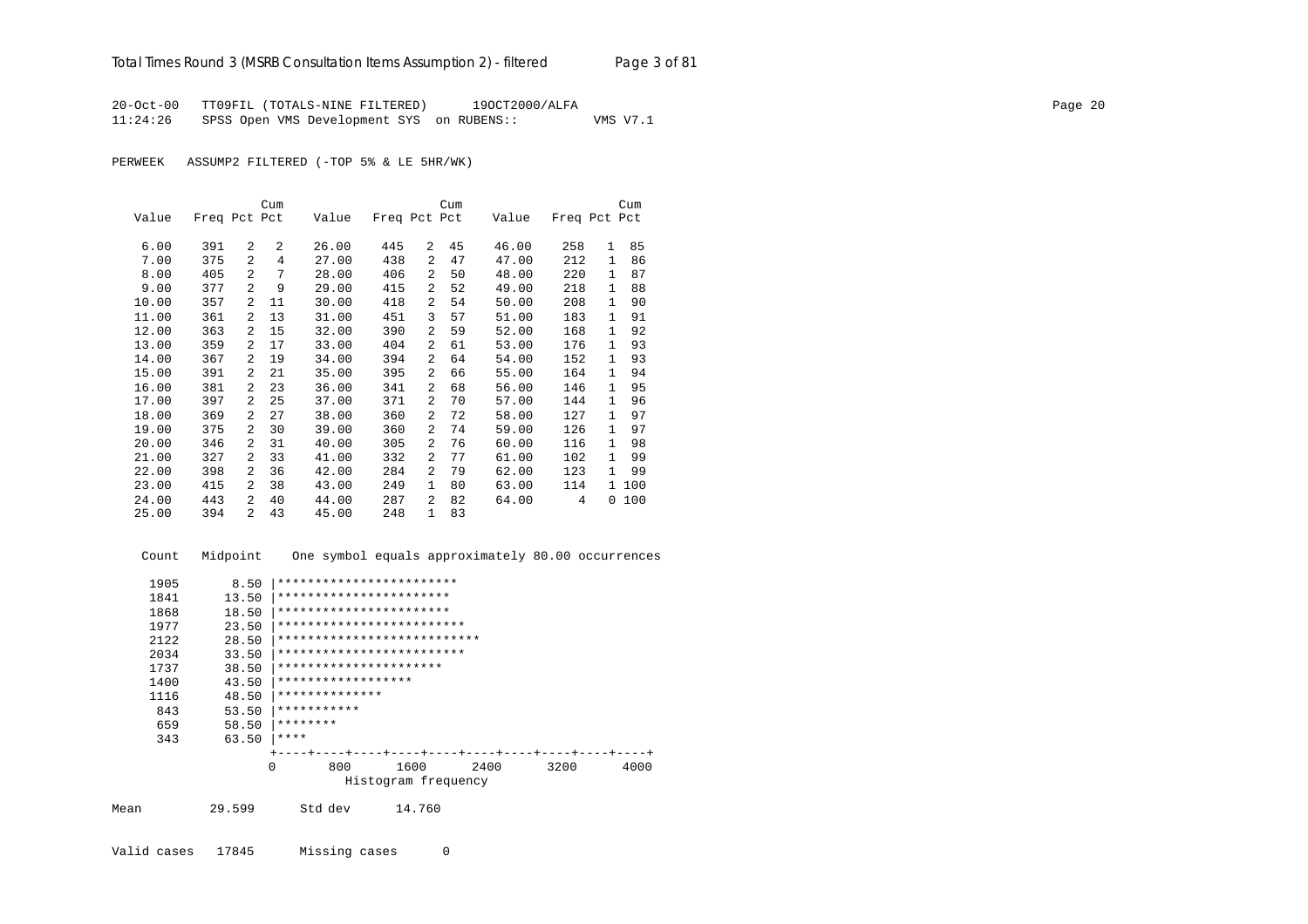20-Oct-00 TT09FIL (TOTALS-NINE FILTERED) 19OCT2000/ALFA Page 21 11:24:27 SPSS Open VMS Development SYS on RUBENS:: VMS V7.1

Preceding task required .35 seconds CPU time; 2.43 seconds elapsed.

287 0 TEMPORARY 288 0 SELECT IF (SCIN36 EQ 2) 289 0 /\* 290 0 /\* TOTAL TIMES FREQUENCY DISTRIBUTION FOR FACIO-MAX SURGEONS  $291 \t 0 \t /\t$ 292 0 FREQUENCIES VARIABLES=PERWEEK/<br>293 0 FORMAT=CONDENSE/ 293 0 FORMAT=CONDENSE/ 294 0 HISTOGRAM=INCREMENT (5)/ 295 0 STATISTICS=MEAN STDDEV  $296 \t 0 / *$ 

There are 1,073,639,760 bytes of memory available.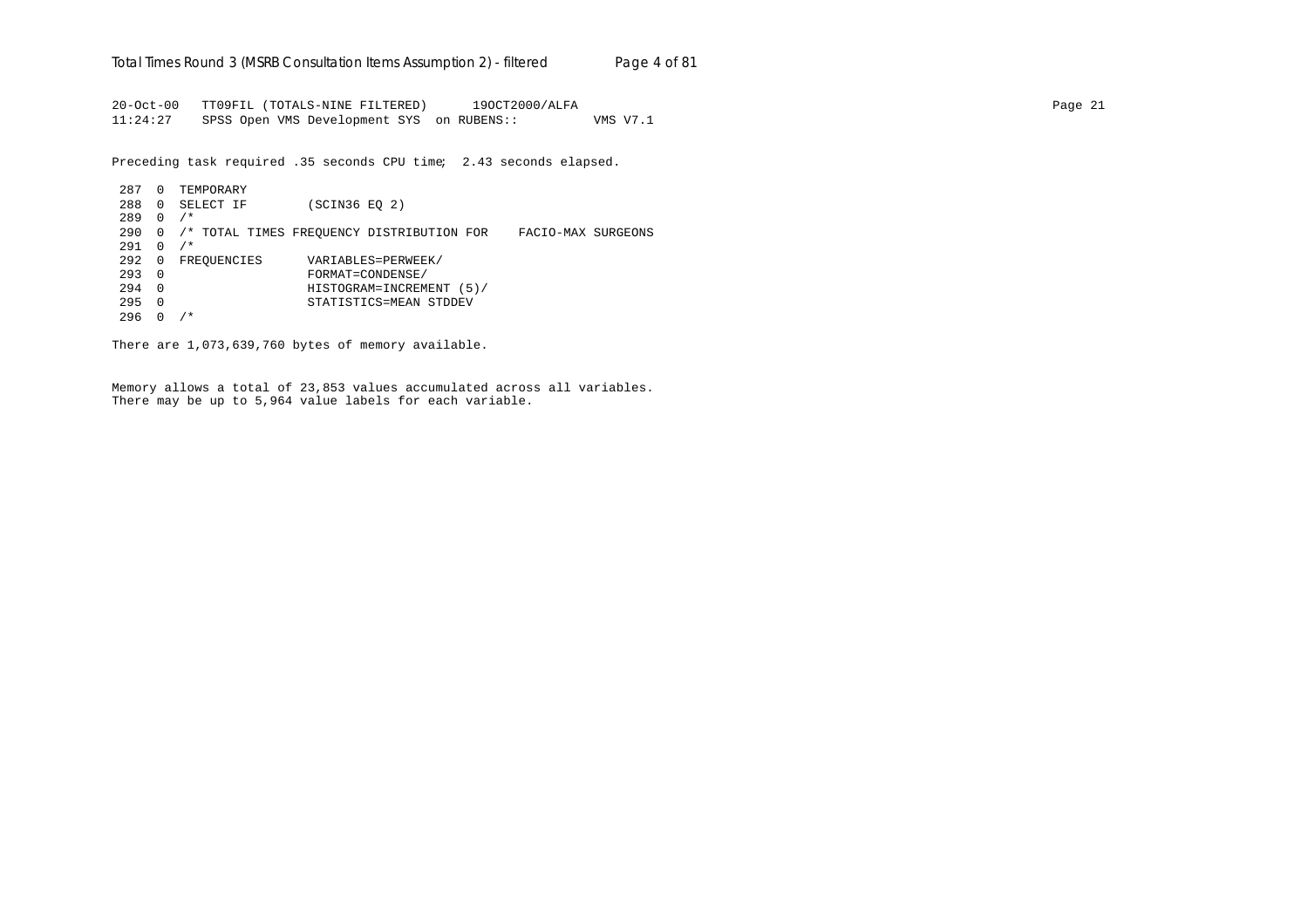# Total Times Round 3 (MSRB Consultation Items Assumption 2) - *filtered* Page 5 of 81

20-Oct-00 TT09FIL (TOTALS-NINE FILTERED) 19OCT2000/ALFA Page 22 11:24:28 SPSS Open VMS Development SYS on RUBENS:: VMS V7.1

PERWEEK ASSUMP2 FILTERED (-TOP 5% & LE 5HR/WK)

|       |              |         | Cum |       |              |        | Cum  |       |              | Cum     |
|-------|--------------|---------|-----|-------|--------------|--------|------|-------|--------------|---------|
| Value | Freq Pct Pct |         |     | Value | Freq Pct Pct |        |      | Value | Freq Pct Pct |         |
|       |              |         |     |       |              |        |      |       |              |         |
| 6.00  |              | 6 11 11 |     | 10.00 |              | 5 9 58 |      | 14.00 |              | 1 2 82  |
| 7.00  |              | 8 15    | 2.5 | 11.00 |              | $5 -$  | 9 67 | 15.00 |              | 6 11 93 |
| 8.00  | 1 ດ          | 18      | 44  | 12.00 |              | 5.     | 976  | 16.00 | 3            | 5 98    |
| 9.00  |              | 35      | 49  | 13.00 |              | 4<br>2 | 80   | 17.00 | 1.           | 2 100   |

 Count Midpoint One symbol equals approximately .80 occurrences 32 8.50 |\*\*\*\*\*\*\*\*\*\*\*\*\*\*\*\*\*\*\*\*\*\*\*\*\*\*\*\*\*\*\*\*\*\*\*\*\*\*\*\*

19 13.50 |\*\*\*\*\*\*\*\*\*\*\*\*\*\*\*\*\*\*\*\*\*\*\*\*\*\*\*<br>4 17.00 |\*\*\*\*\*  $17.00$  \*\*\*\*\* +----+----+----+----+----+----+----+----+----+----+ 0 8 16 24 32 40 Histogram frequency

Mean 10.164 Std dev 3.265

Valid cases 55 Missing cases 0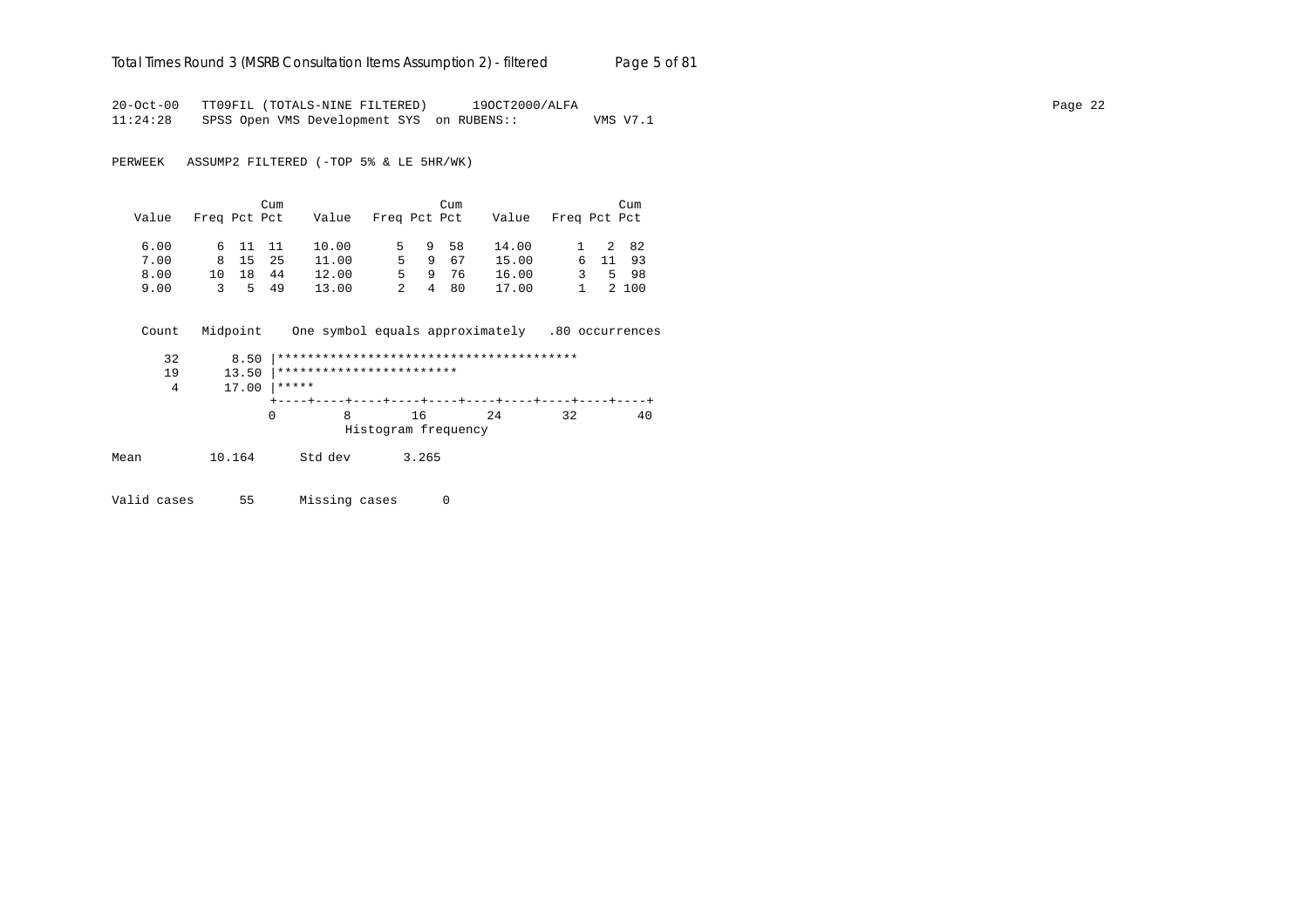20-Oct-00 TT09FIL (TOTALS-NINE FILTERED) 19OCT2000/ALFA Page 23 11:24:29 SPSS Open VMS Development SYS on RUBENS:: VMS V7.1

Preceding task required .22 seconds CPU time; 1.61 seconds elapsed.

297 0 TEMPORARY 298 0 SELECT IF (SCIN36 EQ 3) 299 0 /\* 300 0 /\* TOTAL TIMES FREQUENCY DISTRIBUTION FOR OBSTETRICIANS & GYNAECOLOGISTS 301 0 /\* 302 0 FREQUENCIES VARIABLES=PERWEEK/<br>303 0 FORMAT=CONDENSE/ 303 0 FORMAT=CONDENSE/ 304 0 HISTOGRAM=INCREMENT (5)/ 305 0 STATISTICS=MEAN STDDEV 306 0 /\*

There are 1,073,639,760 bytes of memory available.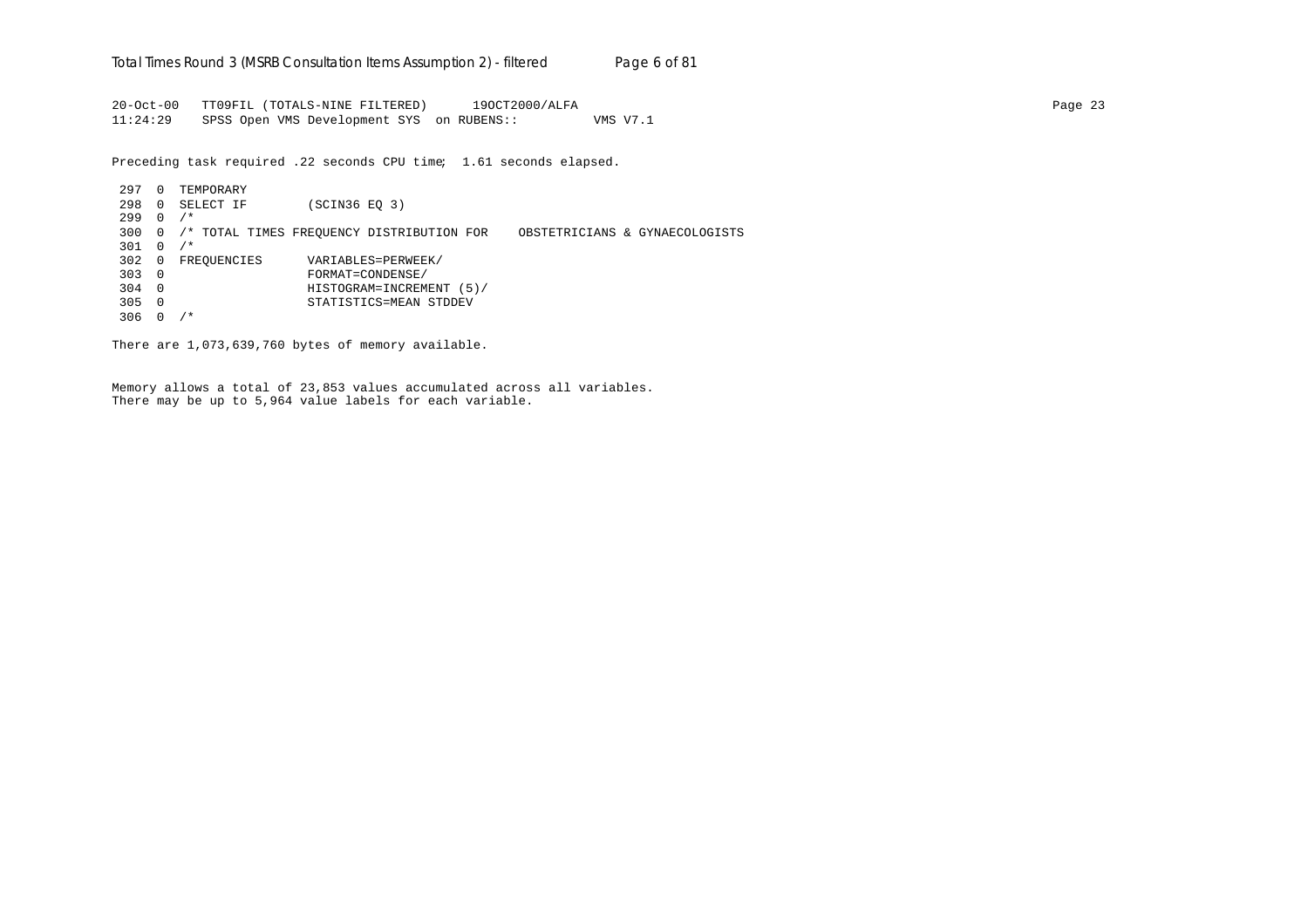20-Oct-00 TT09FIL (TOTALS-NINE FILTERED) 19OCT2000/ALFA Page 24 11:24:30 SPSS Open VMS Development SYS on RUBENS:: VMS V7.1

PERWEEK ASSUMP2 FILTERED (-TOP 5% & LE 5HR/WK)

|       |              |                | Cum |       |              |                | Cum |       |                |              | Cum |
|-------|--------------|----------------|-----|-------|--------------|----------------|-----|-------|----------------|--------------|-----|
| Value | Freq Pct Pct |                |     | Value | Freq Pct Pct |                |     | Value | Freq Pct Pct   |              |     |
|       |              |                |     |       |              |                |     |       |                |              |     |
| 6.00  | 19           | 3              | 3   | 27.00 | 15           | $\mathfrak{D}$ | 45  | 48.00 | 11             | 1            | 85  |
| 7.00  | 24           | 3              | 6   | 28.00 | 14           | $\overline{2}$ | 47  | 49.00 | 10             | 1            | 86  |
| 8.00  | 12           | $\mathfrak{D}$ | 7   | 29.00 | 18           | 2              | 49  | 50.00 | 8              | 1            | 87  |
| 9.00  | 8            | 1              | 8   | 30.00 | 15           | 2              | 51  | 51.00 | 14             | 2            | 89  |
| 10.00 | 13           | 2              | 10  | 31.00 | 22           | 3              | 54  | 52.00 | 9              | $\mathbf{1}$ | 90  |
| 11.00 | 14           | 2              | 12  | 32.00 | 11           | $\mathbf{1}$   | 55  | 53.00 | 9              | $\mathbf{1}$ | 91  |
| 12.00 | 14           | 2              | 14  | 33.00 | 22           | 3              | 58  | 54.00 | 6              | 1            | 92  |
| 13.00 | 13           | 2              | 16  | 34.00 | 12           | 2              | 60  | 55.00 | 6              | $\mathbf{1}$ | 93  |
| 14.00 | 12           | 2              | 17  | 35.00 | 12           | $\overline{a}$ | 61  | 56.00 | 8              | $\mathbf{1}$ | 94  |
| 15.00 | 10           | $\mathbf{1}$   | 19  | 36.00 | 18           | $\overline{a}$ | 64  | 57.00 | $\overline{2}$ | $\Omega$     | 94  |
| 16.00 | 14           | 2              | 20  | 37.00 | 18           | $\overline{a}$ | 66  | 58.00 | 7              | $\mathbf{1}$ | 95  |
| 17.00 | 12           | 2              | 22  | 38.00 | 14           | $\overline{a}$ | 68  | 59.00 | 10             | $\mathbf{1}$ | 97  |
| 18.00 | 18           | 2              | 24  | 39.00 | 14           | 2              | 70  | 60.00 | 6              | 1            | 97  |
| 19.00 | 12           | 2              | 26  | 40.00 | 11           | $\mathbf{1}$   | 71  | 61.00 | 5              | $\mathbf{1}$ | 98  |
| 20.00 | 16           | 2              | 28  | 41.00 | 17           | 2              | 74  | 62.00 | 4              | $\mathbf{1}$ | 99  |
| 21.00 | 23           | 3              | 31  | 42.00 | 13           | $\overline{a}$ | 75  | 63.00 | $\mathbf{1}$   | $\Omega$     | 99  |
| 22.00 | 15           | 2              | 33  | 43.00 | 23           | 3              | 79  | 64.00 | 6              | $\mathbf{1}$ | 99  |
| 23.00 | 19           | 3              | 36  | 44.00 | 6            | $\mathbf{1}$   | 79  | 65.00 | $\mathbf{1}$   | 0            | 100 |
| 24.00 | 23           | 3              | 39  | 45.00 | 10           | $\mathbf{1}$   | 81  | 66.00 | $\overline{2}$ | $\Omega$     | 100 |
| 25.00 | 20           | 3              | 41  | 46.00 | 7            | $\mathbf{1}$   | 82  | 67.00 | 1              | $\Omega$     | 100 |
| 26.00 | 9            | $\mathbf{1}$   | 43  | 47.00 | 12           | $\overline{a}$ | 83  |       |                |              |     |

 Count Midpoint One symbol equals approximately 2.00 occurrences 76 8.50 |\*\*\*\*\*\*\*\*\*\*\*\*\*\*\*\*\*\*\*\*\*\*\*\*\*\*\*\*\*\*\*\*\*\*\*\*\*\* 63 13.50 |\*\*\*\*\*\*\*\*\*\*\*\*\*\*\*\*\*\*\*\*\*\*\*\*\*\*\*\*\*\*\*\*\*\*<br>72 18.50 |\*\*\*\*\*\*\*\*\*\*\*\*\*\*\*\*\*\*\*\*\*\*\*\*\*\*\*\*\*\*\*\*\* 72 18.50 |\*\*\*\*\*\*\*\*\*\*\*\*\*\*\*\*\*\*\*\*\*\*\*\*\*\*\*\*\*\*\*\*\*\*\*\* 100 23.50 |\*\*\*\*\*\*\*\*\*\*\*\*\*\*\*\*\*\*\*\*\*\*\*\*\*\*\*\*\*\*\*\*\*\*\*\*\*\*\*\*\*\*\*\*\*\*\*\*\*\* 71 28.50 |\*\*\*\*\*\*\*\*\*\*\*\*\*\*\*\*\*\*\*\*\*\*\*\*\*\*\*\*\*\*\*\*\*\*\*\* 79 33.50 |\*\*\*\*\*\*\*\*\*\*\*\*\*\*\*\*\*\*\*\*\*\*\*\*\*\*\*\*\*\*\*\*\*\*\*\*\*\*\*\* 75 38.50 |\*\*\*\*\*\*\*\*\*\*\*\*\*\*\*\*\*\*\*\*\*\*\*\*\*\*\*\*\*\*\*\*\*\*\*\*\*\* 69 43.50 |\*\*\*\*\*\*\*\*\*\*\*\*\*\*\*\*\*\*\*\*\*\*\*\*\*\*\*\*\*\*\*\*\*\*\* 48 48.50 |\*\*\*\*\*\*\*\*\*\*\*\*\*\*\*\*\*\*\*\*\*\*\*\*\*\*<br>44 53.50 |\*\*\*\*\*\*\*\*\*\*\*\*\*\*\*\*\*\*\*\*\*\*\*\* 44 53.50 |\*\*\*\*\*\*\*\*\*\*\*\*\*\*\*\*\*\*\*\*\*\* 33 58.50 |\*\*\*\*\*\*\*\*\*\*\*\*\*\*\*\*\* 17 63.50 |\*\*\*\*\*\*\*\*\* 3 67.00 |\*\* +----+----+----+----+----+----+----+----+----+----+ 0 20 40 60 80 100 Histogram frequency Mean 30.879 Std dev 15.293 Valid cases 750 Missing cases 0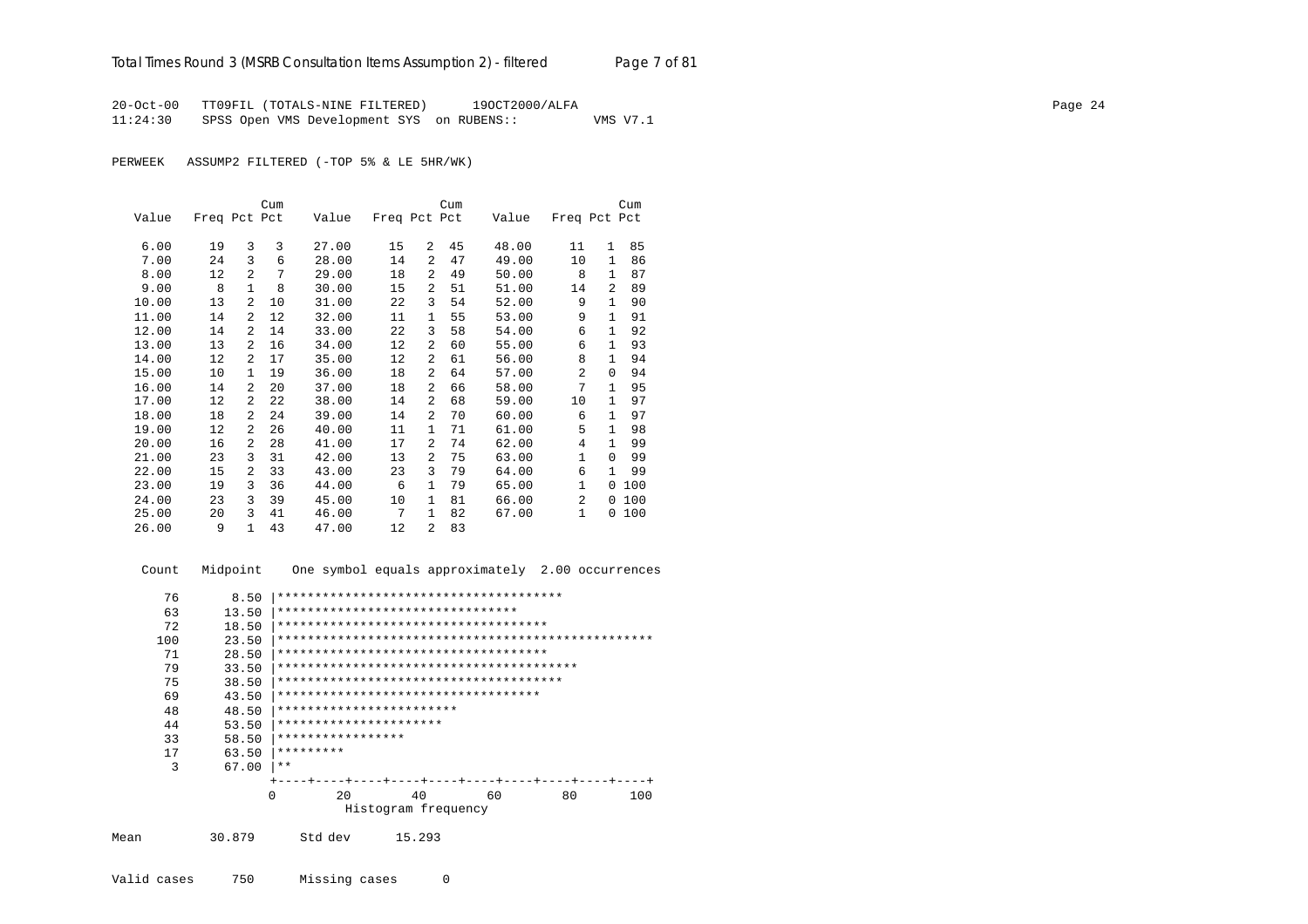20-Oct-00 TT09FIL (TOTALS-NINE FILTERED) 19OCT2000/ALFA Page 25 11:24:32 SPSS Open VMS Development SYS on RUBENS:: VMS V7.1

Preceding task required .24 seconds CPU time; 2.15 seconds elapsed.

307 0 TEMPORARY 308 0 SELECT IF (SCIN36 EQ 4) 309 0 /\* 310 0 /\* TOTAL TIMES FREQUENCY DISTRIBUTION FOR GENERAL SURGEONS  $311 \t0 \t/*$ 312 0 FREQUENCIES VARIABLES=PERWEEK/<br>313 0 FORMAT=CONDENSE/ 313 0 FORMAT=CONDENSE/ 314 0 HISTOGRAM=INCREMENT (5)/ 315 0 STATISTICS=MEAN STDDEV 316 0 /\*

There are 1,073,639,760 bytes of memory available.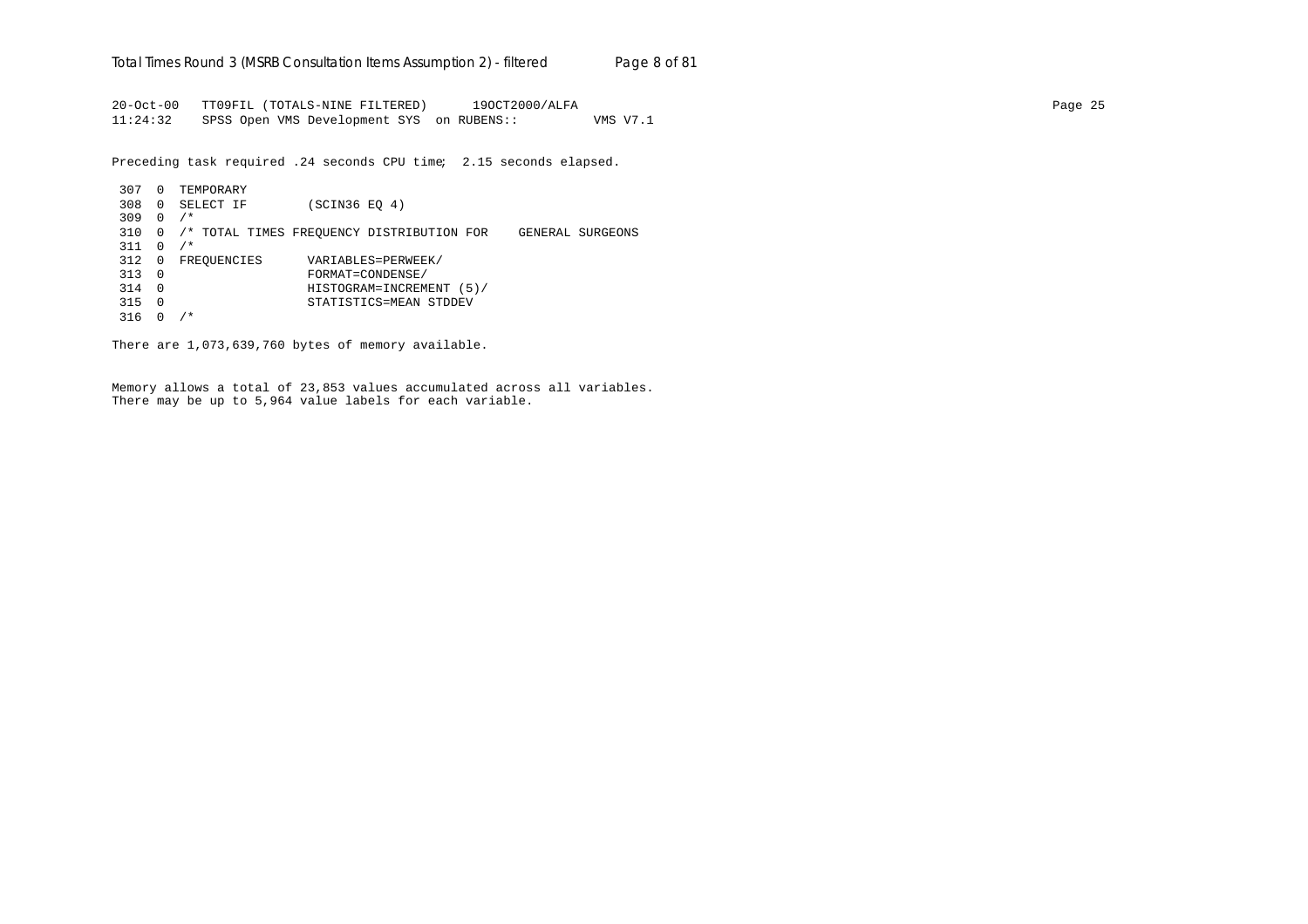20-Oct-00 TT09FIL (TOTALS-NINE FILTERED) 19OCT2000/ALFA Page 26 11:24:33 SPSS Open VMS Development SYS on RUBENS:: VMS V7.1

PERWEEK ASSUMP2 FILTERED (-TOP 5% & LE 5HR/WK)

|       |              |                | Cum |       |              |                | Cum |       |              |                | Cum |
|-------|--------------|----------------|-----|-------|--------------|----------------|-----|-------|--------------|----------------|-----|
| Value | Freq Pct Pct |                |     | Value | Freq Pct Pct |                |     | Value | Freq Pct Pct |                |     |
|       |              |                |     |       |              |                |     |       |              |                |     |
| 6.00  | 27           | 3              | 3   | 22.00 | 21           | 3              | 44  | 38.00 | 12           | $\mathbf{1}$   | 83  |
| 7.00  | 26           | 3              | 6   | 23.00 | 29           | 4              | 47  | 39.00 | 19           | $\overline{2}$ | 85  |
| 8.00  | 19           | $\mathfrak{D}$ | 9   | 24.00 | 20           | $\mathfrak{D}$ | 50  | 40.00 | 6            | $\mathbf{1}$   | 86  |
| 9.00  | 17           | $\mathfrak{D}$ | 11  | 25.00 | 25           | 3              | 53  | 41.00 | 14           | $\mathfrak{D}$ | 88  |
| 10.00 | 14           | $\mathfrak{D}$ | 13  | 26.00 | 24           | 3              | 56  | 42.00 | 15           | $\mathfrak{D}$ | 90  |
| 11.00 | 24           | 3              | 16  | 27.00 | 24           | 3              | 59  | 43.00 | 13           | $\mathfrak{D}$ | 91  |
| 12.00 | 20           | $\overline{a}$ | 18  | 28.00 | 19           | $\overline{a}$ | 61  | 44.00 | 18           | $\mathfrak{D}$ | 94  |
| 13.00 | 17           | 2              | 20  | 29.00 | 24           | 3              | 64  | 45.00 | 4            | 0              | 94  |
| 14.00 | 19           | $\mathcal{L}$  | 22  | 30.00 | 21           | 3              | 67  | 46.00 | 4            | $\Omega$       | 94  |
| 15.00 | 15           | 2              | 24  | 31.00 | 21           | 3              | 69  | 47.00 | 10           | 1              | 96  |
| 16.00 | 22           | 3              | 27  | 32.00 | 19           | $\overline{a}$ | 71  | 48.00 | 6            | $\mathbf{1}$   | 96  |
| 17.00 | 28           | 3              | 30  | 33.00 | 14           | $\overline{a}$ | 73  | 49.00 | 6            |                | 97  |
| 18.00 | 22           | 3              | 33  | 34.00 | 26           | 3              | 76  | 50.00 | 6            |                | 98  |
| 19.00 | 28           | 3              | 36  | 35.00 | 22           | 3              | 79  | 51.00 | 11           |                | 99  |
| 20.00 | 16           | $\mathfrak{D}$ | 38  | 36.00 | 11           | $\mathbf{1}$   | 80  | 52.00 | 6            | $\mathbf{1}$   | 100 |
| 21.00 | 23           | 3              | 41  | 37.00 | 10           | 1              | 82  |       |              |                |     |

Count Midpoint One symbol equals approximately 4.00 occurrences

|      | 103 | 8.50     | **************************     |                     |     |     |     |
|------|-----|----------|--------------------------------|---------------------|-----|-----|-----|
|      | 95  | 13.50    | ************************       |                     |     |     |     |
|      | 116 | 18.50    | *****************************  |                     |     |     |     |
|      | 118 | 23.50    | ****************************** |                     |     |     |     |
|      | 112 | 28.50    | ****************************   |                     |     |     |     |
|      | 102 | 33.50    | **************************     |                     |     |     |     |
|      | 58  | 38.50    | ***************                |                     |     |     |     |
|      | 64  | 43.50    | ****************               |                     |     |     |     |
|      | 32  | 48.50    | ********                       |                     |     |     |     |
|      | 17  | 52.00    | ****                           |                     |     |     |     |
|      |     |          |                                |                     |     |     |     |
|      |     | $\Omega$ | 40                             | 80                  | 120 | 160 | 200 |
|      |     |          |                                | Histogram frequency |     |     |     |
|      |     |          |                                |                     |     |     |     |
| Mean |     | 25.275   | Std dev                        | 12.085              |     |     |     |
|      |     |          |                                |                     |     |     |     |

Valid cases 817 Missing cases 0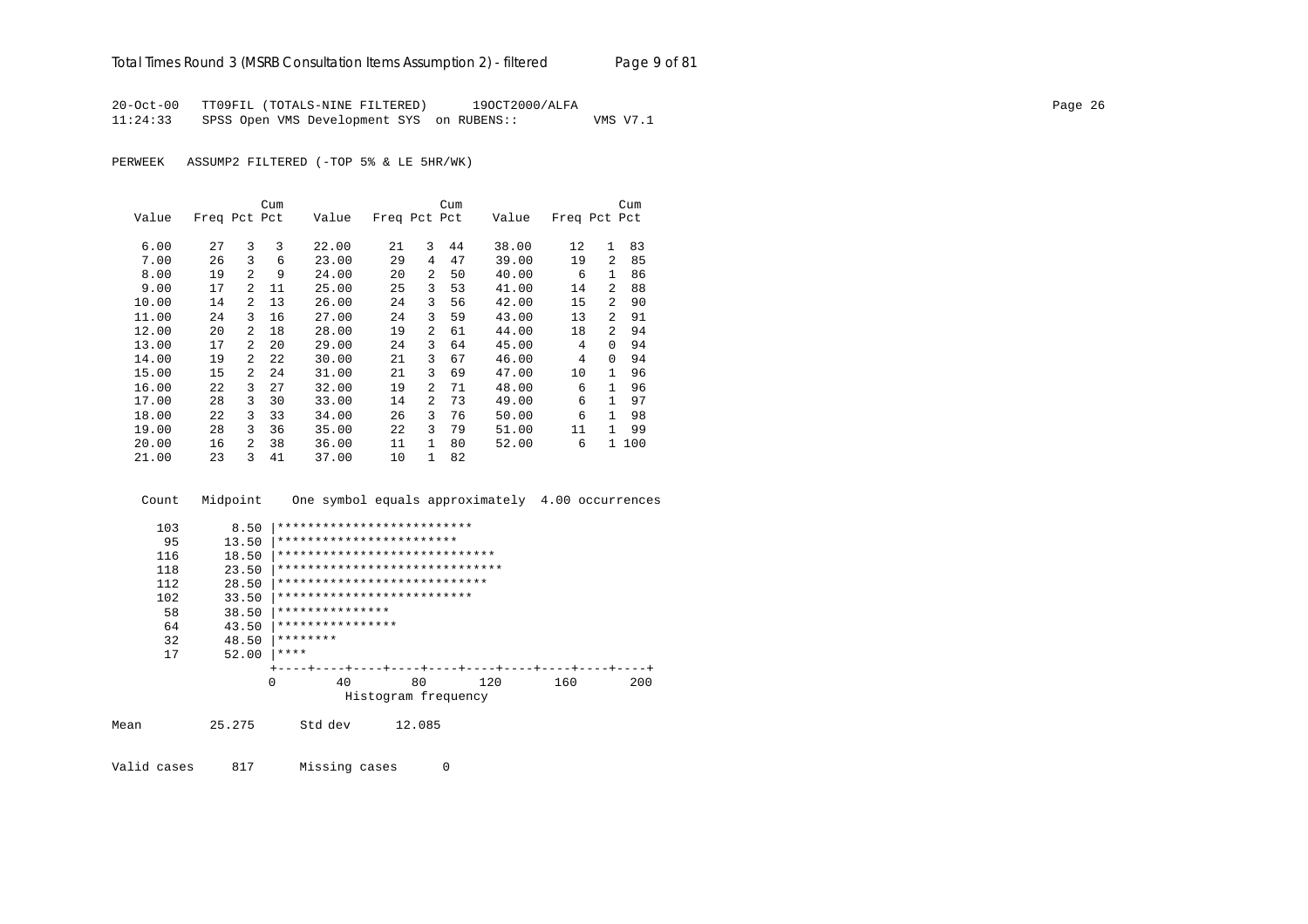20-Oct-00 TT09FIL (TOTALS-NINE FILTERED) 19OCT2000/ALFA Page 27 11:24:34 SPSS Open VMS Development SYS on RUBENS:: VMS V7.1

Preceding task required .25 seconds CPU time; 2.34 seconds elapsed.

317 0 TEMPORARY 318 0 SELECT IF (SCIN36 EQ 5) 319 0 /\* 320 0 /\* TOTAL TIMES FREQUENCY DISTRIBUTION FOR CARDIO-THORACIC SURGEONS  $321 \t 0 / *$ 322 0 FREQUENCIES VARIABLES=PERWEEK/ 323 0 FORMAT=CONDENSE/ 324 0 HISTOGRAM=INCREMENT (5)/ 325 0 STATISTICS=MEAN STDDEV 326 0 /\*

There are 1,073,639,760 bytes of memory available.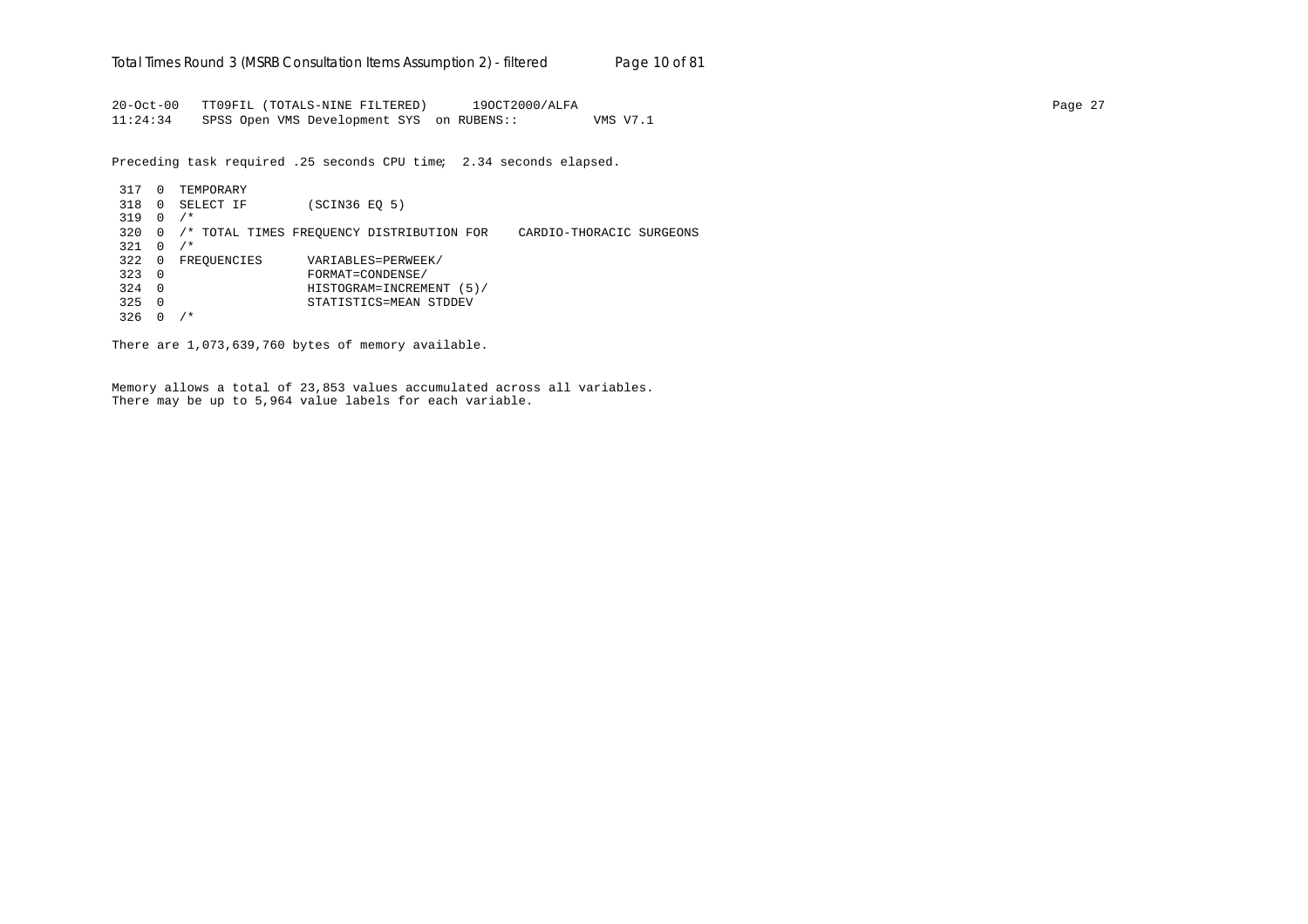20-Oct-00 TT09FIL (TOTALS-NINE FILTERED) 19OCT2000/ALFA Page 28 11:24:37 SPSS Open VMS Development SYS on RUBENS:: VMS V7.1

PERWEEK ASSUMP2 FILTERED (-TOP 5% & LE 5HR/WK)

|       |              |   | Cum  |       |                |   | Cum |       |                |              | Cum |
|-------|--------------|---|------|-------|----------------|---|-----|-------|----------------|--------------|-----|
| Value | Freq Pct Pct |   |      | Value | Freq Pct Pct   |   |     | Value | Freq Pct Pct   |              |     |
|       |              |   |      |       |                |   |     |       |                |              |     |
| 6.00  | 6            | 8 | 8    | 17.00 | 3              | 4 | 41  | 32.00 |                | $\mathbf{1}$ | 79  |
| 7.00  | 1            | 1 | 9    | 18.00 | $\mathfrak{D}$ | 3 | 44  | 33.00 | $\overline{a}$ | 3            | 82  |
| 8.00  |              | 1 | 10   | 19.00 | 3              | 4 | 47  | 35.00 | $\mathfrak{D}$ | 3            | 85  |
| 9.00  | 3            | 4 | 14   | 21.00 | $\mathfrak{D}$ | 3 | 50  | 36.00 | 2              | 3            | 87  |
| 10.00 | 3            | 4 | 18   | 22.00 | 5              | 6 | 56  | 38.00 | 4              | 5            | 92  |
| 11.00 | 3            | 4 | 2.2. | 23.00 | 2              | 3 | 59  | 39.00 |                | 1            | 94  |
| 12.00 | 2            | 3 | 2.4  | 24.00 | $\mathfrak{D}$ | 3 | 62  | 40.00 |                | 1            | 95  |
| 13.00 | 4            | 5 | 29   | 25.00 | 3              | 4 | 65  | 41.00 | 2              | ς            | 97  |
| 14.00 | 2            | 3 | 32   | 26.00 | 3              | 4 | 69  | 42.00 |                |              | 99  |
| 15.00 | 2            | 3 | 35   | 27.00 | 2              | 3 | 72  | 44.00 |                | 1            | 100 |
| 16.00 | 2            | 3 | 37   | 29.00 | 5              | 6 | 78  |       |                |              |     |

Count Midpoint One symbol equals approximately .40 occurrences

| 14   | 8.50   | *********************************** |                     |        |    |    |    |
|------|--------|-------------------------------------|---------------------|--------|----|----|----|
| 13   | 13.50  | *********************************   |                     |        |    |    |    |
| 10   | 18.50  | *************************           |                     |        |    |    |    |
| 14   | 23.50  | *********************************** |                     |        |    |    |    |
| 10   | 28.50  | *************************           |                     |        |    |    |    |
| 5    | 33.50  | *************                       |                     |        |    |    |    |
| 8    | 38.50  | ********************                |                     |        |    |    |    |
| 4    | 43.50  | **********                          |                     |        |    |    |    |
|      |        |                                     |                     |        |    |    |    |
|      |        | 0<br>4                              |                     | 8      | 12 | 16 | 20 |
|      |        |                                     | Histogram frequency |        |    |    |    |
| Mean | 21.641 | Std dev                             |                     | 10.752 |    |    |    |

Valid cases 78 Missing cases 0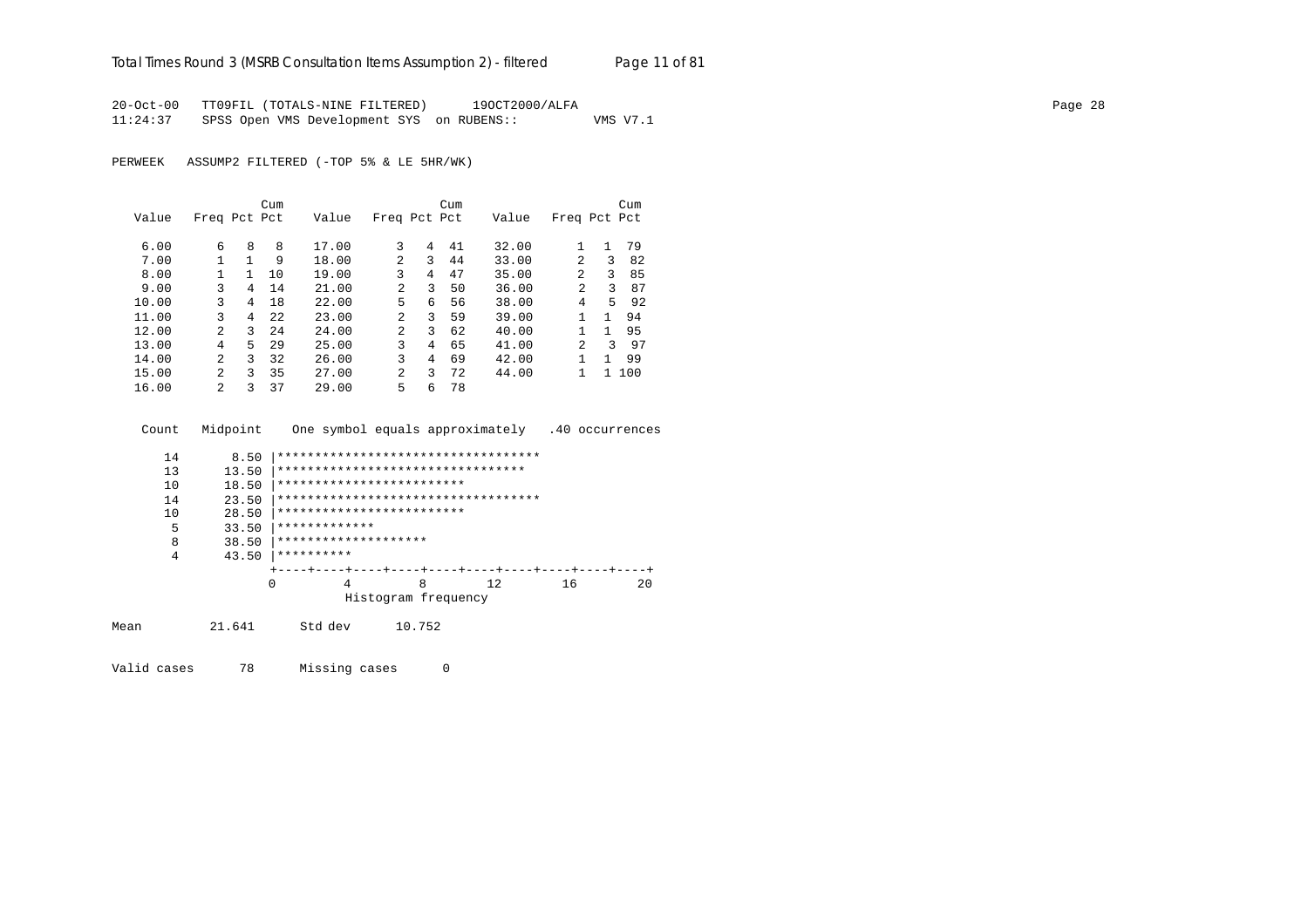20-Oct-00 TT09FIL (TOTALS-NINE FILTERED) 19OCT2000/ALFA Page 29 11:24:39 SPSS Open VMS Development SYS on RUBENS:: VMS V7.1

Preceding task required .27 seconds CPU time; 3.89 seconds elapsed.

```
327 0 TEMPORARY
328 0 SELECT IF (SCIN36 EQ 6)
329 0 /*
330 0 /* TOTAL TIMES FREQUENCY DISTRIBUTION FOR NEUROSURGEONS
331 0 /*
332 0 FREQUENCIES VARIABLES=PERWEEK/<br>333 0 FORMAT=CONDENSE/
333 0 FORMAT=CONDENSE/
334 0 HISTOGRAM=INCREMENT (5)/
335 0 STATISTICS=MEAN STDDEV
336 0 /*
```
There are 1,073,639,760 bytes of memory available.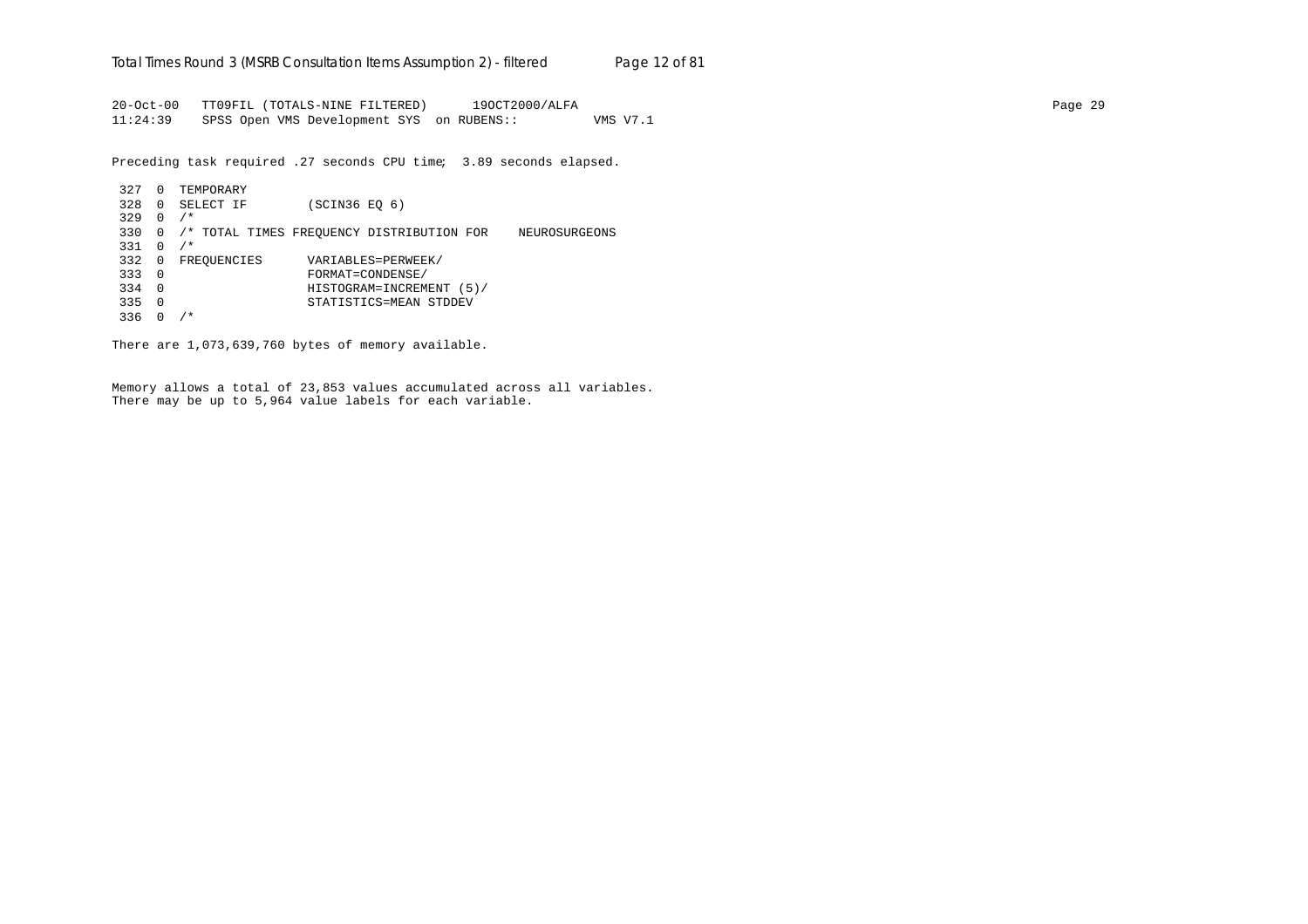## Total Times Round 3 (MSRB Consultation Items Assumption 2) - *filtered* Page 13 of 81

20-Oct-00 TT09FIL (TOTALS-NINE FILTERED) 19OCT2000/ALFA Page 30 11:24:41 SPSS Open VMS Development SYS on RUBENS:: VMS V7.1

PERWEEK ASSUMP2 FILTERED (-TOP 5% & LE 5HR/WK)

|       |                |                | Cum  |       |              |   | Cum |       |                |    | Cum   |
|-------|----------------|----------------|------|-------|--------------|---|-----|-------|----------------|----|-------|
| Value | Freq Pct Pct   |                |      | Value | Freq Pct Pct |   |     | Value | Freq Pct Pct   |    |       |
| 6.00  | 2              | 2              | 2    | 15.00 | 3            | 4 | 44  | 25.00 | 4              | 5. | -82   |
| 7.00  | 3              | $\overline{4}$ | 6    | 16.00 | 5.           | 6 | 50  | 26.00 | 2              | 2  | 84    |
| 8.00  | 6              | 7              | 13   | 17.00 | 5            | 6 | 56  | 27.00 | 3              | 4  | 88    |
| 9.00  | $\overline{2}$ | 2              | 16   | 18.00 | 5.           | 6 | 62  | 29.00 |                | 1  | 89    |
| 10.00 | 5.             | 6              | 2.2. | 19.00 | 3            | 4 | 66  | 30.00 | $\mathfrak{D}$ | 2  | 91    |
| 11.00 | 6              | 7              | 29   | 21.00 | 3            | 4 | 70  | 31.00 | 5              | 6  | 98    |
| 12.00 | 5.             | 6              | 35   | 22.00 | 2            | 2 | 72  | 33.00 | $\mathfrak{D}$ |    | 2 100 |
| 13.00 |                |                | 37   | 23.00 |              |   | 73  |       |                |    |       |
| 14.00 | ζ              | 4              | 40   | 24.00 | 3            | 4 | 77  |       |                |    |       |

| Count | Midpoint |                                   |                     | One symbol equals approximately | .40 occurrences |    |
|-------|----------|-----------------------------------|---------------------|---------------------------------|-----------------|----|
| 18    | 8.50     |                                   |                     |                                 |                 |    |
| 18    | 13.50    |                                   |                     |                                 |                 |    |
| 18    | 18.50    |                                   |                     |                                 |                 |    |
| 13    | 23.50    | ********************************* |                     |                                 |                 |    |
| 8     | 28.50    | ********************              |                     |                                 |                 |    |
| 7     | 33.00    | ******************                |                     |                                 |                 |    |
|       |          |                                   |                     |                                 |                 |    |
|       |          | 0                                 | 8                   | 12                              | 16              | 20 |
|       |          |                                   | Histogram frequency |                                 |                 |    |
| Mean  | 17.463   | Std dev                           | 7.677               |                                 |                 |    |

Valid cases 82 Missing cases 0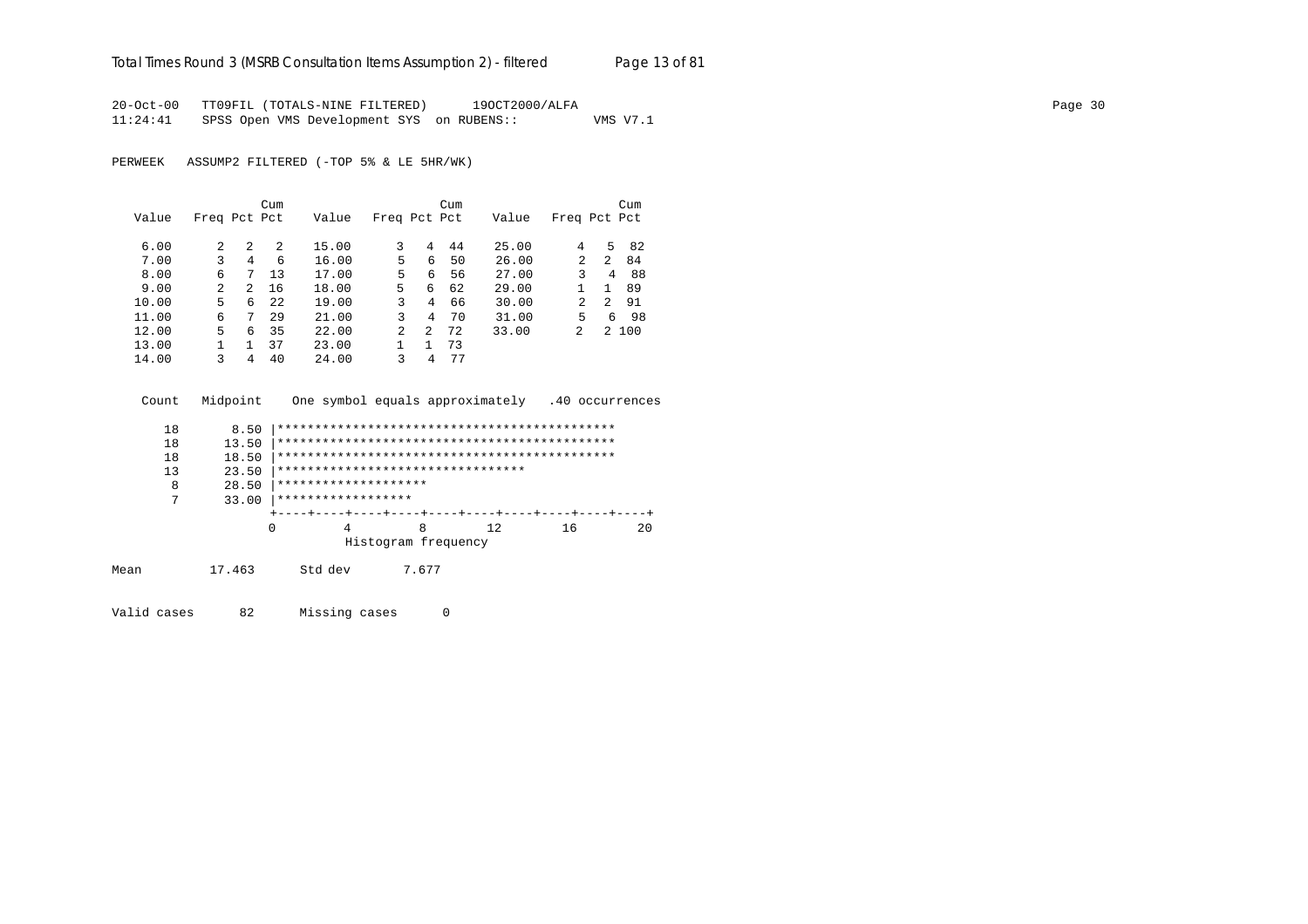20-Oct-00 TT09FIL (TOTALS-NINE FILTERED) 19OCT2000/ALFA Page 31 11:24:42 SPSS Open VMS Development SYS on RUBENS:: VMS V7.1

Preceding task required .32 seconds CPU time; 2.59 seconds elapsed.

337 0 TEMPORARY 338 0 SELECT IF (SCIN36 EQ 7) 339 0 /\* 340 0 /\* TOTAL TIMES FREQUENCY DISTRIBUTION FOR ORTHOPAEDIC SURGEONS  $341 \t0 \t/*$ 342 0 FREQUENCIES VARIABLES=PERWEEK/ 343 0 FORMAT=CONDENSE/ 344 0 HISTOGRAM=INCREMENT (5)/ 345 0 STATISTICS=MEAN STDDEV 346 0 /\*

There are 1,073,639,760 bytes of memory available.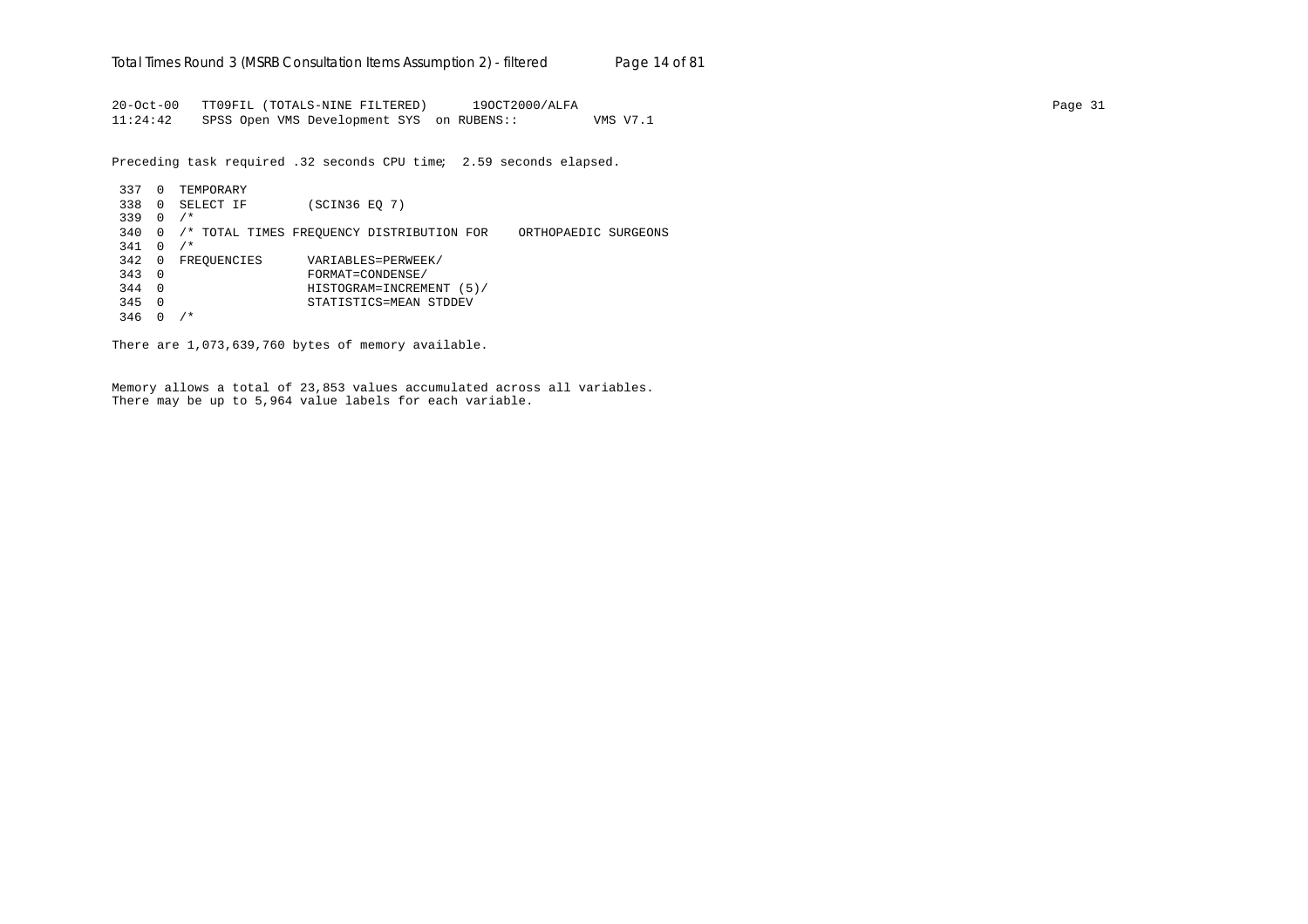20-Oct-00 TT09FIL (TOTALS-NINE FILTERED) 19OCT2000/ALFA Page 32 11:24:42 SPSS Open VMS Development SYS on RUBENS:: VMS V7.1

PERWEEK ASSUMP2 FILTERED (-TOP 5% & LE 5HR/WK)

|       |              |                | Cum |       |              |                | Cum |       |              |                | Cum |
|-------|--------------|----------------|-----|-------|--------------|----------------|-----|-------|--------------|----------------|-----|
| Value | Freq Pct Pct |                |     | Value | Freq Pct Pct |                |     | Value | Freq Pct Pct |                |     |
|       |              |                |     |       |              |                |     |       |              |                |     |
| 6.00  | 14           | 3              | 3   | 20.00 | 19           | 4              | 40  | 34.00 | 8            | 1              | 85  |
| 7.00  | 5            |                | 4   | 21.00 | 16           | 3              | 43  | 35.00 | 7            | 1              | 86  |
| 8.00  | 10           | $\overline{a}$ | 5   | 22.00 | 21           | 4              | 47  | 36.00 | 8            | 1              | 87  |
| 9.00  | 11           | $\mathfrak{D}$ | 7   | 23.00 | 19           | 4              | 51  | 37.00 | 10           | $\overline{2}$ | 89  |
| 10.00 | 13           | $\mathfrak{D}$ | 10  | 24.00 | 10           | $\overline{a}$ | 53  | 38.00 | 11           | $\mathfrak{D}$ | 91  |
| 11.00 | 13           | $\mathfrak{D}$ | 12  | 25.00 | 21           | 4              | 57  | 39.00 | 3            | 1              | 92  |
| 12.00 | 17           | 3              | 15  | 26.00 | 20           | 4              | 60  | 40.00 | 4            | 1              | 93  |
| 13.00 | 15           | 3              | 18  | 27.00 | 23           | 4              | 65  | 41.00 | 9            | $\mathfrak{D}$ | 94  |
| 14.00 | 16           | 3              | 21  | 28.00 | 14           | 3              | 67  | 42.00 | 1            | $\Omega$       | 94  |
| 15.00 | 11           | $\mathfrak{D}$ | 23  | 29.00 | 22           | 4              | 71  | 43.00 | 5            | 1              | 95  |
| 16.00 | 16           | 3              | 26  | 30.00 | 15           | 3              | 74  | 44.00 | 11           | $\mathfrak{D}$ | 97  |
| 17.00 | 16           | 3              | 29  | 31.00 | 16           | 3              | 77  | 45.00 | 5            | $\mathbf{1}$   | 98  |
| 18.00 | 13           | 2              | 32  | 32.00 | 13           | $\overline{a}$ | 79  | 46.00 | 4            | 1              | 99  |
| 19.00 | 29           | 5              | 37  | 33.00 | 20           | 4              | 83  | 47.00 | 5            | $\mathbf{1}$   | 100 |

Count Midpoint One symbol equals approximately 2.00 occurrences

| 53   | 8.50   |                    | ***************************      |                                       |    |     |
|------|--------|--------------------|----------------------------------|---------------------------------------|----|-----|
| 72   | 13.50  |                    |                                  | ************************************* |    |     |
| 93   | 18.50  |                    |                                  |                                       |    |     |
| 87   | 23.50  |                    |                                  |                                       |    |     |
| 94   | 28.50  |                    |                                  |                                       |    |     |
| 64   | 33.50  |                    | ******************************** |                                       |    |     |
| 36   | 38.50  | ****************** |                                  |                                       |    |     |
| 31   | 43.50  | ****************   |                                  |                                       |    |     |
| 9    | 47.00  | *****              |                                  |                                       |    |     |
|      |        |                    |                                  |                                       |    |     |
|      |        | 0<br>20            | 40                               | 60                                    | 80 | 100 |
|      |        |                    | Histogram frequency              |                                       |    |     |
| Mean | 23.876 | Std dev            | 10.127                           |                                       |    |     |

Valid cases 539 Missing cases 0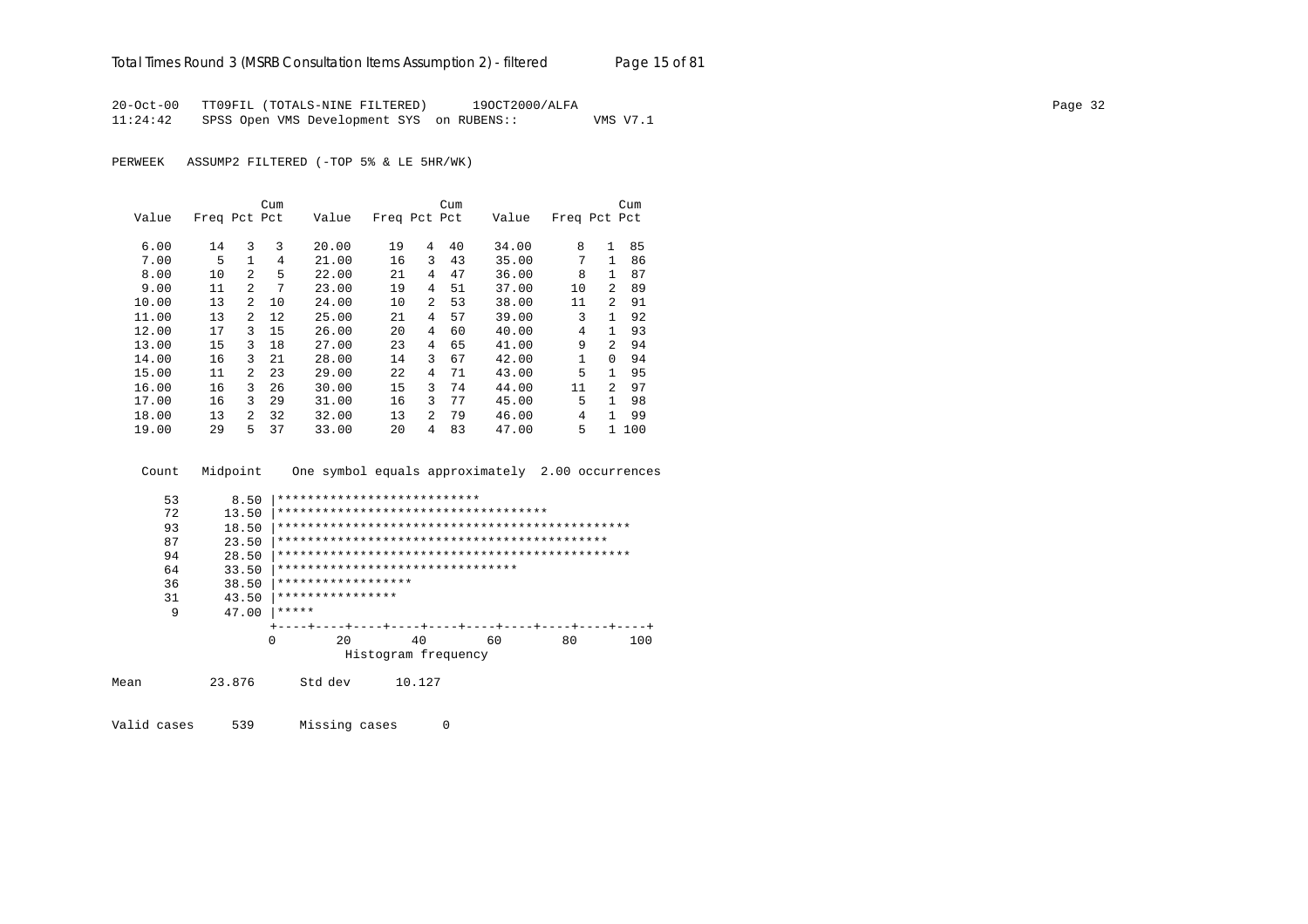20-Oct-00 TT09FIL (TOTALS-NINE FILTERED) 19OCT2000/ALFA Page 33 11:24:43 SPSS Open VMS Development SYS on RUBENS:: VMS V7.1

Preceding task required .24 seconds CPU time; 1.45 seconds elapsed.

347 0 TEMPORARY 348 0 SELECT IF (SCIN36 EQ 8) 349 0 /\* 350 0 /\* TOTAL TIMES FREQUENCY DISTRIBUTION FOR PAEDIATRIC SURGEONS 351 0 /\* 352 0 FREQUENCIES VARIABLES=PERWEEK/<br>353 0 FORMAT=CONDENSE/ 353 0 FORMAT=CONDENSE/ 354 0 HISTOGRAM=INCREMENT (5)/ 355 0 STATISTICS=MEAN STDDEV 356 0 /\*

There are 1,073,639,760 bytes of memory available.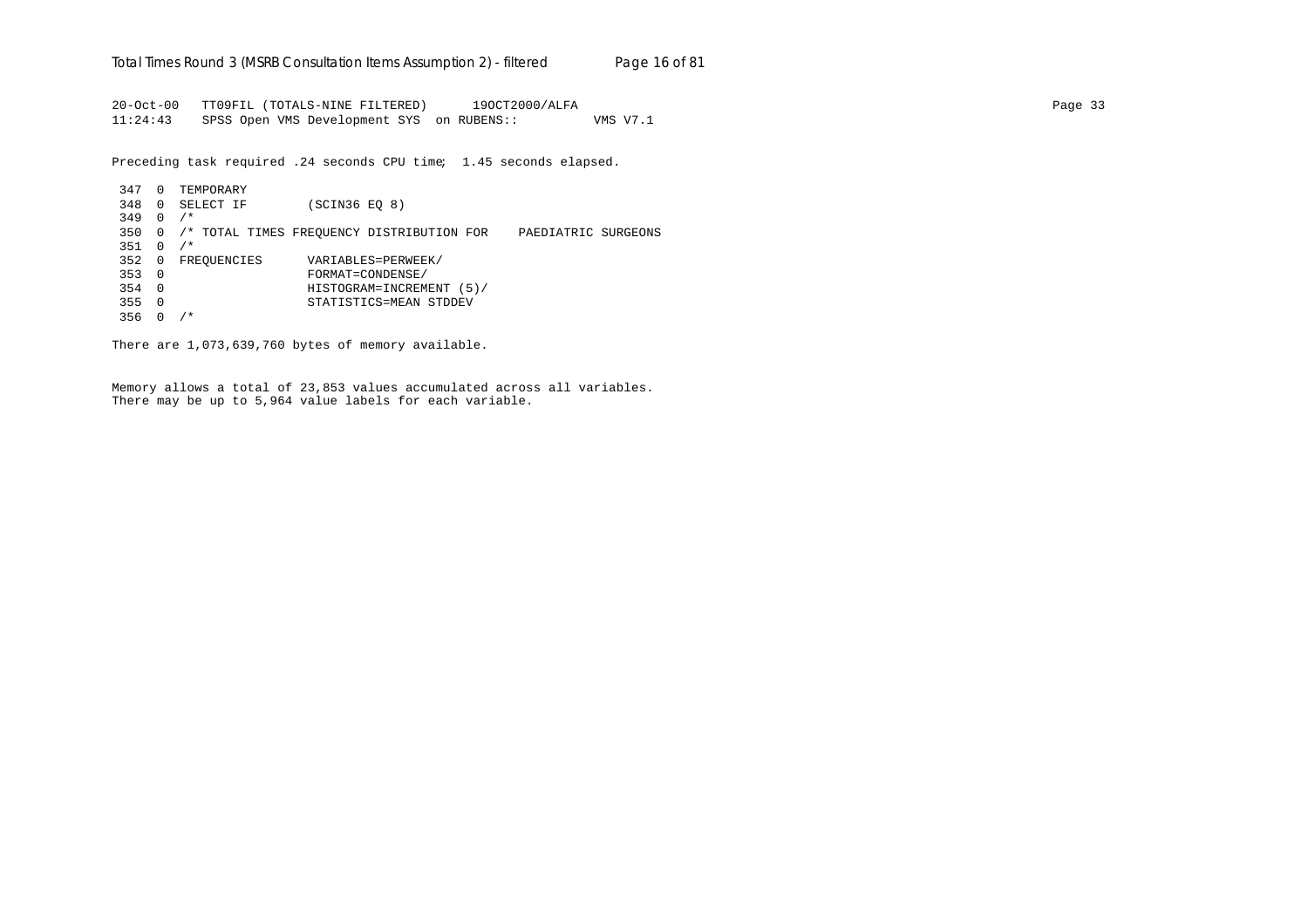#### Total Times Round 3 (MSRB Consultation Items Assumption 2) - *filtered* Page 17 of 81

20-Oct-00 TT09FIL (TOTALS-NINE FILTERED) 19OCT2000/ALFA Page 34 11:24:44 SPSS Open VMS Development SYS on RUBENS:: VMS V7.1

PERWEEK ASSUMP2 FILTERED (-TOP 5% & LE 5HR/WK)

|       |              |    | Cum |       |               |   | Cum |       |              |   | Cum   |
|-------|--------------|----|-----|-------|---------------|---|-----|-------|--------------|---|-------|
| Value | Freq Pct Pct |    |     | Value | Freq Pct Pct  |   |     | Value | Freq Pct Pct |   |       |
| 6.00  | 4            | 12 | 12  | 14.00 | $\mathcal{L}$ | 6 | 48  | 26.00 | 2            | 6 | 82    |
| 8.00  |              | 3  | 15  | 16.00 | 3             | 9 | 58  | 28.00 |              | 3 | 85    |
| 9.00  |              | 3  | 18  | 17.00 |               | 3 | 61  | 32.00 |              | 3 | 88    |
| 10.00 | 3            | 9  | 27  | 18.00 |               | 3 | 64  | 34.00 | 2            | 6 | 94    |
| 11.00 | 2            | 6  | 33  | 21.00 |               | 3 | 67  | 38.00 |              | 3 | 97    |
| 12.00 | 2            | 6  | 39  | 22.00 | 2             | 6 | 73  | 44.00 |              |   | 3 100 |
| 13.00 |              |    | 42  | 23.00 |               |   | 76  |       |              |   |       |

Count Midpoint One symbol equals approximately .20 occurrences

|      | 9 | 8.50   |                           |                                     |   |   |    |
|------|---|--------|---------------------------|-------------------------------------|---|---|----|
|      | 7 | 13.50  |                           | *********************************** |   |   |    |
|      | 5 | 18.50  | ************************* |                                     |   |   |    |
|      | 4 | 23.50  | ********************      |                                     |   |   |    |
|      | 3 | 28.50  | ***************           |                                     |   |   |    |
|      | 3 | 33.50  | ***************           |                                     |   |   |    |
|      |   | 38.50  | *****                     |                                     |   |   |    |
|      |   | 43.50  | *****                     |                                     |   |   |    |
|      |   |        |                           |                                     |   |   |    |
|      |   |        | 2<br>0                    | 4                                   | 6 | 8 | 10 |
|      |   |        |                           | Histogram frequency                 |   |   |    |
| Mean |   | 17.909 | Std dev                   | 10.104                              |   |   |    |

Valid cases 33 Missing cases 0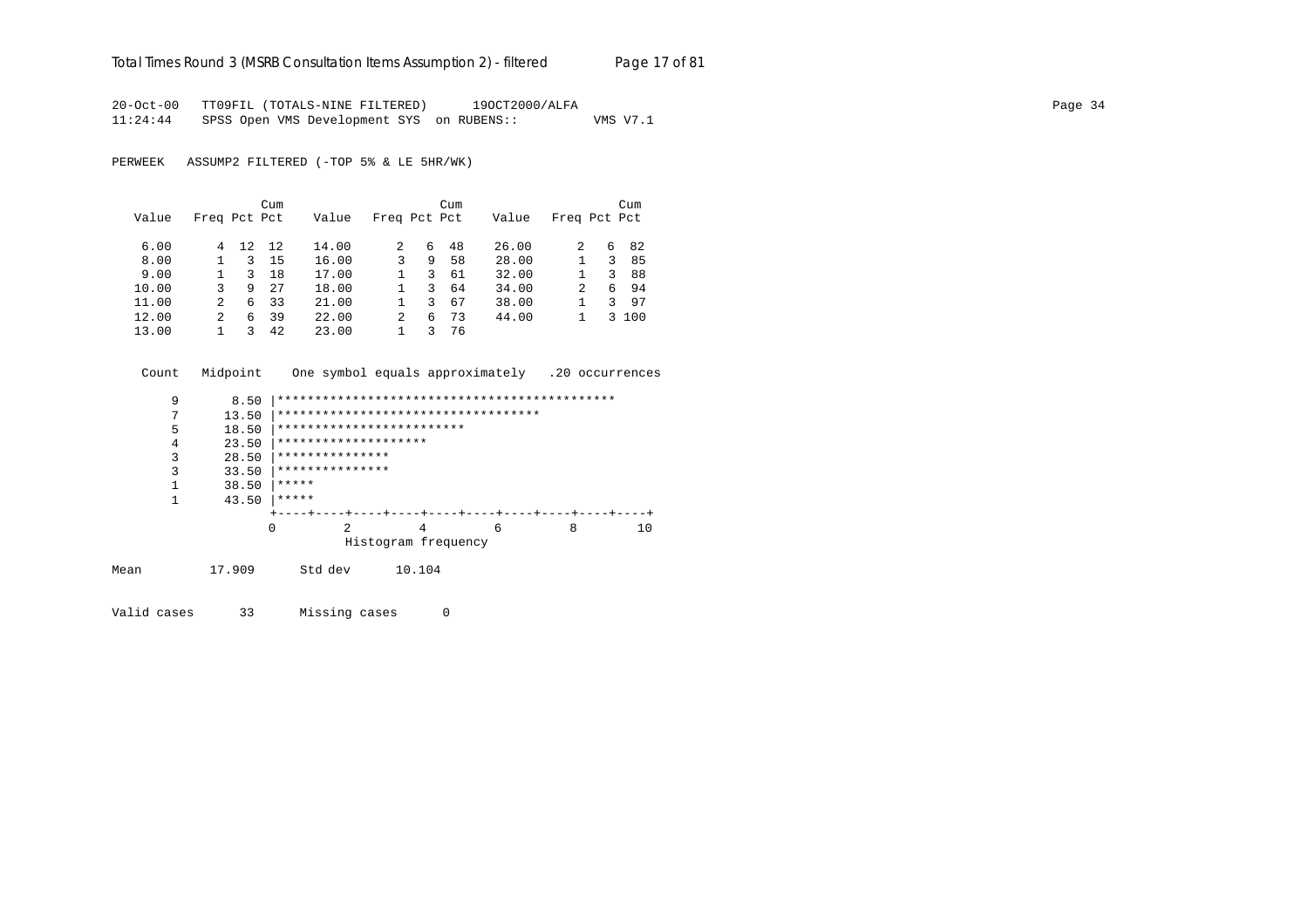20-Oct-00 TT09FIL (TOTALS-NINE FILTERED) 19OCT2000/ALFA Page 35 11:24:45 SPSS Open VMS Development SYS on RUBENS:: VMS V7.1

Preceding task required .26 seconds CPU time; 1.62 seconds elapsed.

357 0 TEMPORARY 358 0 SELECT IF (SCIN36 EQ 9) 359 0 /\* 360 0 /\* TOTAL TIMES FREQUENCY DISTRIBUTION FOR PLASTIC SURGEONS 361 0 /\* 362 0 FREQUENCIES VARIABLES=PERWEEK/ 363 0 FORMAT=CONDENSE/ 364 0 HISTOGRAM=INCREMENT (5)/ 365 0 STATISTICS=MEAN STDDEV 366 0 /\*

There are 1,073,639,760 bytes of memory available.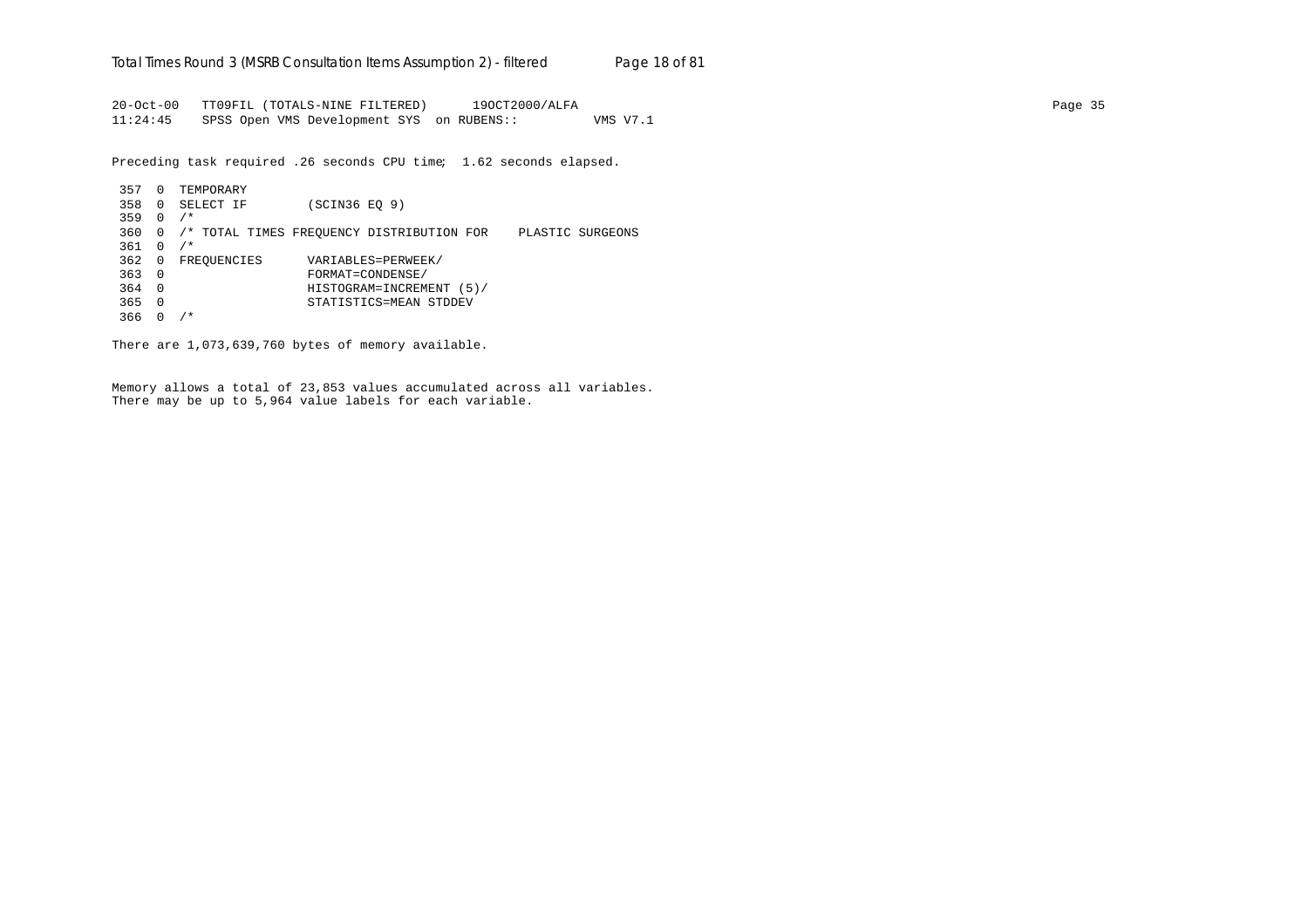20-Oct-00 TT09FIL (TOTALS-NINE FILTERED) 19OCT2000/ALFA Page 36 11:24:46 SPSS Open VMS Development SYS on RUBENS:: VMS V7.1

PERWEEK ASSUMP2 FILTERED (-TOP 5% & LE 5HR/WK)

|       |                |                | Cum          |       |              |                | Cum |       |                |                | Cum   |
|-------|----------------|----------------|--------------|-------|--------------|----------------|-----|-------|----------------|----------------|-------|
| Value | Freq Pct Pct   |                |              | Value | Freq Pct Pct |                |     | Value | Freq Pct Pct   |                |       |
| 7.00  | 2              | 1              | $\mathbf{1}$ | 28.00 | 6            | 3              | 39  | 49.00 | $\mathbf{1}$   | $\mathbf{1}$   | 87    |
|       |                |                |              |       |              |                |     |       |                |                |       |
| 8.00  | $\overline{2}$ | $\mathbf{1}$   | 2            | 29.00 | 4            | $\overline{2}$ | 42  | 50.00 | $\overline{2}$ | $\mathbf{1}$   | 88    |
| 9.00  | $\overline{2}$ | $\mathbf{1}$   | 3            | 30.00 | 5            | 3              | 44  | 51.00 | $\mathbf{1}$   | $\mathbf{1}$   | 88    |
| 10.00 | 1              | $\mathbf{1}$   | 4            | 31.00 | 12           | 6              | 51  | 52.00 | 1              | $\mathbf{1}$   | 89    |
| 11.00 | $\overline{a}$ | $\mathbf{1}$   | 5            | 32.00 | 5            | 3              | 53  | 54.00 | $\mathbf{1}$   | $\mathbf{1}$   | 89    |
| 12.00 | 2              | $\mathbf{1}$   | 6            | 33.00 | 3            | $\overline{a}$ | 55  | 55.00 | $\mathbf{1}$   | $\mathbf{1}$   | 90    |
| 13.00 | 3              | $\mathfrak{D}$ | 7            | 34.00 | 2            | $\mathbf{1}$   | 56  | 56.00 | $\mathbf{1}$   | $\mathbf{1}$   | 91    |
| 14.00 | 1              | 1              | 8            | 35.00 | 3            | 2              | 57  | 57.00 | 2              | 1              | 92    |
| 15.00 | 3              | $\mathfrak{D}$ | 9            | 36.00 | 4            | $\overline{2}$ | 59  | 58.00 | $\mathbf{1}$   | $\mathbf{1}$   | 92    |
| 16.00 | 3              | $\mathfrak{D}$ | 11           | 37.00 | 5            | 3              | 62  | 59.00 | 3              | $\overline{a}$ | 94    |
| 17.00 | 4              | $\mathfrak{D}$ | 13           | 38.00 | 3            | $\overline{a}$ | 64  | 62.00 | $\mathbf{1}$   | $\mathbf{1}$   | 94    |
| 18.00 | $\overline{2}$ | $\mathbf{1}$   | 14           | 39.00 | 5            | 3              | 66  | 63.00 | 2              | 1              | 95    |
| 19.00 | $\overline{a}$ | $\mathbf{1}$   | 15           | 40.00 | 5            | 3              | 69  | 64.00 | $\mathbf{1}$   | $\mathbf{1}$   | 96    |
| 20.00 | 3              | 2              | 17           | 41.00 | 3            | 2              | 71  | 67.00 | $\mathbf{1}$   | $\mathbf{1}$   | 96    |
| 21.00 | 4              | 2              | 19           | 42.00 | 7            | 4              | 74  | 69.00 | $\mathbf{1}$   | $\mathbf{1}$   | 97    |
| 22.00 | 3              | 2              | 21           | 43.00 | 8            | 4              | 78  | 71.00 | $\mathbf{1}$   | $\mathbf{1}$   | 97    |
| 23.00 | 8              | 4              | 25           | 44.00 | 5            | 3              | 81  | 74.00 | $\mathbf{1}$   | $\mathbf{1}$   | 98    |
| 24.00 | 6              | 3              | 28           | 45.00 | 2            | $\mathbf{1}$   | 82  | 76.00 | $\mathbf 1$    | $\mathbf{1}$   | 98    |
| 25.00 | 5              | 3              | 31           | 46.00 | 5            | 3              | 85  | 78.00 | $\overline{2}$ | $\mathbf{1}$   | 99    |
| 26.00 | 5              | 3              | 33           | 47.00 | 2            | 1              | 86  | 79.00 | 1              |                | 1 100 |
| 27.00 | 6              | 3              | 36           | 48.00 | 1            | $\mathbf{1}$   | 86  |       |                |                |       |

 Count Midpoint One symbol equals approximately .80 occurrences 9 9.50 |\*\*\*\*\*\*\*\*\*\*\* 12 14.50 |\*\*\*\*\*\*\*\*\*\*\*\*\*\*\* 15 19.50 |\*\*\*\*\*\*\*\*\*\*\*\*\*\*\*\*\*\*\*\*<br>27 24.50 |\*\*\*\*\*\*\*\*\*\*\*\*\*\*\*\*\*\*\* 27 24.50 |\*\*\*\*\*\*\*\*\*\*\*\*\*\*\*\*\*\*\*\*\*\*\*\*\*\*\*\*\*\*\*\*\*\* 33 29.50 |\*\*\*\*\*\*\*\*\*\*\*\*\*\*\*\*\*\*\*\*\*\*\*\*\*\*\*\*\*\*\*\*\*\*\*\*\*\*\*\*\* 17 34.50 |\*\*\*\*\*\*\*\*\*\*\*\*\*\*\*\*\*\*\*\*\*\*<br>21 39.50 |\*\*\*\*\*\*\*\*\*\*\*\*\*\*\*\*\*\*\*\*\*\* 21 39.50 |\*\*\*\*\*\*\*\*\*\*\*\*\*\*\*\*\*\*\*\*\*\*\*\*\*\*\*\*<br>27 44.50 |\*\*\*\*\*\*\*\*\*\*\*\*\*\*\*\*\*\*\*\*\*\*\*\*\*\*\* 27 44.50 |\*\*\*\*\*\*\*\*\*\*\*\*\*\*\*\*\*\*\*\*\*\*\*\*\*\*\*\*\*\*\*\*\*\* 7  $49.50$   $*********$ <br>4  $54.50$   $*******$ 4  $54.50$   $****$ <br>6  $59.50$   $****$ 6 59.50  $********$ <br>4 64.50  $*****$ 64.50  $*****$ 3 69.50  $****$ <br>2 74.50  $****$ 2 74.50  $***$ <br>3 79.00  $****$  3 79.00 |\*\*\*\*  $+--+--+---++---++---++---++---++---++---+---+$ <br>0 8 16 24 32 40 0 8 16 24 32 40 Histogram frequency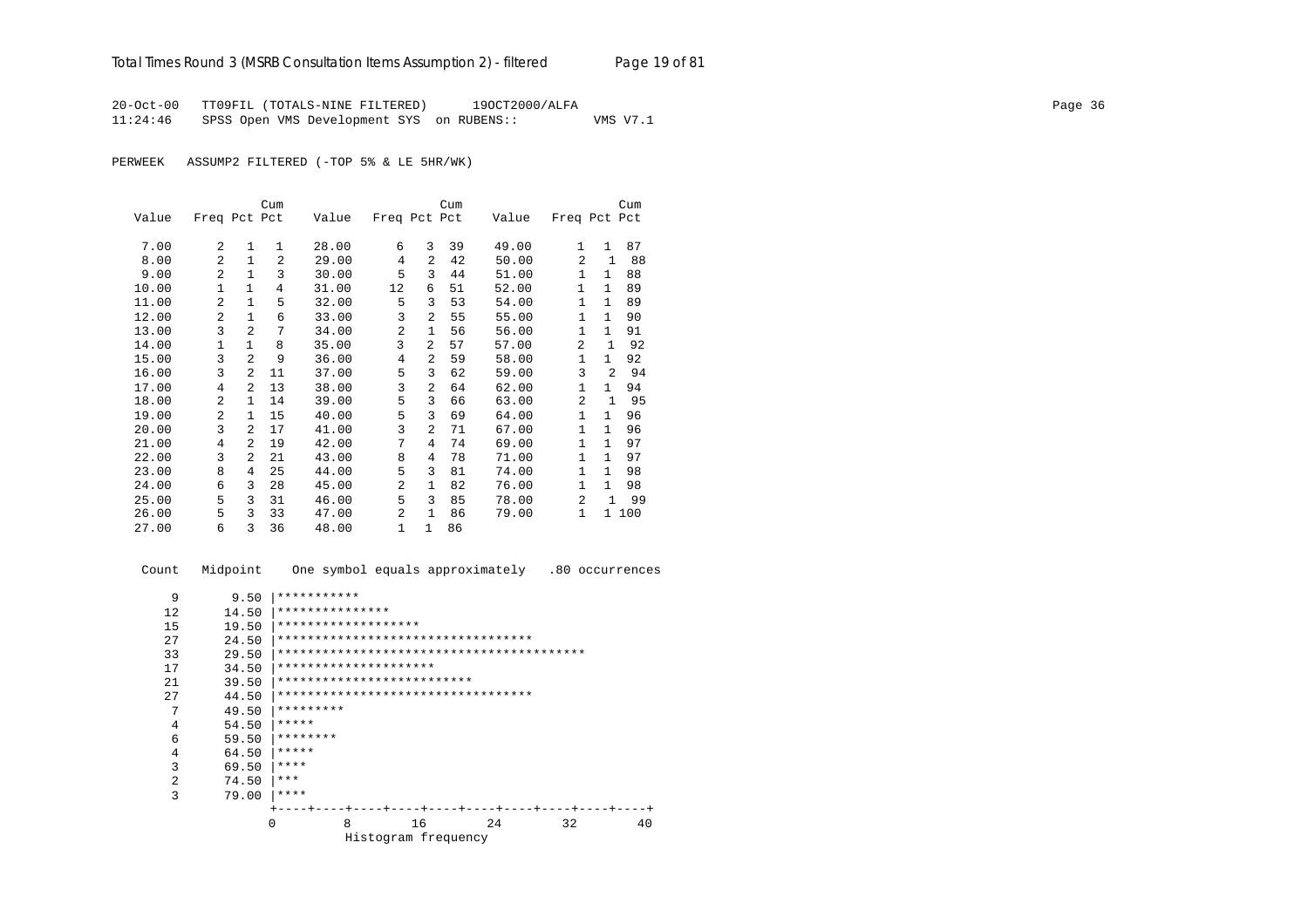## Total Times Round 3 (MSRB Consultation Items Assumption 2) - *filtered* Page 20 of 81

20-Oct-00 TT09FIL (TOTALS-NINE FILTERED) 19OCT2000/ALFA Page 37 11:24:46 SPSS Open VMS Development SYS on RUBENS:: VMS V7.1

PERWEEK ASSUMP2 FILTERED (-TOP 5% & LE 5HR/WK)

Mean 34.084 Std dev 15.174

Valid cases 190 Missing cases 0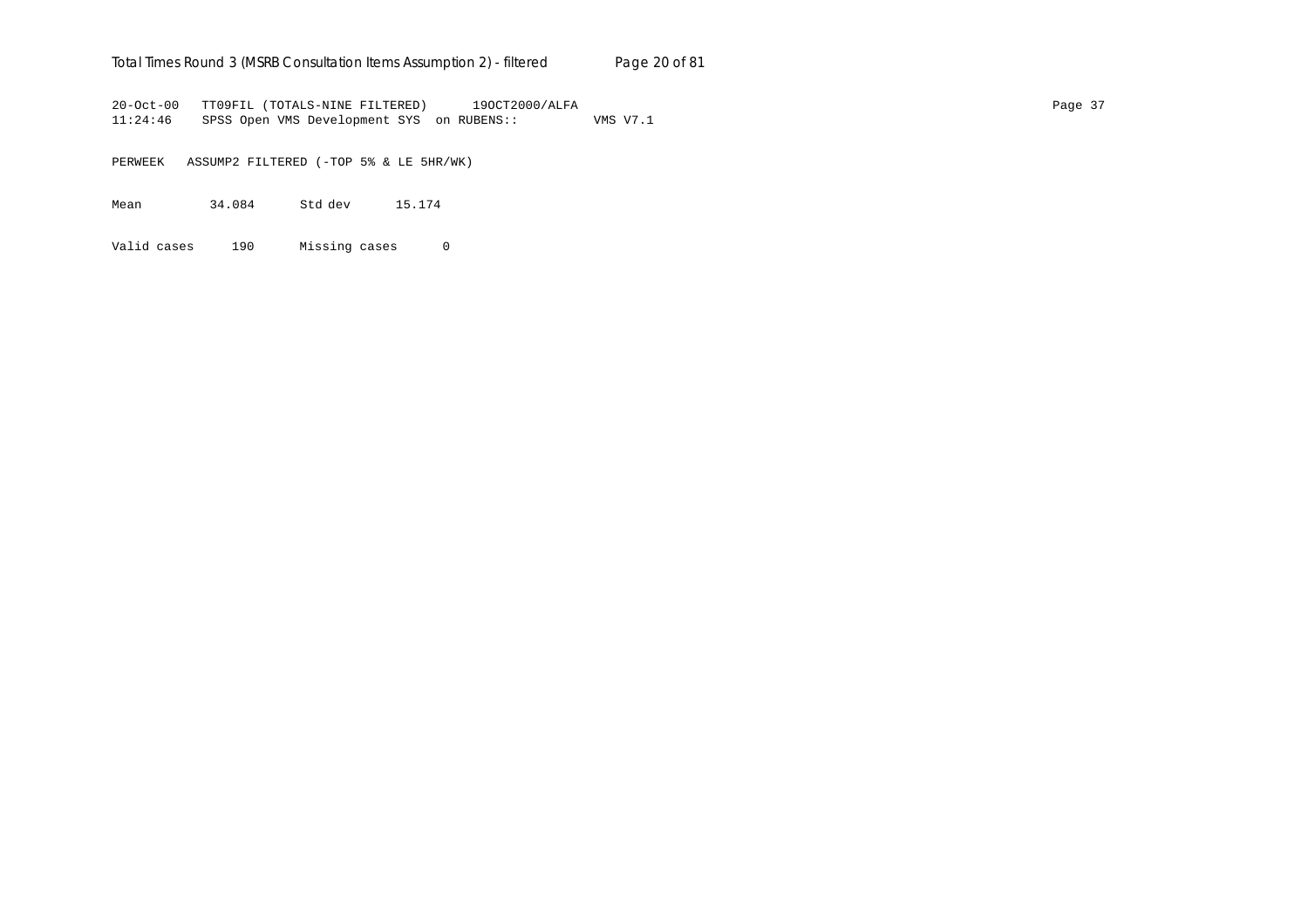20-Oct-00 TT09FIL (TOTALS-NINE FILTERED) 19OCT2000/ALFA Page 38 11:24:47 SPSS Open VMS Development SYS on RUBENS:: VMS V7.1

Preceding task required .33 seconds CPU time; 1.61 seconds elapsed.

```
367 0 TEMPORARY
368 0 SELECT IF (SCIN36 EQ 10)
369 0 /*
370 0 /* TOTAL TIMES FREQUENCY DISTRIBUTION FOR UROLOGISTS
371 0 /*
372 0 FREQUENCIES VARIABLES=PERWEEK/<br>373 0 FORMAT=CONDENSE/
373 0 FORMAT=CONDENSE/
374 0 HISTOGRAM=INCREMENT (5)/
375 0 STATISTICS=MEAN STDDEV
376 0 /*
```
There are 1,073,639,760 bytes of memory available.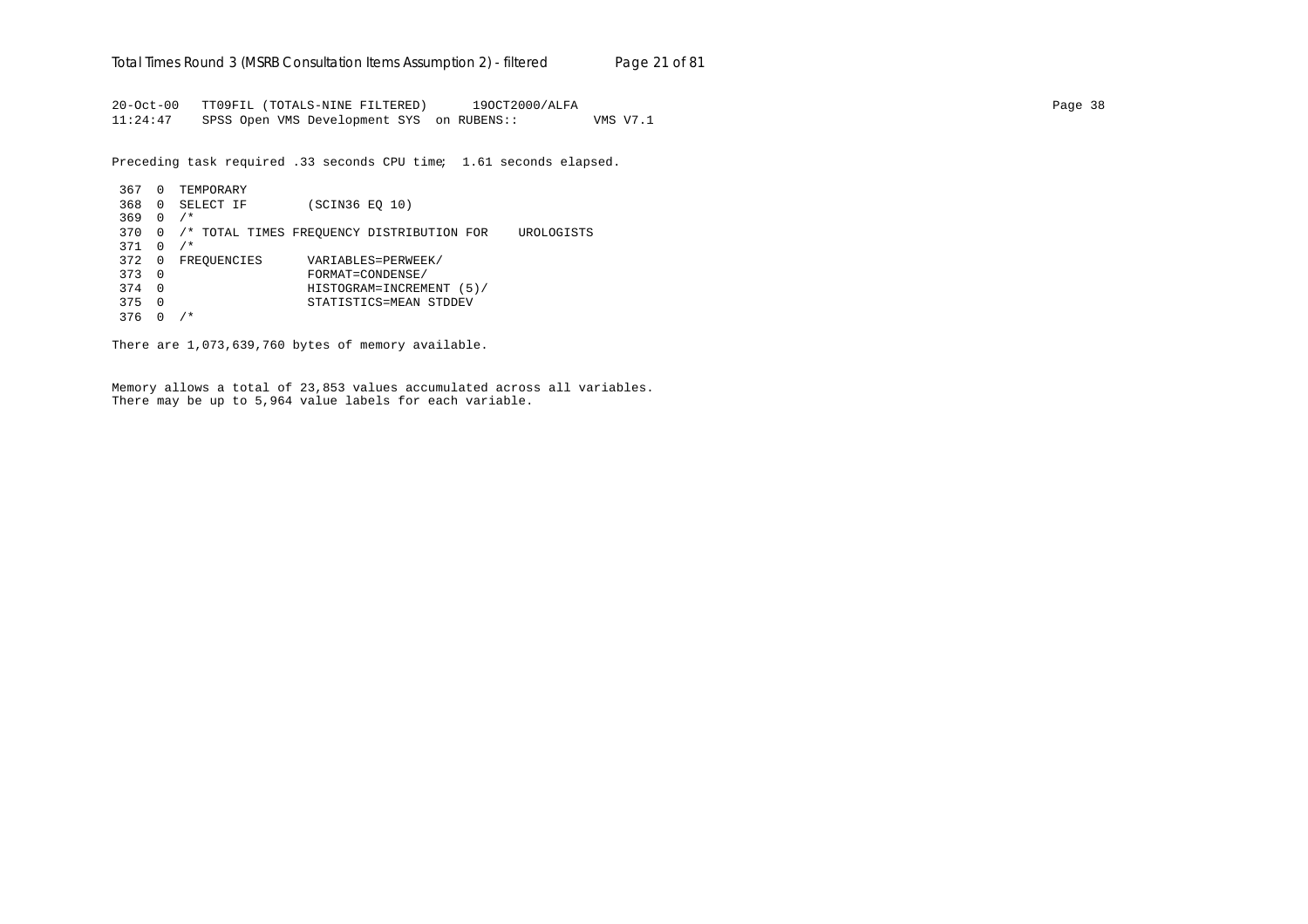20-Oct-00 TT09FIL (TOTALS-NINE FILTERED) 19OCT2000/ALFA Page 39 11:24:48 SPSS Open VMS Development SYS on RUBENS:: VMS V7.1

PERWEEK ASSUMP2 FILTERED (-TOP 5% & LE 5HR/WK)

|       |                |                | Cum            |       |              |                | Cum |       |                |                | Cum |
|-------|----------------|----------------|----------------|-------|--------------|----------------|-----|-------|----------------|----------------|-----|
| Value | Freq Pct Pct   |                |                | Value | Freq Pct Pct |                |     | Value | Freq Pct Pct   |                |     |
|       |                |                |                |       |              |                |     |       |                |                |     |
| 6.00  | 2              |                | 1              | 23.00 | 2            | $\mathbf{1}$   | 30  | 39.00 | 6              | 3              | 78  |
| 7.00  | $\overline{a}$ |                | $\mathfrak{D}$ | 24.00 | 3            | $\mathfrak{D}$ | 31  | 40.00 | 3              | $\mathfrak{D}$ | 80  |
| 8.00  |                | $\mathbf{1}$   | 3              | 25.00 | 5            | 3              | 34  | 41.00 | 1              | $\mathbf{1}$   | 80  |
| 9.00  | $\overline{a}$ | $\mathbf{1}$   | 4              | 26.00 | 8            | 4              | 38  | 42.00 | 6              | ζ              | 83  |
| 10.00 | 3              | $\overline{a}$ | 5              | 27.00 | 12           | 6              | 44  | 43.00 | 3              | $\overline{a}$ | 85  |
| 11.00 | $\mathfrak{D}$ | $\mathbf{1}$   | 6              | 28.00 | 3            | $\overline{a}$ | 46  | 44.00 | 3              | $\mathfrak{D}$ | 86  |
| 12.00 | 3              | $\overline{a}$ | 8              | 29.00 | 7            | 4              | 49  | 45.00 | 3              | $\overline{a}$ | 88  |
| 13.00 | 3              | $\overline{2}$ | 9              | 30.00 | 5            | 3              | 52  | 46.00 | 3              | $\mathfrak{D}$ | 90  |
| 14.00 | $\overline{a}$ | $\mathbf{1}$   | 10             | 31.00 | 4            | $\overline{a}$ | 54  | 47.00 | 4              | $\mathfrak{D}$ | 92  |
| 15.00 | 6              | ζ              | 14             | 32.00 | 8            | 4              | 58  | 48.00 | $\mathfrak{D}$ |                | 93  |
| 16.00 | 3              | $\mathfrak{D}$ | 15             | 33.00 | 4            | $\mathfrak{D}$ | 60  | 49.00 | 4              | $\mathfrak{D}$ | 95  |
| 18.00 | 4              | $\overline{a}$ | 17             | 34.00 | 1            | $\mathbf{1}$   | 61  | 50.00 | 4              | 2              | 97  |
| 19.00 | 5              | 3              | 20             | 35.00 | 7            | 4              | 65  | 51.00 | $\mathfrak{D}$ |                | 98  |
| 20.00 | 6              | 3              | 23             | 36.00 | 11           | 6              | 70  | 52.00 | $\mathfrak{D}$ |                | 99  |
| 21.00 | 7              | 4              | 27             | 37.00 | 5            | 3              | 73  | 53.00 | 2              | $\mathbf{1}$   | 100 |
| 22.00 | 4              | $\overline{a}$ | 29             | 38.00 | 4            | 2              | 75  |       |                |                |     |

 Count Midpoint One symbol equals approximately .80 occurrences 10  $8.50$   $*****************$ <br>16 13.50  $**************$ 16 13.50 \*\*\*\*\*\*\*\*\*\*\*\*\*\*\*\*\*\*\*\*\*<br>18 18.50 \*\*\*\*\*\*\*\*\*\*\*\*\*\*\*\*\*\*\*\*\* 18 18.50 |\*\*\*\*\*\*\*\*\*\*\*\*\*\*\*\*\*\*\*\*\*\*\*\*<br>21 23.50 |\*\*\*\*\*\*\*\*\*\*\*\*\*\*\*\*\*\*\*\*\*\*\*\* 21 23.50 |\*\*\*\*\*\*\*\*\*\*\*\*\*\*\*\*\*\*\*\*\*\*\*\*\*\* 35 28.50 |\*\*\*\*\*\*\*\*\*\*\*\*\*\*\*\*\*\*\*\*\*\*\*\*\*\*\*\*\*\*\*\*\*\*\*\*\*\*\*\*\*\*\*\* 24 33.50 |\*\*\*\*\*\*\*\*\*\*\*\*\*\*\*\*\*\*\*\*\*\*\*\*\*\*\*\*\*\* 29 38.50 |\*\*\*\*\*\*\*\*\*\*\*\*\*\*\*\*\*\*\*\*\*\*\*\*\*\*\*\*\*\*\*\*\*\*\*\* 16 43.50 |\*\*\*\*\*\*\*\*\*\*\*\*\*\*\*\*\*\*\*\*\*<br>17 48.50 |\*\*\*\*\*\*\*\*\*\*\*\*\*\*\*\*\*\*\*\* 17 48.50 |\*\*\*\*\*\*\*\*\*\*\*\*\*\*\*\*\*\*\*\*\* 6 53.00 |\*\*\*\*\*\*\*\*



Mean 30.083 Std dev 11.712

Valid cases 192 Missing cases 0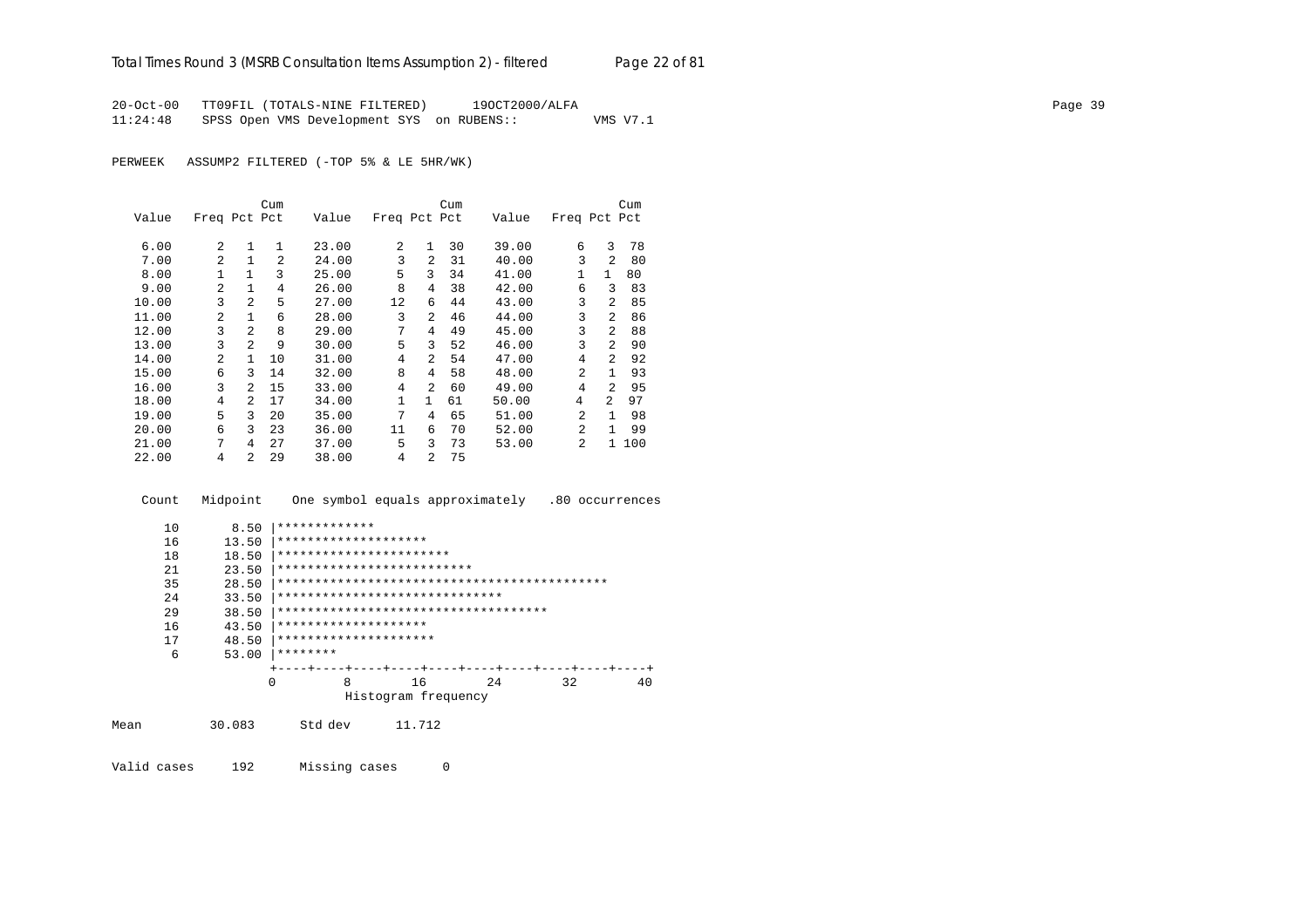20-Oct-00 TT09FIL (TOTALS-NINE FILTERED) 19OCT2000/ALFA Page 40 11:24:49 SPSS Open VMS Development SYS on RUBENS:: VMS V7.1

Preceding task required .28 seconds CPU time; 2.13 seconds elapsed.

377 0 TEMPORARY 378 0 SELECT IF (SCIN36 EQ 11) 379 0 /\* 380 0 /\* TOTAL TIMES FREQUENCY DISTRIBUTION FOR VASCULAR SURGEONS 381 0 /\* 382 0 FREQUENCIES VARIABLES=PERWEEK/<br>383 0 FORMAT=CONDENSE/ 383 0 FORMAT=CONDENSE/ 384 0 HISTOGRAM=INCREMENT (5)/ 385 0 STATISTICS=MEAN STDDEV 386 0 /\*

There are 1,073,639,760 bytes of memory available.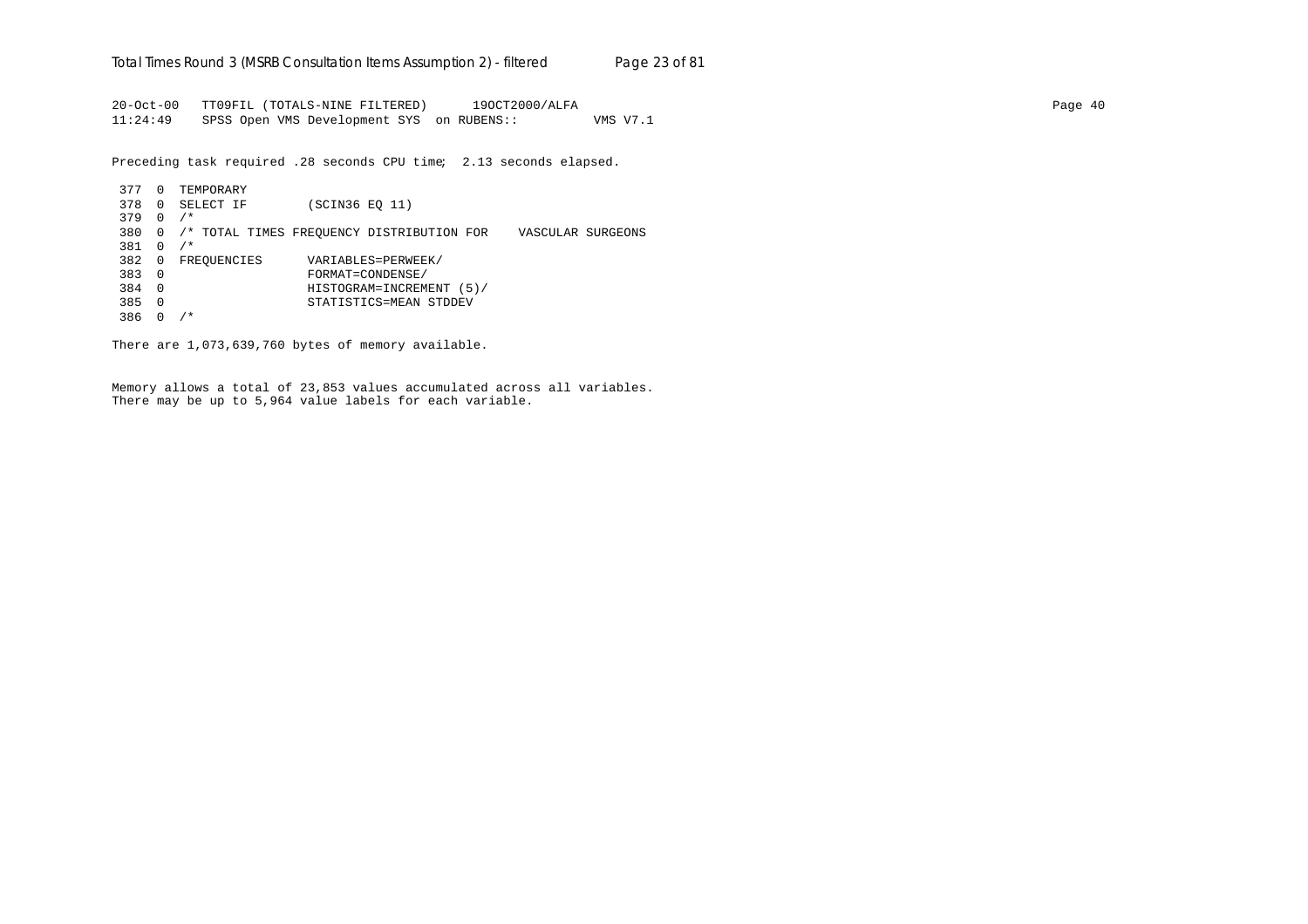20-Oct-00 TT09FIL (TOTALS-NINE FILTERED) 19OCT2000/ALFA Page 41 11:24:50 SPSS Open VMS Development SYS on RUBENS:: VMS V7.1

PERWEEK ASSUMP2 FILTERED (-TOP 5% & LE 5HR/WK)

|       |                |                | Cum |       |                |                | Cum |       |              |                | Cum |
|-------|----------------|----------------|-----|-------|----------------|----------------|-----|-------|--------------|----------------|-----|
| Value | Freq Pct Pct   |                |     | Value | Freq Pct Pct   |                |     | Value | Freq Pct Pct |                |     |
|       |                |                |     |       |                |                |     |       |              |                |     |
| 6.00  | 4              | 4              | 4   | 20.00 | 4              | 4              | 48  | 36.00 | 2            | 2              | 83  |
| 7.00  | 3              | ζ              | 8   | 21.00 | 4              | 4              | 53  | 37.00 | 1            | 1              | 84  |
| 8.00  | 2              | $\overline{a}$ | 10  | 22.00 | 3              | 3              | 56  | 38.00 | 3            | 3              | 87  |
| 10.00 | 3              | 3              | 13  | 23.00 | 3              | ζ              | 59  | 39.00 | 1            | $\mathbf{1}$   | 88  |
| 11.00 | 3              | 3              | 16  | 24.00 | 4              | 4              | 63  | 41.00 | 2            | 2              | 90  |
| 12.00 | 3              | 3              | 19  | 25.00 | 3              | 3              | 67  | 42.00 | 2            | $\overline{a}$ | 92  |
| 13.00 | 6              | 6              | 26  | 26.00 | 3              | 3              | 70  | 43.00 | 1            | 1              | 94  |
| 14.00 | 1              | 1              | 27  | 27.00 | $\mathbf{1}$   | 1.             | 71  | 45.00 | 1            | 1              | 95  |
| 15.00 | $\overline{a}$ | $\mathcal{L}$  | 29  | 29.00 | $\mathbf{1}$   | $\mathbf{1}$   | 72  | 46.00 | 1            | 1              | 96  |
| 16.00 | 3              | 3              | 32  | 30.00 | $\mathfrak{D}$ | $\overline{2}$ | 74  | 47.00 | 1            | 1              | 97  |
| 17.00 | 5.             | 5              | 38  | 31.00 | $\mathfrak{D}$ | $\overline{a}$ | 76  | 50.00 | 1            | 1              | 98  |
| 18.00 | 3              | 3              | 41  | 32.00 | $\overline{a}$ | $\overline{a}$ | 78  | 51.00 | 1            | 1              | 99  |
| 19.00 | ζ              | 3              | 44  | 33.00 | $\mathfrak{D}$ | $\overline{a}$ | 81  | 52.00 | 1            |                | 100 |

Count Midpoint One symbol equals approximately .40 occurrences

```
 12 8.50 |******************************
       15 13.50 |**************************************
       18 18.50 |*********************************************
       17 23.50 |*******************************************
       7 28.50 **************************6 33.50 ************************7 38.50 **************************6 43.50 ************************<br>3 48.50 ******** 3 48.50 |********
       2 52.00 **** +----+----+----+----+----+----+----+----+----+----+
                       0 4 8 12 16 20
                            Histogram frequency
Mean 23.054 Std dev 11.819
```
Valid cases 93 Missing cases 0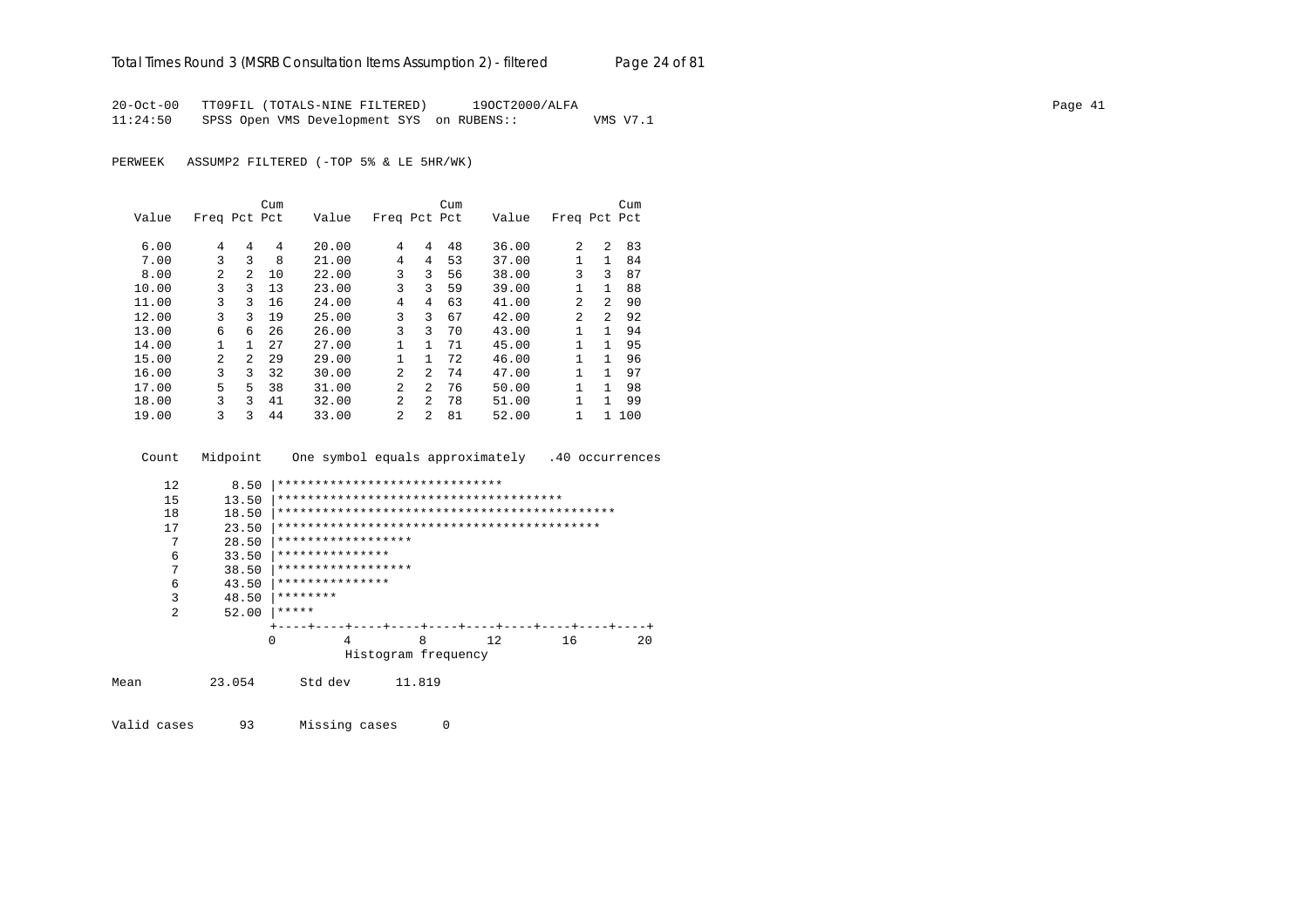20-Oct-00 TT09FIL (TOTALS-NINE FILTERED) 19OCT2000/ALFA Page 42 11:24:52 SPSS Open VMS Development SYS on RUBENS:: VMS V7.1

Preceding task required .27 seconds CPU time; 2.21 seconds elapsed.

```
387 0 TEMPORARY
388 0 SELECT IF (SCIN36 EQ 12)
389 0 /*
390 0 /* TOTAL TIMES FREQUENCY DISTRIBUTION FOR OPTHALMOLOGISTS
391 0 /*
392 0 FREQUENCIES VARIABLES=PERWEEK/<br>393 0 FORMAT=CONDENSE/
393 0 FORMAT=CONDENSE/
394 0 HISTOGRAM=INCREMENT (5)/
395 0 STATISTICS=MEAN STDDEV
396 0 /*
```
There are 1,073,639,760 bytes of memory available.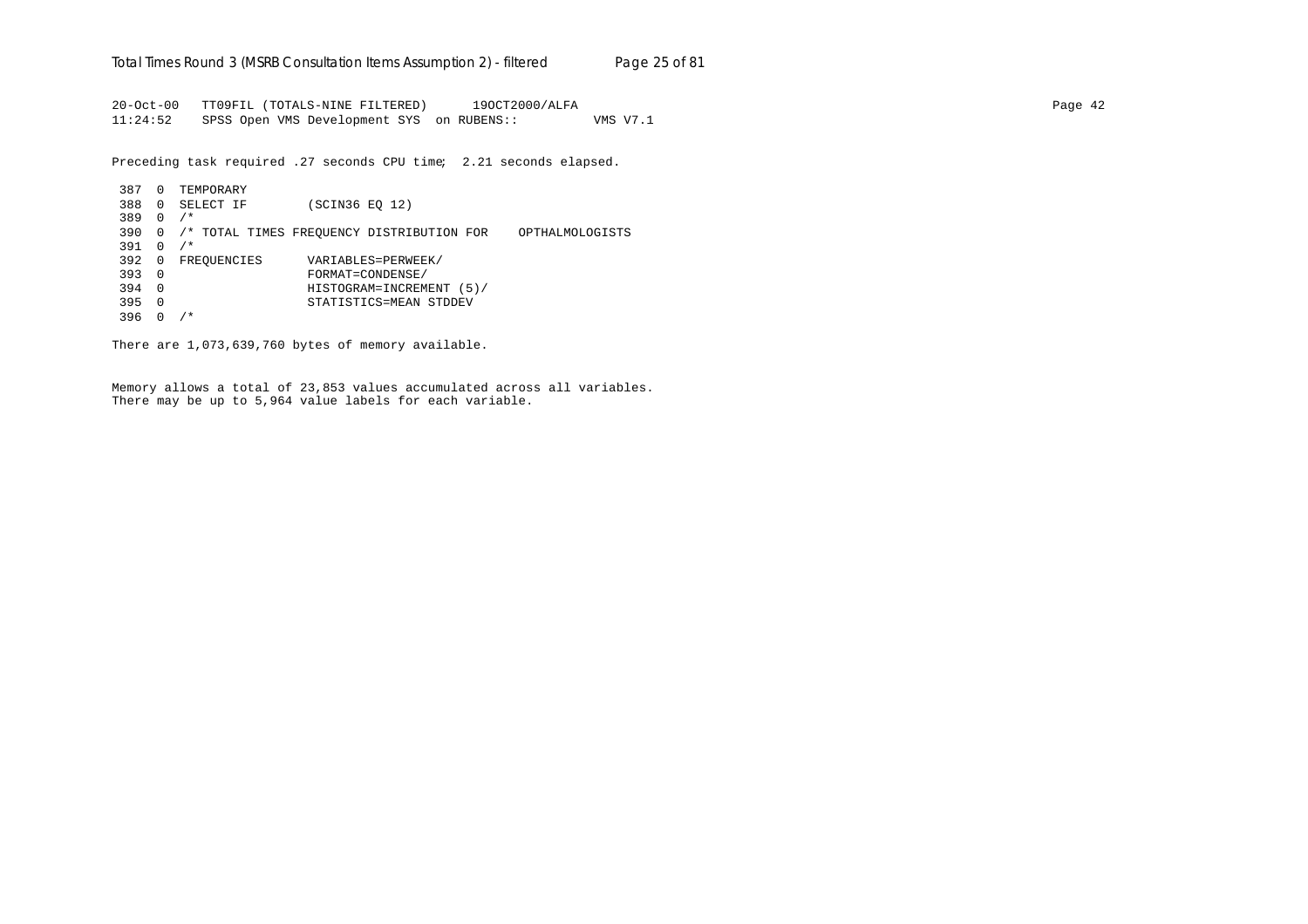20-Oct-00 TT09FIL (TOTALS-NINE FILTERED) 19OCT2000/ALFA<br>11:24:53 SPSS Open VMS Development SYS on RUBENS:: WMS V7.1  $11:24:53$  SPSS Open VMS Development SYS on RUBENS::

PERWEEK ASSUMP2 FILTERED (-TOP 5% & LE 5HR/WK)

|       |              |                | Cum |       |              |                | Cum |       |              |                | Cum |
|-------|--------------|----------------|-----|-------|--------------|----------------|-----|-------|--------------|----------------|-----|
| Value | Freq Pct Pct |                |     | Value | Freq Pct Pct |                |     | Value | Freq Pct Pct |                |     |
|       |              |                |     |       |              |                |     |       |              |                |     |
| 6.00  | 13           | $\overline{a}$ | 2   | 28.00 | 12           | $\overline{2}$ | 38  | 50.00 | 6            | $\mathbf{1}$   | 82  |
| 7.00  | 16           | 3              | 5   | 29.00 | 13           | 2              | 40  | 51.00 | 6            | 1              | 83  |
| 8.00  | 8            | $\mathbf{1}$   | 6   | 30.00 | 14           | 2              | 43  | 52.00 | 11           | 2              | 85  |
| 9.00  | 3            | $\mathbf{1}$   | 7   | 31.00 | 12           | 2              | 45  | 53.00 | 7            | $\mathbf{1}$   | 87  |
| 10.00 | 4            | 1              | 8   | 32.00 | 16           | 3              | 47  | 54.00 | 8            | $\mathbf{1}$   | 88  |
| 11.00 | 4            | $\mathbf{1}$   | 8   | 33.00 | 13           | 2              | 50  | 55.00 | 4            | $\mathbf{1}$   | 89  |
| 12.00 | 10           | 2              | 10  | 34.00 | 15           | 3              | 52  | 56.00 | 2            | $\Omega$       | 89  |
| 13.00 | 6            | $\mathbf{1}$   | 11  | 35.00 | 21           | 4              | 56  | 57.00 | 4            | $\mathbf{1}$   | 90  |
| 14.00 | 9            | $\mathfrak{D}$ | 13  | 36.00 | 13           | 2              | 58  | 58.00 | 5            | $\mathbf{1}$   | 91  |
| 15.00 | 11           | $\overline{a}$ | 15  | 37.00 | 12           | 2              | 60  | 59.00 | 5            | 1              | 91  |
| 16.00 | 14           | 2              | 17  | 38.00 | 14           | 2              | 63  | 60.00 | 4            | $\mathbf{1}$   | 92  |
| 17.00 | 4            | $\mathbf{1}$   | 18  | 39.00 | 7            | $\mathbf{1}$   | 64  | 61.00 | 9            | $\overline{2}$ | 94  |
| 18.00 | 10           | $\overline{a}$ | 20  | 40.00 | 9            | 2              | 66  | 62.00 | 7            | $\mathbf{1}$   | 95  |
| 19.00 | 9            | $\overline{a}$ | 21  | 41.00 | 11           | 2              | 67  | 63.00 | 4            | 1              | 96  |
| 20.00 | 7            | $\mathbf{1}$   | 22  | 42.00 | 7            | $\mathbf{1}$   | 69  | 64.00 | 1            | $\Omega$       | 96  |
| 21.00 | 7            | $\mathbf{1}$   | 24  | 43.00 | 10           | 2              | 70  | 65.00 | 4            | $\mathbf{1}$   | 97  |
| 22.00 | 9            | $\mathfrak{D}$ | 25  | 44.00 | 20           | 3              | 74  | 66.00 | 3            | $\mathbf{1}$   | 97  |
| 23.00 | 8            | $\mathbf{1}$   | 26  | 45.00 | 14           | 2              | 76  | 67.00 | 5            | $\mathbf{1}$   | 98  |
| 24.00 | 9            | $\mathfrak{D}$ | 28  | 46.00 | 9            | $\overline{2}$ | 78  | 69.00 | 3            | $\mathbf{1}$   | 98  |
| 25.00 | 14           | $\overline{a}$ | 30  | 47.00 | 9            | $\overline{2}$ | 79  | 70.00 | 3            | 1              | 99  |
| 26.00 | 15           | 3              | 33  | 48.00 | 5            | $\mathbf{1}$   | 80  | 71.00 | 6            | $\mathbf{1}$   | 100 |
| 27.00 | 15           | 3              | 36  | 49.00 | 6            | $\mathbf{1}$   | 81  |       |              |                |     |

 Count Midpoint One symbol equals approximately 2.00 occurrences 44 8.50 |\*\*\*\*\*\*\*\*\*\*\*\*\*\*\*\*\*\*\*\*\*\*\*<br>40 13.50 |\*\*\*\*\*\*\*\*\*\*\*\*\*\*\*\*\*\*\*\*\* 40 13.50 |\*\*\*\*\*\*\*\*\*\*\*\*\*\*\*\*\*\*\*\* 44 18.50 |\*\*\*\*\*\*\*\*\*\*\*\*\*\*\*\*\*\*\*\*\*\*\*<br>47 23.50 |\*\*\*\*\*\*\*\*\*\*\*\*\*\*\*\*\*\*\*\*\*\*\* 47 23.50 |\*\*\*\*\*\*\*\*\*\*\*\*\*\*\*\*\*\*\*\*\*\*\*\*\*\*\*<br>69 28.50 |\*\*\*\*\*\*\*\*\*\*\*\*\*\*\*\*\*\*\*\*\*\*\*\*\* 69 28.50 |\*\*\*\*\*\*\*\*\*\*\*\*\*\*\*\*\*\*\*\*\*\*\*\*\*\*\*\*\*\*\*\*\*\*\* 77 33.50 |\*\*\*\*\*\*\*\*\*\*\*\*\*\*\*\*\*\*\*\*\*\*\*\*\*\*\*\*\*\*\*\*\*\*\*\*\*\*\* 55 38.50 |\*\*\*\*\*\*\*\*\*\*\*\*\*\*\*\*\*\*\*\*\*\*\*\*\*\*\*\*\*\*<br>62 43.50 |\*\*\*\*\*\*\*\*\*\*\*\*\*\*\*\*\*\*\*\*\*\*\*\*\*\*\*\* 62 43.50 |\*\*\*\*\*\*\*\*\*\*\*\*\*\*\*\*\*\*\*\*\*\*\*\*\*\*\*\*\*\*\* 35 48.50 |\*\*\*\*\*\*\*\*\*\*\*\*\*\*\*\*\*\* 36 53.50 |\*\*\*\*\*\*\*\*\*\*\*\*\*\*\*\*\*\* 20  $58.50$   $***********$ <br>25  $63.50$   $***********$ 25 63.50  $********************$ <br>20 68.50 \*\*\*\*\*\*\*\*\*\*\* 20 68.50 |\*\*\*\*\*\*\*\*\*\* +----+----+----+----+----+----+----+----+----+----+ 0 20 40 60 80 100 Histogram frequency Mean 34.237 Std dev 16.217

Valid cases 574 Missing cases 0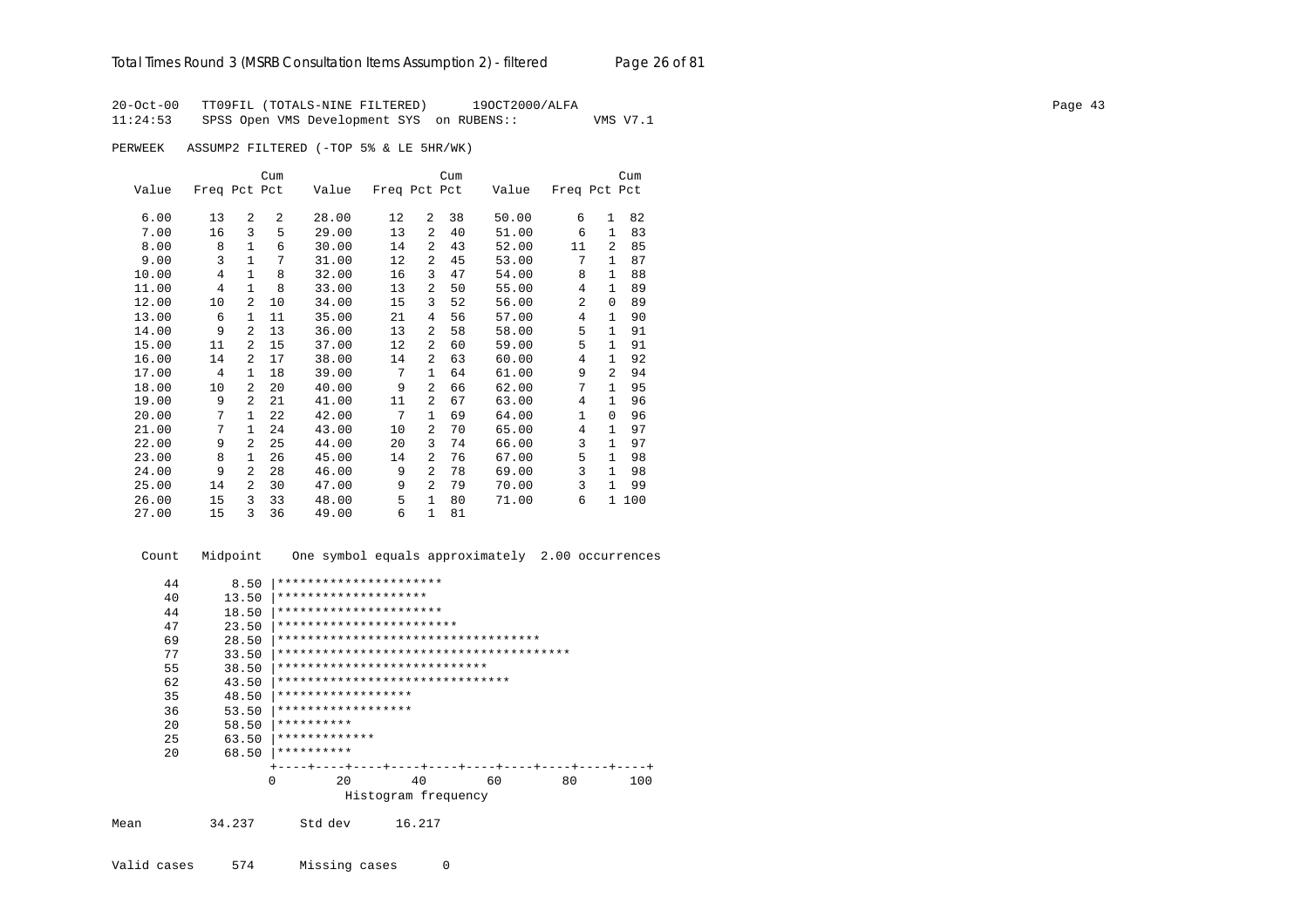20-Oct-00 TT09FIL (TOTALS-NINE FILTERED) 19OCT2000/ALFA Page 44 11:24:55 SPSS Open VMS Development SYS on RUBENS:: VMS V7.1

Preceding task required .31 seconds CPU time; 2.78 seconds elapsed.

```
397 0 TEMPORARY
398 0 SELECT IF (SCIN36 EQ 13)
399 0 /*
400 0 /* TOTAL TIMES FREQUENCY DISTRIBUTION FOR ENT SURGEONS
401 0 /*
402 0 FREQUENCIES VARIABLES=PERWEEK/<br>403 0 FORMAT=CONDENSE/
403 0 FORMAT=CONDENSE/
404 0 HISTOGRAM=INCREMENT (5)/
405 0 STATISTICS=MEAN STDDEV
406 0 /*
```
There are 1,073,639,760 bytes of memory available.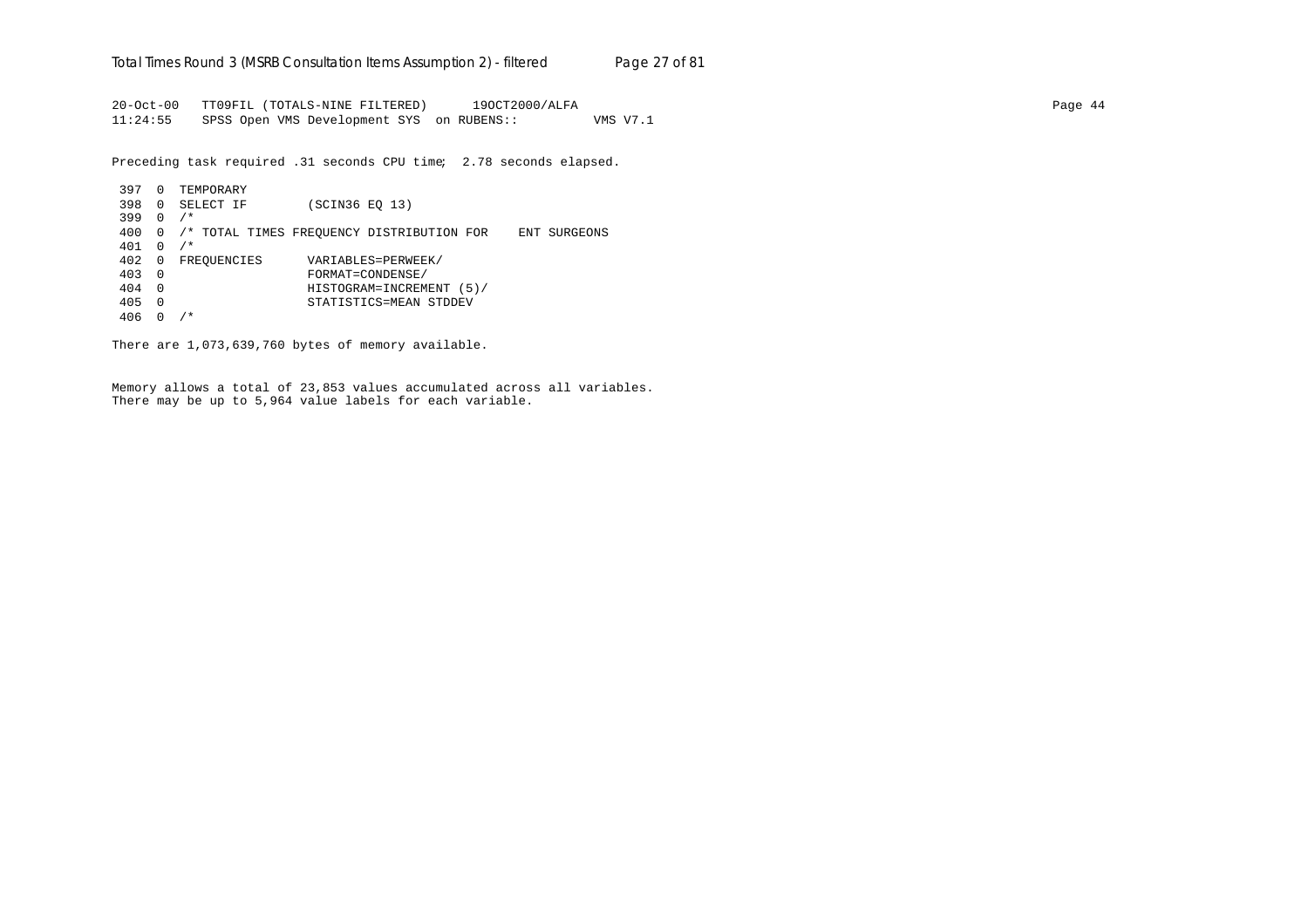20-Oct-00 TT09FIL (TOTALS-NINE FILTERED) 19OCT2000/ALFA Page 45 11:24:58 SPSS Open VMS Development SYS on RUBENS:: VMS V7.1

PERWEEK ASSUMP2 FILTERED (-TOP 5% & LE 5HR/WK)

|       |                |                | Cum            |       |                |                | Cum |       |                |                | Cum |
|-------|----------------|----------------|----------------|-------|----------------|----------------|-----|-------|----------------|----------------|-----|
| Value | Freq Pct Pct   |                |                | Value | Freq Pct Pct   |                |     | Value | Freq Pct Pct   |                |     |
|       |                |                |                |       |                |                |     |       |                |                |     |
| 6.00  | 2              | 1              | 1              | 36.00 | 4              | $\mathbf{1}$   | 34  | 63.00 | 5              | 2              | 76  |
| 7.00  | 3              | $\mathbf{1}$   | $\overline{2}$ | 37.00 | 2              | $\mathbf{1}$   | 35  | 64.00 | 3              | $\mathbf{1}$   | 78  |
| 8.00  | 3              | $\mathbf{1}$   | 3              | 38.00 | 3              | 1              | 36  | 65.00 | 6              | 2              | 80  |
| 9.00  | 7              | 3              | 6              | 39.00 | 5              | 2              | 38  | 66.00 | $\overline{2}$ | $\mathbf{1}$   | 81  |
| 10.00 | 2              | $\mathbf{1}$   | 6              | 40.00 | 6              | 2              | 40  | 67.00 | 3              | $\mathbf{1}$   | 82  |
| 11.00 | 1              | $\Omega$       | 7              | 41.00 | $\overline{2}$ | $\mathbf{1}$   | 41  | 68.00 | 3              | $\mathbf{1}$   | 83  |
| 13.00 | 3              | $\mathbf{1}$   | 8              | 42.00 | 7              | 3              | 43  | 69.00 | 5              | $\overline{a}$ | 85  |
| 14.00 | 2              | $\mathbf{1}$   | 9              | 43.00 | $\overline{a}$ | 1              | 44  | 70.00 | 4              | 1              | 86  |
| 15.00 | 2              | $\mathbf{1}$   | 9              | 44.00 | 11             | 4              | 48  | 71.00 | 2              | $\mathbf{1}$   | 87  |
| 17.00 | 5              | $\overline{a}$ | 11             | 45.00 | 4              | $\mathbf{1}$   | 50  | 72.00 | $\mathbf 1$    | 0              | 87  |
| 18.00 | 3              | $\mathbf{1}$   | 12             | 46.00 | 10             | 4              | 54  | 73.00 | 5              | 2              | 89  |
| 19.00 | 1              | 0              | 13             | 47.00 | 6              | $\overline{2}$ | 56  | 75.00 | 3              | 1              | 90  |
| 20.00 | $\overline{4}$ | $\mathbf{1}$   | 14             | 48.00 | 4              | $\mathbf{1}$   | 57  | 76.00 | 2              | $\mathbf{1}$   | 91  |
| 21.00 | 3              | $\mathbf{1}$   | 15             | 49.00 | 4              | $\mathbf{1}$   | 59  | 77.00 | $\mathbf{1}$   | 0              | 91  |
| 22.00 | 3              | $\mathbf{1}$   | 16             | 50.00 | $\mathbf{1}$   | $\mathbf 0$    | 59  | 78.00 | $\mathbf 1$    | 0              | 92  |
| 23.00 | 4              | $\mathbf{1}$   | 18             | 51.00 | 2              | $\mathbf{1}$   | 60  | 79.00 | $\overline{a}$ | $\mathbf{1}$   | 93  |
| 24.00 | $\overline{4}$ | $\mathbf{1}$   | 19             | 52.00 | 5              | $\overline{2}$ | 62  | 80.00 | 2              | $\mathbf{1}$   | 93  |
| 25.00 | 1              | $\Omega$       | 20             | 53.00 | 3              | 1              | 63  | 81.00 | 5              | $\overline{2}$ | 95  |
| 26.00 | 2              | 1              | 21             | 54.00 | 5              | $\overline{2}$ | 65  | 82.00 | 3              | $\mathbf{1}$   | 96  |
| 27.00 | 5              | $\overline{2}$ | 22             | 55.00 | 3              | 1              | 66  | 84.00 | $\overline{2}$ | 1              | 97  |
| 28.00 | $\mathbf{1}$   | 0              | 23             | 56.00 | 8              | 3              | 69  | 85.00 | $\mathbf 1$    | $\Omega$       | 97  |
| 29.00 | 4              | 1              | 24             | 57.00 | $\overline{2}$ | 1              | 70  | 87.00 | $\overline{2}$ | $\mathbf{1}$   | 98  |
| 30.00 | 2              | $\mathbf{1}$   | 25             | 58.00 | $\overline{a}$ | $\mathbf{1}$   | 70  | 90.00 | $\mathbf 1$    | 0              | 99  |
| 31.00 | 6              | $\overline{a}$ | 27             | 59.00 | $\mathbf{1}$   | $\Omega$       | 71  | 93.00 | $\overline{2}$ | $\mathbf{1}$   | 99  |
| 33.00 | 6              | 2              | 30             | 60.00 | 5              | $\overline{2}$ | 73  | 95.00 | $\mathbf{1}$   | 0              | 100 |
| 34.00 | 4              | $\mathbf{1}$   | 31             | 61.00 | 2              | $\mathbf{1}$   | 73  | 97.00 | 1              | 0              | 100 |
| 35.00 | 4              | $\mathbf{1}$   | 33             | 62.00 | 3              | $\mathbf{1}$   | 75  |       |                |                |     |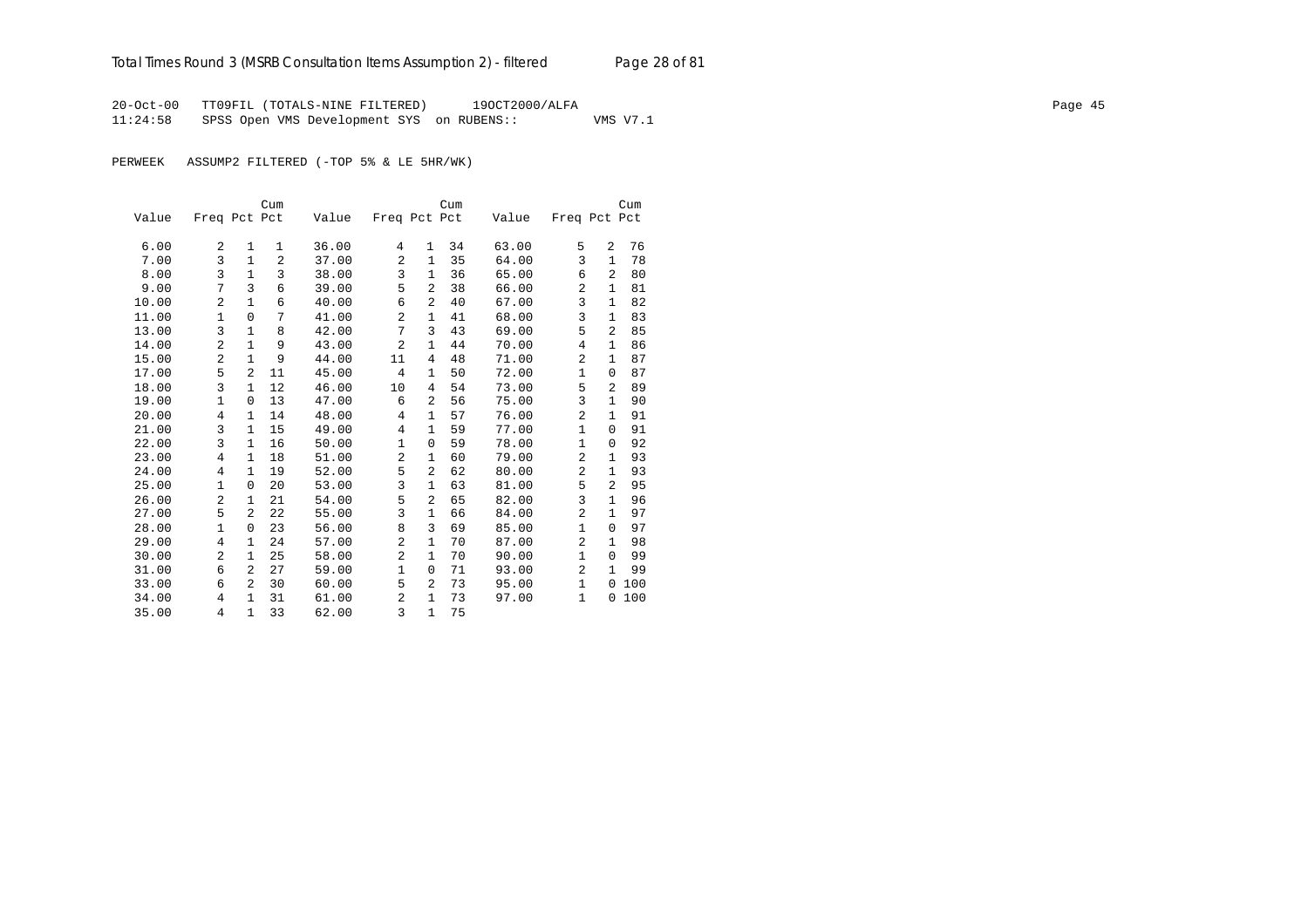#### Total Times Round 3 (MSRB Consultation Items Assumption 2) - *filtered* Page 29 of 81

20-Oct-00 TT09FIL (TOTALS-NINE FILTERED) 19OCT2000/ALFA Page 46 11:24:59 SPSS Open VMS Development SYS on RUBENS:: VMS V7.1

PERWEEK ASSUMP2 FILTERED (-TOP 5% & LE 5HR/WK)

Count Midpoint One symbol equals approximately .60 occurrences

|      | 17           | 8.50   |                         | ****************************      |    |     |    |
|------|--------------|--------|-------------------------|-----------------------------------|----|-----|----|
|      | 8            | 13.50  | *************           |                                   |    |     |    |
|      | 13           | 18.50  | **********************  |                                   |    |     |    |
|      | 15           | 23.50  |                         | *************************         |    |     |    |
|      | 14           | 28.50  | *********************** |                                   |    |     |    |
|      | 20           | 33.50  |                         | ********************************* |    |     |    |
|      | 20           | 38.50  |                         | ********************************* |    |     |    |
|      | 26           | 43.50  |                         |                                   |    |     |    |
|      | 25           | 48.50  |                         |                                   |    |     |    |
|      | 18           | 53.50  |                         | ******************************    |    |     |    |
|      | 18           | 58.50  |                         | ******************************    |    |     |    |
|      | 19           | 63.50  |                         | ********************************  |    |     |    |
|      | 17           | 68.50  |                         | ****************************      |    |     |    |
|      | 11           | 73.50  | ******************      |                                   |    |     |    |
|      | 8            | 78.50  | *************           |                                   |    |     |    |
|      | 11           | 83.50  | ******************      |                                   |    |     |    |
|      | 3            | 88.50  | *****                   |                                   |    |     |    |
|      | 3            | 93.50  | *****                   |                                   |    |     |    |
|      | $\mathbf{1}$ | 97.00  | $***$                   |                                   |    |     |    |
|      |              |        |                         |                                   |    |     |    |
|      |              |        | $\Omega$<br>6           | 12                                | 18 | 2.4 | 30 |
|      |              |        |                         | Histogram frequency               |    |     |    |
| Mean |              | 46.019 | Std dev                 | 21.557                            |    |     |    |
|      |              |        |                         |                                   |    |     |    |

Valid cases 267 Missing cases 0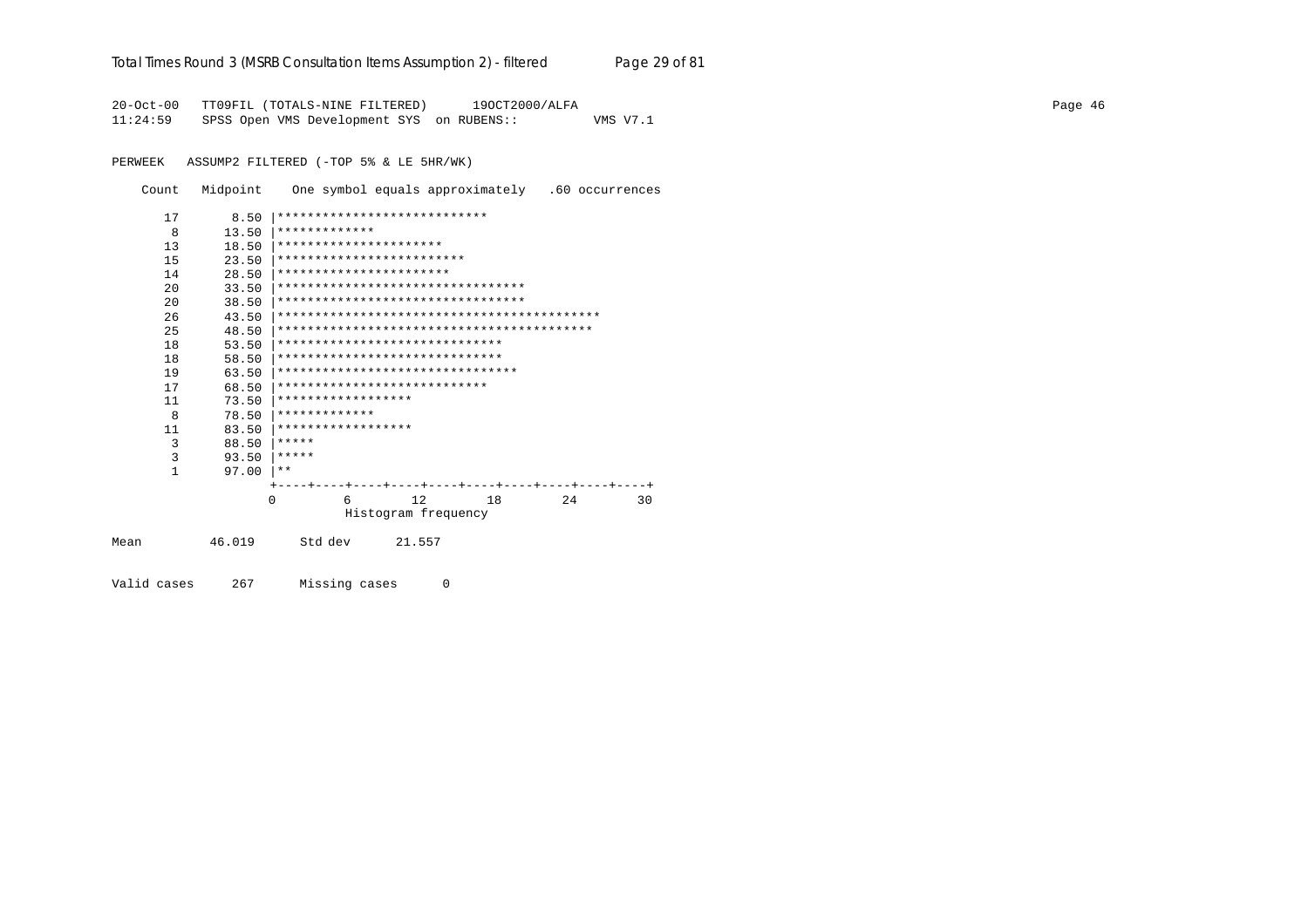20-Oct-00 TT09FIL (TOTALS-NINE FILTERED) 19OCT2000/ALFA Page 47 11:25:00 SPSS Open VMS Development SYS on RUBENS:: VMS V7.1

Preceding task required .30 seconds CPU time; 4.62 seconds elapsed.

407 0 TEMPORARY 408 0 SELECT IF (SCIN36 EQ 14) 409 0 /\* 410 0 /\* TOTAL TIMES FREQUENCY DISTRIBUTION FOR ANAESTHETISTS 411 0 /\* 412 0 FREQUENCIES VARIABLES=PERWEEK/ 413 0 FORMAT=CONDENSE/ 414 0 HISTOGRAM=INCREMENT (5)/ 415 0 STATISTICS=MEAN STDDEV 416 0 /\*

There are 1,073,639,760 bytes of memory available.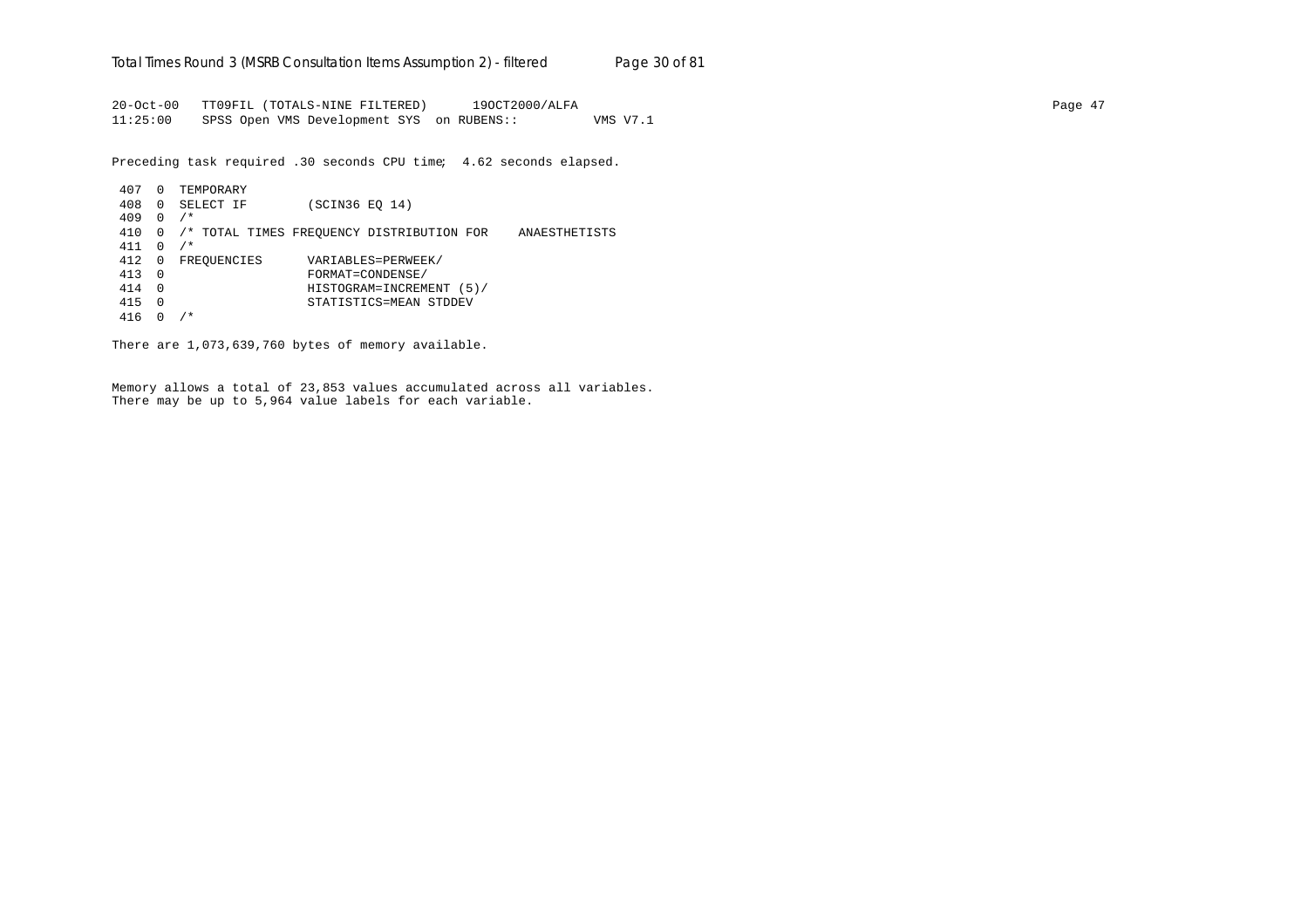20-Oct-00 TT09FIL (TOTALS-NINE FILTERED) 19OCT2000/ALFA Page 48 11:25:01 SPSS Open VMS Development SYS on RUBENS:: VMS V7.1

PERWEEK ASSUMP2 FILTERED (-TOP 5% & LE 5HR/WK)

|       |              |                | Cum            |       |              |                | Cum |       |                |              | Cum |
|-------|--------------|----------------|----------------|-------|--------------|----------------|-----|-------|----------------|--------------|-----|
| Value | Freq Pct Pct |                |                | Value | Freq Pct Pct |                |     | Value | Freq Pct Pct   |              |     |
|       |              |                |                |       |              |                |     |       |                |              |     |
| 6.00  | 35           | 2              | $\overline{a}$ | 29.00 | 26           | 2              | 50  | 52.00 | 21             | $\mathbf{1}$ | 85  |
| 7.00  | 38           | 3              | 5              | 30.00 | 17           | $\mathbf{1}$   | 51  | 53.00 | 27             | 2            | 87  |
| 8.00  | 39           | 3              | 8              | 31.00 | 24           | $\overline{a}$ | 53  | 54.00 | 19             | 1            | 88  |
| 9.00  | 37           | 3              | 11             | 32.00 | 32           | $\overline{a}$ | 55  | 55.00 | 14             | 1            | 89  |
| 10.00 | 44           | 3              | 14             | 33.00 | 20           | 1              | 56  | 56.00 | 15             | $\mathbf{1}$ | 91  |
| 11.00 | 31           | 2              | 16             | 34.00 | 26           | 2              | 58  | 57.00 | 17             | 1            | 92  |
| 12.00 | 35           | 2              | 18             | 35.00 | 25           | 2              | 60  | 58.00 | 12             | 1            | 93  |
| 13.00 | 27           | 2              | 20             | 36.00 | 20           | 1              | 61  | 59.00 | 15             | 1            | 94  |
| 14.00 | 33           | $\overline{a}$ | 23             | 37.00 | 24           | 2              | 63  | 60.00 | 7              | $\Omega$     | 94  |
| 15.00 | 30           | $\overline{a}$ | 25             | 38.00 | 20           | $\mathbf{1}$   | 65  | 61.00 | 7              | $\Omega$     | 95  |
| 16.00 | 26           | $\overline{a}$ | 27             | 39.00 | 20           | $\mathbf{1}$   | 66  | 62.00 | 8              | $\mathbf{1}$ | 95  |
| 17.00 | 29           | 2              | 29             | 40.00 | 18           | $\mathbf{1}$   | 67  | 63.00 | 9              | 1            | 96  |
| 18.00 | 24           | 2              | 30             | 41.00 | 19           | $\mathbf{1}$   | 69  | 64.00 | 8              | $\mathbf{1}$ | 96  |
| 19.00 | 28           | 2              | 32             | 42.00 | 21           | 1              | 70  | 65.00 | 11             | $\mathbf{1}$ | 97  |
| 20.00 | 28           | 2              | 34             | 43.00 | 25           | 2              | 72  | 66.00 | 3              | 0            | 97  |
| 21.00 | 30           | 2              | 36             | 44.00 | 23           | 2              | 73  | 67.00 | 9              | $\mathbf{1}$ | 98  |
| 22.00 | 17           | 1              | 38             | 45.00 | 21           | $\mathbf{1}$   | 75  | 68.00 | 10             | $\mathbf{1}$ | 99  |
| 23.00 | 16           | $\mathbf{1}$   | 39             | 46.00 | 27           | 2              | 77  | 69.00 | 4              | $\Omega$     | 99  |
| 24.00 | 27           | $\overline{a}$ | 41             | 47.00 | 19           | $\mathbf{1}$   | 78  | 70.00 | $\overline{2}$ | $\Omega$     | 99  |
| 25.00 | 23           | 2              | 42             | 48.00 | 20           | 1              | 80  | 71.00 | 10             | 1            | 100 |
| 26.00 | 26           | $\overline{a}$ | 44             | 49.00 | 19           | 1              | 81  | 72.00 | 2              | 0            | 100 |
| 27.00 | 26           | $\overline{a}$ | 46             | 50.00 | 15           | 1              | 82  |       |                |              |     |
| 28.00 | 29           | $\overline{a}$ | 48             | 51.00 | 2.4          | $\overline{a}$ | 84  |       |                |              |     |

Count Midpoint One symbol equals approximately 4.00 occurrences

| 193 | 8.50     |                                    |                     |     |     |     |
|-----|----------|------------------------------------|---------------------|-----|-----|-----|
| 156 | 13.50    |                                    |                     |     |     |     |
| 135 | 18.50    | ********************************** |                     |     |     |     |
| 113 | 23.50    | ****************************       |                     |     |     |     |
| 124 | 28.50    | *******************************    |                     |     |     |     |
| 127 | 33.50    | ********************************   |                     |     |     |     |
| 102 | 38.50    | **************************         |                     |     |     |     |
| 109 | 43.50    | ***************************        |                     |     |     |     |
| 100 | 48.50    | *************************          |                     |     |     |     |
| 105 | 53.50    | **************************         |                     |     |     |     |
| 66  | 58.50    | *****************                  |                     |     |     |     |
| 43  | 63.50    | ***********                        |                     |     |     |     |
| 28  | 68.50    | *******                            |                     |     |     |     |
| 12  | 72.00    | $* * *$                            |                     |     |     |     |
|     |          |                                    |                     |     |     |     |
|     | $\Omega$ | 40                                 | 80                  | 120 | 160 | 200 |
|     |          |                                    | Histogram frequency |     |     |     |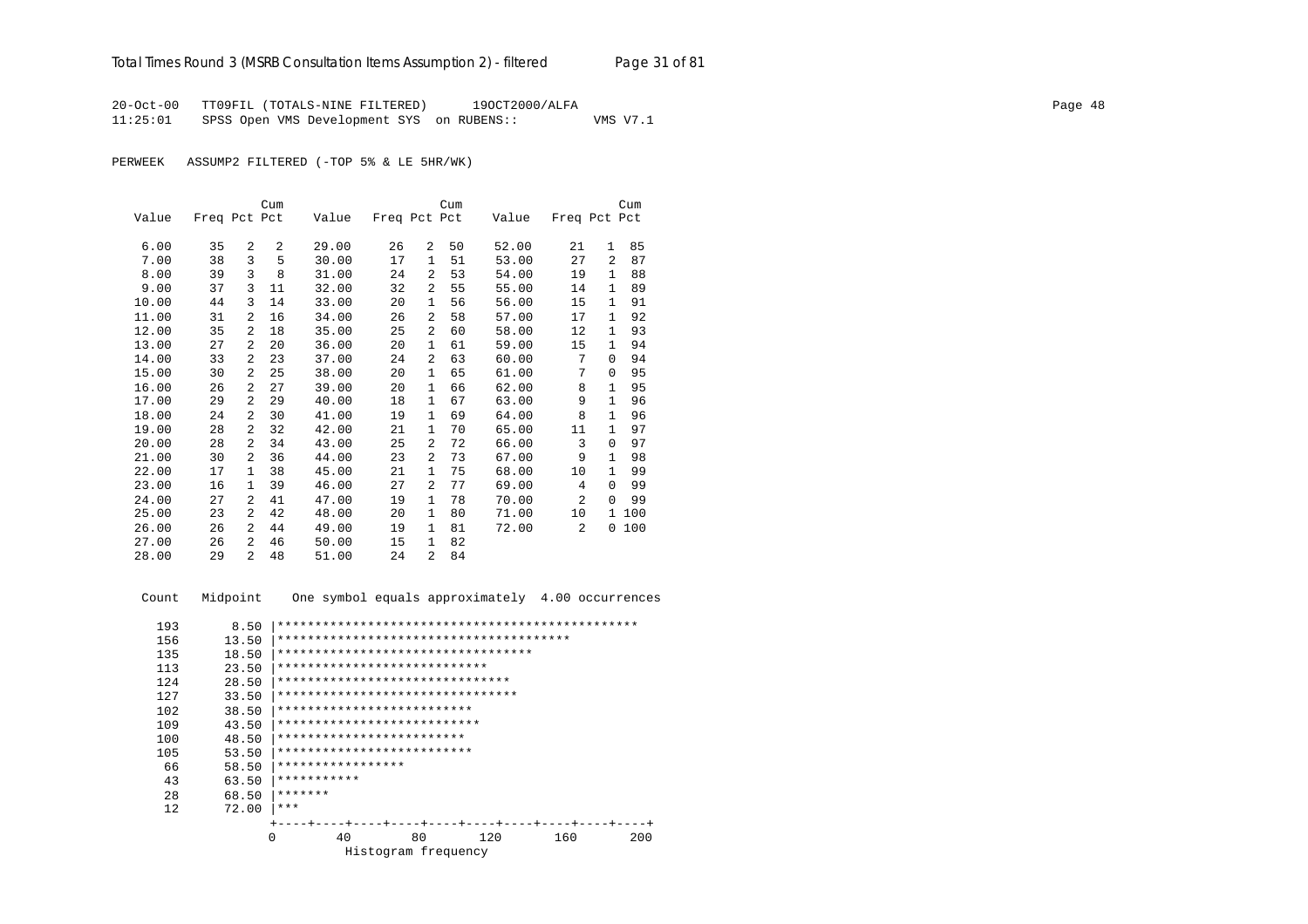## Total Times Round 3 (MSRB Consultation Items Assumption 2) - *filtered* Page 32 of 81

20-Oct-00 TT09FIL (TOTALS-NINE FILTERED) 19OCT2000/ALFA Page 49 11:25:04 SPSS Open VMS Development SYS on RUBENS:: VMS V7.1

PERWEEK ASSUMP2 FILTERED (-TOP 5% & LE 5HR/WK)

Mean 31.431 Std dev 17.527

Valid cases 1413 Missing cases 0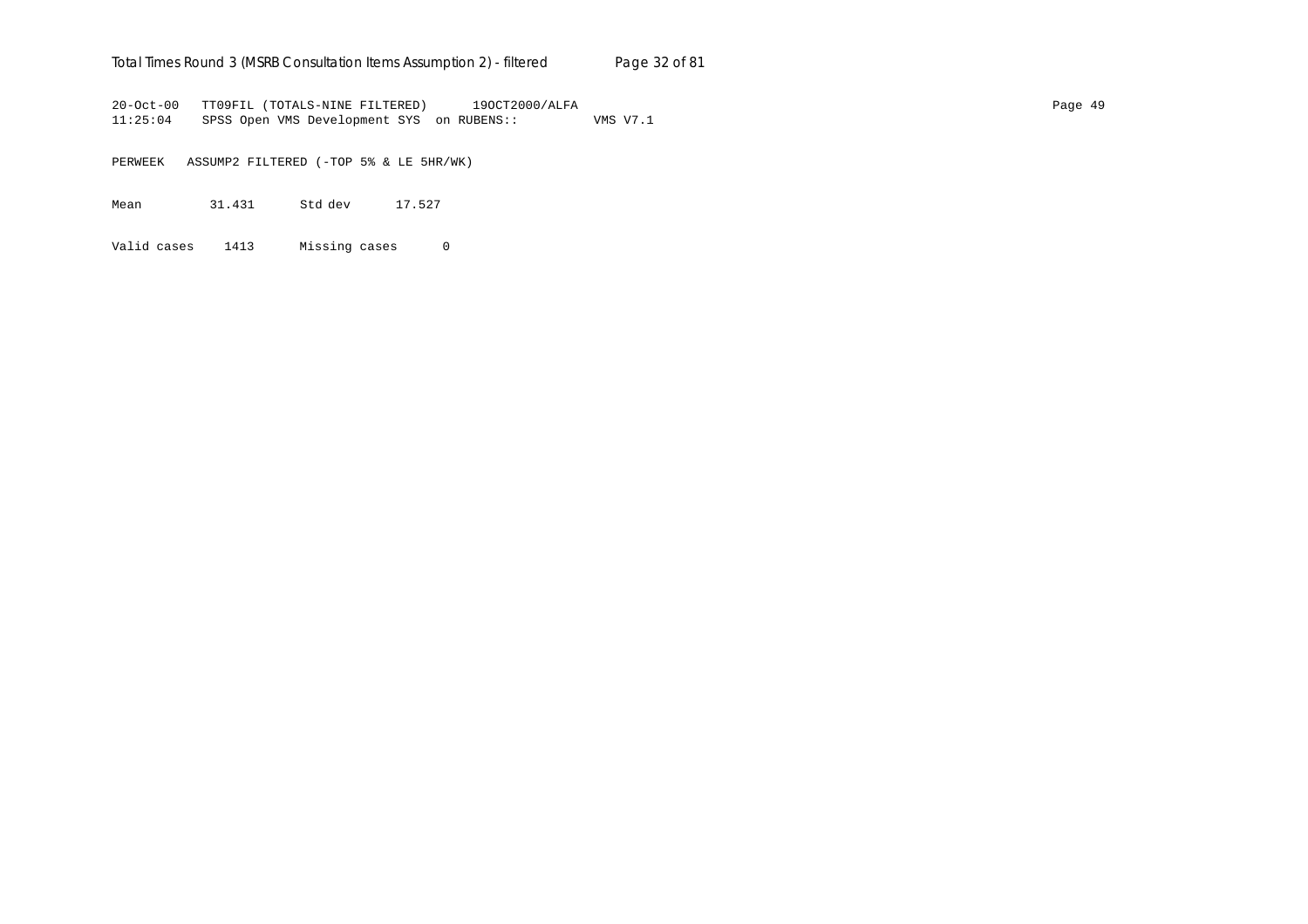20-Oct-00 TT09FIL (TOTALS-NINE FILTERED) 19OCT2000/ALFA Page 50 11:25:04 SPSS Open VMS Development SYS on RUBENS:: VMS V7.1

Preceding task required .27 seconds CPU time; 4.26 seconds elapsed.

```
417 0 TEMPORARY
418 0 SELECT IF (SCIN36 EQ 15)
419 0 /*
420 0 /* TOTAL TIMES FREQUENCY DISTRIBUTION FOR DERMATOLOGISTS
421 0 /*
422 0 FREQUENCIES VARIABLES=PERWEEK/
423 0 FORMAT=CONDENSE/
424 0 HISTOGRAM=INCREMENT (5)/
425 0 STATISTICS=MEAN STDDEV
426 0 /*
```
There are 1,073,639,760 bytes of memory available.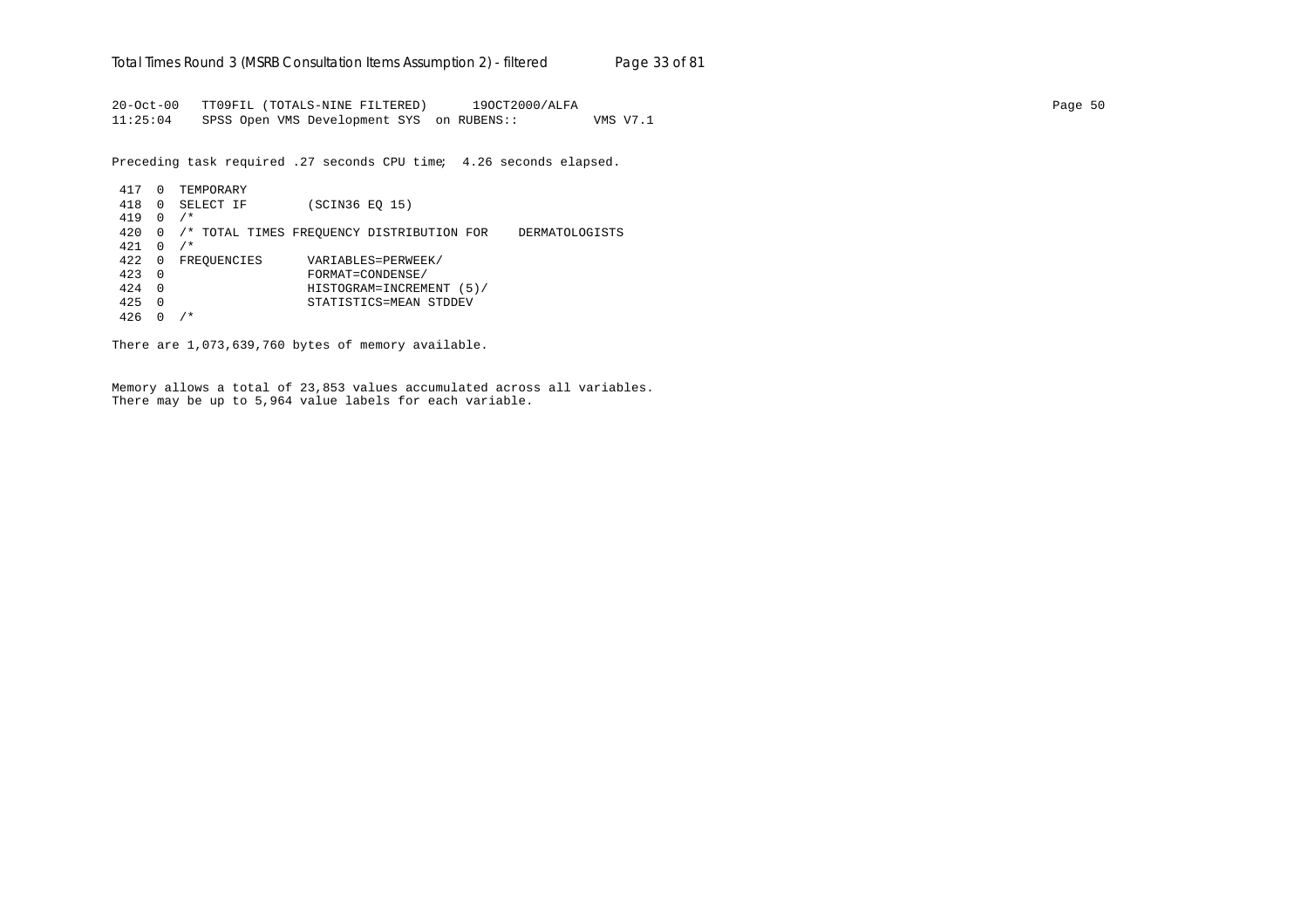20-Oct-00 TT09FIL (TOTALS-NINE FILTERED) 19OCT2000/ALFA Page 51 11:25:07 SPSS Open VMS Development SYS on RUBENS:: VMS V7.1

PERWEEK ASSUMP2 FILTERED (-TOP 5% & LE 5HR/WK)

|       |                |                | Cum            |       |                |                | Cum |       |                |                | Cum |
|-------|----------------|----------------|----------------|-------|----------------|----------------|-----|-------|----------------|----------------|-----|
| Value | Freq Pct Pct   |                |                | Value | Freq Pct Pct   |                |     | Value | Freq Pct Pct   |                |     |
|       |                |                |                |       |                |                |     |       |                |                |     |
| 6.00  | 2              | 1              | 1              | 34.00 | 5              | 2              | 36  | 62.00 | 5              | 2              | 77  |
| 7.00  | $\overline{a}$ | $\mathbf{1}$   | $\overline{2}$ | 35.00 | 6              | $\overline{a}$ | 38  | 63.00 | 5              | 2              | 79  |
| 8.00  | 2              | $\mathbf{1}$   | $\overline{2}$ | 36.00 | $\mathbf{1}$   | $\mathbf 0$    | 39  | 64.00 | $\overline{2}$ | $\mathbf{1}$   | 80  |
| 9.00  | $\mathbf{1}$   | $\mathbf 0$    | 3              | 37.00 | $\overline{2}$ | $\mathbf{1}$   | 39  | 65.00 | 5              | 2              | 81  |
| 10.00 | 4              | $\overline{a}$ | $\overline{4}$ | 38.00 | 1              | 0              | 40  | 66.00 | 2              | 1              | 82  |
| 11.00 | $\overline{2}$ | $\mathbf{1}$   | 5              | 39.00 | 3              | 1              | 41  | 67.00 | 5              | $\overline{2}$ | 84  |
| 12.00 | $\overline{2}$ | $\mathbf{1}$   | 6              | 40.00 | 5              | 2              | 43  | 68.00 | 2              | 1              | 85  |
| 13.00 | 3              | $\mathbf{1}$   | 7              | 41.00 | 2              | $\mathbf{1}$   | 44  | 69.00 | 2              | 1              | 86  |
| 14.00 | 5              | $\overline{a}$ | 9              | 42.00 | 5              | 2              | 46  | 70.00 | 4              | $\overline{2}$ | 87  |
| 15.00 | 3              | $\mathbf{1}$   | 10             | 43.00 | 5              | $\overline{a}$ | 48  | 71.00 | 2              | $\mathbf{1}$   | 88  |
| 16.00 | 3              | $\mathbf{1}$   | 11             | 44.00 | 3              | $\mathbf{1}$   | 49  | 72.00 | 2              | $\mathbf{1}$   | 89  |
| 17.00 | $\overline{4}$ | 2              | 13             | 45.00 | 5              | 2              | 51  | 73.00 | 1              | $\Omega$       | 89  |
| 18.00 | $\overline{2}$ | 1              | 14             | 46.00 | $\mathbf{1}$   | 0              | 51  | 74.00 | $\overline{a}$ | 1              | 90  |
| 19.00 | 4              | 2              | 15             | 47.00 | 4              | 2              | 53  | 75.00 | 2              | 1              | 91  |
| 20.00 | 3              | $\mathbf{1}$   | 17             | 48.00 | 5              | 2              | 55  | 76.00 | 5              | $\overline{a}$ | 93  |
| 21.00 | $\mathbf{1}$   | $\mathbf 0$    | 17             | 49.00 | 4              | 2              | 56  | 77.00 | $\mathbf{1}$   | $\mathbf 0$    | 93  |
| 22.00 | 2              | 1              | 18             | 50.00 | 4              | 2              | 58  | 79.00 | 2              | 1              | 94  |
| 23.00 | $\overline{2}$ | 1              | 19             | 51.00 | 4              | $\overline{2}$ | 59  | 80.00 | $\overline{a}$ | 1              | 95  |
| 24.00 | 7              | 3              | 21             | 52.00 | 3              | 1              | 61  | 81.00 | 2              | 1              | 96  |
| 25.00 | 4              | 2              | 23             | 53.00 | 6              | 2              | 63  | 82.00 | $\mathbf{1}$   | $\Omega$       | 96  |
| 26.00 | 3              | $\mathbf{1}$   | 24             | 54.00 | 5              | $\overline{2}$ | 65  | 83.00 | $\overline{a}$ | $\mathbf{1}$   | 97  |
| 27.00 | 3              | $\mathbf{1}$   | 25             | 55.00 | 6              | $\overline{a}$ | 67  | 84.00 | $\mathbf{1}$   | $\Omega$       | 97  |
| 28.00 | 6              | $\overline{a}$ | 28             | 56.00 | $\mathbf{1}$   | $\mathbf 0$    | 68  | 85.00 | $\mathbf{1}$   | $\mathbf 0$    | 98  |
| 29.00 | 5              | $\mathfrak{D}$ | 30             | 57.00 | 7              | 3              | 70  | 86.00 | 1              | $\Omega$       | 98  |
| 30.00 | $\overline{2}$ | $\mathbf{1}$   | 30             | 58.00 | 4              | 2              | 72  | 87.00 | $\mathbf{1}$   | 0              | 98  |
| 31.00 | 4              | 2              | 32             | 59.00 | $\mathbf{1}$   | $\mathbf 0$    | 72  | 88.00 | 2              | 1              | 99  |
| 32.00 | 4              | 2              | 33             | 60.00 | 3              | $\mathbf{1}$   | 74  | 89.00 | 2              | 1              | 100 |
| 33.00 | $\mathbf{1}$   | $\Omega$       | 34             | 61.00 | 3              | $\mathbf{1}$   | 75  |       |                |                |     |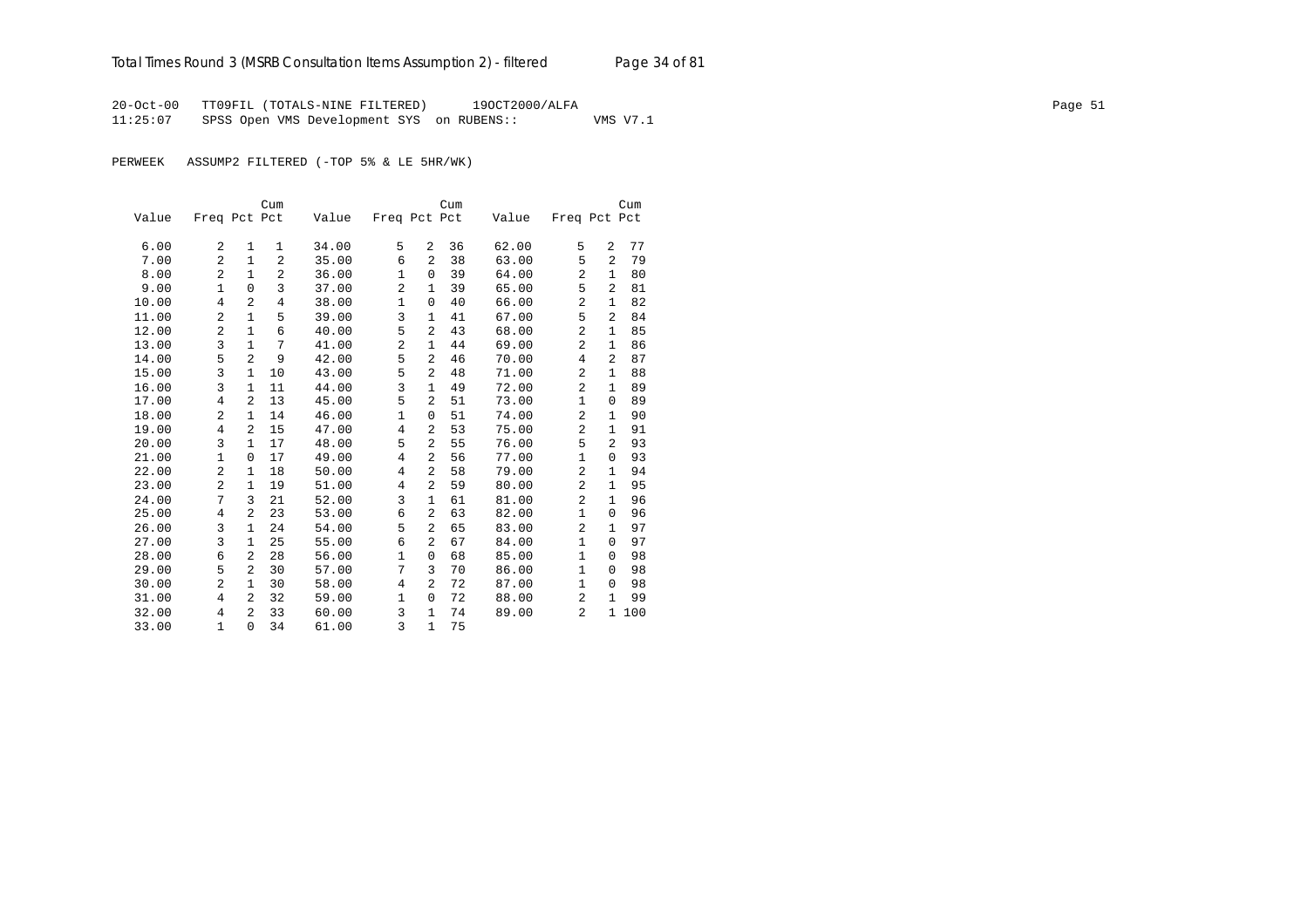#### Total Times Round 3 (MSRB Consultation Items Assumption 2) - *filtered* Page 35 of 81

20-Oct-00 TT09FIL (TOTALS-NINE FILTERED) 19OCT2000/ALFA Page 52 11:25:09 SPSS Open VMS Development SYS on RUBENS:: VMS V7.1

PERWEEK ASSUMP2 FILTERED (-TOP 5% & LE 5HR/WK)

Count Midpoint One symbol equals approximately .50 occurrences

| 11          | 8.50       | **********************           |                     |                                       |    |    |
|-------------|------------|----------------------------------|---------------------|---------------------------------------|----|----|
| 15          | 13.50      | ******************************   |                     |                                       |    |    |
| 16          | 18.50      | ******************************** |                     |                                       |    |    |
| 16          | 23.50      | ******************************** |                     |                                       |    |    |
| 19          | 28.50      |                                  |                     |                                       |    |    |
| $20 \Omega$ | 33.50      |                                  |                     |                                       |    |    |
| 12          | 38.50      | ************************         |                     |                                       |    |    |
| $20 \Omega$ | 43.50      |                                  |                     |                                       |    |    |
| 18          | 48.50      |                                  |                     | ************************************* |    |    |
| 24          | 53.50      |                                  |                     |                                       |    |    |
| 16          | 58.50      | ******************************** |                     |                                       |    |    |
| 20          | 63.50      |                                  |                     |                                       |    |    |
| 15          | 68.50      | ******************************   |                     |                                       |    |    |
|             | 9<br>73.50 | ******************               |                     |                                       |    |    |
| 10          | 78.50      | ********************             |                     |                                       |    |    |
|             | 7<br>83.50 | **************                   |                     |                                       |    |    |
|             | 6<br>88.50 | ************                     |                     |                                       |    |    |
|             |            |                                  |                     |                                       |    |    |
|             |            | 5<br>O                           | 10                  | 15                                    | 20 | 25 |
|             |            |                                  | Histogram frequency |                                       |    |    |
| Mean        | 44.795     | Std dev                          | 21.378              |                                       |    |    |
|             |            |                                  |                     |                                       |    |    |

Valid cases 254 Missing cases 0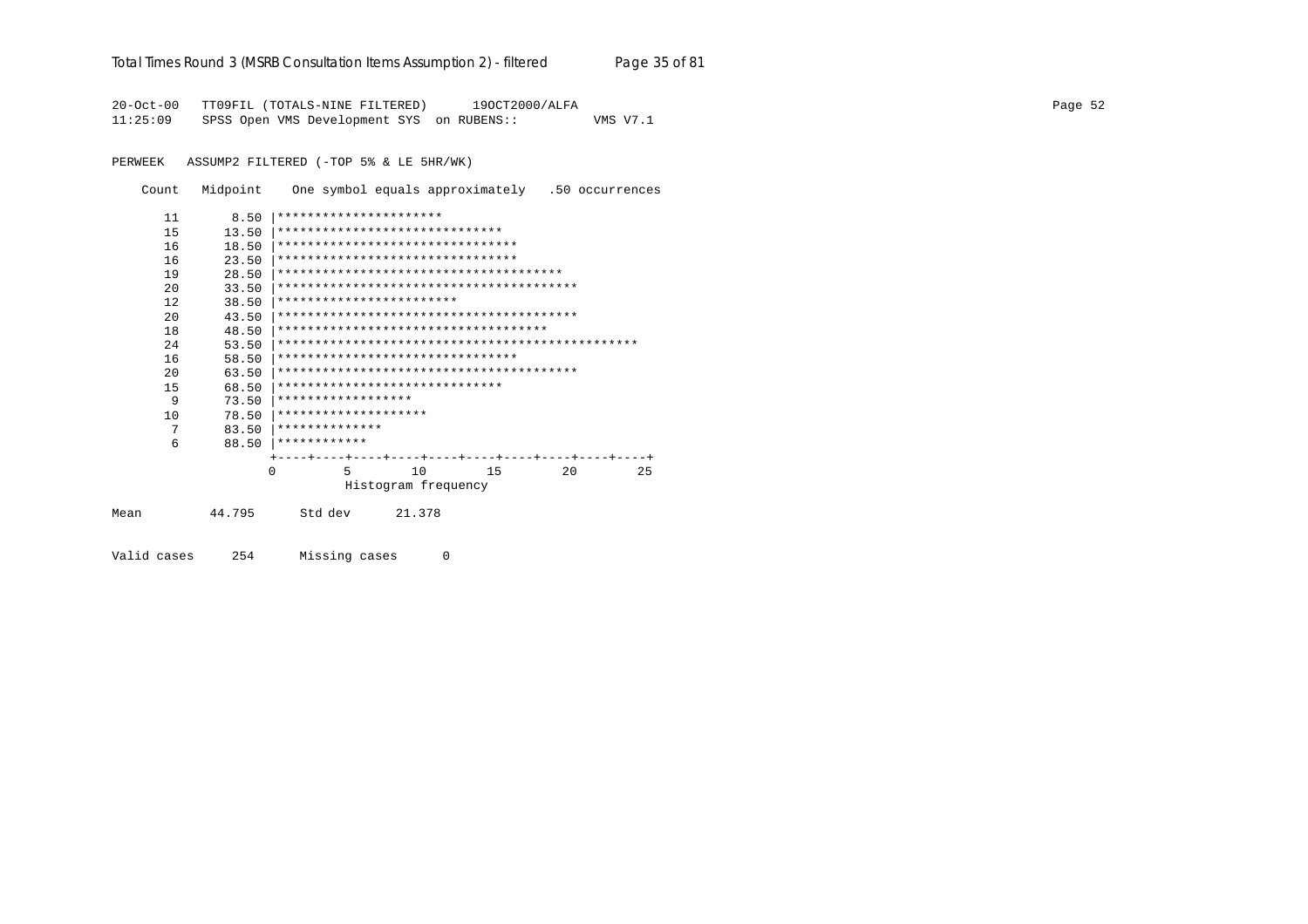20-Oct-00 TT09FIL (TOTALS-NINE FILTERED) 19OCT2000/ALFA Page 53 11:25:10 SPSS Open VMS Development SYS on RUBENS:: VMS V7.1

Preceding task required .38 seconds CPU time; 4.75 seconds elapsed.

```
427 0 TEMPORARY
428 0 SELECT IF (SCIN36 EQ 16)
429 0 /*
430 0 /* TOTAL TIMES FREQUENCY DISTRIBUTION FOR IVF SPECIALISTS
431 0 /*
432 0 FREQUENCIES VARIABLES=PERWEEK/
433 0 FORMAT=CONDENSE/
434 0 HISTOGRAM=INCREMENT (5)/
435 0 STATISTICS=MEAN STDDEV
436 0 /*
```
There are 1,073,639,760 bytes of memory available.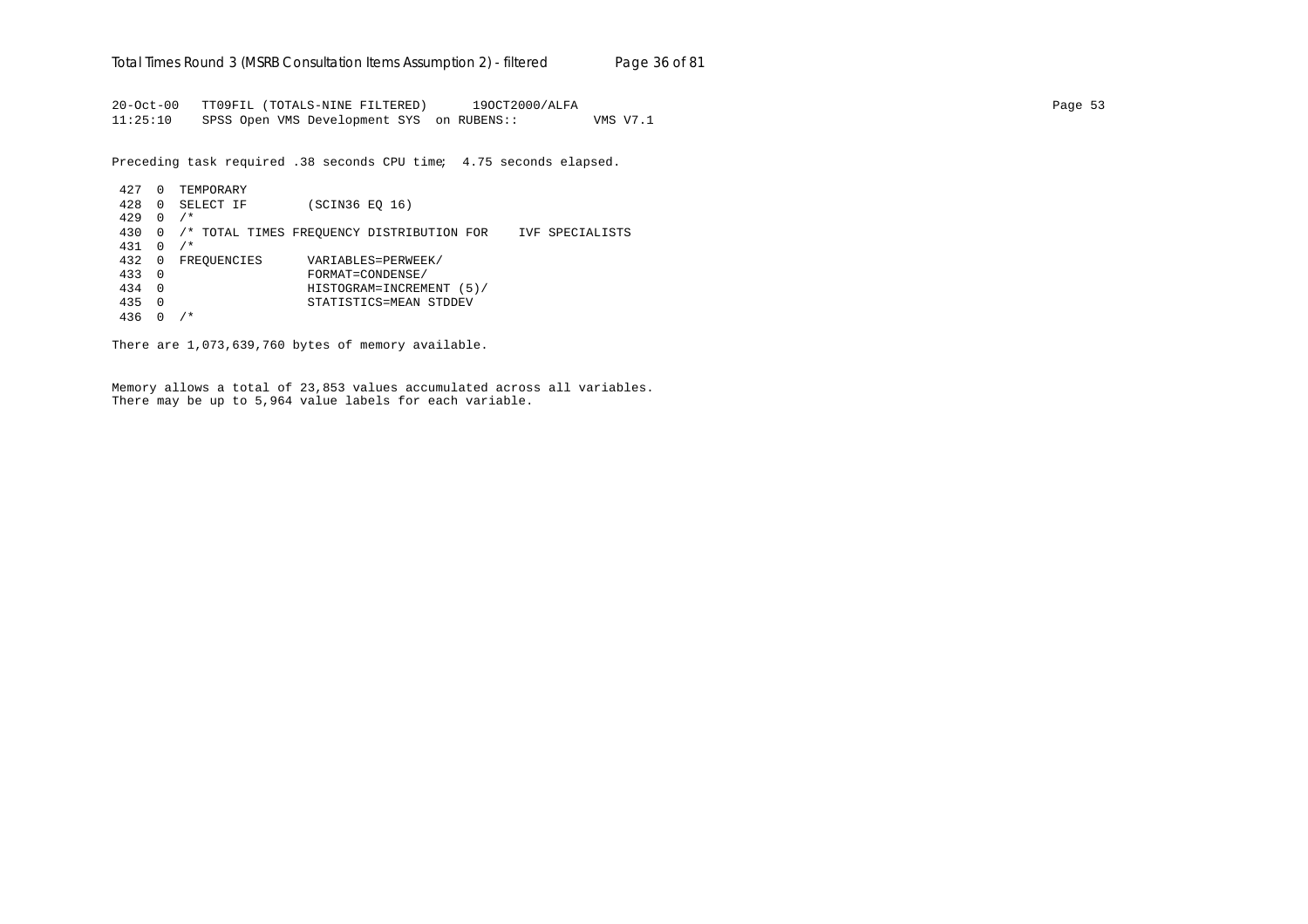20-Oct-00 TT09FIL (TOTALS-NINE FILTERED) 19OCT2000/ALFA Page 54 11:25:11 SPSS Open VMS Development SYS on RUBENS:: VMS V7.1

PERWEEK ASSUMP2 FILTERED (-TOP 5% & LE 5HR/WK)

|       |                |              | Cum |       |                |              | Cum |        |                |              | Cum |
|-------|----------------|--------------|-----|-------|----------------|--------------|-----|--------|----------------|--------------|-----|
| Value | Freq Pct Pct   |              |     | Value | Freq Pct Pct   |              |     | Value  | Freq Pct Pct   |              |     |
| 6.00  | $\mathbf{1}$   | 1            | 1   | 45.00 | 1              | $\mathbf{1}$ | 39  | 82.00  | $\mathbf{1}$   | $\mathbf{1}$ | 71  |
| 10.00 | $\overline{a}$ | 3            | 4   | 46.00 | $\mathbf{1}$   | $\mathbf{1}$ | 40  | 83.00  | $\mathbf{1}$   | $\mathbf{1}$ | 73  |
| 12.00 | $\mathbf{1}$   | $\mathbf{1}$ | 6   | 47.00 | 1              | $\mathbf{1}$ | 41  | 88.00  | 3              | 4            | 77  |
|       |                |              |     |       |                |              |     |        |                |              |     |
| 16.00 | $\overline{a}$ | 3            | 9   | 52.00 | 3              | 4            | 46  | 90.00  | 2              | ζ            | 80  |
| 17.00 | $\mathbf{1}$   | 1            | 10  | 55.00 | $\mathbf{1}$   | $\mathbf{1}$ | 47  | 92.00  | $\mathbf{1}$   | $\mathbf{1}$ | 81  |
| 18.00 | $\mathbf{1}$   | $\mathbf{1}$ | 11  | 57.00 | 1              | $\mathbf{1}$ | 49  | 93.00  | 1              | $\mathbf{1}$ | 83  |
| 20.00 | $\overline{a}$ | 3            | 14  | 60.00 | $\overline{a}$ | 3            | 51  | 99.00  | $\mathbf{1}$   | $\mathbf{1}$ | 84  |
| 22.00 | $\mathbf{1}$   | 1            | 16  | 61.00 | 1              | $\mathbf{1}$ | 53  | 100.00 | $\mathfrak{D}$ | 3            | 87  |
| 23.00 | $\mathbf{1}$   | 1            | 17  | 62.00 | 1              | $\mathbf{1}$ | 54  | 106.00 | 1              | $\mathbf{1}$ | 89  |
| 27.00 | $\mathbf{1}$   | $\mathbf{1}$ | 19  | 63.00 | $\mathbf{1}$   | $\mathbf{1}$ | 56  | 109.00 | 1              | $\mathbf{1}$ | 90  |
| 30.00 | $\mathbf{1}$   | 1            | 20  | 66.00 | $\mathbf{1}$   | $\mathbf{1}$ | 57  | 111.00 | $\mathfrak{D}$ | 3            | 93  |
| 32.00 | $\overline{a}$ | 3            | 23  | 69.00 | 1              | $\mathbf{1}$ | 59  | 112.00 | $\mathbf{1}$   | 1            | 94  |
| 33.00 | $\overline{a}$ | 3            | 26  | 71.00 | $\overline{a}$ | 3            | 61  | 121.00 | 1              | 1            | 96  |
| 36.00 | 3              | 4            | 30  | 73.00 | $\overline{a}$ | 3            | 64  | 123.00 | 1              | $\mathbf{1}$ | 97  |
| 37.00 | 1              | 1            | 31  | 76.00 | 1              | $\mathbf{1}$ | 66  | 127.00 | $\mathbf{1}$   | 1            | 99  |
| 38.00 | $\mathbf{1}$   | 1            | 33  | 78.00 | 1              | $\mathbf{1}$ | 67  | 130.00 | $\mathbf{1}$   | $\mathbf{1}$ | 100 |
| 39.00 | $\mathfrak{D}$ | ζ            | 36  | 80.00 | $\mathbf{1}$   | $\mathbf{1}$ | 69  |        |                |              |     |
| 42.00 | 1              | 1            | 37  | 81.00 | 1              | $\mathbf{1}$ | 70  |        |                |              |     |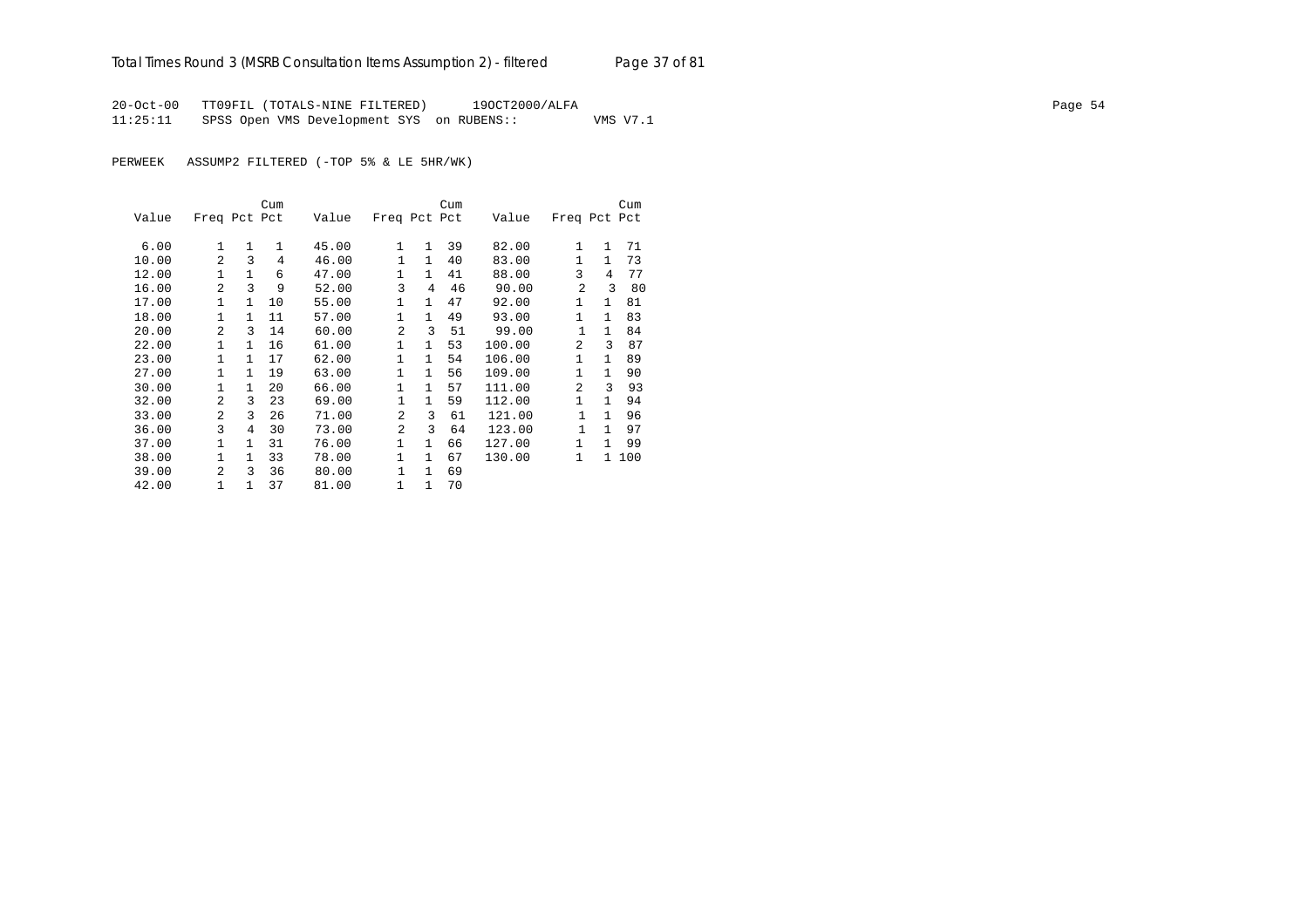|  | Total Times Round 3 (MSRB Consultation Items Assumption 2) - <i>filtered</i> | Page 38 of 81 |
|--|------------------------------------------------------------------------------|---------------|
|  |                                                                              |               |

20-Oct-00 TT09FIL (TOTALS-NINE FILTERED) 19OCT2000/ALFA Page 55 11:25:12 SPSS Open VMS Development SYS on RUBENS:: VMS V7.1

PERWEEK ASSUMP2 FILTERED (-TOP 5% & LE 5HR/WK)

Count Midpoint One symbol equals approximately .20 occurrences

| 3              | 8.50   | ***************                     |           |                     |   |   |    |
|----------------|--------|-------------------------------------|-----------|---------------------|---|---|----|
| 1              | 13.50  | *****                               |           |                     |   |   |    |
| 6              | 18.50  | ******************************      |           |                     |   |   |    |
| 2              | 23.50  | **********                          |           |                     |   |   |    |
| $\mathfrak{D}$ | 28.50  | **********                          |           |                     |   |   |    |
| 4              | 33.50  | ********************                |           |                     |   |   |    |
| 7              | 38.50  | *********************************** |           |                     |   |   |    |
| $\overline{a}$ | 43.50  | **********                          |           |                     |   |   |    |
| 2              | 48.50  | **********                          |           |                     |   |   |    |
| 4              | 53.50  | ********************                |           |                     |   |   |    |
| 3              | 58.50  | ***************                     |           |                     |   |   |    |
| 3              | 63.50  | ***************                     |           |                     |   |   |    |
| $\overline{a}$ | 68.50  | **********                          |           |                     |   |   |    |
| 4              | 73.50  | ********************                |           |                     |   |   |    |
| 3              | 78.50  | ***************                     |           |                     |   |   |    |
| 3              | 83.50  | ***************                     |           |                     |   |   |    |
| 5              | 88.50  | *************************           |           |                     |   |   |    |
| 2              | 93.50  | **********                          |           |                     |   |   |    |
| 3              | 98.50  | ***************                     |           |                     |   |   |    |
| 0              | 103.50 |                                     |           |                     |   |   |    |
| 2              | 108.50 | **********                          |           |                     |   |   |    |
| 3              | 113.50 | ***************                     |           |                     |   |   |    |
| 0              | 118.50 |                                     |           |                     |   |   |    |
| 2              | 123.50 | **********                          |           |                     |   |   |    |
| 2              | 128.50 | **********                          |           |                     |   |   |    |
|                |        |                                     | ---+----+ | ----+----+----+---- |   |   |    |
|                |        | $\Omega$<br>2                       |           | 4                   | 6 | 8 | 10 |
|                |        |                                     |           | Histogram frequency |   |   |    |
| Mean           | 61.043 | Std dev                             |           | 33.417              |   |   |    |

Valid cases 70 Missing cases 0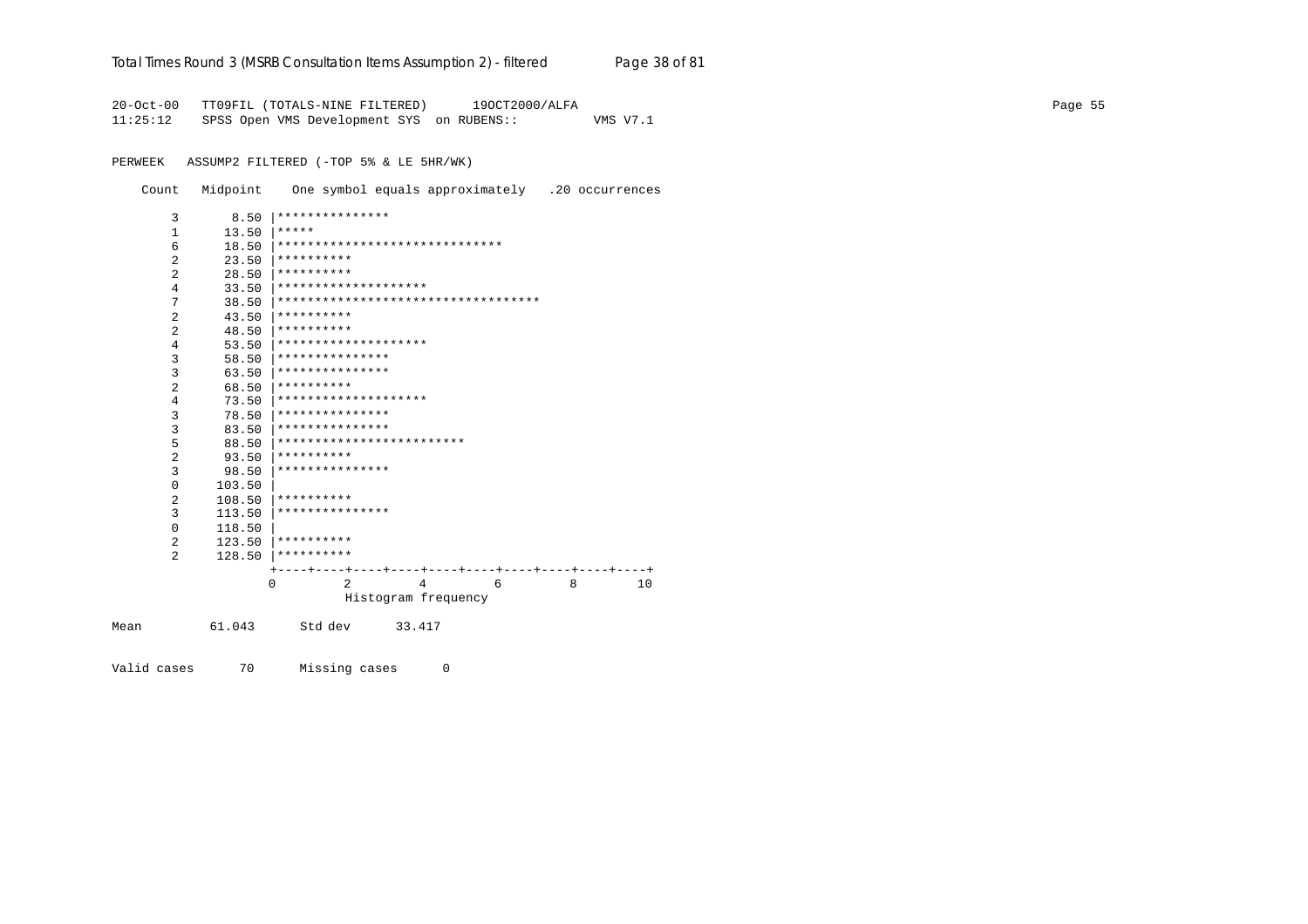20-Oct-00 TT09FIL (TOTALS-NINE FILTERED) 19OCT2000/ALFA Page 56 11:25:13 SPSS Open VMS Development SYS on RUBENS:: VMS V7.1

Preceding task required .31 seconds CPU time; 3.32 seconds elapsed.

437 0 TEMPORARY 438 0 SELECT IF (SCIN36 EQ 17) 439 0 /\* 440 0 /\* TOTAL TIMES FREQUENCY DISTRIBUTION FOR GENERAL MEDICINE PHYSICIANS 441 0 /\* 442 0 FREQUENCIES VARIABLES=PERWEEK/ 443 0 FORMAT=CONDENSE/ 444 0 HISTOGRAM=INCREMENT (5)/ 445 0 STATISTICS=MEAN STDDEV 446 0 /\*

There are 1,073,639,760 bytes of memory available.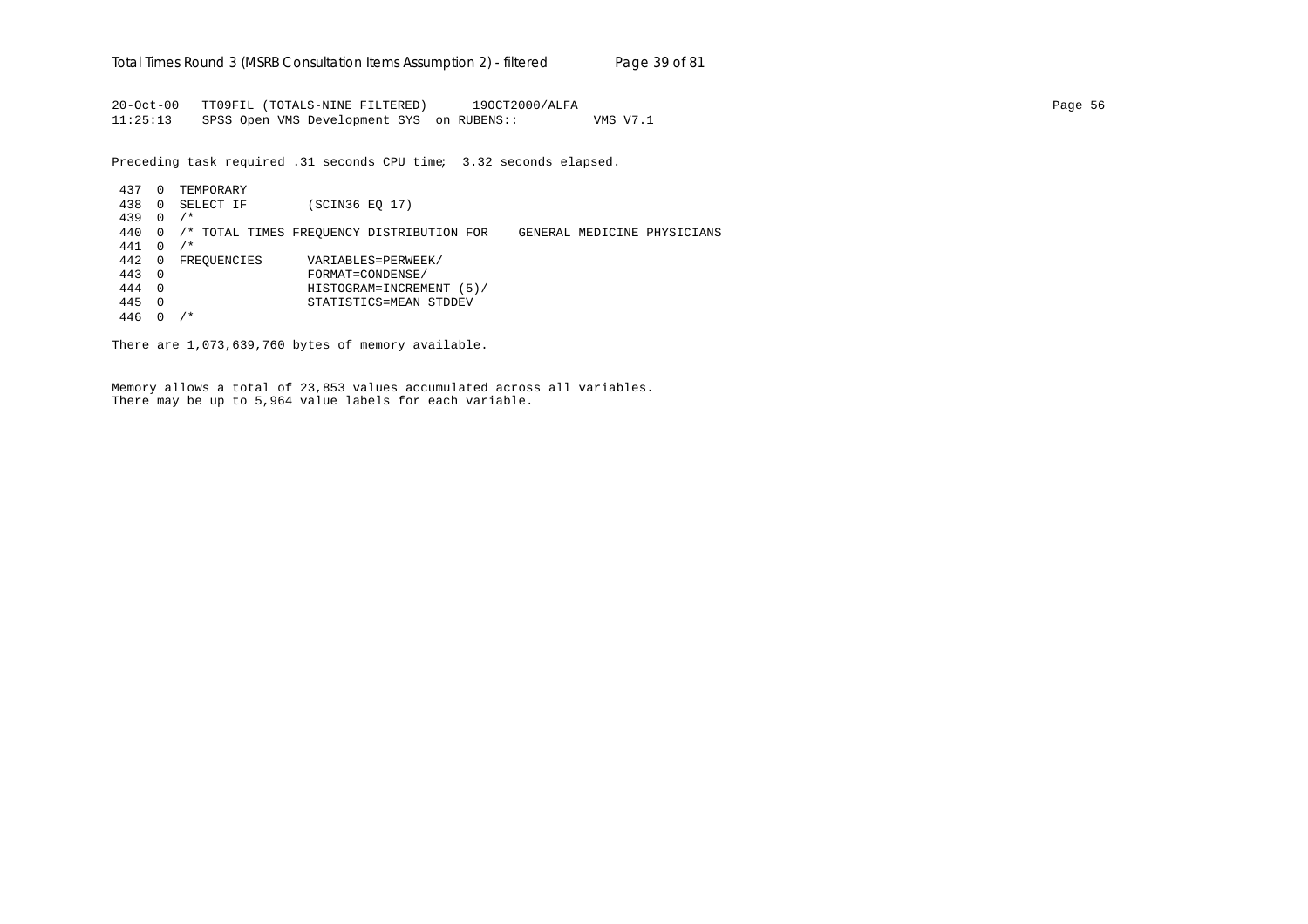20-Oct-00 TT09FIL (TOTALS-NINE FILTERED) 19OCT2000/ALFA Page 57 11:25:14 SPSS Open VMS Development SYS on RUBENS:: VMS V7.1

PERWEEK ASSUMP2 FILTERED (-TOP 5% & LE 5HR/WK)

|       |              |   | Cum |       |              |                | Cum |       |              |                | Cum |
|-------|--------------|---|-----|-------|--------------|----------------|-----|-------|--------------|----------------|-----|
| Value | Freq Pct Pct |   |     | Value | Freq Pct Pct |                |     | Value | Freq Pct Pct |                |     |
|       |              |   |     |       |              |                |     |       |              |                |     |
| 6.00  | 37           | 6 | 6   | 20.00 | 18           | 3              | 57  | 34.00 | 8            | $\mathbf{1}$   | 86  |
| 7.00  | 25           | 4 | 10  | 21.00 | 17           | 3              | 60  | 35.00 | 6            | 1.             | 87  |
| 8.00  | 31           | 5 | 15  | 22.00 | 14           | 2              | 62  | 36.00 | 9            | $\mathbf{1}$   | 89  |
| 9.00  | 32           | 5 | 20  | 23.00 | 14           | 2              | 65  | 37.00 | 6            | 1.             | 90  |
| 10.00 | 34           | 6 | 26  | 24.00 | 17           | 3              | 67  | 38.00 | 11           | $\mathfrak{D}$ | 92  |
| 11.00 | 18           | 3 | 29  | 25.00 | 15           | $\overline{a}$ | 70  | 39.00 | 9            |                | 93  |
| 12.00 | 25           | 4 | 33  | 26.00 | 15           | $\overline{a}$ | 72  | 40.00 | 4            | 1              | 94  |
| 13.00 | 15           | 2 | 36  | 27.00 | 17           | 3              | 75  | 41.00 | 8            | 1              | 95  |
| 14.00 | 17           | 3 | 38  | 28.00 | 14           | $\overline{a}$ | 77  | 42.00 | 6            | 1              | 96  |
| 15.00 | 16           | 3 | 41  | 29.00 | 18           | 3              | 80  | 43.00 | 3            | $\Omega$       | 97  |
| 16.00 | 23           | 4 | 45  | 30.00 | 6            | $\mathbf{1}$   | 81  | 44.00 | 3            | $\Omega$       | 97  |
| 17.00 | 20           | 3 | 48  | 31.00 | 6            | $\mathbf{1}$   | 82  | 45.00 | 4            | 1              | 98  |
| 18.00 | 18           | 3 | 51  | 32.00 | 10           | $\overline{a}$ | 84  | 46.00 | 8            | 1.             | 99  |
| 19.00 | 21           | 3 | 54  | 33.00 | 7            | $\mathbf{1}$   | 85  | 47.00 | 6            |                | 100 |

Count Midpoint One symbol equals approximately 4.00 occurrences

| 159  | 8.50   |                           |                     |        |     |     |     |
|------|--------|---------------------------|---------------------|--------|-----|-----|-----|
| 91   | 13.50  | ***********************   |                     |        |     |     |     |
| 100  | 18.50  | ************************* |                     |        |     |     |     |
| 77   | 23.50  | *******************       |                     |        |     |     |     |
| 70   | 28.50  | ******************        |                     |        |     |     |     |
| 37   | 33.50  | *********                 |                     |        |     |     |     |
| 39   | 38.50  | **********                |                     |        |     |     |     |
| 24   | 43.50  | ******                    |                     |        |     |     |     |
| 14   | 47.00  | ****                      |                     |        |     |     |     |
|      |        |                           |                     |        |     |     |     |
|      |        | $\Omega$<br>40            |                     | 80     | 120 | 160 | 200 |
|      |        |                           | Histogram frequency |        |     |     |     |
| Mean | 20.152 | Std dev                   |                     | 11.056 |     |     |     |

Valid cases 611 Missing cases 0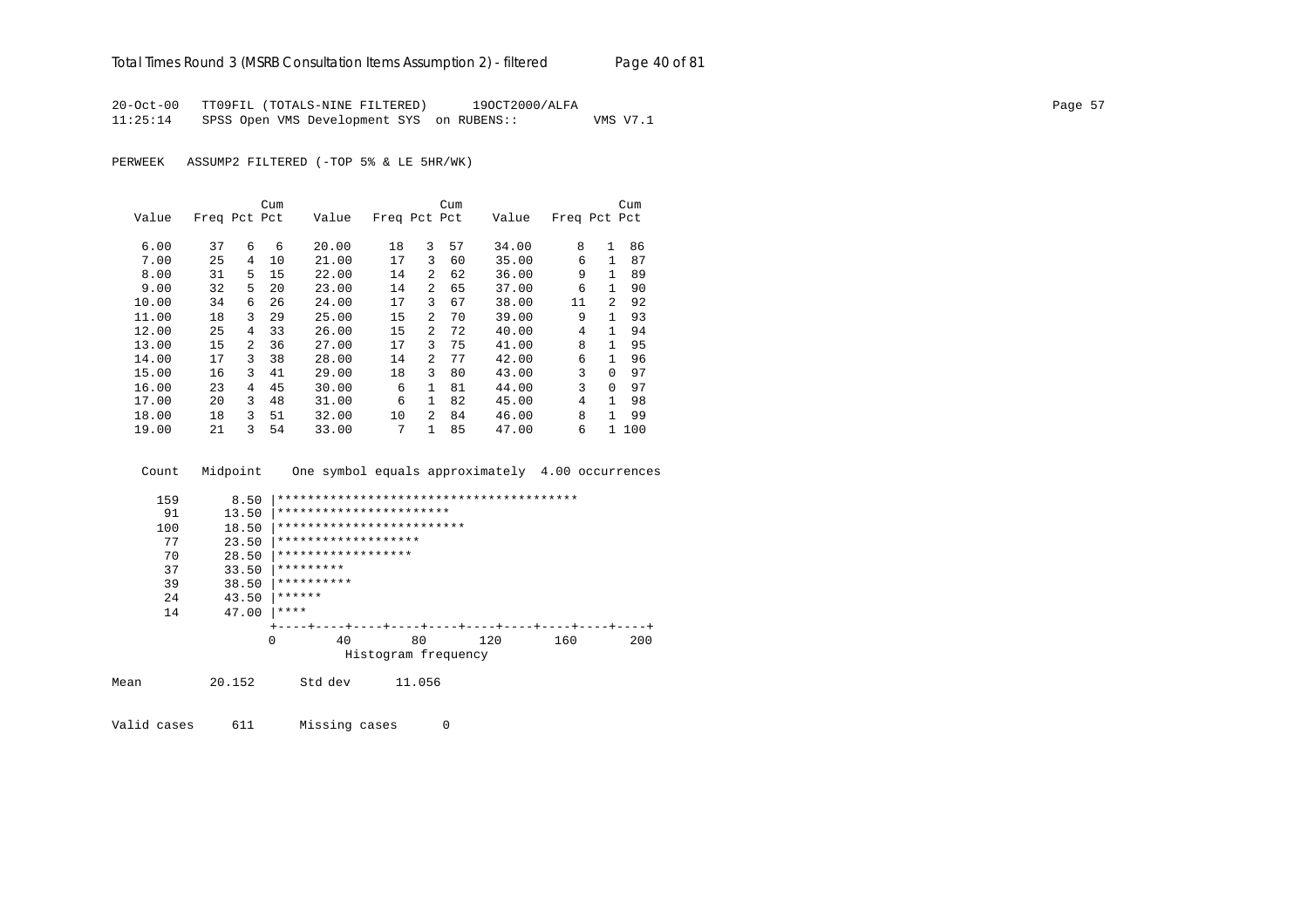20-Oct-00 TT09FIL (TOTALS-NINE FILTERED) 19OCT2000/ALFA Page 58 11:25:15 SPSS Open VMS Development SYS on RUBENS:: VMS V7.1

Preceding task required .27 seconds CPU time; 1.62 seconds elapsed.

```
447 0 TEMPORARY
448 0 SELECT IF (SCIN36 EQ 18)
449 0 /*
450 0 /* TOTAL TIMES FREQUENCY DISTRIBUTION FOR CARDIOLOGISTS
451 0 /*
452 0 FREQUENCIES VARIABLES=PERWEEK/
453 0 FORMAT=CONDENSE/
454 0 HISTOGRAM=INCREMENT (5)/
455 0 STATISTICS=MEAN STDDEV
456 0 /*
```
There are 1,073,639,760 bytes of memory available.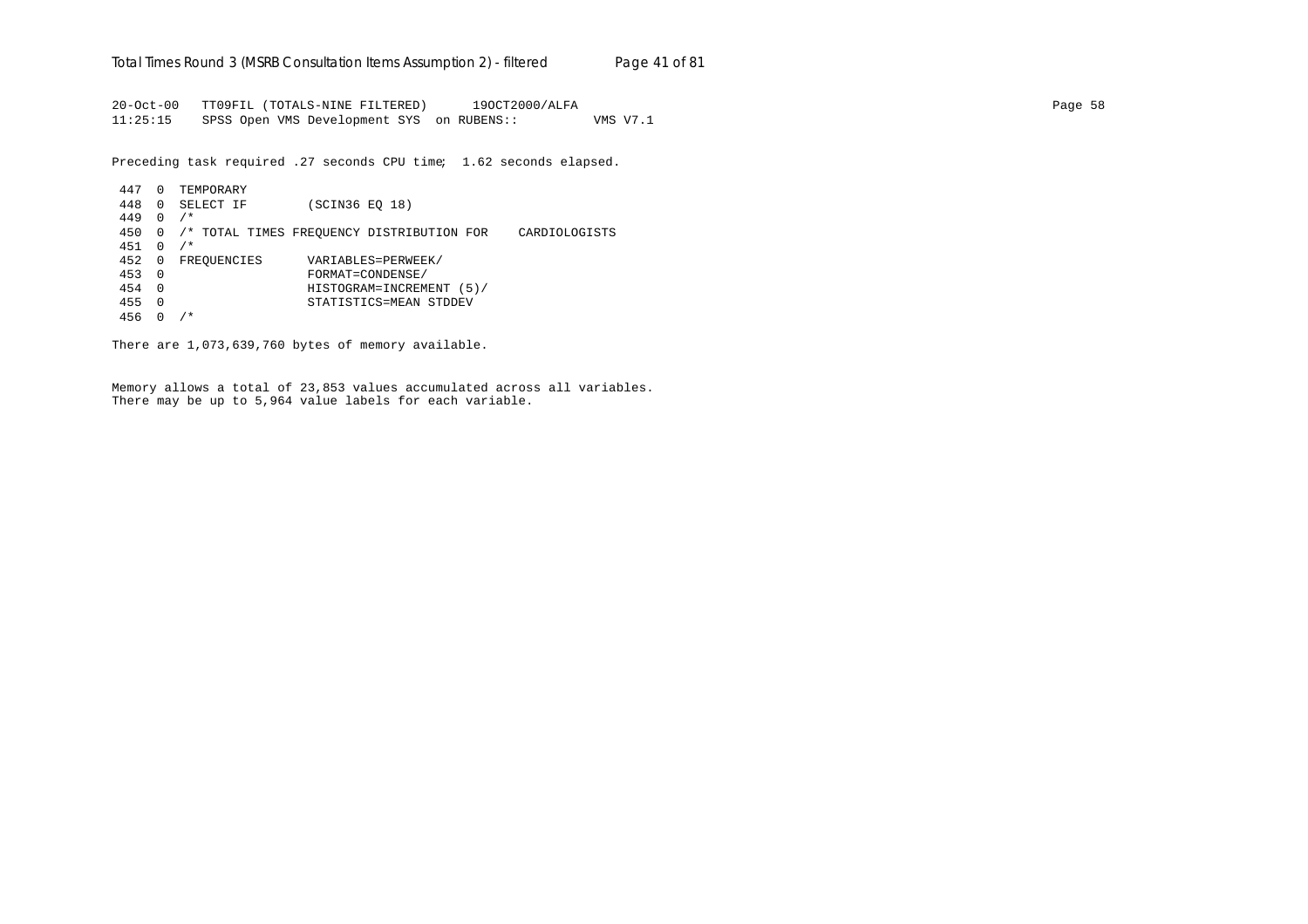20-Oct-00 TT09FIL (TOTALS-NINE FILTERED) 19OCT2000/ALFA Page 59 11:25:16 SPSS Open VMS Development SYS on RUBENS:: VMS V7.1

PERWEEK ASSUMP2 FILTERED (-TOP 5% & LE 5HR/WK)

|       |              |                | Cum |       |                |                | Cum |       |              |              | Cum |
|-------|--------------|----------------|-----|-------|----------------|----------------|-----|-------|--------------|--------------|-----|
| Value | Freq Pct Pct |                |     | Value | Freq Pct Pct   |                |     | Value | Freq Pct Pct |              |     |
|       |              |                |     |       |                |                |     |       |              |              |     |
| 6.00  | 4            | 1              | 1   | 34.00 | 6              | $\mathbf{1}$   | 47  | 62.00 | 9            | 2            | 86  |
| 7.00  | 9            | $\overline{a}$ | 3   | 35.00 | 10             | $\overline{a}$ | 49  | 63.00 | 1            | $\Omega$     | 86  |
| 8.00  | 8            | $\overline{a}$ | 5   | 36.00 | 5              | $\mathbf{1}$   | 50  | 64.00 | $\mathbf{1}$ | $\Omega$     | 86  |
| 9.00  | 10           | $\overline{a}$ | 7   | 37.00 | 6              | 1              | 52  | 65.00 | 4            | 1            | 87  |
| 10.00 | 7            | $\overline{a}$ | 8   | 38.00 | $\overline{4}$ | 1              | 53  | 66.00 | 4            | 1            | 88  |
| 11.00 | 7            | $\overline{2}$ | 10  | 39.00 | 9              | $\overline{2}$ | 55  | 67.00 | 4            | 1            | 89  |
| 12.00 | 6            | $\mathbf{1}$   | 11  | 40.00 | 6              | $\mathbf{1}$   | 56  | 68.00 | 2            | $\mathbf 0$  | 89  |
| 13.00 | 8            | $\overline{a}$ | 13  | 41.00 | 8              | $\overline{a}$ | 58  | 69.00 | 4            | 1            | 90  |
| 14.00 | 6            | 1              | 14  | 42.00 | 7              | $\overline{2}$ | 59  | 71.00 | 3            | $\mathbf{1}$ | 91  |
| 15.00 | 8            | $\overline{a}$ | 16  | 43.00 | 5              | 1              | 60  | 72.00 | 2            | 0            | 91  |
| 16.00 | 3            | $\mathbf{1}$   | 16  | 44.00 | 8              | $\overline{2}$ | 62  | 73.00 | 3            | 1            | 92  |
| 17.00 | 10           | 2              | 19  | 45.00 | 6              | $\mathbf{1}$   | 63  | 74.00 | 4            | $\mathbf 1$  | 93  |
| 18.00 | 11           | 2              | 21  | 46.00 | 7              | $\overline{a}$ | 65  | 75.00 | 4            | 1            | 94  |
| 19.00 | 12           | 3              | 23  | 47.00 | 9              | 2              | 67  | 76.00 | 5            | $\mathbf{1}$ | 95  |
| 20.00 | 8            | $\overline{a}$ | 25  | 48.00 | 11             | 2              | 69  | 77.00 | $\mathbf{1}$ | $\Omega$     | 95  |
| 21.00 | 6            | 1              | 27  | 49.00 | 3              | $\mathbf{1}$   | 70  | 78.00 | $\mathbf 1$  | $\mathbf 0$  | 95  |
| 22.00 | 8            | $\overline{a}$ | 28  | 50.00 | 6              | 1              | 71  | 79.00 | 3            | 1            | 96  |
| 23.00 | 8            | $\mathfrak{D}$ | 30  | 51.00 | 7              | $\overline{a}$ | 72  | 81.00 | 4            | 1            | 97  |
| 24.00 | 9            | 2              | 32  | 52.00 | 11             | $\overline{2}$ | 75  | 83.00 | 5            | $\mathbf{1}$ | 98  |
| 25.00 | 8            | $\overline{a}$ | 34  | 53.00 | 5              | $\mathbf{1}$   | 76  | 84.00 | 3            | 1            | 98  |
| 26.00 | 5            | $\mathbf{1}$   | 35  | 54.00 | 6              | $\mathbf{1}$   | 77  | 85.00 | $\mathbf{1}$ | $\mathbf 0$  | 98  |
| 27.00 | 7            | 2              | 36  | 55.00 | 3              | $\mathbf{1}$   | 78  | 86.00 | $\mathbf{1}$ | $\Omega$     | 99  |
| 28.00 | 10           | $\overline{2}$ | 38  | 56.00 | 5              | $\mathbf{1}$   | 79  | 88.00 | $\mathbf{1}$ | $\Omega$     | 99  |
| 29.00 | 6            | 1              | 40  | 57.00 | 3              | $\mathbf{1}$   | 80  | 89.00 | $\mathbf{1}$ | 0            | 99  |
| 30.00 | 8            | 2              | 41  | 58.00 | 7              | $\overline{2}$ | 81  | 90.00 | 1            | $\Omega$     | 99  |
| 31.00 | 8            | $\overline{a}$ | 43  | 59.00 | $\overline{4}$ | $\mathbf{1}$   | 82  | 93.00 | $\mathbf{1}$ | 0            | 100 |
| 32.00 | 8            | $\mathfrak{D}$ | 45  | 60.00 | 3              | 1              | 83  | 94.00 | 1            | $\Omega$     | 100 |
| 33.00 | 5            | $\mathbf{1}$   | 46  | 61.00 | 6              | $\mathbf{1}$   | 84  | 95.00 | $\mathbf{1}$ | 0            | 100 |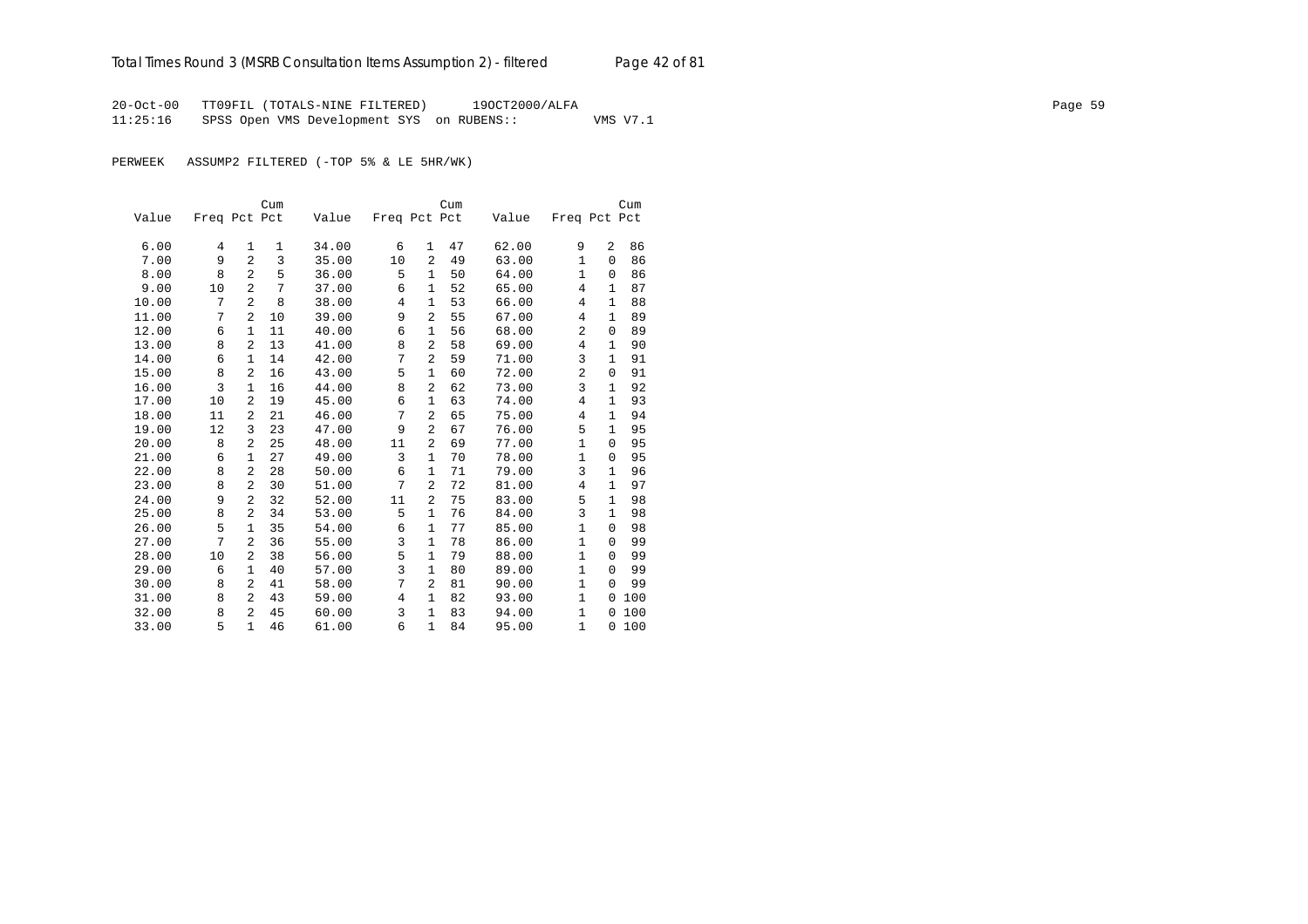## Total Times Round 3 (MSRB Consultation Items Assumption 2) - *filtered* Page 43 of 81

20-Oct-00 TT09FIL (TOTALS-NINE FILTERED) 19OCT2000/ALFA Page 60 11:25:17 SPSS Open VMS Development SYS on RUBENS:: VMS V7.1

PERWEEK ASSUMP2 FILTERED (-TOP 5% & LE 5HR/WK)

Count Midpoint One symbol equals approximately 1.00 occurrence

|      | 38 | 8.50   |                                        |  |         |    |                     |  |        |    |  |  |    |  |  |  |    |  |  |    |
|------|----|--------|----------------------------------------|--|---------|----|---------------------|--|--------|----|--|--|----|--|--|--|----|--|--|----|
|      | 35 | 13.50  | ***********************************    |  |         |    |                     |  |        |    |  |  |    |  |  |  |    |  |  |    |
|      | 44 | 18.50  |                                        |  |         |    |                     |  |        |    |  |  |    |  |  |  |    |  |  |    |
|      | 39 | 23.50  |                                        |  |         |    |                     |  |        |    |  |  |    |  |  |  |    |  |  |    |
|      | 36 | 28.50  | *************************************  |  |         |    |                     |  |        |    |  |  |    |  |  |  |    |  |  |    |
|      | 37 | 33.50  | ************************************** |  |         |    |                     |  |        |    |  |  |    |  |  |  |    |  |  |    |
|      | 30 | 38.50  | ******************************         |  |         |    |                     |  |        |    |  |  |    |  |  |  |    |  |  |    |
|      | 34 | 43.50  | **********************************     |  |         |    |                     |  |        |    |  |  |    |  |  |  |    |  |  |    |
|      | 36 | 48.50  | ************************************   |  |         |    |                     |  |        |    |  |  |    |  |  |  |    |  |  |    |
|      | 32 | 53.50  | ********************************       |  |         |    |                     |  |        |    |  |  |    |  |  |  |    |  |  |    |
|      | 22 | 58.50  | **********************                 |  |         |    |                     |  |        |    |  |  |    |  |  |  |    |  |  |    |
|      | 21 | 63.50  | *********************                  |  |         |    |                     |  |        |    |  |  |    |  |  |  |    |  |  |    |
|      | 14 | 68.50  | **************                         |  |         |    |                     |  |        |    |  |  |    |  |  |  |    |  |  |    |
|      | 16 | 73.50  | ****************                       |  |         |    |                     |  |        |    |  |  |    |  |  |  |    |  |  |    |
|      | 10 | 78.50  | **********                             |  |         |    |                     |  |        |    |  |  |    |  |  |  |    |  |  |    |
|      | 13 | 83.50  | *************                          |  |         |    |                     |  |        |    |  |  |    |  |  |  |    |  |  |    |
|      | 4  | 88.50  | ****                                   |  |         |    |                     |  |        |    |  |  |    |  |  |  |    |  |  |    |
|      | 3  | 93.50  | ***                                    |  |         |    |                     |  |        |    |  |  |    |  |  |  |    |  |  |    |
|      |    |        |                                        |  |         |    |                     |  |        |    |  |  |    |  |  |  |    |  |  |    |
|      |    | 0      |                                        |  |         | 10 |                     |  |        | 20 |  |  | 30 |  |  |  | 40 |  |  | 50 |
|      |    |        |                                        |  |         |    | Histogram frequency |  |        |    |  |  |    |  |  |  |    |  |  |    |
| Mean |    | 38.578 |                                        |  | Std dev |    |                     |  | 21.379 |    |  |  |    |  |  |  |    |  |  |    |
|      |    |        |                                        |  |         |    |                     |  |        |    |  |  |    |  |  |  |    |  |  |    |

Valid cases 464 Missing cases 0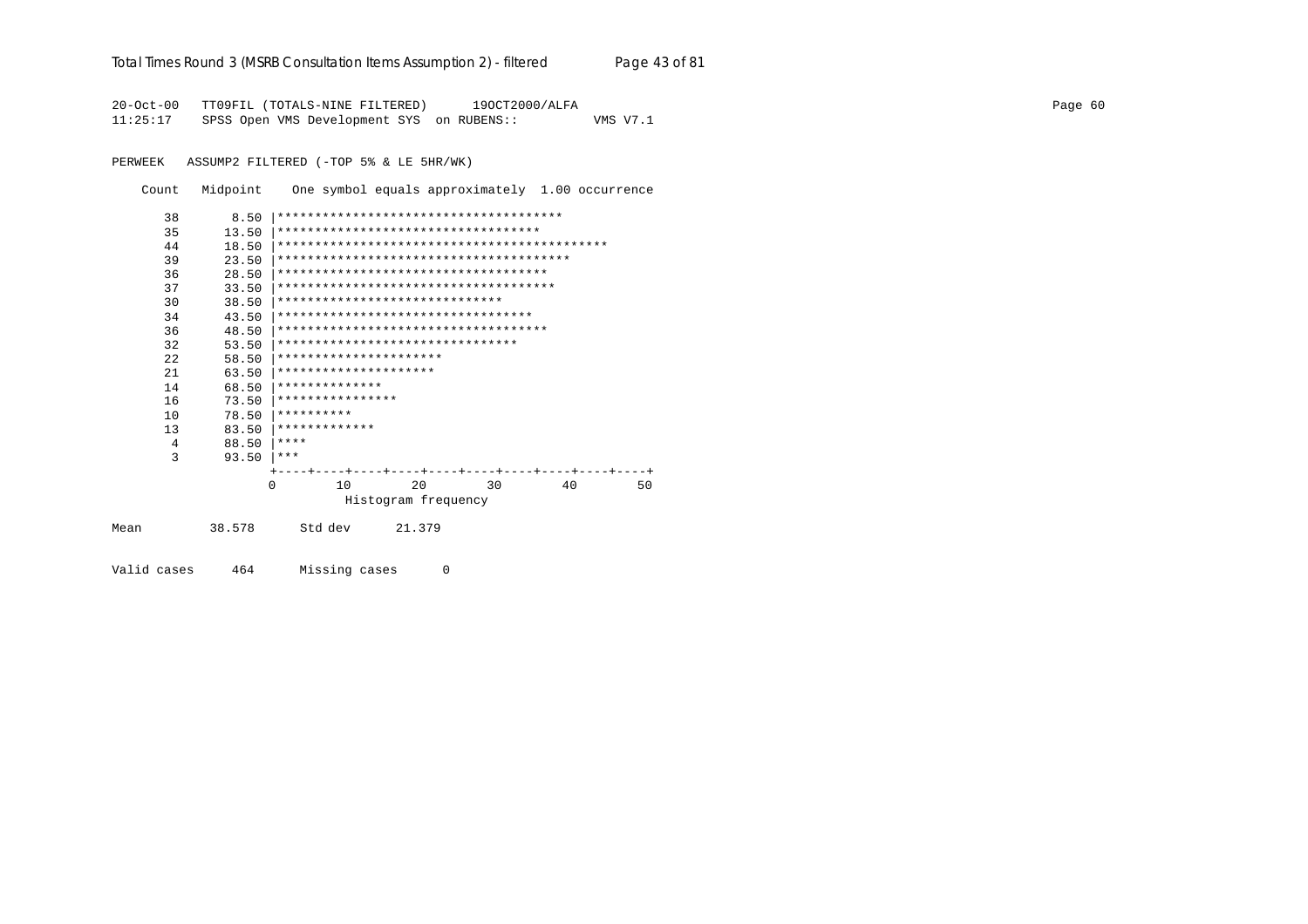20-Oct-00 TT09FIL (TOTALS-NINE FILTERED) 19OCT2000/ALFA Page 61 11:25:18 SPSS Open VMS Development SYS on RUBENS:: VMS V7.1

Preceding task required .31 seconds CPU time; 2.93 seconds elapsed.

457 0 TEMPORARY 458 0 SELECT IF (SCIN36 EQ 19) 459 0 /\* 460 0 /\* TOTAL TIMES FREQUENCY DISTRIBUTION FOR RENAL MEDICINE PHYSICIANS 461 0 /\* 462 0 FREQUENCIES VARIABLES=PERWEEK/ 463 0 FORMAT=CONDENSE/ 464 0 HISTOGRAM=INCREMENT (5)/ 465 0 STATISTICS=MEAN STDDEV 466 0 /\*

There are 1,073,639,760 bytes of memory available.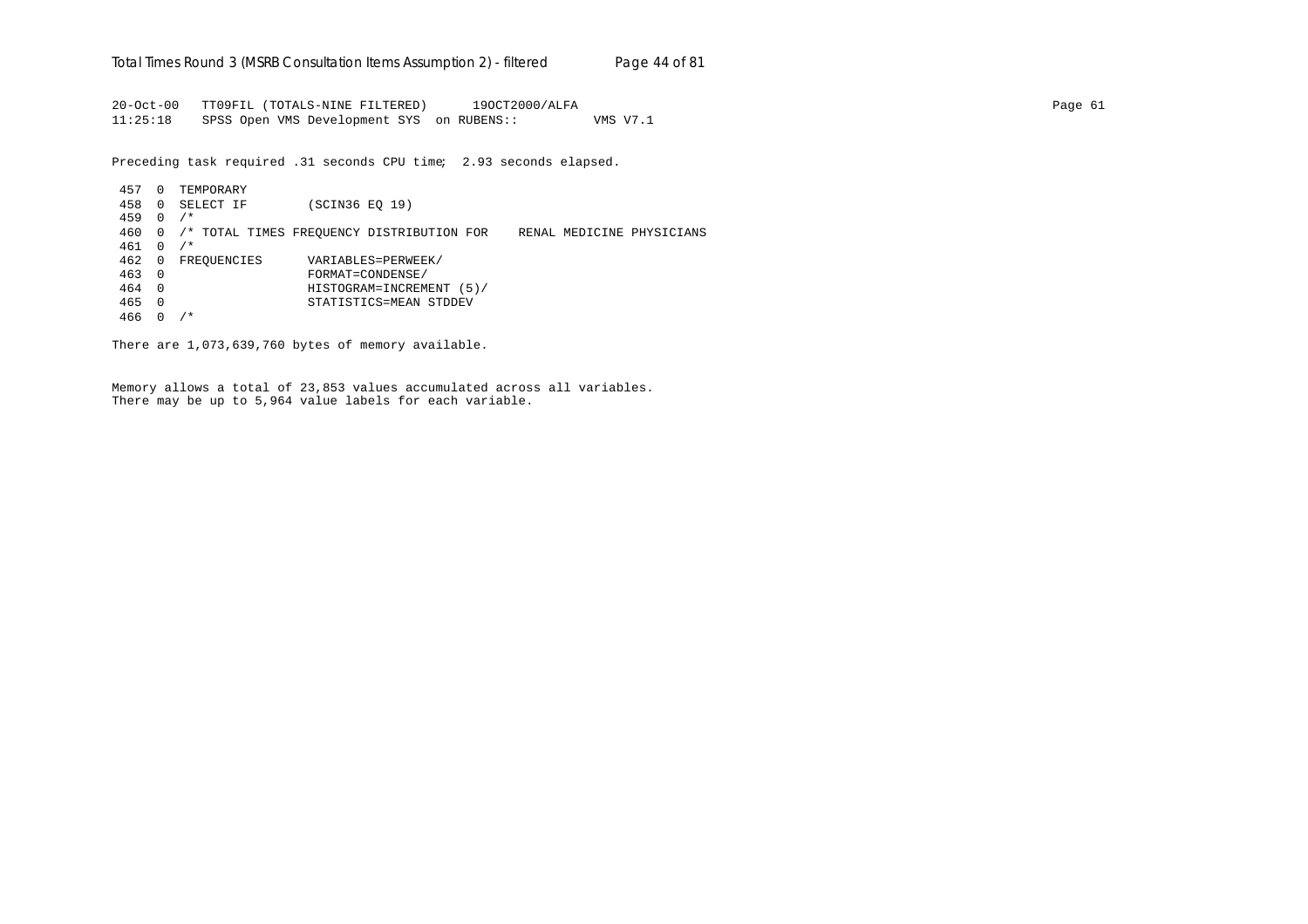20-Oct-00 TT09FIL (TOTALS-NINE FILTERED) 19OCT2000/ALFA Page 62 11:25:21 SPSS Open VMS Development SYS on RUBENS:: VMS V7.1

PERWEEK ASSUMP2 FILTERED (-TOP 5% & LE 5HR/WK)

|       |                |                | Cum |       |                |                | Cum |       |              |                | Cum   |
|-------|----------------|----------------|-----|-------|----------------|----------------|-----|-------|--------------|----------------|-------|
| Value | Freq Pct Pct   |                |     | Value | Freq Pct Pct   |                |     | Value | Freq Pct Pct |                |       |
|       |                |                |     |       |                |                |     |       |              |                |       |
| 6.00  | 4              | 6              | 6   | 18.00 | 2              | 3              | 50  | 35.00 | 3            | 5              | 88    |
| 7.00  | 6              | 9              | 15  | 19.00 | 4              | 6              | 56  | 37.00 |              | $\mathcal{L}$  | 89    |
| 8.00  | 2              | ζ              | 18  | 20.00 | 2              | 3              | 59  | 38.00 |              | $\mathcal{L}$  | 91    |
| 9.00  | 4              | 6              | 24  | 21.00 | 1              | $\overline{2}$ | 61  | 44.00 |              | $\mathcal{L}$  | 92    |
| 10.00 | 1              | $\overline{2}$ | 26  | 23.00 | 2              | 3              | 64  | 46.00 |              | $\mathcal{L}$  | 94    |
| 11.00 | $\mathfrak{D}$ | 3              | 29  | 24.00 | 3              | 5.             | 68  | 47.00 |              | $\mathcal{L}$  | 95    |
| 12.00 | 3              | 5.             | 33  | 26.00 | 1              | $\mathfrak{D}$ | 70  | 48.00 |              | $\mathcal{P}$  | 97    |
| 13.00 | 4              | 6              | 39  | 28.00 | 1              | $\overline{2}$ | 71  | 57.00 | 1            | $\overline{2}$ | 98    |
| 14.00 |                | $\mathcal{L}$  | 41  | 30.00 | 4              | 6              | 77  | 59.00 | 1            |                | 2 100 |
| 15.00 |                | $\overline{a}$ | 42  | 32.00 | $\mathfrak{D}$ | 3              | 80  |       |              |                |       |
| 16.00 | 3              | 5              | 47  | 34.00 | 2              | 3              | 83  |       |              |                |       |

Count Midpoint One symbol equals approximately .40 occurrences

| 17             | 8.50   |                              |                     |        |     |    |    |
|----------------|--------|------------------------------|---------------------|--------|-----|----|----|
| 11             | 13.50  | **************************** |                     |        |     |    |    |
| 11             | 18.50  | **************************** |                     |        |     |    |    |
| 6              | 23.50  | ***************              |                     |        |     |    |    |
| 6              | 28.50  | ***************              |                     |        |     |    |    |
| 7              | 33.50  | ******************           |                     |        |     |    |    |
| 2              | 38.50  | *****                        |                     |        |     |    |    |
|                | 43.50  | ***                          |                     |        |     |    |    |
| 3              | 48.50  | ********                     |                     |        |     |    |    |
| $\Omega$       | 53.50  |                              |                     |        |     |    |    |
| $\mathfrak{D}$ | 58.50  | *****                        |                     |        |     |    |    |
|                |        |                              |                     |        |     |    |    |
|                |        | $\Omega$<br>4                |                     | 8      | 12. | 16 | 20 |
|                |        |                              | Histogram frequency |        |     |    |    |
| Mean           | 21.106 | Std dev                      |                     | 13.272 |     |    |    |

Valid cases 66 Missing cases 0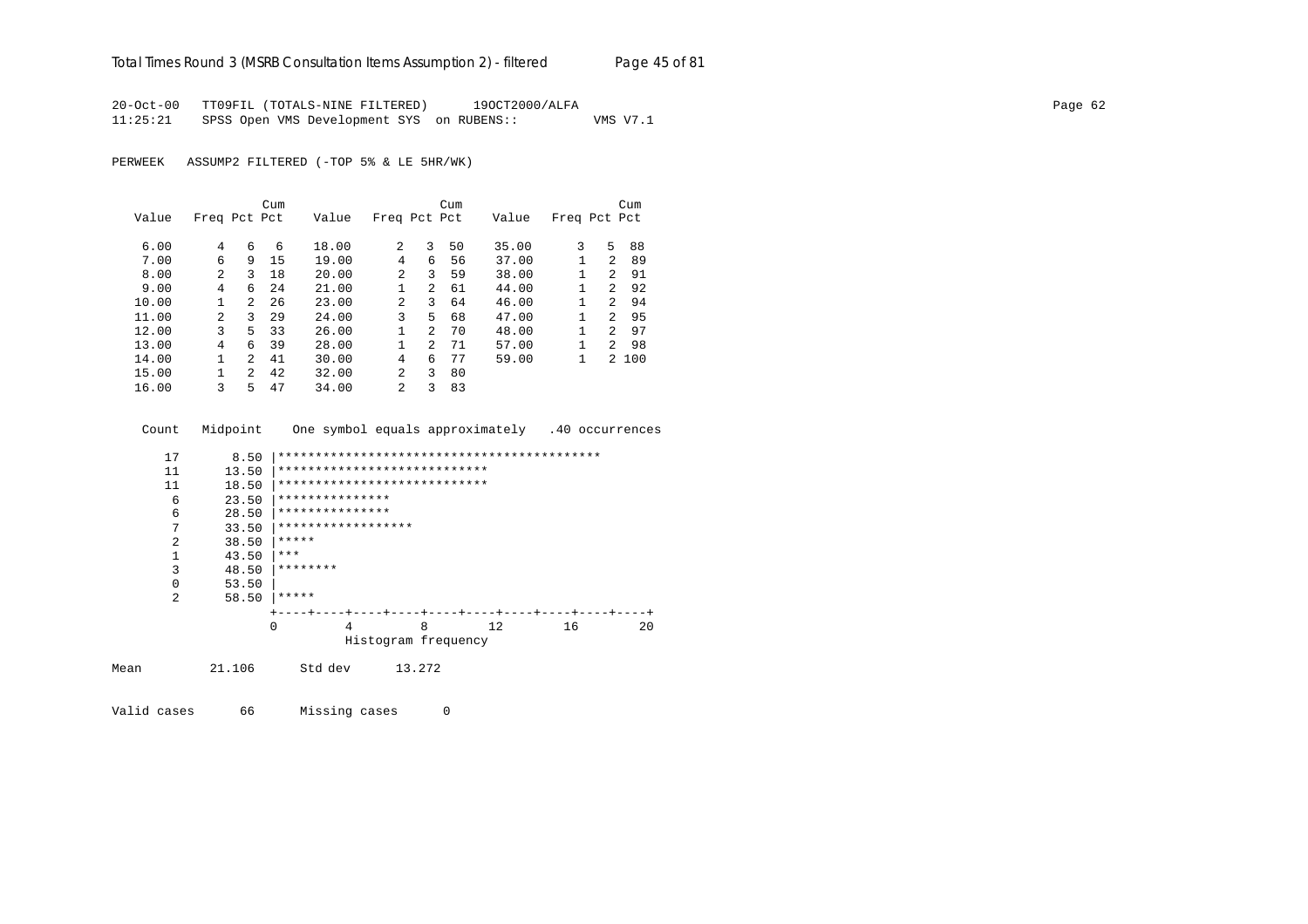20-Oct-00 TT09FIL (TOTALS-NINE FILTERED) 19OCT2000/ALFA Page 63 11:25:22 SPSS Open VMS Development SYS on RUBENS:: VMS V7.1

Preceding task required .34 seconds CPU time; 3.24 seconds elapsed.

 467 0 TEMPORARY 468 0 SELECT IF (SCIN36 EQ 20) 469 0 /\* 470 0 /\* TOTAL TIMES FREQUENCY DISTRIBUTION FOR GASTROENTEROLOGISTS 471 0 /\* 472 0 FREQUENCIES VARIABLES=PERWEEK/<br>473 0 FORMAT=CONDENSE/ 473 0 FORMAT=CONDENSE/ 474 0 HISTOGRAM=INCREMENT (5)/ 475 0 STATISTICS=MEAN STDDEV 476 0 /\*

There are 1,073,639,760 bytes of memory available.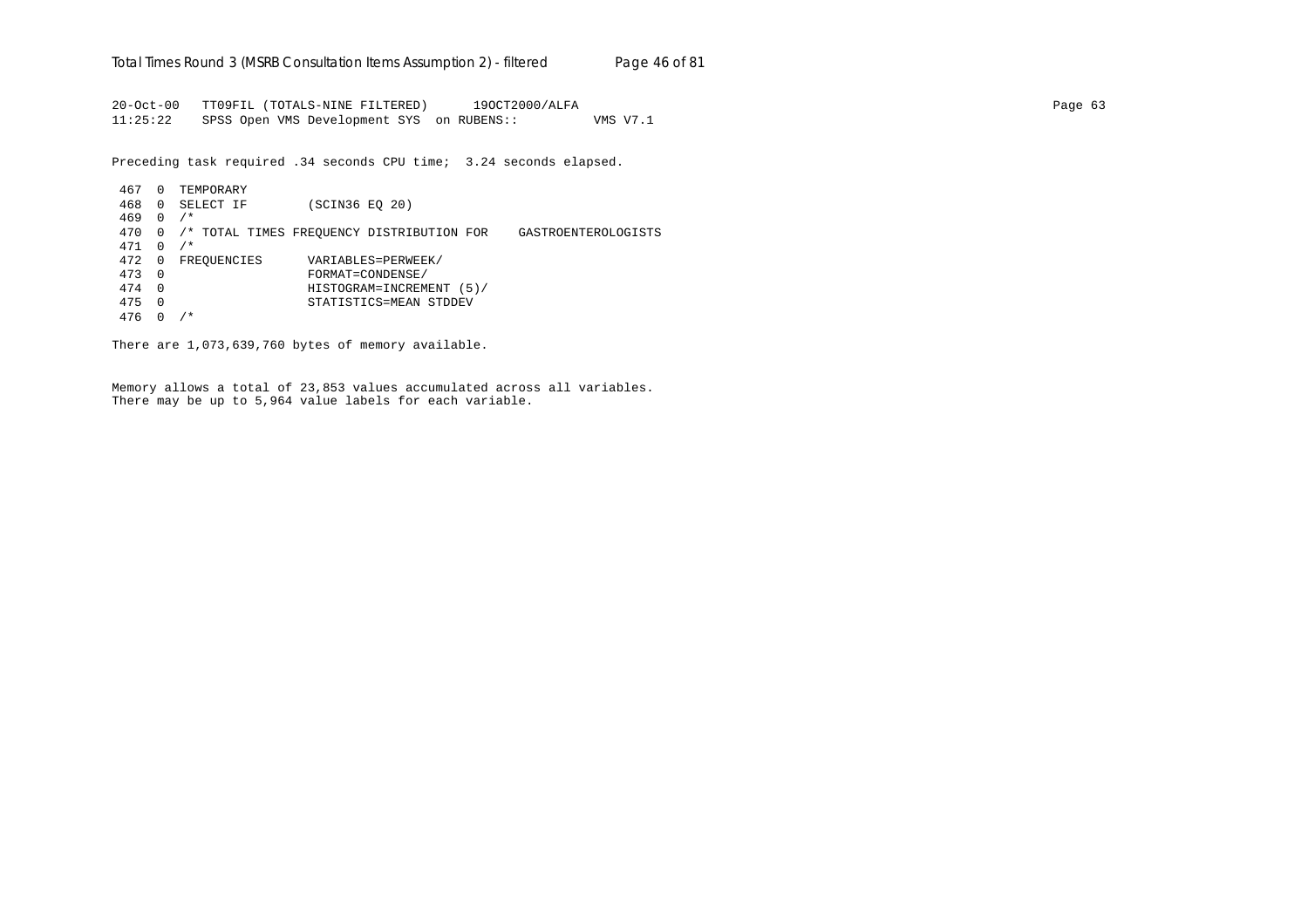20-Oct-00 TT09FIL (TOTALS-NINE FILTERED) 19OCT2000/ALFA Page 64 11:25:24 SPSS Open VMS Development SYS on RUBENS:: VMS V7.1

PERWEEK ASSUMP2 FILTERED (-TOP 5% & LE 5HR/WK)

|       |              |                | Cum          |       |              |                | Cum |       |              |              | Cum |
|-------|--------------|----------------|--------------|-------|--------------|----------------|-----|-------|--------------|--------------|-----|
| Value | Freq Pct Pct |                |              | Value | Freq Pct Pct |                |     | Value | Freq Pct Pct |              |     |
|       |              |                |              |       |              |                |     |       |              |              |     |
| 6.00  | 3            | 1              | $\mathbf{1}$ | 28.00 | 5            | $\overline{2}$ | 44  | 50.00 | 4            | $\mathbf{1}$ | 88  |
| 7.00  | 11           | $\overline{4}$ | 5            | 29.00 | 11           | 4              | 48  | 51.00 | 2            | $\mathbf{1}$ | 88  |
| 8.00  | 7            | $\overline{a}$ | 7            | 30.00 | 9            | 3              | 51  | 52.00 | 2            | 1            | 89  |
| 9.00  | 8            | 3              | 10           | 31.00 | 8            | 3              | 54  | 53.00 | 2            | $\mathbf{1}$ | 90  |
| 10.00 | 6            | $\overline{a}$ | 12           | 32.00 | 3            | 1              | 55  | 54.00 | 4            | 1            | 91  |
| 11.00 | 3            | $\mathbf{1}$   | 13           | 33.00 | 9            | 3              | 58  | 55.00 | 5            | 2            | 93  |
| 12.00 | 5            | $\overline{a}$ | 14           | 34.00 | 6            | 2              | 60  | 56.00 | 2            | $\mathbf{1}$ | 93  |
| 13.00 | 4            | 1              | 15           | 35.00 | 2            | 1              | 60  | 57.00 | 2            | 1            | 94  |
| 14.00 | 3            | 1              | 16           | 36.00 | 10           | 3              | 63  | 58.00 | 2            | $\mathbf{1}$ | 95  |
| 15.00 | 6            | $\overline{a}$ | 18           | 37.00 | 4            | 1              | 65  | 59.00 | 2            | $\mathbf{1}$ | 95  |
| 16.00 | 1            | $\Omega$       | 19           | 38.00 | 8            | 3              | 67  | 60.00 | 1            | $\Omega$     | 96  |
| 17.00 | 3            | $\mathbf{1}$   | 20           | 39.00 | 3            | 1              | 68  | 61.00 | 2            | $\mathbf{1}$ | 96  |
| 18.00 | 4            | $\mathbf{1}$   | 21           | 40.00 | 8            | 3              | 71  | 63.00 | 1            | $\Omega$     | 97  |
| 19.00 | 9            | 3              | 24           | 41.00 | 7            | 2              | 73  | 64.00 | $\mathbf{1}$ | $\Omega$     | 97  |
| 20.00 | 4            | $\mathbf{1}$   | 25           | 42.00 | 4            | 1              | 75  | 65.00 | $\mathbf{1}$ | $\Omega$     | 97  |
| 21.00 | 8            | 3              | 28           | 43.00 | 9            | 3              | 78  | 66.00 | 1            | $\Omega$     | 98  |
| 22.00 | 5            | $\mathfrak{D}$ | 30           | 44.00 | $\mathbf{1}$ | $\Omega$       | 78  | 67.00 | 2            | $\mathbf{1}$ | 98  |
| 23.00 | 7            | 2              | 32           | 45.00 | 9            | 3              | 81  | 69.00 | 1            | $\Omega$     | 99  |
| 24.00 | 12           | 4              | 36           | 46.00 | 4            | 1              | 82  | 70.00 | $\mathbf{1}$ | $\Omega$     | 99  |
| 25.00 | 6            | 2              | 38           | 47.00 | 3            | 1              | 83  | 71.00 | 2            | $\mathbf{1}$ | 100 |
| 26.00 | 12           | 4              | 42           | 48.00 | 5            | 2              | 85  | 76.00 | 1            | $\Omega$     | 100 |
| 27.00 | 3            | $\mathbf{1}$   | 43           | 49.00 | 5            | $\mathfrak{D}$ | 87  |       |              |              |     |

Count Midpoint One symbol equals approximately .80 occurrences

| 35 | 8.50  |                                     |                     |    |  |    |  |  |    |  |  |    |
|----|-------|-------------------------------------|---------------------|----|--|----|--|--|----|--|--|----|
| 21 | 13.50 | **************************          |                     |    |  |    |  |  |    |  |  |    |
| 21 | 18.50 | **************************          |                     |    |  |    |  |  |    |  |  |    |
| 38 | 23.50 |                                     |                     |    |  |    |  |  |    |  |  |    |
| 40 | 28.50 |                                     |                     |    |  |    |  |  |    |  |  |    |
| 28 | 33.50 | *********************************** |                     |    |  |    |  |  |    |  |  |    |
| 33 | 38.50 |                                     |                     |    |  |    |  |  |    |  |  |    |
| 30 | 43.50 |                                     |                     |    |  |    |  |  |    |  |  |    |
| 21 | 48.50 | **************************          |                     |    |  |    |  |  |    |  |  |    |
| 15 | 53.50 | *******************                 |                     |    |  |    |  |  |    |  |  |    |
| 9  | 58.50 | ***********                         |                     |    |  |    |  |  |    |  |  |    |
| 5  | 63.50 | ******                              |                     |    |  |    |  |  |    |  |  |    |
| 5  | 68.50 | ******                              |                     |    |  |    |  |  |    |  |  |    |
| 3  | 73.50 | ****                                |                     |    |  |    |  |  |    |  |  |    |
|    |       |                                     |                     |    |  |    |  |  |    |  |  |    |
|    |       | O                                   | 8                   | 16 |  | 24 |  |  | 32 |  |  | 40 |
|    |       |                                     | Histogram frequency |    |  |    |  |  |    |  |  |    |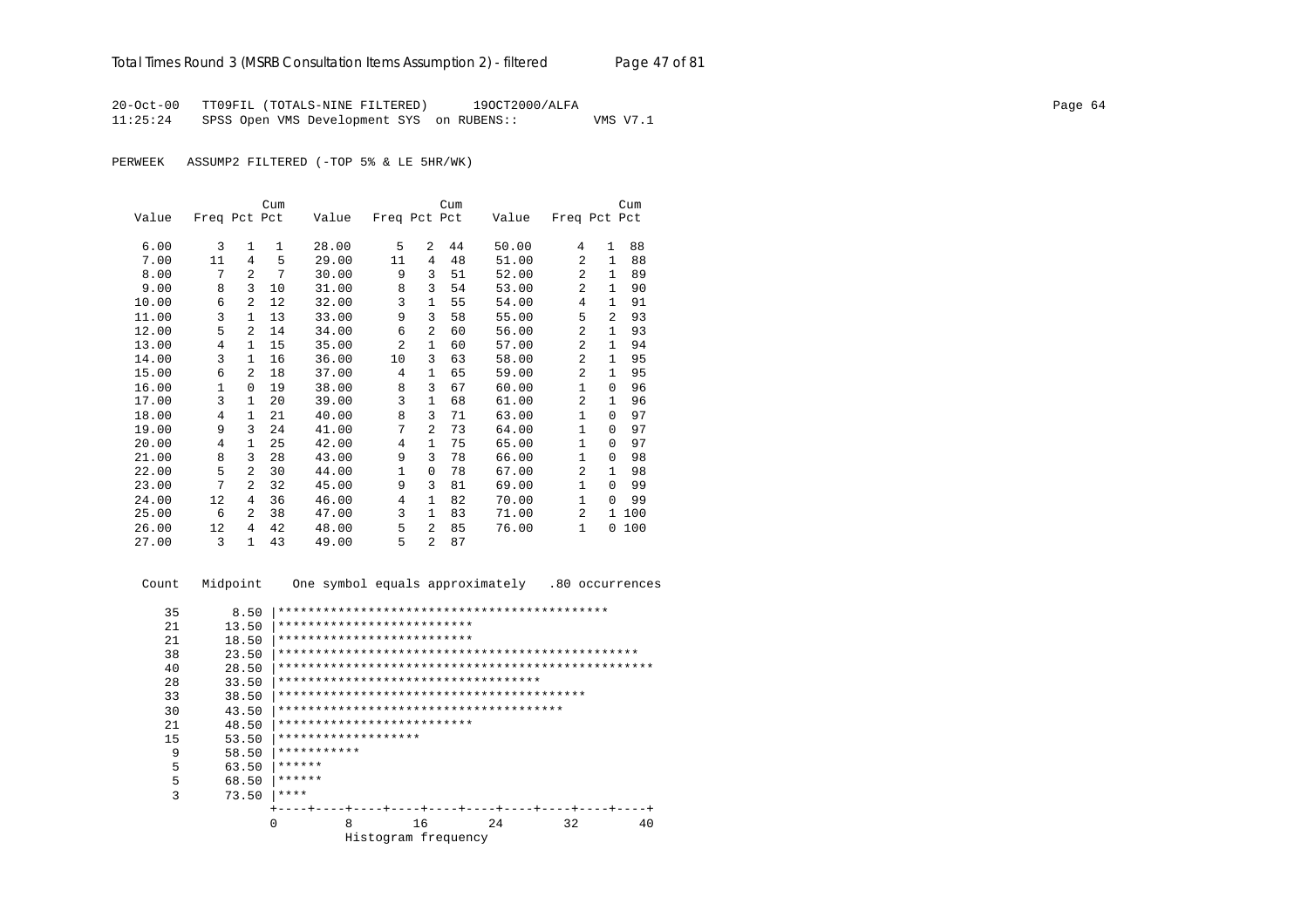## Total Times Round 3 (MSRB Consultation Items Assumption 2) - *filtered* Page 48 of 81

20-Oct-00 TT09FIL (TOTALS-NINE FILTERED) 19OCT2000/ALFA Page 65 11:25:25 SPSS Open VMS Development SYS on RUBENS:: VMS V7.1

PERWEEK ASSUMP2 FILTERED (-TOP 5% & LE 5HR/WK)

Mean 31.605 Std dev 15.704

Valid cases 304 Missing cases 0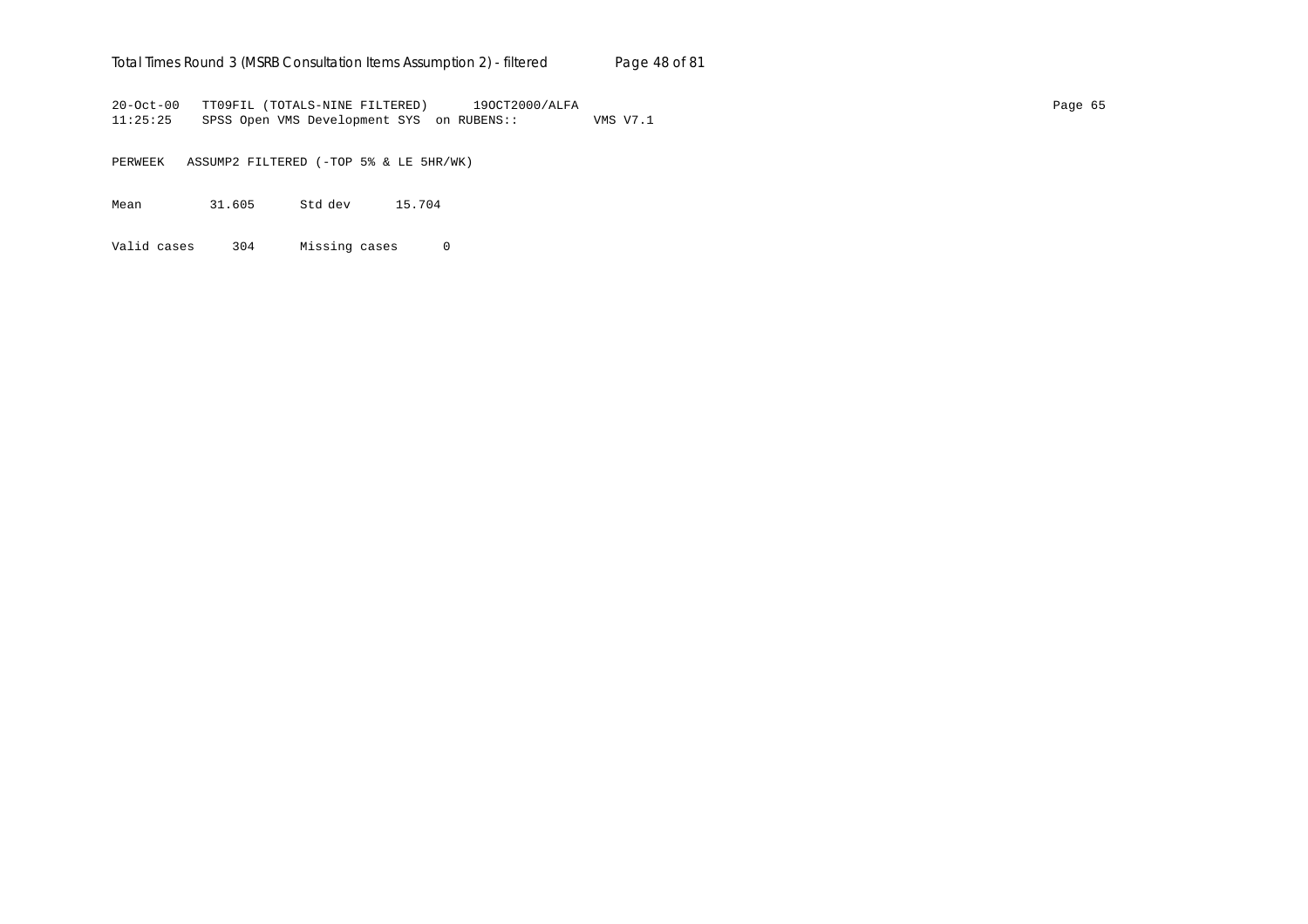20-Oct-00 TT09FIL (TOTALS-NINE FILTERED) 19OCT2000/ALFA Page 66 11:25:25 SPSS Open VMS Development SYS on RUBENS:: VMS V7.1

Preceding task required .34 seconds CPU time; 2.94 seconds elapsed.

```
 477 0 TEMPORARY
 478 0 SELECT IF (SCIN36 EQ 21)
 479 0 /*
 480 0 /* TOTAL TIMES FREQUENCY DISTRIBUTION FOR NEUROLOGISTS
 481 0 /*
482 0 FREQUENCIES VARIABLES=PERWEEK/<br>483 0 FORMAT=CONDENSE/
 483 0 FORMAT=CONDENSE/
 484 0 HISTOGRAM=INCREMENT (5)/
 485 0 STATISTICS=MEAN STDDEV
 486 0 /*
```
There are 1,073,639,760 bytes of memory available.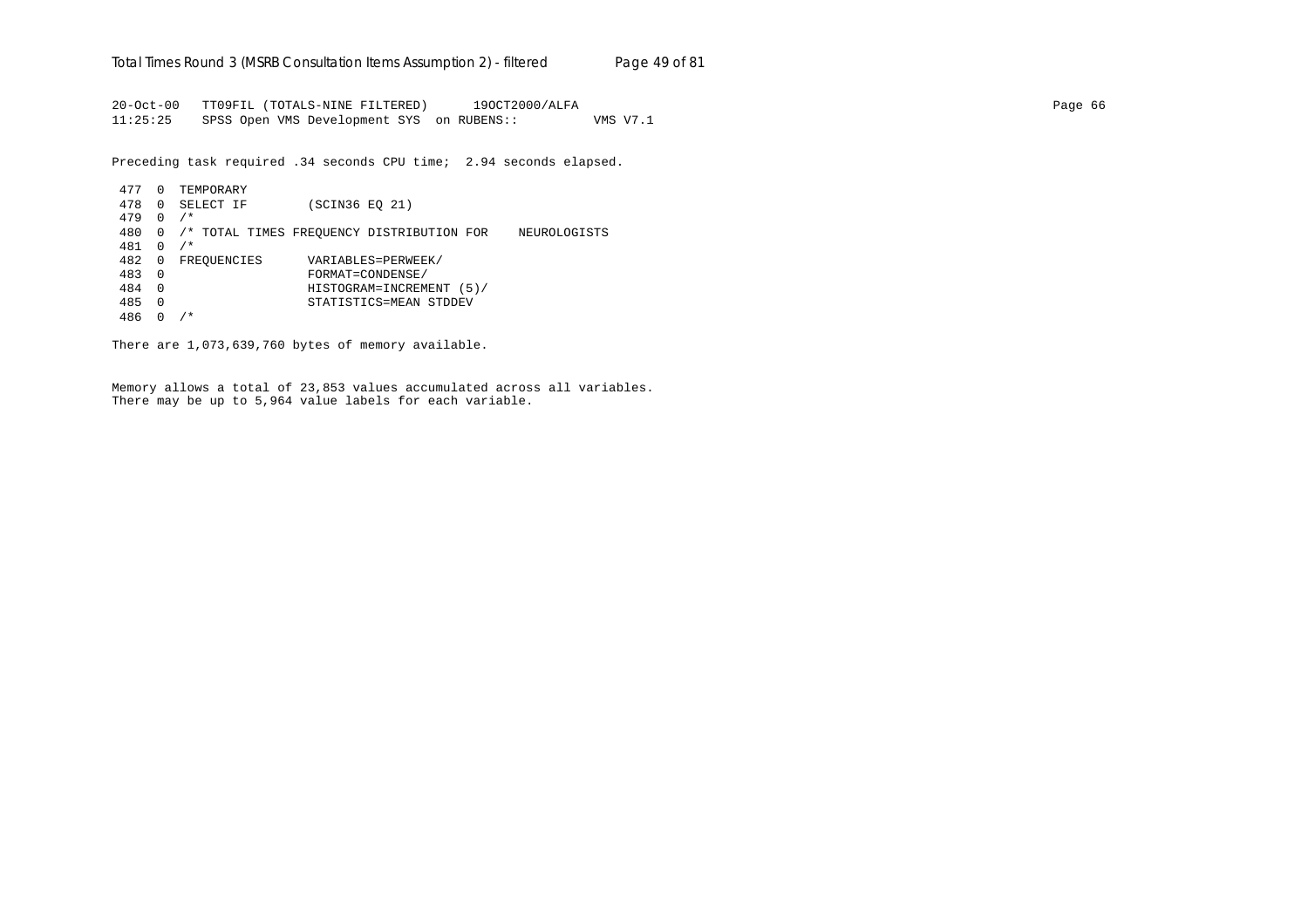20-Oct-00 TT09FIL (TOTALS-NINE FILTERED) 19OCT2000/ALFA Page 67 11:25:26 SPSS Open VMS Development SYS on RUBENS:: VMS V7.1

PERWEEK ASSUMP2 FILTERED (-TOP 5% & LE 5HR/WK)

|       |              |                | Cum |       |                |                | Cum |       |                |                | Cum |
|-------|--------------|----------------|-----|-------|----------------|----------------|-----|-------|----------------|----------------|-----|
| Value | Freq Pct Pct |                |     | Value | Freq Pct Pct   |                |     | Value | Freq Pct Pct   |                |     |
| 6.00  | 13           | 6              | 6   | 23.00 | 1              | $\Omega$       | 56  | 40.00 | 3              | $\mathbf{1}$   | 88  |
| 7.00  | 6            | 3              | 9   | 24.00 | 8              | 4              | 60  | 41.00 | 3              | 1              | 89  |
| 8.00  | 4            | 2              | 11  | 25.00 | $\mathfrak{D}$ | $\mathbf{1}$   | 61  | 42.00 | $\mathbf{1}$   | 0              | 90  |
| 9.00  | 7            | 3              | 15  | 26.00 | 3              | $\mathbf{1}$   | 62  | 43.00 | $\mathfrak{D}$ | $\mathbf{1}$   | 91  |
| 10.00 | 6            | 3              | 17  | 27.00 | 6              | 3              | 65  | 44.00 | 4              | $\mathfrak{D}$ | 93  |
| 11.00 | 9            | 4              | 22  | 28.00 | 5              | $\mathfrak{D}$ | 67  | 45.00 | 1              | 0              | 93  |
| 12.00 | 7            | 3              | 25  | 29.00 | 5              | $\mathfrak{D}$ | 70  | 46.00 | $\mathfrak{D}$ | $\mathbf{1}$   | 94  |
| 13.00 | 2            | 1              | 26  | 30.00 | $\overline{4}$ | 2              | 72  | 47.00 | 3              | 1              | 96  |
| 14.00 | 4            | $\mathfrak{D}$ | 28  | 31.00 | 5              | $\mathfrak{D}$ | 74  | 48.00 | $\mathbf{1}$   | $\Omega$       | 96  |
| 15.00 | 3            | $\mathbf{1}$   | 30  | 32.00 | 4              | $\mathfrak{D}$ | 76  | 49.00 | 1              | <sup>0</sup>   | 97  |
| 16.00 | 9            | 4              | 34  | 33.00 | 1              | $\Omega$       | 77  | 50.00 | $\mathfrak{D}$ | $\mathbf{1}$   | 98  |
| 17.00 | 10           | 5.             | 39  | 34.00 | 3              | $\mathbf{1}$   | 78  | 52.00 | $\mathfrak{D}$ | 1              | 99  |
| 18.00 | 12           | 6              | 45  | 35.00 | 2              | $\mathbf{1}$   | 79  | 54.00 | $\mathbf{1}$   | 0              | 99  |
| 19.00 | 5            | $\overline{a}$ | 47  | 36.00 | 5              | $\mathfrak{D}$ | 82  | 55.00 | $\mathbf{1}$   | 0              | 100 |
| 20.00 | 7            | 3              | 50  | 37.00 | 7              | 3              | 85  | 56.00 | $\mathbf{1}$   | 0              | 100 |
| 21.00 | 6            | 3              | 53  | 38.00 | 2              | 1              | 86  |       |                |                |     |
| 22.00 | 4            | $\overline{2}$ | 55  | 39.00 | $\mathbf{1}$   | 0              | 86  |       |                |                |     |

 Count Midpoint One symbol equals approximately 1.00 occurrence 36 8.50 |\*\*\*\*\*\*\*\*\*\*\*\*\*\*\*\*\*\*\*\*\*\*\*\*\*\*\*\*\*\*\*\*\*\*\*\* 25 13.50 |\*\*\*\*\*\*\*\*\*\*\*\*\*\*\*\*\*\*\*\*\*\*\*\*\*\*\*\*<br>43 18.50 |\*\*\*\*\*\*\*\*\*\*\*\*\*\*\*\*\*\*\*\*\*\*\*\*\*\*\*\* 43 18.50 |\*\*\*\*\*\*\*\*\*\*\*\*\*\*\*\*\*\*\*\*\*\*\*\*\*\*\*\*\*\*\*\*\*\*\*\*\*\*\*\*\*\*\* 21 23.50 |\*\*\*\*\*\*\*\*\*\*\*\*\*\*\*\*\*\*\*\*\*\*<br>23 28.50 |\*\*\*\*\*\*\*\*\*\*\*\*\*\*\*\*\*\*\*\*\* 23 28.50 |\*\*\*\*\*\*\*\*\*\*\*\*\*\*\*\*\*\*\*\*\*\*\*\*\*<br>15 33.50 |\*\*\*\*\*\*\*\*\*\*\*\*\*\*\*\* 15 33.50 |\*\*\*\*\*\*\*\*\*\*\*\*\*\*\* 18 38.50 |\*\*\*\*\*\*\*\*\*\*\*\*\*\*\*\*\*\* 11 43.50 |\*\*\*\*\*\*\*\*\*\*\* 9  $48.50$   $*********$ <br>5  $53.50$   $*******$ 53.50  $*****$  +----+----+----+----+----+----+----+----+----+----+ 0 10 20 30 40 50 Histogram frequency Mean 23.335 Std dev 12.725

Valid cases 206 Missing cases 0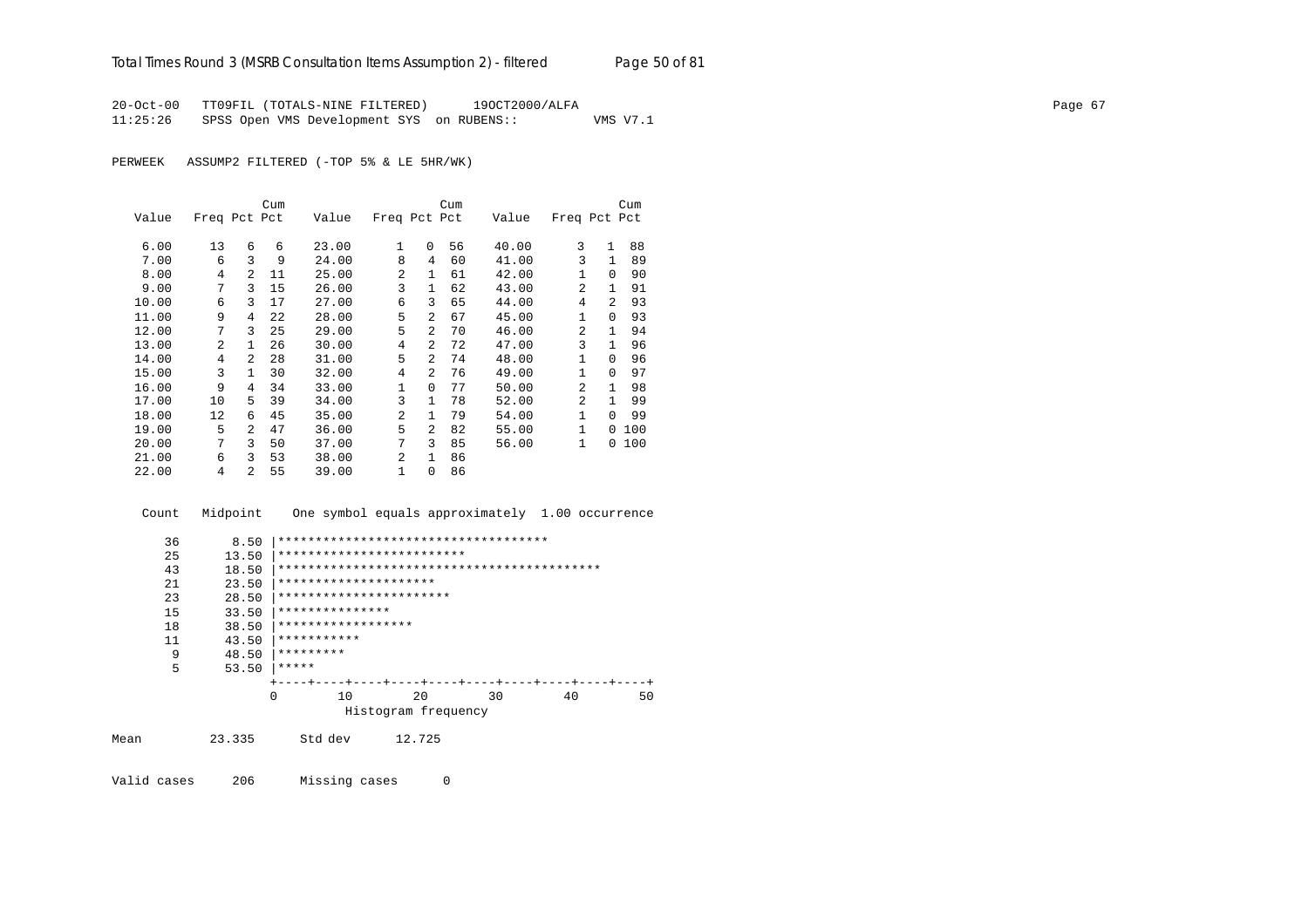20-Oct-00 TT09FIL (TOTALS-NINE FILTERED) 19OCT2000/ALFA Page 68 11:25:27 SPSS Open VMS Development SYS on RUBENS:: VMS V7.1

Preceding task required .24 seconds CPU time; 1.92 seconds elapsed.

 487 0 TEMPORARY 488 0 SELECT IF (SCIN36 EQ 22) 489 0 /\* 490 0 /\* TOTAL TIMES FREQUENCY DISTRIBUTION FOR PAEDIATRIC PHYSICIANS 491 0 /\* 492 0 FREQUENCIES VARIABLES=PERWEEK/<br>493 0 FORMAT=CONDENSE/ 493 0 FORMAT=CONDENSE/ 494 0 HISTOGRAM=INCREMENT (5)/ 495 0 STATISTICS=MEAN STDDEV 496 0 /\*

There are 1,073,639,760 bytes of memory available.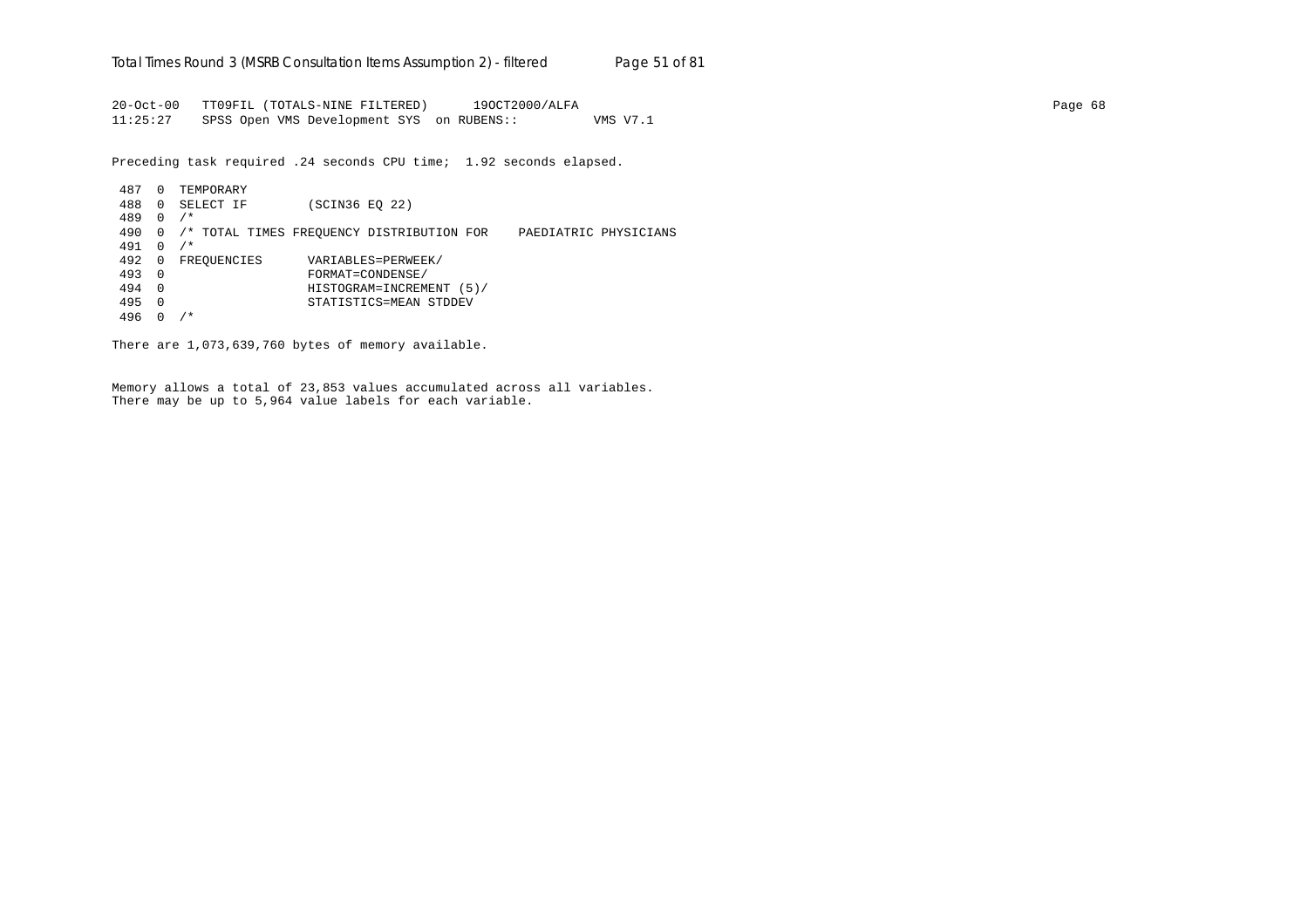20-Oct-00 TT09FIL (TOTALS-NINE FILTERED) 19OCT2000/ALFA Page 69 11:25:29 SPSS Open VMS Development SYS on RUBENS:: VMS V7.1

PERWEEK ASSUMP2 FILTERED (-TOP 5% & LE 5HR/WK)

|       |              |                | Cum |       |              |                | Cum |       |                |                | Cum |
|-------|--------------|----------------|-----|-------|--------------|----------------|-----|-------|----------------|----------------|-----|
| Value | Freq Pct Pct |                |     | Value | Freq Pct Pct |                |     | Value | Freq Pct Pct   |                |     |
| 6.00  | 27           | 6              | 6   | 22.00 | 11           | 2              | 55  | 38.00 | 4              | $\mathbf{1}$   | 89  |
| 7.00  | 22           | 5              | 11  | 23.00 | 11           | $\mathfrak{D}$ | 58  | 39.00 | 4              | 1              | 90  |
|       |              |                |     |       |              |                |     |       |                |                |     |
| 8.00  | 17           | 4              | 15  | 24.00 | 5            | $\mathbf{1}$   | 59  | 40.00 | 3              | 1              | 91  |
| 9.00  | 23           | 5              | 20  | 25.00 | 13           | 3              | 62  | 41.00 | 3              | 1.             | 92  |
| 10.00 | 18           | 4              | 24  | 26.00 | 11           | 2              | 64  | 42.00 | 6              | 1              | 93  |
| 11.00 | 12           | 3              | 27  | 27.00 | 12           | 3              | 67  | 43.00 | 2              | $\Omega$       | 93  |
| 12.00 | 13           | 3              | 29  | 28.00 | 10           | 2              | 69  | 44.00 | 5              | 1              | 94  |
| 13.00 | 8            | 2              | 31  | 29.00 | 10           | 2              | 71  | 45.00 | 4              | 1              | 95  |
| 14.00 | 13           | 3              | 34  | 30.00 | 12           | 3              | 74  | 46.00 | 5              | 1              | 96  |
| 15.00 | 9            | 2              | 36  | 31.00 | 15           | 3              | 77  | 47.00 | 7              | $\mathfrak{D}$ | 98  |
| 16.00 | 16           | 4              | 40  | 32.00 | 6            | 1              | 79  | 48.00 | 3              |                | 99  |
| 17.00 | 10           | 2              | 42  | 33.00 | 7            | $\mathfrak{D}$ | 80  | 49.00 | 3              |                | 99  |
| 18.00 | 14           | 3              | 45  | 34.00 | 6            | 1              | 81  | 50.00 | $\mathbf{1}$   | 0              | 100 |
| 19.00 | 11           | 2              | 48  | 35.00 | 10           | $\mathfrak{D}$ | 84  | 51.00 | $\overline{a}$ | 0              | 100 |
| 20.00 | 15           | 3              | 51  | 36.00 | 12           | 3              | 86  |       |                |                |     |
| 21.00 | 8            | $\mathfrak{D}$ | 53  | 37.00 | 9            | 2              | 88  |       |                |                |     |

 Count Midpoint One symbol equals approximately 4.00 occurrences 107 8.50 |\*\*\*\*\*\*\*\*\*\*\*\*\*\*\*\*\*\*\*\*\*\*\*\*\*\*\* 55 13.50  $*********************$  66 18.50 |\*\*\*\*\*\*\*\*\*\*\*\*\*\*\*\*\* 48 23.50 \*\*\*\*\*\*\*\*\*\*\*\*\*<br>55 28.50 \*\*\*\*\*\*\*\*\*\*\*\*\* 55 28.50  $*********************$ <br>44 33.50 \*\*\*\*\*\*\*\*\*\*\* 44 33.50 |\*\*\*\*\*\*\*\*\*\*\* 32 38.50  $********$ <br>20 43.50 \*\*\*\*\*\* 20  $43.50$   $****$ <br>21  $48.50$   $****$  $48.50$  |\*\*\*\*\*  $+---+---+---++---++---++---++---++---+---+--+$ <br>0 40 80 120 160 200 0 40 80 120 160 200 Histogram frequency

Mean 22.056 Std dev 12.094

Valid cases 448 Missing cases 0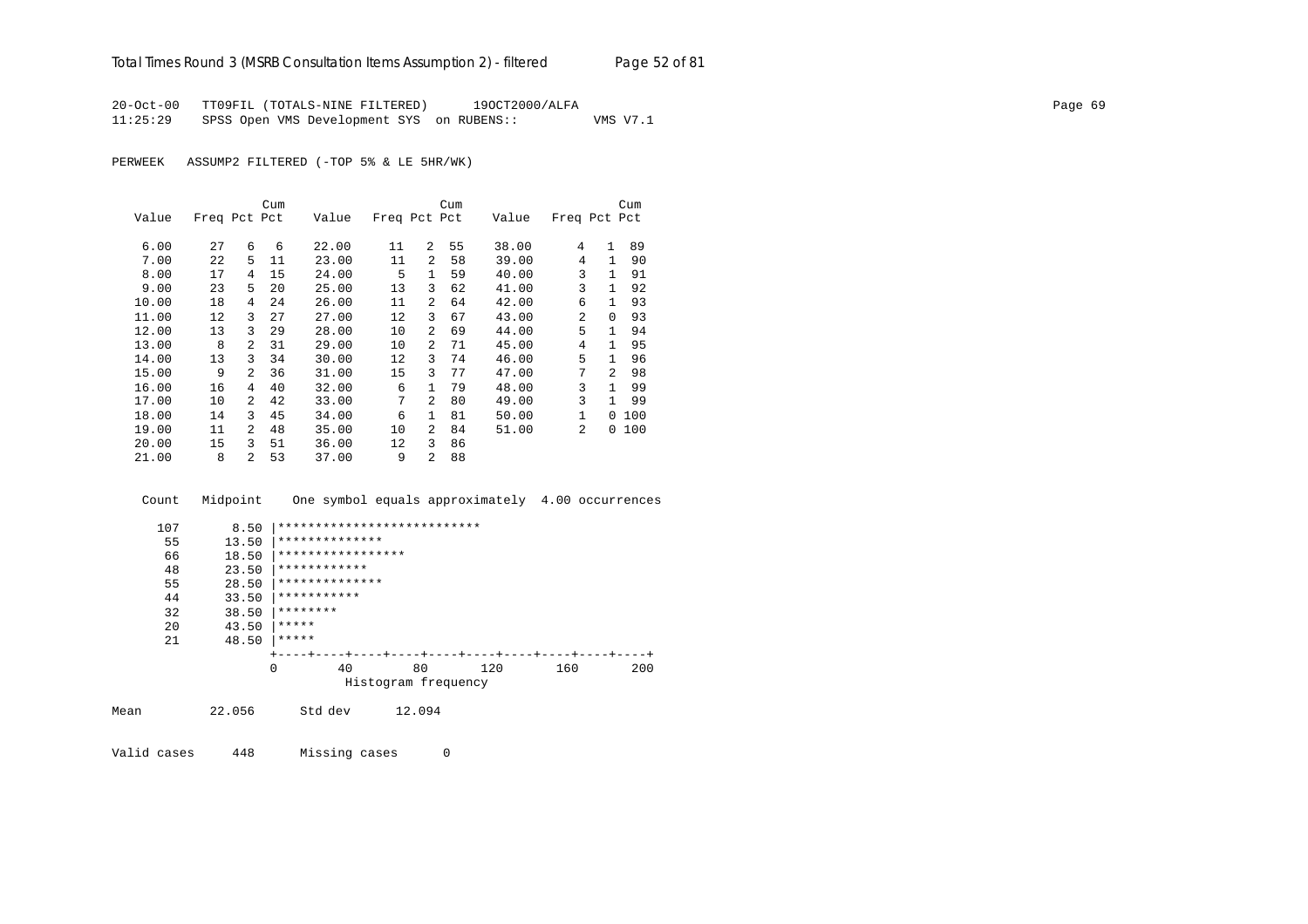20-Oct-00 TT09FIL (TOTALS-NINE FILTERED) 19OCT2000/ALFA Page 70 11:25:30 SPSS Open VMS Development SYS on RUBENS:: VMS V7.1

Preceding task required .35 seconds CPU time; 2.35 seconds elapsed.

 497 0 TEMPORARY 498 0 SELECT IF (SCIN36 EQ 23) 499 0 /\* 500 0 /\* TOTAL TIMES FREQUENCY DISTRIBUTION FOR REHABILITATION PHYSICIANS 501 0 /\* 502 0 FREQUENCIES VARIABLES=PERWEEK/<br>503 0 FORMAT=CONDENSE/ 503 0 FORMAT=CONDENSE/ 504 0 HISTOGRAM=INCREMENT (5)/ 505 0 STATISTICS=MEAN STDDEV 506 0 /\*

There are 1,073,639,760 bytes of memory available.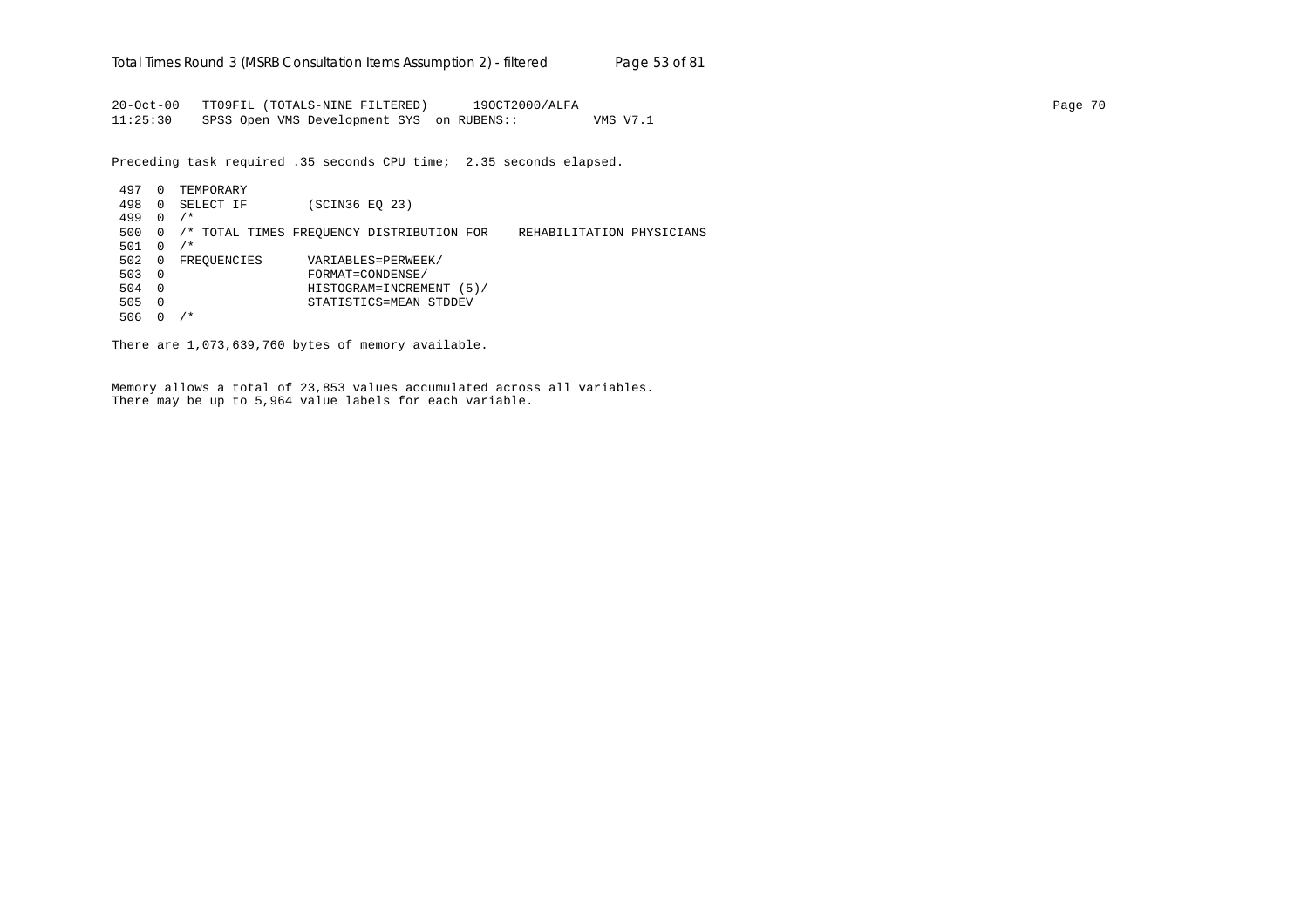## Total Times Round 3 (MSRB Consultation Items Assumption 2) - *filtered* Page 54 of 81

20-Oct-00 TT09FIL (TOTALS-NINE FILTERED) 19OCT2000/ALFA Page 71 11:25:31 SPSS Open VMS Development SYS on RUBENS:: VMS V7.1

PERWEEK ASSUMP2 FILTERED (-TOP 5% & LE 5HR/WK)

|       |              |    | Cum |       |              |    | Cum |       |              |               | Cum  |
|-------|--------------|----|-----|-------|--------------|----|-----|-------|--------------|---------------|------|
| Value | Freq Pct Pct |    |     | Value | Freq Pct Pct |    |     | Value | Freq Pct Pct |               |      |
| 6.00  |              | 8  | 8   | 12.00 |              | 8  | 65  | 20.00 |              |               | 5 88 |
| 7.00  | 6            | 15 | 23  | 13.00 | 2            | 5. | 70  | 23.00 |              | 3             | 90   |
| 8.00  | 5.           | 13 | 35  | 14.00 |              | 3. | 73  | 25.00 |              | 3             | -93  |
| 9.00  | 6.           | 15 | 50  | 15.00 |              | 3. | 75  | 27.00 |              | 3.            | 95   |
| 10.00 |              | 3  | 53  | 16.00 | 2            | 5. | 80  | 28.00 |              | 3             | 98   |
| 11.00 | 2            | ц. | 57  | 17.00 |              |    | 83  | 29.00 |              | $\mathcal{L}$ | 100  |

 Count Midpoint One symbol equals approximately .50 occurrences 21 8.50 |\*\*\*\*\*\*\*\*\*\*\*\*\*\*\*\*\*\*\*\*\*\*\*\*\*\*\*\*\*\*\*\*\*\*\*\*\*\*\*\*\*\* 9 13.50 |\*\*\*\*\*\*\*\*\*\*\*\*\*\*\*\*\*\* 5 18.50  $***********$ <br>2 23.50  $***********$ 2 23.50  $****$ <br>3 28.50  $****$  $28.50$  \*\*\*\*\*\* +----+----+----+----+----+----+----+----+----+----+ 0 5 10 15 20 25 Histogram frequency Mean 12.450 Std dev 6.504

Valid cases 40 Missing cases 0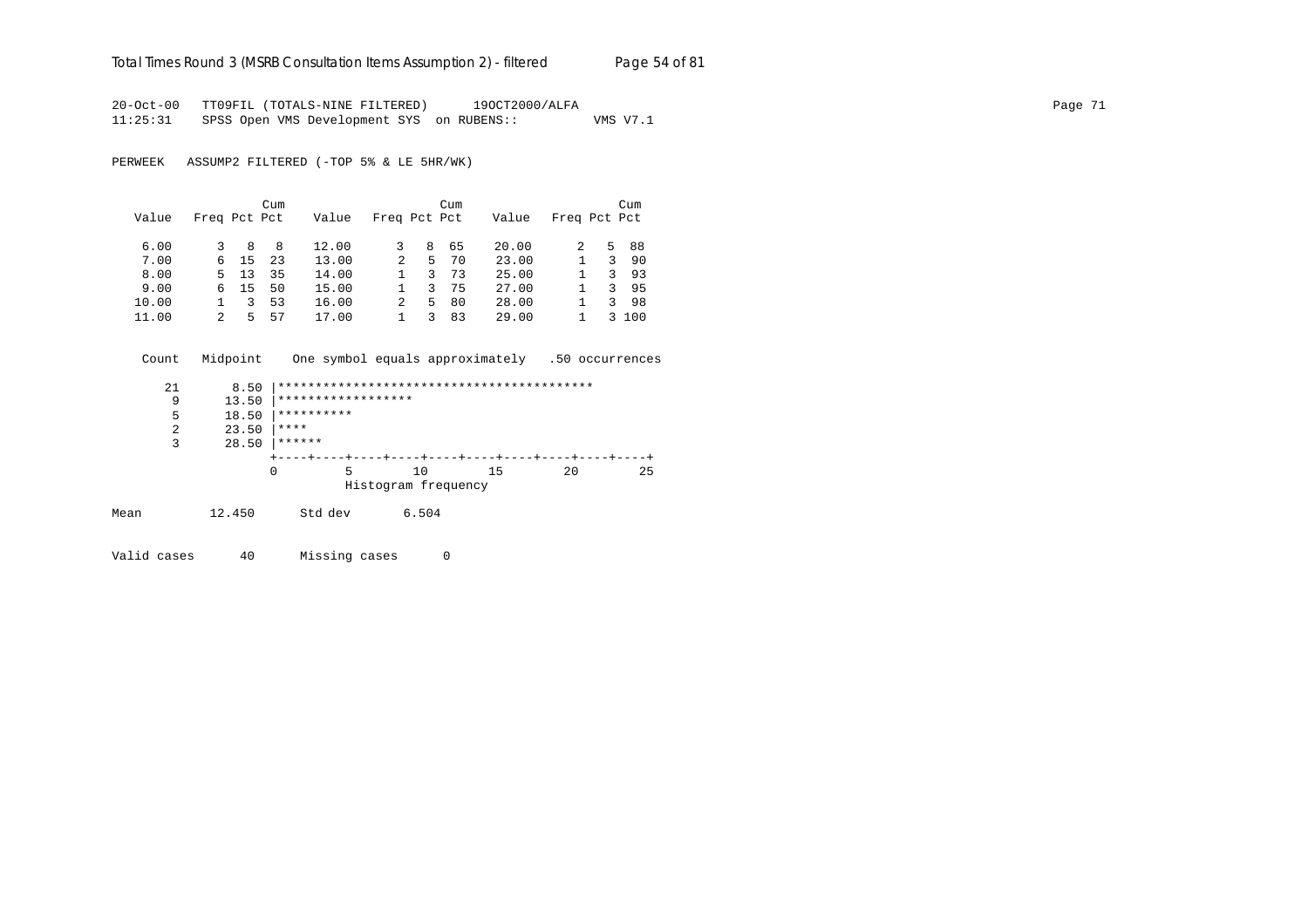20-Oct-00 TT09FIL (TOTALS-NINE FILTERED) 19OCT2000/ALFA Page 72 11:25:32 SPSS Open VMS Development SYS on RUBENS:: VMS V7.1

Preceding task required .27 seconds CPU time; 1.82 seconds elapsed.

```
 507 0 TEMPORARY
 508 0 SELECT IF (SCIN36 EQ 24)
 509 0 /*
 510 0 /* TOTAL TIMES FREQUENCY DISTRIBUTION FOR RHEUMATOLOGISTS
 511 0 /*
512 0 FREQUENCIES VARIABLES=PERWEEK/<br>513 0 FORMAT=CONDENSE/
 513 0 FORMAT=CONDENSE/
 514 0 HISTOGRAM=INCREMENT (5)/
 515 0 STATISTICS=MEAN STDDEV
 516 0 /*
```
There are 1,073,639,760 bytes of memory available.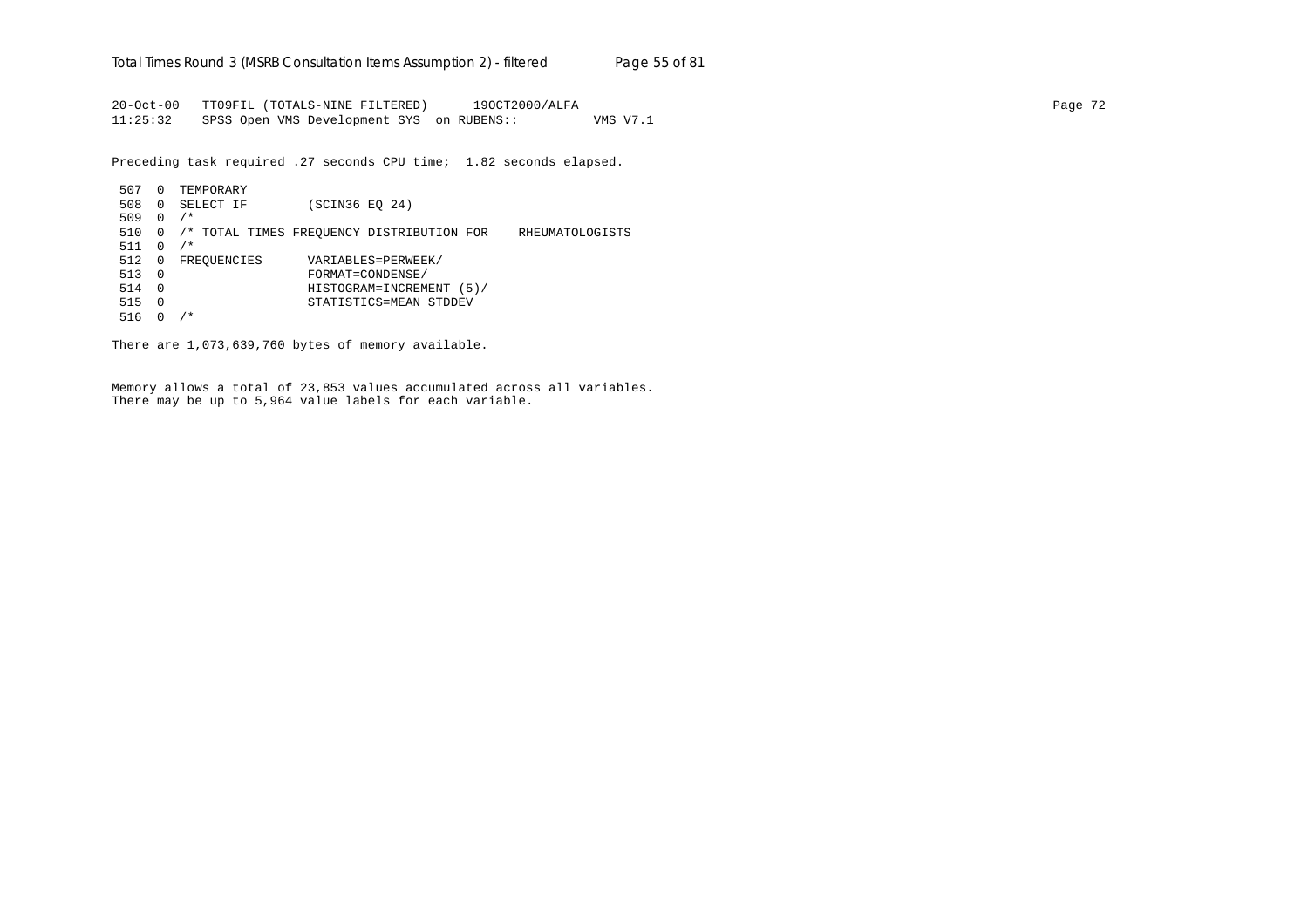20-Oct-00 TT09FIL (TOTALS-NINE FILTERED) 19OCT2000/ALFA Page 73 11:25:34 SPSS Open VMS Development SYS on RUBENS:: VMS V7.1

PERWEEK ASSUMP2 FILTERED (-TOP 5% & LE 5HR/WK)

|       |                |                | Cum |       |                |              | Cum |       |                |                | Cum   |
|-------|----------------|----------------|-----|-------|----------------|--------------|-----|-------|----------------|----------------|-------|
| Value | Freq Pct Pct   |                |     | Value | Freq Pct Pct   |              |     | Value | Freq Pct Pct   |                |       |
| 6.00  | 5              | 4              | 4   | 22.00 | 4              | 4            | 44  | 39.00 | 3              | 3              | 82    |
| 7.00  | $\mathfrak{D}$ | $\overline{a}$ | 6   | 23.00 | $\mathfrak{D}$ | 2            | 46  | 41.00 | 3              | 3              | 85    |
| 8.00  | 3              | 3              | 9   | 24.00 | $\mathfrak{D}$ | 2            | 47  | 43.00 |                | $\mathbf{1}$   | 86    |
| 9.00  | 3              | 3              | 12  | 25.00 | $\mathfrak{D}$ | 2            | 49  | 44.00 | 2              | $\mathfrak{D}$ | 88    |
| 10.00 | $\mathfrak{D}$ | $\mathfrak{D}$ | 13  | 26.00 | $\overline{a}$ | 2            | 51  | 45.00 |                | $\mathbf{1}$   | 88    |
| 11.00 | 3              | 3              | 16  | 27.00 | 5              | 4            | 55  | 46.00 | $\mathfrak{D}$ | $\mathfrak{D}$ | 90    |
| 12.00 | 3              | 3              | 19  | 28.00 | $\mathfrak{D}$ | 2            | 57  | 47.00 | $\mathfrak{D}$ | 2              | 92    |
| 13.00 | $\mathfrak{D}$ | 2              | 21  | 29.00 | $\mathbf{1}$   | $\mathbf{1}$ | 58  | 52.00 | 3              | 3              | 95    |
| 14.00 | $\mathfrak{D}$ | $\overline{a}$ | 22  | 30.00 | $\mathbf{1}$   | $\mathbf{1}$ | 59  | 54.00 | 1              | 1              | 96    |
| 15.00 | 1              | 1              | 23  | 31.00 | 3              | 3            | 62  | 57.00 |                | 1.             | 96    |
| 16.00 | 3              | 3              | 26  | 32.00 | 4              | 4            | 65  | 58.00 | $\mathbf{1}$   | 1              | 97    |
| 17.00 |                |                | 27  | 33.00 | 4              | 4            | 69  | 59.00 | 1              | 1              | 98    |
| 18.00 | 3              | 3              | 29  | 35.00 | 4              | 4            | 72  | 62.00 | 1              | 1              | 99    |
| 19.00 | 4              | 4              | 33  | 36.00 | 3              | 3            | 75  | 63.00 | 1              |                | 1 100 |
| 20.00 | 6              | 5              | 38  | 37.00 | 3              | 3            | 78  |       |                |                |       |
| 21.00 | 2              | $\mathfrak{D}$ | 40  | 38.00 | $\overline{a}$ | 2            | 79  |       |                |                |       |

Count Midpoint One symbol equals approximately .40 occurrences

|      | 15             | 8.50   |                                |                     |    |    |    |
|------|----------------|--------|--------------------------------|---------------------|----|----|----|
|      | 11             | 13.50  | ****************************   |                     |    |    |    |
|      | 17             | 18.50  |                                |                     |    |    |    |
|      | 12             | 23.50  | ****************************** |                     |    |    |    |
|      | 11             | 28.50  | ****************************   |                     |    |    |    |
|      | 15             | 33.50  |                                |                     |    |    |    |
|      | 11             | 38.50  | ****************************   |                     |    |    |    |
|      | 7              | 43.50  | ******************             |                     |    |    |    |
|      | 4              | 48.50  | **********                     |                     |    |    |    |
|      | 4              | 53.50  | **********                     |                     |    |    |    |
|      | 3              | 58.50  | ********                       |                     |    |    |    |
|      | $\overline{a}$ | 63.00  | *****                          |                     |    |    |    |
|      |                |        |                                |                     |    |    |    |
|      |                |        | $\Omega$<br>4                  | 8                   | 12 | 16 | 20 |
|      |                |        |                                | Histogram frequency |    |    |    |
|      |                |        |                                |                     |    |    |    |
| Mean |                | 27.170 | Std dev                        | 14.237              |    |    |    |
|      |                |        |                                |                     |    |    |    |
|      |                |        |                                |                     |    |    |    |

Valid cases 112 Missing cases 0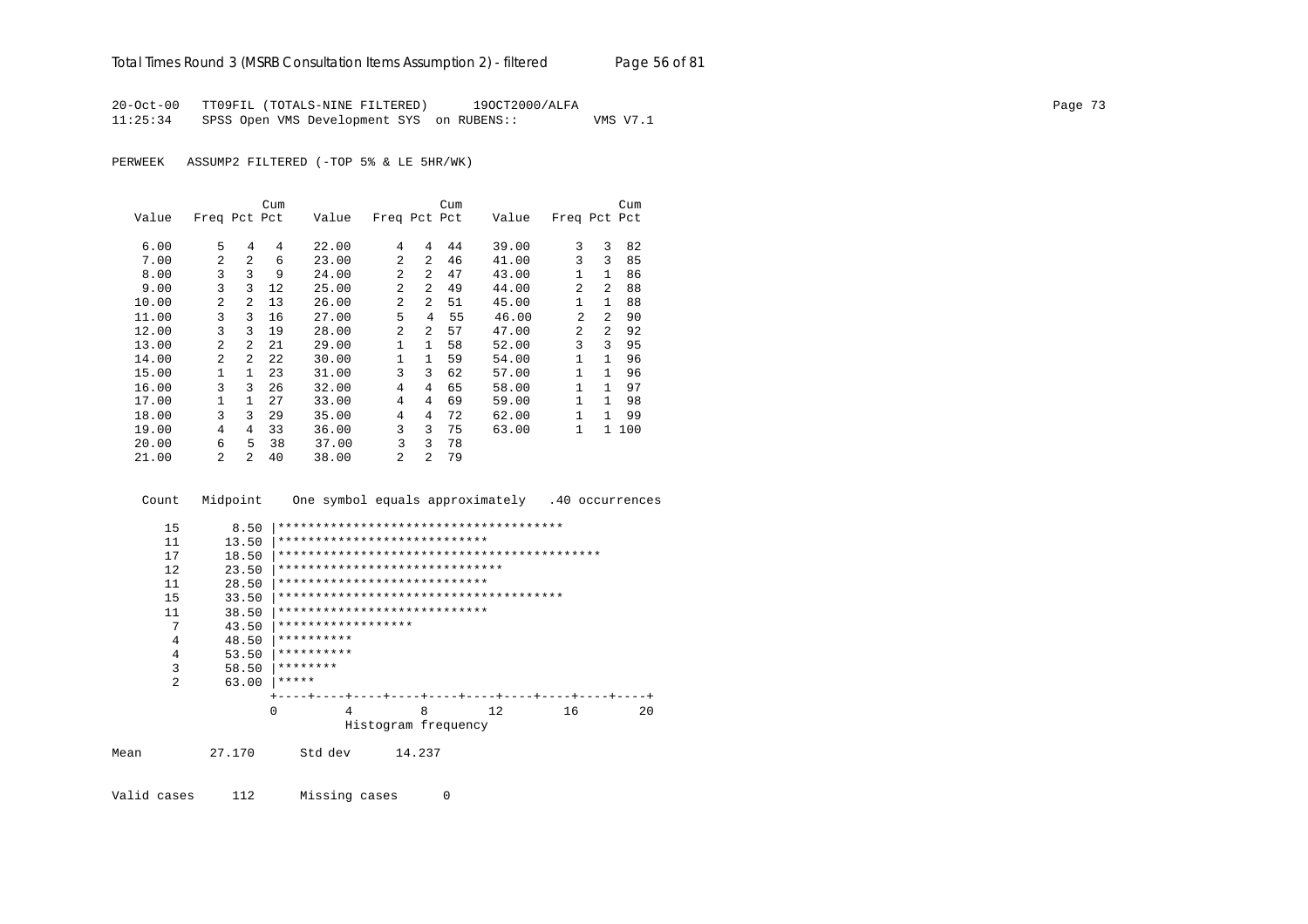20-Oct-00 TT09FIL (TOTALS-NINE FILTERED) 19OCT2000/ALFA Page 74 11:25:35 SPSS Open VMS Development SYS on RUBENS:: VMS V7.1

Preceding task required .26 seconds CPU time; 3.29 seconds elapsed.

 517 0 TEMPORARY 518 0 SELECT IF (SCIN36 EQ 25) 519 0 /\* 520 0 /\* TOTAL TIMES FREQUENCY DISTRIBUTION FOR THORACIC MEDICINE PHYSICIANS  $521 \t 0 / *$ 522 0 FREQUENCIES VARIABLES=PERWEEK/<br>523 0 FORMAT=CONDENSE/ 523 0 FORMAT=CONDENSE/ 524 0 HISTOGRAM=INCREMENT (5)/ 525 0 STATISTICS=MEAN STDDEV 526 0 /\*

There are 1,073,639,760 bytes of memory available.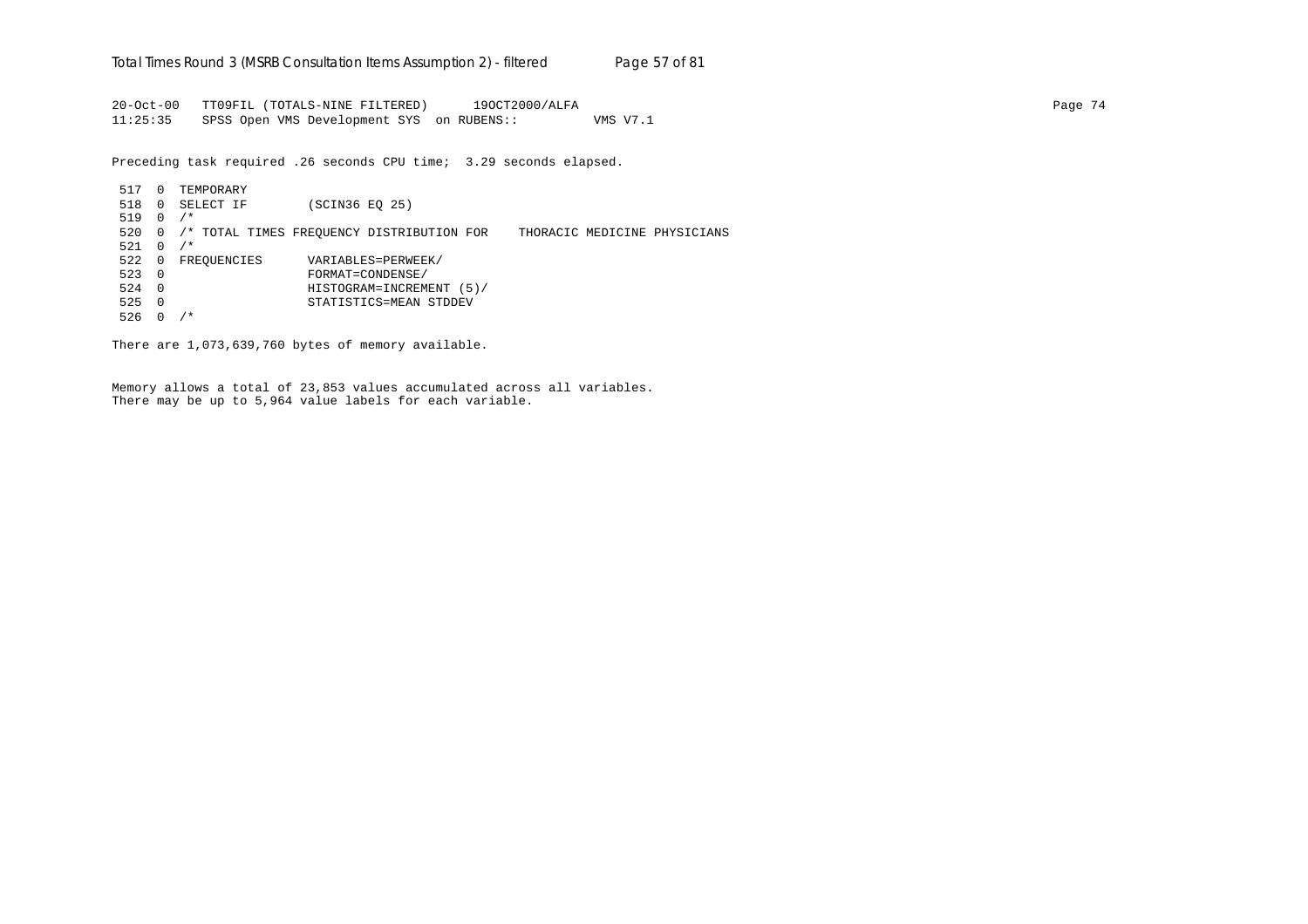20-Oct-00 TT09FIL (TOTALS-NINE FILTERED) 19OCT2000/ALFA Page 75 11:25:36 SPSS Open VMS Development SYS on RUBENS:: VMS V7.1

PERWEEK ASSUMP2 FILTERED (-TOP 5% & LE 5HR/WK)

|       |                |                | Cum |       |              |                | Cum |       |                |                | Cum |
|-------|----------------|----------------|-----|-------|--------------|----------------|-----|-------|----------------|----------------|-----|
| Value | Freq Pct Pct   |                |     | Value | Freq Pct Pct |                |     | Value | Freq Pct Pct   |                |     |
| 6.00  | 11             | 6              | 6   | 23.00 | 3            | 2              | 55  | 42.00 | 5              | 3              | 88  |
| 7.00  | 4              | $\overline{a}$ | 8   | 24.00 | 1            | $\mathbf{1}$   | 56  | 43.00 | 2              | 1.             | 89  |
| 8.00  | 11             | 6              | 14  | 25.00 | 4            | $\mathfrak{D}$ | 58  | 44.00 | 4              | $\mathfrak{D}$ | 91  |
| 9.00  | 8              | 4              | 18  | 26.00 | 3            | $\mathfrak{D}$ | 60  | 45.00 | 1              | $\mathbf{1}$   | 92  |
| 10.00 | 10             | 5              | 24  | 27.00 | 6            | 3              | 63  | 46.00 | 3              | $\mathfrak{D}$ | 93  |
| 11.00 | 6              | 3              | 27  | 28.00 | 5            | 3              | 66  | 48.00 | 1              | 1              | 94  |
| 12.00 | 9              | 5              | 32  | 29.00 | 3            | $\mathfrak{D}$ | 67  | 49.00 | $\mathfrak{D}$ | $\mathbf{1}$   | 95  |
| 13.00 | 6              | 3              | 35  | 30.00 | 2            | $\mathbf{1}$   | 68  | 50.00 | 1              | 1              | 96  |
| 14.00 | 3              | $\mathfrak{D}$ | 37  | 31.00 | 4            | $\mathfrak{D}$ | 71  | 51.00 | $\overline{a}$ | 1              | 97  |
| 15.00 | 6              | 3              | 40  | 32.00 | 3            | $\mathfrak{D}$ | 72  | 52.00 | 1              | 1              | 97  |
| 16.00 | 7              | 4              | 44  | 33.00 | 6            | 3              | 76  | 53.00 | 1              | 1              | 98  |
| 17.00 | 5              | 3              | 47  | 34.00 | 2            | $\mathbf{1}$   | 77  | 54.00 | 1              | 1              | 98  |
| 18.00 | 4              | $\overline{a}$ | 49  | 36.00 | 4            | $\mathfrak{D}$ | 79  | 55.00 | 1              | 1              | 99  |
| 19.00 | 3              | $\mathfrak{D}$ | 51  | 37.00 | 4            | $\overline{a}$ | 81  | 56.00 | $\mathbf{1}$   | 1              | 99  |
| 20.00 | 1              | $\mathbf{1}$   | 51  | 38.00 | 1            | $\mathbf{1}$   | 82  | 57.00 | $\mathbf{1}$   | $\mathbf{1}$   | 100 |
| 21.00 | $\mathfrak{D}$ | 1.             | 52  | 39.00 | 6            | 3              | 85  |       |                |                |     |
| 22.00 | 3              | 2              | 54  | 40.00 | 1            | 1              | 85  |       |                |                |     |

 Count Midpoint One symbol equals approximately 1.00 occurrence 44 8.50 |\*\*\*\*\*\*\*\*\*\*\*\*\*\*\*\*\*\*\*\*\*\*\*\*\*\*\*\*\*\*\*\*\*\*\*\*\*\*\*\*\*\*\*\* 30 13.50 |\*\*\*\*\*\*\*\*\*\*\*\*\*\*\*\*\*\*\*\*\*\*\*\*\*\*\*\*\*\* 20 18.50 |\*\*\*\*\*\*\*\*\*\*\*\*\*\*\*\*\*\*\*\* 13 23.50 |\*\*\*\*\*\*\*\*\*\*\*\*\* 19 28.50 |\*\*\*\*\*\*\*\*\*\*\*\*\*\*\*\*\*\*\* 15 33.50  $************************$ <br>16 38.50 \*\*\*\*\*\*\*\*\*\*\*\*\*\*\*\*  $16$   $38.50$   $************************$ <br>12  $43.50$  \*\*\*\*\*\*\*\*\*\*\*\*\* 12  $43.50$   $**************$ <br>7  $48.50$   $********$  7 48.50 |\*\*\*\*\*\*\* 6  $53.50$   $******$ <br>2  $57.00$   $**$  $57.00$  |\*\* +----+----+----+----+----+----+----+----+----+----+ 0 10 20 30 40 50 Histogram frequency Mean 23.272 Std dev 13.987

Valid cases 184 Missing cases 0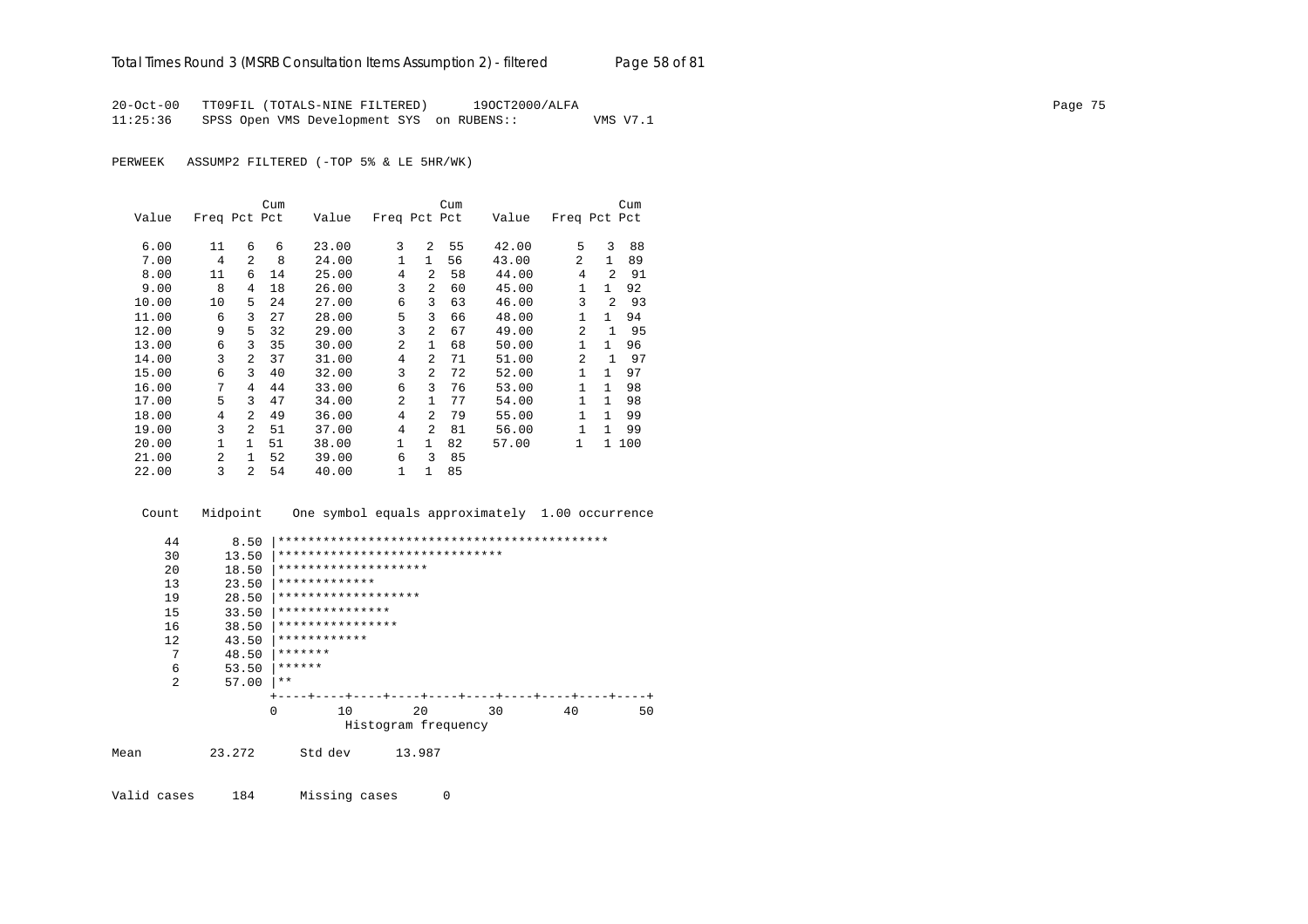20-Oct-00 TT09FIL (TOTALS-NINE FILTERED) 19OCT2000/ALFA Page 76 11:25:38 SPSS Open VMS Development SYS on RUBENS:: VMS V7.1

Preceding task required .24 seconds CPU time; 1.98 seconds elapsed.

```
 527 0 TEMPORARY
 528 0 SELECT IF (SCIN36 EQ 26)
 529 0 /*
 530 0 /* TOTAL TIMES FREQUENCY DISTRIBUTION FOR PSYCHIATRISTS
 531 0 /*
532 0 FREQUENCIES VARIABLES=PERWEEK/<br>533 0 FORMAT=CONDENSE/
 533 0 FORMAT=CONDENSE/
 534 0 HISTOGRAM=INCREMENT (5)/
 535 0 STATISTICS=MEAN STDDEV
 536 0 /*
```
There are 1,073,639,760 bytes of memory available.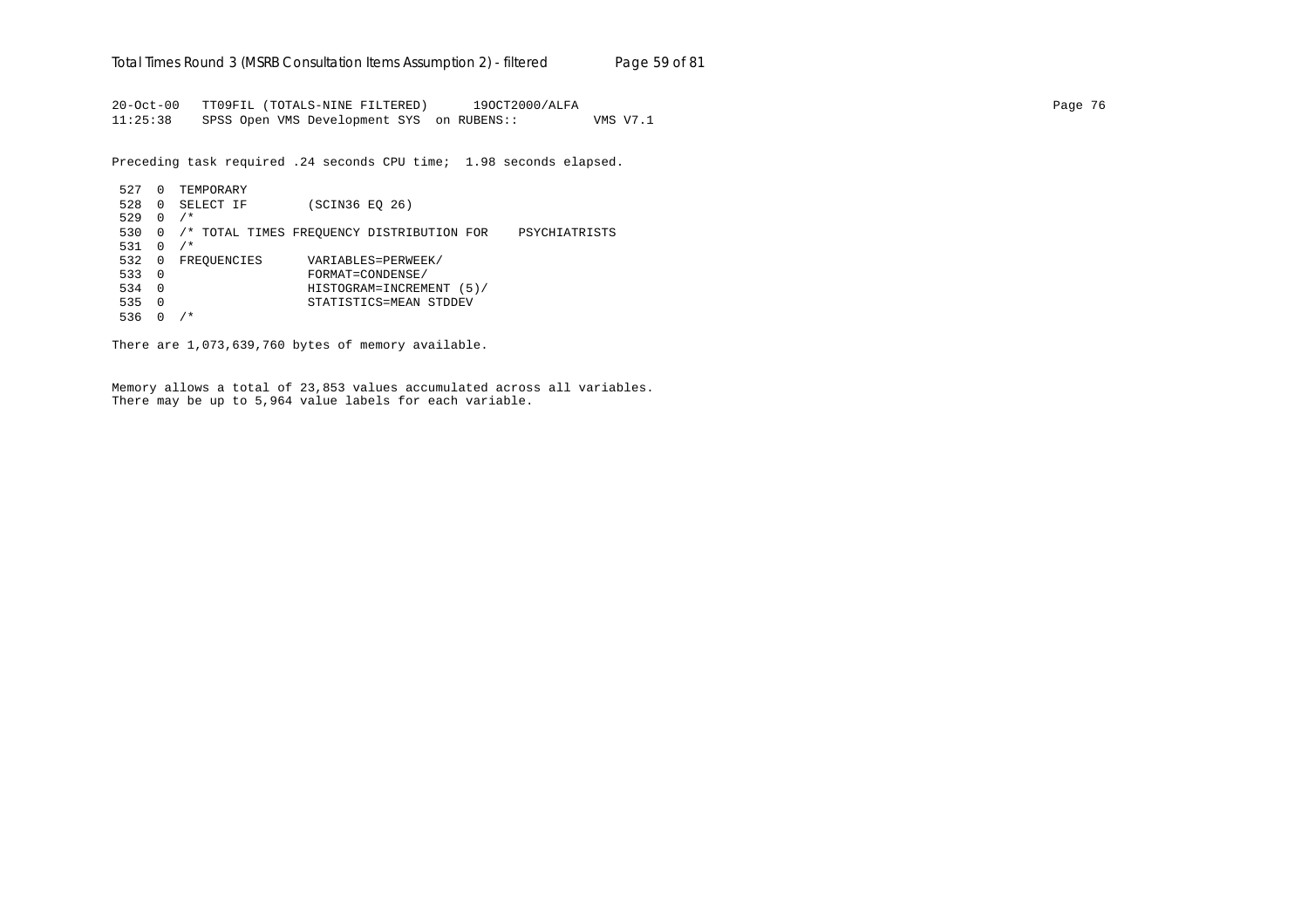20-Oct-00 TT09FIL (TOTALS-NINE FILTERED) 19OCT2000/ALFA<br>11:25:38 SPSS Open VMS Development SYS on RUBENS:: WMS V7.1 SPSS Open VMS Development SYS on RUBENS::

PERWEEK ASSUMP2 FILTERED (-TOP 5% & LE 5HR/WK)

|       |              |                | Cum |       |              |                | Cum |       |              |                | Cum |
|-------|--------------|----------------|-----|-------|--------------|----------------|-----|-------|--------------|----------------|-----|
| Value | Freq Pct Pct |                |     | Value | Freq Pct Pct |                |     | Value | Freq Pct Pct |                |     |
| 6.00  | 38           | 3              | 3   | 22.00 | 45           | 4              | 43  | 38.00 | 40           | 3              | 84  |
| 7.00  | 39           | 3              | 6   | 23.00 | 43           | 3              | 47  | 39.00 | 20           | 2              | 86  |
| 8.00  | 33           | 3              | 9   | 24.00 | 33           | 3              | 49  | 40.00 | 29           | 2              | 88  |
| 9.00  | 34           | 3              | 11  | 25.00 | 39           | 3              | 52  | 41.00 | 18           | 1              | 90  |
| 10.00 | 37           | 3              | 14  | 26.00 | 37           | 3              | 55  | 42.00 | 19           | 1              | 91  |
| 11.00 | 32           | 3              | 17  | 27.00 | 33           | 3              | 58  | 43.00 | 23           | $\mathfrak{D}$ | 93  |
| 12.00 | 30           | 2              | 19  | 28.00 | 42           | 3              | 61  | 44.00 | 17           | 1              | 94  |
| 13.00 | 35           | 3              | 22  | 29.00 | 29           | 2              | 63  | 45.00 | 13           | 1              | 95  |
| 14.00 | 31           | 2              | 24  | 30.00 | 32           | 3              | 66  | 46.00 | 15           | 1              | 96  |
| 15.00 | 30           | 2              | 27  | 31.00 | 37           | 3              | 69  | 47.00 | 17           | 1.             | 98  |
| 16.00 | 33           | 3              | 29  | 32.00 | 34           | 3              | 71  | 48.00 | 10           | 1              | 99  |
| 17.00 | 31           | 2              | 32  | 33.00 | 18           | $\mathbf{1}$   | 73  | 49.00 | 9            | 1.             | 99  |
| 18.00 | 27           | $\overline{a}$ | 34  | 34.00 | 33           | 3              | 75  | 50.00 | 4            | $\Omega$       | 100 |
| 19.00 | 27           | $\overline{a}$ | 36  | 35.00 | 21           | $\mathfrak{D}$ | 77  | 51.00 | 6            | 0              | 100 |
| 20.00 | 31           | 2              | 38  | 36.00 | 24           | 2              | 79  |       |              |                |     |
| 21.00 | 21           | $\overline{a}$ | 40  | 37.00 | 28           | 2              | 81  |       |              |                |     |

 Count Midpoint One symbol equals approximately 4.00 occurrences 181 8.50 |\*\*\*\*\*\*\*\*\*\*\*\*\*\*\*\*\*\*\*\*\*\*\*\*\*\*\*\*\*\*\*\*\*\*\*\*\*\*\*\*\*\*\*\*\* 158 13.50 |\*\*\*\*\*\*\*\*\*\*\*\*\*\*\*\*\*\*\*\*\*\*\*\*\*\*\*\*\*\*\*\*\*\*\*\*\*\*\*\* 149 18.50 |\*\*\*\*\*\*\*\*\*\*\*\*\*\*\*\*\*\*\*\*\*\*\*\*\*\*\*\*\*\*\*\*\*\*\*\*\* 181 23.50 |\*\*\*\*\*\*\*\*\*\*\*\*\*\*\*\*\*\*\*\*\*\*\*\*\*\*\*\*\*\*\*\*\*\*\*\*\*\*\*\*\*\*\*\*\* 173 28.50 |\*\*\*\*\*\*\*\*\*\*\*\*\*\*\*\*\*\*\*\*\*\*\*\*\*\*\*\*\*\*\*\*\*\*\*\*\*\*\*\*\*\*\* 143 33.50 |\*\*\*\*\*\*\*\*\*\*\*\*\*\*\*\*\*\*\*\*\*\*\*\*\*\*\*\*\*\*\*\*\*\*\*\* 141 38.50 |\*\*\*\*\*\*\*\*\*\*\*\*\*\*\*\*\*\*\*\*\*\*\*\*\*\*\*\*\*\*\*\*\*\*\* 90 43.50 |\*\*\*\*\*\*\*\*\*\*\*\*\*\*\*\*\*\*\*\*\*\*\*\*<br>61 48.50 |\*\*\*\*\*\*\*\*\*\*\*\*\*\*\*\* 61 48.50 |\*\*\*\*\*\*\*\*\*\*\*\*\*\*\* +----+----+----+----+----+----+----+----+----+----+ 0 40 80 120 160 200 Histogram frequency

Mean 25.061 Std dev 11.889

Valid cases 1277 Missing cases 0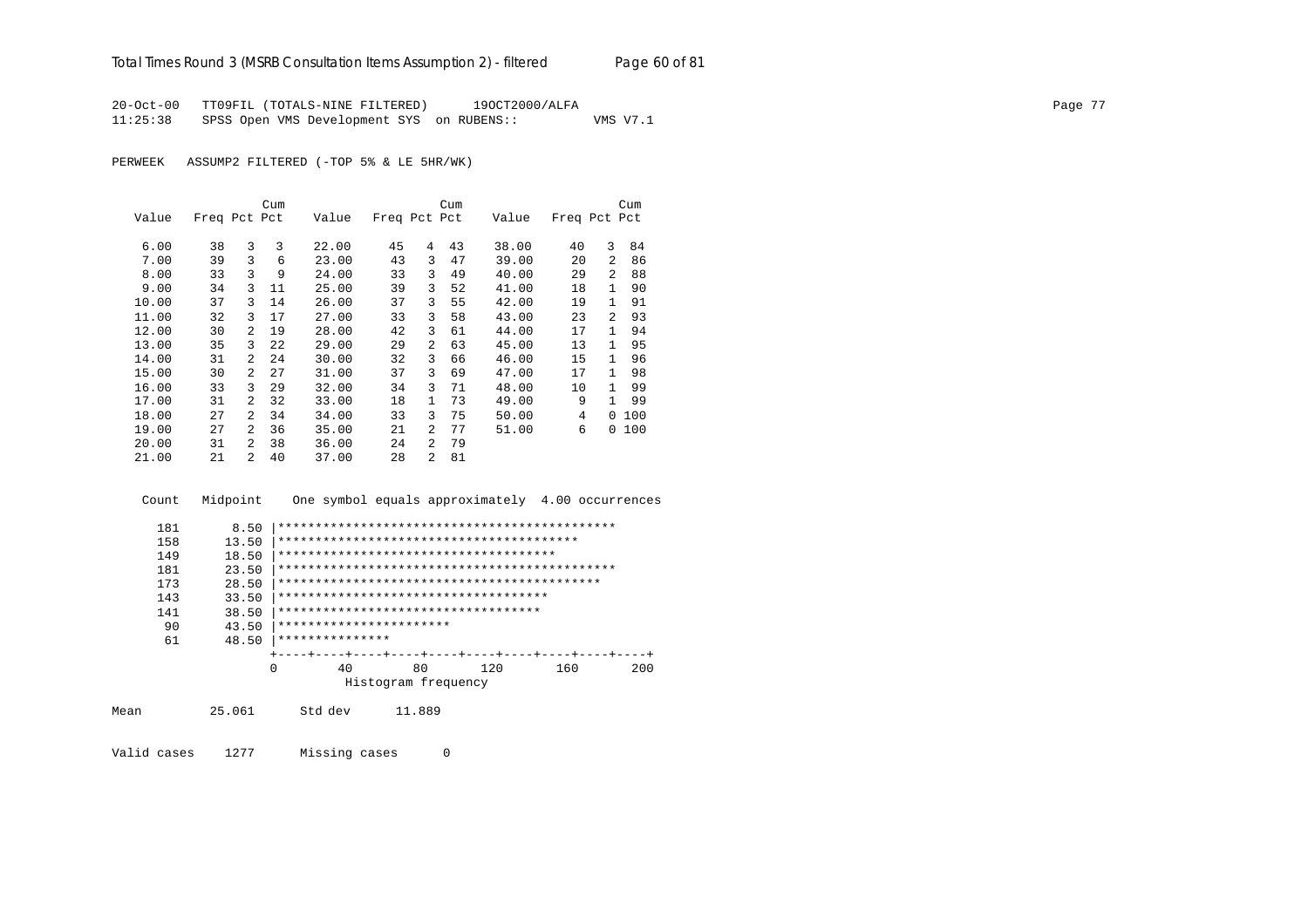20-Oct-00 TT09FIL (TOTALS-NINE FILTERED) 19OCT2000/ALFA Page 78 11:25:40 SPSS Open VMS Development SYS on RUBENS:: VMS V7.1

Preceding task required .21 seconds CPU time; 1.73 seconds elapsed.

 537 0 TEMPORARY 538 0 SELECT IF (SCIN36 EQ 27) 539 0 /\* 540 0 /\* TOTAL TIMES FREQUENCY DISTRIBUTION FOR RADIATION ONCOLOGISTS 541 0 /\* 542 0 FREQUENCIES VARIABLES=PERWEEK/<br>543 0 FORMAT=CONDENSE/ 543 0 FORMAT=CONDENSE/ 544 0 HISTOGRAM=INCREMENT (5)/ 545 0 STATISTICS=MEAN STDDEV 546 0 /\*

There are 1,073,639,760 bytes of memory available.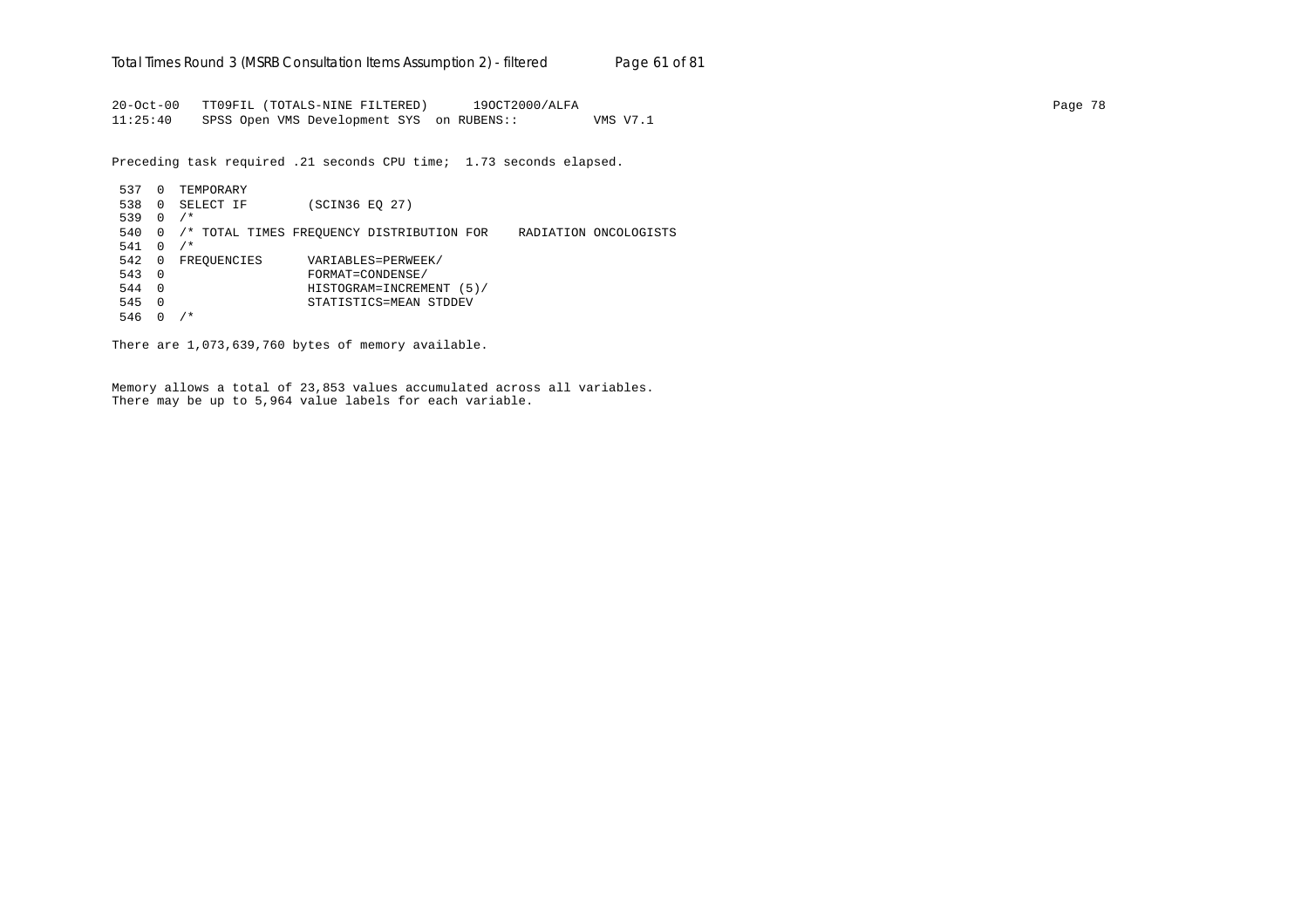20-Oct-00 TT09FIL (TOTALS-NINE FILTERED) 19OCT2000/ALFA Page 79 11:25:40 SPSS Open VMS Development SYS on RUBENS:: VMS V7.1

PERWEEK ASSUMP2 FILTERED (-TOP 5% & LE 5HR/WK)

|       |              |   | Cum |       |                |                | Cum |       |                |              | Cum |
|-------|--------------|---|-----|-------|----------------|----------------|-----|-------|----------------|--------------|-----|
| Value | Freq Pct Pct |   |     | Value | Freq Pct Pct   |                |     | Value | Freq Pct Pct   |              |     |
|       |              |   |     |       |                |                |     |       |                |              |     |
| 6.00  | 4            | 4 | 4   | 17.00 | 3              | 3              | 53  | 29.00 |                | 1            | 82  |
| 7.00  | 4            | 4 | 8   | 18.00 | $\mathfrak{D}$ | $2^{1}$        | 55  | 30.00 | 3              | 3            | 85  |
| 8.00  | 6            | 6 | 14  | 19.00 | 3              | 3              | 58  | 31.00 | 1              | $\mathbf{1}$ | 86  |
| 9.00  | 6            | 6 | 2.0 | 20.00 | $\mathfrak{D}$ | $\overline{a}$ | 60  | 32.00 | 3              | 3            | 89  |
| 10.00 | 4            | 4 | 2.4 | 21.00 | 3              | 3              | 63  | 33.00 |                | 1            | 90  |
| 11.00 | 4            | 4 | 28  | 22.00 | 3              | 3              | 66  | 34.00 | 3              | 3            | 93  |
| 12.00 | 4            | 4 | 32  | 23.00 | 5              | 5.             | 71  | 35.00 | $\mathfrak{D}$ | 2            | 95  |
| 13.00 | 4            | 4 | 36  | 24.00 | 4              | 4              | 75  | 38.00 | $\mathfrak{D}$ | 2            | 97  |
| 14.00 | 5            | 5 | 41  | 25.00 |                | 1              | 76  | 41.00 | $\mathfrak{D}$ | 2            | 99  |
| 15.00 | 6            | 6 | 47  | 27.00 | 3              | ζ              | 79  | 42.00 |                |              | 100 |
| 16.00 | 4            | 4 | 50  | 28.00 | 2              | 2              | 81  |       |                |              |     |

Count Midpoint One symbol equals approximately .50 occurrences

| 24 | 8.50  |                                  |   |                     |    |  |    |  |             |  |    |
|----|-------|----------------------------------|---|---------------------|----|--|----|--|-------------|--|----|
| 23 | 13.50 |                                  |   |                     |    |  |    |  |             |  |    |
| 14 | 18.50 | ****************************     |   |                     |    |  |    |  |             |  |    |
| 16 | 23.50 | ******************************** |   |                     |    |  |    |  |             |  |    |
| 9  | 28.50 | ******************               |   |                     |    |  |    |  |             |  |    |
| 10 | 33.50 | ********************             |   |                     |    |  |    |  |             |  |    |
| 2  | 38.50 | ****                             |   |                     |    |  |    |  |             |  |    |
| 3  | 42.00 | ******                           |   |                     |    |  |    |  |             |  |    |
|    |       |                                  |   |                     |    |  |    |  |             |  |    |
|    |       | O                                | 5 |                     | 10 |  | 15 |  | $20 \Omega$ |  | 25 |
|    |       |                                  |   | Histogram frequency |    |  |    |  |             |  |    |
|    |       |                                  |   |                     |    |  |    |  |             |  |    |

Mean 18.802 Std dev 9.535

Valid cases 101 Missing cases 0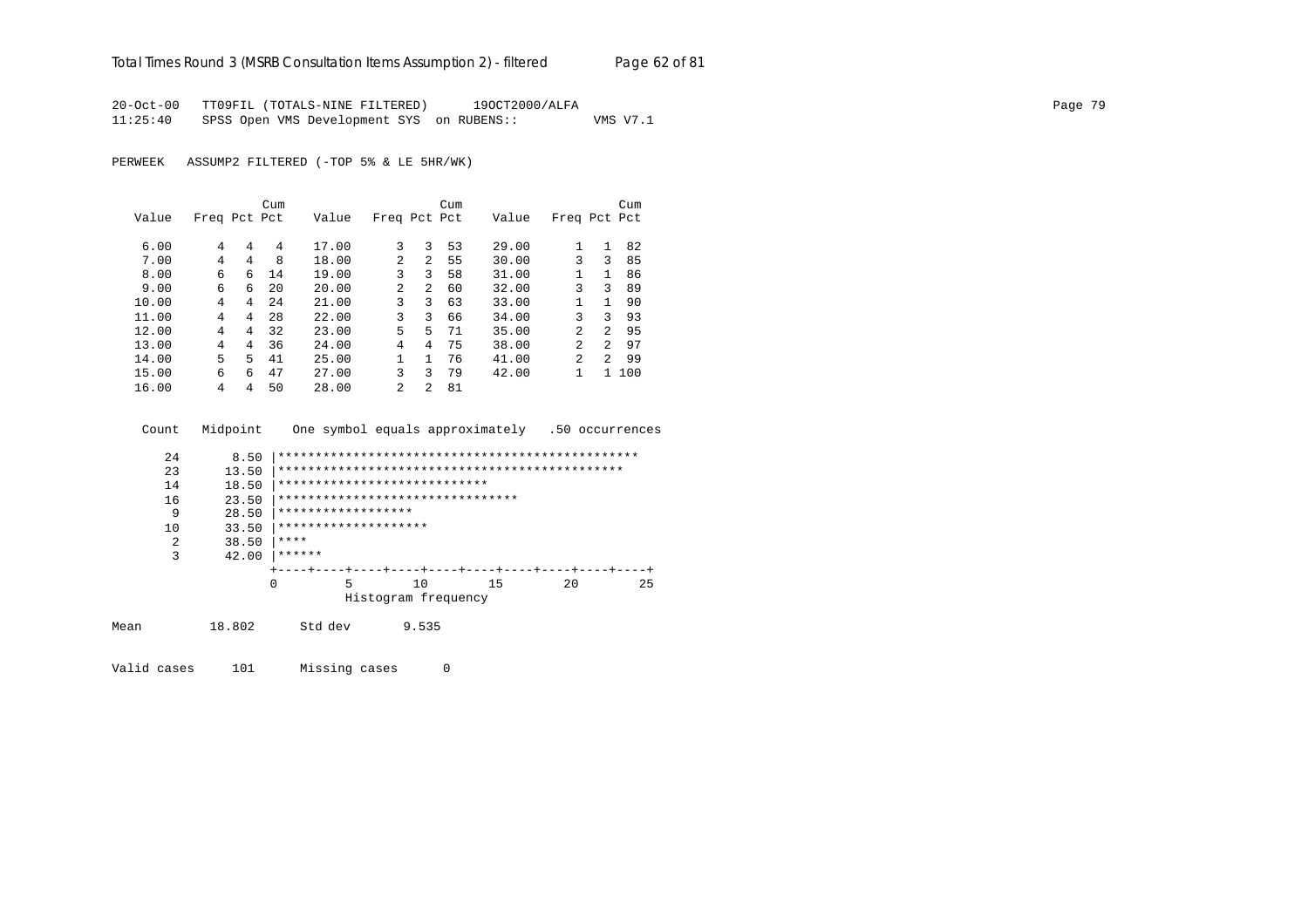20-Oct-00 TT09FIL (TOTALS-NINE FILTERED) 19OCT2000/ALFA Page 80 11:25:41 SPSS Open VMS Development SYS on RUBENS:: VMS V7.1

Preceding task required .26 seconds CPU time; 1.20 seconds elapsed.

```
 547 0 TEMPORARY
 548 0 SELECT IF (SCIN36 EQ 28)
 549 0 /*
 550 0 /* TOTAL TIMES FREQUENCY DISTRIBUTION FOR HAEMATOLOGISTS
 551 0 /*
 552 0 FREQUENCIES VARIABLES=PERWEEK/
 553 0 FORMAT=CONDENSE/
 554 0 HISTOGRAM=INCREMENT (5)/
 555 0 STATISTICS=MEAN STDDEV
 556 0 /*
```
There are 1,073,639,760 bytes of memory available.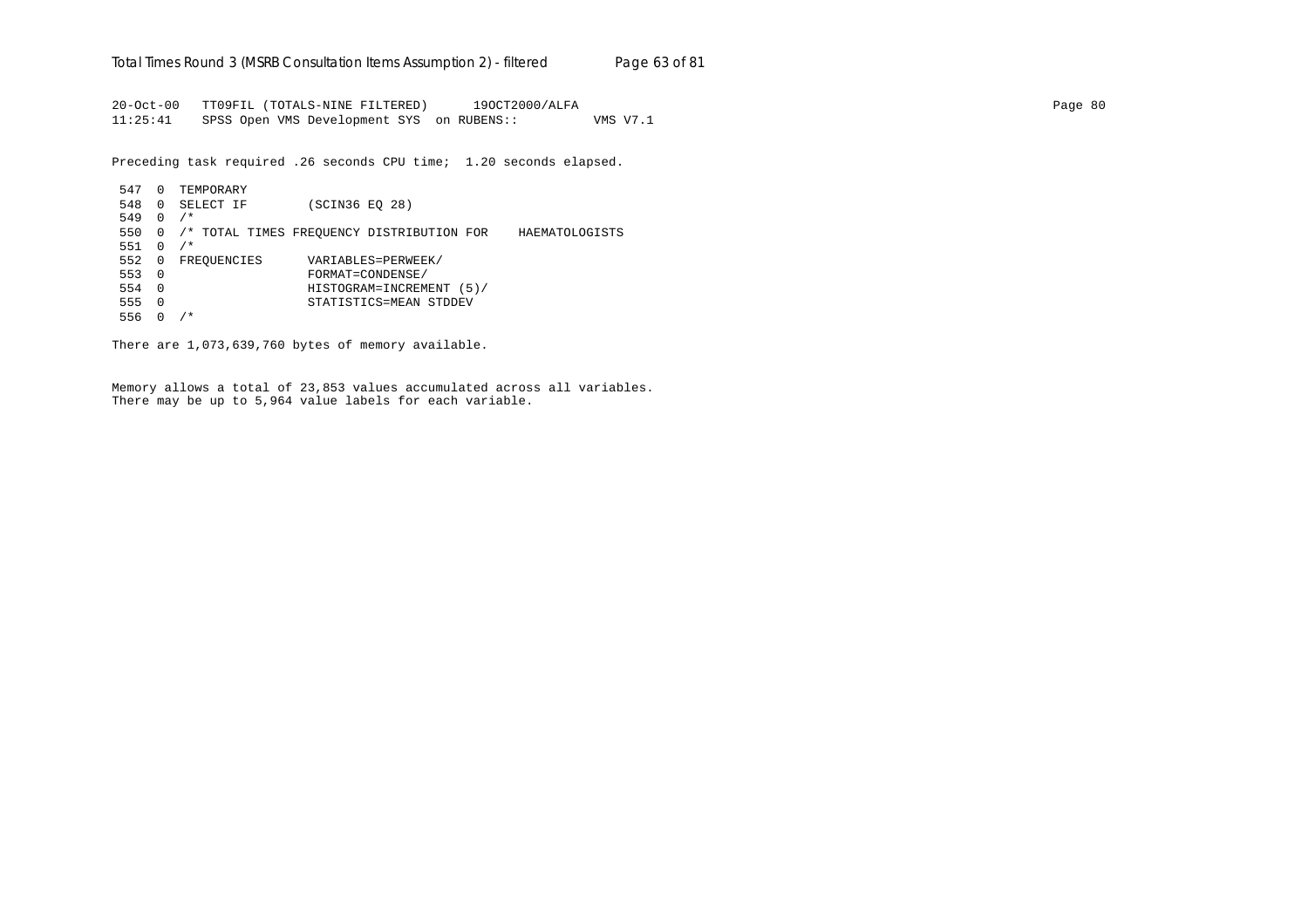20-Oct-00 TT09FIL (TOTALS-NINE FILTERED) 19OCT2000/ALFA Page 81 11:25:42 SPSS Open VMS Development SYS on RUBENS:: VMS V7.1

PERWEEK ASSUMP2 FILTERED (-TOP 5% & LE 5HR/WK)

|       |               |    | Cum |       |                |    | Cum |       |                |   | Cum |
|-------|---------------|----|-----|-------|----------------|----|-----|-------|----------------|---|-----|
| Value | Freq Pct Pct  |    |     | Value | Freq Pct Pct   |    |     | Value | Freq Pct Pct   |   |     |
|       |               |    |     |       |                |    |     |       |                |   |     |
| 6.00  | 5             | 6  | 6   | 16.00 | 5              | 6  | 57  | 27.00 |                | 1 | 85  |
| 7.00  | 6             | 8  | 14  | 17.00 | 3              | 4  | 61  | 29.00 |                | 1 | 86  |
| 8.00  |               |    | 15  | 18.00 | 5              | 6  | 68  | 31.00 | 2              | 3 | 89  |
| 9.00  | $\mathcal{L}$ | 3  | 18  | 19.00 | 3              | 4  | 71  | 35.00 |                | 1 | 90  |
| 10.00 |               | 1. | 19  | 20.00 | $\overline{2}$ | 3  | 74  | 37.00 | $\overline{2}$ | ζ | 93  |
| 11.00 | 4             | 5  | 24  | 21.00 | 3              | 4  | 78  | 38.00 |                | 1 | 94  |
| 12.00 | 6             | 8  | 31  | 22.00 |                | 1. | 79  | 40.00 | $\mathfrak{D}$ | 3 | 96  |
| 13.00 | 5             | 6  | 38  | 23.00 |                | 1. | 80  | 44.00 |                | 1 | 98  |
| 14.00 | 5.            | б  | 44  | 24.00 | 2              | ς  | 83  | 45.00 |                | 1 | 99  |
| 15.00 | 6             | 8  | 51  | 26.00 |                |    | 84  | 53.00 |                |   | 100 |

|      | Count | Midpoint |          |              |                                |        | One symbol equals approximately |    | .60 occurrences |
|------|-------|----------|----------|--------------|--------------------------------|--------|---------------------------------|----|-----------------|
|      | 15    | 8.50     |          |              | *************************      |        |                                 |    |                 |
|      | 26    | 13.50    |          |              |                                |        |                                 |    |                 |
|      | 18    | 18.50    |          |              | ****************************** |        |                                 |    |                 |
|      | 7     | 23.50    |          | ************ |                                |        |                                 |    |                 |
|      | 3     | 28.50    | *****    |              |                                |        |                                 |    |                 |
|      | 3     | 33.50    | *****    |              |                                |        |                                 |    |                 |
|      | 5     | 38.50    | ******** |              |                                |        |                                 |    |                 |
|      | 2     | 43.50    | ***      |              |                                |        |                                 |    |                 |
|      | 0     | 48.50    |          |              |                                |        |                                 |    |                 |
|      | 1     | 53.00    | $* *$    |              |                                |        |                                 |    |                 |
|      |       |          |          |              |                                | ----+- |                                 |    |                 |
|      |       |          | 0        | 6            | 12                             |        | 18                              | 24 | 30              |
|      |       |          |          |              | Histogram frequency            |        |                                 |    |                 |
| Mean |       | 17.950   |          | Std dev      | 10.207                         |        |                                 |    |                 |

Valid cases 80 Missing cases 0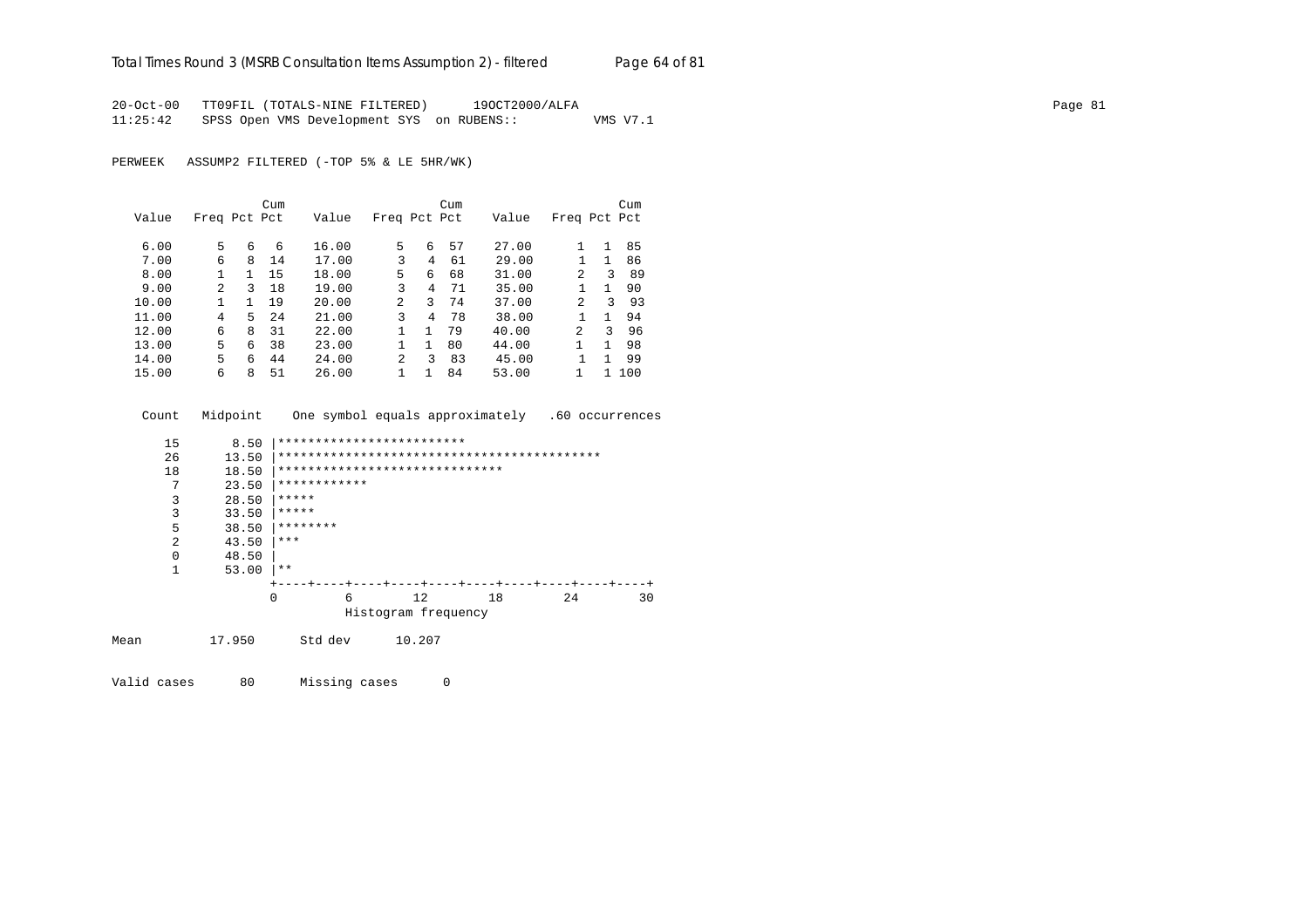20-Oct-00 TT09FIL (TOTALS-NINE FILTERED) 19OCT2000/ALFA Page 82 11:25:43 SPSS Open VMS Development SYS on RUBENS:: VMS V7.1

Preceding task required .20 seconds CPU time; 1.50 seconds elapsed.

 557 0 TEMPORARY 558 0 SELECT IF (SCIN36 EQ 29) 559 0 /\* 560 0 /\* TOTAL TIMES FREQUENCY DISTRIBUTION FOR MEDICAL ONCOLOGISTS 561 0 /\* 562 0 FREQUENCIES VARIABLES=PERWEEK/ 563 0 FORMAT=CONDENSE/ 564 0 HISTOGRAM=INCREMENT (5)/ 565 0 STATISTICS=MEAN STDDEV 566 0 /\*

There are 1,073,639,760 bytes of memory available.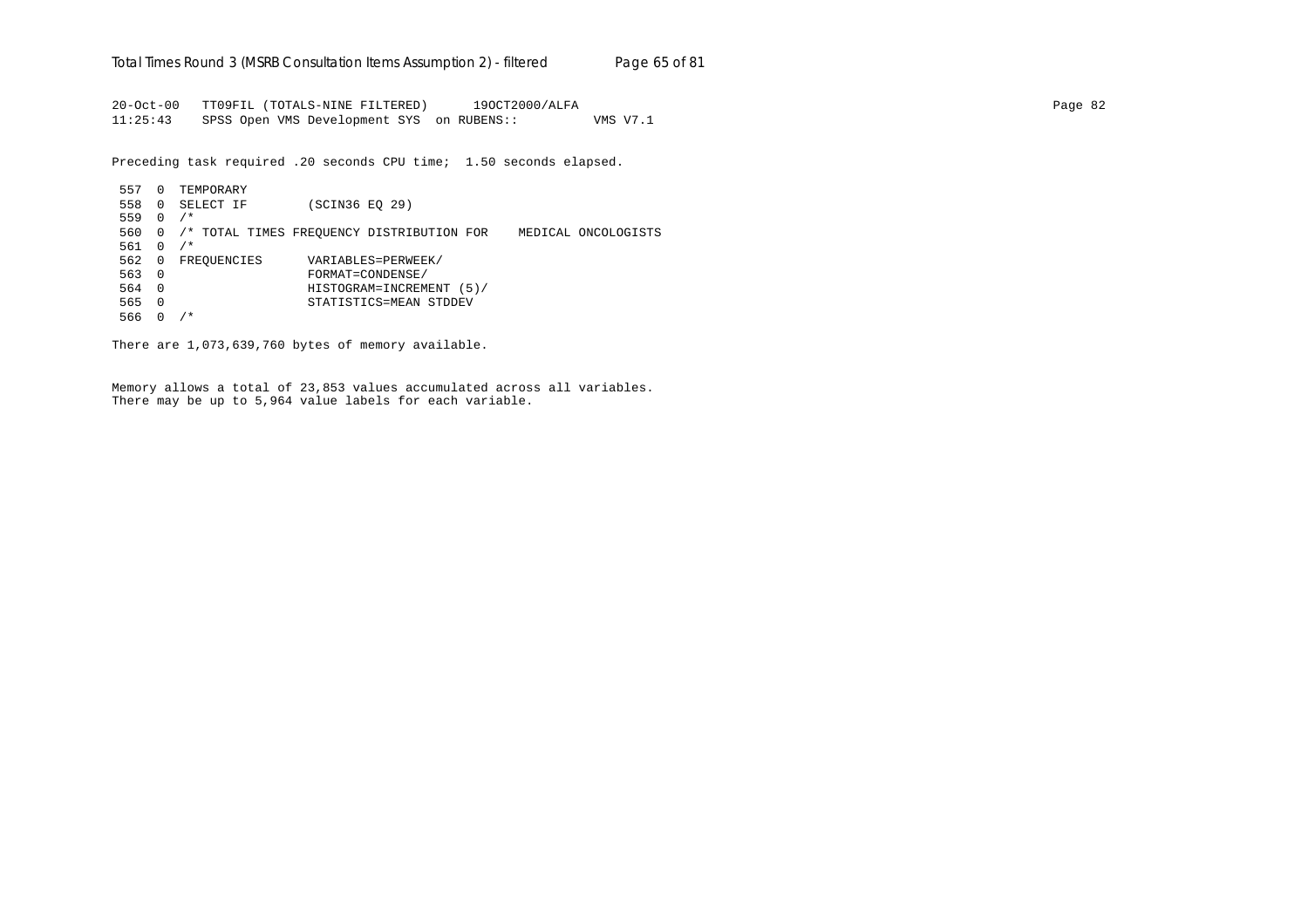20-Oct-00 TT09FIL (TOTALS-NINE FILTERED) 19OCT2000/ALFA Page 83 11:25:45 SPSS Open VMS Development SYS on RUBENS:: VMS V7.1

PERWEEK ASSUMP2 FILTERED (-TOP 5% & LE 5HR/WK)

|       |                |    | Cum |       |                |              | Cum |       |                |              | Cum |
|-------|----------------|----|-----|-------|----------------|--------------|-----|-------|----------------|--------------|-----|
| Value | Freq Pct Pct   |    |     | Value | Freq Pct Pct   |              |     | Value | Freq Pct Pct   |              |     |
|       |                |    |     |       |                |              |     |       |                |              |     |
| 6.00  | 3              | 4  | 4   | 18.00 | 2              | 3            | 53  | 34.00 |                | 1            | 80  |
| 7.00  | 4              | 5  | 9   | 19.00 | $\mathfrak{D}$ | 3            | 56  | 35.00 |                | 1            | 81  |
| 8.00  |                |    | 11  | 20.00 | 3              | 4            | 60  | 37.00 | $\mathfrak{D}$ | 3            | 84  |
| 9.00  | 2              | ζ  | 13  | 21.00 |                | 1            | 61  | 41.00 | 1              | $\mathbf{1}$ | 85  |
| 10.00 | 6              | 8  | 21  | 22.00 | 3              | 4            | 65  | 42.00 |                | 1            | 87  |
| 11.00 | 4              | 5. | 27  | 24.00 | $\mathbf{1}$   | $\mathbf{1}$ | 67  | 43.00 | 1              | 1            | 88  |
| 12.00 | 4              | 5. | 32  | 25.00 | $\mathbf{1}$   | 1            | 68  | 45.00 | 3              | 4            | 92  |
| 13.00 | 6              | 8  | 40  | 26.00 | $\overline{a}$ | ς            | 71  | 50.00 |                | 1            | 93  |
| 14.00 | 3              | 4  | 44  | 27.00 |                | 1            | 72  | 51.00 | 2              | ζ            | 96  |
| 15.00 | $\mathfrak{D}$ | ζ  | 47  | 29.00 |                | 1            | 73  | 52.00 | 1              | 1            | 97  |
| 16.00 |                |    | 48  | 30.00 | 2              | 3            | 76  | 55.00 |                | 1            | 99  |
| 17.00 | 2              | 3  | 51  | 31.00 | $\overline{a}$ | 3            | 79  | 56.00 |                | 1.           | 100 |

Count Midpoint One symbol equals approximately .40 occurrences

| 16   | 8.50   |                           |                     |        |    |    |    |
|------|--------|---------------------------|---------------------|--------|----|----|----|
| 19   | 13.50  |                           |                     |        |    |    |    |
| 10   | 18.50  | ************************* |                     |        |    |    |    |
| 6    | 23.50  | ***************           |                     |        |    |    |    |
| 6    | 28.50  | ***************           |                     |        |    |    |    |
| 4    | 33.50  | **********                |                     |        |    |    |    |
| 2    | 38.50  | *****                     |                     |        |    |    |    |
| 6    | 43.50  | ***************           |                     |        |    |    |    |
|      | 48.50  | ***                       |                     |        |    |    |    |
| 5    | 53.50  | *************             |                     |        |    |    |    |
|      |        |                           |                     |        |    |    |    |
|      |        | 0<br>4                    |                     | 8      | 12 | 16 | 20 |
|      |        |                           | Histogram frequency |        |    |    |    |
| Mean | 21.907 | Std dev                   |                     | 13.972 |    |    |    |

Valid cases 75 Missing cases 0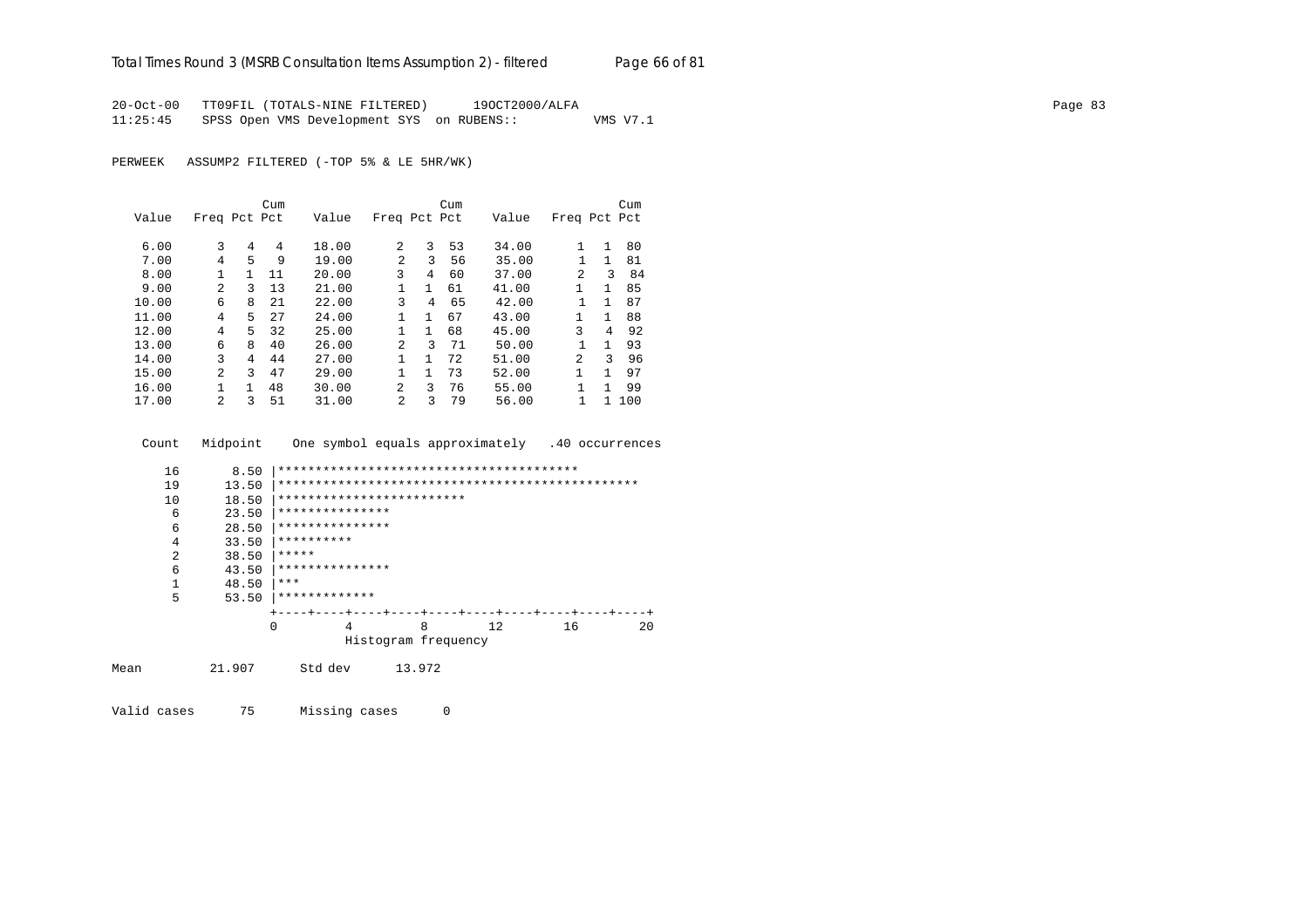20-Oct-00 TT09FIL (TOTALS-NINE FILTERED) 19OCT2000/ALFA Page 84 11:25:47 SPSS Open VMS Development SYS on RUBENS:: VMS V7.1

Preceding task required .25 seconds CPU time; 3.83 seconds elapsed.

 567 0 TEMPORARY 568 0 SELECT IF (SCIN36 EQ 30) 569 0 /\* 570 0 /\* TOTAL TIMES FREQUENCY DISTRIBUTION FOR INTENSIVE CARE PHYSICIANS 571 0 /\* 572 0 FREQUENCIES VARIABLES=PERWEEK/<br>573 0 FORMAT=CONDENSE/ 573 0 FORMAT=CONDENSE/ 574 0 HISTOGRAM=INCREMENT (5)/ 575 0 STATISTICS=MEAN STDDEV 576 0 /\*

There are 1,073,639,760 bytes of memory available.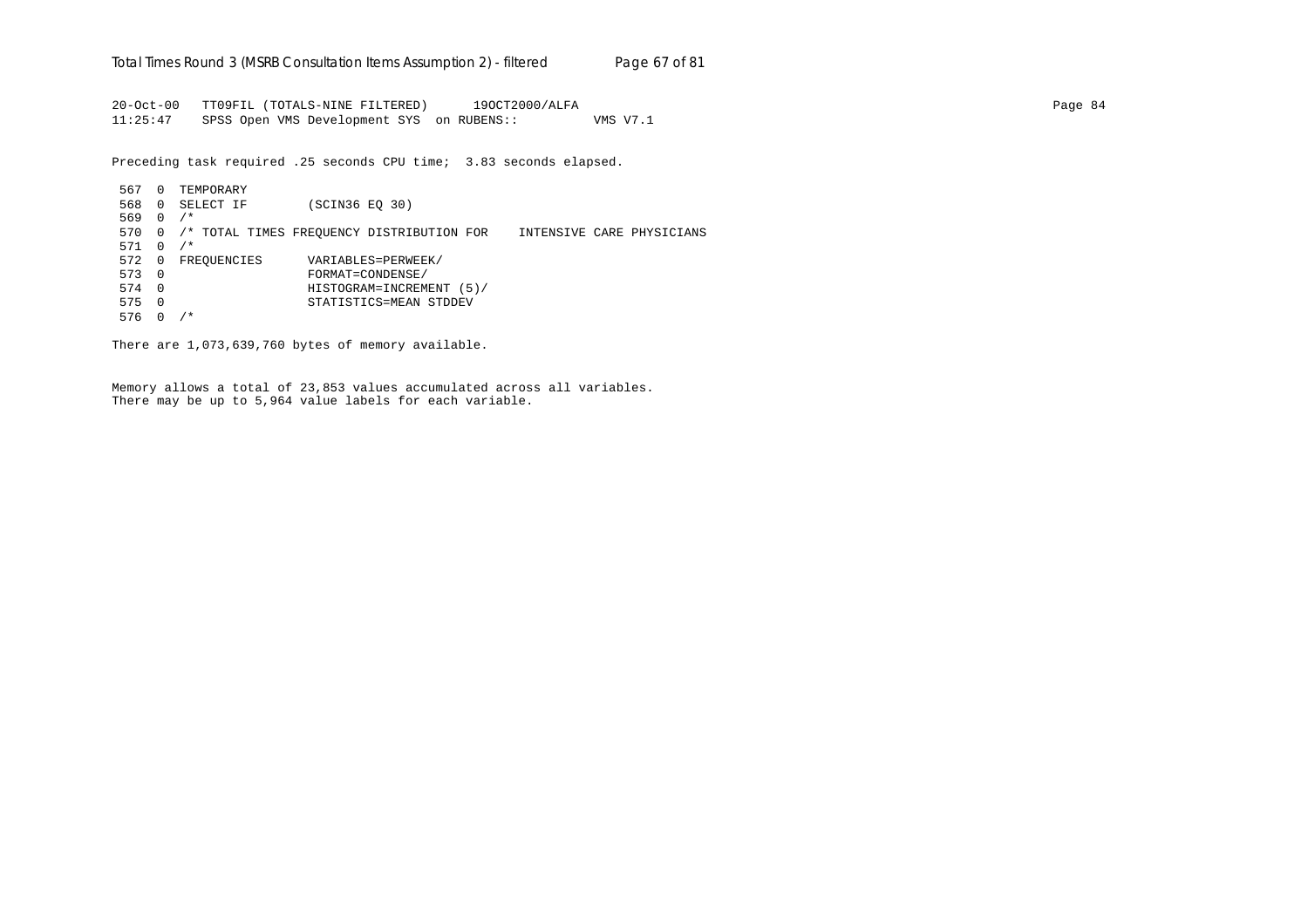20-Oct-00 TT09FIL (TOTALS-NINE FILTERED) 19OCT2000/ALFA Page 85 11:25:48 SPSS Open VMS Development SYS on RUBENS:: VMS V7.1

PERWEEK ASSUMP2 FILTERED (-TOP 5% & LE 5HR/WK)

|       |                |    | Cum |       |                |              | Cum |       |                |              | Cum |
|-------|----------------|----|-----|-------|----------------|--------------|-----|-------|----------------|--------------|-----|
| Value | Freq Pct Pct   |    |     | Value | Freq Pct Pct   |              |     | Value | Freq Pct Pct   |              |     |
|       |                |    |     |       |                |              |     |       |                |              |     |
| 6.00  | 6              | 8  | 8   | 20.00 | 2              | 3            | 54  | 34.00 |                | 1            | 81  |
| 7.00  | 3              | 4  | 12  | 21.00 |                | 1            | 55  | 36.00 |                | 1            | 82  |
| 8.00  | 4              | 5. | 18  | 22.00 | $\mathfrak{D}$ | 3            | 58  | 37.00 |                | $\mathbf{1}$ | 84  |
| 9.00  | 4              | 5. | 23  | 23.00 | 4              | 5            | 64  | 38.00 | $\mathfrak{D}$ | ζ            | 86  |
| 10.00 | 4              | 5. | 28  | 24.00 | $\mathfrak{D}$ | 3            | 66  | 41.00 |                | $\mathbf{1}$ | 88  |
| 13.00 | $\mathfrak{D}$ | ζ  | 31  | 25.00 | $\mathbf{1}$   | $\mathbf{1}$ | 68  | 42.00 | 2              | 3            | 91  |
| 14.00 | 5              | 7  | 38  | 26.00 | $\overline{a}$ | 3            | 70  | 44.00 | $\mathfrak{D}$ | 3            | 93  |
| 15.00 | $\mathfrak{D}$ | ζ  | 41  | 27.00 | $\mathbf{1}$   | $\mathbf{1}$ | 72  | 45.00 | 1              | 1            | 95  |
| 16.00 |                |    | 42  | 28.00 |                | 1.           | 73  | 47.00 | 1              | 1            | 96  |
| 17.00 | 3              | 4  | 46  | 29.00 | $\mathfrak{D}$ | 3            | 76  | 49.00 |                | 1            | 97  |
| 18.00 | 2              | ζ  | 49  | 30.00 | $\mathfrak{D}$ | 3            | 78  | 50.00 |                | 1            | 99  |
| 19.00 | $\mathcal{L}$  | 3  | 51  | 33.00 |                | 1            | 80  | 51.00 | 1              |              | 100 |

Count Midpoint One symbol equals approximately .50 occurrences

| 21   | 8.50   |                      |                              |    |             |    |
|------|--------|----------------------|------------------------------|----|-------------|----|
| 9    | 13.50  | ******************   |                              |    |             |    |
| 10   | 18.50  | ******************** |                              |    |             |    |
| 10   | 23.50  | ******************** |                              |    |             |    |
| 8    | 28.50  | ****************     |                              |    |             |    |
| 2    | 33.50  | ****                 |                              |    |             |    |
| 4    | 38.50  | ********             |                              |    |             |    |
| 6    | 43.50  | ************         |                              |    |             |    |
| 4    | 48.50  | ********             |                              |    |             |    |
|      |        |                      | -+----+----+----+----+----+- |    |             |    |
|      |        | $\Omega$<br>5        | 10                           | 15 | $20 \Omega$ | 25 |
|      |        |                      | Histogram frequency          |    |             |    |
| Mean | 21.595 | Std dev              | 12.906                       |    |             |    |
|      |        |                      |                              |    |             |    |

Valid cases 74 Missing cases 0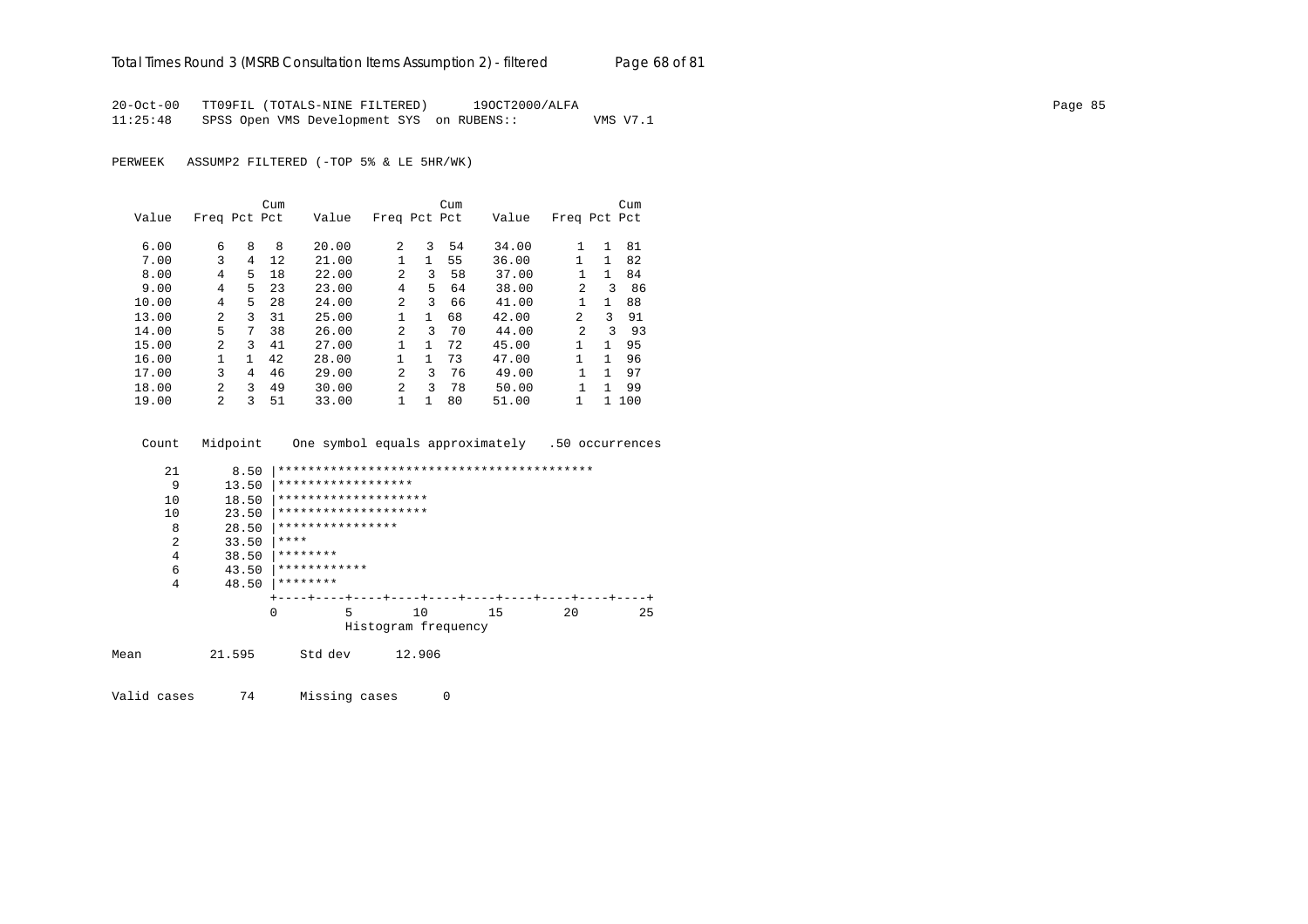20-Oct-00 TT09FIL (TOTALS-NINE FILTERED) 19OCT2000/ALFA Page 86 11:25:49 SPSS Open VMS Development SYS on RUBENS:: VMS V7.1

Preceding task required .30 seconds CPU time; 2.14 seconds elapsed.

 577 0 TEMPORARY 578 0 SELECT IF (SCIN36 EQ 31) 579 0 /\* 580 0 /\* TOTAL TIMES FREQUENCY DISTRIBUTION FOR NUCLEAR MEDICINE PHYSICIANS 581 0 /\* 582 0 FREQUENCIES VARIABLES=PERWEEK/<br>583 0 FORMAT=CONDENSE/ 583 0 FORMAT=CONDENSE/ 584 0 HISTOGRAM=INCREMENT (5)/ 585 0 STATISTICS=MEAN STDDEV 586 0 /\*

There are 1,073,639,760 bytes of memory available.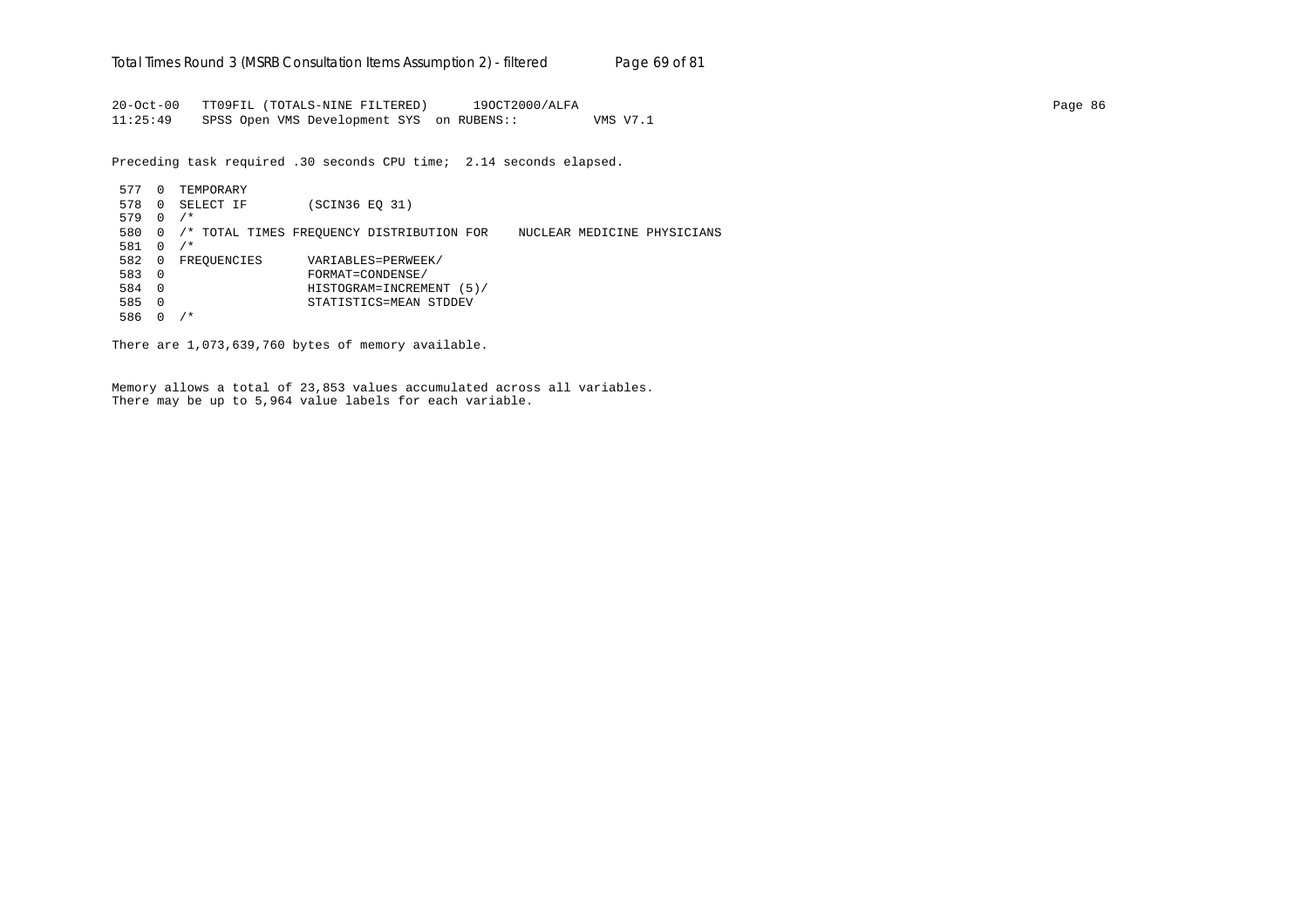20-Oct-00 TT09FIL (TOTALS-NINE FILTERED) 19OCT2000/ALFA Page 87 11:25:50 SPSS Open VMS Development SYS on RUBENS:: VMS V7.1

PERWEEK ASSUMP2 FILTERED (-TOP 5% & LE 5HR/WK)

|       |                |                | Cum |       |                |                | Cum |       |                |                | Cum   |
|-------|----------------|----------------|-----|-------|----------------|----------------|-----|-------|----------------|----------------|-------|
| Value | Freq Pct Pct   |                |     | Value | Freq Pct Pct   |                |     | Value | Freq Pct Pct   |                |       |
|       |                |                |     |       |                |                |     |       |                |                |       |
| 6.00  | 3              | 3              | 3   | 20.00 | 4              | 4              | 41  | 37.00 | 1              | 1              | 79    |
| 7.00  |                | $\mathbf{1}$   | 4   | 21.00 | 3              | 3              | 44  | 38.00 | 3              | 3              | 82    |
| 8.00  | $\mathbf{1}$   | $\mathbf{1}$   | 5   | 22.00 | 7              | 7              | 51  | 39.00 | 1              | $\mathbf{1}$   | 83    |
| 9.00  | 5              | 5              | 10  | 23.00 | $\mathfrak{D}$ | $\mathcal{L}$  | 53  | 40.00 | 1              | 1              | 84    |
| 10.00 |                | 1.             | 11  | 24.00 | 3              | 3              | 56  | 41.00 | 1              | 1              | 85    |
| 11.00 | 3              | 3              | 14  | 25.00 | 4              | 4              | 60  | 42.00 | $\overline{a}$ | $\overline{2}$ | 87    |
| 12.00 | 4              | 4              | 18  | 27.00 | $\mathfrak{D}$ | $\overline{a}$ | 62  | 43.00 | 4              | 4              | 91    |
| 13.00 | 2              | $\overline{2}$ | 20  | 28.00 | 3              | 3              | 65  | 44.00 | 2              | 2              | 93    |
| 14.00 | 3              | 3              | 23  | 29.00 | $\mathfrak{D}$ | 2              | 67  | 45.00 | 1              | $\mathbf{1}$   | 94    |
| 15.00 | $\mathfrak{D}$ | $\mathfrak{D}$ | 25  | 31.00 | 1              | $\mathbf{1}$   | 68  | 46.00 | 3              | 3              | 97    |
| 16.00 | $\overline{2}$ | $\overline{2}$ | 26  | 32.00 | $\mathfrak{D}$ | $\overline{a}$ | 70  | 47.00 | 1              | 1              | 98    |
| 17.00 | 4              | 4              | 30  | 33.00 | 5              | 5.             | 75  | 56.00 | $\mathbf{1}$   | 1              | 99    |
| 18.00 | $\mathfrak{D}$ | $\overline{2}$ | 32  | 35.00 | $\mathfrak{D}$ | $\overline{a}$ | 76  | 58.00 | 1              |                | 1 100 |
| 19.00 | 5              | 5              | 37  | 36.00 | $\mathfrak{D}$ | $\overline{a}$ | 78  |       |                |                |       |

Count Midpoint One symbol equals approximately .40 occurrences

| 11 | 8.50  |            | ****************************        |   |     |    |    |
|----|-------|------------|-------------------------------------|---|-----|----|----|
| 14 | 13.50 |            | *********************************** |   |     |    |    |
| 17 | 18.50 |            |                                     |   |     |    |    |
| 19 | 23.50 |            |                                     |   |     |    |    |
| 7  | 28.50 |            | ******************                  |   |     |    |    |
| 10 | 33.50 |            | *************************           |   |     |    |    |
| 8  | 38.50 |            | ********************                |   |     |    |    |
| 10 | 43.50 |            | *************************           |   |     |    |    |
| 4  | 48.50 | ********** |                                     |   |     |    |    |
| 0  | 53.50 |            |                                     |   |     |    |    |
| 2  | 58.00 | *****      |                                     |   |     |    |    |
|    |       |            |                                     |   |     |    |    |
|    |       | $\Omega$   | 4                                   | 8 | 12. | 16 | 20 |
|    |       |            | Histogram frequency                 |   |     |    |    |

Mean 25.196 Std dev 12.338

Valid cases 102 Missing cases 0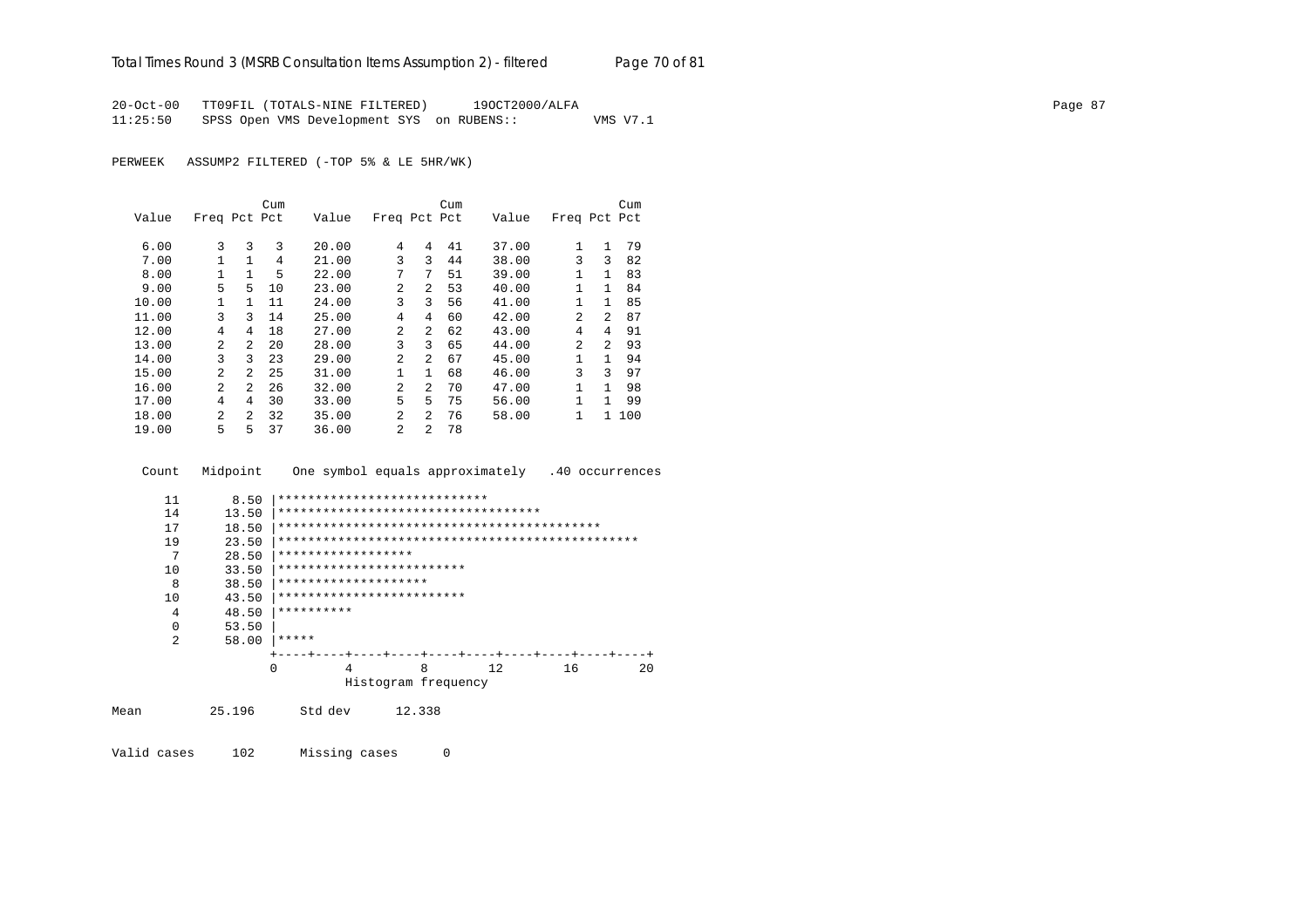20-Oct-00 TT09FIL (TOTALS-NINE FILTERED) 19OCT2000/ALFA Page 88 11:25:52 SPSS Open VMS Development SYS on RUBENS:: VMS V7.1

Preceding task required .26 seconds CPU time; 2.20 seconds elapsed.

 587 0 TEMPORARY 588 0 SELECT IF (SCIN36 EQ 32) 589 0 /\* 590 0 /\* TOTAL TIMES FREQUENCY DISTRIBUTION FOR IMMUNOLOGISTS 591 0 /\* 592 0 FREQUENCIES VARIABLES=PERWEEK/<br>593 0 FORMAT=CONDENSE/ 593 0 FORMAT=CONDENSE/ 594 0 HISTOGRAM=INCREMENT (5)/ 595 0 STATISTICS=MEAN STDDEV 596 0 /\*

There are 1,073,639,760 bytes of memory available.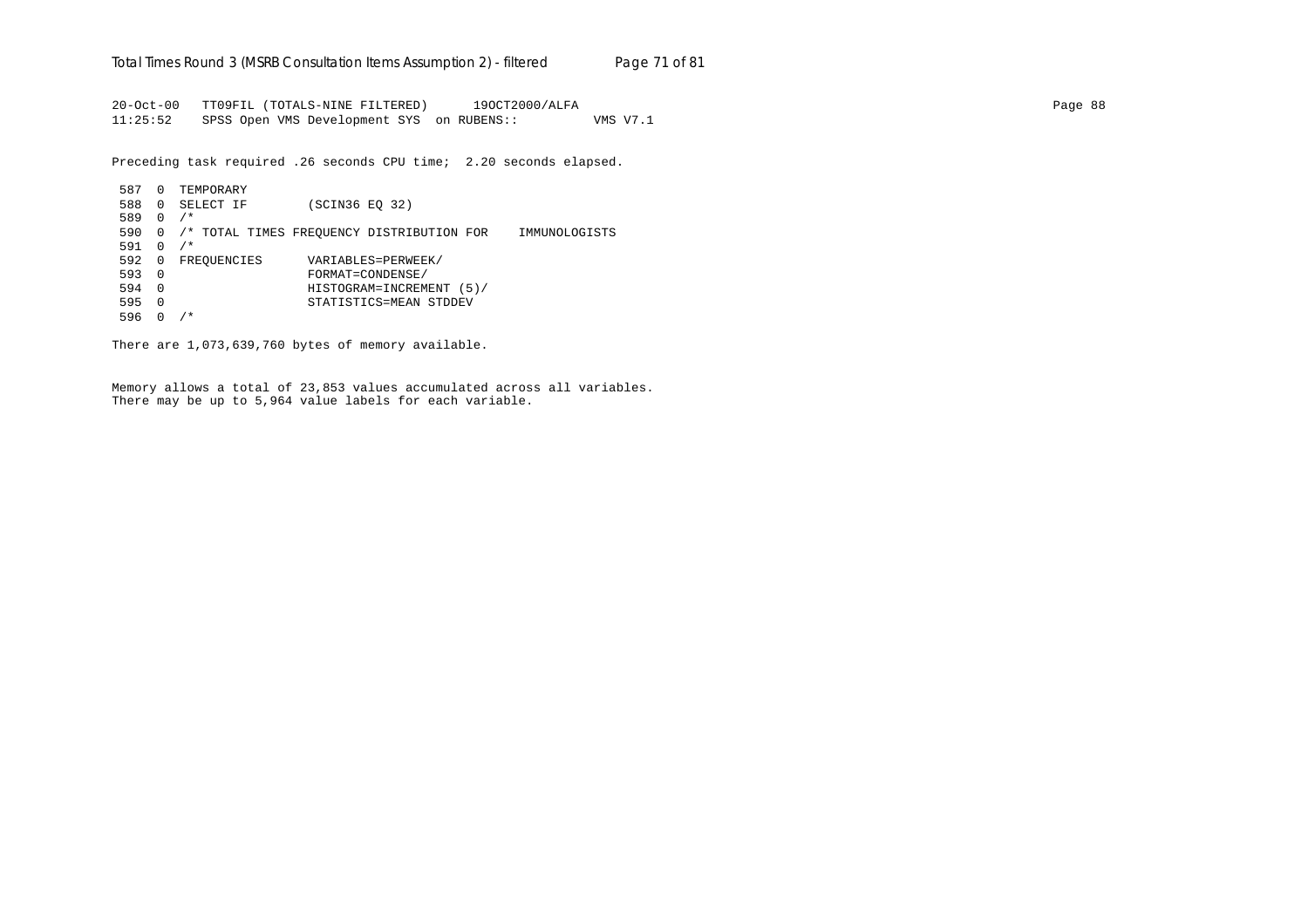# Total Times Round 3 (MSRB Consultation Items Assumption 2) - *filtered* Page 72 of 81

20-Oct-00 TT09FIL (TOTALS-NINE FILTERED) 19OCT2000/ALFA Page 89 11:25:53 SPSS Open VMS Development SYS on RUBENS:: VMS V7.1

PERWEEK ASSUMP2 FILTERED (-TOP 5% & LE 5HR/WK)

|       |                |   | Cum |       |                |                | Cum |       |              |                | Cum |
|-------|----------------|---|-----|-------|----------------|----------------|-----|-------|--------------|----------------|-----|
| Value | Freq Pct Pct   |   |     | Value | Freq Pct Pct   |                |     | Value | Freq Pct Pct |                |     |
| 6.00  | 4              | 9 | 9   | 22.00 | 3              | 6              | 53  | 42.00 |              | 2              | 81  |
| 7.00  | $\mathcal{L}$  | 4 | 13  | 25.00 | 3              | 6              | 60  | 49.00 |              | $\overline{2}$ | 83  |
| 10.00 | 4              | 9 | 21  | 26.00 |                | 2              | 62  | 53.00 |              | 2              | 85  |
| 12.00 | 4              | 9 | 30  | 28.00 | $\overline{2}$ | 4              | 66  | 57.00 | 2            | 4              | 89  |
| 13.00 |                | 2 | 32  | 32.00 | 1              | $\mathfrak{D}$ | 68  | 63.00 |              | $\overline{a}$ | 91  |
| 14.00 | $\overline{a}$ | 4 | 36  | 37.00 |                | 2              | 70  | 66.00 |              | $\overline{2}$ | 94  |
| 15.00 |                | 2 | 38  | 38.00 | $\overline{2}$ | 4              | 74  | 68.00 |              | $\overline{2}$ | 96  |
| 20.00 | $2^{1}$        | 4 | 43  | 40.00 |                | $\mathfrak{D}$ | 77  | 72.00 | 2            | 4              | 100 |
| 21.00 | 2              | 4 | 47  | 41.00 |                | 2              | 79  |       |              |                |     |

| Count          | Midpoint |            |                 |                      |                     |   |   | One symbol equals approximately .20 occurrences |
|----------------|----------|------------|-----------------|----------------------|---------------------|---|---|-------------------------------------------------|
| 10             | 8.50     |            |                 |                      |                     |   |   |                                                 |
| 8              | 13.50    |            |                 |                      |                     |   |   |                                                 |
| 2              | 18.50    | ********** |                 |                      |                     |   |   |                                                 |
| 8              | 23.50    |            |                 |                      |                     |   |   |                                                 |
| 3              | 28.50    |            | *************** |                      |                     |   |   |                                                 |
| $\mathbf{1}$   | 33.50    | *****      |                 |                      |                     |   |   |                                                 |
| 4              | 38.50    |            |                 | ******************** |                     |   |   |                                                 |
| 2              | 43.50    | ********** |                 |                      |                     |   |   |                                                 |
| $\mathbf{1}$   | 48.50    | *****      |                 |                      |                     |   |   |                                                 |
| 1              | 53.50    | *****      |                 |                      |                     |   |   |                                                 |
| 2              | 58.50    | ********** |                 |                      |                     |   |   |                                                 |
| 1              | 63.50    | *****      |                 |                      |                     |   |   |                                                 |
| $\overline{a}$ | 68.50    | ********** |                 |                      |                     |   |   |                                                 |
| 2              | 72.00    | ********** |                 |                      |                     |   |   |                                                 |
|                |          |            |                 |                      |                     |   |   |                                                 |
|                |          | $\Omega$   | 2               |                      | 4                   | 6 | 8 | 10                                              |
|                |          |            |                 |                      | Histogram frequency |   |   |                                                 |
| Mean           | 27.915   |            | Std dev         | 19.772               |                     |   |   |                                                 |

Valid cases 47 Missing cases 0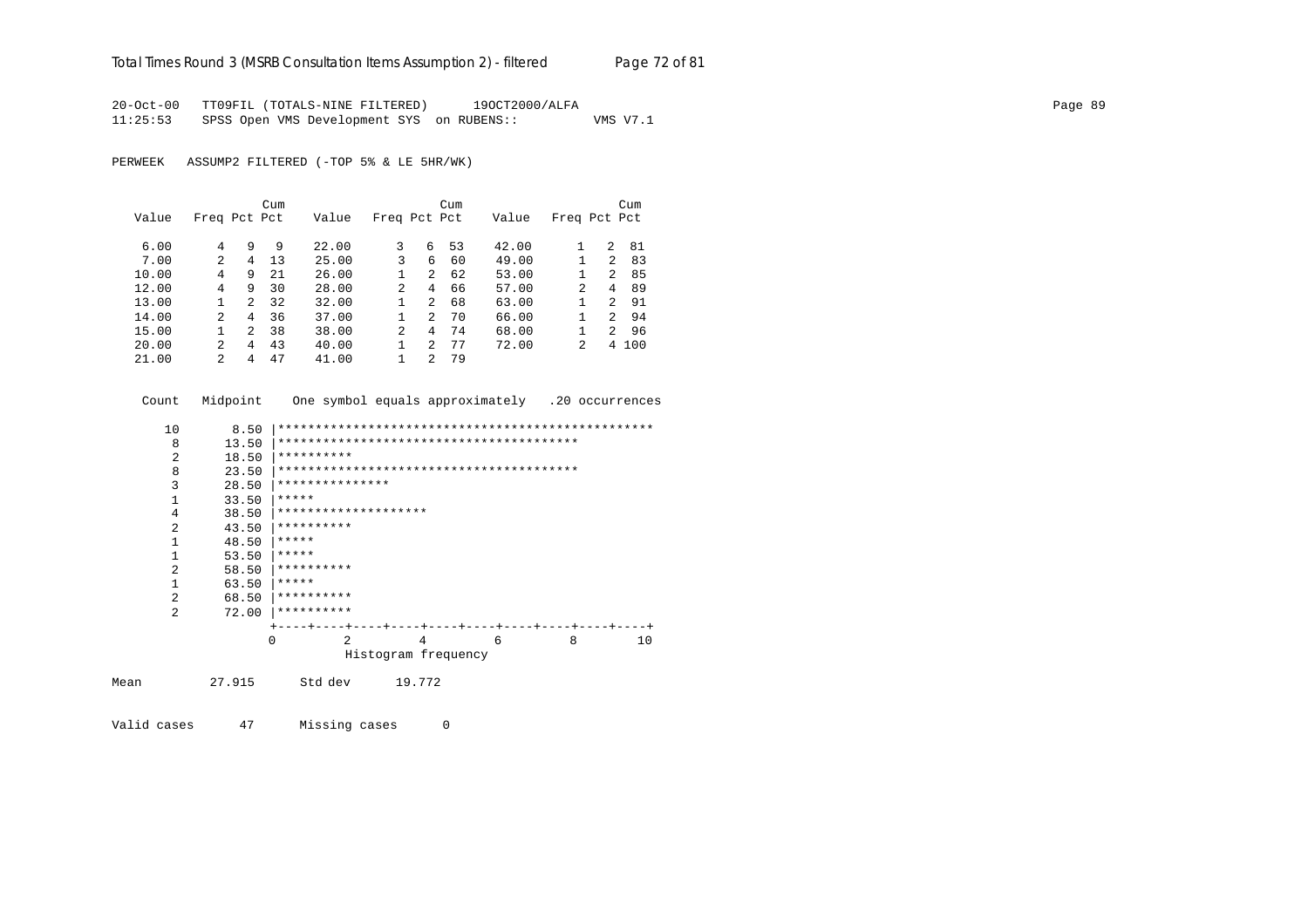20-Oct-00 TT09FIL (TOTALS-NINE FILTERED) 19OCT2000/ALFA Page 90 11:25:56 SPSS Open VMS Development SYS on RUBENS:: VMS V7.1

Preceding task required .27 seconds CPU time; 3.49 seconds elapsed.

597 0 TEMPORARY 598 0 SELECT IF (SCIN36 EQ 33) 599 0 /\* 600 0 /\* TOTAL TIMES FREQUENCY DISTRIBUTION FOR EMERGENCY MEDICINE PHYSICIANS 601 0 /\* 602 0 FREQUENCIES VARIABLES=PERWEEK/ 603 0 FORMAT=CONDENSE/ 604 0 HISTOGRAM=INCREMENT (5)/ 605 0 STATISTICS=MEAN STDDEV 606 0 /\*

There are 1,073,639,760 bytes of memory available.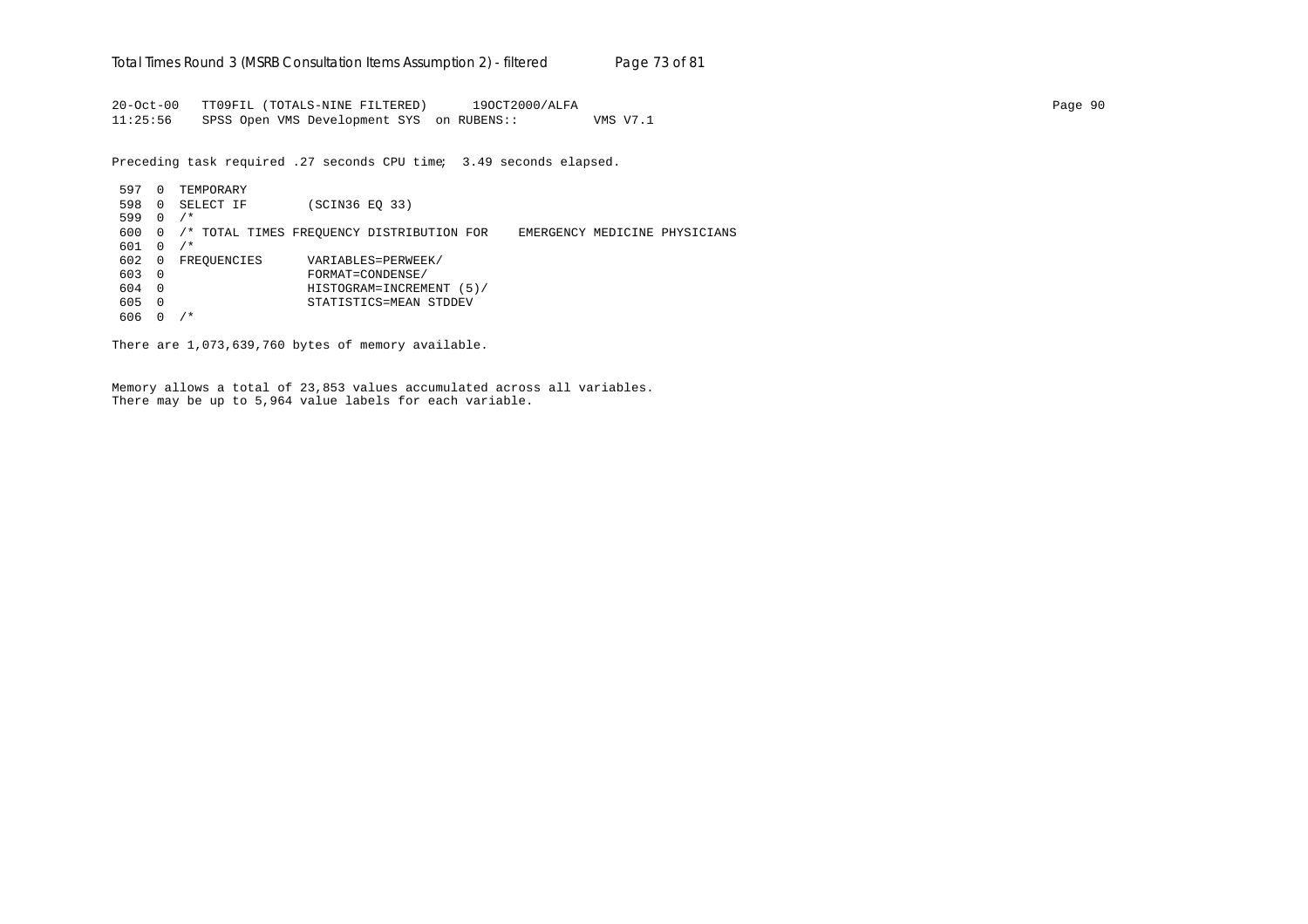#### Total Times Round 3 (MSRB Consultation Items Assumption 2) - *filtered* Page 74 of 81

20-Oct-00 TT09FIL (TOTALS-NINE FILTERED) 19OCT2000/ALFA Page 91 11:25:57 SPSS Open VMS Development SYS on RUBENS:: VMS V7.1

PERWEEK ASSUMP2 FILTERED (-TOP 5% & LE 5HR/WK)

| Value | Freq Pct Pct |         | Cum     | Value Freq Pct Pct Value Freq Pct Pct |         | Cum |       |           | Cum    |
|-------|--------------|---------|---------|---------------------------------------|---------|-----|-------|-----------|--------|
| 6.00  |              | 5 24 24 |         | 10.00                                 | 4 19 62 |     | 16.00 |           | 1 5 95 |
| 7.00  |              | 2 10    | 33      | 12.00                                 | 4 19 81 |     | 20.00 | $1 \quad$ | 5 100  |
| 8.00  |              |         | 2 10 43 | 15.00                                 | 2 10 90 |     |       |           |        |

 Count Midpoint One symbol equals approximately .40 occurrences 13 8.50 |\*\*\*\*\*\*\*\*\*\*\*\*\*\*\*\*\*\*\*\*\*\*\*\*\*\*\*\*\*\*\*\*\* 6 13.50  $************************$ <br>2 18.50  $*****$  2 18.50 |\*\*\*\*\* +----+----+----+----+----+----+----+----+----+----+ 0 4 8 12 16 20 Histogram frequency Mean 10.190 Std dev 3.919

Valid cases 21 Missing cases 0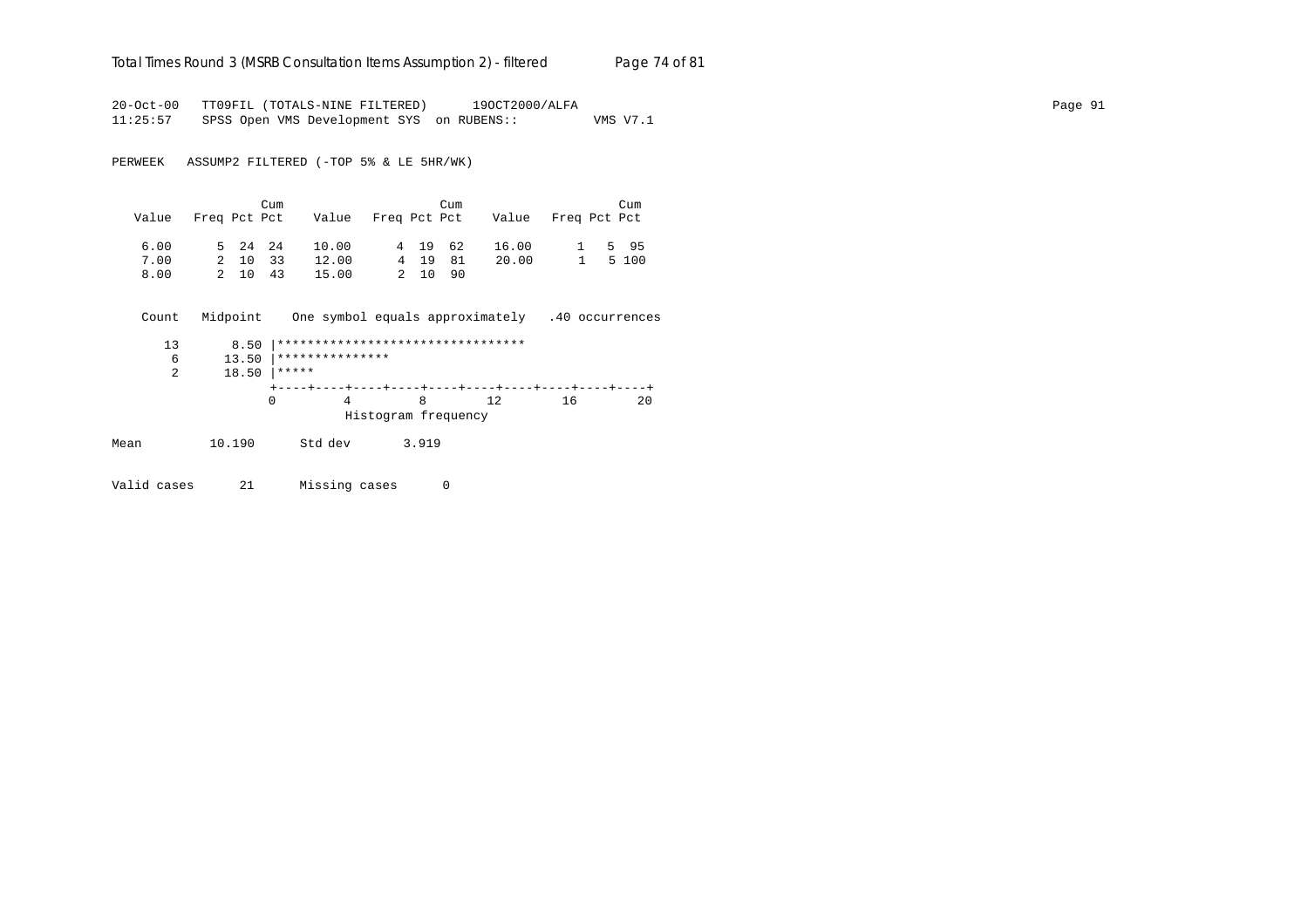20-Oct-00 TT09FIL (TOTALS-NINE FILTERED) 19OCT2000/ALFA Page 92 11:25:57 SPSS Open VMS Development SYS on RUBENS:: VMS V7.1

Preceding task required .22 seconds CPU time; 1.17 seconds elapsed.

| 607 | 0            | TEMPORARY   |                                                         |
|-----|--------------|-------------|---------------------------------------------------------|
|     |              |             |                                                         |
| 608 | 0            | SELECT IF   | (SCIN36 EO 34)                                          |
| 609 | <sup>0</sup> | $/$ *       |                                                         |
| 610 | $\Omega$     |             | /* TOTAL TIMES FREOUENCY DISTRIBUTION FOR<br>ASSISTANTS |
| 611 |              | $/$ *       |                                                         |
| 612 | 0            | FREOUENCIES | VARIABLES=PERWEEK/                                      |
| 613 | $\Omega$     |             | FORMAT=CONDENSE/                                        |
| 614 | $\Omega$     |             | HISTOGRAM=INCREMENT<br>(5)                              |
| 615 | $\Omega$     |             | STATISTICS=MEAN STDDEV                                  |
| 616 |              | $^\star$    |                                                         |

There are 1,073,639,760 bytes of memory available.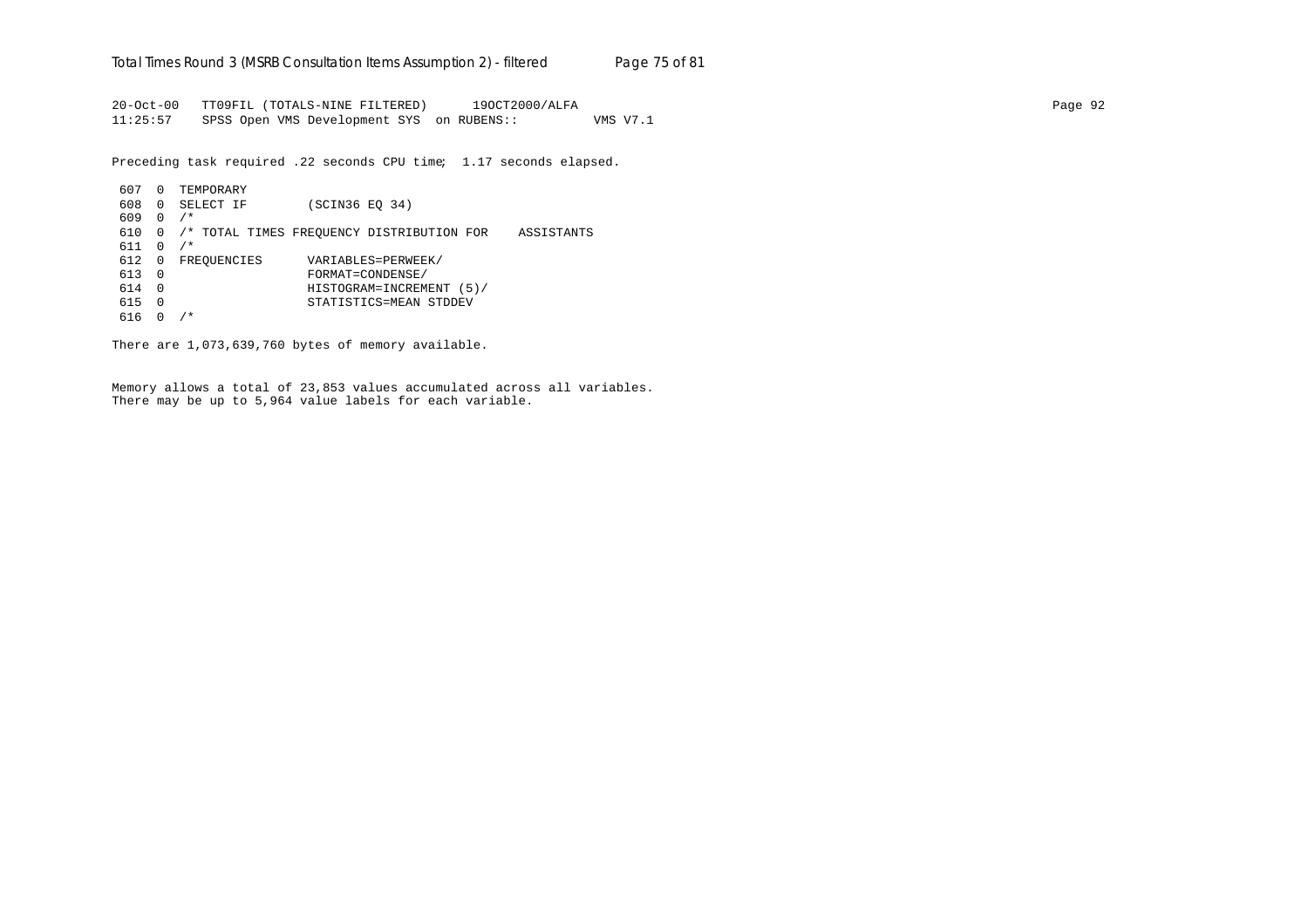#### Total Times Round 3 (MSRB Consultation Items Assumption 2) - *filtered* Page 76 of 81

20-Oct-00 TT09FIL (TOTALS-NINE FILTERED) 19OCT2000/ALFA Page 93 11:25:59 SPSS Open VMS Development SYS on RUBENS:: VMS V7.1

PERWEEK ASSUMP2 FILTERED (-TOP 5% & LE 5HR/WK)

| Value        | Freg Pct Pct |                 | Cum | Value        | Freq Pct Pct | Cum                 |
|--------------|--------------|-----------------|-----|--------------|--------------|---------------------|
| 6.00<br>7.00 |              | 2 29 29<br>2 29 | -57 | 8.00<br>9.00 |              | 2 29 86<br>1 14 100 |

Count Midpoint One symbol equals approximately .20 occurrences

|  |  | $\overline{4}$ and $\overline{4}$ | 6 | 1 ດ |
|--|--|-----------------------------------|---|-----|
|  |  | Histogram frequency               |   |     |

Mean 7.286 Std dev 1.113

Valid cases 7 Missing cases 0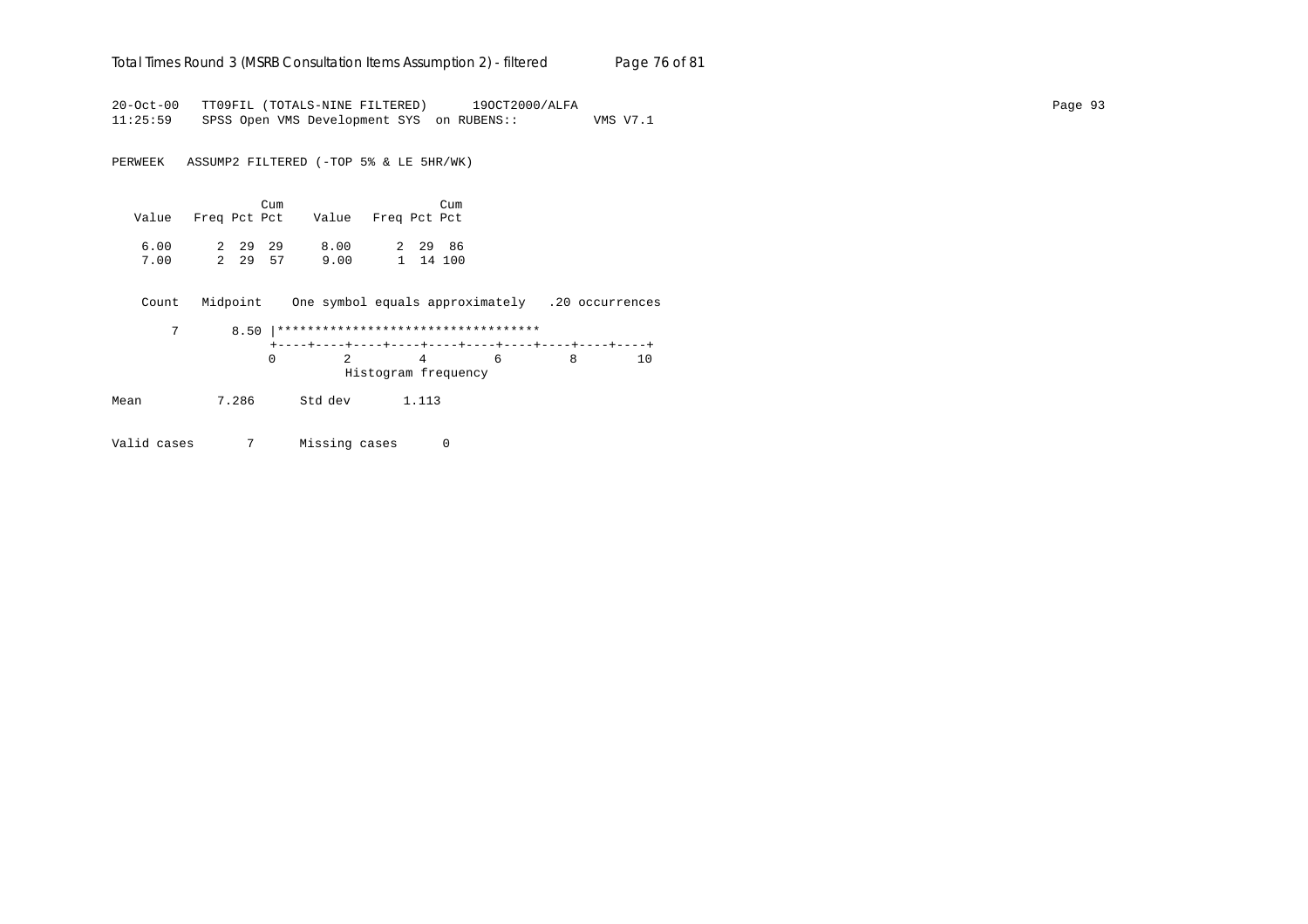20-Oct-00 TT09FIL (TOTALS-NINE FILTERED) 19OCT2000/ALFA Page 94 11:26:00 SPSS Open VMS Development SYS on RUBENS:: VMS V7.1

Preceding task required .24 seconds CPU time; 1.99 seconds elapsed.

617 0 TEMPORARY 618 0 SELECT IF (SCIN36 EQ 35) 619 0 /\* 620 0 /\* TOTAL TIMES FREQUENCY DISTRIBUTION FOR NON-SPEC SURGEONS  $621 \t 0 / *$ 622 0 FREQUENCIES VARIABLES=PERWEEK/<br>623 0 FORMAT=CONDENSE/ 623 0 FORMAT=CONDENSE/ 624 0 HISTOGRAM=INCREMENT (5)/ 625 0 STATISTICS=MEAN STDDEV 626 0 /\*

There are 1,073,639,760 bytes of memory available.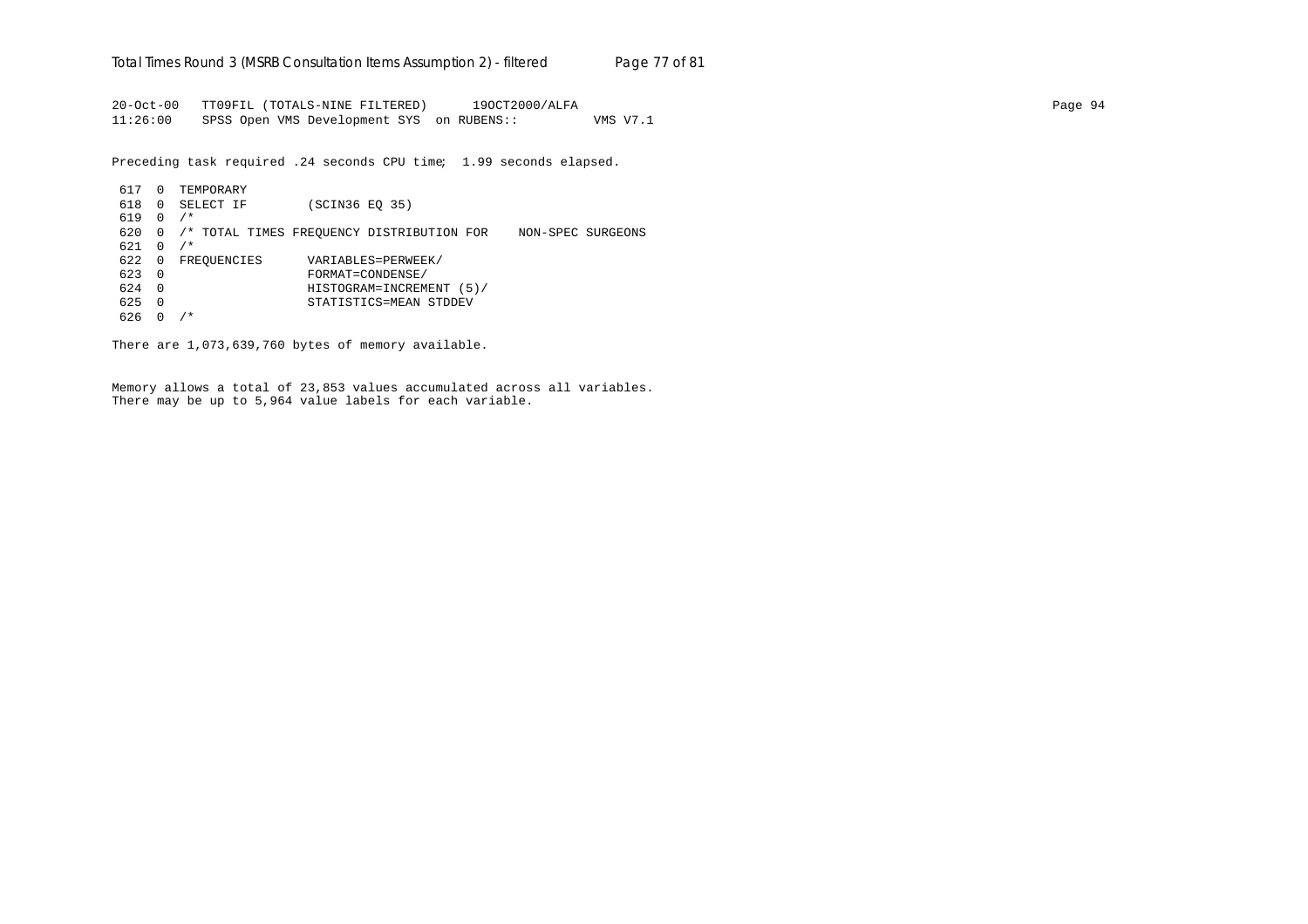# Total Times Round 3 (MSRB Consultation Items Assumption 2) - *filtered* Page 78 of 81

20-Oct-00 TT09FIL (TOTALS-NINE FILTERED) 19OCT2000/ALFA Page 95 11:26:01 SPSS Open VMS Development SYS on RUBENS:: VMS V7.1

PERWEEK ASSUMP2 FILTERED (-TOP 5% & LE 5HR/WK)

|       |              |     | Cum |       |              |    | Cum |       |              |   | Cum   |
|-------|--------------|-----|-----|-------|--------------|----|-----|-------|--------------|---|-------|
| Value | Freq Pct Pct |     |     | Value | Freq Pct Pct |    |     | Value | Freq Pct Pct |   |       |
| 6.00  | 25           | 13  | 13  | 12.00 | 14           | 7. | 67  | 18.00 | 5            |   | 3 91  |
| 7.00  | 18           | 9   | 2.2 | 13.00 | 8            | 4  | 72  | 19.00 | 7            | 4 | 94    |
| 8.00  | 23           | 12. | 34  | 14.00 | 9            | 5. | 76  | 20.00 |              |   | 95    |
| 9.00  | 16           | 8   | 42  | 15.00 | 8            | 4  | 80  | 21.00 | 6            | 3 | -98   |
| 10.00 | 17           | 9   | 51  | 16.00 | 8            | 4  | 84  | 22.00 | 4            |   | 2 100 |
| 11.00 | 17           | q   | 60  | 17.00 | 7            | 4  | 88  |       |              |   |       |

| Count | Midpoint |                  | One symbol equals approximately 2.00 occurrences |    |    |     |
|-------|----------|------------------|--------------------------------------------------|----|----|-----|
| 99    | 8.50     |                  |                                                  |    |    |     |
| 56    | 13.50    |                  | ****************************                     |    |    |     |
| 28    | 18.50    | **************   |                                                  |    |    |     |
| 10    | 22.00    | *****            |                                                  |    |    |     |
|       |          |                  |                                                  |    |    |     |
|       |          | 0<br>$20 \sigma$ | 40                                               | 60 | 80 | 100 |
|       |          |                  | Histogram frequency                              |    |    |     |
| Mean  | 11.311   | Std dev          | 4.418                                            |    |    |     |

Valid cases 193 Missing cases 0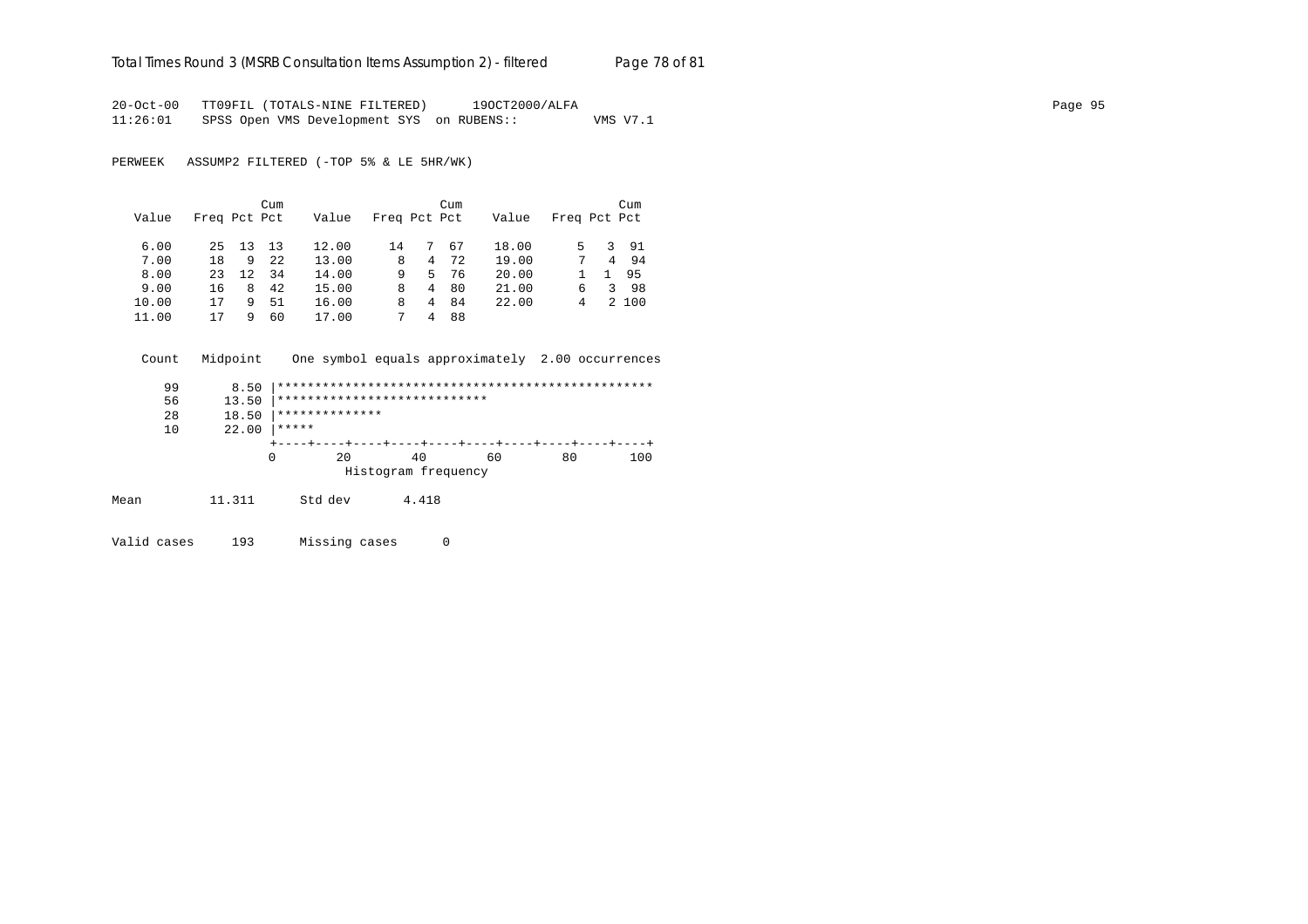20-Oct-00 TT09FIL (TOTALS-NINE FILTERED) 19OCT2000/ALFA Page 96 11:26:04 SPSS Open VMS Development SYS on RUBENS:: VMS V7.1

Preceding task required .23 seconds CPU time; 3.80 seconds elapsed.

627 0 TEMPORARY 628 0 SELECT IF (SCIN36 EQ 36)  $629 \quad 0 \quad / *$ 630 0 /\* TOTAL TIMES FREQUENCY DISTRIBUTION FOR NON-SPEC ANAESTHESIOLOGISTS 631 0 /\* 632 0 FREQUENCIES VARIABLES=PERWEEK/ 633 0 FORMAT=CONDENSE/ 634 0 HISTOGRAM=INCREMENT (5)/ 635 0 STATISTICS=MEAN STDDEV 636 0

There are 1,073,639,760 bytes of memory available.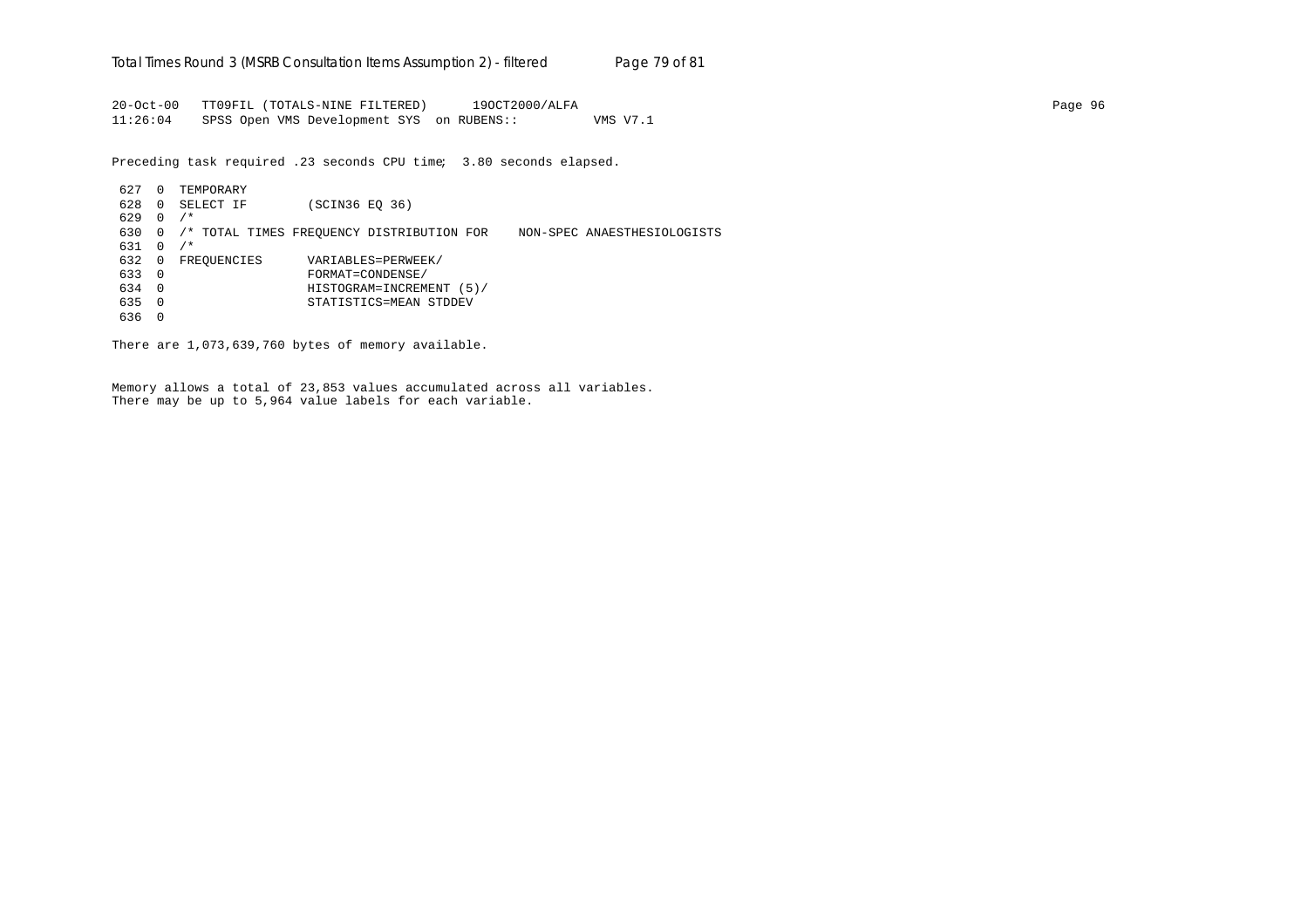20-Oct-00 TT09FIL (TOTALS-NINE FILTERED) 19OCT2000/ALFA Page 97 11:26:07 SPSS Open VMS Development SYS on RUBENS:: VMS V7.1

PERWEEK ASSUMP2 FILTERED (-TOP 5% & LE 5HR/WK)

|       |                |                | Cum |       |                |                | Cum |       |                |                | Cum |
|-------|----------------|----------------|-----|-------|----------------|----------------|-----|-------|----------------|----------------|-----|
| Value | Freq Pct Pct   |                |     | Value | Freq Pct Pct   |                |     | Value | Freq Pct Pct   |                |     |
| 6.00  | 5              | 5              | 5   | 23.00 | 1              | $\mathbf{1}$   | 51  | 42.00 | 3              | 3              | 81  |
| 8.00  | $\mathfrak{D}$ | 2              | 6   | 25.00 | 5              | 5              | 55  | 43.00 | 1              | $\mathbf{1}$   | 82  |
| 9.00  | 7              | 6              | 13  | 26.00 | 2              | 2              | 57  | 44.00 | 1              | $\mathbf{1}$   | 83  |
| 10.00 | 1              | $\mathbf{1}$   | 14  | 27.00 | 1              | $\mathbf{1}$   | 58  | 46.00 | 3              | 3              | 85  |
| 11.00 | 6              | 5              | 19  | 28.00 | $\mathbf{1}$   | $\mathbf{1}$   | 59  | 47.00 | $\mathfrak{D}$ | $\overline{a}$ | 87  |
| 12.00 | 5              | 5              | 24  | 30.00 | $\mathbf{1}$   | $\mathbf{1}$   | 60  | 49.00 | $\overline{a}$ | $\overline{2}$ | 89  |
| 13.00 | 4              | 4              | 27  | 31.00 | $\mathbf{1}$   | $\mathbf{1}$   | 61  | 52.00 | 1              | 1              | 90  |
| 14.00 | 4              | 4              | 31  | 32.00 | 2              | $\overline{a}$ | 63  | 54.00 | 1              | 1              | 91  |
| 15.00 | 6              | 5              | 36  | 33.00 | 3              | 3              | 65  | 55.00 | 1              | 1              | 92  |
| 16.00 | 1              | $\mathbf{1}$   | 37  | 34.00 | $\overline{a}$ | $\mathfrak{D}$ | 67  | 56.00 | 1              | 1              | 93  |
| 17.00 | 2              | $\mathfrak{D}$ | 39  | 35.00 | $\mathbf{1}$   | $\mathbf{1}$   | 68  | 57.00 | 1              | 1              | 94  |
| 18.00 | 2              | 2              | 41  | 36.00 | 2              | $\mathfrak{D}$ | 70  | 58.00 | 3              | 3              | 96  |
| 19.00 | $\mathbf{1}$   | 1              | 42  | 37.00 | 3              | 3              | 73  | 61.00 | 1              | 1              | 97  |
| 20.00 | $\mathfrak{D}$ | $\mathfrak{D}$ | 44  | 38.00 | 1              | $\mathbf{1}$   | 74  | 63.00 | $\mathfrak{D}$ | $\mathfrak{D}$ | 99  |
| 21.00 | 4              | 4              | 47  | 39.00 | 4              | 4              | 77  | 65.00 | 1              | $\mathbf{1}$   | 100 |
| 22.00 | 3              | 3              | 50  | 40.00 | 1              | 1              | 78  |       |                |                |     |

Count Midpoint One symbol equals approximately .50 occurrences

| 15   | 8.50     | ****************************** |
|------|----------|--------------------------------|
| 25   | 13.50    |                                |
| 8    | 18.50    | ****************               |
| 13   | 23.50    | **************************     |
| 5    | 28.50    | **********                     |
| 9    | 33.50    | ******************             |
| 11   | 38.50    | **********************         |
| 5    | 43.50    | **********                     |
| 7    | 48.50    | **************                 |
| 3    | 53.50    | ******                         |
| 5    | 58.50    | **********                     |
| 4    | 63.50    | ********                       |
|      |          |                                |
|      | $\Omega$ | 5<br>20<br>10<br>15<br>25      |
|      |          | Histogram frequency            |
|      |          |                                |
| Mean | 27.091   | Std dev<br>16.331              |
|      |          |                                |
|      |          |                                |

Valid cases 110 Missing cases 0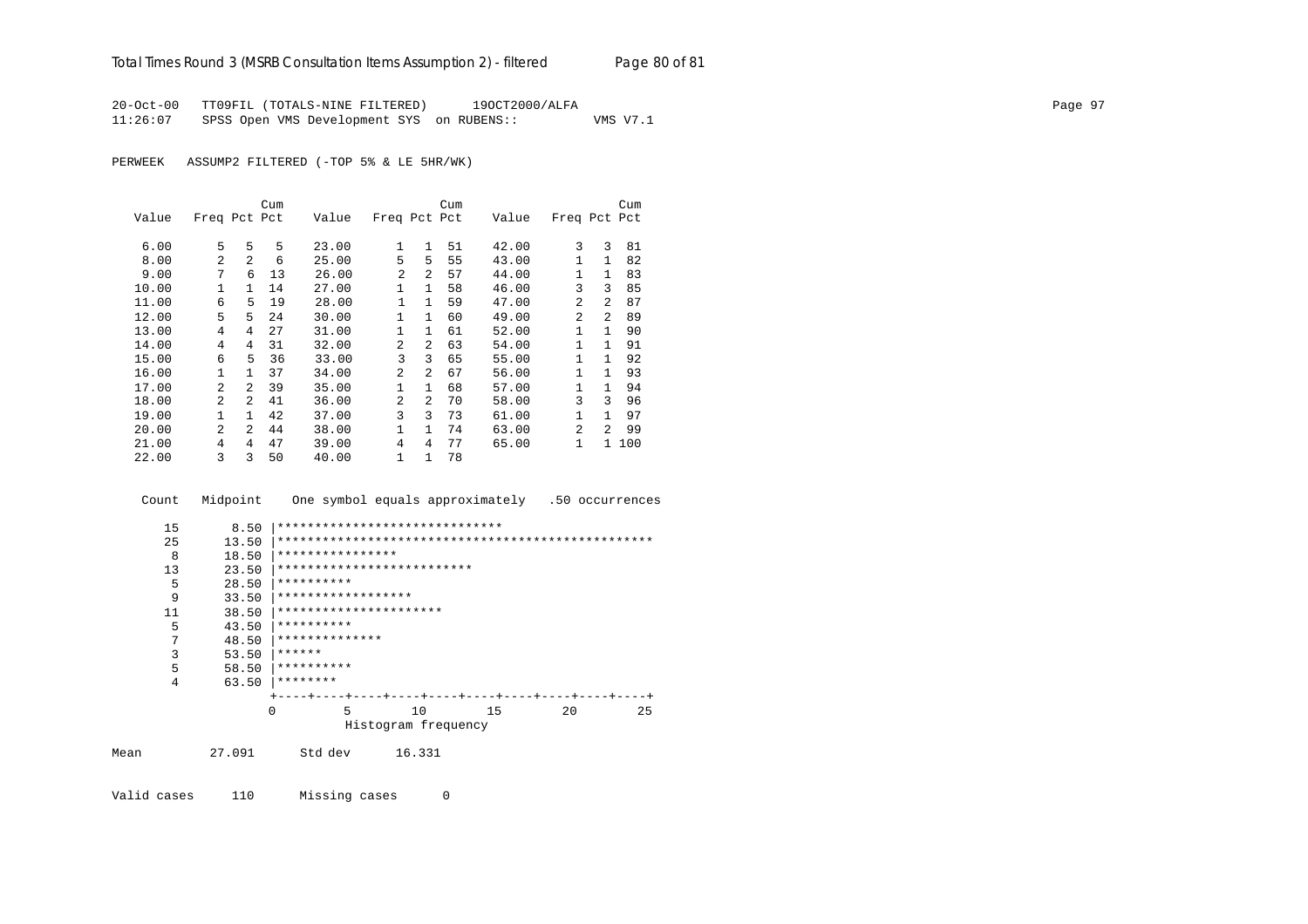20-Oct-00 TT09FIL (TOTALS-NINE FILTERED) 19OCT2000/ALFA Page 98 11:26:09 SPSS Open VMS Development SYS on RUBENS:: VMS V7.1

Preceding task required .30 seconds CPU time; 4.94 seconds elapsed.

637 0

 636 command lines read. 0 errors detected.

- 0 warnings issued.
- 23 seconds CPU time.
- 320 seconds elapsed time.
	- End of job.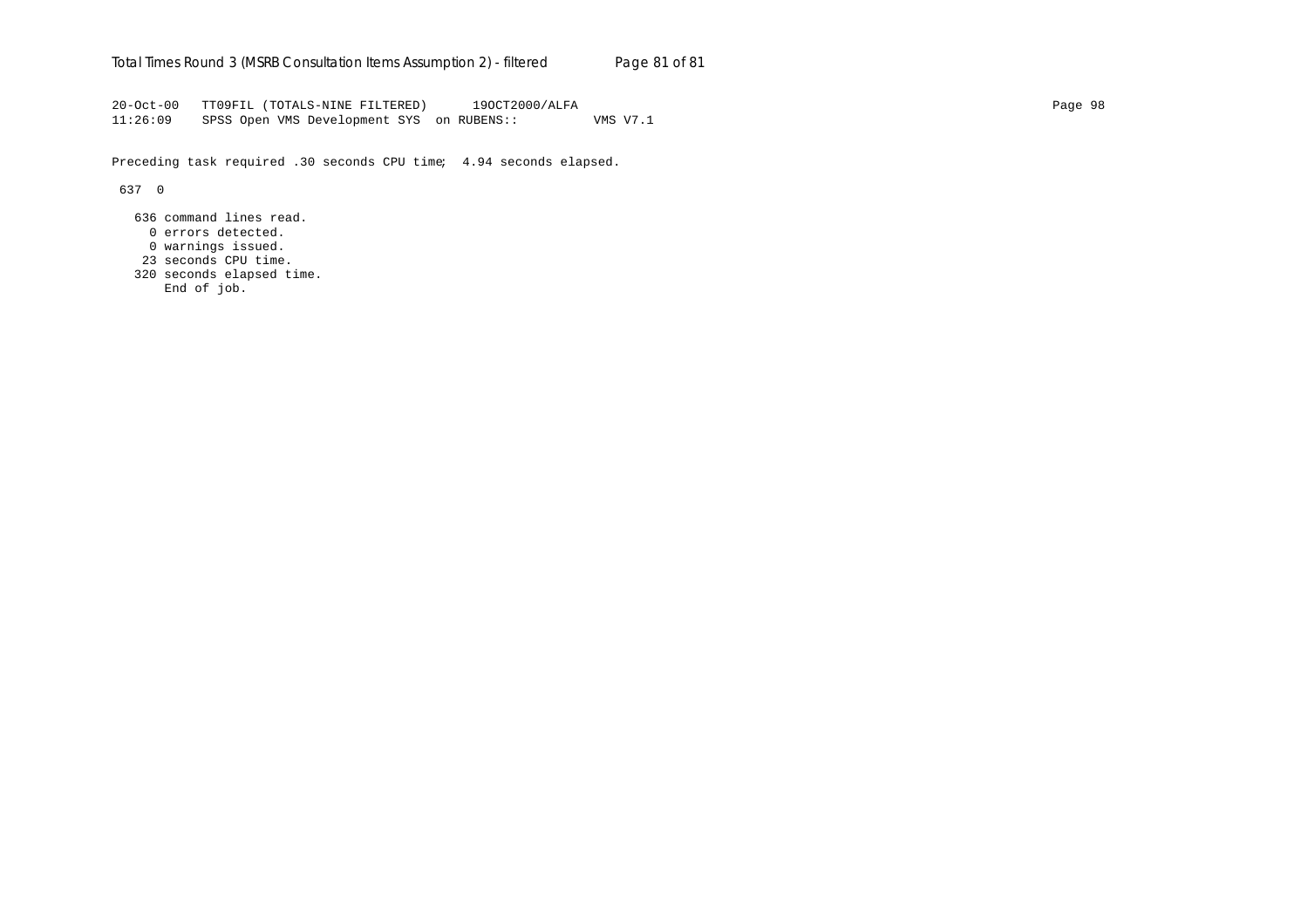#### Total Times Round 3 (MSRB Consultation Items Assumption 2) - *unfiltered* Page 1of 104

20-Oct-00 TT09UFI (TOTALS-NINE UNFILTERED) 19OCT2000/ALFA Page 7 11:18:19 SPSS Open VMS Development SYS on RUBENS:: VMS V7.1

Preceding task required 1.98 seconds CPU time; 20.05 seconds elapsed.

220 0 EXECUTE 221 0 /\* -------------------------------------------------------------------- 222 0 /\* TOTAL TIMES FREQUENCY DISTRIBUTION FOR ALL PROVIDERS 223 0 /\* (CONSULT ITEM TIMES - ASSUMPTION 2)  $224 \t 0 \t /\t$ 

Preceding task required .00 seconds CPU time; .18 seconds elapsed.

225 0 BREAKDOWN PERWEEK BY SCIN36

There are 1,073,640,512 bytes of memory available.

Given workspace allows for 14,577 cells of 1 dimensions for MEANS.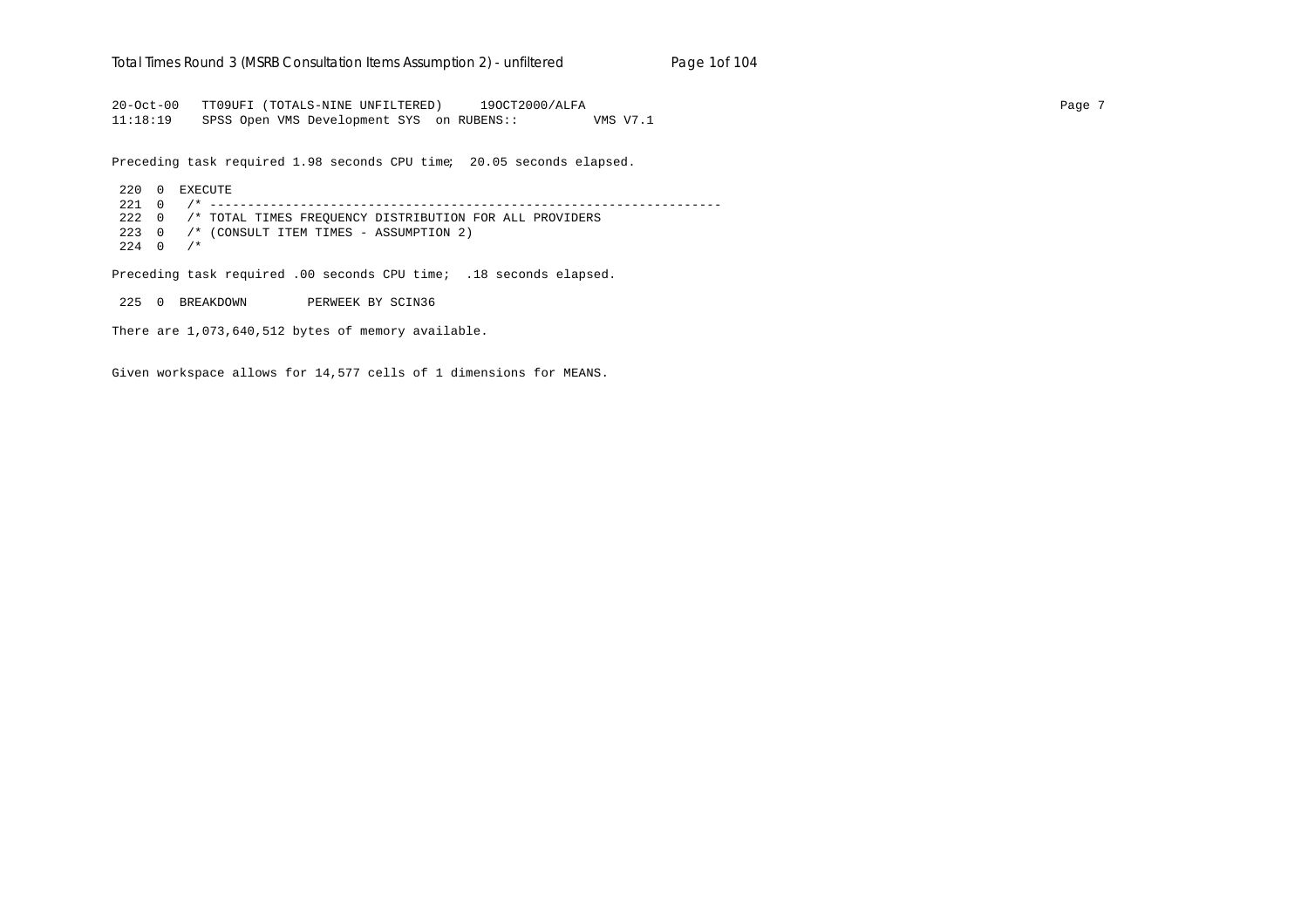# Total Times Round 3 (MSRB Consultation Items Assumption 2) - *unfiltered* Page 2of 104

20-Oct-00 TT09UFI (TOTALS-NINE UNFILTERED) 19OCT2000/ALFA Page 8 11:18:22 SPSS Open VMS Development SYS on RUBENS:: VMS V7.1

- - Description of Subpopulations - -

| Summaries of | PERWEEK | HOURS PER WEEK - ASSUMP2 UNFILTERED    |
|--------------|---------|----------------------------------------|
| By levels of | SCIN36  | SC DIVISION = $32 + 4$ ADDITIONAL CATS |

| Variable              | Value | Label                | Mean    | Std Dev | Cases |
|-----------------------|-------|----------------------|---------|---------|-------|
| For Entire Population |       |                      | 24.4664 | 21.4931 | 39680 |
| SCIN36                | 1     | GENERAL PRACTICE     | 25.5679 | 20.9197 | 24584 |
| SCIN36                | 2     | FACIO-MAX SURGERY    | 6.1931  | 5.9562  | 145   |
| SCIN36                | 3     | OBSTETRICS & GYNAECO | 27.9553 | 21.6940 | 985   |
| SCIN36                | 4     | GENERAL SURGERY      | 20.9602 | 18.4026 | 1205  |
| SCIN36                | 5     | CARDIO-THORACIC SURG | 20.1569 | 15.1277 | 102   |
| SCIN36                | 6     | NEUROSURGERY         | 15.5545 | 10.9029 | 110   |
| SCIN36                | 7     | ORTHOPAEDIC, HAND SU | 22.0959 | 15.3497 | 688   |
| SCIN36                | 8     | PAEDIATRIC SURG      | 16.0833 | 14.6416 | 48    |
| SCIN36                | 9     | PLASTIC, HAND SURG,  | 34.2489 | 23.1559 | 225   |
| SCIN36                | 10    | <b>UROLOGY</b>       | 28.4492 | 17.9681 | 236   |
| SCIN36                | 11    | VASCULAR SURG        | 22.6579 | 17.2251 | 114   |
| SCIN36                | 12    | OPHTHALMOLOGY        | 32.8283 | 22.9899 | 699   |
| SCIN36                | 13    | ENT - OHN            | 43.6205 | 31.5910 | 332   |
| SCIN36                | 14    | ANAESTHESIA, HYPERBA | 27.2013 | 23.6195 | 1977  |
| SCIN36                | 15    | <b>DERMATOLOGY</b>   | 44.3959 | 27.5869 | 293   |
| SCIN36                | 16    | <b>IVF</b>           | 63.2750 | 42.3625 | 80    |
| SCIN36                | 17    | GENERAL MEDICINE     | 14.1028 | 16.1152 | 1187  |
| SCIN36                | 18    | CARDIOLOGY           | 38.3243 | 29.1024 | 555   |
| SCIN36                | 19    | RENAL MEDICINE       | 17.0893 | 18.9867 | 112   |
| SCIN36                | 20    | GASTROENTEROLOGY     | 31.0914 | 23.7534 | 372   |
| SCIN36                | 21    | NEUROLOGY            | 21.8598 | 18.3237 | 271   |
| SCIN36                | 22    | PAEDIATRIC MEDICINE  | 17.2674 | 17.0797 | 733   |
| SCIN36                | 23    | REHABILITATION MEDIC | 6.9153  | 9.2280  | 118   |
| SCIN36                | 24    | RHEUMATOLOGY         | 24.4333 | 19.3198 | 150   |
| SCIN36                | 25    | THORACIC MEDICINE    | 21.6339 | 21.5631 | 254   |
| SCIN36                | 26    | PSYCHIATRY           | 22.2894 | 16.7737 | 1707  |
| SCIN36                | 27    | RADIATION ONCOLOGY   | 16.7832 | 14.5545 | 143   |
| SCIN36                | 28    | CLINICAL HAEMATOLOGY | 15.7015 | 19.4047 | 134   |
| SCIN36                | 29    | MEDICAL ONCOLOGY     | 21.0485 | 20.8860 | 103   |
| SCIN36                | 30    | INTENSIVE CARE       | 19.3684 | 23.7972 | 114   |
| SCIN36                | 31    | NUCLEAR MEDICINE     | 24.4173 | 17.6534 | 127   |
| SCIN36                | 32    | IMMUNOLOGY           | 22.7179 | 25.7369 | 78    |
| SCIN36                | 33    | EMERGENCY MEDICINE   | 4.4959  | 8.9435  | 121   |
| SCIN36                | 34    | ASSISTANT            | 2.1699  | 8.3080  | 153   |
| SCIN36                | 35    | NON-SPEC SURGEONS    | 4.7409  | 10.8728 | 1231  |
| SCIN36                | 36    | NON-SPEC ANAESTHESIO | 20.5825 | 23.9774 | 194   |

Total Cases = 39680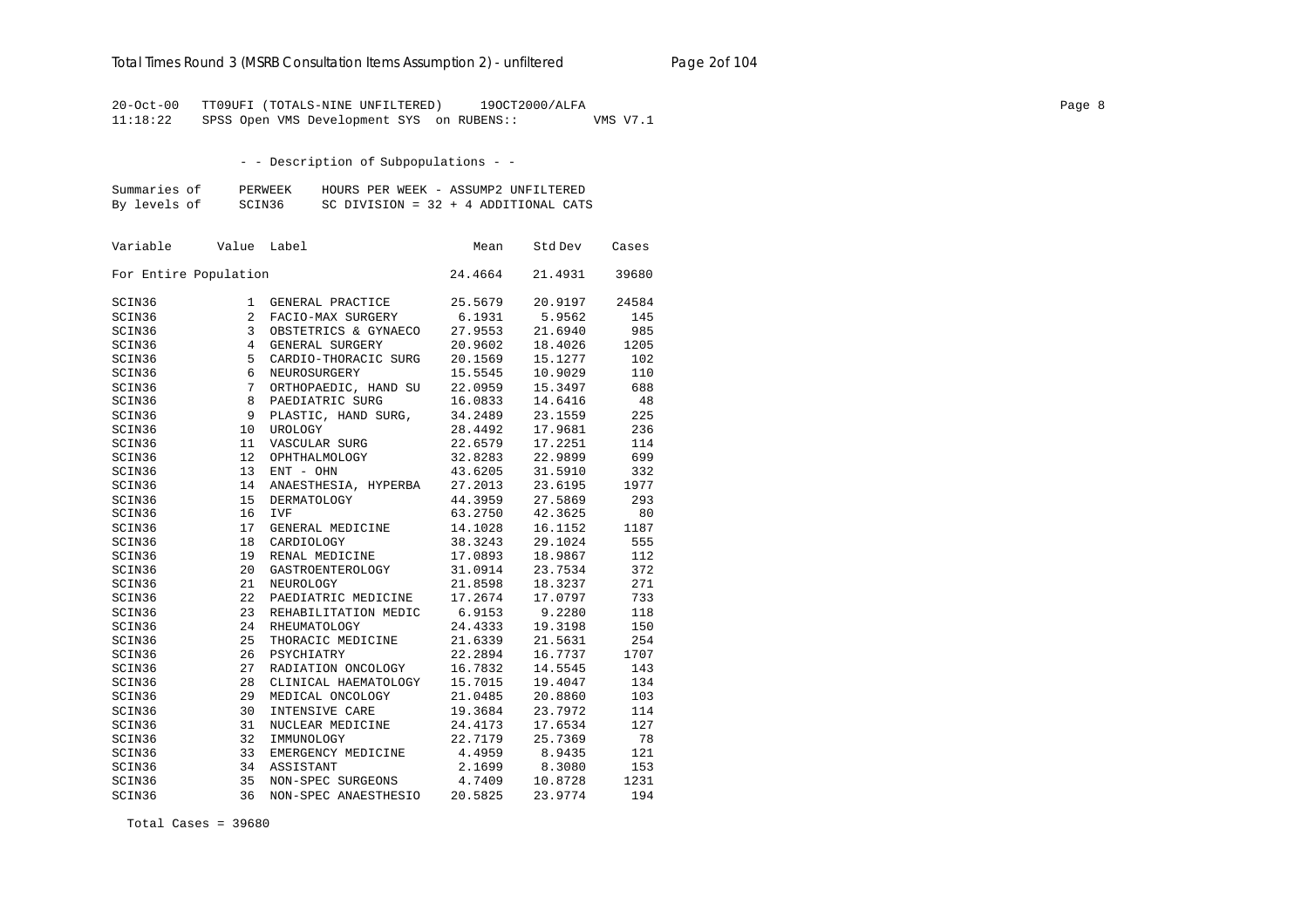20-Oct-00 TT09UFI (TOTALS-NINE UNFILTERED) 19OCT2000/ALFA Page 9 11:18:23 SPSS Open VMS Development SYS on RUBENS:: VMS V7.1

Preceding task required .43 seconds CPU time; 3.47 seconds elapsed.

|       | 226 0 FREOUENCIES | VARIABLES=PERWEEK/       |
|-------|-------------------|--------------------------|
| 227 0 |                   | FORMAT=CONDENSE/         |
| 228 0 |                   | HISTOGRAM=INCREMENT (5)/ |
| 229 O |                   | STATISTICS=MEAN STDDEV   |

There are 1,073,640,512 bytes of memory available.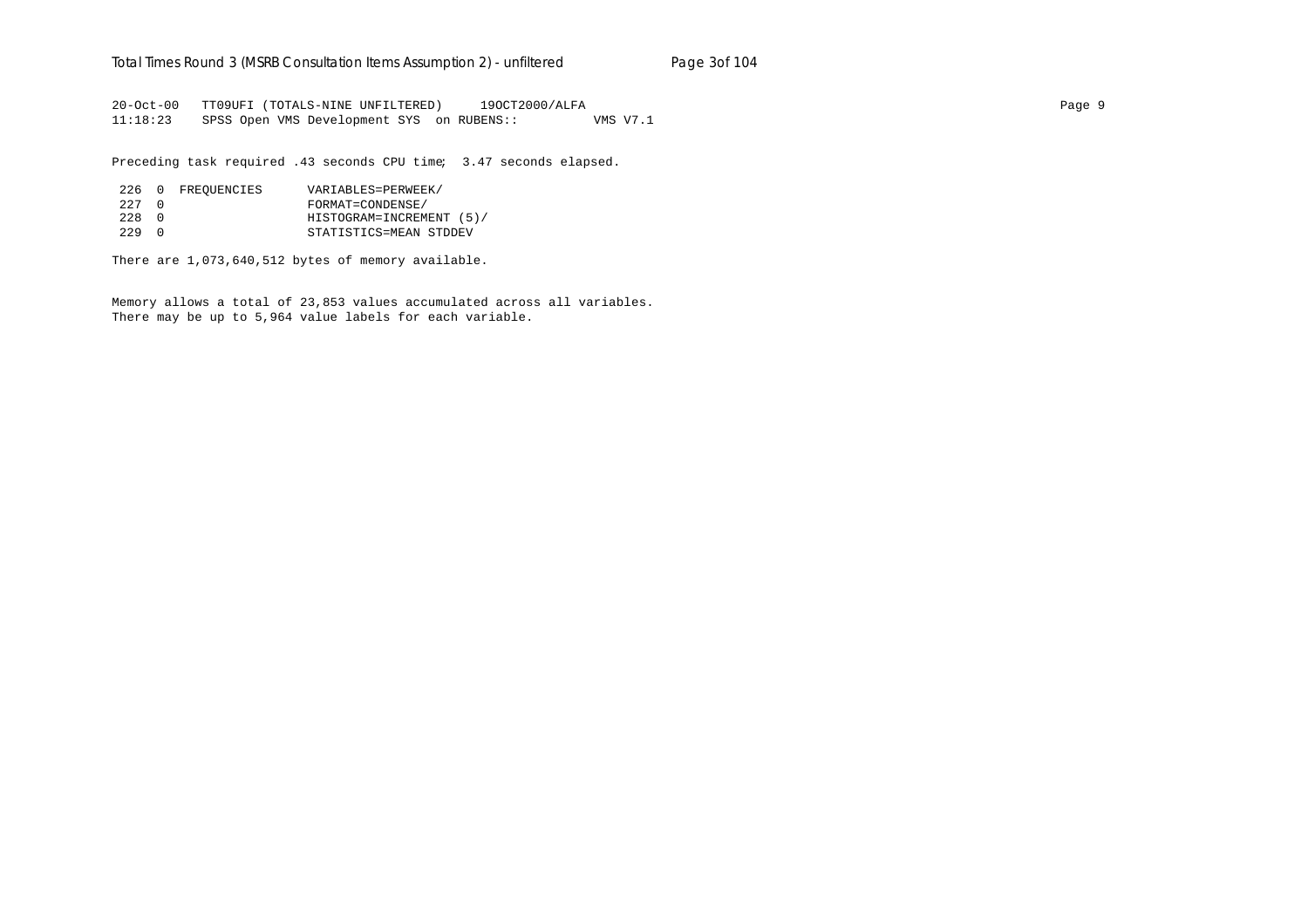20-Oct-00 TT09UFI (TOTALS-NINE UNFILTERED) 19OCT2000/ALFA Page 10 11:18:24 SPSS Open VMS Development SYS on RUBENS:: VMS V7.1

PERWEEK HOURS PER WEEK - ASSUMP2 UNFILTERED

|       |              |                | Cum |       |              |              | Cum |        |                |          | Cum |
|-------|--------------|----------------|-----|-------|--------------|--------------|-----|--------|----------------|----------|-----|
| Value | Freq Pct Pct |                |     | Value | Freq Pct Pct |              |     | Value  | Freq Pct Pct   |          |     |
|       |              |                |     |       |              |              |     |        |                |          |     |
| .00   | 4564         | 12             | 12  | 47.00 | 341          | 1            | 86  | 94.00  | 15             | 0        | 99  |
| 1.00  | 1740         | 4              | 16  | 48.00 | 312          | $\mathbf{1}$ | 87  | 95.00  | 15             | 0        | 99  |
| 2.00  | 1097         | 3              | 19  | 49.00 | 306          | $\mathbf 1$  | 87  | 96.00  | 16             | 0        | 99  |
| 3.00  | 880          | 2              | 21  | 50.00 | 281          | $\mathbf{1}$ | 88  | 97.00  | 7              | 0        | 99  |
| 4.00  | 835          | 2              | 23  | 51.00 | 288          | $\mathbf{1}$ | 89  | 98.00  | 7              | 0 100    |     |
| 5.00  | 788          | 2              | 25  | 52.00 | 268          | $\mathbf{1}$ | 89  | 99.00  | 9              | 0 100    |     |
| 6.00  | 735          | 2              | 27  | 53.00 | 270          | $\mathbf{1}$ | 90  | 100.00 | 12             | 0 100    |     |
| 7.00  | 680          | 2              | 29  | 54.00 | 223          | 1            | 91  | 101.00 | 8              | 0 100    |     |
| 8.00  | 684          | 2              | 30  | 55.00 | 232          | 1            | 91  | 102.00 | 13             | 0 100    |     |
| 9.00  | 652          | 2              | 32  | 56.00 | 207          | $\mathbf 1$  | 92  | 103.00 | 9              | 0 100    |     |
| 10.00 | 640          | 2              | 34  | 57.00 | 203          | $\mathbf{1}$ | 92  | 104.00 | 8              | 0 100    |     |
| 11.00 | 606          | 2              | 35  | 58.00 | 190          | $\mathbf 0$  | 93  | 105.00 | 6              | 0100     |     |
| 12.00 | 633          | 2              | 37  | 59.00 | 187          | 0            | 93  | 106.00 | 5              | 0 100    |     |
| 13.00 | 581          | 1              | 38  | 60.00 | 150          | $\mathbf 0$  | 94  | 107.00 | 3              | 0 100    |     |
| 14.00 | 592          | 1              | 40  | 61.00 | 149          | $\mathbf 0$  | 94  | 108.00 | 6              | 0 100    |     |
| 15.00 | 612          | 2              | 41  | 62.00 | 175          | $\mathbf 0$  | 94  | 109.00 | 9              | 0 100    |     |
| 16.00 | 623          | 2              | 43  | 63.00 | 163          | $\mathbf 0$  | 95  | 110.00 | 11             | 0 100    |     |
| 17.00 | 631          | 2              | 44  | 64.00 | 126          | 0            | 95  | 111.00 | 5              | 0 100    |     |
| 18.00 | 597          | 2              | 46  | 65.00 | 129          | 0            | 96  | 112.00 | 9              | 0 100    |     |
| 19.00 | 621          | 2              | 47  | 66.00 | 114          | 0            | 96  | 113.00 | 2              | 0 100    |     |
| 20.00 | 569          | 1              | 49  | 67.00 | 102          | $\mathbf 0$  | 96  | 114.00 | 2              | 0100     |     |
| 21.00 | 545          | 1              | 50  | 68.00 | 89           | 0            | 96  | 115.00 | 5              | 0 100    |     |
| 22.00 | 626          | 2              | 52  | 69.00 | 94           | $\mathbf 0$  | 97  | 116.00 | 5              | 0100     |     |
| 23.00 | 639          | 2              | 53  | 70.00 | 85           | $\mathbf 0$  | 97  | 117.00 | 2              | 0100     |     |
| 24.00 | 671          | 2              | 55  | 71.00 | 95           | $\mathbf 0$  | 97  | 118.00 | 4              | 0 100    |     |
| 25.00 | 628          | $\overline{a}$ | 57  | 72.00 | 75           | $\mathbf 0$  | 97  | 119.00 | $\overline{2}$ | 0100     |     |
| 26.00 | 667          | 2              | 58  | 73.00 | 82           | $\mathbf 0$  | 97  | 120.00 | 3              | 0 100    |     |
| 27.00 | 678          | 2              | 60  | 74.00 | 71           | 0            | 98  | 121.00 | 3              | 0 100    |     |
| 28.00 | 621          | 2              | 62  | 75.00 | 61           | 0            | 98  | 122.00 | 1              | 0 100    |     |
| 29.00 | 640          | 2              | 63  | 76.00 | 63           | 0            | 98  | 123.00 | 3              | 0 100    |     |
| 30.00 | 608          | 2              | 65  | 77.00 | 57           | 0            | 98  | 124.00 | 4              | 0 100    |     |
| 31.00 | 676          | 2              | 66  | 78.00 | 58           | 0            | 98  | 125.00 | 2              | 0 100    |     |
| 32.00 | 586          | 1              | 68  | 79.00 | 48           | $\mathbf 0$  | 98  | 126.00 | 1              | 0100     |     |
| 33.00 | 585          | 1              | 69  | 80.00 | 52           | 0            | 98  | 127.00 | 5              | 0 100    |     |
| 34.00 | 571          | $\mathbf{1}$   | 71  | 81.00 | 58           | $\mathbf 0$  | 99  | 128.00 | 3              | 0 100    |     |
| 35.00 | 572          | $\mathbf{1}$   | 72  | 82.00 | 40           | $\mathbf 0$  | 99  | 129.00 | $\mathbf{1}$   | 0 100    |     |
|       |              | $\mathbf{1}$   |     |       | 44           | $\Omega$     | 99  |        | 3              |          |     |
| 36.00 | 517          |                | 74  | 83.00 |              |              |     | 130.00 |                | 0 100    |     |
| 37.00 | 542          | 1              | 75  | 84.00 | 30           | 0            | 99  | 131.00 | 2              | 0 100    |     |
| 38.00 | 535          | 1              | 76  | 85.00 | 22           | 0            | 99  | 132.00 | 1              | 0100     |     |
| 39.00 | 507          | 1              | 78  | 86.00 | 27           | 0            | 99  | 133.00 | 1              | 0 100    |     |
| 40.00 | 433          | 1              | 79  | 87.00 | 19           | $\mathbf 0$  | 99  | 134.00 | 1              | 0 100    |     |
| 41.00 | 471          | 1              | 80  | 88.00 | 28           | $\mathbf 0$  | 99  | 135.00 | 1              | 0 100    |     |
| 42.00 | 430          | 1              | 81  | 89.00 | 23           | 0            | 99  | 136.00 | 1              | 0 100    |     |
| 43.00 | 399          | 1              | 82  | 90.00 | 27           | 0            | 99  | 137.00 | 3              | 0 100    |     |
| 44.00 | 442          | 1              | 83  | 91.00 | 17           | $\Omega$     | 99  | 138.00 | $\overline{2}$ | 0100     |     |
| 45.00 | 368          | $\mathbf{1}$   | 84  | 92.00 | 16           | $\mathbf 0$  | 99  | 140.00 | $\mathbf{1}$   | 0 100    |     |
| 46.00 | 385          | $\mathbf{1}$   | 85  | 93.00 | 27           | $\Omega$     | 99  | 141.00 | $\mathbf{1}$   | $\Omega$ | 100 |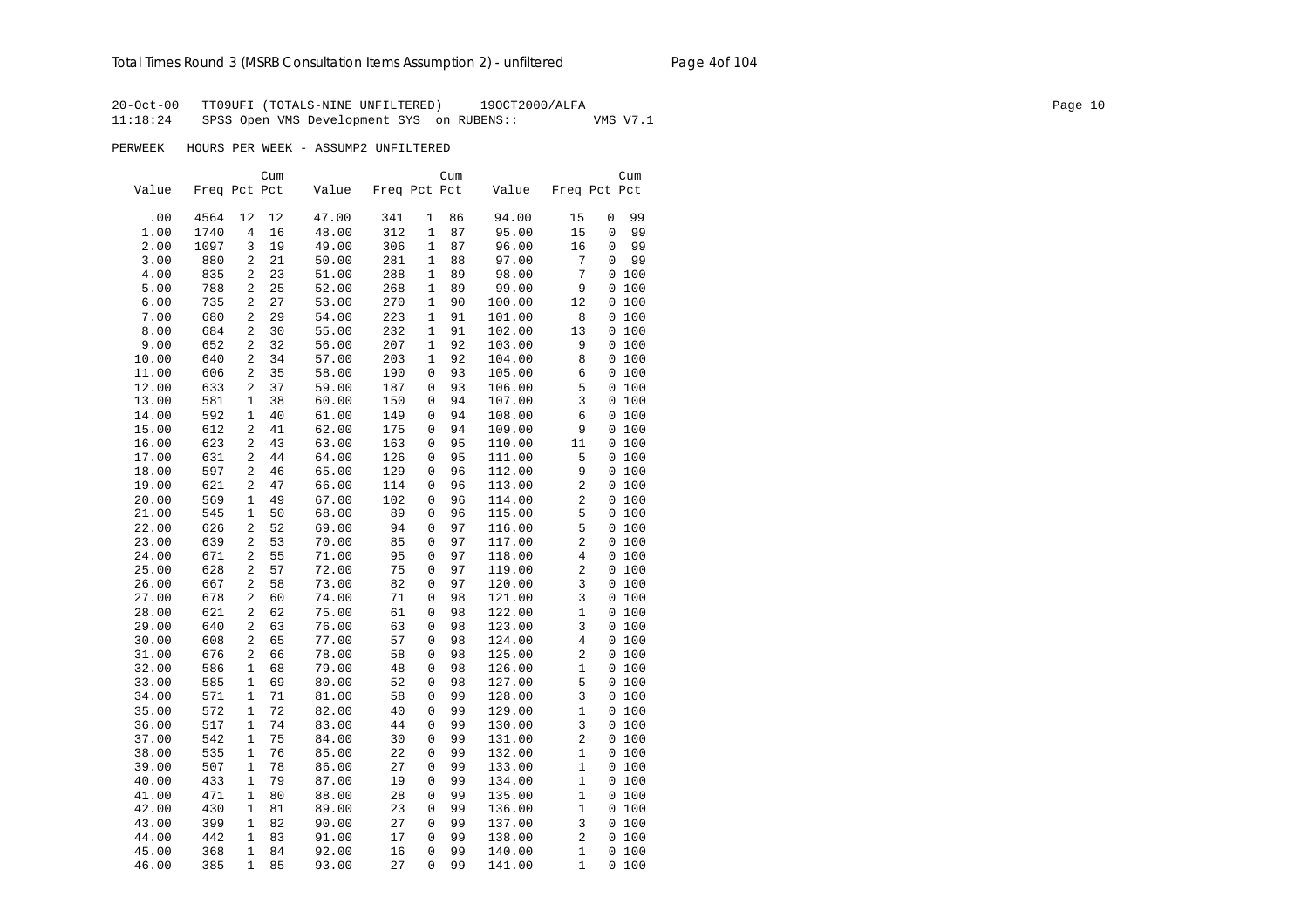# Total Times Round 3 (MSRB Consultation Items Assumption 2) - *unfiltered* Page 5of 104

20-Oct-00 TT09UFI (TOTALS-NINE UNFILTERED) 19OCT2000/ALFA Page 11 11:18:25 SPSS Open VMS Development SYS on RUBENS:: VMS V7.1

PERWEEK HOURS PER WEEK - ASSUMP2 UNFILTERED

|        |                | Cum          |        |  | Cum          |        |              |         |
|--------|----------------|--------------|--------|--|--------------|--------|--------------|---------|
| Value  |                | Freq Pct Pct | Value  |  | Freq Pct Pct | Value  | Freq Pct Pct |         |
| 142.00 |                | 1 0 100      | 154.00 |  | 0, 100       | 167.00 |              | 1 0 100 |
| 144.00 | 3              | 0, 100       | 156.00 |  | 0, 100       | 172.00 |              | 0, 100  |
| 145.00 |                | 0, 100       | 158.00 |  | 0, 100       | 188.00 |              | 0, 100  |
| 147.00 | $1 \quad \Box$ | 0, 100       | 164.00 |  | 0, 100       | 190.00 |              | 0, 100  |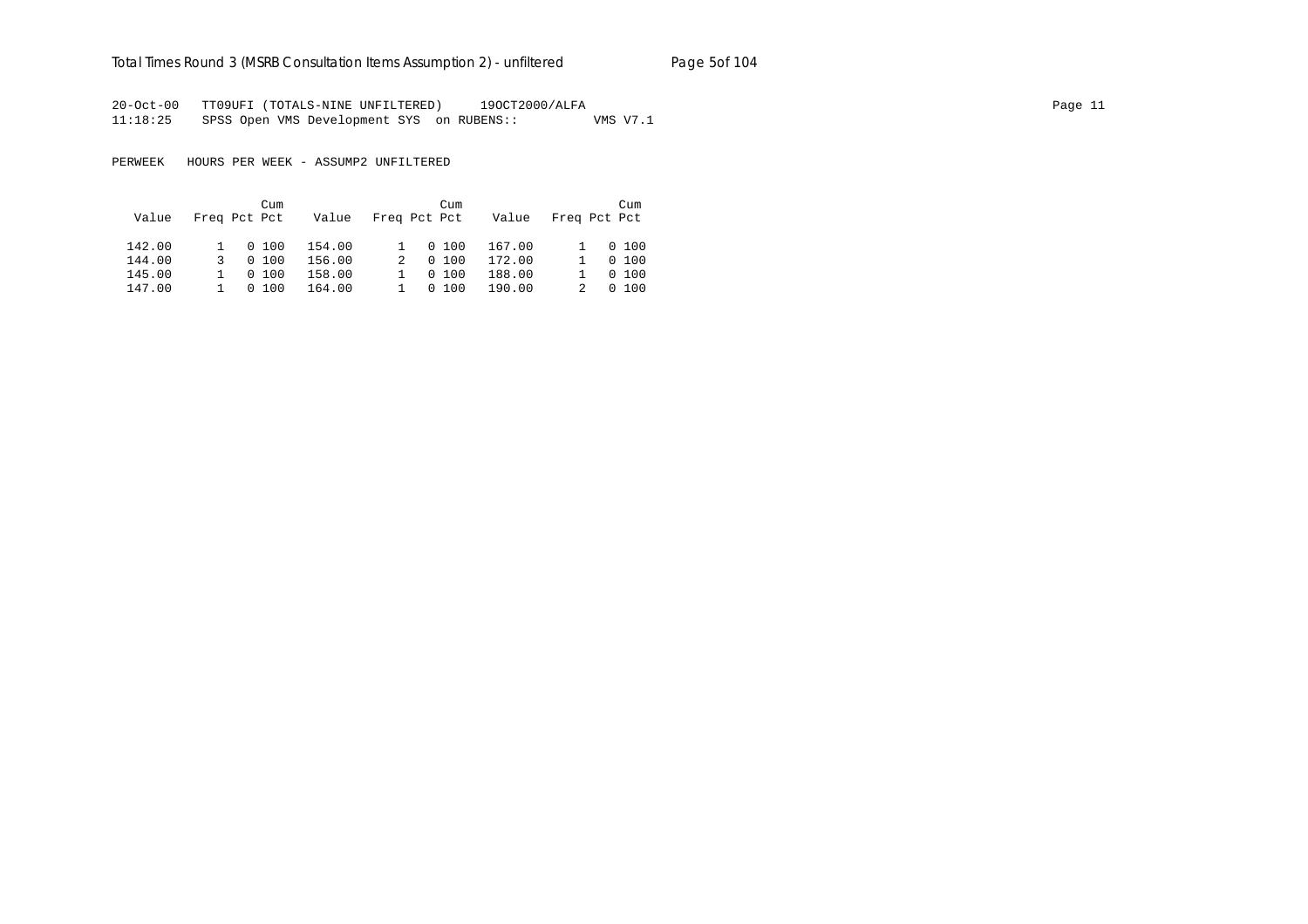# Total Times Round 3 (MSRB Consultation Items Assumption 2) - *unfiltered* Page 6of 104

20-Oct-00 TT09UFI (TOTALS-NINE UNFILTERED) 19OCT2000/ALFA Page 12 11:18:26 SPSS Open VMS Development SYS on RUBENS:: VMS V7.1

PERWEEK HOURS PER WEEK - ASSUMP2 UNFILTERED

| Count       | Midpoint         |                    | One symbol equals approx.   |      |      | 200.00 occurrences |
|-------------|------------------|--------------------|-----------------------------|------|------|--------------------|
| 9116        | 2.50             |                    |                             |      |      |                    |
| 3539        | 7.50             | ****************** |                             |      |      |                    |
| 3052        | 12.50            | ***************    |                             |      |      |                    |
| 3084        | 17.50            | ***************    |                             |      |      |                    |
| 3050        | 22.50            | ***************    |                             |      |      |                    |
| 3234        | 27.50            | ****************   |                             |      |      |                    |
| 3026        | 32.50            | ***************    |                             |      |      |                    |
| 2673        | 37.50            | *************      |                             |      |      |                    |
| 2175        | 42.50            | ***********        |                             |      |      |                    |
| 1712        | 47.50            | *********          |                             |      |      |                    |
| 1330        | 52.50            | *******            |                             |      |      |                    |
| 1019        | 57.50            | *****              |                             |      |      |                    |
| 763         | 62.50            | $***$ * * *        |                             |      |      |                    |
| 528         | 67.50            | $***$              |                             |      |      |                    |
| 408         | 72.50            | $\star$ $\star$    |                             |      |      |                    |
| 287         | 77.50            | $^\star$           |                             |      |      |                    |
| 224         | 82.50            | $^\star$           |                             |      |      |                    |
| 119         | 87.50            | $\ast$             |                             |      |      |                    |
| 102         | 92.50            | $^\star$           |                             |      |      |                    |
| 54          | 97.50            |                    |                             |      |      |                    |
| 50          | 102.50           |                    |                             |      |      |                    |
| 29          | 107.50           |                    |                             |      |      |                    |
| 29          | 112.50           |                    |                             |      |      |                    |
| 18          | 117.50           |                    |                             |      |      |                    |
| 14          | 122.50           |                    |                             |      |      |                    |
| 12          | 127.50           |                    |                             |      |      |                    |
| 8           | 132.50           |                    |                             |      |      |                    |
| 7           | 137.50           |                    |                             |      |      |                    |
| 6           | 142.50           |                    |                             |      |      |                    |
| 2           | 147.50           |                    |                             |      |      |                    |
| $\mathbf 1$ | 152.50           |                    |                             |      |      |                    |
| 3           | 157.50           |                    |                             |      |      |                    |
| 1           | 162.50           |                    |                             |      |      |                    |
| 1           | 167.50           |                    |                             |      |      |                    |
| 1<br>0      | 172.50           |                    |                             |      |      |                    |
| 0           | 177.50           |                    |                             |      |      |                    |
| 3           | 182.50<br>187.50 |                    |                             |      |      |                    |
|             |                  | $\ddot{}$          |                             |      |      |                    |
|             |                  | 0<br>2000          | 4000<br>Histogram frequency | 6000 | 8000 | 10000              |
| Mean        | 24.466           | Std dev            | 21.493                      |      |      |                    |
|             |                  |                    |                             |      |      |                    |

Valid cases 39680 Missing cases 0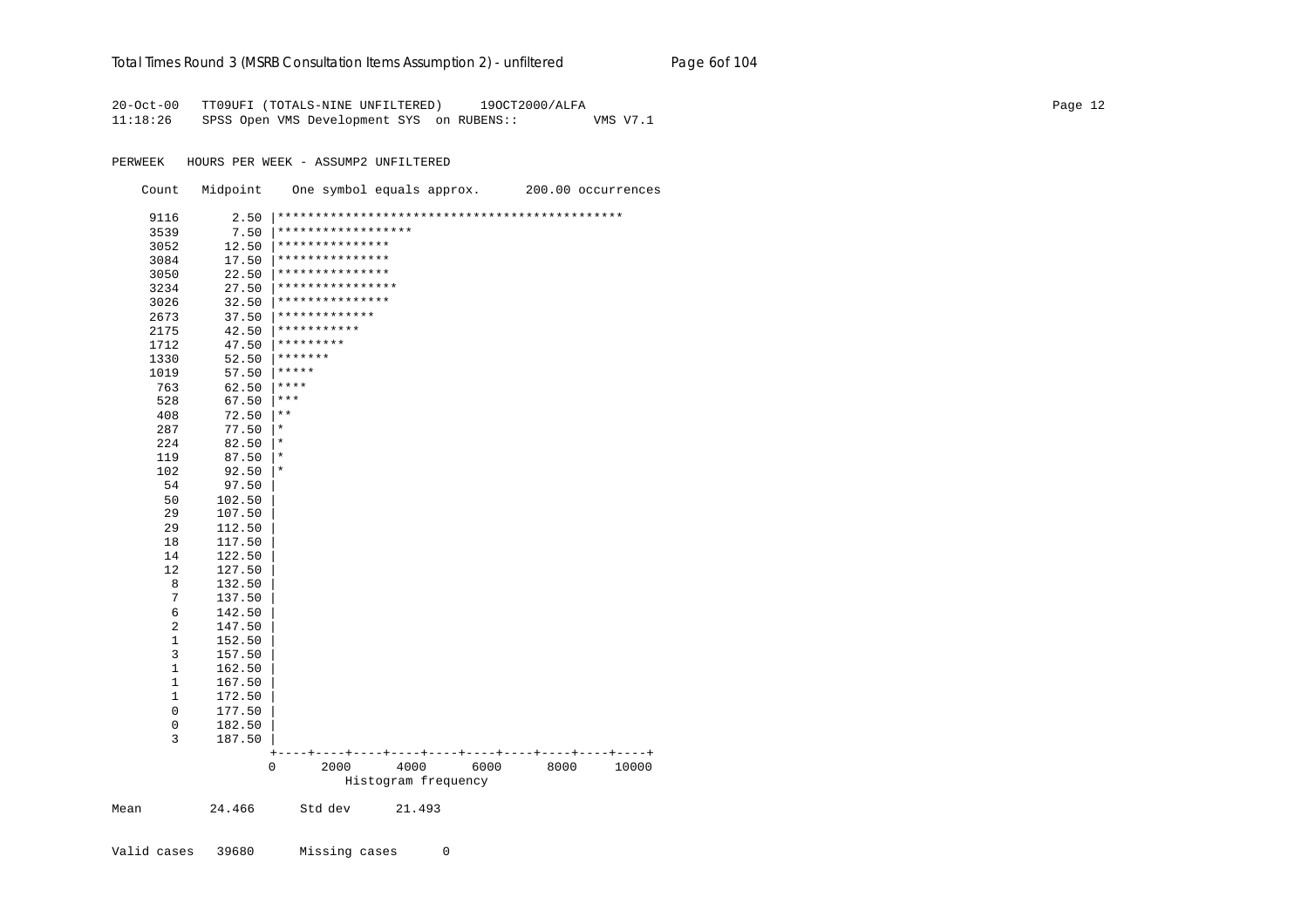20-Oct-00 TT09UFI (TOTALS-NINE UNFILTERED) 19OCT2000/ALFA Page 13 11:18:27 SPSS Open VMS Development SYS on RUBENS:: VMS V7.1

Preceding task required .43 seconds CPU time; 4.02 seconds elapsed.

```
230 0 TEMPORARY
231 0 SELECT IF (SCIN36 EQ 1)
232 \t 0 / *233 0 /* TOTAL TIMES FREQUENCY DISTRIBUTION FOR GPs
234 \t 0 / *235 0 FREQUENCIES VARIABLES=PERWEEK/
236 0 FORMAT=CONDENSE/
237 0 HISTOGRAM=INCREMENT (5)/
238 0 STATISTICS=MEAN STDDEV
239 0 /*
```
There are 1,073,640,320 bytes of memory available.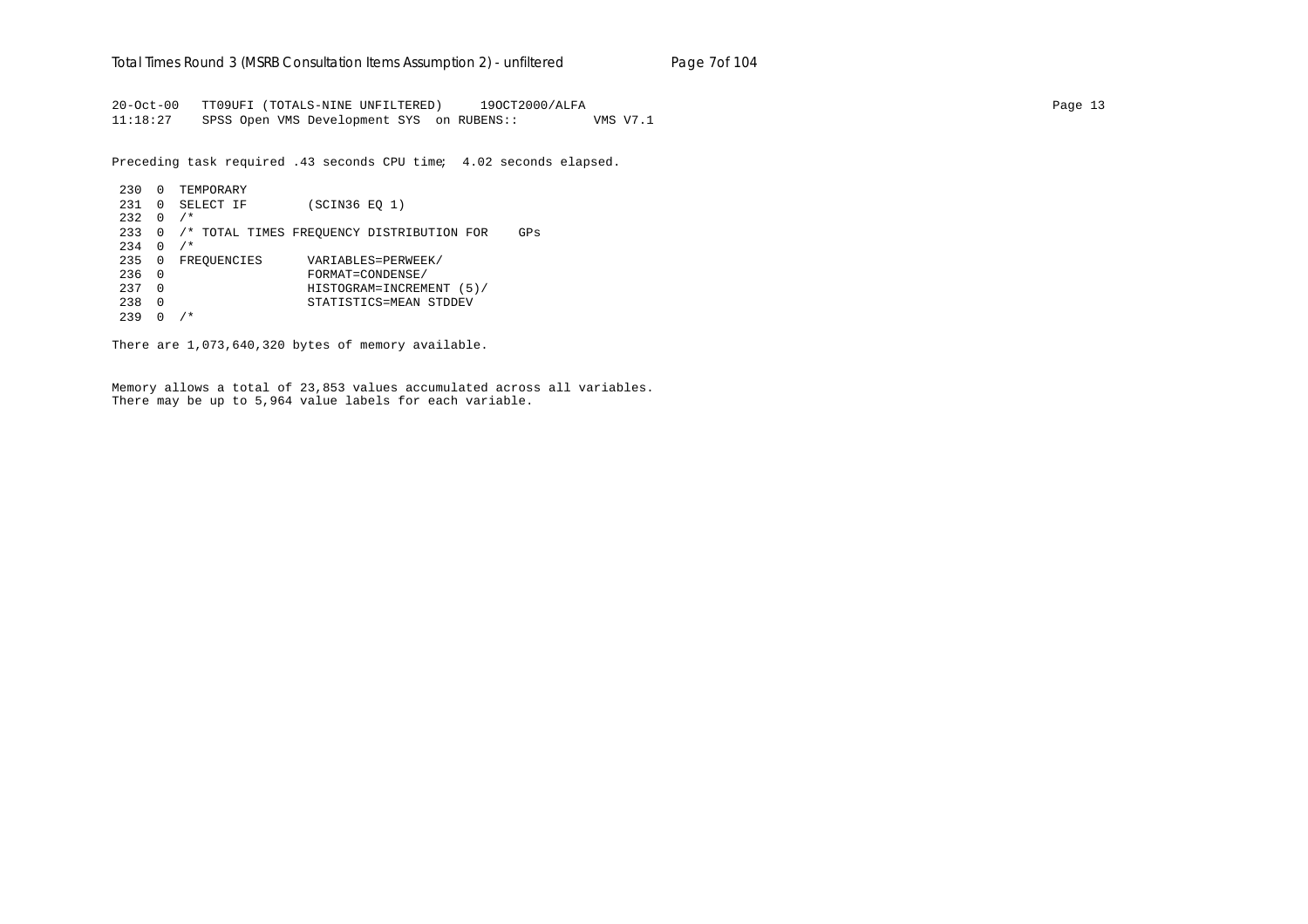20-Oct-00 TT09UFI (TOTALS-NINE UNFILTERED) 19OCT2000/ALFA Page 14 11:18:29 SPSS Open VMS Development SYS on RUBENS:: VMS V7.1

PERWEEK HOURS PER WEEK - ASSUMP2 UNFILTERED

|       |              |              | Cum |       |              |              | Cum |        |                | Cum          |
|-------|--------------|--------------|-----|-------|--------------|--------------|-----|--------|----------------|--------------|
| Value | Freq Pct Pct |              |     | Value | Freq Pct Pct |              |     | Value  |                | Freq Pct Pct |
|       |              |              |     |       |              |              |     |        |                |              |
| .00   | 2952         | 12           | 12  | 44.00 | 287          | 1            | 82  | 88.00  | 16             | 99<br>0      |
| 1.00  | 761          | 3            | 15  | 45.00 | 248          | 1            | 83  | 89.00  | 12             | 99<br>0      |
| 2.00  | 508          | 2            | 17  | 46.00 | 258          | 1            | 84  | 90.00  | 11             | 99<br>0      |
| 3.00  | 443          | 2            | 19  | 47.00 | 212          | $\mathbf{1}$ | 85  | 91.00  | 12             | 0 100        |
| 4.00  | 416          | 2            | 21  | 48.00 | 220          | $\mathbf{1}$ | 86  | 92.00  | 10             | 100<br>0     |
| 5.00  | 429          | 2            | 22  | 49.00 | 218          | 1            | 87  | 93.00  | 13             | 0 100        |
| 6.00  | 391          | 2            | 24  | 50.00 | 208          | 1            | 87  | 94.00  | 7              | 0 100        |
| 7.00  | 375          | 2            | 26  | 51.00 | 183          | 1            | 88  | 95.00  | 7              | 0 100        |
| 8.00  | 405          | 2            | 27  | 52.00 | 168          | $\mathbf{1}$ | 89  | 96.00  | 7              | 0 100        |
| 9.00  | 377          | 2            | 29  | 53.00 | 176          | $\mathbf{1}$ | 90  | 97.00  | $\overline{c}$ | 0 100        |
| 10.00 | 357          | 1            | 30  | 54.00 | 152          | 1            | 90  | 98.00  | 5              | 0 100        |
| 11.00 | 361          | 1            | 32  | 55.00 | 164          | 1            | 91  | 99.00  | $\overline{4}$ | 0 100        |
| 12.00 | 363          | $\mathbf 1$  | 33  | 56.00 | 146          | 1            | 92  | 100.00 | 6              | 0 100        |
| 13.00 | 359          | $\mathbf 1$  | 35  | 57.00 | 144          | 1            | 92  | 101.00 | 3              | 0 100        |
| 14.00 | 367          | $\mathbf{1}$ | 36  | 58.00 | 127          | $\mathbf{1}$ | 93  | 102.00 | 6              | 0 100        |
| 15.00 | 391          | 2            | 38  | 59.00 | 126          | 1            | 93  | 103.00 | 6              | 0 100        |
| 16.00 | 381          | 2            | 39  | 60.00 | 116          | 0            | 94  | 104.00 | 3              | 0 100        |
| 17.00 | 397          | 2            | 41  | 61.00 | 102          | 0            | 94  | 105.00 | 3              | 0 100        |
| 18.00 | 369          | 2            | 42  | 62.00 | 123          | 1            | 95  | 106.00 | 2              | 0 100        |
| 19.00 | 375          | 2            | 44  | 63.00 | 114          | 0            | 95  | 107.00 | 2              | 0100         |
| 20.00 | 346          | 1            | 45  | 64.00 | 89           | 0            | 95  | 108.00 | 4              | 0 100        |
| 21.00 | 327          | 1            | 47  | 65.00 | 85           | 0            | 96  | 109.00 | 3              | 0 100        |
| 22.00 | 398          | 2            | 48  | 66.00 | 85           | 0            | 96  | 110.00 | $\overline{a}$ | 0100         |
| 23.00 | 415          | 2            | 50  | 67.00 | 59           | 0            | 96  | 111.00 | 1              | 0 100        |
| 24.00 | 443          | 2            | 52  | 68.00 | 60           | 0            | 97  | 112.00 | 3              | 0 100        |
| 25.00 | 394          | 2            | 53  | 69.00 | 68           | $\Omega$     | 97  | 115.00 | $\mathbf 1$    | 0100         |
| 26.00 | 445          | 2            | 55  | 70.00 | 60           | 0            | 97  | 116.00 | $\overline{a}$ | 0 100        |
| 27.00 | 438          | 2            | 57  | 71.00 | 58           | 0            | 97  | 118.00 | 1              | 0 100        |
| 28.00 | 406          | 2            | 59  | 72.00 | 54           | 0            | 97  | 119.00 | 1              | 0 100        |
| 29.00 | 415          | 2            | 60  | 73.00 | 50           | 0            | 98  | 120.00 | $\overline{c}$ | 0 100        |
| 30.00 | 418          | 2            | 62  | 74.00 | 45           | $\Omega$     | 98  | 123.00 | $\overline{2}$ | 0 100        |
| 31.00 | 451          | 2            | 64  | 75.00 | 34           | 0            | 98  | 124.00 | $\mathbf 1$    | 0 100        |
| 32.00 | 390          | 2            | 65  | 76.00 | 37           | 0            | 98  | 125.00 | 1              | 0 100        |
| 33.00 | 404          | 2            | 67  | 77.00 | 35           | 0            | 98  | 127.00 | 1              | 0 100        |
| 34.00 | 394          | 2            | 69  | 78.00 | 43           | 0            | 98  | 128.00 | $\mathbf{1}$   | 0 100        |
| 35.00 | 395          | 2            | 70  | 79.00 | 29           | 0            | 99  | 130.00 | 1              | 0 100        |
| 36.00 | 341          | $\mathbf{1}$ | 72  | 80.00 | 30           | 0            | 99  | 133.00 | $\mathbf 1$    | 0 100        |
| 37.00 | 371          | 2            | 73  | 81.00 | 33           | 0            | 99  | 134.00 | 1              | 0 100        |
| 38.00 | 360          | 1            | 75  | 82.00 | 23           | 0            | 99  | 135.00 | 1              | 0 100        |
| 39.00 | 360          | $\mathbf 1$  | 76  | 83.00 | 29           | 0            | 99  | 136.00 | $\mathbf{1}$   | 0 100        |
| 40.00 | 305          | 1            | 77  | 84.00 | 16           | 0            | 99  | 142.00 | 1              | 100<br>0     |
| 41.00 | 332          | $\mathbf{1}$ | 79  | 85.00 | 14           | 0            | 99  | 188.00 | $\mathbf{1}$   | 0 100        |
| 42.00 | 284          | $\mathbf{1}$ | 80  | 86.00 | 17           | 0            | 99  |        |                |              |
| 43.00 | 249          | 1            | 81  | 87.00 | 11           | $\Omega$     | 99  |        |                |              |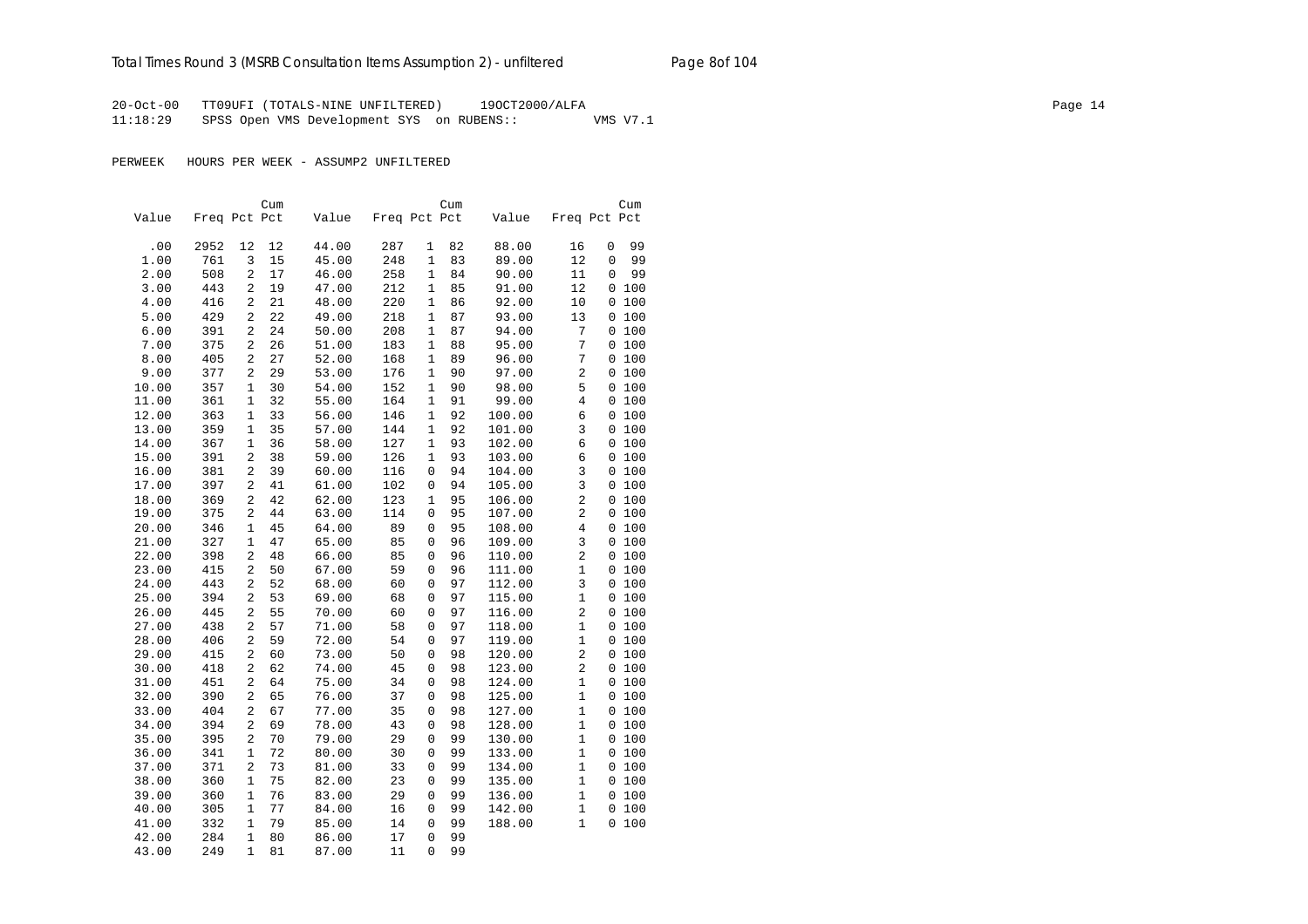#### Total Times Round 3 (MSRB Consultation Items Assumption 2) - *unfiltered* Page 9of 104

20-Oct-00 TT09UFI (TOTALS-NINE UNFILTERED) 19OCT2000/ALFA Page 15 11:18:30 SPSS Open VMS Development SYS on RUBENS:: VMS V7.1

PERWEEK HOURS PER WEEK - ASSUMP2 UNFILTERED Count Midpoint One symbol equals approx. 160.00 occurrences 5080 2.50 |\*\*\*\*\*\*\*\*\*\*\*\*\*\*\*\*\*\*\*\*\*\*\*\*\*\*\*\*\*\*\*\* 1977 7.50 |\*\*\*\*\*\*\*\*\*\*\*\* 1807 12.50 |\*\*\*\*\*\*\*\*\*\*\* 1913 17.50 |\*\*\*\*\*\*\*\*\*\*\*\* 1929 22.50 |\*\*\*\*\*\*\*\*\*\*\*\* 2098 27.50 |\*\*\*\*\*\*\*\*\*\*\*\*\* 2057 32.50 |\*\*\*\*\*\*\*\*\*\*\*\*\* 1827 37.50 |\*\*\*\*\*\*\*\*\*\*\* 1457 42.50 |\*\*\*\*\*\*\*\*\* 1156 47.50 |\*\*\*\*\*\*\* 887 52.50 |\*\*\*\*\*\* 707 57.50 |\*\*\*\*  $544$  62.50  $***$  357 67.50 |\*\*  $267$  72.50  $**$  178 77.50 |\* 131 82.50 |\* 70 87.50 | 53 92.50 | 25 97.50 | 24 102.50 | 14 107.50 |  $\begin{array}{cc} 6 & 112.50 \\ 5 & 117.50 \end{array}$  $\begin{array}{cc} 5 & 117.50 \\ 5 & 122.50 \end{array}$  $\begin{array}{cc} 5 & 122.50 \\ 3 & 127.50 \end{array}$  $\begin{array}{cc} 3 & 127.50 \\ 3 & 132.50 \end{array}$ 3 132.50<br>2 137.50 2 137.50 | 1 142.50 |  $0 147.50$  $0$  152.50<br>0 157.50 0 157.50 |  $0$  162.50<br>0 167.50 0 167.50 |  $0 \t 172.50$  0 177.50 |  $0 182.50$  1 187.50 | +----+----+----+----+----+----+----+----+----+----+ 0 1600 3200 4800 6400 8000 Histogram frequency Mean 25.568 Std dev 20.920

Valid cases 24584 Missing cases 0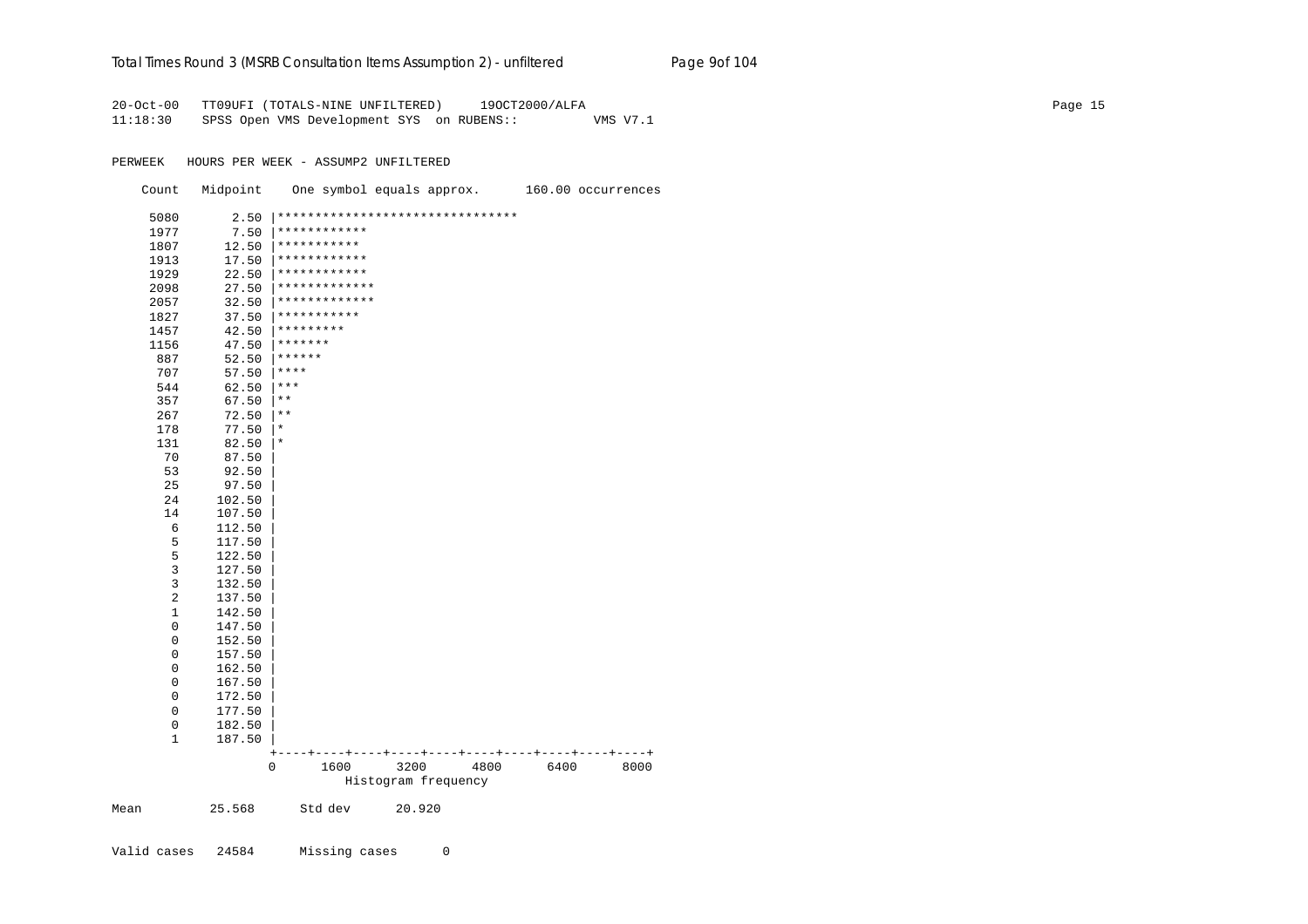20-Oct-00 TT09UFI (TOTALS-NINE UNFILTERED) 19OCT2000/ALFA Page 16 11:18:32 SPSS Open VMS Development SYS on RUBENS:: VMS V7.1

Preceding task required .47 seconds CPU time; 4.55 seconds elapsed.

240 0 TEMPORARY 241 0 SELECT IF (SCIN36 EQ 2)  $242 \quad 0 \quad /*$ 243 0 /\* TOTAL TIMES FREQUENCY DISTRIBUTION FOR FACIO-MAX SURGEONS  $244 \t0 \t/*$ 245 0 FREQUENCIES VARIABLES=PERWEEK/ 246 0 FORMAT=CONDENSE/ 247 0 HISTOGRAM=INCREMENT (5)/ 248 0 STATISTICS=MEAN STDDEV  $249 \quad 0 \quad /*$ 

There are 1,073,640,320 bytes of memory available.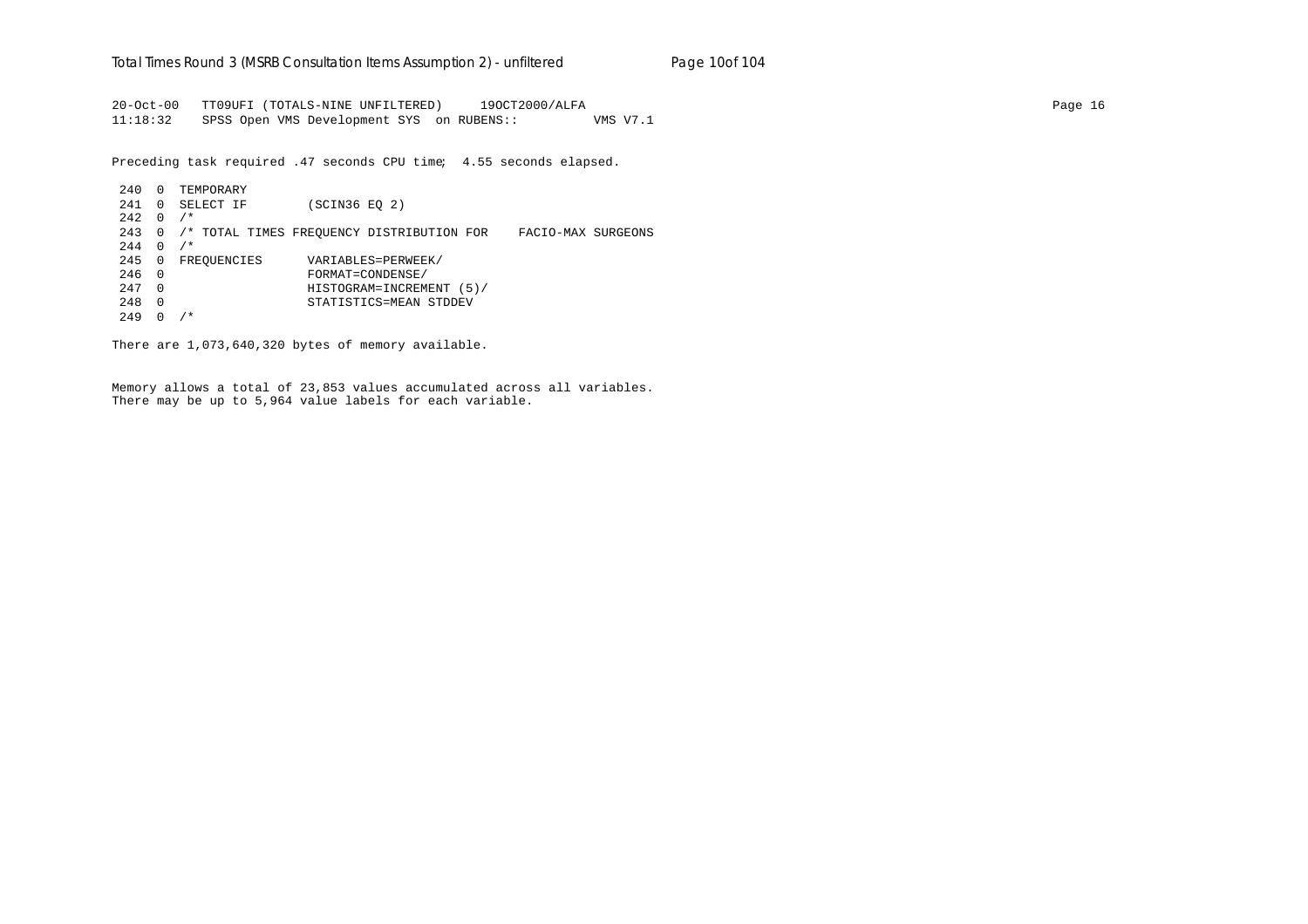#### Total Times Round 3 (MSRB Consultation Items Assumption 2) - *unfiltered* Page 11of 104

20-Oct-00 TT09UFI (TOTALS-NINE UNFILTERED) 19OCT2000/ALFA Page 17 11:18:33 SPSS Open VMS Development SYS on RUBENS:: VMS V7.1

PERWEEK HOURS PER WEEK - ASSUMP2 UNFILTERED

|       |              |    | Cum |       |                |   | Cum |       |               |               | Cum |
|-------|--------------|----|-----|-------|----------------|---|-----|-------|---------------|---------------|-----|
| Value | Freq Pct Pct |    |     | Value | Freq Pct Pct   |   |     | Value | Freq Pct Pct  |               |     |
|       |              |    |     |       |                |   |     |       |               |               |     |
| .00   | 21           | 14 | 14  | 8.00  | 10             | 7 | 73  | 16.00 |               | 2             | 94  |
| 1.00  | 15           | 10 | 25  | 9.00  | 3              | 2 | 75  | 17.00 |               |               | 94  |
| 2.00  | 11           | 8  | 32  | 10.00 | 5.             | 3 | 79  | 18.00 | 3             | $\mathcal{L}$ | 97  |
| 3.00  | 16           | 11 | 43  | 11.00 | 5.             | 3 | 82  | 20.00 | $\mathcal{L}$ |               | 98  |
| 4.00  | 14           | 10 | 53  | 12.00 | 5.             | 3 | 86  | 24.00 |               |               | 99  |
| 5.00  | 5.           | 3. | 57  | 13.00 | $\overline{a}$ |   | 87  | 27.00 |               |               | 99  |
| 6.00  | 6            | 4  | 61  | 14.00 |                |   | 88  | 28.00 |               |               | 100 |
| 7.00  | 8            | 6  | 66  | 15.00 | 6              | 4 | 92  |       |               |               |     |

Count Midpoint One symbol equals approximately 2.00 occurrences

|      | 77 | 2.50  |                  |                                        |    |    |     |
|------|----|-------|------------------|----------------------------------------|----|----|-----|
|      | 32 | 7.50  | **************** |                                        |    |    |     |
|      | 18 | 12.50 | *********        |                                        |    |    |     |
|      | 13 | 17.50 | *******          |                                        |    |    |     |
|      | 3  | 22.50 | $***$            |                                        |    |    |     |
|      | 2  | 27.50 | $\star$          |                                        |    |    |     |
|      |    |       |                  | -+----+----+----+----+----+----+----+- |    |    |     |
|      |    | 0     | 20               | 40                                     | 60 | 80 | 100 |
|      |    |       |                  | Histogram frequency                    |    |    |     |
| Mean |    | 6.193 | Std dev          | 5.956                                  |    |    |     |

Valid cases 145 Missing cases 0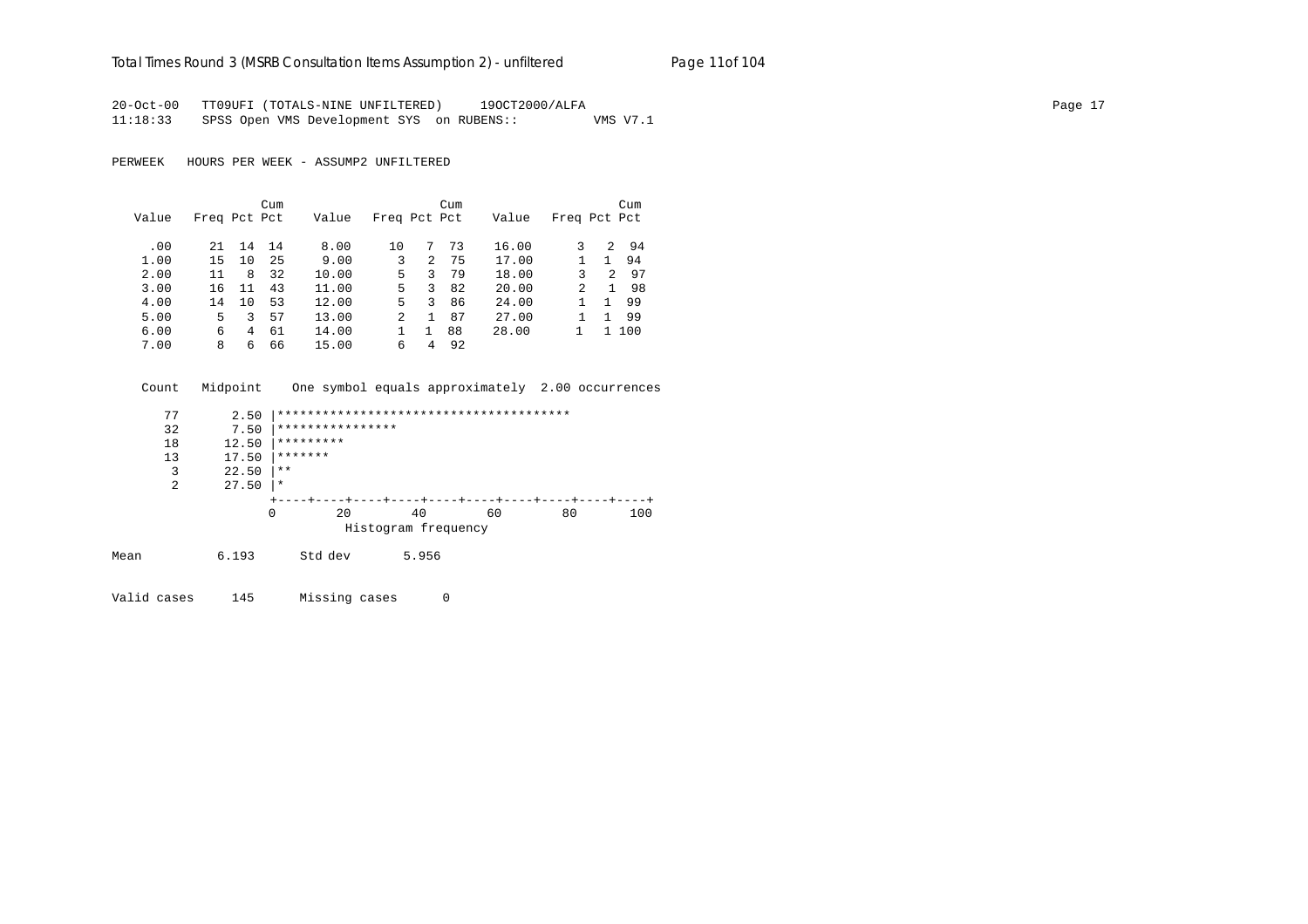20-Oct-00 TT09UFI (TOTALS-NINE UNFILTERED) 19OCT2000/ALFA Page 18 11:18:35 SPSS Open VMS Development SYS on RUBENS:: VMS V7.1

Preceding task required .33 seconds CPU time; 2.39 seconds elapsed.

250 0 TEMPORARY 251 0 SELECT IF (SCIN36 EQ 3)  $252 \t 0 / *$ 253 0 /\* TOTAL TIMES FREQUENCY DISTRIBUTION FOR OBSTETRICIANS & GYNAECOLOGISTS  $254 \t 0 / *$ 255 0 FREQUENCIES VARIABLES=PERWEEK/ 256 0 FORMAT=CONDENSE/ 257 0 HISTOGRAM=INCREMENT (5)/ 258 0 STATISTICS=MEAN STDDEV 259 0 /\*

There are 1,073,640,320 bytes of memory available.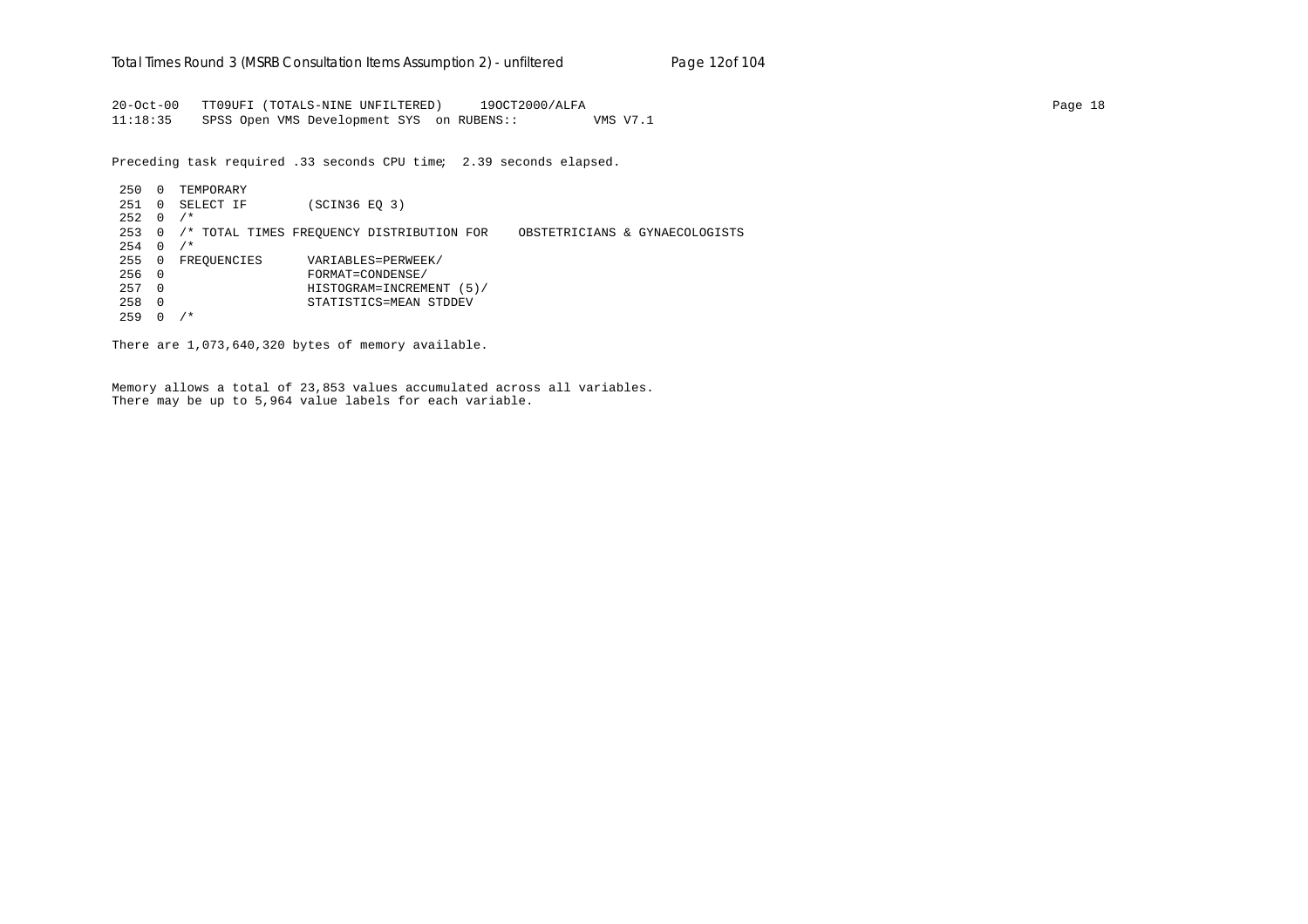20-Oct-00 TT09UFI (TOTALS-NINE UNFILTERED) 19OCT2000/ALFA Page 19 11:18:37 SPSS Open VMS Development SYS on RUBENS:: VMS V7.1

PERWEEK HOURS PER WEEK - ASSUMP2 UNFILTERED

|       |              |                | Cum |       |                |                | Cum |        |                |              | Cum |
|-------|--------------|----------------|-----|-------|----------------|----------------|-----|--------|----------------|--------------|-----|
| Value | Freq Pct Pct |                |     | Value | Freq Pct Pct   |                |     | Value  | Freq Pct Pct   |              |     |
|       |              |                |     |       |                |                |     |        |                |              |     |
| .00   | 72           | 7              | 7   | 31.00 | 22             | 2              | 60  | 62.00  | 4              | 0            | 94  |
| 1.00  | 38           | 4              | 11  | 32.00 | 11             | $\mathbf 1$    | 61  | 63.00  | $\mathbf{1}$   | $\mathbf 0$  | 94  |
| 2.00  | 24           | 2              | 14  | 33.00 | 22             | 2              | 63  | 64.00  | 6              | 1            | 95  |
| 3.00  | 19           | $\overline{2}$ | 16  | 34.00 | 12             | $\mathbf{1}$   | 64  | 65.00  | $\mathbf{1}$   | $\mathbf{0}$ | 95  |
| 4.00  | 16           | $\overline{a}$ | 17  | 35.00 | 12             | $\mathbf{1}$   | 66  | 66.00  | $\overline{a}$ | $\mathbf 0$  | 95  |
| 5.00  | 16           | $\overline{a}$ | 19  | 36.00 | 18             | $\overline{a}$ | 67  | 67.00  | 3              | $\mathbf 0$  | 95  |
| 6.00  | 19           | 2              | 21  | 37.00 | 18             | 2              | 69  | 68.00  | 3              | $\mathbf 0$  | 95  |
| 7.00  | 24           | $\overline{2}$ | 23  | 38.00 | 14             | $\mathbf{1}$   | 71  | 69.00  | $\mathbf{1}$   | $\mathbf 0$  | 96  |
| 8.00  | 12           | 1              | 24  | 39.00 | 14             | $\mathbf{1}$   | 72  | 70.00  | 4              | $\mathbf{0}$ | 96  |
| 9.00  | 8            | 1              | 25  | 40.00 | 11             | $\mathbf{1}$   | 73  | 71.00  | $\overline{a}$ | $\mathbf 0$  | 96  |
| 10.00 | 13           | $\mathbf{1}$   | 26  | 41.00 | 17             | $\overline{2}$ | 75  | 72.00  | 2              | $\mathbf 0$  | 96  |
| 11.00 | 14           | $\mathbf{1}$   | 28  | 42.00 | 13             | $\mathbf{1}$   | 76  | 73.00  | $\overline{a}$ | $\mathbf 0$  | 97  |
| 12.00 | 14           | $\mathbf{1}$   | 29  | 43.00 | 23             | 2              | 79  | 74.00  | 3              | $\mathbf 0$  | 97  |
| 13.00 | 13           | 1              | 31  | 44.00 | 6              | 1              | 79  | 75.00  | $\mathbf{1}$   | $\Omega$     | 97  |
| 14.00 | 12           | 1              | 32  | 45.00 | 10             | $\mathbf{1}$   | 80  | 76.00  | $\mathbf{1}$   | $\mathbf 0$  | 97  |
| 15.00 | 10           | $\mathbf{1}$   | 33  | 46.00 | 7              | 1              | 81  | 77.00  | $\mathbf{1}$   | $\mathbf 0$  | 97  |
| 16.00 | 14           | $\mathbf{1}$   | 34  | 47.00 | 12             | 1              | 82  | 78.00  | $\overline{c}$ | $\mathbf 0$  | 97  |
| 17.00 | 12           | 1              | 36  | 48.00 | 11             | 1              | 83  | 80.00  | 4              | 0            | 98  |
| 18.00 | 18           | 2              | 37  | 49.00 | 10             | $\mathbf{1}$   | 84  | 81.00  | 2              | 0            | 98  |
| 19.00 | 12           | 1              | 39  | 50.00 | 8              | $\mathbf{1}$   | 85  | 82.00  | $\mathbf{1}$   | $\mathbf 0$  | 98  |
| 20.00 | 16           | 2              | 40  | 51.00 | 14             | 1              | 86  | 83.00  | $\mathbf{1}$   | $\mathbf 0$  | 98  |
| 21.00 | 23           | 2              | 43  | 52.00 | 9              | 1              | 87  | 86.00  | 3              | $\mathbf 0$  | 98  |
| 22.00 | 15           | 2              | 44  | 53.00 | 9              | 1              | 88  | 89.00  | 2              | 0            | 99  |
| 23.00 | 19           | 2              | 46  | 54.00 | 6              | 1              | 89  | 90.00  | 3              | 0            | 99  |
| 24.00 | 23           | 2              | 48  | 55.00 | 6              | 1              | 90  | 94.00  | $\overline{2}$ | $\Omega$     | 99  |
| 25.00 | 20           | 2              | 50  | 56.00 | 8              | 1              | 90  | 95.00  | $\mathbf{1}$   | $\mathbf 0$  | 99  |
| 26.00 | 9            | 1              | 51  | 57.00 | $\overline{2}$ | 0              | 91  | 100.00 | $\mathbf{1}$   | $\mathbf 0$  | 99  |
| 27.00 | 15           | $\overline{a}$ | 53  | 58.00 | 7              | $\mathbf{1}$   | 91  | 101.00 | $\mathbf 1$    | $\Omega$     | 99  |
| 28.00 | 14           | 1              | 54  | 59.00 | 10             | 1              | 92  | 102.00 | 2              | 0            | 100 |
| 29.00 | 18           | 2              | 56  | 60.00 | 6              | 1              | 93  | 106.00 | $\mathbf{1}$   | $\mathbf 0$  | 100 |
| 30.00 | 15           | $\overline{a}$ | 58  | 61.00 | 5              | $\mathbf{1}$   | 93  | 109.00 | $\overline{2}$ | $\mathbf 0$  | 100 |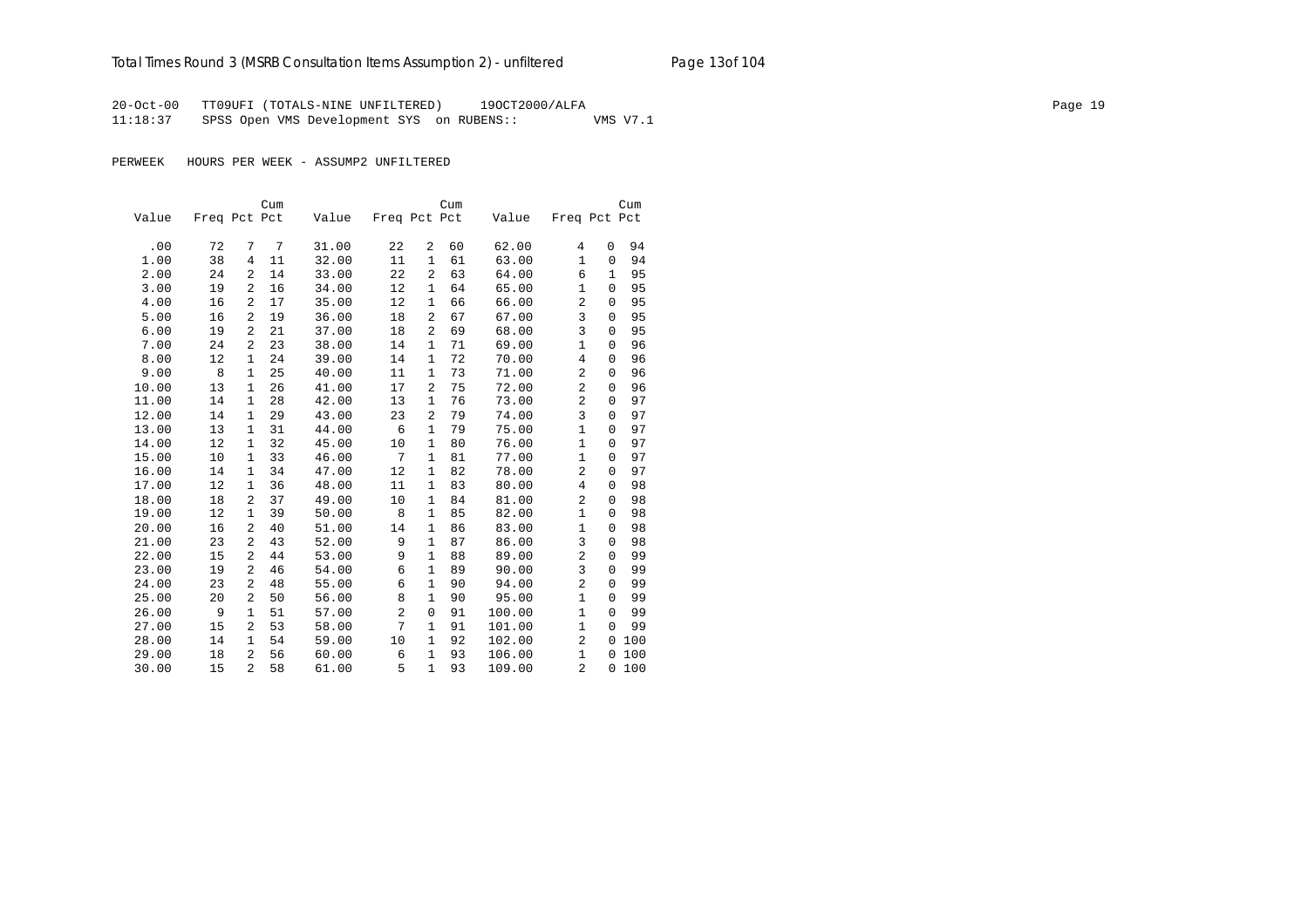#### Total Times Round 3 (MSRB Consultation Items Assumption 2) - *unfiltered* Page 14of 104

20-Oct-00 TT09UFI (TOTALS-NINE UNFILTERED) 19OCT2000/ALFA Page 20 11:18:38 SPSS Open VMS Development SYS on RUBENS:: VMS V7.1

PERWEEK HOURS PER WEEK - ASSUMP2 UNFILTERED

Count Midpoint One symbol equals approximately 4.00 occurrences

| 169          | 2.50   |                      |                          |     |     |     |
|--------------|--------|----------------------|--------------------------|-----|-----|-----|
| 79           | 7.50   | ******************** |                          |     |     |     |
| 66           | 12.50  | *****************    |                          |     |     |     |
| 66           | 17.50  | *****************    |                          |     |     |     |
| 96           | 22.50  |                      | ************************ |     |     |     |
| 76           | 27.50  | *******************  |                          |     |     |     |
| 82           | 32.50  |                      | *********************    |     |     |     |
| 76           | 37.50  | *******************  |                          |     |     |     |
| 70           | 42.50  | ******************   |                          |     |     |     |
| 50           | 47.50  | *************        |                          |     |     |     |
| 46           | 52.50  | ************         |                          |     |     |     |
| 33           | 57.50  | ********             |                          |     |     |     |
| 22           | 62.50  | ******               |                          |     |     |     |
| 10           | 67.50  | $***$                |                          |     |     |     |
| 13           | 72.50  | ***                  |                          |     |     |     |
| 5            | 77.50  | $\ast$               |                          |     |     |     |
| 8            | 82.50  | $* *$                |                          |     |     |     |
| 5            | 87.50  | $\ast$               |                          |     |     |     |
| 5            | 92.50  | $^\star$             |                          |     |     |     |
| $\mathbf{1}$ | 97.50  |                      |                          |     |     |     |
| 4            | 102.50 | $\star$              |                          |     |     |     |
| 3            | 107.50 | $\ast$               |                          |     |     |     |
|              |        |                      |                          |     |     |     |
|              |        | 40<br>$\Omega$       | 80                       | 120 | 160 | 200 |
|              |        |                      | Histogram frequency      |     |     |     |
| Mean         | 27.955 | Std dev              | 21.694                   |     |     |     |
|              |        |                      |                          |     |     |     |

Valid cases 985 Missing cases 0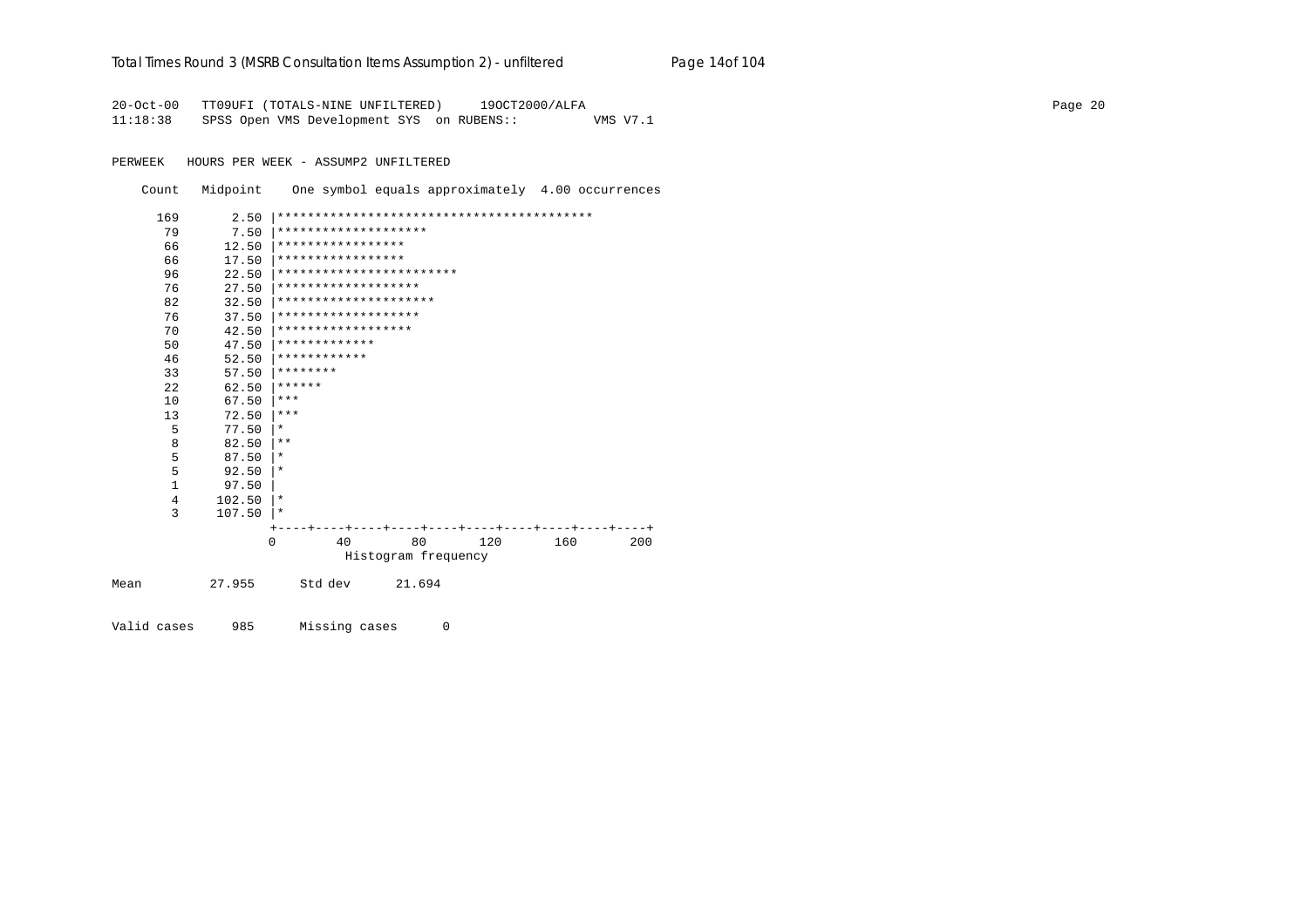20-Oct-00 TT09UFI (TOTALS-NINE UNFILTERED) 19OCT2000/ALFA Page 21 11:18:39 SPSS Open VMS Development SYS on RUBENS:: VMS V7.1

Preceding task required .30 seconds CPU time; 4.14 seconds elapsed.

260 0 TEMPORARY 261 0 SELECT IF (SCIN36 EQ 4)  $262 \quad 0 \quad /$ \* 263 0 /\* TOTAL TIMES FREQUENCY DISTRIBUTION FOR GENERAL SURGEONS  $264 \t 0 / *$ 265 0 FREQUENCIES VARIABLES=PERWEEK/ 266 0 FORMAT=CONDENSE/ 267 0 HISTOGRAM=INCREMENT (5)/ 268 0 STATISTICS=MEAN STDDEV 269 0 /\*

There are 1,073,640,320 bytes of memory available.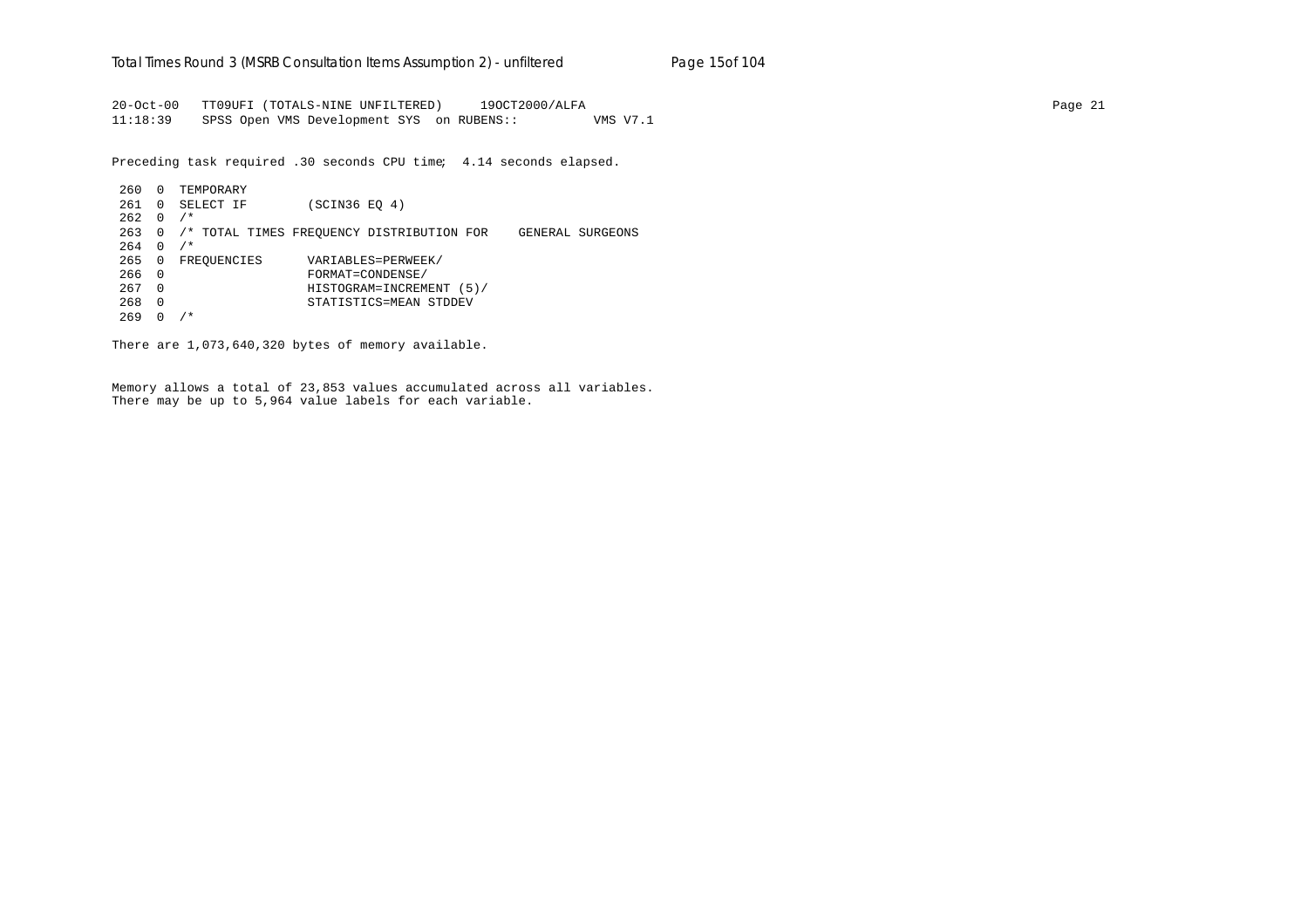# Total Times Round 3 (MSRB Consultation Items Assumption 2) - *unfiltered* Page 16of 104

20-Oct-00 TT09UFI (TOTALS-NINE UNFILTERED) 19OCT2000/ALFA Page 22 11:18:40 SPSS Open VMS Development SYS on RUBENS:: VMS V7.1

PERWEEK HOURS PER WEEK - ASSUMP2 UNFILTERED

|       |              |                | Cum |       |                |                | Cum |        |                |             | Cum |
|-------|--------------|----------------|-----|-------|----------------|----------------|-----|--------|----------------|-------------|-----|
| Value | Freq Pct Pct |                |     | Value | Freq Pct Pct   |                |     | Value  | Freq Pct Pct   |             |     |
|       |              |                |     |       |                |                |     |        |                |             |     |
| .00   | 128          | 11             | 11  | 29.00 | 24             | 2              | 71  | 59.00  | 2              | 0           | 97  |
| 1.00  | 77           | 6              | 17  | 30.00 | 21             | $\overline{2}$ | 72  | 61.00  | $\mathbf{1}$   | $\Omega$    | 97  |
| 2.00  | 41           | 3              | 20  | 31.00 | 21             | $\overline{a}$ | 74  | 62.00  | 4              | $\mathbf 0$ | 97  |
| 3.00  | 26           | 2              | 23  | 32.00 | 19             | $\overline{a}$ | 76  | 63.00  | $\overline{a}$ | 0           | 98  |
| 4.00  | 33           | 3              | 25  | 33.00 | 14             | $\mathbf{1}$   | 77  | 64.00  | $\mathbf{1}$   | $\Omega$    | 98  |
| 5.00  | 22           | 2              | 27  | 34.00 | 26             | 2              | 79  | 65.00  | $\mathbf 1$    | $\mathbf 0$ | 98  |
| 6.00  | 27           | 2              | 29  | 35.00 | 22             | 2              | 81  | 67.00  | 1              | $\mathbf 0$ | 98  |
| 7.00  | 26           | 2              | 32  | 36.00 | 11             | 1              | 82  | 68.00  | $\overline{a}$ | $\mathbf 0$ | 98  |
| 8.00  | 19           | 2              | 33  | 37.00 | 10             | 1              | 82  | 69.00  | $\mathbf{1}$   | $\mathbf 0$ | 98  |
| 9.00  | 17           | 1              | 35  | 38.00 | 12             | 1              | 83  | 70.00  | $\mathbf{1}$   | $\Omega$    | 98  |
| 10.00 | 14           | 1              | 36  | 39.00 | 19             | $\overline{2}$ | 85  | 71.00  | $\mathbf{1}$   | 0           | 98  |
| 11.00 | 24           | 2              | 38  | 40.00 | 6              | $\mathbf 0$    | 86  | 72.00  | 1              | 0           | 98  |
| 12.00 | 20           | 2              | 39  | 41.00 | 14             | 1              | 87  | 73.00  | 2              | $\Omega$    | 99  |
| 13.00 | 17           | $\mathbf{1}$   | 41  | 42.00 | 15             | $\mathbf{1}$   | 88  | 74.00  | $\mathbf{1}$   | 0           | 99  |
| 14.00 | 19           | 2              | 42  | 43.00 | 13             | 1              | 89  | 75.00  | 1              | $\Omega$    | 99  |
| 15.00 | 15           | 1              | 44  | 44.00 | 18             | $\mathbf{1}$   | 91  | 77.00  | $\mathbf{1}$   | $\Omega$    | 99  |
| 16.00 | 22           | 2              | 45  | 45.00 | 4              | $\mathbf 0$    | 91  | 78.00  | $\mathbf{1}$   | 0           | 99  |
| 17.00 | 28           | 2              | 48  | 46.00 | 4              | $\mathbf 0$    | 91  | 79.00  | $\overline{c}$ | $\mathbf 0$ | 99  |
| 18.00 | 22           | 2              | 50  | 47.00 | 10             | $\mathbf{1}$   | 92  | 80.00  | $\overline{2}$ | 0           | 99  |
| 19.00 | 28           | 2              | 52  | 48.00 | 6              | $\mathbf 0$    | 93  | 81.00  | $\mathbf{1}$   | $\Omega$    | 99  |
| 20.00 | 16           | 1              | 53  | 49.00 | 6              | $\mathbf 0$    | 93  | 82.00  | 1              | $\Omega$    | 99  |
| 21.00 | 23           | 2              | 55  | 50.00 | 6              | $\mathbf 0$    | 94  | 84.00  | $\mathbf{1}$   | $\Omega$    | 99  |
| 22.00 | 21           | 2              | 57  | 51.00 | 11             | $\mathbf{1}$   | 94  | 85.00  | $\mathbf{1}$   | 0           | 100 |
| 23.00 | 29           | 2              | 59  | 52.00 | 6              | $\mathbf 0$    | 95  | 86.00  | $\mathbf{1}$   | 0           | 100 |
| 24.00 | 20           | 2              | 61  | 53.00 | 11             | $\mathbf{1}$   | 96  | 87.00  | $\mathbf{1}$   | 0           | 100 |
| 25.00 | 25           | 2              | 63  | 54.00 | $\overline{a}$ | $\mathbf 0$    | 96  | 93.00  | $\mathbf{1}$   | 0           | 100 |
| 26.00 | 24           | 2              | 65  | 55.00 | 7              | $\mathbf{1}$   | 97  | 100.00 | 1              | $\mathbf 0$ | 100 |
| 27.00 | 24           | 2              | 67  | 57.00 | 2              | $\mathbf{0}$   | 97  | 120.00 | $\mathbf{1}$   | $\Omega$    | 100 |
| 28.00 | 19           | $\overline{2}$ | 69  | 58.00 | $\mathbf{1}$   | $\Omega$       | 97  | 127.00 | $\mathbf{1}$   | $\Omega$    | 100 |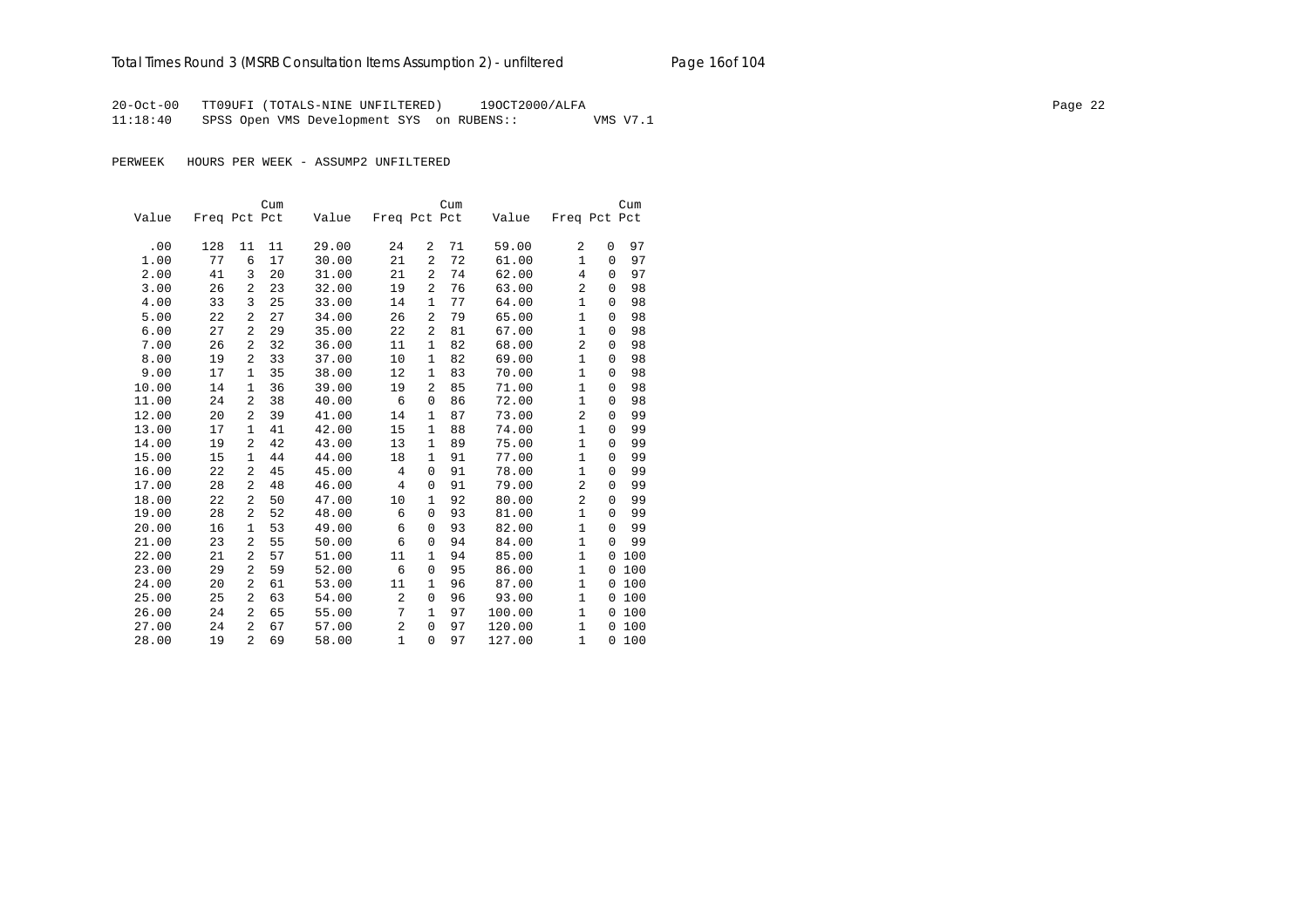#### Total Times Round 3 (MSRB Consultation Items Assumption 2) - *unfiltered* Page 17of 104

20-Oct-00 TT09UFI (TOTALS-NINE UNFILTERED) 19OCT2000/ALFA Page 23 11:18:41 SPSS Open VMS Development SYS on RUBENS:: VMS V7.1

PERWEEK HOURS PER WEEK - ASSUMP2 UNFILTERED

Count Midpoint One symbol equals approximately 8.00 occurrences

| 305          | 2.50   |                 |         |                                |     |     |        |
|--------------|--------|-----------------|---------|--------------------------------|-----|-----|--------|
| 111          | 7.50   | **************  |         |                                |     |     |        |
| 94           | 12.50  | ************    |         |                                |     |     |        |
| 115          | 17.50  | **************  |         |                                |     |     |        |
| 109          | 22.50  | **************  |         |                                |     |     |        |
| 116          | 27.50  | *************** |         |                                |     |     |        |
| 101          | 32.50  | *************   |         |                                |     |     |        |
| 74           | 37.50  | *********       |         |                                |     |     |        |
| 66           | 42.50  | ********        |         |                                |     |     |        |
| 30           | 47.50  | ****            |         |                                |     |     |        |
| 36           | 52.50  | *****           |         |                                |     |     |        |
| 12           | 57.50  | $***$           |         |                                |     |     |        |
| 8            | 62.50  | *               |         |                                |     |     |        |
| 5            | 67.50  | *               |         |                                |     |     |        |
| 6            | 72.50  | *               |         |                                |     |     |        |
| 5            | 77.50  | $^\ast$         |         |                                |     |     |        |
| 5            | 82.50  | $^\star$        |         |                                |     |     |        |
| 3            | 87.50  |                 |         |                                |     |     |        |
| $\mathbf{1}$ | 92.50  |                 |         |                                |     |     |        |
| 0            | 97.50  |                 |         |                                |     |     |        |
| $\mathbf{1}$ | 102.50 |                 |         |                                |     |     |        |
| $\mathbf 0$  | 107.50 |                 |         |                                |     |     |        |
| 0            | 112.50 |                 |         |                                |     |     |        |
| $\mathbf 0$  | 117.50 |                 |         |                                |     |     |        |
| 1            | 122.50 |                 |         |                                |     |     |        |
| $\mathbf{1}$ | 127.00 |                 |         |                                |     |     |        |
|              |        |                 | ---+--- | -+----+----+----+----+----+--- |     |     | $-- +$ |
|              |        | 0               | 80      | 160                            | 240 | 320 | 400    |
|              |        |                 |         | Histogram frequency            |     |     |        |
| Mean         | 20.960 | Std dev         |         | 18.403                         |     |     |        |

Valid cases 1205 Missing cases 0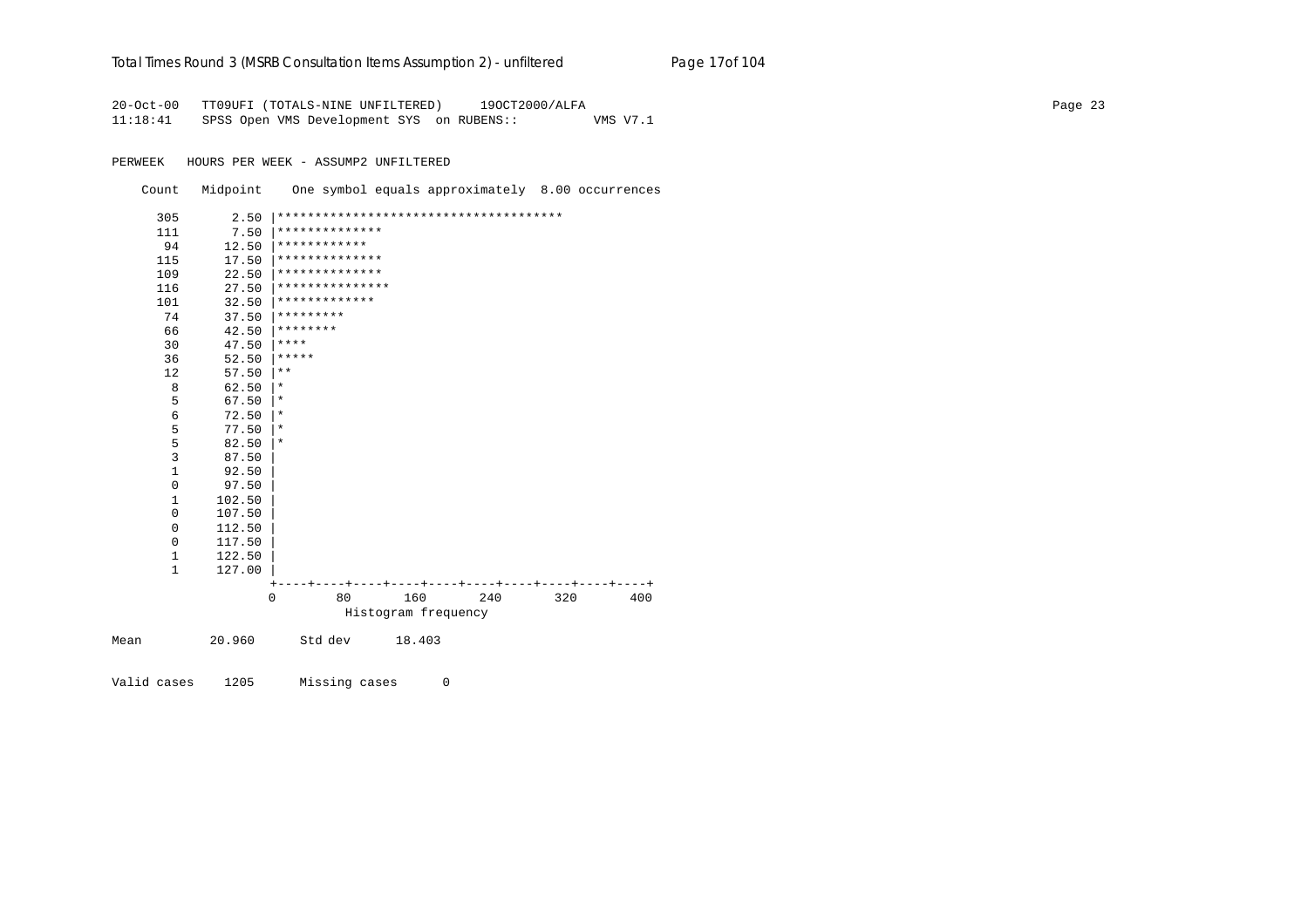20-Oct-00 TT09UFI (TOTALS-NINE UNFILTERED) 19OCT2000/ALFA Page 24 11:18:42 SPSS Open VMS Development SYS on RUBENS:: VMS V7.1

Preceding task required .29 seconds CPU time; 2.29 seconds elapsed.

270 0 TEMPORARY 271 0 SELECT IF (SCIN36 EQ 5)  $272 \quad 0 \quad /*$ 273 0 /\* TOTAL TIMES FREQUENCY DISTRIBUTION FOR CARDIO-THORACIC SURGEONS  $274 \t 0 \t /\t$ 275 0 FREQUENCIES VARIABLES=PERWEEK/ 276 0 FORMAT=CONDENSE/ 277 0 HISTOGRAM=INCREMENT (5)/ 278 0 STATISTICS=MEAN STDDEV 279 0 /\*

There are 1,073,640,320 bytes of memory available.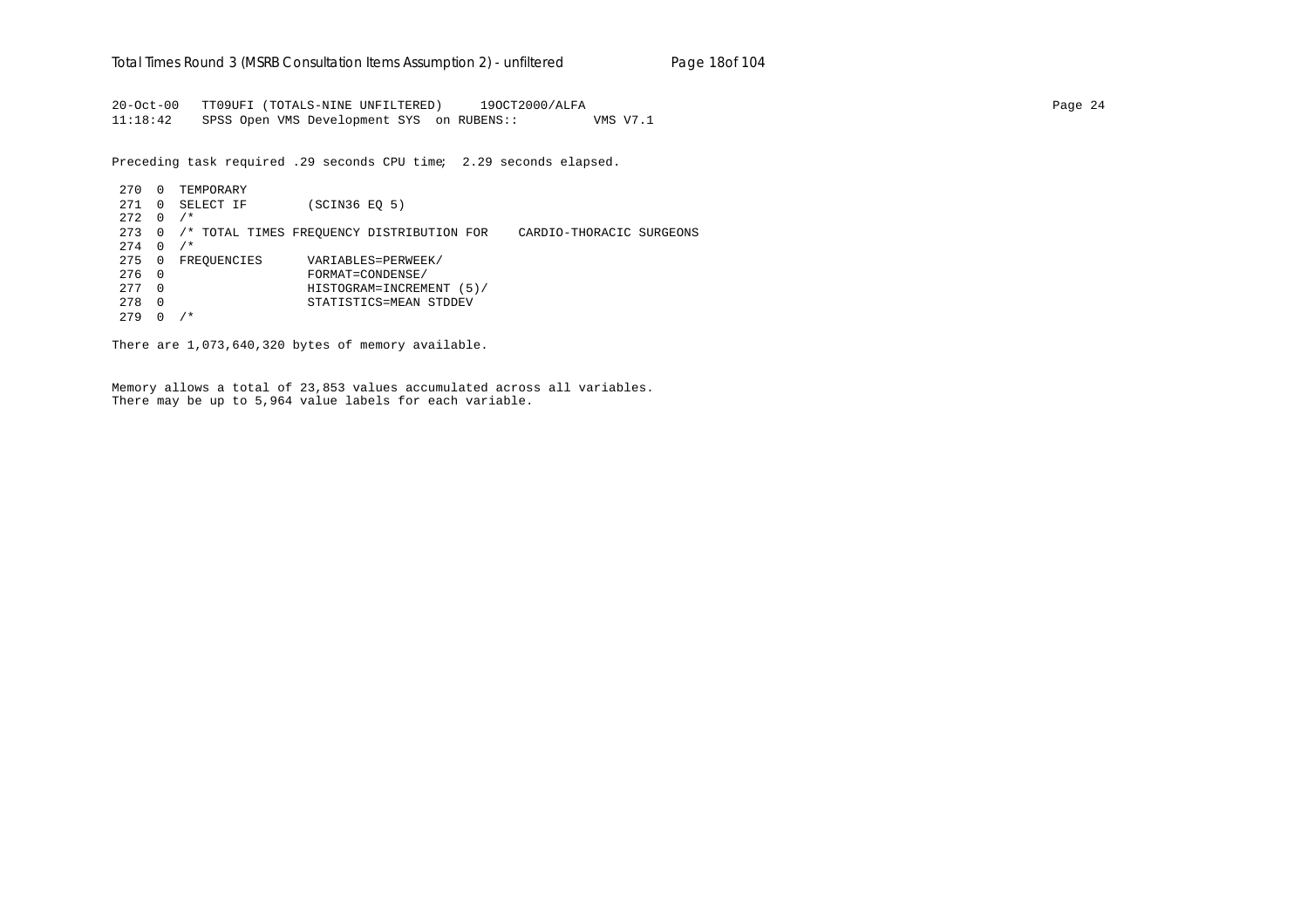# Total Times Round 3 (MSRB Consultation Items Assumption 2) - *unfiltered* Page 19of 104

20-Oct-00 TT09UFI (TOTALS-NINE UNFILTERED) 19OCT2000/ALFA Page 25 11:18:44 SPSS Open VMS Development SYS on RUBENS:: VMS V7.1

PERWEEK HOURS PER WEEK - ASSUMP2 UNFILTERED

|       |                |                | Cum |       |                |                | Cum |       |              |                | Cum |
|-------|----------------|----------------|-----|-------|----------------|----------------|-----|-------|--------------|----------------|-----|
| Value | Freq Pct Pct   |                |     | Value | Freq Pct Pct   |                |     | Value | Freq Pct Pct |                |     |
| .00   | 5              | 5              | 5   | 16.00 | $\mathfrak{D}$ | 2              | 46  | 36.00 | 2            | 2              | 84  |
| 1.00  | 4              | 4              | 9   | 17.00 | 3              | 3              | 49  | 38.00 | 4            | 4              | 88  |
|       |                |                |     |       |                |                |     |       |              |                |     |
| 2.00  | 1              | 1              | 10  | 18.00 | $\overline{a}$ | $\overline{a}$ | 51  | 39.00 | $\mathbf{1}$ | $\mathbf{1}$   | 89  |
| 3.00  | 4              | 4              | 14  | 19.00 | 3              | 3              | 54  | 40.00 | $\mathbf{1}$ | 1              | 90  |
| 5.00  | 4              | 4              | 18  | 21.00 | $\mathfrak{D}$ | 2              | 56  | 41.00 | 2            | $\mathfrak{D}$ | 92  |
| 6.00  | 6              | 6              | 24  | 22.00 | 5              | 5              | 61  | 42.00 | 1            | 1              | 93  |
| 7.00  | $\mathbf{1}$   | $\mathbf{1}$   | 25  | 23.00 | $\overline{a}$ | 2              | 63  | 44.00 | $\mathbf{1}$ | 1              | 94  |
| 8.00  | $\mathbf{1}$   | $\mathbf{1}$   | 25  | 24.00 | $\overline{2}$ | $\overline{a}$ | 65  | 45.00 | 1            | $\mathbf{1}$   | 95  |
| 9.00  | 3              | 3              | 28  | 25.00 | 3              | 3              | 68  | 46.00 | 1            | 1              | 96  |
| 10.00 | 3              | 3              | 31  | 26.00 | 3              | 3              | 71  | 47.00 | 1            | 1              | 97  |
| 11.00 | 3              | 3              | 34  | 27.00 | $\overline{a}$ | $\overline{a}$ | 73  | 55.00 | $\mathbf{1}$ | 1              | 98  |
| 12.00 | 2              | 2              | 36  | 29.00 | 5              | 5              | 77  | 58.00 | $\mathbf{1}$ | 1.             | 99  |
| 13.00 | 4              | 4              | 40  | 32.00 | 1              | $\mathbf{1}$   | 78  | 79.00 | $\mathbf{1}$ | $\mathbf{1}$   | 100 |
| 14.00 | $\mathfrak{D}$ | $\mathfrak{D}$ | 42  | 33.00 | $\overline{a}$ | $\mathfrak{D}$ | 80  |       |              |                |     |
| 15.00 | $\mathfrak{D}$ | 2              | 44  | 35.00 | 2              | 2              | 82  |       |              |                |     |

Count Midpoint One symbol equals approximately .40 occurrences

| 14       | 2.50   | ************************************ |                     |    |    |    |
|----------|--------|--------------------------------------|---------------------|----|----|----|
| 15       | 7.50   |                                      |                     |    |    |    |
| 14       | 12.50  | ************************************ |                     |    |    |    |
| 12       | 17.50  | ******************************       |                     |    |    |    |
| 11       | 22.50  | ****************************         |                     |    |    |    |
| 13       | 27.50  | *********************************    |                     |    |    |    |
| 3        | 32.50  | ********                             |                     |    |    |    |
| 9        | 37.50  | ***********************              |                     |    |    |    |
| 5        | 42.50  | *************                        |                     |    |    |    |
| 3        | 47.50  | ********                             |                     |    |    |    |
| $\Omega$ | 52.50  |                                      |                     |    |    |    |
| 2        | 57.50  | $*****$                              |                     |    |    |    |
| $\Omega$ | 62.50  |                                      |                     |    |    |    |
| $\Omega$ | 67.50  |                                      |                     |    |    |    |
| $\Omega$ | 72.50  |                                      |                     |    |    |    |
| 1        | 77.50  | ***                                  |                     |    |    |    |
|          |        |                                      |                     |    |    |    |
|          |        | 0<br>4                               | 8                   | 12 | 16 | 20 |
|          |        |                                      | Histogram frequency |    |    |    |
| Mean     | 20.157 | Std dev                              | 15.128              |    |    |    |

Valid cases 102 Missing cases 0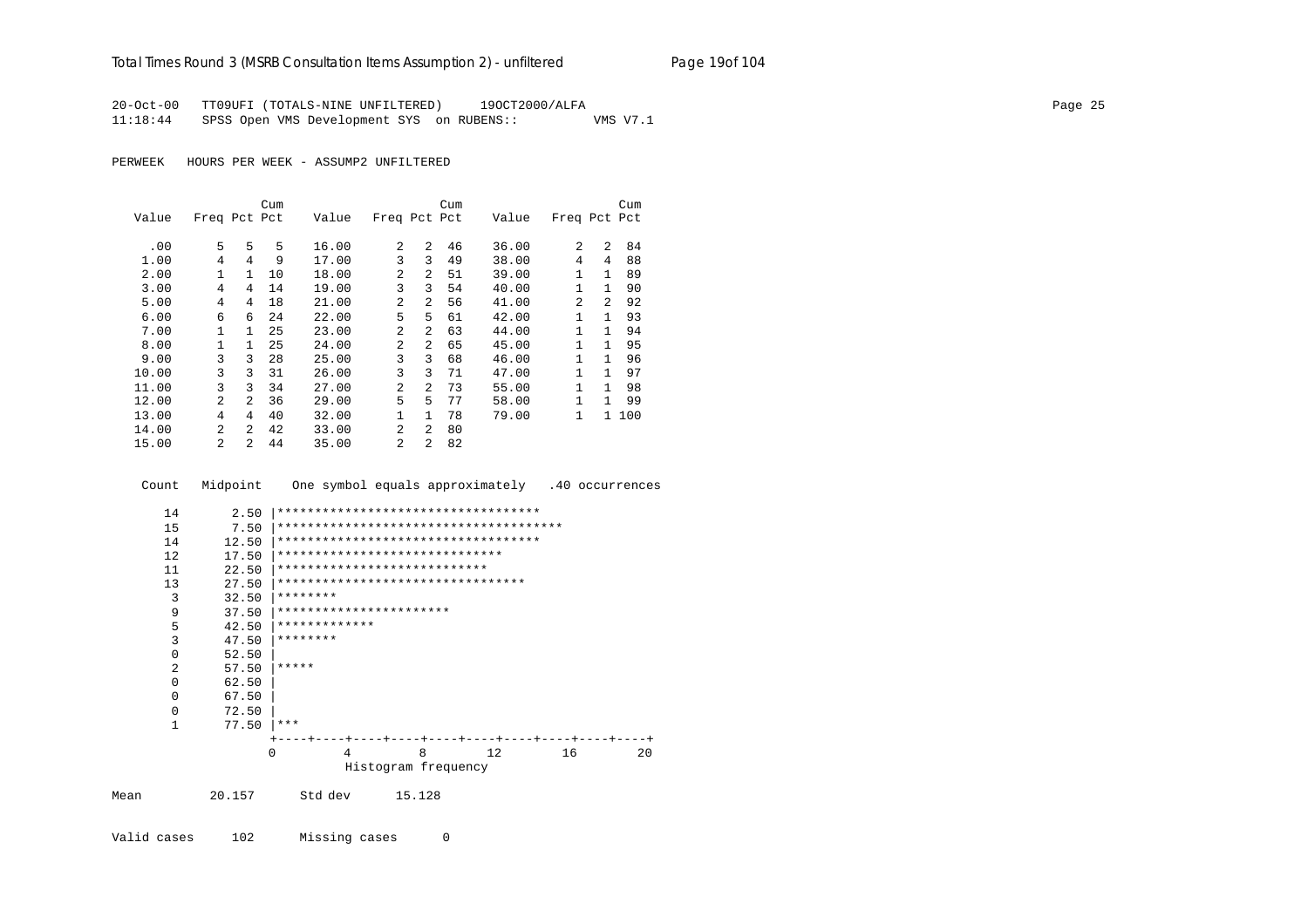20-Oct-00 TT09UFI (TOTALS-NINE UNFILTERED) 19OCT2000/ALFA Page 26 11:18:45 SPSS Open VMS Development SYS on RUBENS:: VMS V7.1

Preceding task required .39 seconds CPU time; 3.17 seconds elapsed.

280 0 TEMPORARY 281 0 SELECT IF (SCIN36 EQ 6)  $282 \quad 0 \quad /*$ 283 0 /\* TOTAL TIMES FREQUENCY DISTRIBUTION FOR NEUROSURGEONS 284 0 /\* 285 0 FREQUENCIES VARIABLES=PERWEEK/ 286 0 FORMAT=CONDENSE/ 287 0 HISTOGRAM=INCREMENT (5)/ 288 0 STATISTICS=MEAN STDDEV 289 0 /\*

There are 1,073,640,320 bytes of memory available.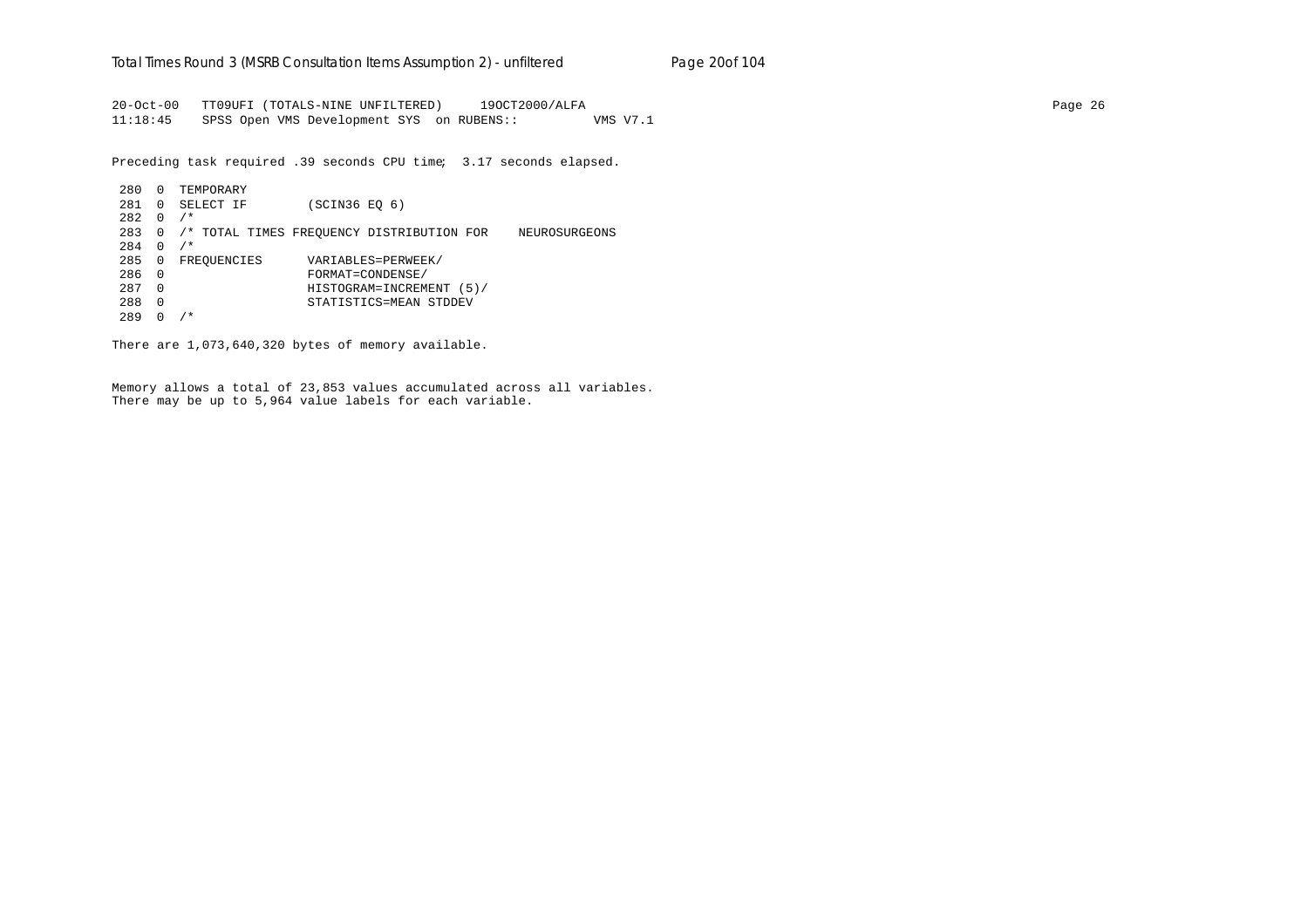#### Total Times Round 3 (MSRB Consultation Items Assumption 2) - *unfiltered* Page 21of 104

20-Oct-00 TT09UFI (TOTALS-NINE UNFILTERED) 19OCT2000/ALFA Page 27 11:18:46 SPSS Open VMS Development SYS on RUBENS:: VMS V7.1

PERWEEK HOURS PER WEEK - ASSUMP2 UNFILTERED

|       |                |                | Cum  |       |                |              | Cum |       |                |               | Cum |
|-------|----------------|----------------|------|-------|----------------|--------------|-----|-------|----------------|---------------|-----|
| Value | Freq Pct Pct   |                |      | Value | Freq Pct Pct   |              |     | Value | Freq Pct Pct   |               |     |
|       |                |                |      |       |                |              |     |       |                |               |     |
| .00   | 9              | 8              | 8    | 13.00 | 1              | $\mathbf{1}$ | 47  | 26.00 | $\mathfrak{D}$ | 2             | 83  |
| 1.00  | 4              | 4              | 12   | 14.00 | 3              | 3            | 50  | 27.00 | 3              | 3             | 85  |
| 2.00  | $\overline{a}$ | $\overline{2}$ | 14   | 15.00 | 3              | 3            | 53  | 29.00 |                | $\mathbf{1}$  | 86  |
| 4.00  | 3              | 3              | 16   | 16.00 | 5              | 5            | 57  | 30.00 | 2              | 2             | 88  |
| 5.00  | 4              | 4              | 20   | 17.00 | 5              | 5            | 62  | 31.00 | 5.             | 5             | 93  |
| 6.00  | $\overline{a}$ | $\mathcal{L}$  | 2.2. | 18.00 | 5              | 5            | 66  | 33.00 | $\mathfrak{D}$ | $\mathcal{L}$ | 95  |
| 7.00  | 3              | 3              | 25   | 19.00 | 3              | 3            | 69  | 35.00 |                | 1             | 95  |
| 8.00  | 6              | 5              | 30   | 21.00 | 3              | ζ            | 72  | 36.00 | 1              | 1             | 96  |
| 9.00  | $\mathfrak{D}$ | 2              | 32   | 22.00 | $\overline{a}$ | 2            | 74  | 37.00 |                | 1             | 97  |
| 10.00 | 5              | 5              | 36   | 23.00 |                | $\mathbf{1}$ | 75  | 41.00 |                | 1             | 98  |
| 11.00 | 6              | 5.             | 42   | 24.00 | 3              | 3            | 77  | 43.00 | 1              | 1             | 99  |
| 12.00 | 5              | 5              | 46   | 25.00 | 4              | 4            | 81  | 47.00 | 1              |               | 100 |

Count Midpoint One symbol equals approximately .50 occurrences

| 18   | 2.50       | ************************************* |                     |    |    |    |
|------|------------|---------------------------------------|---------------------|----|----|----|
| 17   | 7.50       | **********************************    |                     |    |    |    |
| 20   | 12.50      |                                       |                     |    |    |    |
| 21   | 17.50      |                                       |                     |    |    |    |
|      | 9<br>22.50 | ******************                    |                     |    |    |    |
| 10   | 27.50      | ********************                  |                     |    |    |    |
|      | 9<br>32.50 | ******************                    |                     |    |    |    |
|      | 3<br>37.50 | ******                                |                     |    |    |    |
|      | 2<br>42.50 | ****                                  |                     |    |    |    |
|      | 47.00      | $***$                                 |                     |    |    |    |
|      |            |                                       |                     |    |    |    |
|      |            | 5<br>0                                | 10                  | 15 | 20 | 25 |
|      |            |                                       | Histogram frequency |    |    |    |
|      |            |                                       |                     |    |    |    |
| Mean | 15.555     | Std dev                               | 10.903              |    |    |    |

Valid cases 110 Missing cases 0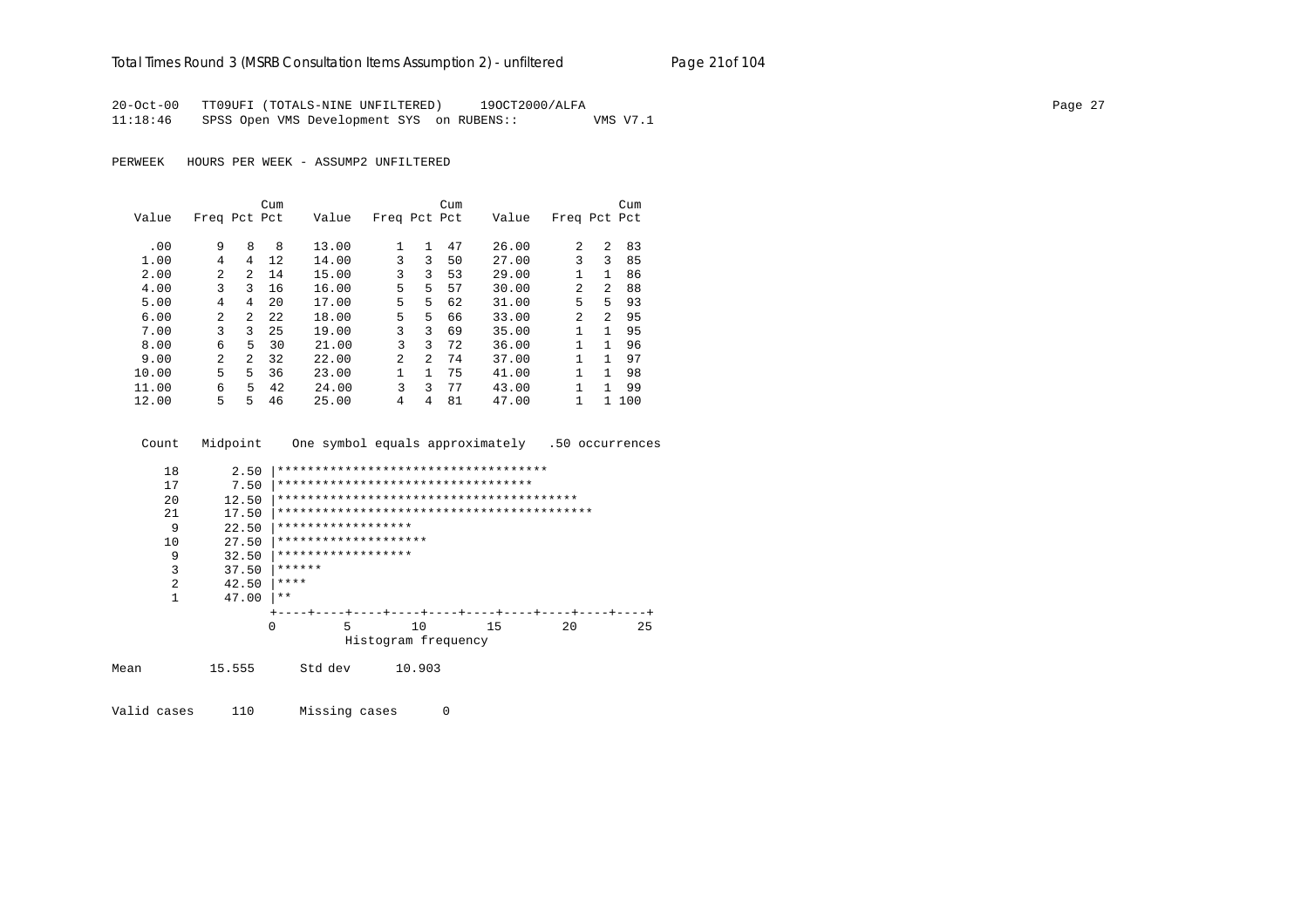20-Oct-00 TT09UFI (TOTALS-NINE UNFILTERED) 19OCT2000/ALFA Page 28 11:18:47 SPSS Open VMS Development SYS on RUBENS:: VMS V7.1

Preceding task required .29 seconds CPU time; 1.70 seconds elapsed.

290 0 TEMPORARY 291 0 SELECT IF (SCIN36 EQ 7)  $292 \t 0 / *$ 293 0 /\* TOTAL TIMES FREQUENCY DISTRIBUTION FOR ORTHOPAEDIC SURGEONS  $294 \t 0 \t /\t$ 295 0 FREQUENCIES VARIABLES=PERWEEK/ 296 0 FORMAT=CONDENSE/ 297 0 HISTOGRAM=INCREMENT (5)/ 298 0 STATISTICS=MEAN STDDEV 299 0 /\*

There are 1,073,640,320 bytes of memory available.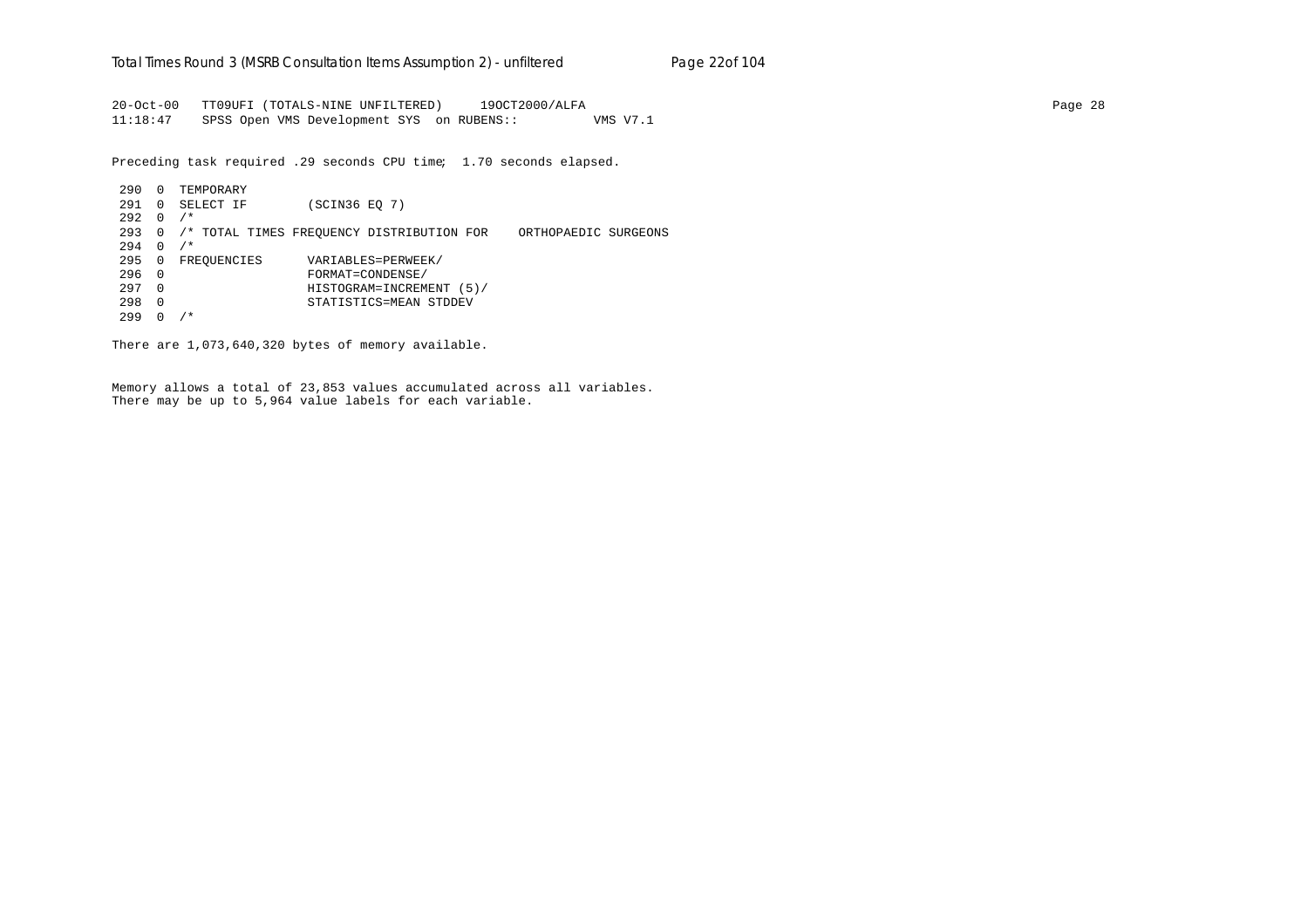# Total Times Round 3 (MSRB Consultation Items Assumption 2) - *unfiltered* Page 23of 104

20-Oct-00 TT09UFI (TOTALS-NINE UNFILTERED) 19OCT2000/ALFA Page 29 11:18:48 SPSS Open VMS Development SYS on RUBENS:: VMS V7.1

PERWEEK HOURS PER WEEK - ASSUMP2 UNFILTERED

|       |              |                | Cum |       |              |                | Cum |        |                |              | Cum   |
|-------|--------------|----------------|-----|-------|--------------|----------------|-----|--------|----------------|--------------|-------|
| Value | Freq Pct Pct |                |     | Value | Freq Pct Pct |                |     | Value  | Freq Pct Pct   |              |       |
|       |              |                |     |       |              |                |     |        |                |              |       |
| .00   | 40           | 6              | 6   | 23.00 | 19           | 3              | 56  | 46.00  | 4              | $\mathbf{1}$ | 94    |
| 1.00  | 22           | 3              | 9   | 24.00 | 10           | 1              | 58  | 47.00  | 6              | 1            | 95    |
| 2.00  | 11           | 2              | 11  | 25.00 | 21           | 3              | 61  | 48.00  | 1              | $\Omega$     | 95    |
| 3.00  | 13           | 2              | 13  | 26.00 | 20           | 3              | 64  | 49.00  | 3              | 0            | 96    |
| 4.00  | 12           | $\overline{a}$ | 14  | 27.00 | 23           | 3              | 67  | 50.00  | 1              | $\Omega$     | 96    |
| 5.00  | 16           | $\overline{2}$ | 17  | 28.00 | 14           | 2              | 69  | 51.00  | $\overline{2}$ | $\Omega$     | 96    |
| 6.00  | 14           | $\overline{2}$ | 19  | 29.00 | 22           | 3              | 72  | 52.00  | 3              | $\Omega$     | 97    |
| 7.00  | 5            | $\mathbf{1}$   | 19  | 30.00 | 15           | 2              | 75  | 53.00  | 1              | $\Omega$     | 97    |
| 8.00  | 10           | 1              | 21  | 31.00 | 16           | 2              | 77  | 54.00  | $\overline{4}$ | $\mathbf{1}$ | 97    |
| 9.00  | 11           | $\overline{a}$ | 22  | 32.00 | 13           | 2              | 79  | 55.00  | $\overline{a}$ | $\Omega$     | 98    |
| 10.00 | 13           | 2              | 24  | 33.00 | 20           | 3              | 82  | 56.00  | $\mathbf{1}$   | $\Omega$     | 98    |
| 11.00 | 13           | 2              | 26  | 34.00 | 8            | $\mathbf{1}$   | 83  | 59.00  | $\mathbf{1}$   | $\Omega$     | 98    |
| 12.00 | 17           | 2              | 29  | 35.00 | 7            | $\mathbf{1}$   | 84  | 61.00  | 2              | $\Omega$     | 98    |
| 13.00 | 15           | 2              | 31  | 36.00 | 8            | $\mathbf{1}$   | 85  | 62.00  | $\mathbf{1}$   | $\Omega$     | 98    |
| 14.00 | 16           | 2              | 33  | 37.00 | 10           | $\mathbf{1}$   | 86  | 65.00  | 3              | $\Omega$     | 99    |
| 15.00 | 11           | 2              | 35  | 38.00 | 11           | $\overline{a}$ | 88  | 66.00  | $\mathbf{1}$   | $\Omega$     | 99    |
| 16.00 | 16           | 2              | 37  | 39.00 | 3            | $\mathbf 0$    | 89  | 67.00  | $\mathbf 1$    | $\Omega$     | 99    |
| 17.00 | 16           | 2              | 39  | 40.00 | 4            | $\mathbf{1}$   | 89  | 68.00  | 2              | $\Omega$     | 99    |
| 18.00 | 13           | 2              | 41  | 41.00 | 9            | $\mathbf{1}$   | 90  | 70.00  | $\mathbf 1$    | $\Omega$     | 99    |
| 19.00 | 29           | 4              | 45  | 42.00 | $\mathbf{1}$ | 0              | 91  | 72.00  | $\mathbf{1}$   | $\Omega$     | 100   |
| 20.00 | 19           | 3              | 48  | 43.00 | 5            | $\mathbf{1}$   | 91  | 90.00  | 1              | 0            | 100   |
| 21.00 | 16           | 2              | 51  | 44.00 | 11           | 2              | 93  | 94.00  | $\mathbf{1}$   | 0            | 100   |
| 22.00 | 21           | 3              | 54  | 45.00 | 5            | $\mathbf{1}$   | 94  | 104.00 | 1              |              | 0 100 |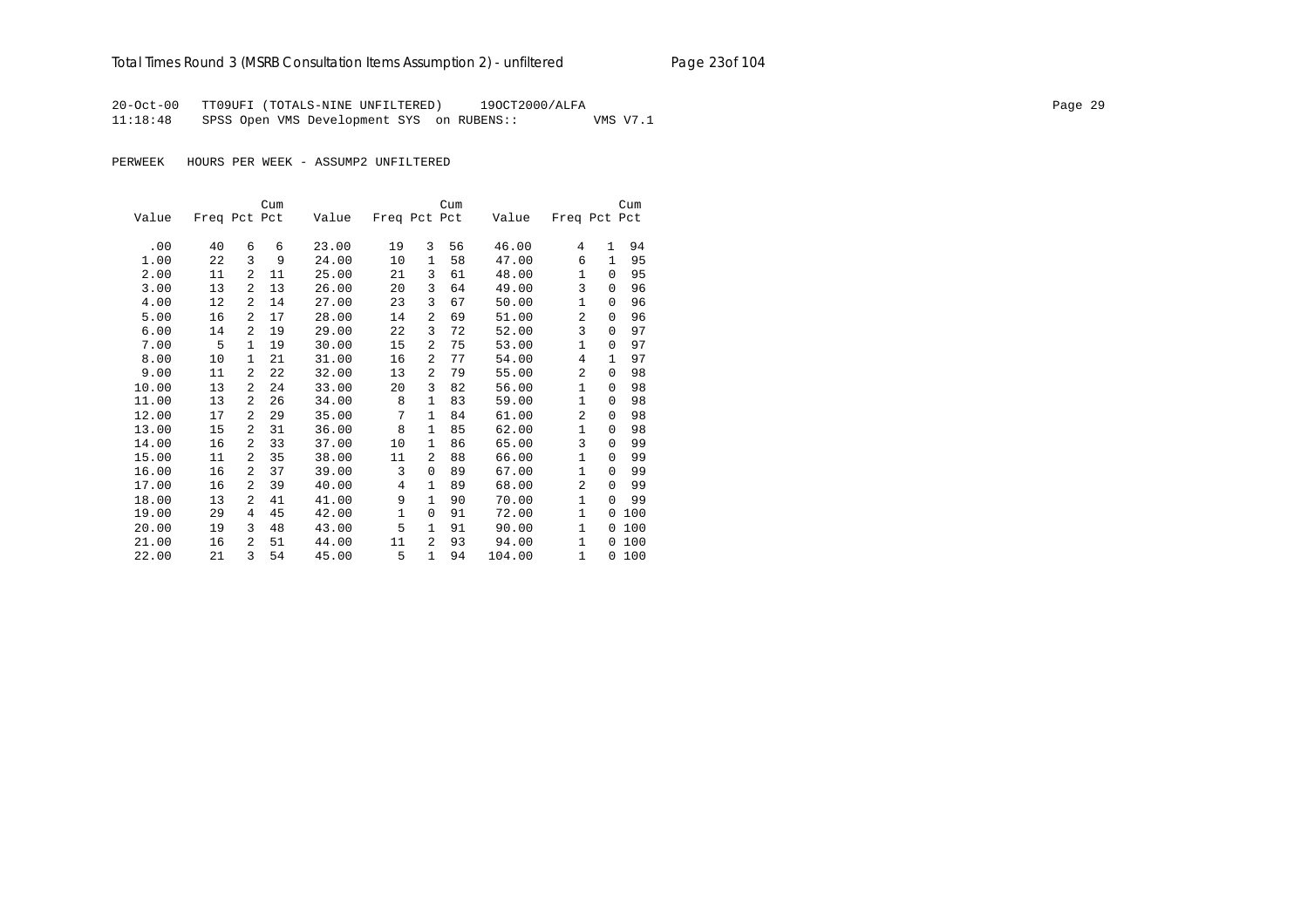| Total Times Round 3 (MSRB Consultation Items Assumption 2) - unfiltered | Page 24of 104 |
|-------------------------------------------------------------------------|---------------|
|-------------------------------------------------------------------------|---------------|

20-Oct-00 TT09UFI (TOTALS-NINE UNFILTERED) 19OCT2000/ALFA<br>11:18:49 SPSS Open VMS Development SYS on RUBENS:: WMS V7.1  $11:18:49$  SPSS Open VMS Development SYS on RUBENS::

PERWEEK HOURS PER WEEK - ASSUMP2 UNFILTERED

Count Midpoint One symbol equals approximately 2.00 occurrences

| 98             | 2.50   |                      |                                        |    |    |     |
|----------------|--------|----------------------|----------------------------------------|----|----|-----|
| 56             | 7.50   |                      | ****************************           |    |    |     |
| 74             | 12.50  |                      | ************************************** |    |    |     |
| 85             | 17.50  |                      |                                        |    |    |     |
| 85             | 22.50  |                      |                                        |    |    |     |
| 100            | 27.50  |                      |                                        |    |    |     |
| 72             | 32.50  |                      | *************************************  |    |    |     |
| 39             | 37.50  | ******************** |                                        |    |    |     |
| 30             | 42.50  | ***************      |                                        |    |    |     |
| 19             | 47.50  | **********           |                                        |    |    |     |
| 11             | 52.50  | ******               |                                        |    |    |     |
| 4              | 57.50  | $* *$                |                                        |    |    |     |
| 3              | 62.50  | $* *$                |                                        |    |    |     |
| 7              | 67.50  | ****                 |                                        |    |    |     |
| $\overline{a}$ | 72.50  | $\ast$               |                                        |    |    |     |
| $\Omega$       | 77.50  |                      |                                        |    |    |     |
| $\Omega$       | 82.50  |                      |                                        |    |    |     |
| $\Omega$       | 87.50  |                      |                                        |    |    |     |
| $\mathfrak{D}$ | 92.50  | $\ast$               |                                        |    |    |     |
| 0              | 97.50  |                      |                                        |    |    |     |
| $\mathbf{1}$   | 102.50 | $\star$              |                                        |    |    |     |
|                |        |                      |                                        |    |    |     |
|                |        | 20<br>U              | 40                                     | 60 | 80 | 100 |
|                |        |                      | Histogram frequency                    |    |    |     |
| Mean           | 22.096 | Std dev              | 15.350                                 |    |    |     |

Valid cases 688 Missing cases 0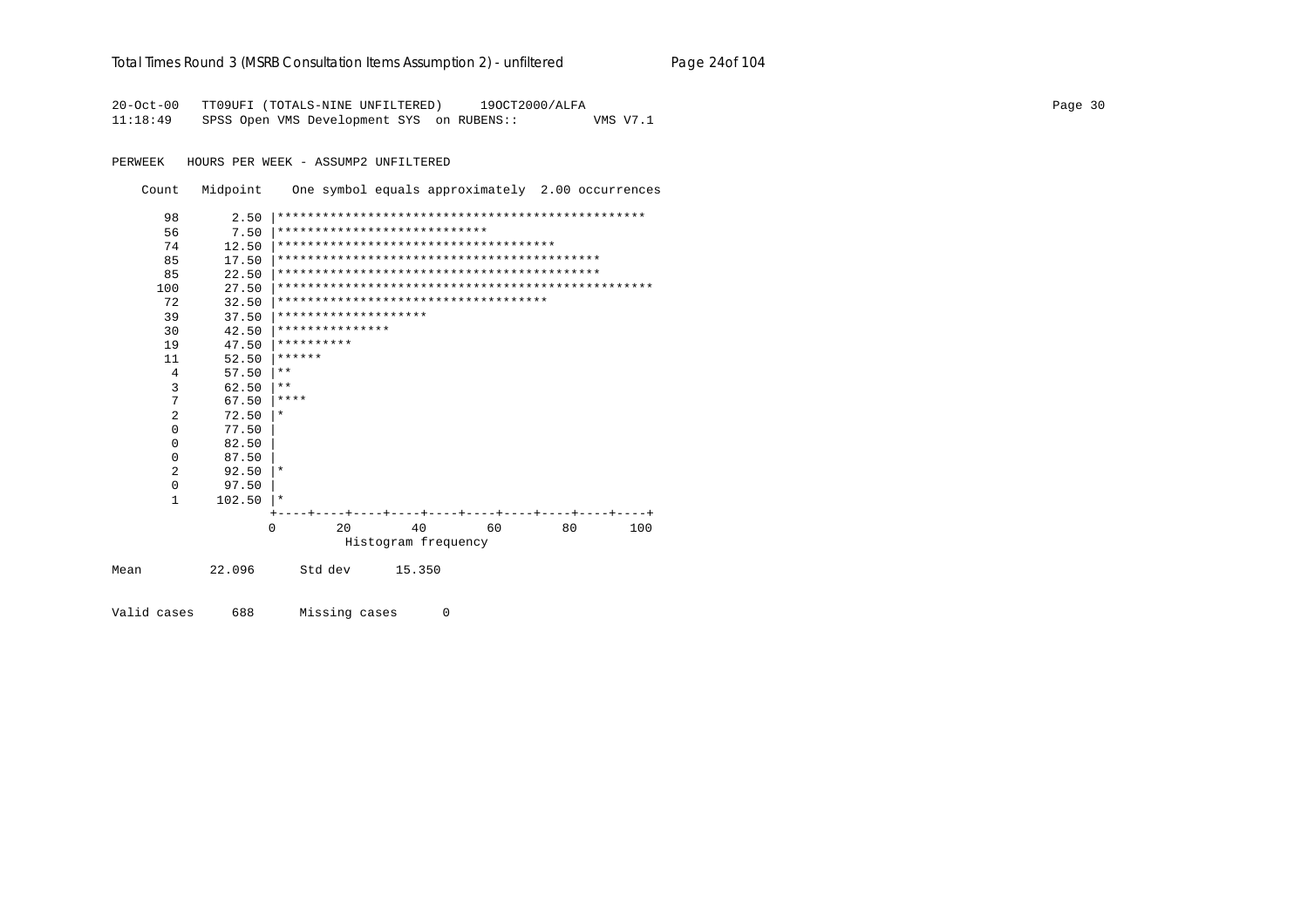20-Oct-00 TT09UFI (TOTALS-NINE UNFILTERED) 19OCT2000/ALFA Page 31 11:18:49 SPSS Open VMS Development SYS on RUBENS:: VMS V7.1

Preceding task required .28 seconds CPU time; 1.81 seconds elapsed.

300 0 TEMPORARY 301 0 SELECT IF (SCIN36 EQ 8) 302 0 /\* 303 0 /\* TOTAL TIMES FREQUENCY DISTRIBUTION FOR PAEDIATRIC SURGEONS  $304 \quad 0 \quad /$ \* 305 0 FREQUENCIES VARIABLES=PERWEEK/ 306 0 FORMAT=CONDENSE/ 307 0 HISTOGRAM=INCREMENT (5)/ 308 0 STATISTICS=MEAN STDDEV 309 0 /\*

There are 1,073,640,320 bytes of memory available.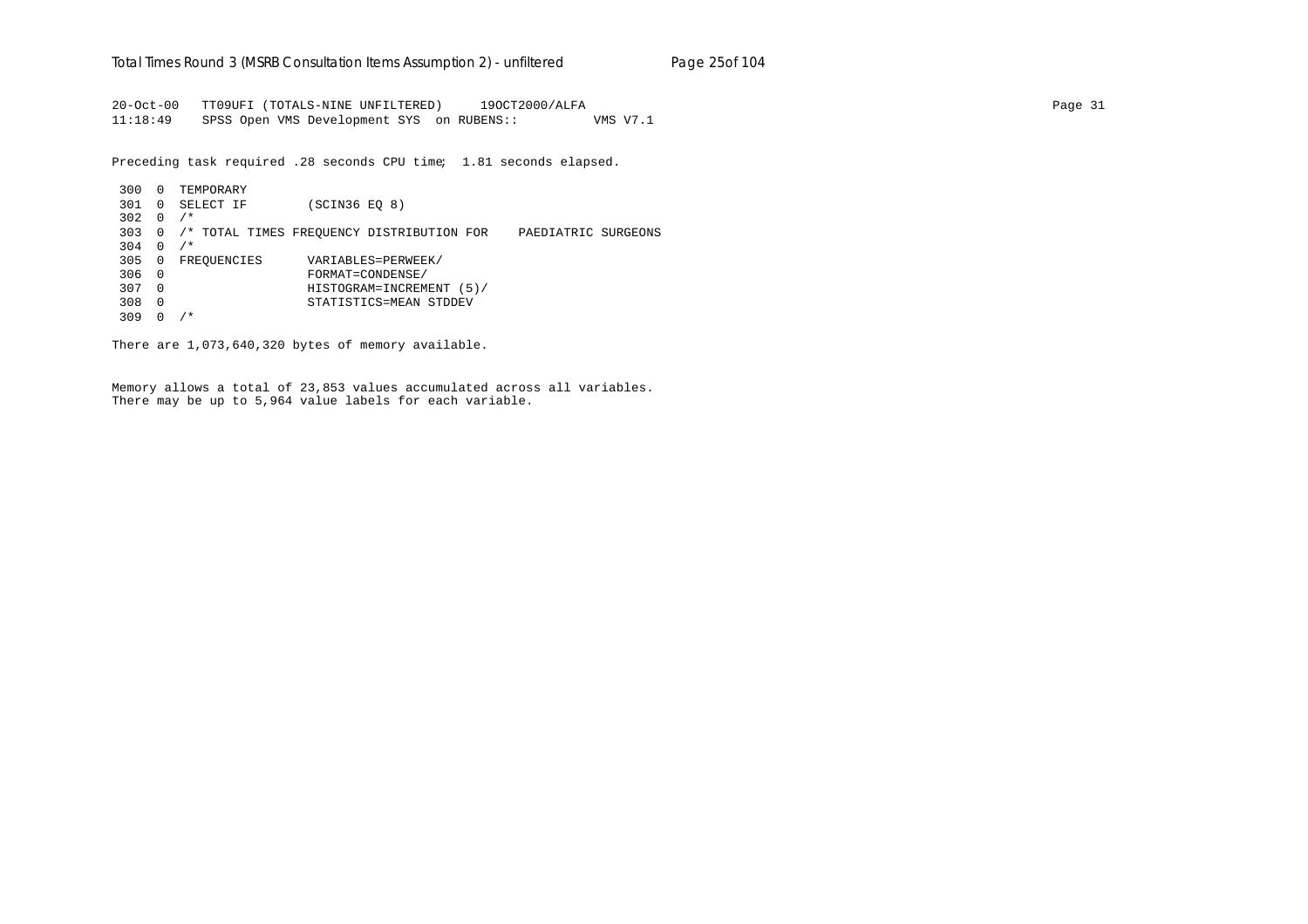# Total Times Round 3 (MSRB Consultation Items Assumption 2) - *unfiltered* Page 26of 104

20-Oct-00 TT09UFI (TOTALS-NINE UNFILTERED) 19OCT2000/ALFA Page 32 11:18:50 SPSS Open VMS Development SYS on RUBENS:: VMS V7.1

PERWEEK HOURS PER WEEK - ASSUMP2 UNFILTERED

|       |              |               | Cum |       |                |   | Cum |       |                |                | Cum   |
|-------|--------------|---------------|-----|-------|----------------|---|-----|-------|----------------|----------------|-------|
| Value | Freq Pct Pct |               |     | Value | Freq Pct Pct   |   |     | Value | Freq Pct Pct   |                |       |
|       |              |               |     |       |                |   |     |       |                |                |       |
| .00   | 5.           | 10            | 10  | 11.00 | 2              | 4 | 48  | 26.00 | $\mathfrak{D}$ | 4              | 81    |
| 1.00  |              | $\mathcal{L}$ | 13  | 12.00 | $\overline{a}$ | 4 | 52  | 28.00 |                | $\mathfrak{D}$ | 83    |
| 2.00  | 2            | 4             | 17  | 13.00 | 1              | 2 | 54  | 32.00 |                | 2              | 85    |
| 3.00  |              | $\mathcal{D}$ | 19  | 14.00 | $\overline{a}$ | 4 | 58  | 34.00 | $\overline{2}$ | 4              | 90    |
| 4.00  | 2            | 4             | 23  | 16.00 | 3              | 6 | 65  | 38.00 |                | $\overline{2}$ | 92    |
| 5.00  | 1            | $\mathcal{L}$ | 25  | 17.00 | $\mathbf{1}$   | 2 | 67  | 44.00 |                | $\mathfrak{D}$ | 94    |
| 6.00  | 4            | 8             | 33  | 18.00 | 1.             | 2 | 69  | 51.00 | $\mathfrak{D}$ | 4              | 98    |
| 8.00  |              | 2             | 35  | 21.00 |                | 2 | 71  | 58.00 |                |                | 2 100 |
| 9.00  |              | $2^{1}$       | 38  | 22.00 | $\overline{a}$ | 4 | 75  |       |                |                |       |
| 10.00 | 3            | 6             | 44  | 23.00 |                | 2 | 77  |       |                |                |       |

|      | Count    | Midpoint |          |                    |                              |   | One symbol equals approximately .40 occurrences |    |  |    |  |
|------|----------|----------|----------|--------------------|------------------------------|---|-------------------------------------------------|----|--|----|--|
|      | 11       | 2.50     |          |                    | **************************** |   |                                                 |    |  |    |  |
|      | 7        | 7.50     |          | ****************** |                              |   |                                                 |    |  |    |  |
|      | 10       | 12.50    |          |                    | *************************    |   |                                                 |    |  |    |  |
|      | 5        | 17.50    |          | *************      |                              |   |                                                 |    |  |    |  |
|      | 4        | 22.50    |          | **********         |                              |   |                                                 |    |  |    |  |
|      | 3        | 27.50    | ******** |                    |                              |   |                                                 |    |  |    |  |
|      | 3        | 32.50    | ******** |                    |                              |   |                                                 |    |  |    |  |
|      | 1        | 37.50    | ***      |                    |                              |   |                                                 |    |  |    |  |
|      | 1        | 42.50    | ***      |                    |                              |   |                                                 |    |  |    |  |
|      | $\Omega$ | 47.50    |          |                    |                              |   |                                                 |    |  |    |  |
|      | 2        | 52.50    | *****    |                    |                              |   |                                                 |    |  |    |  |
|      | 1        | 57.50    | ***      |                    |                              |   |                                                 |    |  |    |  |
|      |          |          |          |                    |                              |   |                                                 |    |  |    |  |
|      |          |          | 0        | 4                  |                              | 8 | 12                                              | 16 |  | 20 |  |
|      |          |          |          |                    | Histogram frequency          |   |                                                 |    |  |    |  |
| Mean |          | 16.083   |          | Std dev            | 14.642                       |   |                                                 |    |  |    |  |

Valid cases 48 Missing cases 0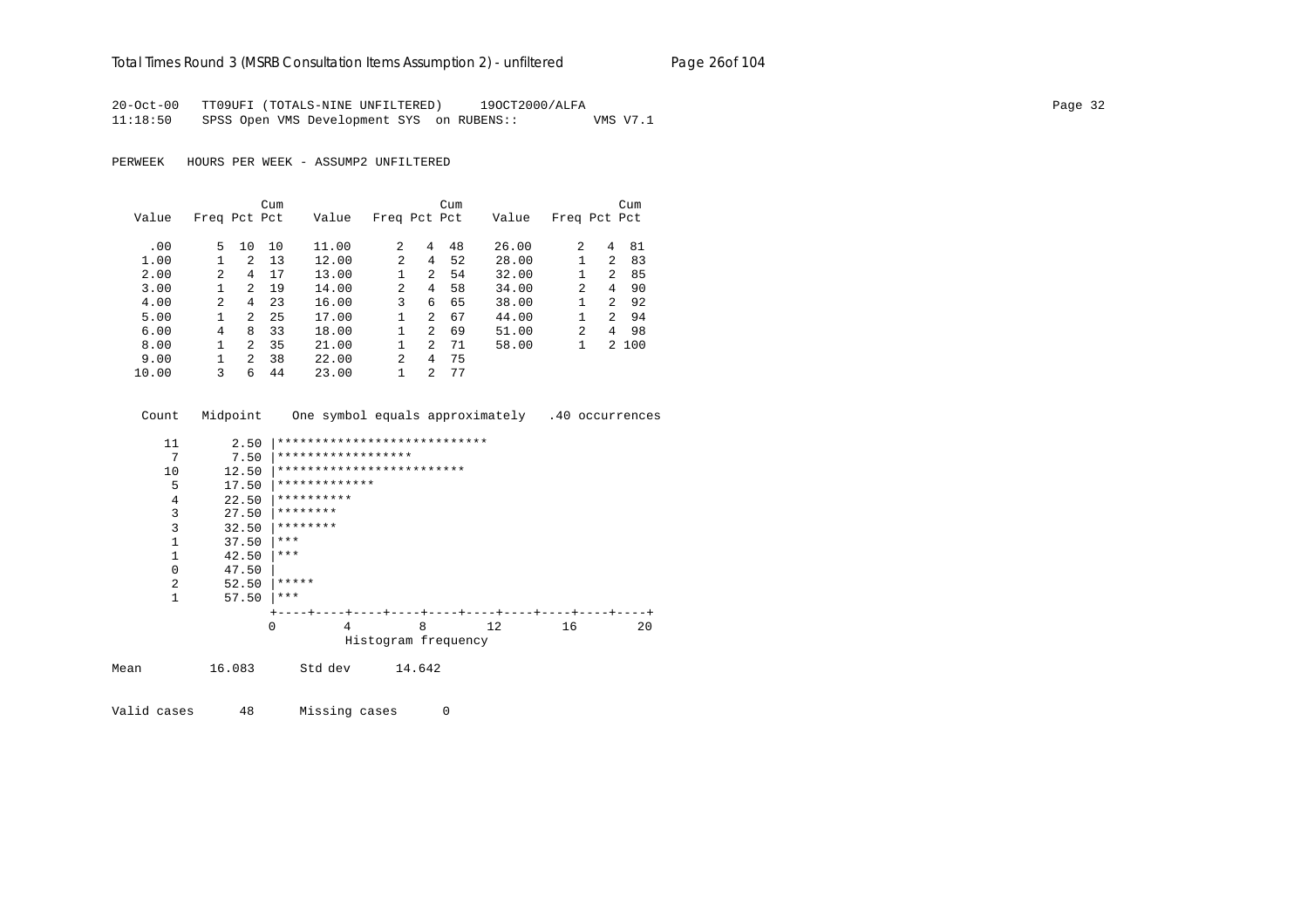20-Oct-00 TT09UFI (TOTALS-NINE UNFILTERED) 19OCT2000/ALFA Page 33 11:18:51 SPSS Open VMS Development SYS on RUBENS:: VMS V7.1

Preceding task required .29 seconds CPU time; 1.68 seconds elapsed.

310 0 TEMPORARY 311 0 SELECT IF (SCIN36 EQ 9)  $312 \t 0 / *$ 313 0 /\* TOTAL TIMES FREQUENCY DISTRIBUTION FOR PLASTIC SURGEONS  $314 \t 0 \t /\t$ 315 0 FREQUENCIES VARIABLES=PERWEEK/ 316 0 FORMAT=CONDENSE/ 317 0 HISTOGRAM=INCREMENT (5)/ 318 0 STATISTICS=MEAN STDDEV 319 0 /\*

There are 1,073,640,320 bytes of memory available.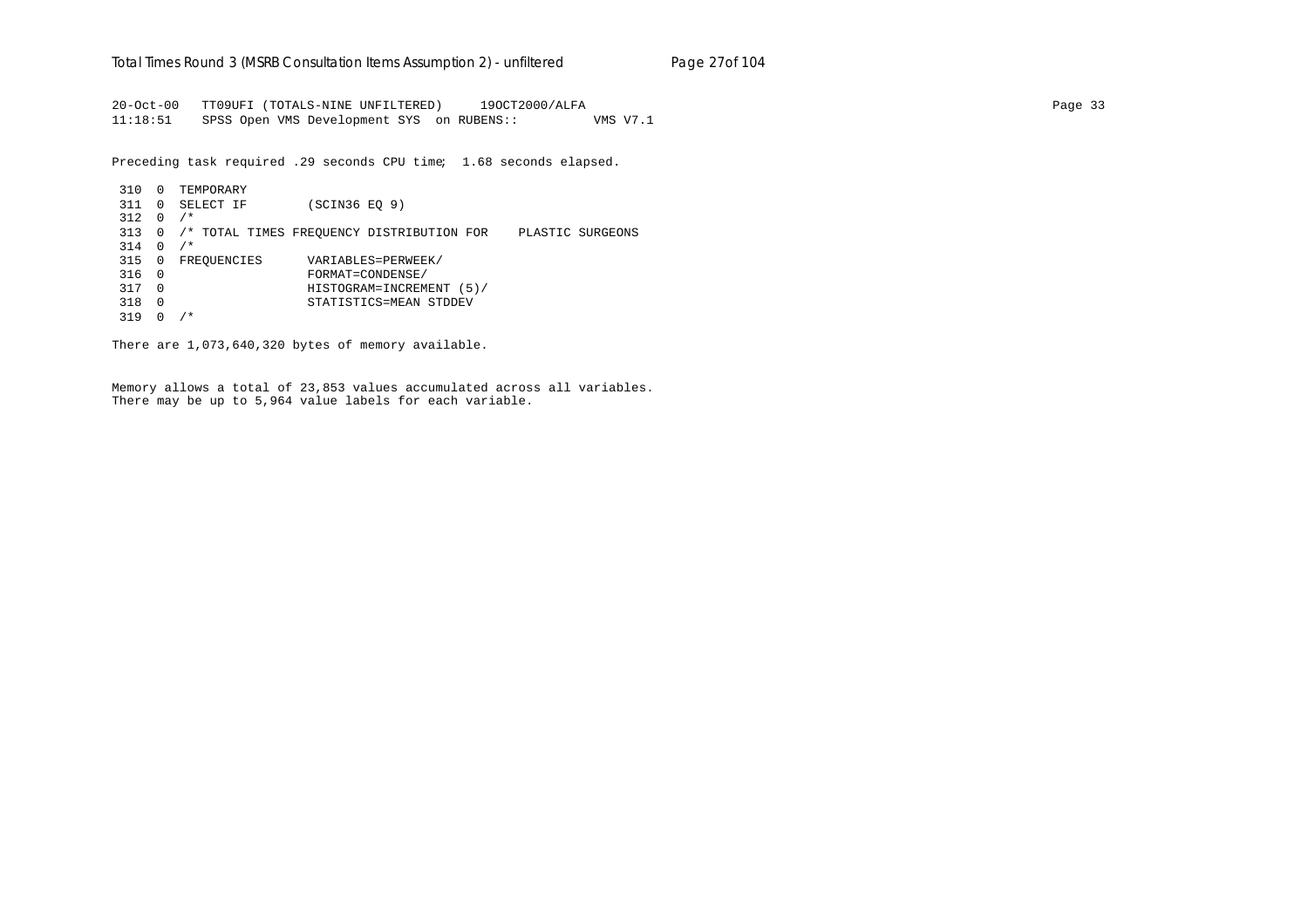## Total Times Round 3 (MSRB Consultation Items Assumption 2) - *unfiltered* Page 28of 104

20-Oct-00 TT09UFI (TOTALS-NINE UNFILTERED) 19OCT2000/ALFA Page 34 11:18:52 SPSS Open VMS Development SYS on RUBENS:: VMS V7.1

|       |                |                | Cum |       |                |                | Cum |        |                |              | Cum |
|-------|----------------|----------------|-----|-------|----------------|----------------|-----|--------|----------------|--------------|-----|
| Value | Freq Pct Pct   |                |     | Value | Freq Pct Pct   |                |     | Value  | Freq Pct Pct   |              |     |
|       |                |                |     |       |                |                |     |        |                |              |     |
| .00   | 5              | 2              | 2   | 28.00 | 6              | 3              | 44  | 56.00  | $\mathbf{1}$   | 0            | 87  |
| 1.00  | 5              | $\overline{a}$ | 4   | 29.00 | 4              | 2              | 45  | 57.00  | 2              | 1            | 88  |
| 2.00  | 6              | 3              | 7   | 30.00 | 5              | 2              | 48  | 58.00  | 1              | $\Omega$     | 88  |
| 3.00  | $\overline{a}$ | 1              | 8   | 31.00 | 12             | 5              | 53  | 59.00  | 3              | $\mathbf{1}$ | 89  |
| 4.00  | $\overline{2}$ | $\mathbf{1}$   | 9   | 32.00 | 5              | $\overline{2}$ | 55  | 62.00  | $\mathbf{1}$   | $\Omega$     | 90  |
| 5.00  | 3              | 1              | 10  | 33.00 | 3              | $\mathbf{1}$   | 56  | 63.00  | $\overline{2}$ | 1            | 91  |
| 7.00  | $\overline{a}$ | 1              | 11  | 34.00 | 2              | $\mathbf{1}$   | 57  | 64.00  | $\mathbf{1}$   | 0            | 91  |
| 8.00  | 2              | 1              | 12  | 35.00 | 3              | $\mathbf 1$    | 59  | 67.00  | $\mathbf{1}$   | $\Omega$     | 92  |
| 9.00  | $\overline{a}$ | 1              | 13  | 36.00 | $\overline{4}$ | 2              | 60  | 69.00  | $\mathbf{1}$   | 0            | 92  |
| 10.00 | $\mathbf{1}$   | $\Omega$       | 13  | 37.00 | 5              | $\overline{a}$ | 63  | 71.00  | $\mathbf{1}$   | $\Omega$     | 92  |
| 11.00 | 2              | 1              | 14  | 38.00 | 3              | $\mathbf{1}$   | 64  | 74.00  | $\mathbf{1}$   | $\Omega$     | 93  |
| 12.00 | $\overline{2}$ | 1              | 15  | 39.00 | 5              | 2              | 66  | 76.00  | 1              | $\Omega$     | 93  |
| 13.00 | 3              | 1              | 16  | 40.00 | 5              | 2              | 68  | 78.00  | 2              | 1            | 94  |
| 14.00 | 1              | 0              | 17  | 41.00 | 3              | $\mathbf{1}$   | 70  | 79.00  | 1              | $\Omega$     | 95  |
| 15.00 | 3              | 1              | 18  | 42.00 | 7              | 3              | 73  | 81.00  | $\mathbf{1}$   | 0            | 95  |
| 16.00 | 3              | 1              | 20  | 43.00 | 8              | 4              | 76  | 82.00  | $\mathbf{1}$   | $\Omega$     | 96  |
| 17.00 | $\overline{4}$ | $\mathfrak{D}$ | 21  | 44.00 | 5              | 2              | 79  | 83.00  | $\mathbf{1}$   | $\Omega$     | 96  |
| 18.00 | $\overline{a}$ | 1              | 22  | 45.00 | $\overline{2}$ | $\mathbf{1}$   | 80  | 84.00  | 1              | $\Omega$     | 96  |
| 19.00 | 2              | $\mathbf 1$    | 23  | 46.00 | 5              | 2              | 82  | 88.00  | $\mathbf{1}$   | $\Omega$     | 97  |
| 20.00 | 3              | 1              | 24  | 47.00 | $\overline{2}$ | $\mathbf{1}$   | 83  | 95.00  | $\mathbf{1}$   | $\Omega$     | 97  |
| 21.00 | 4              | 2              | 26  | 48.00 | $\mathbf{1}$   | $\mathbf 0$    | 83  | 96.00  | $\mathbf{1}$   | 0            | 98  |
| 22.00 | 3              | 1              | 28  | 49.00 | 1              | $\mathbf 0$    | 84  | 102.00 | $\mathbf{1}$   | $\Omega$     | 98  |
| 23.00 | 8              | 4              | 31  | 50.00 | $\overline{c}$ | 1              | 84  | 113.00 | $\mathbf{1}$   | $\Omega$     | 99  |
| 24.00 | 6              | 3              | 34  | 51.00 | 1              | $\mathbf 0$    | 85  | 116.00 | 1              | $\Omega$     | 99  |
| 25.00 | 5              | 2              | 36  | 52.00 | $\mathbf{1}$   | $\mathbf 0$    | 85  | 119.00 | $\mathbf{1}$   | $\Omega$     | 100 |
| 26.00 | 5              | $\mathfrak{D}$ | 38  | 54.00 | 1              | $\mathbf 0$    | 86  | 125.00 | 1              | 0            | 100 |
| 27.00 | 6              | 3              | 41  | 55.00 | $\mathbf{1}$   | $\mathbf 0$    | 86  |        |                |              |     |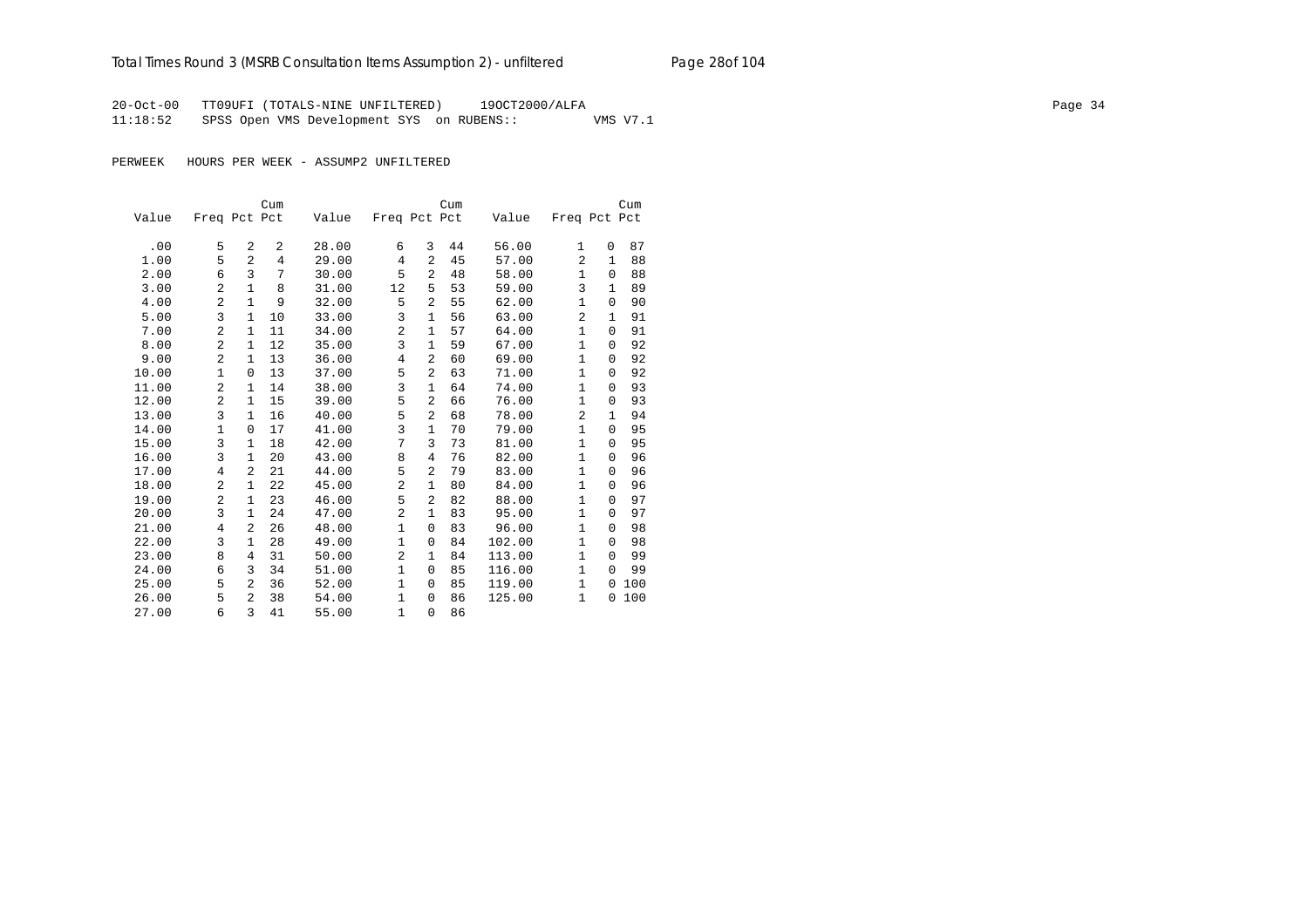### Total Times Round 3 (MSRB Consultation Items Assumption 2) - unfiltered Page 29of 104

20-Oct-00 TT09UFI (TOTALS-NINE UNFILTERED) 190CT2000/ALFA 11:18:53 SPSS Open VMS Development SYS on RUBENS:: VMS V7.1

PERWEEK HOURS PER WEEK - ASSUMP2 UNFILTERED

Count Midpoint One symbol equals approximately .60 occurrences

| 20             | 2.50   |                    | ********************************* |    |    |    |
|----------------|--------|--------------------|-----------------------------------|----|----|----|
| 9              | 7.50   | ***************    |                                   |    |    |    |
| 9              | 12.50  | ***************    |                                   |    |    |    |
| 14             | 17.50  |                    | ***********************           |    |    |    |
| 24             | 22.50  |                    |                                   |    |    |    |
| 26             | 27.50  |                    |                                   |    |    |    |
| 27             | 32.50  |                    |                                   |    |    |    |
| 20             | 37.50  |                    | ********************************* |    |    |    |
| 28             | 42.50  |                    |                                   |    |    |    |
| 11             | 47.50  | ****************** |                                   |    |    |    |
| 5              | 52.50  | ********           |                                   |    |    |    |
| 8              | 57.50  | *************      |                                   |    |    |    |
| 4              | 62.50  | *******            |                                   |    |    |    |
| $\overline{a}$ | 67.50  | $***$              |                                   |    |    |    |
| 2              | 72.50  | $***$              |                                   |    |    |    |
| 4              | 77.50  | *******            |                                   |    |    |    |
| 4              | 82.50  | *******            |                                   |    |    |    |
| $\mathbf{1}$   | 87.50  | $***$              |                                   |    |    |    |
| 0              | 92.50  |                    |                                   |    |    |    |
| 2              | 97.50  | ***                |                                   |    |    |    |
| $\mathbf{1}$   | 102.50 | $***$              |                                   |    |    |    |
| 0              | 107.50 |                    |                                   |    |    |    |
| 1              | 112.50 | $***$              |                                   |    |    |    |
| $\overline{a}$ | 117.50 | ***                |                                   |    |    |    |
| $\mathbf 1$    | 122.50 | $***$              |                                   |    |    |    |
|                |        |                    |                                   |    |    |    |
|                |        | $\mathbf 0$<br>6   | 12                                | 18 | 24 | 30 |
|                |        |                    | Histogram frequency               |    |    |    |
| Mean           | 34.249 | Std dev            | 23.156                            |    |    |    |

Valid cases 225 Missing cases  $\mathsf{O}$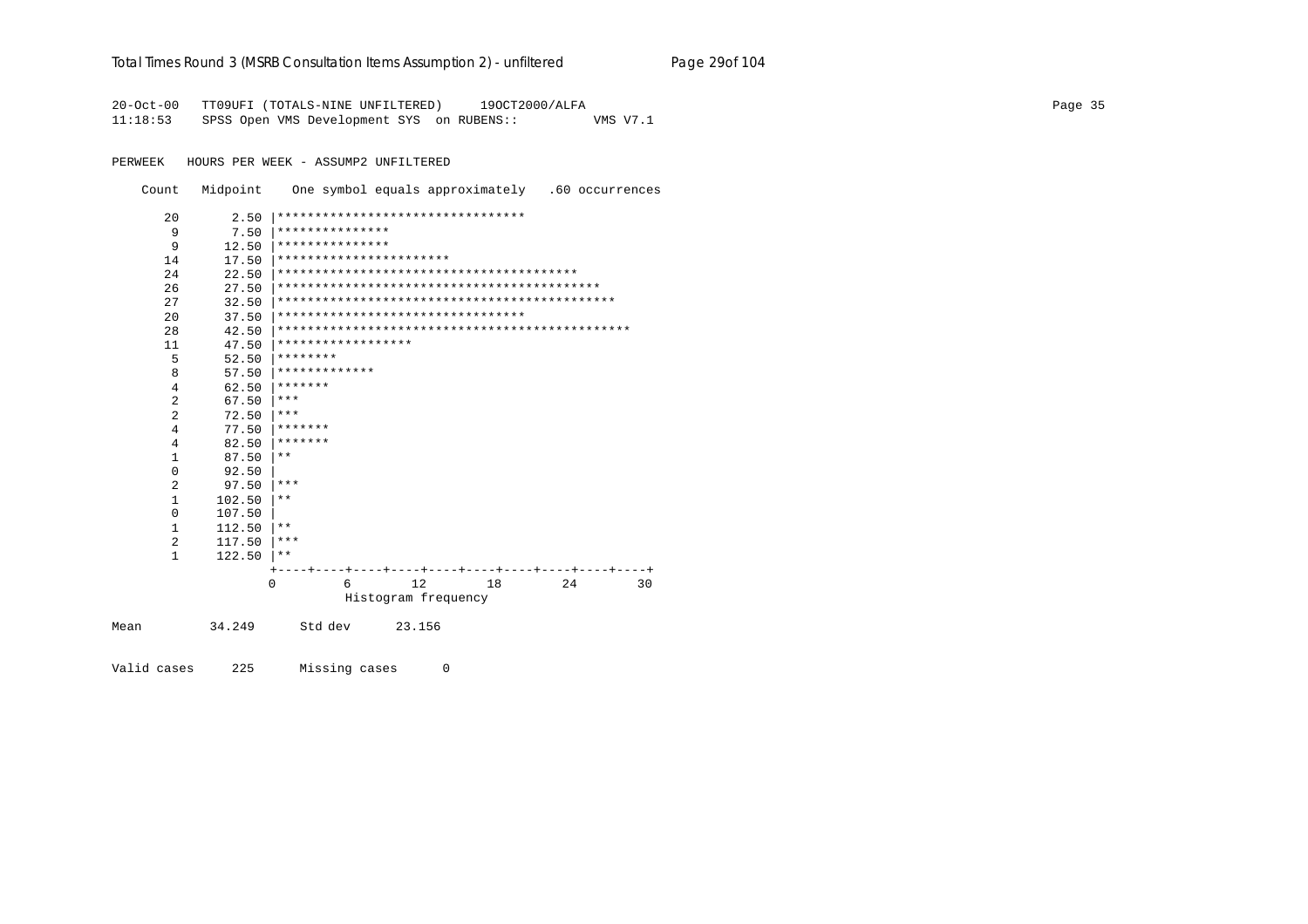20-Oct-00 TT09UFI (TOTALS-NINE UNFILTERED) 19OCT2000/ALFA Page 36 11:18:53 SPSS Open VMS Development SYS on RUBENS:: VMS V7.1

Preceding task required .30 seconds CPU time; 2.07 seconds elapsed.

| 320 | <sup>0</sup> | TEMPORARY   |                                                         |  |
|-----|--------------|-------------|---------------------------------------------------------|--|
| 321 | 0            | SELECT IF   | (SCIN36 EO 10)                                          |  |
| 322 | <sup>0</sup> | $/$ *       |                                                         |  |
| 323 |              |             | /* TOTAL TIMES FREOUENCY DISTRIBUTION FOR<br>UROLOGISTS |  |
| 324 | 0            | $/$ *       |                                                         |  |
| 325 | 0            | FREOUENCIES | VARIABLES=PERWEEK/                                      |  |
| 326 | $\Omega$     |             | FORMAT=CONDENSE/                                        |  |
| 327 | $\Omega$     |             | HISTOGRAM=INCREMENT (5)/                                |  |
| 328 | 0            |             | STATISTICS=MEAN STDDEV                                  |  |
| 329 |              | ∗           |                                                         |  |

There are 1,073,640,320 bytes of memory available.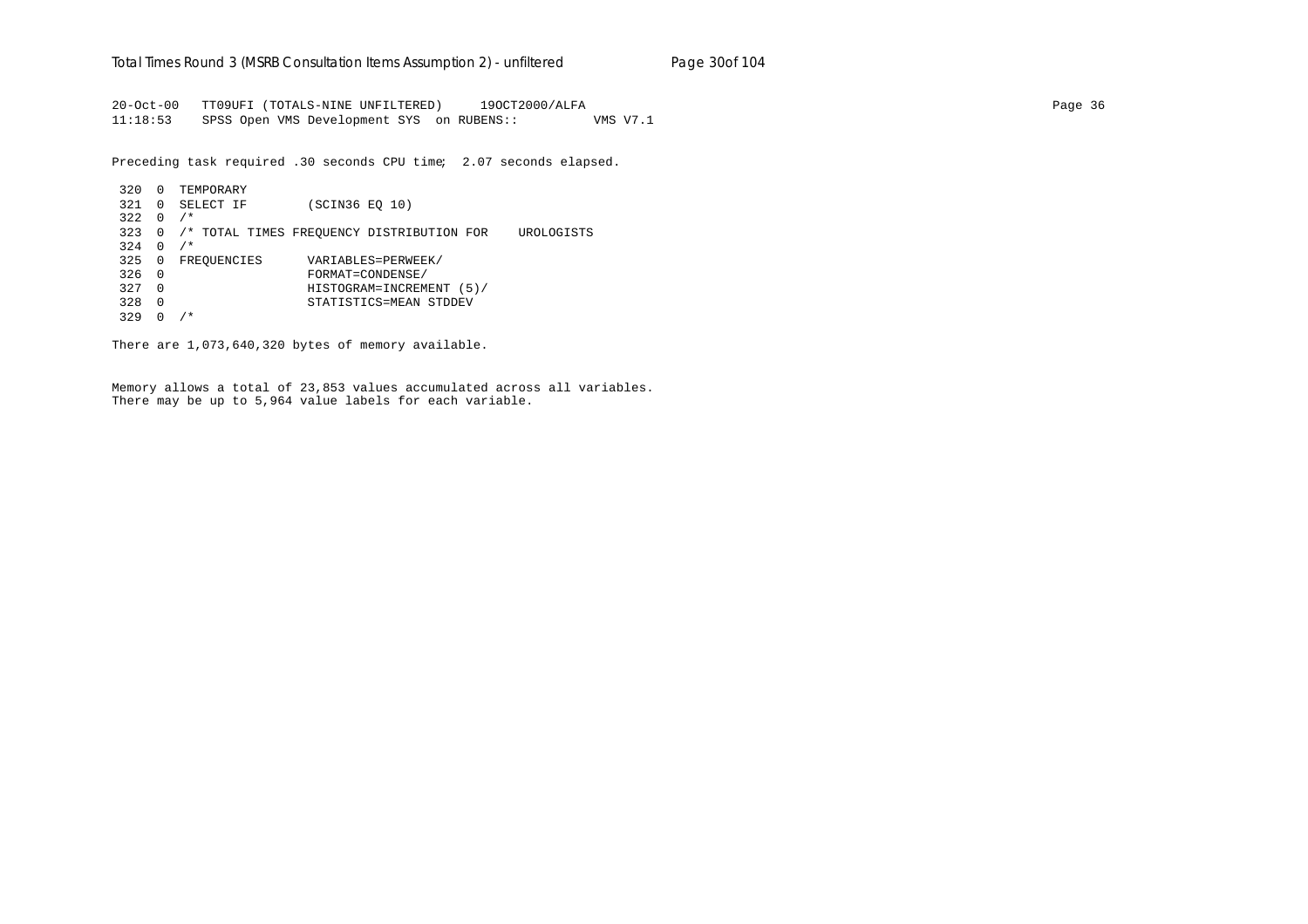## Total Times Round 3 (MSRB Consultation Items Assumption 2) - *unfiltered* Page 31of 104

20-Oct-00 TT09UFI (TOTALS-NINE UNFILTERED) 19OCT2000/ALFA Page 37 11:18:54 SPSS Open VMS Development SYS on RUBENS:: VMS V7.1

|       |                |                | Cum |       |                |                | Cum |        |                |              | Cum |
|-------|----------------|----------------|-----|-------|----------------|----------------|-----|--------|----------------|--------------|-----|
| Value | Freq Pct Pct   |                |     | Value | Freq Pct Pct   |                |     | Value  | Freq Pct Pct   |              |     |
|       |                |                |     |       |                |                |     |        |                |              |     |
| .00   | 12             | 5              | 5   | 23.00 | $\overline{2}$ | 1              | 38  | 45.00  | 3              | $\mathbf{1}$ | 85  |
| 1.00  | 4              | $\overline{2}$ | 7   | 24.00 | 3              | 1              | 39  | 46.00  | 3              | $\mathbf{1}$ | 86  |
| 2.00  | 4              | $\overline{2}$ | 8   | 25.00 | 5              | 2              | 41  | 47.00  | 4              | 2            | 88  |
| 3.00  | 3              | $\mathbf{1}$   | 10  | 26.00 | 8              | 3              | 44  | 48.00  | $\overline{a}$ | $\mathbf{1}$ | 89  |
| 4.00  | 4              | $\overline{a}$ | 11  | 27.00 | 12             | 5              | 50  | 49.00  | 4              | 2            | 91  |
| 5.00  | 5              | $\overline{a}$ | 14  | 28.00 | 3              | 1              | 51  | 50.00  | 4              | 2            | 92  |
| 6.00  | $\overline{a}$ | 1              | 14  | 29.00 | 7              | 3              | 54  | 51.00  | $\overline{2}$ | $\mathbf{1}$ | 93  |
| 7.00  | 2              | 1              | 15  | 30.00 | 5              | 2              | 56  | 52.00  | $\overline{a}$ | $\mathbf{1}$ | 94  |
| 8.00  | 1              | $\Omega$       | 16  | 31.00 | 4              | $\overline{2}$ | 58  | 53.00  | $\overline{2}$ | $\mathbf{1}$ | 95  |
| 9.00  | $\overline{a}$ | $\mathbf{1}$   | 17  | 32.00 | 8              | 3              | 61  | 54.00  | $\mathbf{1}$   | $\Omega$     | 95  |
| 10.00 | 3              | $\mathbf{1}$   | 18  | 33.00 | 4              | 2              | 63  | 57.00  | $\mathbf{1}$   | $\Omega$     | 96  |
| 11.00 | 2              | 1              | 19  | 34.00 | $\mathbf{1}$   | $\Omega$       | 63  | 60.00  | $\mathbf{1}$   | $\Omega$     | 96  |
| 12.00 | 3              | $\mathbf{1}$   | 20  | 35.00 | 7              | 3              | 66  | 64.00  | $\mathbf{1}$   | $\Omega$     | 97  |
| 13.00 | 3              | 1              | 21  | 36.00 | 11             | 5              | 71  | 65.00  | 1              | $\Omega$     | 97  |
| 14.00 | 2              | 1              | 22  | 37.00 | 5              | 2              | 73  | 67.00  | 1              | $\Omega$     | 97  |
| 15.00 | 6              | 3              | 25  | 38.00 | 4              | 2              | 75  | 73.00  | $\mathbf{1}$   | $\Omega$     | 98  |
| 16.00 | 3              | 1              | 26  | 39.00 | 6              | 3              | 77  | 76.00  | $\mathbf{1}$   | $\Omega$     | 98  |
| 18.00 | 4              | 2              | 28  | 40.00 | 3              | $\mathbf{1}$   | 78  | 80.00  | 2              | $\mathbf{1}$ | 99  |
| 19.00 | 5              | 2              | 30  | 41.00 | 1              | $\mathbf 0$    | 79  | 90.00  | 1              | 0            | 100 |
| 20.00 | 6              | 3              | 32  | 42.00 | 6              | 3              | 81  | 110.00 | 1              | 0            | 100 |
| 21.00 | 7              | 3              | 35  | 43.00 | 3              | $\mathbf{1}$   | 83  |        |                |              |     |
| 22.00 | 4              | $\overline{a}$ | 37  | 44.00 | 3              | $\mathbf{1}$   | 84  |        |                |              |     |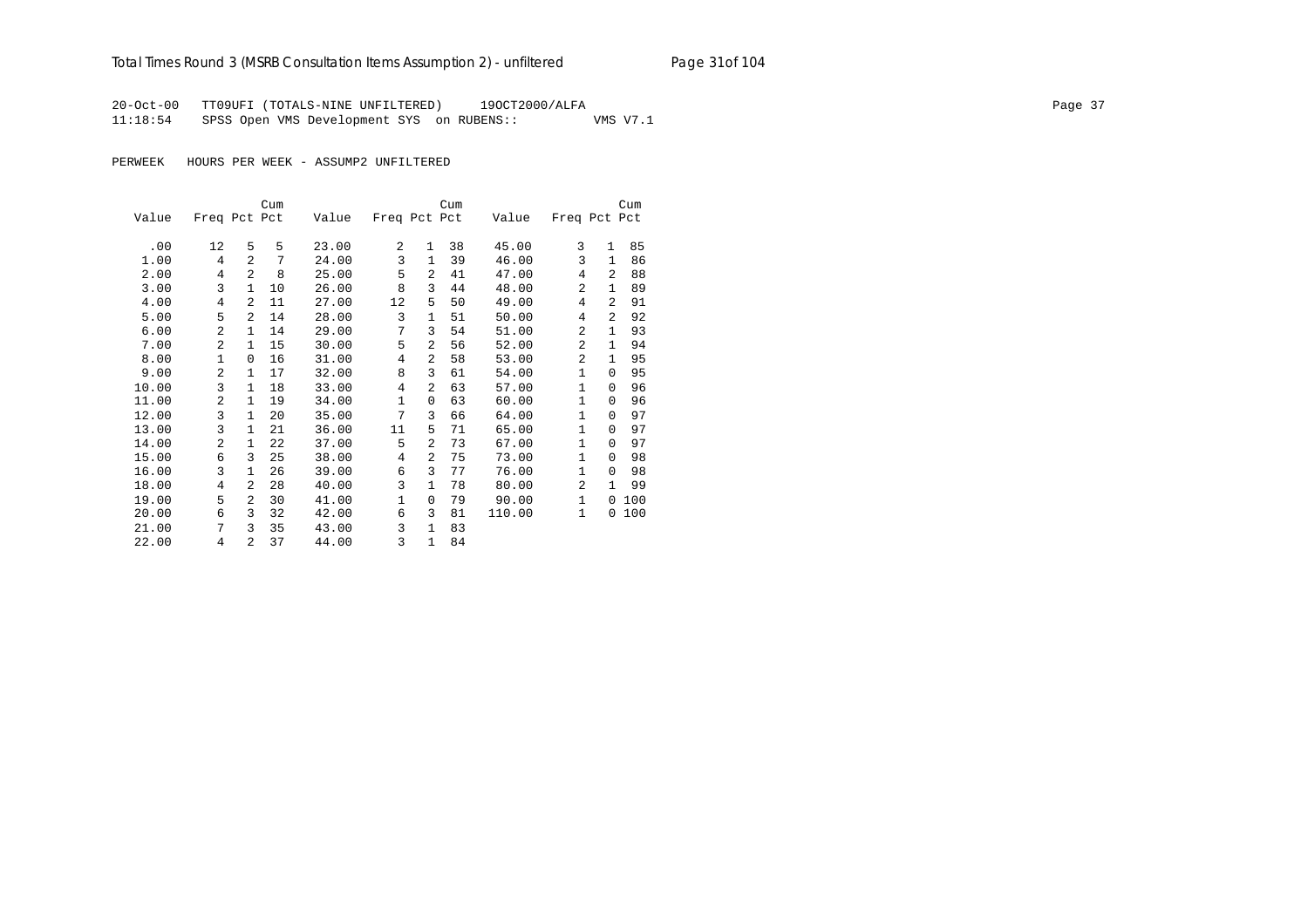|  | Total Times Round 3 (MSRB Consultation Items Assumption 2) - unfiltered | Page 32of 104 |
|--|-------------------------------------------------------------------------|---------------|
|  |                                                                         |               |

20-Oct-00 TT09UFI (TOTALS-NINE UNFILTERED) 19OCT2000/ALFA 11:18:55 SPSS Open VMS Development SYS on RUBENS:: VMS V7.1

PERWEEK HOURS PER WEEK - ASSUMP2 UNFILTERED

Count Midpoint One symbol equals approximately .80 occurrences

| 27           | 2.50   | ********************************** |                     |           |    |    |
|--------------|--------|------------------------------------|---------------------|-----------|----|----|
| 12           | 7.50   | ***************                    |                     |           |    |    |
| 13           | 12.50  | ****************                   |                     |           |    |    |
|              |        | ***********************            |                     |           |    |    |
| 18           | 17.50  | ****************************       |                     |           |    |    |
| 2.2.         | 22.50  |                                    |                     |           |    |    |
| 35           | 27.50  |                                    |                     |           |    |    |
| 2.2.         | 32.50  | ****************************       |                     |           |    |    |
| 33           | 37.50  |                                    |                     |           |    |    |
| 16           | 42.50  | ********************               |                     |           |    |    |
| 16           | 47.50  | ********************               |                     |           |    |    |
| 11           | 52.50  | **************                     |                     |           |    |    |
| $\mathbf{1}$ | 57.50  | $\ast$                             |                     |           |    |    |
| 2            | 62.50  | ***                                |                     |           |    |    |
| 2            | 67.50  | ***                                |                     |           |    |    |
| $\mathbf{1}$ | 72.50  | $\ast$                             |                     |           |    |    |
| $\mathbf{1}$ | 77.50  | $\ast$                             |                     |           |    |    |
| 2            | 82.50  | ***                                |                     |           |    |    |
| $\Omega$     | 87.50  |                                    |                     |           |    |    |
| $\mathbf{1}$ | 92.50  | $\ast$                             |                     |           |    |    |
| $\Omega$     | 97.50  |                                    |                     |           |    |    |
| $\Omega$     | 102.50 |                                    |                     |           |    |    |
| $\mathbf{1}$ | 107.50 | $\star$                            |                     |           |    |    |
|              |        |                                    | ----+----           | ----+---- |    |    |
|              |        | 8<br>$\Omega$                      | 16                  | 24        | 32 | 40 |
|              |        |                                    | Histogram frequency |           |    |    |
|              |        |                                    |                     |           |    |    |
| Mean         | 28.449 | Std dev                            | 17.968              |           |    |    |
|              |        |                                    |                     |           |    |    |
|              |        |                                    |                     |           |    |    |

Valid cases 236 Missing cases  $\overline{0}$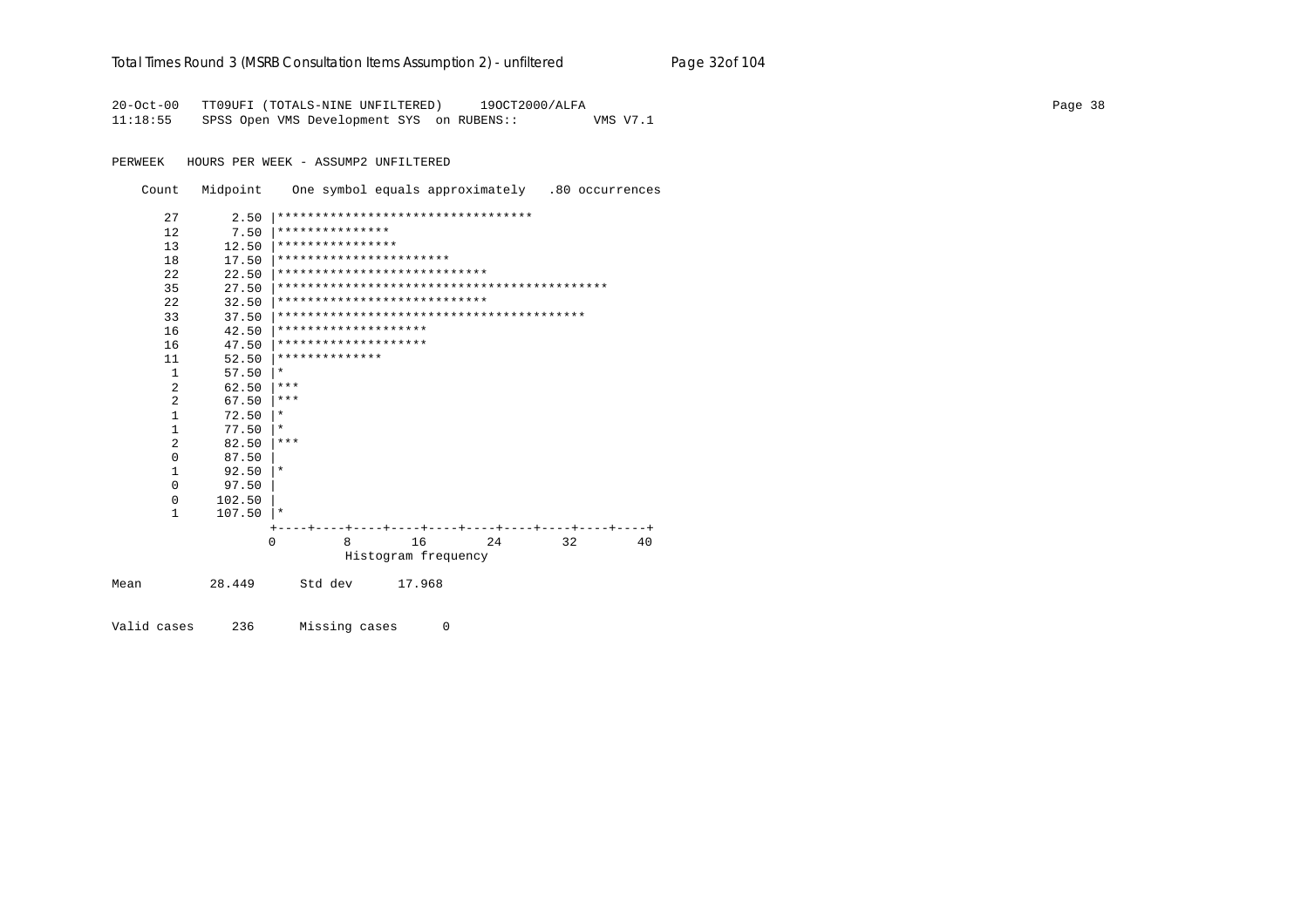20-Oct-00 TT09UFI (TOTALS-NINE UNFILTERED) 19OCT2000/ALFA Page 39 11:18:57 SPSS Open VMS Development SYS on RUBENS:: VMS V7.1

Preceding task required .35 seconds CPU time; 2.98 seconds elapsed.

330 0 TEMPORARY 331 0 SELECT IF (SCIN36 EQ 11) 332 0 /\* 333 0 /\* TOTAL TIMES FREQUENCY DISTRIBUTION FOR VASCULAR SURGEONS 334 0 /\* 335 0 FREQUENCIES VARIABLES=PERWEEK/ 336 0 FORMAT=CONDENSE/ 337 0 HISTOGRAM=INCREMENT (5)/ 338 0 STATISTICS=MEAN STDDEV 339 0 /\*

There are 1,073,640,320 bytes of memory available.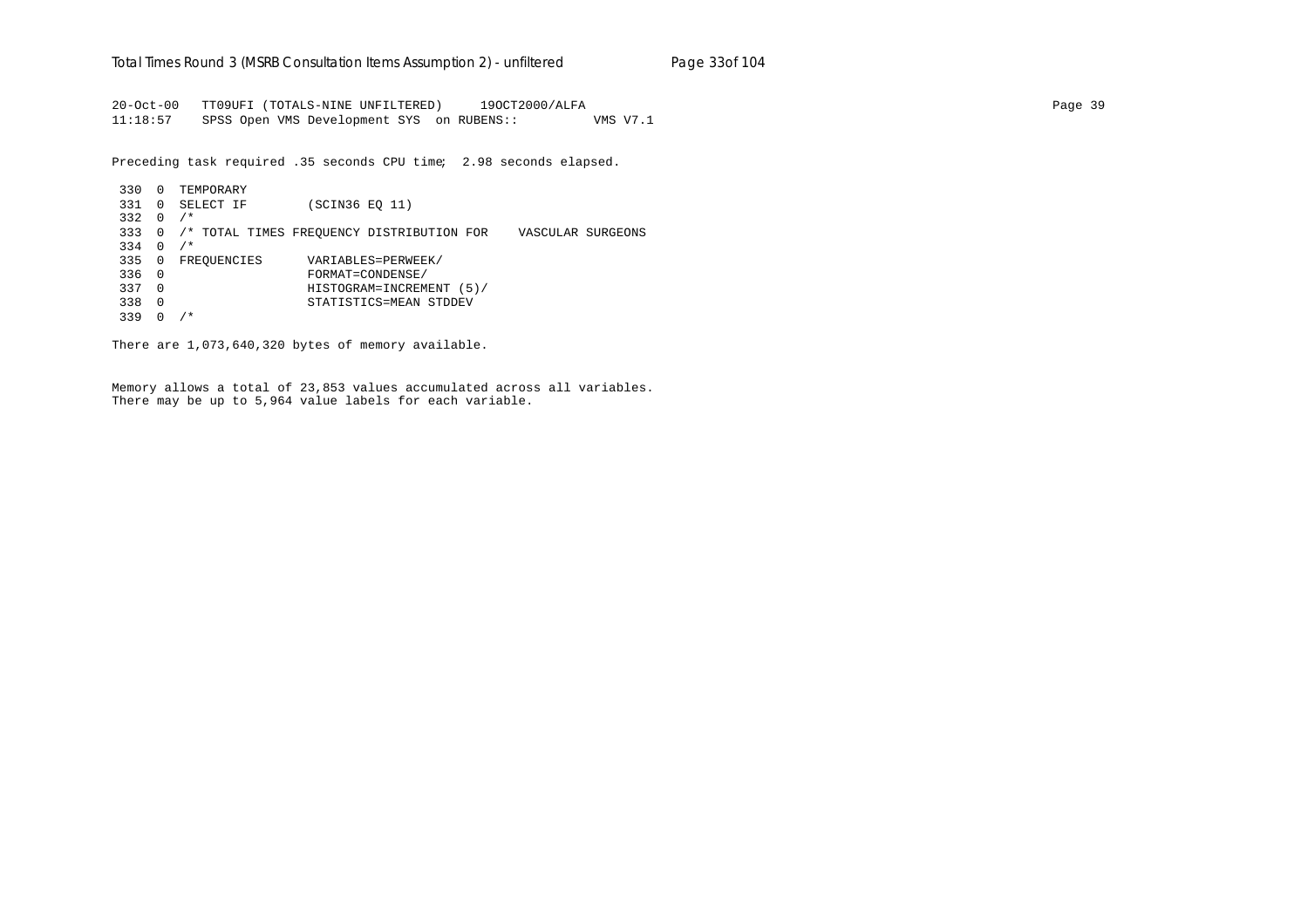20-Oct-00 TT09UFI (TOTALS-NINE UNFILTERED) 19OCT2000/ALFA Page 40 11:18:59 SPSS Open VMS Development SYS on RUBENS:: VMS V7.1

|       |                |                | Cum |       |                |                | Cum |       |                |                | Cum |
|-------|----------------|----------------|-----|-------|----------------|----------------|-----|-------|----------------|----------------|-----|
| Value | Freq Pct Pct   |                |     | Value | Freq Pct Pct   |                |     | Value | Freq Pct Pct   |                |     |
| .00   | 4              | 4              | 4   | 18.00 | 3              | 3              | 46  | 38.00 | 3              | ζ              | 84  |
| 1.00  | 6              | 5              | 9   | 19.00 | 3              | 3              | 49  | 39.00 | $\mathbf{1}$   | $\mathbf{1}$   | 85  |
| 2.00  | 2              | $\mathfrak{D}$ | 11  | 20.00 | 4              | 4              | 53  | 41.00 | $\overline{a}$ | $\overline{a}$ | 87  |
| 3.00  | 1              | 1              | 11  | 21.00 | 4              | 4              | 56  | 42.00 | $\overline{2}$ | $\overline{a}$ | 89  |
| 4.00  | 1              | 1              | 12  | 22.00 | 3              | 3              | 59  | 43.00 | 1              | $\mathbf{1}$   | 89  |
| 5.00  | 1              | $\mathbf{1}$   | 13  | 23.00 | 3              | 3              | 61  | 45.00 | 1              | $\mathbf{1}$   | 90  |
| 6.00  | 4              | 4              | 17  | 24.00 | 4              | 4              | 65  | 46.00 | 1              | 1.             | 91  |
| 7.00  | 3              | 3              | 19  | 25.00 | 3              | 3              | 68  | 47.00 | 1              | 1.             | 92  |
| 8.00  | 2              | $\mathfrak{D}$ | 21  | 26.00 | 3              | 3              | 70  | 50.00 | 1              | 1.             | 93  |
| 10.00 | 3              | 3              | 24  | 27.00 | 1              | $\mathbf{1}$   | 71  | 51.00 | 1              | 1.             | 94  |
| 11.00 | 3              | 3              | 26  | 29.00 | $\mathbf{1}$   | $\mathbf{1}$   | 72  | 52.00 | 2              | $\overline{2}$ | 96  |
| 12.00 | 3              | 3              | 29  | 30.00 | $\overline{a}$ | 2              | 74  | 63.00 | $\mathbf{1}$   | 1              | 96  |
| 13.00 | 6              | 5              | 34  | 31.00 | $\overline{a}$ | $\overline{a}$ | 75  | 64.00 | $\mathbf{1}$   | 1.             | 97  |
| 14.00 | 1              | $\mathbf{1}$   | 35  | 32.00 | $\overline{a}$ | $\mathfrak{D}$ | 77  | 74.00 | $\mathbf{1}$   | 1.             | 98  |
| 15.00 | $\mathfrak{D}$ | $\mathcal{L}$  | 37  | 33.00 | $\mathfrak{D}$ | $\overline{a}$ | 79  | 79.00 | $\mathbf{1}$   | 1              | 99  |
| 16.00 | 3              | 3              | 39  | 36.00 | $\overline{a}$ | 2              | 81  | 85.00 | 1              | $\mathbf{1}$   | 100 |
| 17.00 | 5              | 4              | 44  | 37.00 | 1              | 1              | 82  |       |                |                |     |

|      | Count          | Midpoint | One symbol equals approximately .40 occurrences |
|------|----------------|----------|-------------------------------------------------|
|      | 14             | 2.50     | ***********************************             |
|      | 10             | 7.50     | *************************                       |
|      | 16             | 12.50    |                                                 |
|      | 16             | 17.50    |                                                 |
|      | 18             | 22.50    |                                                 |
|      | 8              | 27.50    | ********************                            |
|      | 8              | 32.50    | ********************                            |
|      | 7              | 37.50    | ******************                              |
|      | 5              | 42.50    | *************                                   |
|      | $\overline{3}$ | 47.50    | ********                                        |
|      | 4              | 52.50    | **********                                      |
|      | $\Omega$       | 57.50    |                                                 |
|      | $\overline{a}$ | 62.50    | *****                                           |
|      | $\Omega$       | 67.50    |                                                 |
|      | $\mathbf{1}$   | 72.50    | $***$                                           |
|      | $\mathbf{1}$   | 77.50    | ***                                             |
|      | $\mathbf{1}$   | 82.50    | ***                                             |
|      |                |          |                                                 |
|      |                |          | 8<br>16<br>12<br>20<br>$\Omega$<br>4            |
|      |                |          | Histogram frequency                             |
| Mean |                | 22.658   | Std dev<br>17.225                               |
|      |                |          |                                                 |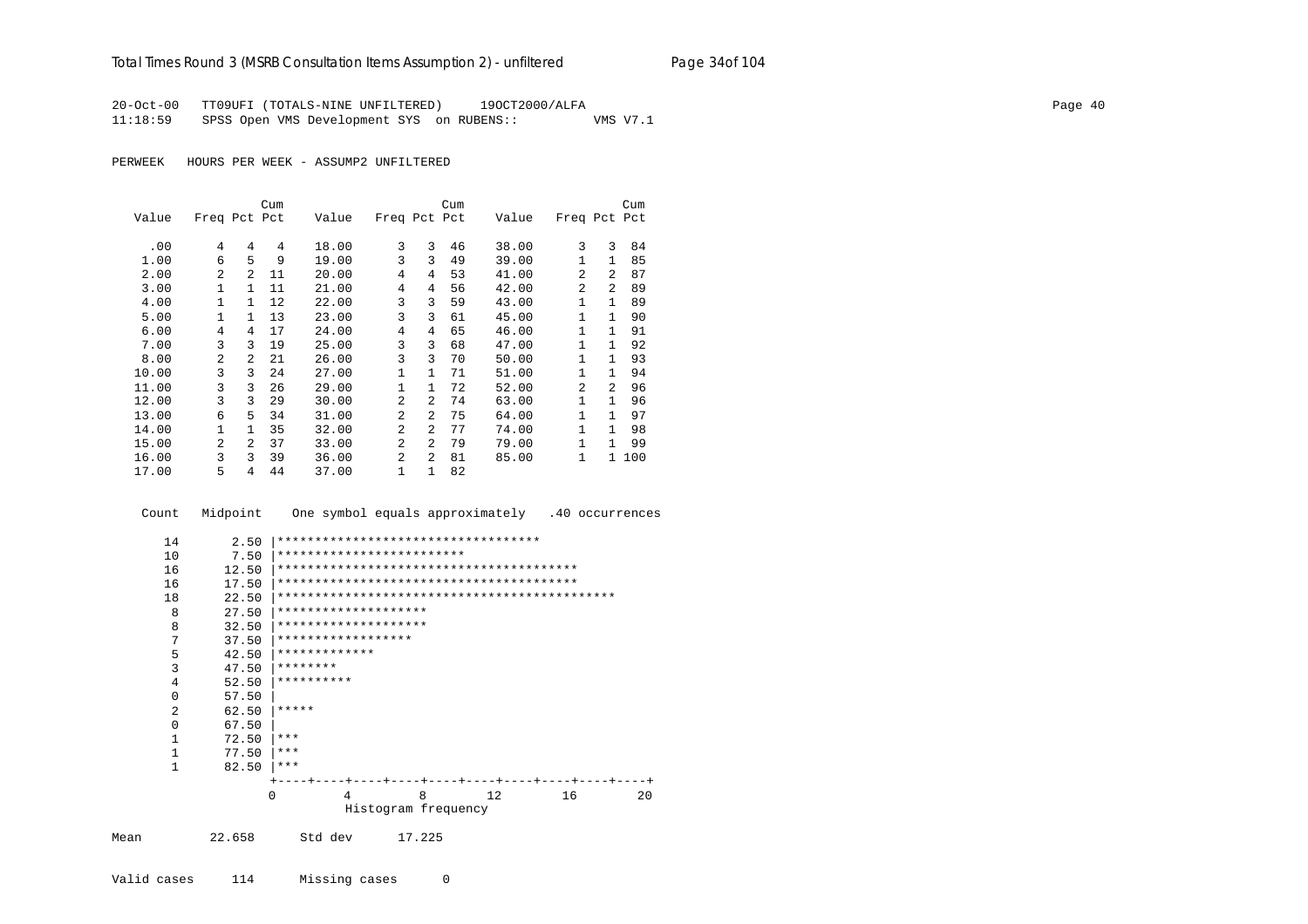20-Oct-00 TT09UFI (TOTALS-NINE UNFILTERED) 19OCT2000/ALFA Page 41 11:19:00 SPSS Open VMS Development SYS on RUBENS:: VMS V7.1

Preceding task required .39 seconds CPU time; 3.22 seconds elapsed.

340 0 TEMPORARY 341 0 SELECT IF (SCIN36 EQ 12)  $342 \quad 0 \quad /*$ 343 0 /\* TOTAL TIMES FREQUENCY DISTRIBUTION FOR OPTHALMOLOGISTS  $344 \quad 0 \quad /$ \* 345 0 FREQUENCIES VARIABLES=PERWEEK/ 346 0 FORMAT=CONDENSE/ 347 0 HISTOGRAM=INCREMENT (5)/ 348 0 STATISTICS=MEAN STDDEV 349 0 /\*

There are 1,073,640,320 bytes of memory available.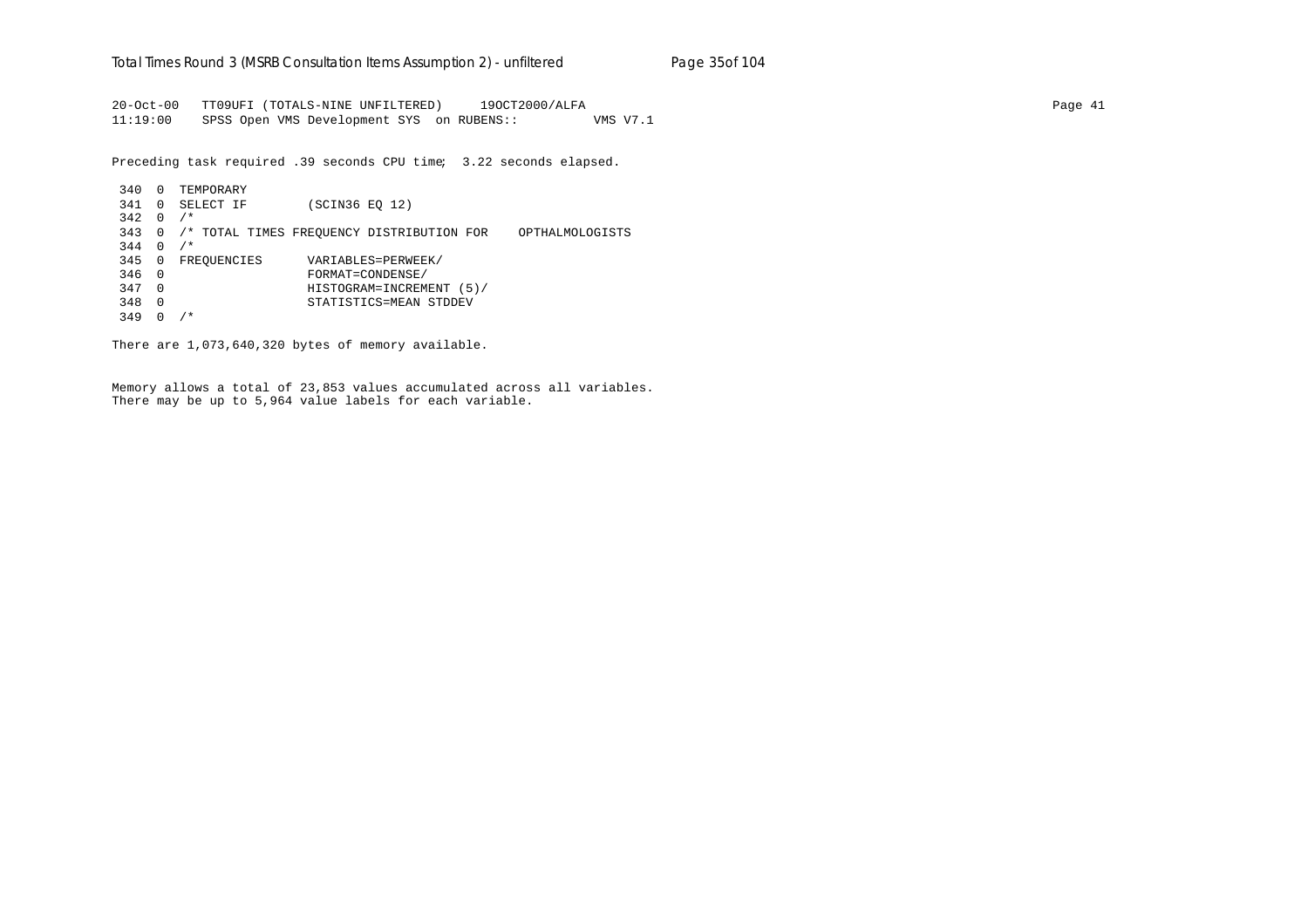20-Oct-00 TT09UFI (TOTALS-NINE UNFILTERED) 19OCT2000/ALFA Page 42 11:19:01 SPSS Open VMS Development SYS on RUBENS:: VMS V7.1

|       |                |                | Cum |       |                |                | Cum |        |                |              | Cum |
|-------|----------------|----------------|-----|-------|----------------|----------------|-----|--------|----------------|--------------|-----|
| Value | Freq Pct Pct   |                |     | Value | Freq Pct Pct   |                |     | Value  | Freq Pct Pct   |              |     |
|       |                |                |     |       |                |                |     |        |                |              |     |
| .00   | 37             | 5              | 5   | 32.00 | 16             | $\overline{a}$ | 52  | 64.00  | 1              | 0            | 92  |
| 1.00  | 9              | $\mathbf{1}$   | 7   | 33.00 | 13             | $\overline{a}$ | 54  | 65.00  | 4              | 1            | 92  |
| 2.00  | 13             | $\overline{2}$ | 8   | 34.00 | 15             | $\overline{2}$ | 56  | 66.00  | 3              | $\mathbf 0$  | 93  |
| 3.00  | 11             | $\overline{2}$ | 10  | 35.00 | 21             | 3              | 59  | 67.00  | 5              | 1            | 93  |
| 4.00  | 14             | 2              | 12  | 36.00 | 13             | $\overline{a}$ | 61  | 69.00  | 3              | $\mathbf 0$  | 94  |
| 5.00  | 6              | $\mathbf{1}$   | 13  | 37.00 | 12             | $\overline{a}$ | 62  | 70.00  | 3              | $\mathbf 0$  | 94  |
| 6.00  | 13             | $\overline{a}$ | 15  | 38.00 | 14             | $\overline{a}$ | 64  | 71.00  | 6              | 1            | 95  |
| 7.00  | 16             | $\overline{a}$ | 17  | 39.00 | 7              | 1              | 65  | 72.00  | $\overline{2}$ | $\mathbf 0$  | 95  |
| 8.00  | 8              | $\mathbf{1}$   | 18  | 40.00 | 9              | $\mathbf{1}$   | 67  | 73.00  | 4              | $\mathbf{1}$ | 96  |
| 9.00  | 3              | $\mathbf 0$    | 19  | 41.00 | 11             | 2              | 68  | 74.00  | 2              | $\mathbf 0$  | 96  |
| 10.00 | $\overline{4}$ | 1              | 19  | 42.00 | 7              | $\mathbf{1}$   | 69  | 75.00  | 4              | $\mathbf{1}$ | 97  |
| 11.00 | $\overline{4}$ | 1              | 20  | 43.00 | 10             | $\mathbf{1}$   | 71  | 76.00  | 3              | $\mathbf 0$  | 97  |
| 12.00 | 10             | 1              | 21  | 44.00 | 20             | 3              | 74  | 77.00  | $\mathbf{1}$   | $\mathbf 0$  | 97  |
| 13.00 | 6              | 1              | 22  | 45.00 | 14             | $\overline{2}$ | 76  | 78.00  | $\mathbf{1}$   | 0            | 97  |
| 14.00 | 9              | $\mathbf{1}$   | 23  | 46.00 | 9              | $\mathbf{1}$   | 77  | 79.00  | $\mathbf{1}$   | 0            | 98  |
| 15.00 | 11             | $\overline{a}$ | 25  | 47.00 | 9              | $\mathbf{1}$   | 78  | 82.00  | $\mathbf{1}$   | 0            | 98  |
| 16.00 | 14             | $\overline{2}$ | 27  | 48.00 | 5              | $\mathbf{1}$   | 79  | 83.00  | $\mathbf{1}$   | $\mathbf 0$  | 98  |
| 17.00 | 4              | $\mathbf 1$    | 27  | 49.00 | 6              | $\mathbf{1}$   | 80  | 84.00  | $\mathbf{1}$   | $\mathbf 0$  | 98  |
| 18.00 | 10             | 1              | 29  | 50.00 | 6              | $1\,$          | 81  | 86.00  | 2              | $\mathbf 0$  | 98  |
| 19.00 | 9              | $\mathbf 1$    | 30  | 51.00 | 6              | $\mathbf{1}$   | 81  | 88.00  | $\mathbf{1}$   | 0            | 98  |
| 20.00 | 7              | $\mathbf 1$    | 31  | 52.00 | 11             | $\overline{2}$ | 83  | 90.00  | $\mathbf{1}$   | $\Omega$     | 99  |
| 21.00 | 7              | $\mathbf{1}$   | 32  | 53.00 | 7              | $\mathbf{1}$   | 84  | 94.00  | $\mathbf{1}$   | $\mathbf 0$  | 99  |
| 22.00 | 9              | $\mathbf 1$    | 33  | 54.00 | 8              | $\mathbf{1}$   | 85  | 102.00 | $\mathbf 1$    | $\Omega$     | 99  |
| 23.00 | 8              | $\mathbf 1$    | 35  | 55.00 | 4              | $\mathbf{1}$   | 86  | 103.00 | $\mathbf{1}$   | $\mathbf 0$  | 99  |
| 24.00 | 9              | $\mathbf{1}$   | 36  | 56.00 | $\overline{c}$ | $\mathbf{0}$   | 86  | 110.00 | $\mathbf{1}$   | $\mathbf 0$  | 99  |
| 25.00 | 14             | 2              | 38  | 57.00 | $\overline{4}$ | $\mathbf{1}$   | 87  | 117.00 | $\mathbf{1}$   | $\mathbf 0$  | 99  |
| 26.00 | 15             | 2              | 40  | 58.00 | 5              | $\mathbf{1}$   | 87  | 122.00 | $\mathbf{1}$   | $\Omega$     | 99  |
| 27.00 | 15             | 2              | 42  | 59.00 | 5              | $\mathbf{1}$   | 88  | 126.00 | $\mathbf{1}$   | 0            | 100 |
| 28.00 | 12             | 2              | 44  | 60.00 | 4              | $\mathbf{1}$   | 89  | 128.00 | $\mathbf{1}$   | 0            | 100 |
| 29.00 | 13             | 2              | 46  | 61.00 | 9              | 1              | 90  | 138.00 | $\mathbf{1}$   | 0            | 100 |
| 30.00 | 14             | 2              | 48  | 62.00 | 7              | $\mathbf{1}$   | 91  | 156.00 | $\mathbf{1}$   | 0            | 100 |
| 31.00 | 12             | $\overline{a}$ | 49  | 63.00 | $\overline{4}$ | $\mathbf{1}$   | 91  |        |                |              |     |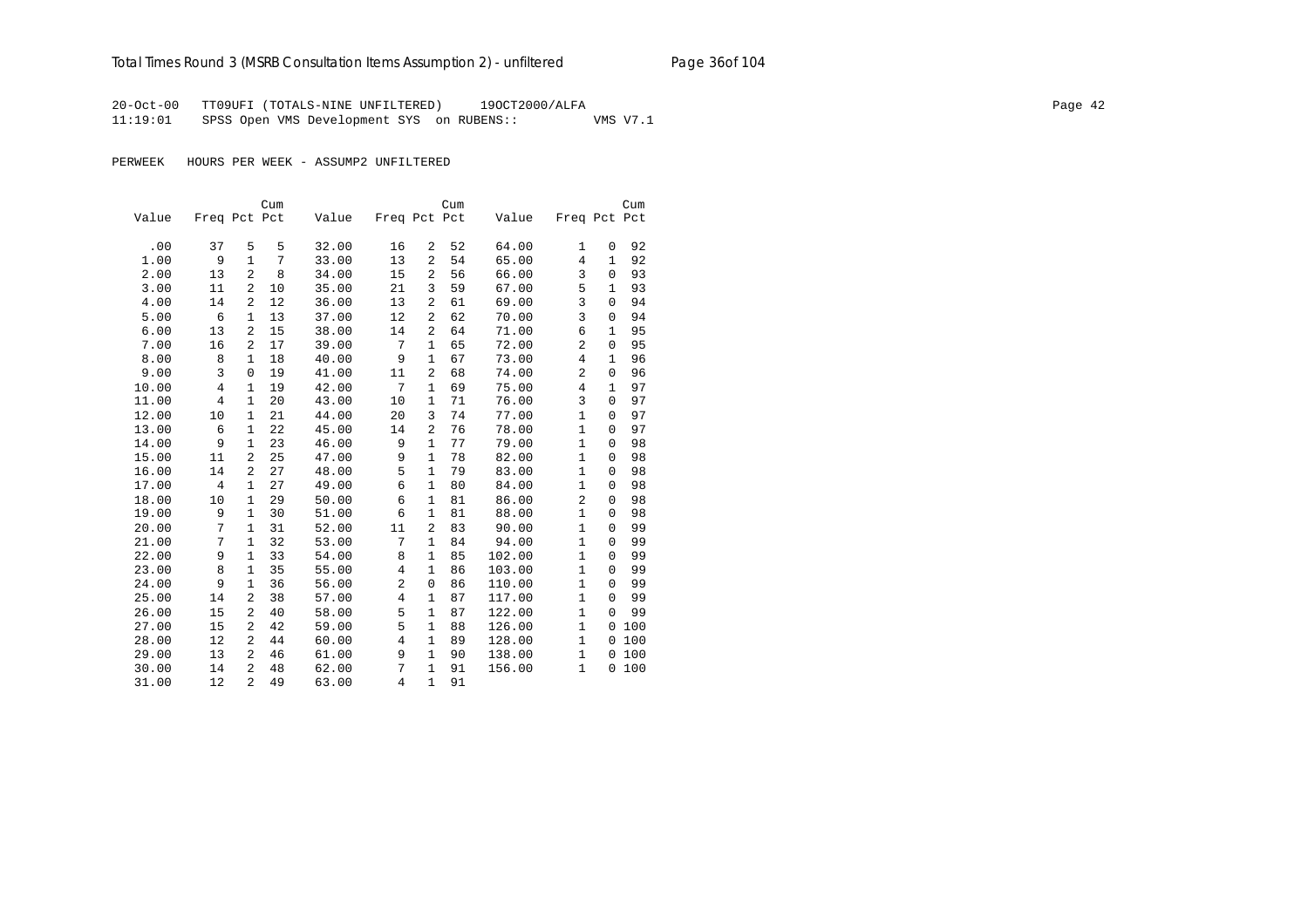### Total Times Round 3 (MSRB Consultation Items Assumption 2) - unfiltered Page 37of 104

20-Oct-00 TT09UFI (TOTALS-NINE UNFILTERED) 190CT2000/ALFA 11:19:02 SPSS Open VMS Development SYS on RUBENS:: VMS V7.1

PERWEEK HOURS PER WEEK - ASSUMP2 UNFILTERED

Count Midpoint One symbol equals approximately 2.00 occurrences

| 84             | 2.50   |                                      |                     |    |    |     |
|----------------|--------|--------------------------------------|---------------------|----|----|-----|
| 46             | 7.50   | ***********************              |                     |    |    |     |
| 33             | 12.50  | *****************                    |                     |    |    |     |
| 48             | 17.50  | ************************             |                     |    |    |     |
| 40             | 22.50  | ********************                 |                     |    |    |     |
| 69             | 27.50  | ************************************ |                     |    |    |     |
| 70             | 32.50  | ***********************************  |                     |    |    |     |
| 67             | 37.50  | **********************************   |                     |    |    |     |
| 57             | 42.50  | *****************************        |                     |    |    |     |
| 43             | 47.50  | **********************               |                     |    |    |     |
| 38             | 52.50  | *******************                  |                     |    |    |     |
| 20             | 57.50  | **********                           |                     |    |    |     |
| 25             | 62.50  | *************                        |                     |    |    |     |
| 15             | 67.50  | ********                             |                     |    |    |     |
| 17             | 72.50  | *********                            |                     |    |    |     |
| 10             | 77.50  | *****                                |                     |    |    |     |
| 3              | 82.50  | $* *$                                |                     |    |    |     |
| 3              | 87.50  | $***$                                |                     |    |    |     |
| $\overline{2}$ | 92.50  | $^\star$                             |                     |    |    |     |
| $\mathbf 0$    | 97.50  |                                      |                     |    |    |     |
| $\overline{2}$ | 102.50 | $^\star$                             |                     |    |    |     |
| $\mathbf 0$    | 107.50 |                                      |                     |    |    |     |
| $\mathbf{1}$   | 112.50 | $\ast$                               |                     |    |    |     |
| $\mathbf{1}$   | 117.50 | $^\ast$                              |                     |    |    |     |
| $\mathbf{1}$   | 122.50 | $\star$                              |                     |    |    |     |
| $\overline{2}$ | 127.50 | $^\ast$                              |                     |    |    |     |
| $\mathbf 0$    | 132.50 |                                      |                     |    |    |     |
| 1              | 137.50 | $^\star$                             |                     |    |    |     |
| $\mathbf 0$    | 142.50 |                                      |                     |    |    |     |
| 0              | 147.50 |                                      |                     |    |    |     |
| 0              | 152.50 |                                      |                     |    |    |     |
| 1              | 156.00 | $^\ast$                              |                     |    |    |     |
|                |        | $^{+}$                               |                     |    |    |     |
|                |        | 0<br>20                              | 40                  | 60 | 80 | 100 |
|                |        |                                      | Histogram frequency |    |    |     |
| Mean           | 32.828 | Std dev                              | 22.990              |    |    |     |
|                |        |                                      |                     |    |    |     |

Valid cases 699 Missing cases  $\mathsf 0$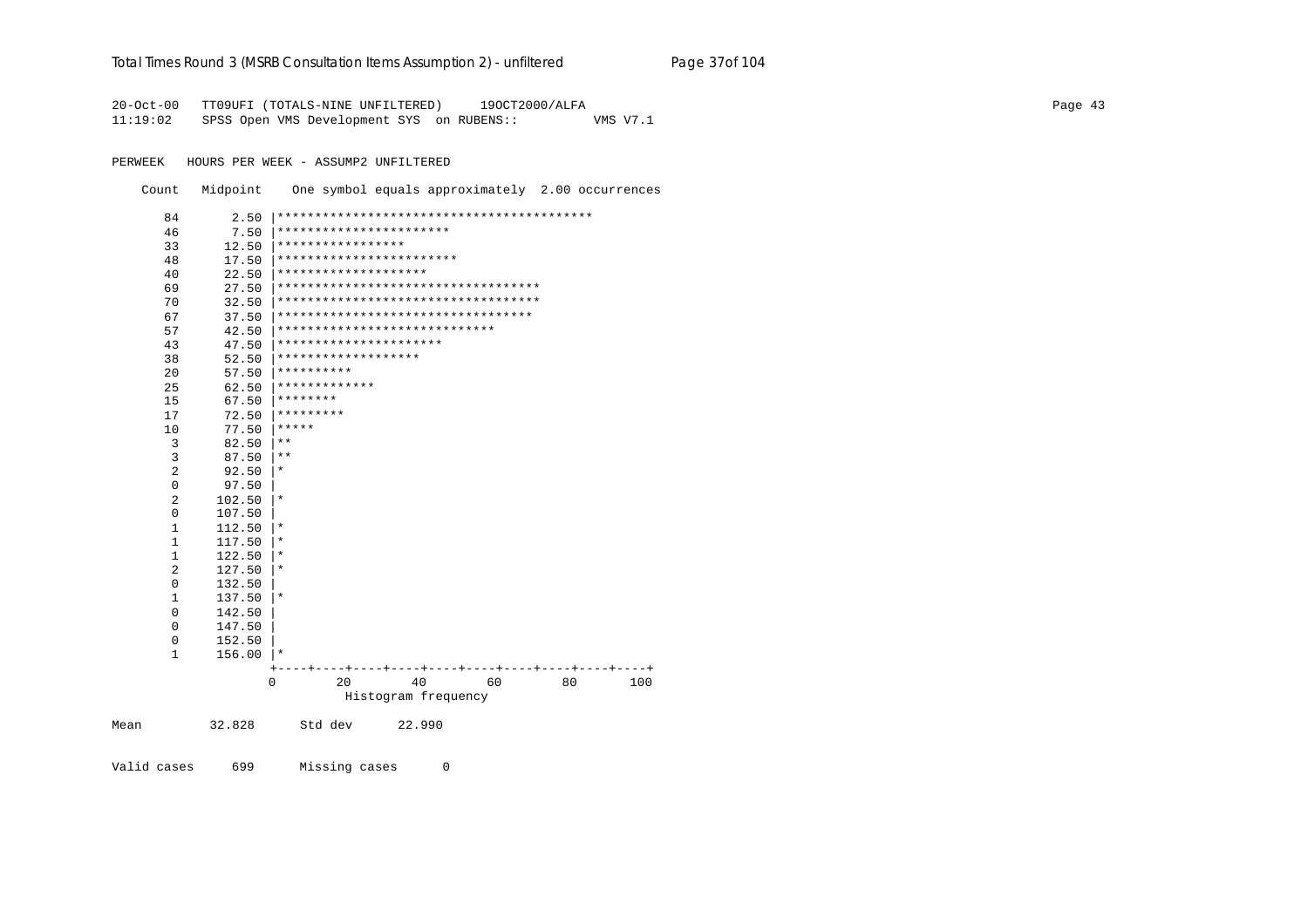20-Oct-00 TT09UFI (TOTALS-NINE UNFILTERED) 19OCT2000/ALFA Page 44 11:19:04 SPSS Open VMS Development SYS on RUBENS:: VMS V7.1

Preceding task required .31 seconds CPU time; 4.03 seconds elapsed.

 350 0 TEMPORARY 351 0 SELECT IF (SCIN36 EQ 13) 352 0 /\* 353 0 /\* TOTAL TIMES FREQUENCY DISTRIBUTION FOR ENT SURGEONS  $354 \t 0 / *$  355 0 FREQUENCIES VARIABLES=PERWEEK/ 356 0 FORMAT=CONDENSE/ 357 0 HISTOGRAM=INCREMENT (5)/ 358 0 STATISTICS=MEAN STDDEV 359 0 /\*

There are 1,073,640,320 bytes of memory available.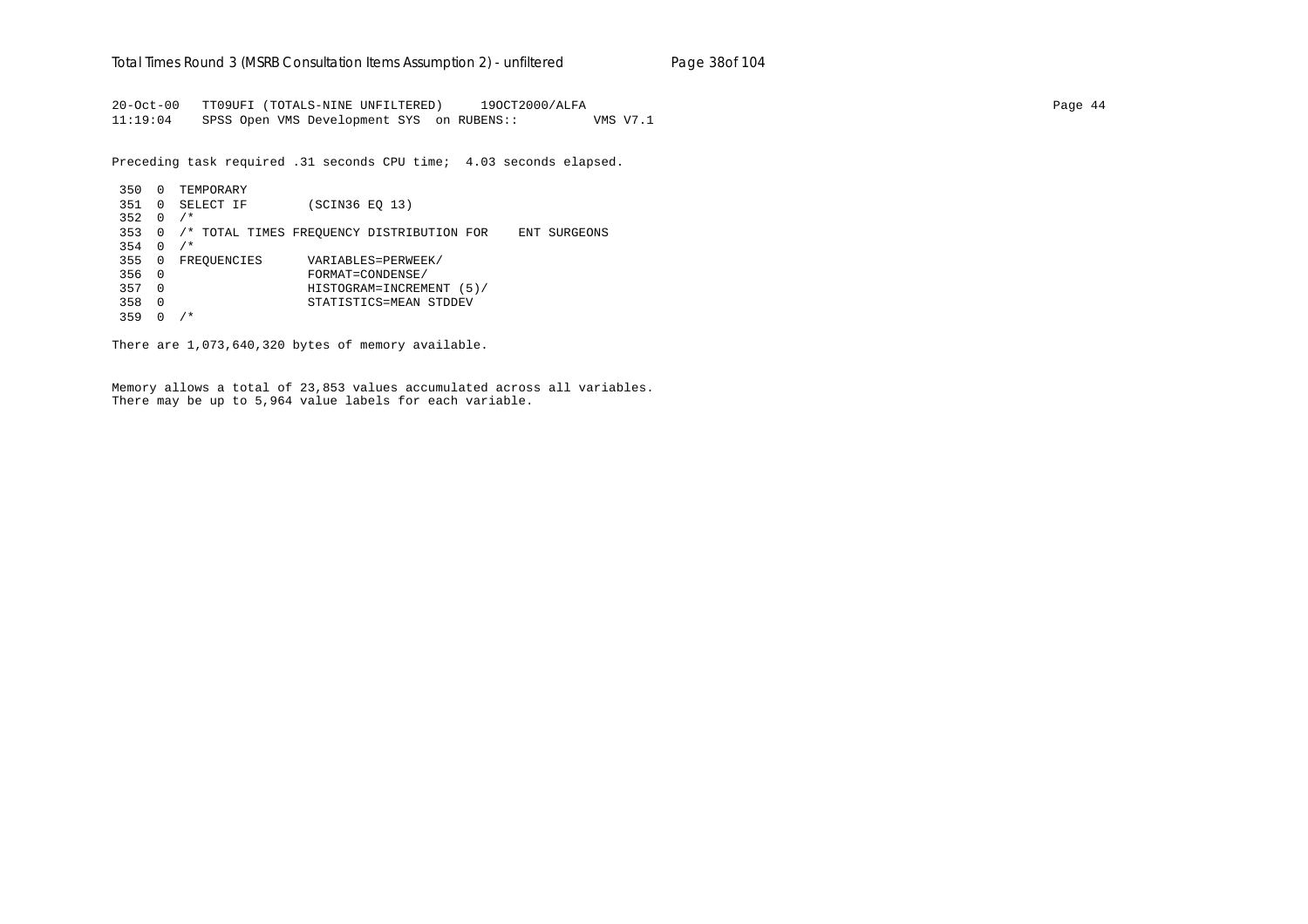20-Oct-00 TT09UFI (TOTALS-NINE UNFILTERED) 19OCT2000/ALFA Page 45 11:19:09 SPSS Open VMS Development SYS on RUBENS:: VMS V7.1

|       |                |                | Cum |       |                |                | Cum |        |                |                | Cum |
|-------|----------------|----------------|-----|-------|----------------|----------------|-----|--------|----------------|----------------|-----|
| Value | Freq Pct Pct   |                |     | Value | Freq Pct Pct   |                |     | Value  | Freq Pct Pct   |                |     |
|       |                |                |     |       |                |                |     |        |                |                |     |
| .00   | 23             | 7              | 7   | 37.00 | 2              | 1              | 42  | 71.00  | 2              | 1              | 84  |
| 1.00  | 9              | 3              | 10  | 38.00 | 3              | $\mathbf{1}$   | 43  | 72.00  | $\mathbf{1}$   | $\mathbf{0}$   | 85  |
| 2.00  | 5              | 2              | 11  | 39.00 | 5              | $\overline{a}$ | 45  | 73.00  | 5              | $\overline{2}$ | 86  |
| 3.00  | $\overline{4}$ | $\mathbf{1}$   | 12  | 40.00 | 6              | $\overline{a}$ | 47  | 75.00  | 3              | $\mathbf{1}$   | 87  |
| 4.00  | 3              | $\mathbf{1}$   | 13  | 41.00 | $\overline{c}$ | $\mathbf{1}$   | 47  | 76.00  | $\overline{2}$ | $1\,$          | 88  |
| 5.00  | 4              | 1              | 14  | 42.00 | 7              | $\overline{a}$ | 49  | 77.00  | 1              | $\mathbf{0}$   | 88  |
| 6.00  | $\overline{2}$ | $\mathbf{1}$   | 15  | 43.00 | $\overline{2}$ | $\mathbf{1}$   | 50  | 78.00  | $\mathbf{1}$   | 0              | 88  |
| 7.00  | 3              | $\mathbf{1}$   | 16  | 44.00 | 11             | 3              | 53  | 79.00  | $\overline{2}$ | $\mathbf{1}$   | 89  |
| 8.00  | 3              | $\mathbf{1}$   | 17  | 45.00 | 4              | $\mathbf{1}$   | 55  | 80.00  | $\overline{2}$ | $\mathbf{1}$   | 89  |
| 9.00  | 7              | $\overline{a}$ | 19  | 46.00 | 10             | 3              | 58  | 81.00  | 5              | 2              | 91  |
| 10.00 | 2              | $\mathbf{1}$   | 20  | 47.00 | 6              | $\overline{a}$ | 59  | 82.00  | 3              | $\mathbf 1$    | 92  |
| 11.00 | 1              | $\mathbf 0$    | 20  | 48.00 | $\overline{4}$ | $\mathbf{1}$   | 61  | 84.00  | $\overline{2}$ | $\mathbf 1$    | 92  |
| 13.00 | 3              | $\mathbf{1}$   | 21  | 49.00 | $\overline{4}$ | $\mathbf{1}$   | 62  | 85.00  | $\mathbf{1}$   | $\mathbf{0}$   | 93  |
| 14.00 | $\overline{2}$ | $\mathbf{1}$   | 21  | 50.00 | $\mathbf{1}$   | 0              | 62  | 87.00  | $\overline{2}$ | $\mathbf{1}$   | 93  |
| 15.00 | $\overline{a}$ | $\mathbf{1}$   | 22  | 51.00 | $\overline{a}$ | $\mathbf{1}$   | 63  | 90.00  | $\mathbf{1}$   | $\mathbf{0}$   | 94  |
| 17.00 | 5              | 2              | 23  | 52.00 | 5              | $\overline{2}$ | 64  | 93.00  | $\overline{2}$ | $\mathbf{1}$   | 94  |
| 18.00 | 3              | $\mathbf{1}$   | 24  | 53.00 | 3              | $\mathbf{1}$   | 65  | 95.00  | $\mathbf{1}$   | $\Omega$       | 95  |
| 19.00 | $\mathbf{1}$   | $\mathbf 0$    | 25  | 54.00 | 5              | $\overline{2}$ | 67  | 97.00  | $\overline{2}$ | $\mathbf{1}$   | 95  |
| 20.00 | 4              | $\mathbf{1}$   | 26  | 55.00 | 3              | $\mathbf{1}$   | 67  | 100.00 | $\mathbf{1}$   | $\mathbf{0}$   | 95  |
| 21.00 | 3              | $\mathbf{1}$   | 27  | 56.00 | 8              | $\overline{a}$ | 70  | 112.00 | 3              | $\mathbf{1}$   | 96  |
| 22.00 | 3              | $\mathbf{1}$   | 28  | 57.00 | $\overline{c}$ | $\mathbf{1}$   | 70  | 113.00 | $\mathbf{1}$   | $\Omega$       | 97  |
| 23.00 | 4              | $\mathbf{1}$   | 29  | 58.00 | $\overline{a}$ | $\mathbf{1}$   | 71  | 115.00 | $\mathbf{1}$   | $\Omega$       | 97  |
| 24.00 | 4              | $\mathbf{1}$   | 30  | 59.00 | $\mathbf{1}$   | $\mathbf 0$    | 71  | 116.00 | $\mathbf 1$    | $\mathbf{0}$   | 97  |
| 25.00 | 1              | $\mathbf 0$    | 30  | 60.00 | 5              | $\overline{a}$ | 73  | 124.00 | $\mathbf{1}$   | $\mathbf{0}$   | 98  |
| 26.00 | 2              | $\mathbf{1}$   | 31  | 61.00 | $\overline{c}$ | $\mathbf{1}$   | 73  | 128.00 | $\mathbf{1}$   | $\Omega$       | 98  |
| 27.00 | 5              | $\overline{a}$ | 33  | 62.00 | 3              | $\mathbf{1}$   | 74  | 129.00 | $\mathbf{1}$   | $\mathbf{0}$   | 98  |
| 28.00 | $\mathbf{1}$   | $\mathbf 0$    | 33  | 63.00 | 5              | $\overline{a}$ | 76  | 137.00 | $\mathbf{1}$   | $\mathbf{0}$   | 98  |
| 29.00 | 4              | $\mathbf{1}$   | 34  | 64.00 | 3              | $\mathbf{1}$   | 77  | 140.00 | $\mathbf{1}$   | $\mathbf{0}$   | 99  |
| 30.00 | $\overline{c}$ | $\mathbf{1}$   | 35  | 65.00 | 6              | $\overline{a}$ | 79  | 141.00 | $\mathbf{1}$   | $\Omega$       | 99  |
| 31.00 | 6              | $\overline{2}$ | 36  | 66.00 | $\overline{c}$ | $\mathbf{1}$   | 79  | 144.00 | $\mathbf{1}$   | $\mathbf 0$    | 99  |
| 33.00 | 6              | 2              | 38  | 67.00 | 3              | $\mathbf{1}$   | 80  | 145.00 | $\mathbf{1}$   | 0              | 100 |
| 34.00 | 4              | $\mathbf{1}$   | 39  | 68.00 | 3              | $\mathbf{1}$   | 81  | 167.00 | $\mathbf{1}$   | 0              | 100 |
| 35.00 | $\overline{4}$ | $\mathbf{1}$   | 41  | 69.00 | 5              | $\overline{a}$ | 83  |        |                |                |     |
| 36.00 | $\overline{4}$ | $\mathbf{1}$   | 42  | 70.00 | $\overline{4}$ | $\mathbf{1}$   | 84  |        |                |                |     |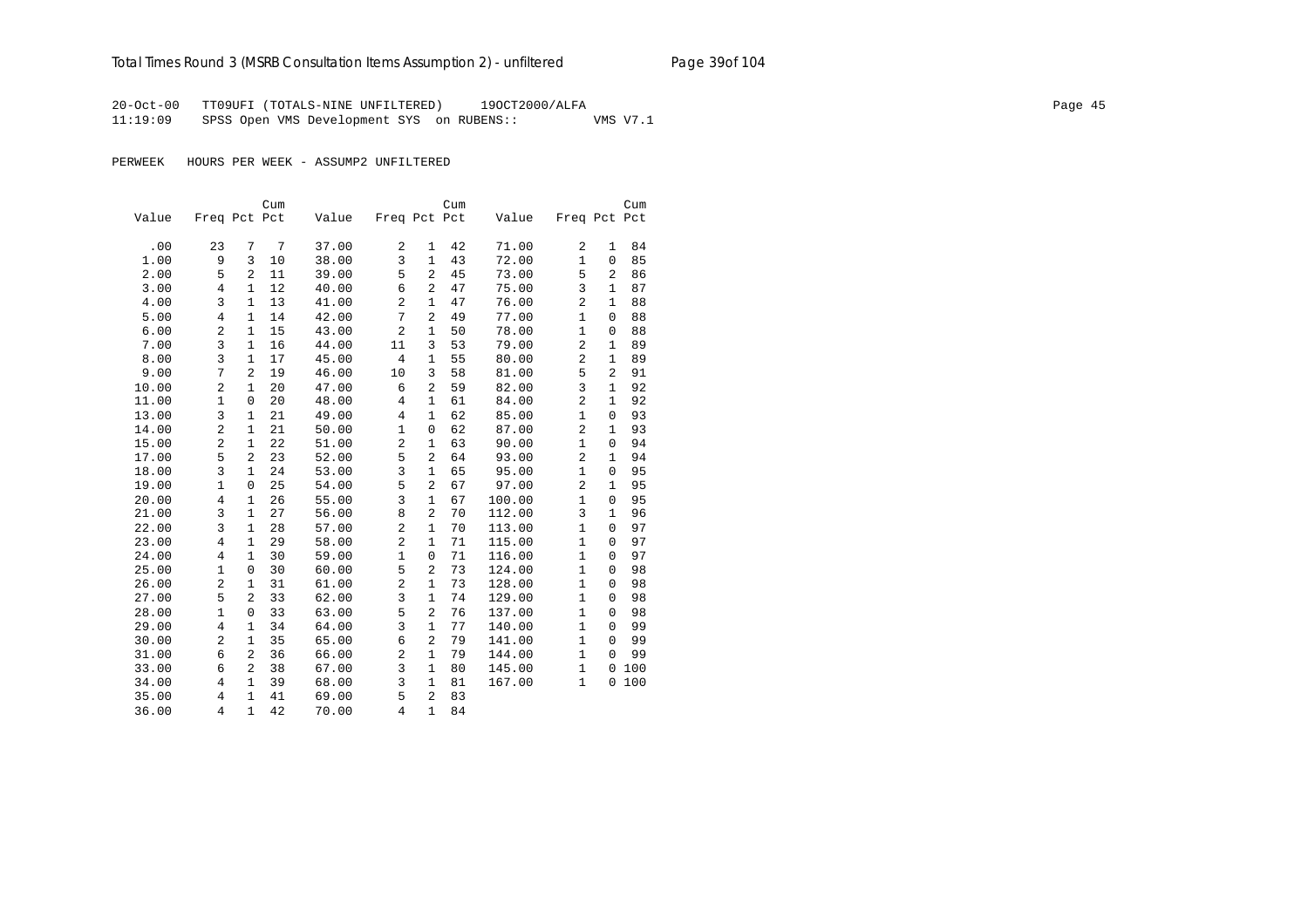### Total Times Round 3 (MSRB Consultation Items Assumption 2) - unfiltered Page 40of 104

20-Oct-00 TT09UFI (TOTALS-NINE UNFILTERED) 190CT2000/ALFA 11:19:09 SPSS Open VMS Development SYS on RUBENS:: VMS V7.1

PERWEEK HOURS PER WEEK - ASSUMP2 UNFILTERED

Count Midpoint One symbol equals approximately 1.00 occurrence

| 44             | 2.50   |                                 |
|----------------|--------|---------------------------------|
| 19             | 7.50   | *******************             |
| 8              | 12.50  | ********                        |
| 11             | 17.50  | ***********                     |
| 18             | 22.50  | ******************              |
| 13             | 27.50  | *************                   |
| 18             | 32.50  | ******************              |
| 18             | 37.50  | ******************              |
| 28             | 42.50  | ****************************    |
| 28             | 47.50  | ****************************    |
| 16             | 52.50  | ****************                |
| 16             | 57.50  | ****************                |
| 18             | 62.50  | ******************              |
| 19             | 67.50  | *******************             |
| 12             | 72.50  | ************                    |
| 9              | 77.50  | *********                       |
| 12             | 82.50  | ************                    |
| 3              | 87.50  | $***$                           |
| 3              | 92.50  | $***$                           |
| $\overline{3}$ | 97.50  | $***$                           |
| $\mathbf{1}$   | 102.50 | $^\star$                        |
| 0              | 107.50 |                                 |
| 4              | 112.50 | ****                            |
| $\overline{2}$ | 117.50 | $***$                           |
| $\mathbf{1}$   | 122.50 | $^\star$                        |
| $\overline{2}$ | 127.50 | $\star\star$                    |
| 0              | 132.50 |                                 |
| 1              | 137.50 | $^\star$                        |
| $\overline{3}$ | 142.50 | $***$                           |
| $\mathbf{1}$   | 147.50 | $^\star$                        |
| $\mathbf 0$    | 152.50 |                                 |
| 0              | 157.50 |                                 |
| 0              | 162.50 |                                 |
| $\mathbf{1}$   | 167.00 | $\star$                         |
|                |        |                                 |
|                |        | 0<br>20<br>10<br>30<br>40<br>50 |
|                |        | Histogram frequency             |
| Mean           | 43.620 | Std dev<br>31.591               |
|                |        |                                 |
| Valid cases    | 332    | Missing cases<br>0              |
|                |        |                                 |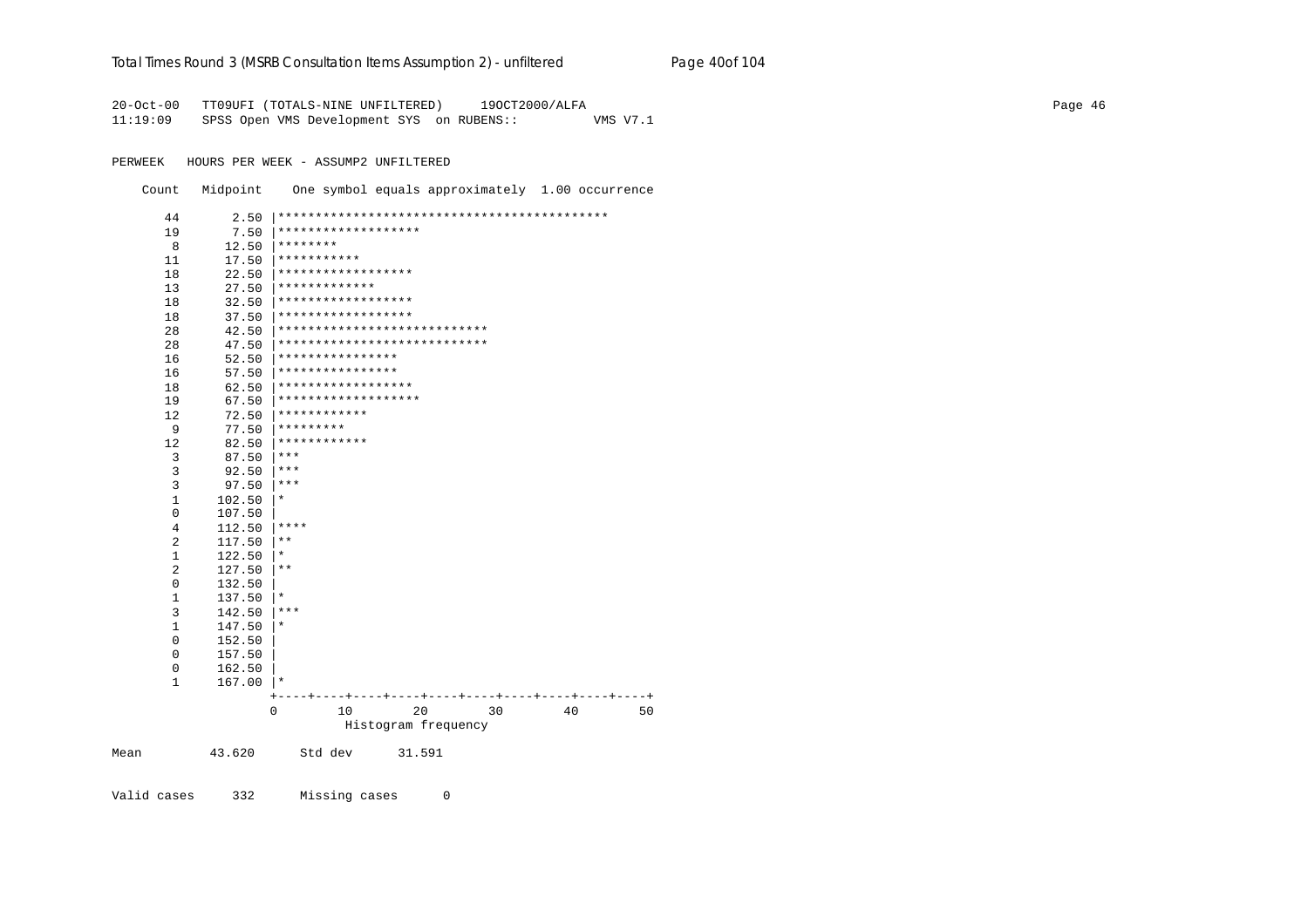20-Oct-00 TT09UFI (TOTALS-NINE UNFILTERED) 19OCT2000/ALFA Page 47 11:19:11 SPSS Open VMS Development SYS on RUBENS:: VMS V7.1

Preceding task required .36 seconds CPU time; 6.39 seconds elapsed.

 360 0 TEMPORARY 361 0 SELECT IF (SCIN36 EQ 14)  $362 \quad 0 \quad /*$  363 0 /\* TOTAL TIMES FREQUENCY DISTRIBUTION FOR ANAESTHETISTS  $364 \quad 0 \quad /$ \* 365 0 FREQUENCIES VARIABLES=PERWEEK/ 366 0 FORMAT=CONDENSE/ 367 0 HISTOGRAM=INCREMENT (5)/ 368 0 STATISTICS=MEAN STDDEV 369 0 /\*

There are 1,073,640,320 bytes of memory available.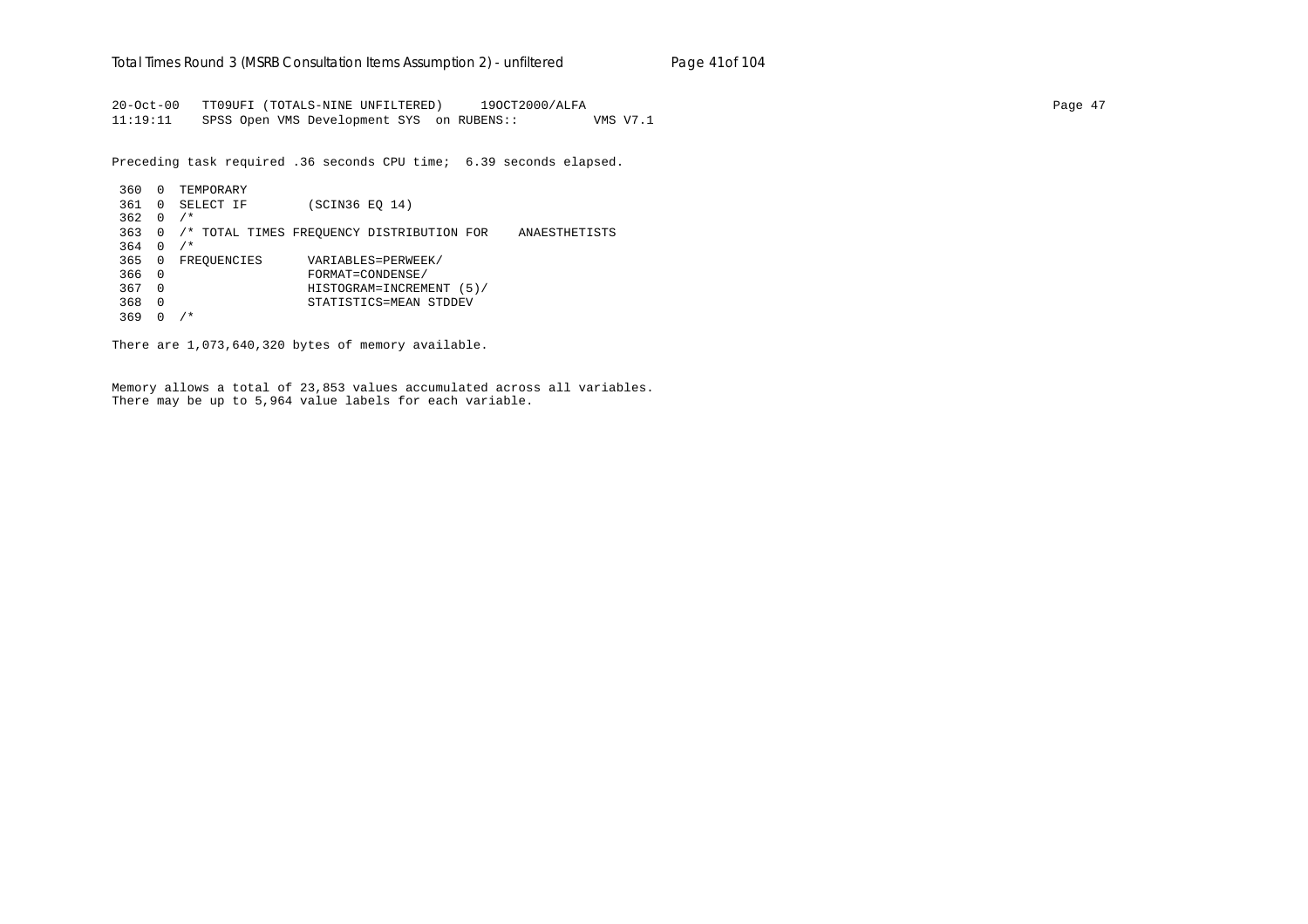20-Oct-00 TT09UFI (TOTALS-NINE UNFILTERED) 19OCT2000/ALFA Page 48 11:19:14 SPSS Open VMS Development SYS on RUBENS:: VMS V7.1

|       |              |                | Cum |       |                |              | Cum |        |                         |              | Cum   |
|-------|--------------|----------------|-----|-------|----------------|--------------|-----|--------|-------------------------|--------------|-------|
| Value | Freq Pct Pct |                |     | Value | Freq Pct Pct   |              |     | Value  | Freq Pct Pct            |              |       |
|       |              |                |     |       |                |              |     |        |                         |              |       |
| .00   | 112          | 6              | 6   | 36.00 | 20             | 1            | 67  | 72.00  | $\overline{4}$          | 0            | 95    |
| 1.00  | 112          | 6              | 11  | 37.00 | 24             | $\mathbf{1}$ | 69  | 73.00  | 7                       | $\Omega$     | 95    |
| 2.00  | 68           | 3              | 15  | 38.00 | 20             | 1            | 70  | 74.00  | 5                       | $\Omega$     | 96    |
| 3.00  | 62           | 3              | 18  | 39.00 | 20             | $\mathbf{1}$ | 71  | 75.00  | 8                       | $\Omega$     | 96    |
| 4.00  | 56           | 3              | 21  | 40.00 | 18             | 1            | 72  | 76.00  | 4                       | 0            | 96    |
| 5.00  | 55           | 3              | 24  | 41.00 | 19             | 1            | 73  | 77.00  | 5                       | 0            | 97    |
| 6.00  | 35           | 2              | 25  | 42.00 | 21             | $\mathbf{1}$ | 74  | 78.00  | $\overline{\mathbf{c}}$ | 0            | 97    |
| 7.00  | 38           | $\overline{a}$ | 27  | 43.00 | 25             | $\mathbf{1}$ | 75  | 79.00  | 5                       | 0            | 97    |
| 8.00  | 39           | 2              | 29  | 44.00 | 23             | $\mathbf{1}$ | 76  | 80.00  | $\overline{4}$          | 0            | 97    |
| 9.00  | 37           | 2              | 31  | 45.00 | 21             | $\mathbf{1}$ | 77  | 81.00  | 5                       | 0            | 97    |
| 10.00 | 44           | 2              | 33  | 46.00 | 27             | $\mathbf{1}$ | 78  | 82.00  | 6                       | 0            | 98    |
| 11.00 | 31           | $\overline{2}$ | 35  | 47.00 | 19             | $\mathbf{1}$ | 79  | 83.00  | 4                       | 0            | 98    |
| 12.00 | 35           | $\overline{a}$ | 37  | 48.00 | 20             | $\mathbf{1}$ | 80  | 84.00  | 3                       | $\Omega$     | 98    |
| 13.00 | 27           | $\mathbf{1}$   | 38  | 49.00 | 19             | $\mathbf{1}$ | 81  | 85.00  | $\overline{2}$          | $\Omega$     | 98    |
| 14.00 | 33           | 2              | 40  | 50.00 | 15             | $\mathbf{1}$ | 82  | 86.00  | $\mathbf{1}$            | 0            | 98    |
| 15.00 | 30           | $\overline{a}$ | 41  | 51.00 | 24             | $\mathbf{1}$ | 83  | 87.00  | 1                       | 0            | 98    |
| 16.00 | 26           | $\mathbf{1}$   | 42  | 52.00 | 21             | 1            | 84  | 88.00  | 2                       | 0            | 98    |
| 17.00 | 29           | $\mathbf{1}$   | 44  | 53.00 | 27             | 1            | 86  | 89.00  | 5                       | 0            | 99    |
| 18.00 | 24           | 1              | 45  | 54.00 | 19             | $\mathbf{1}$ | 87  | 90.00  | $\mathbf{1}$            | 0            | 99    |
| 19.00 | 28           | $\mathbf{1}$   | 47  | 55.00 | 14             | 1            | 87  | 91.00  | 2                       | $\mathbf{0}$ | 99    |
| 20.00 | 28           | $\mathbf{1}$   | 48  | 56.00 | 15             | $\mathbf{1}$ | 88  | 92.00  | $\overline{4}$          | 0            | 99    |
| 21.00 | 30           | $\overline{a}$ | 50  | 57.00 | 17             | $\mathbf{1}$ | 89  | 93.00  | 7                       | 0            | 99    |
| 22.00 | 17           | $\mathbf{1}$   | 50  | 58.00 | 12             | $\mathbf{1}$ | 90  | 94.00  | $\mathbf{1}$            | 0            | 99    |
| 23.00 | 16           | $\mathbf{1}$   | 51  | 59.00 | 15             | $\mathbf 1$  | 90  | 96.00  | $\mathbf{1}$            | 0            | 99    |
| 24.00 | 27           | $\mathbf{1}$   | 53  | 60.00 | 7              | $\mathbf 0$  | 91  | 97.00  | $\mathbf{1}$            | 0            | 99    |
| 25.00 | 23           | $\mathbf{1}$   | 54  | 61.00 | 7              | $\mathbf 0$  | 91  | 98.00  | $\mathbf{1}$            | 0            | 99    |
| 26.00 | 26           | $\mathbf{1}$   | 55  | 62.00 | 8              | 0            | 92  | 101.00 | 2                       | $\mathbf{0}$ | 100   |
| 27.00 | 26           | $\mathbf{1}$   | 56  | 63.00 | 9              | $\mathbf 0$  | 92  | 105.00 | $\mathbf{1}$            | $\mathbf{0}$ | 100   |
| 28.00 | 29           | $\mathbf{1}$   | 58  | 64.00 | 8              | $\mathbf 0$  | 92  | 106.00 | $\mathbf 1$             | $\mathbf{0}$ | 100   |
| 29.00 | 26           | 1              | 59  | 65.00 | 11             | 1            | 93  | 107.00 | $\mathbf{1}$            | 0            | 100   |
| 30.00 | 17           | 1              | 60  | 66.00 | $\overline{3}$ | $\mathbf 0$  | 93  | 111.00 | $\mathbf 1$             | $\mathbf{0}$ | 100   |
| 31.00 | 24           | $\mathbf{1}$   | 61  | 67.00 | 9              | 0            | 94  | 115.00 | $\mathbf{1}$            |              | 0 100 |
| 32.00 | 32           | 2              | 63  | 68.00 | 10             | $\mathbf{1}$ | 94  | 116.00 | $\mathbf{1}$            | 0            | 100   |
| 33.00 | 20           | $\mathbf{1}$   | 64  | 69.00 | 4              | 0            | 94  | 127.00 | $\mathbf{1}$            | 0            | 100   |
| 34.00 | 26           | $\mathbf{1}$   | 65  | 70.00 | $\overline{c}$ | $\mathbf 0$  | 94  | 137.00 | $\mathbf{1}$            | 0            | 100   |
| 35.00 | 25           | $\mathbf{1}$   | 66  | 71.00 | 10             | $\mathbf{1}$ | 95  |        |                         |              |       |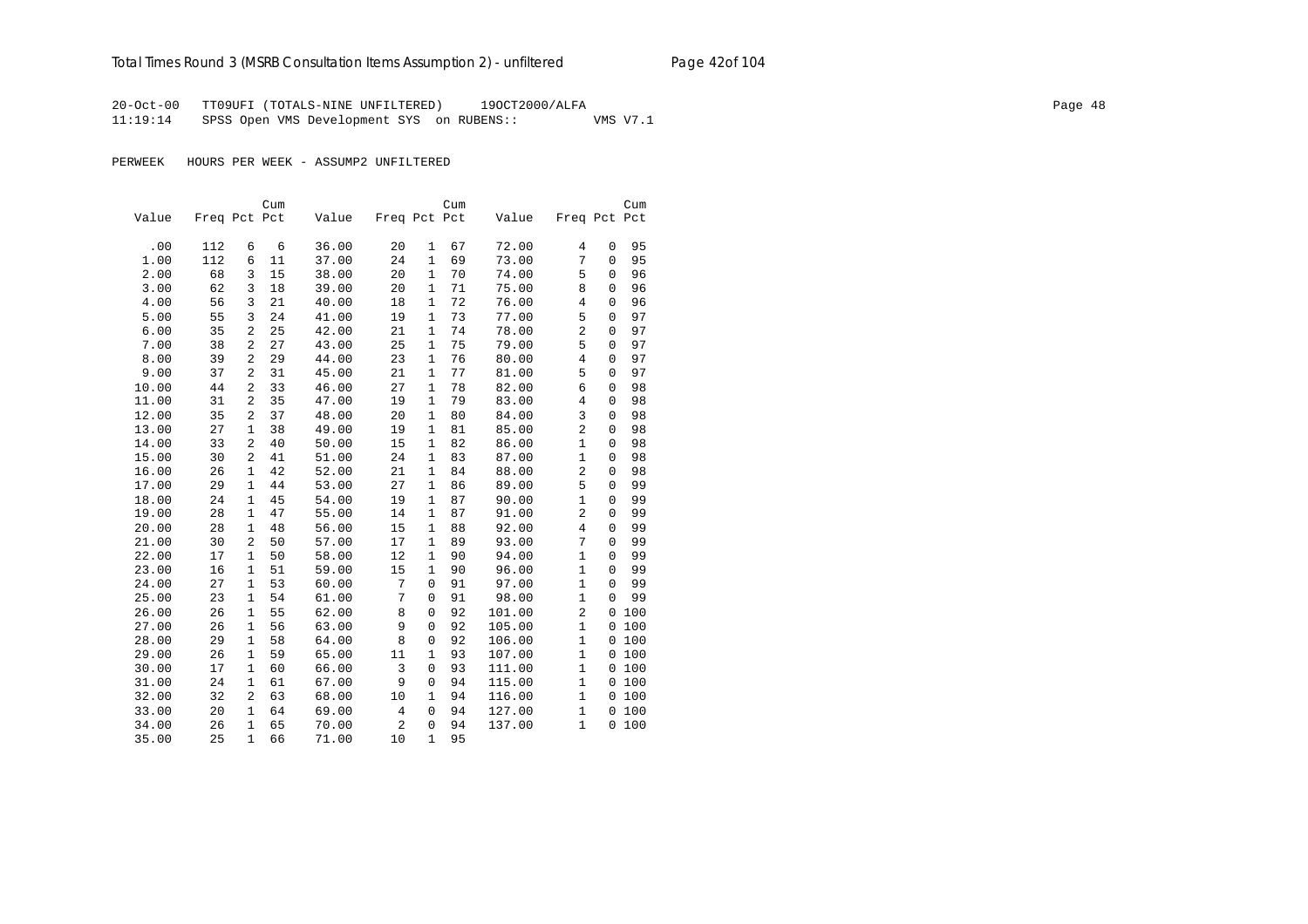### Total Times Round 3 (MSRB Consultation Items Assumption 2) - *unfiltered* Page 43of 104

20-Oct-00 TT09UFI (TOTALS-NINE UNFILTERED) 19OCT2000/ALFA Page 49 11:19:15 SPSS Open VMS Development SYS on RUBENS:: VMS V7.1

PERWEEK HOURS PER WEEK - ASSUMP2 UNFILTERED

Count Midpoint One symbol equals approximately 10.00 occurrences

| 410            | 2.50   |          |                      |                     |     |     |     |
|----------------|--------|----------|----------------------|---------------------|-----|-----|-----|
| 204            | 7.50   |          | ******************** |                     |     |     |     |
| 170            | 12.50  |          | *****************    |                     |     |     |     |
| 137            | 17.50  |          | **************       |                     |     |     |     |
| 118            | 22.50  |          | ************         |                     |     |     |     |
| 130            | 27.50  |          | *************        |                     |     |     |     |
| 119            | 32.50  |          | ************         |                     |     |     |     |
| 109            | 37.50  |          | ***********          |                     |     |     |     |
| 106            | 42.50  |          | ***********          |                     |     |     |     |
| 106            | 47.50  |          | ***********          |                     |     |     |     |
| 106            | 52.50  |          | ***********          |                     |     |     |     |
| 73             | 57.50  | *******  |                      |                     |     |     |     |
| 39             | 62.50  | ****     |                      |                     |     |     |     |
| 37             | 67.50  | ****     |                      |                     |     |     |     |
| 28             | 72.50  | ***      |                      |                     |     |     |     |
| 24             | 77.50  | $***$    |                      |                     |     |     |     |
| 22             | 82.50  | $* *$    |                      |                     |     |     |     |
| 11             | 87.50  | $^\star$ |                      |                     |     |     |     |
| 15             | 92.50  | $***$    |                      |                     |     |     |     |
| 3              | 97.50  |          |                      |                     |     |     |     |
| $\overline{2}$ | 102.50 |          |                      |                     |     |     |     |
| $\overline{3}$ | 107.50 |          |                      |                     |     |     |     |
| 1              | 112.50 |          |                      |                     |     |     |     |
| 2              | 117.50 |          |                      |                     |     |     |     |
| $\mathbf 0$    | 122.50 |          |                      |                     |     |     |     |
| 1              | 127.50 |          |                      |                     |     |     |     |
| $\mathbf 0$    | 132.50 |          |                      |                     |     |     |     |
| $\mathbf{1}$   | 137.00 |          |                      |                     |     |     |     |
|                |        |          |                      |                     |     |     |     |
|                |        | $\Omega$ | 100                  | 200                 | 300 | 400 | 500 |
|                |        |          |                      | Histogram frequency |     |     |     |
| Mean           | 27.201 |          | Std dev              | 23.620              |     |     |     |

Valid cases 1977 Missing cases 0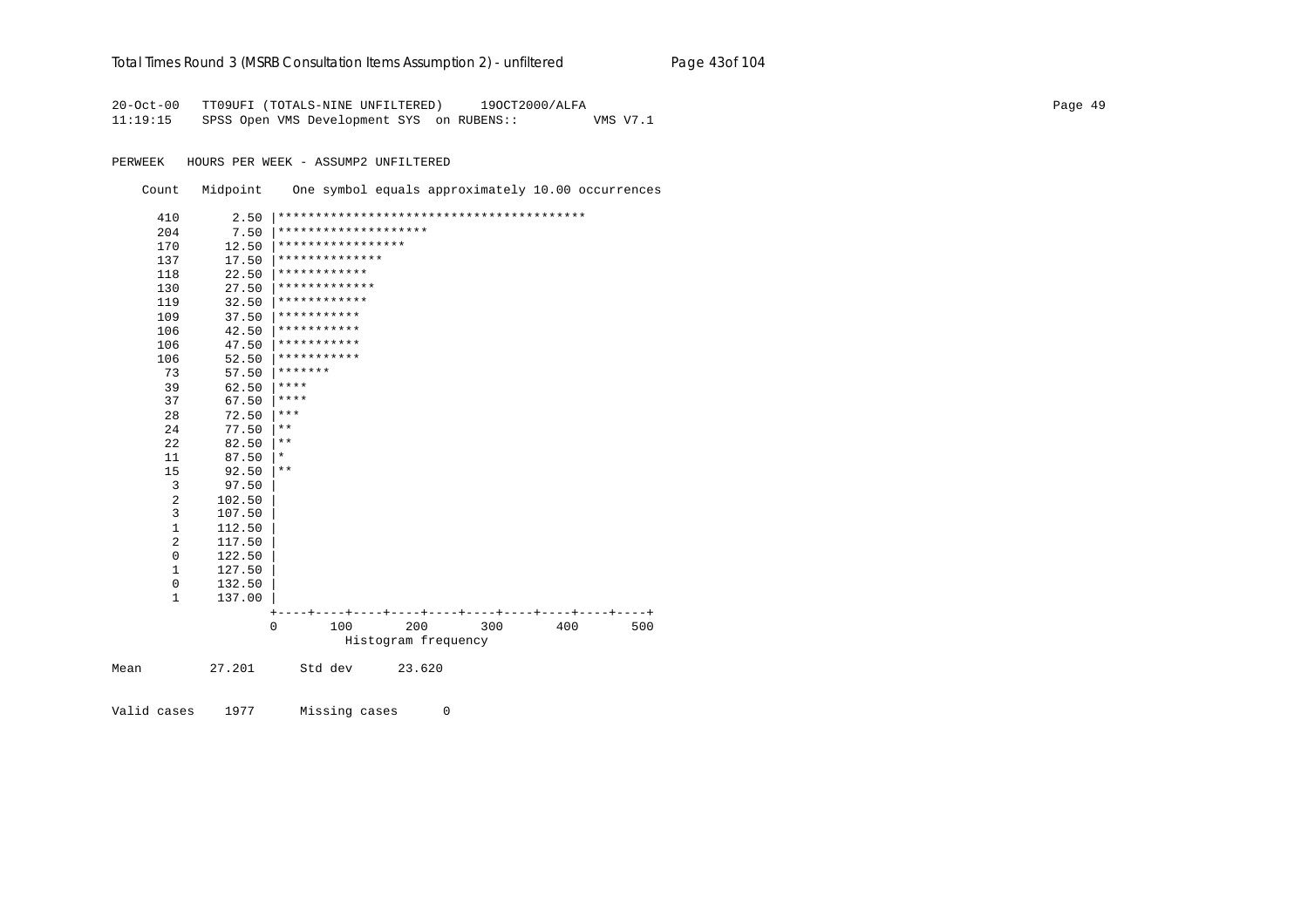20-Oct-00 TT09UFI (TOTALS-NINE UNFILTERED) 19OCT2000/ALFA Page 50 11:19:16 SPSS Open VMS Development SYS on RUBENS:: VMS V7.1

Preceding task required .45 seconds CPU time; 4.42 seconds elapsed.

 370 0 TEMPORARY 371 0 SELECT IF (SCIN36 EQ 15) 372 0 /\* 373 0 /\* TOTAL TIMES FREQUENCY DISTRIBUTION FOR DERMATOLOGISTS 374 0 /\* 375 0 FREQUENCIES VARIABLES=PERWEEK/<br>376 0 FORMAT=CONDENSE/ 376 0 FORMAT=CONDENSE/ 377 0 HISTOGRAM=INCREMENT (5)/ 378 0 STATISTICS=MEAN STDDEV 379 0 /\*

There are 1,073,640,320 bytes of memory available.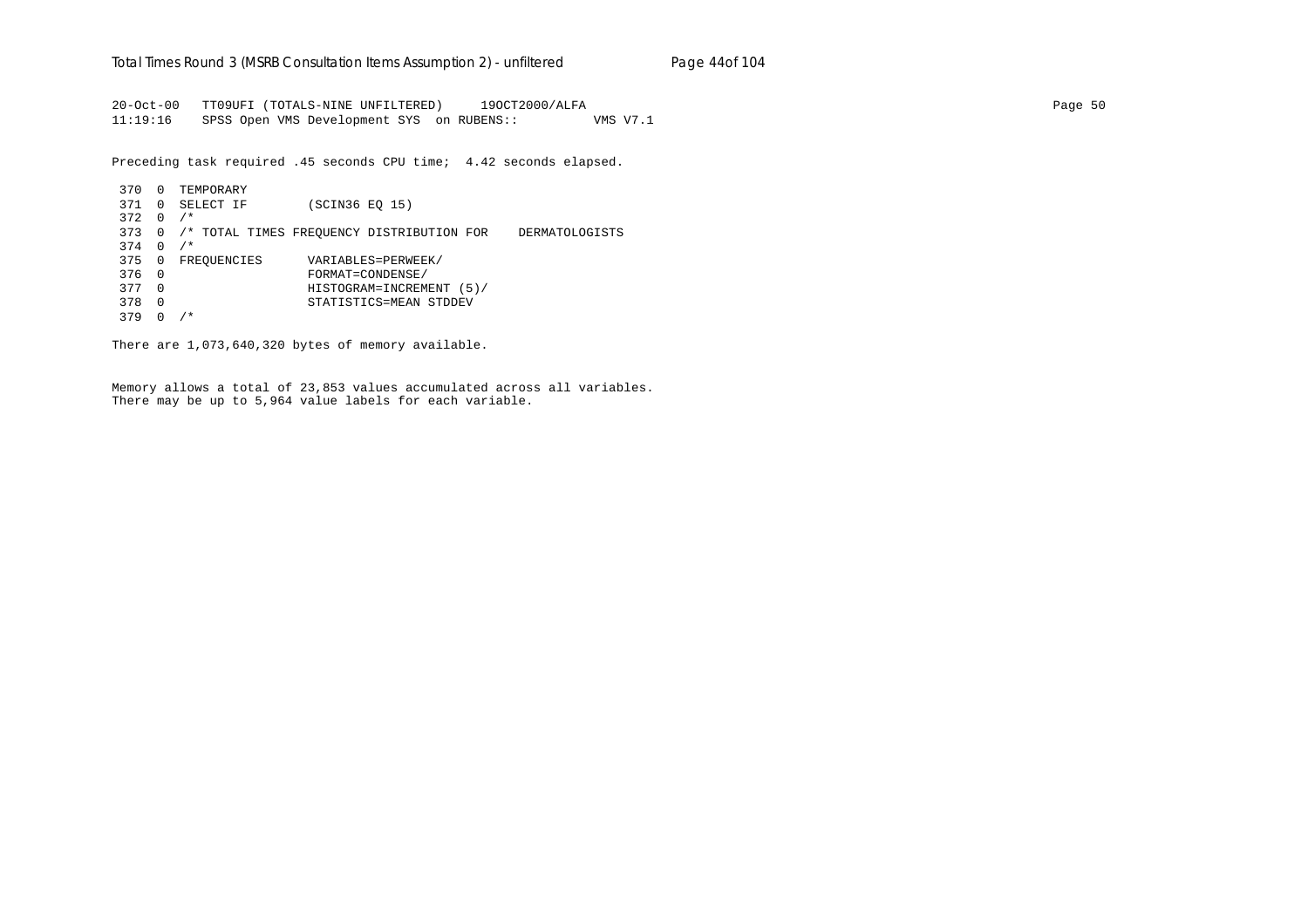20-Oct-00 TT09UFI (TOTALS-NINE UNFILTERED) 19OCT2000/ALFA Page 51 11:19:17 SPSS Open VMS Development SYS on RUBENS:: VMS V7.1

|       |                |                | Cum |       |                |                | Cum |        |                |              | Cum |
|-------|----------------|----------------|-----|-------|----------------|----------------|-----|--------|----------------|--------------|-----|
| Value | Freq Pct Pct   |                |     | Value | Freq Pct Pct   |                |     | Value  | Freq Pct Pct   |              |     |
|       |                |                |     |       |                |                |     |        |                |              |     |
| .00   | 16             | 5              | 5   | 35.00 | 6              | 2              | 41  | 69.00  | 2              | 1            | 83  |
| 1.00  | $\overline{2}$ | $\mathbf{1}$   | 6   | 36.00 | $\mathbf{1}$   | $\Omega$       | 42  | 70.00  | $\overline{4}$ | $\mathbf 1$  | 84  |
| 3.00  | 3              | $\mathbf{1}$   | 7   | 37.00 | $\overline{2}$ | $\mathbf{1}$   | 42  | 71.00  | $\overline{2}$ | $\mathbf 1$  | 85  |
| 4.00  | 1              | $\mathbf 0$    | 8   | 38.00 | $1\,$          | $\Omega$       | 43  | 72.00  | 2              | $\mathbf{1}$ | 85  |
| 5.00  | $\overline{c}$ | $\mathbf{1}$   | 8   | 39.00 | 3              | 1              | 44  | 73.00  | 1              | 0            | 86  |
| 6.00  | 2              | $\mathbf{1}$   | 9   | 40.00 | 5              | 2              | 45  | 74.00  | 2              | 1            | 86  |
| 7.00  | 2              | $\mathbf{1}$   | 10  | 41.00 | $\overline{a}$ | 1              | 46  | 75.00  | $\overline{a}$ | $\mathbf 1$  | 87  |
| 8.00  | 2              | $\mathbf{1}$   | 10  | 42.00 | 5              | $\overline{a}$ | 48  | 76.00  | 5              | 2            | 89  |
| 9.00  | $\mathbf{1}$   | $\mathbf 0$    | 11  | 43.00 | 5              | $\overline{a}$ | 49  | 77.00  | $\mathbf{1}$   | 0            | 89  |
| 10.00 | $\overline{4}$ | $\mathbf{1}$   | 12  | 44.00 | 3              | 1              | 51  | 79.00  | 2              | $\mathbf{1}$ | 90  |
| 11.00 | 2              | $\mathbf{1}$   | 13  | 45.00 | 5              | $\overline{a}$ | 52  | 80.00  | 2              | $\mathbf{1}$ | 90  |
| 12.00 | $\overline{a}$ | $\mathbf{1}$   | 13  | 46.00 | $\mathbf 1$    | $\mathbf 0$    | 53  | 81.00  | $\overline{a}$ | $\mathbf{1}$ | 91  |
| 13.00 | 3              | $\mathbf{1}$   | 14  | 47.00 | $\overline{4}$ | 1              | 54  | 82.00  | $\mathbf{1}$   | 0            | 91  |
| 14.00 | 5              | $\overline{2}$ | 16  | 48.00 | 5              | $\overline{a}$ | 56  | 83.00  | 2              | $\mathbf{1}$ | 92  |
| 15.00 | 3              | $\mathbf{1}$   | 17  | 49.00 | $\overline{4}$ | $\mathbf{1}$   | 57  | 84.00  | 1              | 0            | 92  |
| 16.00 | 3              | $\mathbf{1}$   | 18  | 50.00 | 4              | $\mathbf{1}$   | 58  | 85.00  | $\mathbf{1}$   | 0            | 93  |
| 17.00 | 4              | $\mathbf{1}$   | 19  | 51.00 | $\overline{4}$ | $\mathbf{1}$   | 60  | 86.00  | $\mathbf{1}$   | $\mathbf{0}$ | 93  |
| 18.00 | $\overline{a}$ | $\mathbf{1}$   | 20  | 52.00 | 3              | $\mathbf{1}$   | 61  | 87.00  | 1              | 0            | 94  |
| 19.00 | $\overline{4}$ | $\mathbf{1}$   | 22  | 53.00 | 6              | 2              | 63  | 88.00  | 2              | $\mathbf{1}$ | 94  |
| 20.00 | 3              | $\mathbf{1}$   | 23  | 54.00 | 5              | $\overline{a}$ | 65  | 89.00  | 2              | $\mathbf{1}$ | 95  |
| 21.00 | $\mathbf{1}$   | $\mathbf 0$    | 23  | 55.00 | 6              | 2              | 67  | 90.00  | $\mathbf{1}$   | 0            | 95  |
| 22.00 | $\overline{2}$ | $\mathbf{1}$   | 24  | 56.00 | $\mathbf{1}$   | $\mathbf 0$    | 67  | 91.00  | $\mathbf{1}$   | 0            | 96  |
| 23.00 | 2              | $\mathbf{1}$   | 24  | 57.00 | 7              | 2              | 69  | 95.00  | 1              | $\Omega$     | 96  |
| 24.00 | 7              | $\overline{2}$ | 27  | 58.00 | $\overline{4}$ | $\mathbf{1}$   | 71  | 96.00  | $\mathbf{1}$   | $\Omega$     | 96  |
| 25.00 | $\overline{4}$ | 1              | 28  | 59.00 | $\mathbf{1}$   | $\mathbf 0$    | 71  | 99.00  | $\mathbf{1}$   | 0            | 97  |
| 26.00 | 3              | $\mathbf{1}$   | 29  | 60.00 | 3              | $\mathbf{1}$   | 72  | 104.00 | $\overline{2}$ | $\mathbf{1}$ | 97  |
| 27.00 | 3              | $\mathbf{1}$   | 30  | 61.00 | 3              | $\mathbf{1}$   | 73  | 105.00 | $\mathbf{1}$   | 0            | 98  |
| 28.00 | 6              | 2              | 32  | 62.00 | 5              | $\overline{2}$ | 75  | 108.00 | $\mathbf{1}$   | 0            | 98  |
| 29.00 | 5              | $\overline{2}$ | 34  | 63.00 | 5              | $\overline{c}$ | 76  | 109.00 | $\mathbf{1}$   | 0            | 98  |
| 30.00 | $\overline{c}$ | $\mathbf{1}$   | 34  | 64.00 | $\overline{2}$ | $\mathbf{1}$   | 77  | 110.00 | $\mathbf{1}$   | 0            | 99  |
| 31.00 | 4              | $\mathbf{1}$   | 36  | 65.00 | 5              | $\overline{a}$ | 79  | 114.00 | $\mathbf{1}$   | 0            | 99  |
| 32.00 | $\overline{4}$ | $\mathbf{1}$   | 37  | 66.00 | $\overline{c}$ | $\mathbf{1}$   | 80  | 115.00 | $\mathbf{1}$   | 0            | 99  |
| 33.00 | $\mathbf{1}$   | $\mathbf 0$    | 38  | 67.00 | 5              | $\overline{c}$ | 81  | 121.00 | $\mathbf{1}$   | 0            | 100 |
| 34.00 | 5              | $\overline{a}$ | 39  | 68.00 | $\overline{2}$ | $\mathbf{1}$   | 82  | 144.00 | $\mathbf{1}$   | 0            | 100 |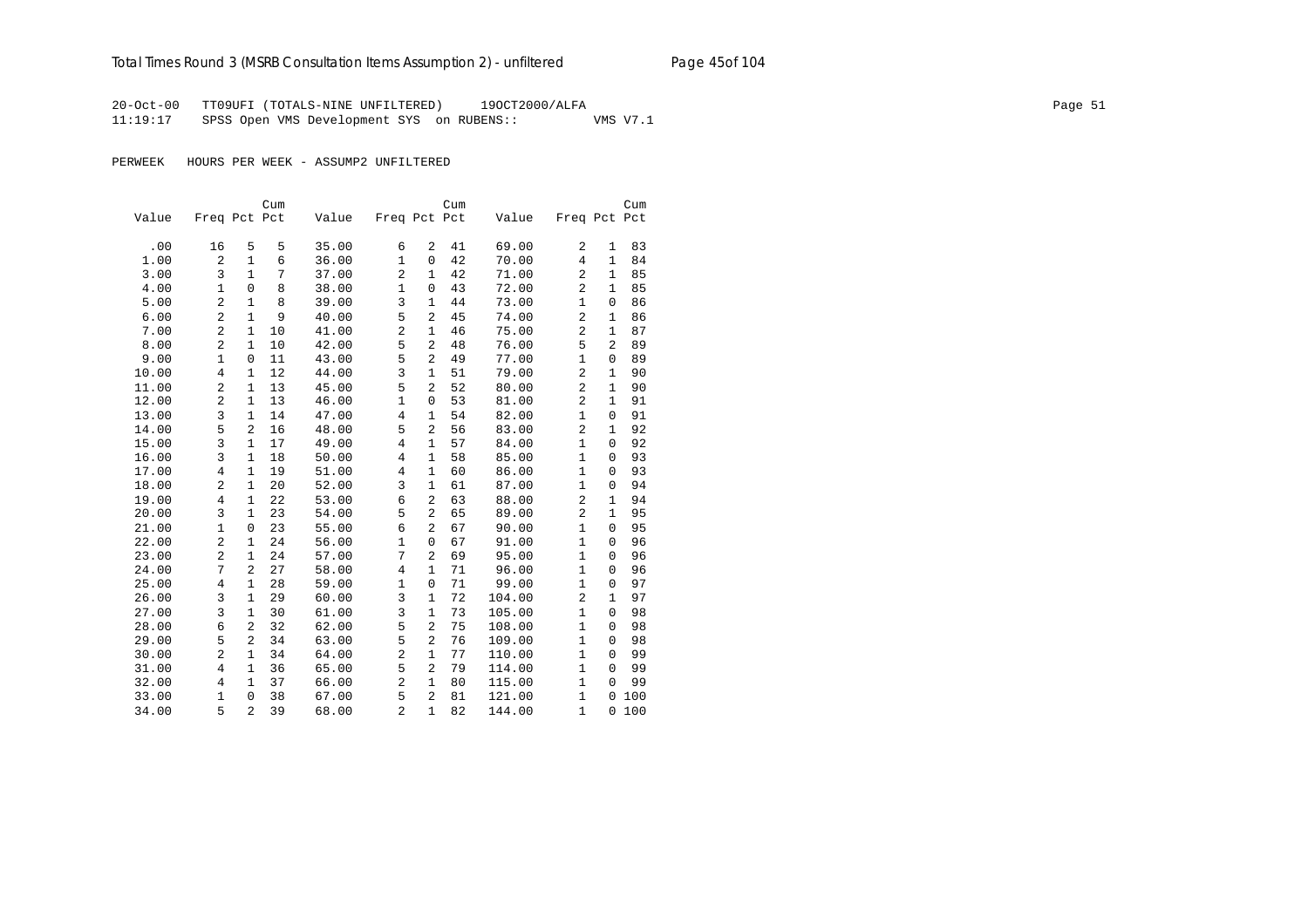### Total Times Round 3 (MSRB Consultation Items Assumption 2) - unfiltered Page 46of 104

20-Oct-00 TT09UFI (TOTALS-NINE UNFILTERED) 19OCT2000/ALFA 11:19:18 SPSS Open VMS Development SYS on RUBENS:: VMS V7.1

PERWEEK HOURS PER WEEK - ASSUMP2 UNFILTERED

Count Midpoint One symbol equals approximately .50 occurrences

| 22             | 2.50   |                      |                                      |    |    |    |
|----------------|--------|----------------------|--------------------------------------|----|----|----|
| 9              | 7.50   | ******************   |                                      |    |    |    |
| 16             | 12.50  |                      | ********************************     |    |    |    |
| 16             | 17.50  |                      | ********************************     |    |    |    |
| 15             | 22.50  |                      | ******************************       |    |    |    |
| 21             | 27.50  |                      |                                      |    |    |    |
| 16             | 32.50  |                      | ********************************     |    |    |    |
| 13             | 37.50  |                      | **************************           |    |    |    |
| 20             | 42.50  |                      |                                      |    |    |    |
| 19             | 47.50  |                      |                                      |    |    |    |
| 22             | 52.50  |                      |                                      |    |    |    |
| 19             | 57.50  |                      |                                      |    |    |    |
| 18             | 62.50  |                      | ************************************ |    |    |    |
| 16             | 67.50  |                      | ********************************     |    |    |    |
| 11             | 72.50  |                      | **********************               |    |    |    |
| 10             | 77.50  | ******************** |                                      |    |    |    |
| 8              | 82.50  | ****************     |                                      |    |    |    |
| 7              | 87.50  | **************       |                                      |    |    |    |
| $\overline{2}$ | 92.50  | ****                 |                                      |    |    |    |
| 3              | 97.50  | ******               |                                      |    |    |    |
| $\overline{2}$ | 102.50 | ****                 |                                      |    |    |    |
| 3              | 107.50 | ******               |                                      |    |    |    |
| $\overline{2}$ | 112.50 | ****                 |                                      |    |    |    |
| $\mathbf{1}$   | 117.50 | $* *$                |                                      |    |    |    |
| 1              | 122.50 | $***$                |                                      |    |    |    |
| $\mathbf 0$    | 127.50 |                      |                                      |    |    |    |
| $\Omega$       | 132.50 |                      |                                      |    |    |    |
| 0              | 137.50 |                      |                                      |    |    |    |
| $\mathbf{1}$   | 142.50 | $* *$                |                                      |    |    |    |
|                |        |                      |                                      |    |    |    |
|                |        | 5<br>0               | 10                                   | 15 | 20 | 25 |
|                |        |                      | Histogram frequency                  |    |    |    |
| Mean           | 44.396 | Std dev              | 27.587                               |    |    |    |

Valid cases 293 Missing cases  $\overline{0}$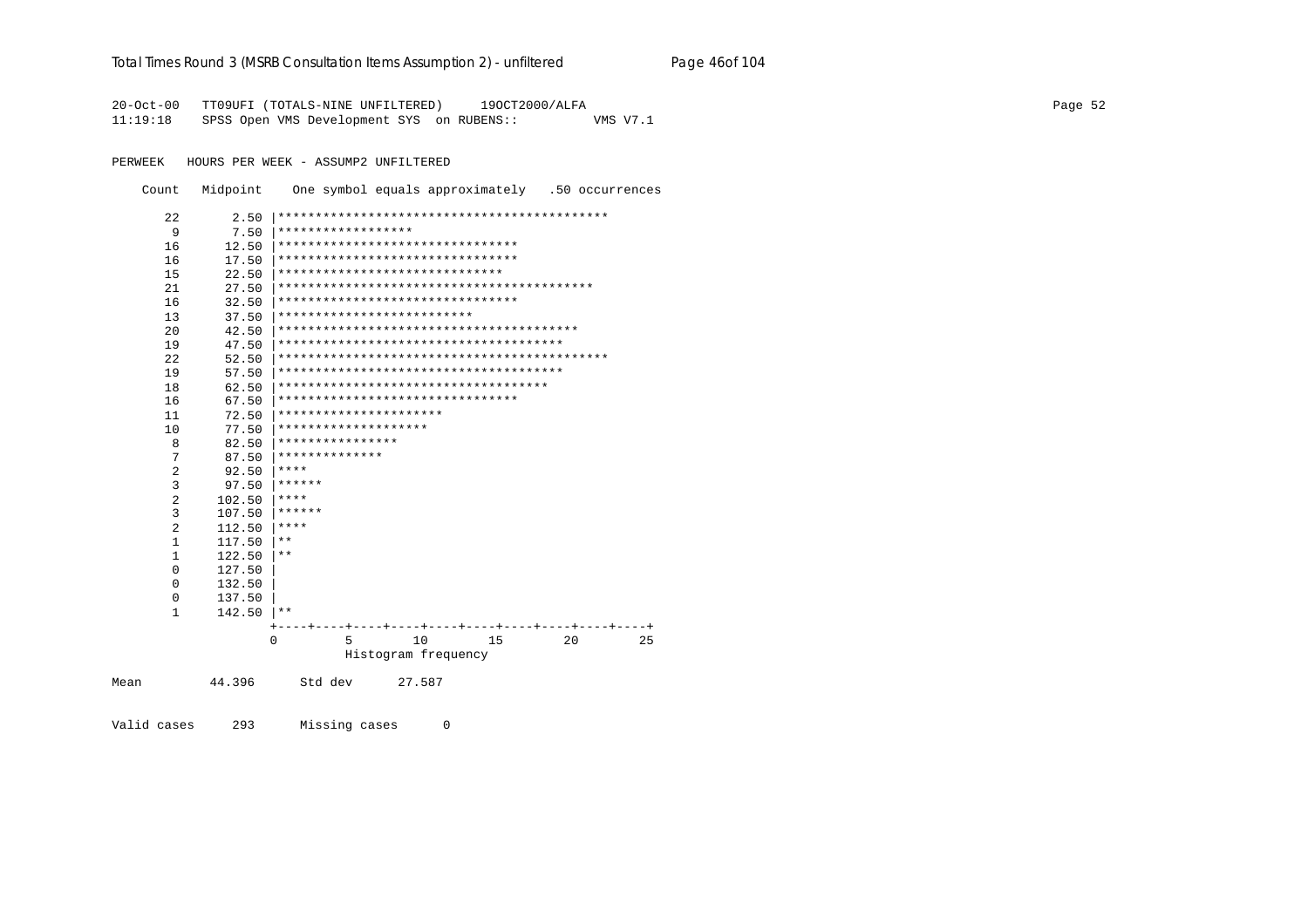20-Oct-00 TT09UFI (TOTALS-NINE UNFILTERED) 19OCT2000/ALFA Page 53 11:19:20 SPSS Open VMS Development SYS on RUBENS:: VMS V7.1

Preceding task required .28 seconds CPU time; 3.48 seconds elapsed.

 380 0 TEMPORARY 381 0 SELECT IF (SCIN36 EQ 16) 382 0 /\* 383 0 /\* TOTAL TIMES FREQUENCY DISTRIBUTION FOR IVF SPECIALISTS 384 0 /\* 385 0 FREQUENCIES VARIABLES=PERWEEK/ 386 0 FORMAT=CONDENSE/ 387 0 HISTOGRAM=INCREMENT (5)/ 388 0 STATISTICS=MEAN STDDEV 389 0 /\*

There are 1,073,640,320 bytes of memory available.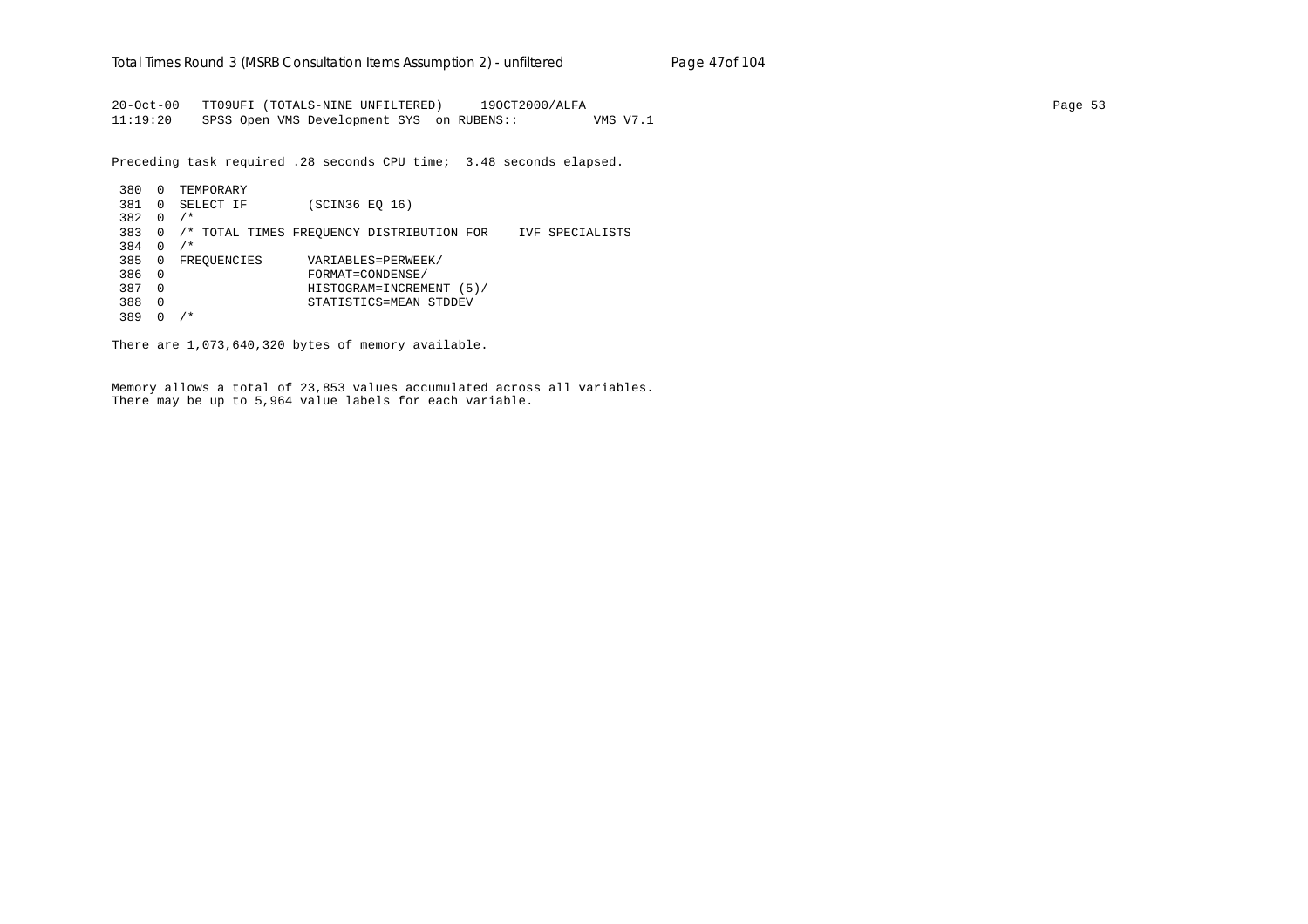## Total Times Round 3 (MSRB Consultation Items Assumption 2) - *unfiltered* Page 48of 104

20-Oct-00 TT09UFI (TOTALS-NINE UNFILTERED) 19OCT2000/ALFA Page 54 11:19:21 SPSS Open VMS Development SYS on RUBENS:: VMS V7.1

|       |                |              | Cum |       |                |              | Cum |        |                |              | Cum |
|-------|----------------|--------------|-----|-------|----------------|--------------|-----|--------|----------------|--------------|-----|
| Value | Freq Pct Pct   |              |     | Value | Freq Pct Pct   |              |     | Value  | Freq Pct Pct   |              |     |
| .00   | $\mathbf{1}$   | $\mathbf{1}$ | 1   | 42.00 | $\mathbf{1}$   | $\mathbf{1}$ | 39  | 83.00  | $\mathbf{1}$   | $\mathbf{1}$ | 70  |
| 1.00  | 3              | 4            | 5   | 45.00 | $\mathbf{1}$   | $\mathbf{1}$ | 40  | 88.00  | 3              | 4            | 74  |
| 5.00  | 1              | 1            | 6   | 46.00 | 1              | 1            | 41  | 90.00  | 2              | 3            | 76  |
| 6.00  | $\mathbf{1}$   | $\mathbf{1}$ | 8   | 47.00 | 1              | $\mathbf{1}$ | 43  | 92.00  | $\mathbf{1}$   | $\mathbf{1}$ | 78  |
| 10.00 | $\overline{a}$ | 3            | 10  | 52.00 | 3              | 4            | 46  | 93.00  | 1              | $\mathbf{1}$ | 79  |
| 12.00 | $\mathbf{1}$   | $\mathbf{1}$ | 11  | 55.00 | 1              | $\mathbf{1}$ | 48  | 99.00  | $\mathbf{1}$   | $\mathbf{1}$ | 80  |
| 16.00 | $\overline{a}$ | 3            | 14  | 57.00 | $\mathbf{1}$   | $\mathbf{1}$ | 49  | 100.00 | 2              | 3            | 83  |
| 17.00 | 1              | $\mathbf{1}$ | 15  | 60.00 | 2              | 3            | 51  | 106.00 | 1              | $\mathbf{1}$ | 84  |
| 18.00 | $\mathbf{1}$   | $\mathbf{1}$ | 16  | 61.00 | 1              | $\mathbf{1}$ | 53  | 109.00 | $\mathbf{1}$   | $\mathbf{1}$ | 85  |
| 20.00 | $\overline{a}$ | 3            | 19  | 62.00 | 1              | $\mathbf{1}$ | 54  | 111.00 | $\mathfrak{D}$ | 3            | 88  |
| 22.00 | 1              | 1            | 20  | 63.00 | 1              | 1            | 55  | 112.00 | 1              | 1            | 89  |
| 23.00 | $\mathbf{1}$   | $\mathbf{1}$ | 21  | 66.00 | $\mathbf{1}$   | $\mathbf{1}$ | 56  | 121.00 | $\mathbf{1}$   | $\mathbf{1}$ | 90  |
| 27.00 | 1              | $\mathbf{1}$ | 23  | 69.00 | 1              | $\mathbf{1}$ | 57  | 123.00 | 1              | $\mathbf{1}$ | 91  |
| 30.00 | $\mathbf{1}$   | $\mathbf{1}$ | 24  | 71.00 | $\overline{a}$ | 3            | 60  | 127.00 | 1              | $\mathbf{1}$ | 93  |
| 32.00 | $\overline{2}$ | 3            | 26  | 73.00 | $\overline{a}$ | 3            | 63  | 130.00 | $\mathbf{1}$   | $\mathbf{1}$ | 94  |
| 33.00 | $\overline{a}$ | 3            | 29  | 76.00 | $\mathbf{1}$   | $\mathbf{1}$ | 64  | 132.00 | 1              | $\mathbf{1}$ | 95  |
| 36.00 | 3              | 4            | 33  | 78.00 | 1              | $\mathbf{1}$ | 65  | 137.00 | 1              | $\mathbf{1}$ | 96  |
| 37.00 | $\mathbf{1}$   | $\mathbf{1}$ | 34  | 80.00 | $\mathbf{1}$   | $\mathbf{1}$ | 66  | 158.00 | $\mathbf{1}$   | $\mathbf{1}$ | 98  |
| 38.00 | $\mathbf{1}$   | $\mathbf{1}$ | 35  | 81.00 | $\mathbf{1}$   | $\mathbf{1}$ | 68  | 164.00 | $\mathbf{1}$   | $\mathbf{1}$ | 99  |
| 39.00 | 2              | 3            | 38  | 82.00 | 1              | 1            | 69  | 190.00 | $\mathbf{1}$   | 1            | 100 |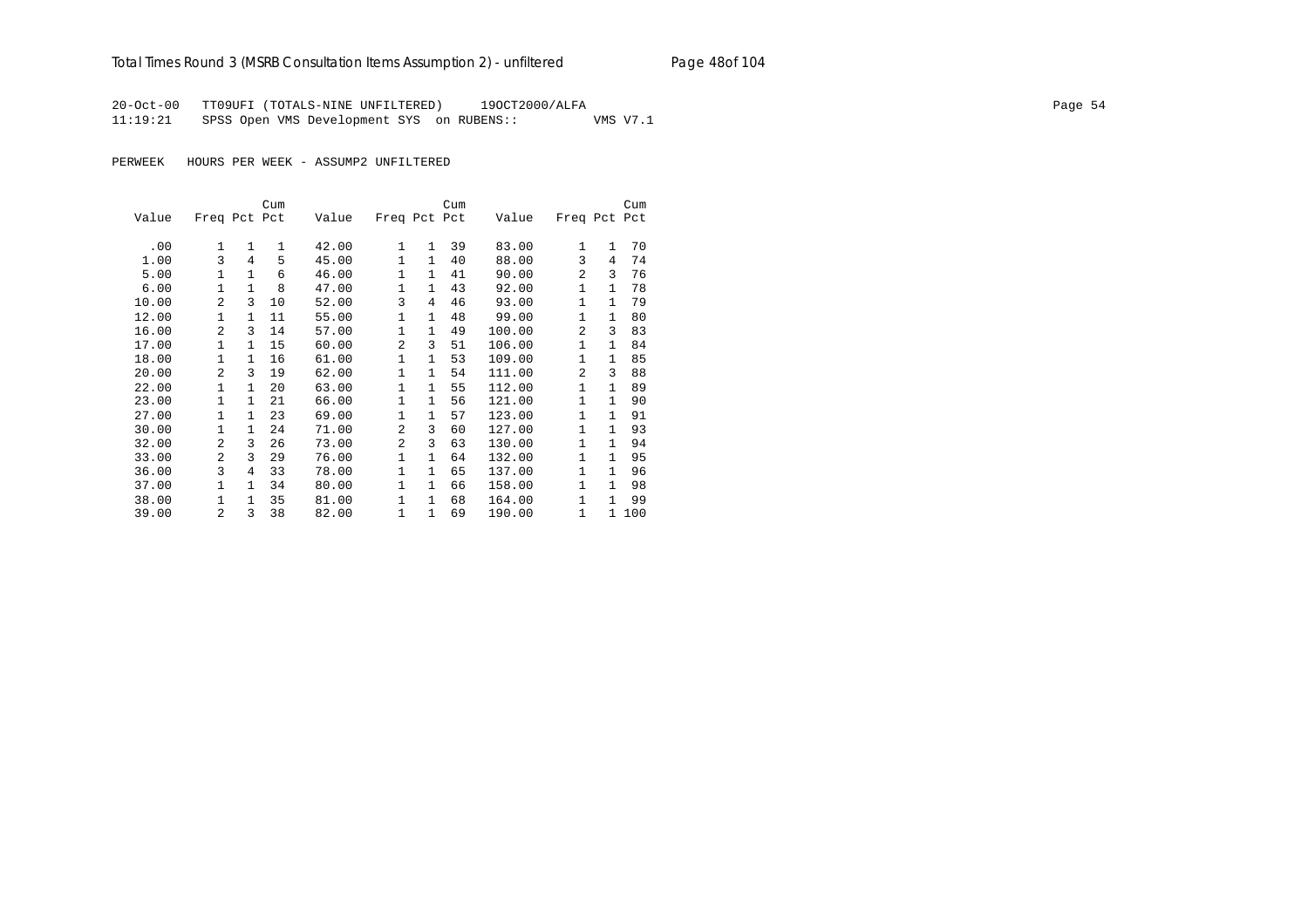### Total Times Round 3 (MSRB Consultation Items Assumption 2) - unfiltered Page 49of 104

20-Oct-00 TT09UFI (TOTALS-NINE UNFILTERED) 19OCT2000/ALFA 11:19:21 SPSS Open VMS Development SYS on RUBENS:: VMS V7.1

PERWEEK HOURS PER WEEK - ASSUMP2 UNFILTERED

Count Midpoint One symbol equals approximately .20 occurrences

| 4              | 2.50   | ********************                                              |
|----------------|--------|-------------------------------------------------------------------|
| $\overline{2}$ | 7.50   | **********                                                        |
| 3              | 12.50  | ***************                                                   |
| 4              | 17.50  | ********************                                              |
| 4              | 22.50  | ********************                                              |
| 1              | 27.50  | *****                                                             |
| 5              | 32.50  | *************************                                         |
| 7              | 37.50  | ***********************************                               |
| $1\,$          | 42.50  | *****                                                             |
| 3              | 47.50  | ***************                                                   |
| 3              | 52.50  | ***************                                                   |
| 2              | 57.50  | **********                                                        |
| 5              | 62.50  | *************************                                         |
| 2              | 67.50  | **********                                                        |
| 4              | 72.50  | ********************                                              |
| $\overline{2}$ | 77.50  | **********                                                        |
| 4              | 82.50  | ********************                                              |
| 3              | 87.50  | ***************                                                   |
| 4              | 92.50  | ********************                                              |
| 1              | 97.50  | *****                                                             |
| $\overline{2}$ | 102.50 | **********                                                        |
| 2              | 107.50 | **********                                                        |
| 3              | 112.50 | ***************                                                   |
| 0              | 117.50 |                                                                   |
| $\overline{2}$ | 122.50 | **********                                                        |
| 1              | 127.50 | *****                                                             |
| 2              | 132.50 | **********                                                        |
| 1              | 137.50 | *****                                                             |
| 0              | 142.50 |                                                                   |
| 0              | 147.50 |                                                                   |
| $\Omega$       | 152.50 |                                                                   |
| 1              | 157.50 | *****                                                             |
| $1\,$          | 162.50 | *****                                                             |
| 0              | 167.50 |                                                                   |
| 0              | 172.50 |                                                                   |
| 0              | 177.50 |                                                                   |
| 0              | 182.50 |                                                                   |
| 1              | 187.50 | *****                                                             |
|                |        | ----+----+---+----+<br>$+ -$<br>+----+----+----+----+<br>---+---- |
|                |        | 8<br>0<br>2<br>4<br>6<br>10                                       |
|                |        | Histogram frequency                                               |
| Mean           | 63.275 | Std dev<br>42.363                                                 |

Valid cases 80 Missing cases  $\overline{0}$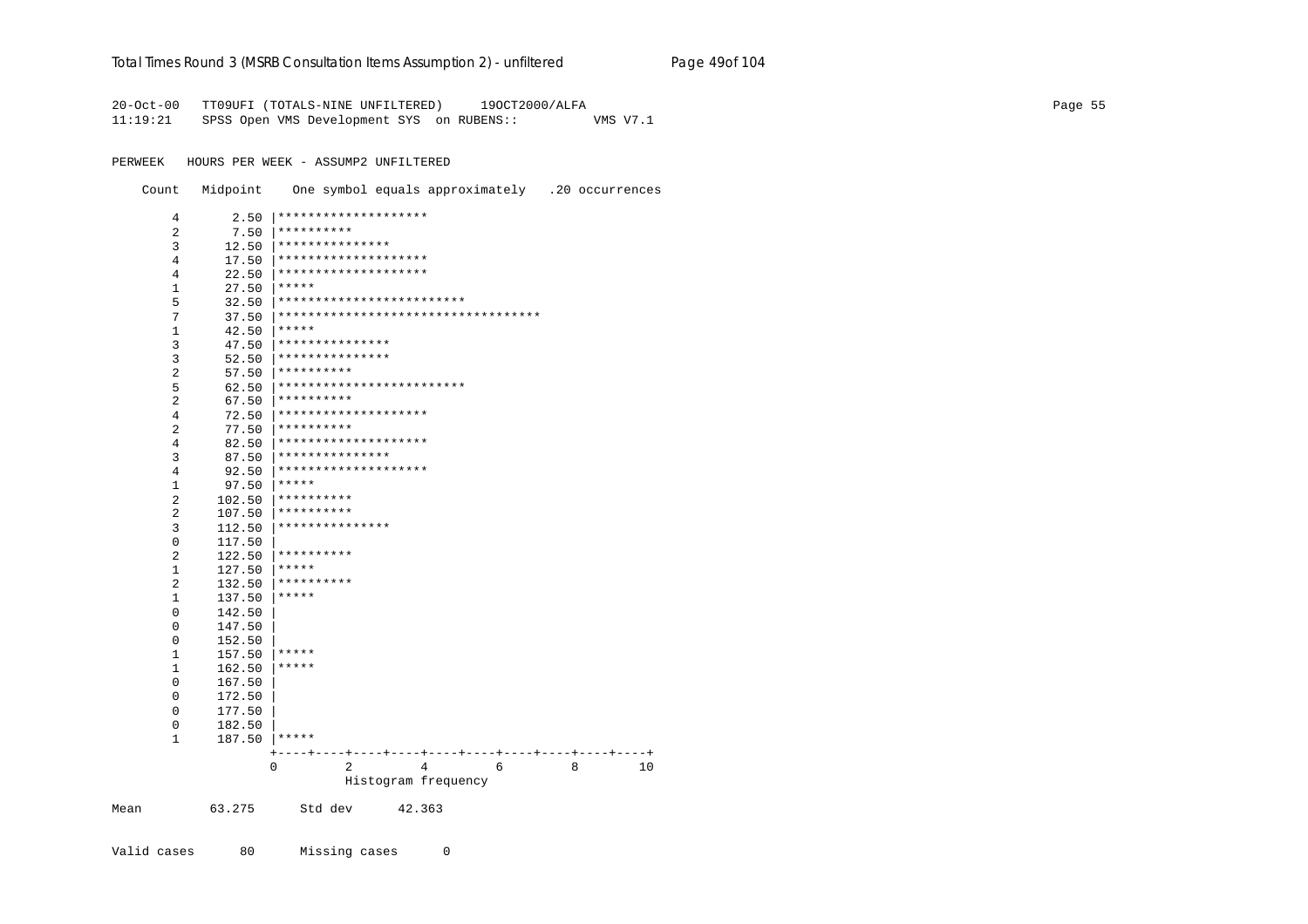20-Oct-00 TT09UFI (TOTALS-NINE UNFILTERED) 19OCT2000/ALFA Page 56 11:19:23 SPSS Open VMS Development SYS on RUBENS:: VMS V7.1

Preceding task required .29 seconds CPU time; 2.76 seconds elapsed.

 390 0 TEMPORARY 391 0 SELECT IF (SCIN36 EQ 17) 392 0 /\* 393 0 /\* TOTAL TIMES FREQUENCY DISTRIBUTION FOR GENERAL MEDICINE PHYSICIANS 394 0 /\* 395 0 FREQUENCIES VARIABLES=PERWEEK/ 396 0 FORMAT=CONDENSE/ 397 0 HISTOGRAM=INCREMENT (5)/ 398 0 STATISTICS=MEAN STDDEV 399 0 /\*

There are 1,073,640,320 bytes of memory available.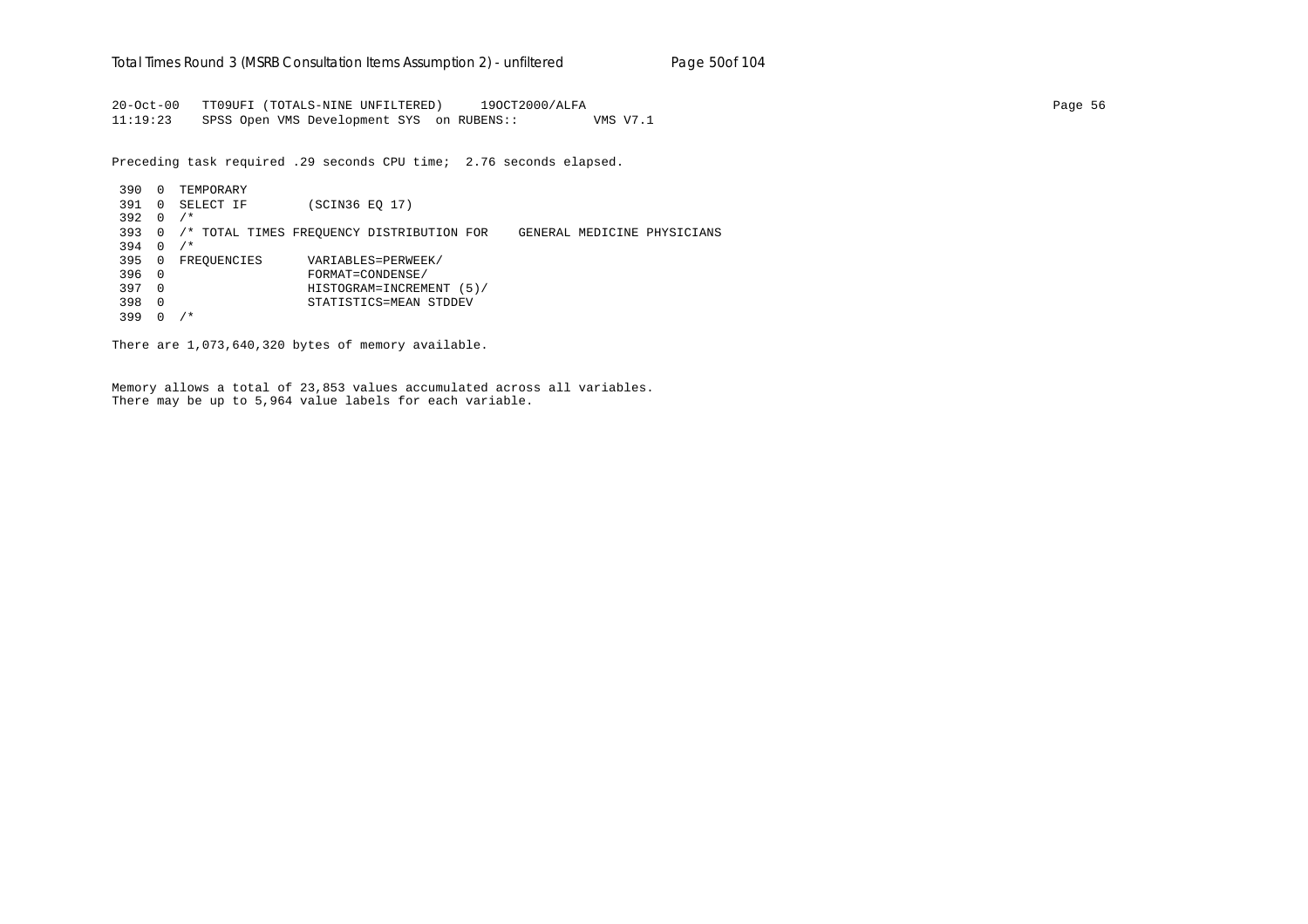# Total Times Round 3 (MSRB Consultation Items Assumption 2) - *unfiltered* Page 51of 104

20-Oct-00 TT09UFI (TOTALS-NINE UNFILTERED) 19OCT2000/ALFA Page 57 11:19:23 SPSS Open VMS Development SYS on RUBENS:: VMS V7.1

|       |              |                | Cum |       |                |                | Cum |       |                |          | Cum |
|-------|--------------|----------------|-----|-------|----------------|----------------|-----|-------|----------------|----------|-----|
| Value | Freq Pct Pct |                |     | Value | Freq Pct Pct   |                |     | Value | Freq Pct Pct   |          |     |
|       |              |                |     |       |                |                |     |       |                |          |     |
| .00   | 166          | 14             | 14  | 25.00 | 15             | 1              | 79  | 50.00 | 4              | $\Omega$ | 96  |
| 1.00  | 118          | 10             | 24  | 26.00 | 15             | 1              | 81  | 51.00 | 2              | $\Omega$ | 96  |
| 2.00  | 83           | 7              | 31  | 27.00 | 17             | 1              | 82  | 52.00 | 5              | $\Omega$ | 96  |
| 3.00  | 65           | 5              | 36  | 28.00 | 14             | 1              | 83  | 53.00 | 6              | 1        | 97  |
| 4.00  | 50           | 4              | 41  | 29.00 | 18             | $\overline{a}$ | 85  | 54.00 | $\overline{a}$ | $\Omega$ | 97  |
| 5.00  | 34           | 3              | 43  | 30.00 | 6              | 1              | 85  | 55.00 | 2              | 0        | 97  |
| 6.00  | 37           | 3              | 47  | 31.00 | 6              | 1              | 86  | 56.00 | 2              | $\Omega$ | 97  |
| 7.00  | 25           | 2              | 49  | 32.00 | 10             | $\mathbf{1}$   | 87  | 57.00 | 3              | $\Omega$ | 98  |
| 8.00  | 31           | 3              | 51  | 33.00 | 7              | $\mathbf{1}$   | 87  | 58.00 | 2              | 0        | 98  |
| 9.00  | 32           | 3              | 54  | 34.00 | 8              | 1              | 88  | 59.00 | 1              | $\Omega$ | 98  |
| 10.00 | 34           | 3              | 57  | 35.00 | 6              | $\mathbf{1}$   | 88  | 61.00 | 2              | $\Omega$ | 98  |
| 11.00 | 18           | 2              | 58  | 36.00 | 9              | $\mathbf{1}$   | 89  | 63.00 | 3              | 0        | 98  |
| 12.00 | 25           | 2              | 60  | 37.00 | 6              | 1              | 90  | 64.00 | $\overline{a}$ | $\Omega$ | 98  |
| 13.00 | 15           | 1              | 62  | 38.00 | 11             | 1              | 91  | 66.00 | 3              | $\Omega$ | 99  |
| 14.00 | 17           | $\mathbf{1}$   | 63  | 39.00 | 9              | $\mathbf{1}$   | 91  | 67.00 | 4              | $\Omega$ | 99  |
| 15.00 | 16           | $\mathbf{1}$   | 65  | 40.00 | 4              | 0              | 92  | 70.00 | 1              | $\Omega$ | 99  |
| 16.00 | 23           | 2              | 66  | 41.00 | 8              | 1              | 92  | 71.00 | 3              | $\Omega$ | 99  |
| 17.00 | 20           | 2              | 68  | 42.00 | 6              | 1              | 93  | 72.00 | $\mathbf{1}$   | $\Omega$ | 99  |
| 18.00 | 18           | $\overline{a}$ | 70  | 43.00 | 3              | $\Omega$       | 93  | 74.00 | 1              | $\Omega$ | 100 |
| 19.00 | 21           | 2              | 71  | 44.00 | 3              | 0              | 93  | 75.00 | $\mathbf{1}$   | 0        | 100 |
| 20.00 | 18           | $\overline{a}$ | 73  | 45.00 | 4              | 0              | 94  | 77.00 | $\mathbf{1}$   | $\Omega$ | 100 |
| 21.00 | 17           | 1              | 74  | 46.00 | 8              | 1              | 94  | 78.00 | 1              | $\Omega$ | 100 |
| 22.00 | 14           | $\mathbf{1}$   | 76  | 47.00 | 6              | 1              | 95  | 84.00 | 2              | 0        | 100 |
| 23.00 | 14           | $\mathbf{1}$   | 77  | 48.00 | $\overline{4}$ | 0              | 95  |       |                |          |     |
| 24.00 | 17           | $\mathbf{1}$   | 78  | 49.00 | $\overline{a}$ | $\Omega$       | 95  |       |                |          |     |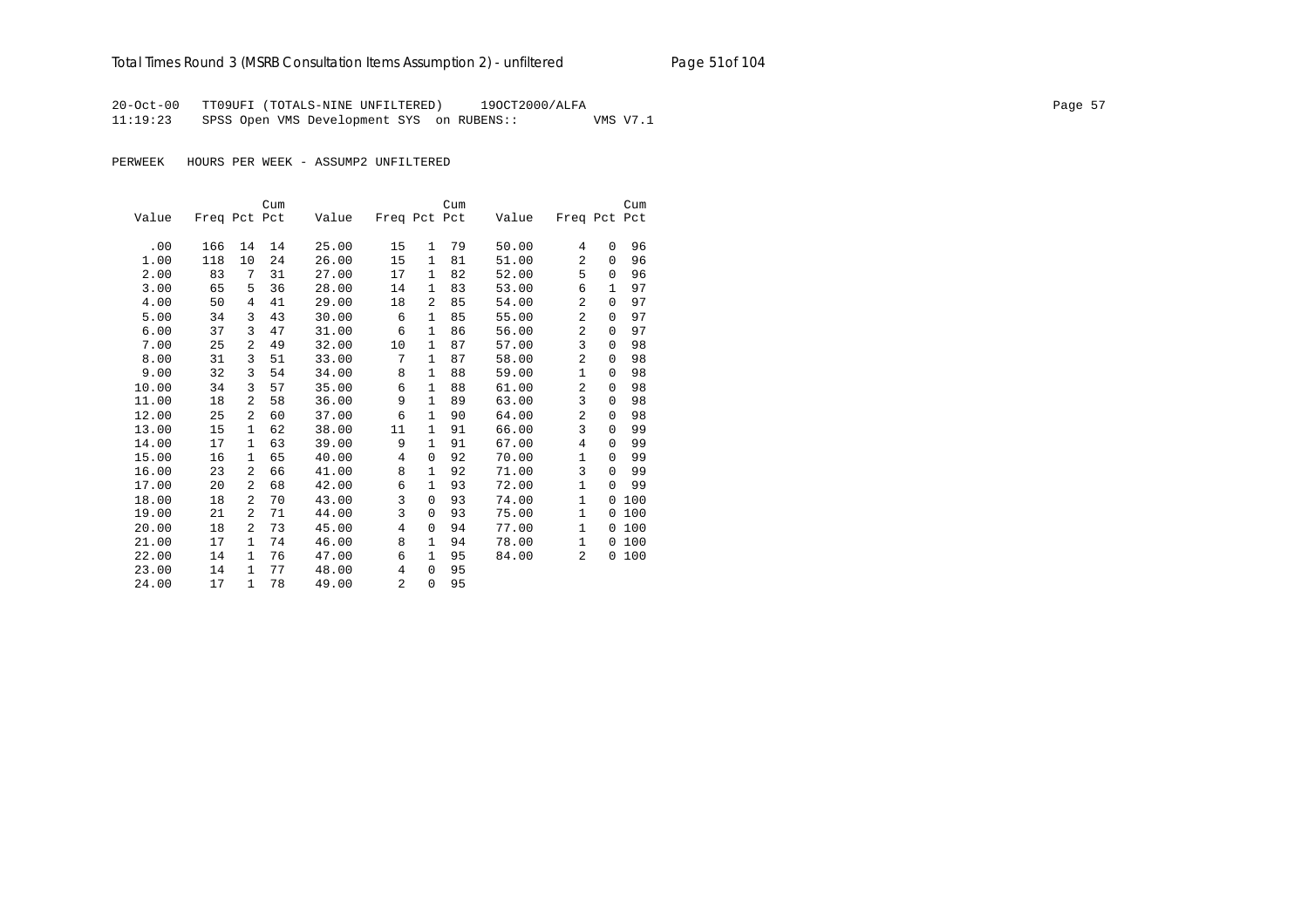| Total Times Round 3 (MSRB Consultation Items Assumption 2) - unfiltered | Page 52of 104 |
|-------------------------------------------------------------------------|---------------|
|-------------------------------------------------------------------------|---------------|

20-Oct-00 TT09UFI (TOTALS-NINE UNFILTERED) 19OCT2000/ALFA Page 58 11:19:24 SPSS Open VMS Development SYS on RUBENS:: VMS V7.1

PERWEEK HOURS PER WEEK - ASSUMP2 UNFILTERED

Count Midpoint One symbol equals approximately 10.00 occurrences

|      | 482 | 2.50   |                  |         |                     |     |     |     |
|------|-----|--------|------------------|---------|---------------------|-----|-----|-----|
|      | 159 | 7.50   | **************** |         |                     |     |     |     |
|      | 109 | 12.50  | ***********      |         |                     |     |     |     |
|      | 98  | 17.50  | **********       |         |                     |     |     |     |
|      | 80  | 22.50  | ********         |         |                     |     |     |     |
|      | 79  | 27.50  | ********         |         |                     |     |     |     |
|      | 37  | 32.50  | $* * * * *$      |         |                     |     |     |     |
|      | 41  | 37.50  | $* * * * *$      |         |                     |     |     |     |
|      | 24  | 42.50  | $* *$            |         |                     |     |     |     |
|      | 24  | 47.50  | $***$            |         |                     |     |     |     |
|      | 19  | 52.50  | $* *$            |         |                     |     |     |     |
|      | 10  | 57.50  | $\ast$           |         |                     |     |     |     |
|      | 7   | 62.50  | $\ast$           |         |                     |     |     |     |
|      | 7   | 67.50  | $\star$          |         |                     |     |     |     |
|      | 6   | 72.50  | $\ast$           |         |                     |     |     |     |
|      | 3   | 77.50  |                  |         |                     |     |     |     |
|      | 2   | 82.50  |                  |         |                     |     |     |     |
|      |     |        |                  |         |                     |     |     |     |
|      |     |        | $\Omega$         | 100     | 200                 | 300 | 400 | 500 |
|      |     |        |                  |         | Histogram frequency |     |     |     |
|      |     |        |                  |         |                     |     |     |     |
| Mean |     | 14.103 |                  | Std dev | 16.115              |     |     |     |
|      |     |        |                  |         |                     |     |     |     |
|      |     |        |                  |         |                     |     |     |     |

Valid cases 1187 Missing cases 0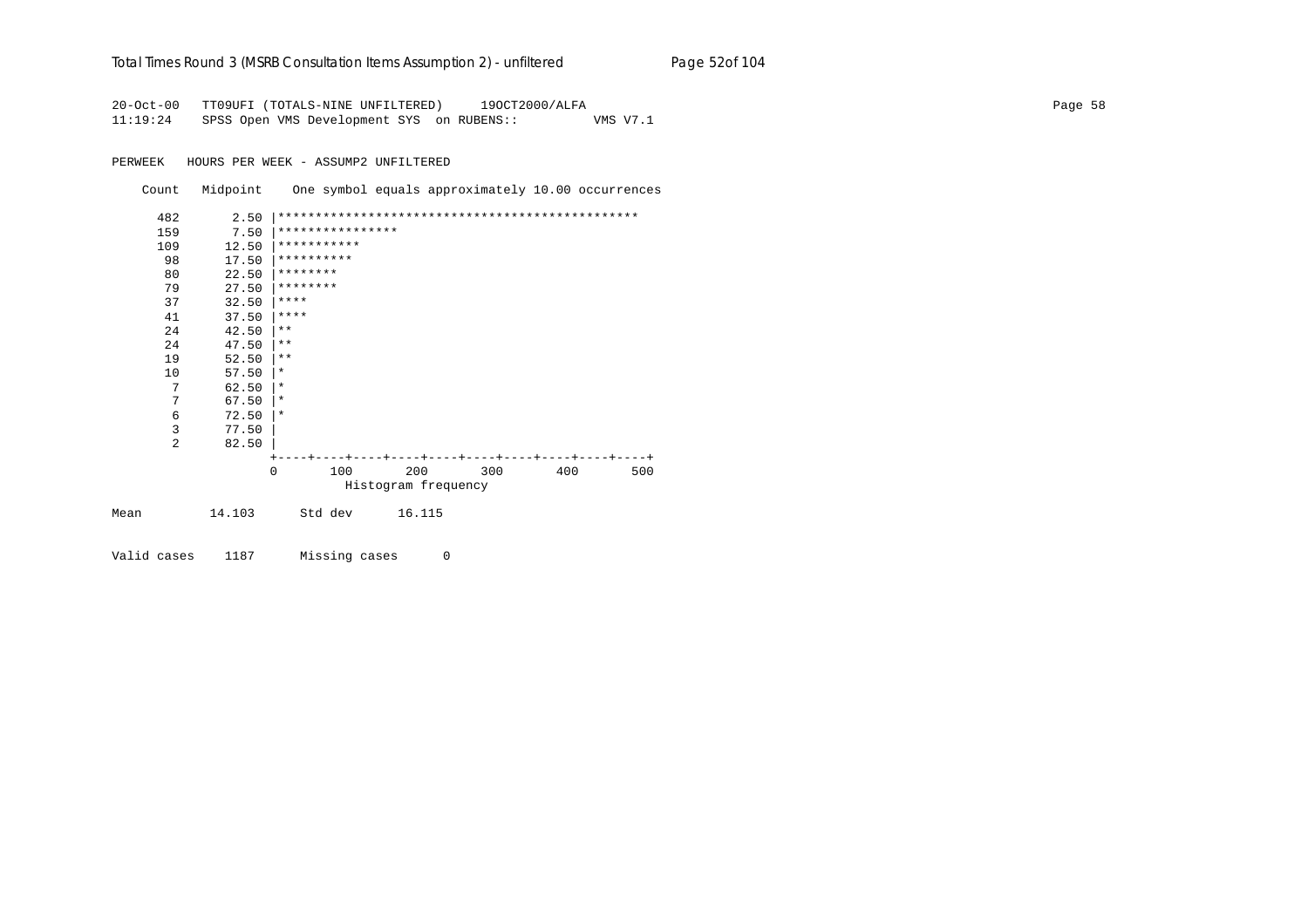20-Oct-00 TT09UFI (TOTALS-NINE UNFILTERED) 19OCT2000/ALFA Page 59 11:19:25 SPSS Open VMS Development SYS on RUBENS:: VMS V7.1

Preceding task required .32 seconds CPU time; 2.32 seconds elapsed.

 400 0 TEMPORARY 401 0 SELECT IF (SCIN36 EQ 18) 402 0 /\* 403 0 /\* TOTAL TIMES FREQUENCY DISTRIBUTION FOR CARDIOLOGISTS 404 0 /\* 405 0 FREQUENCIES VARIABLES=PERWEEK/ 406 0 FORMAT=CONDENSE/ 407 0 HISTOGRAM=INCREMENT (5)/ 408 0 STATISTICS=MEAN STDDEV 409 0 /\*

There are 1,073,640,320 bytes of memory available.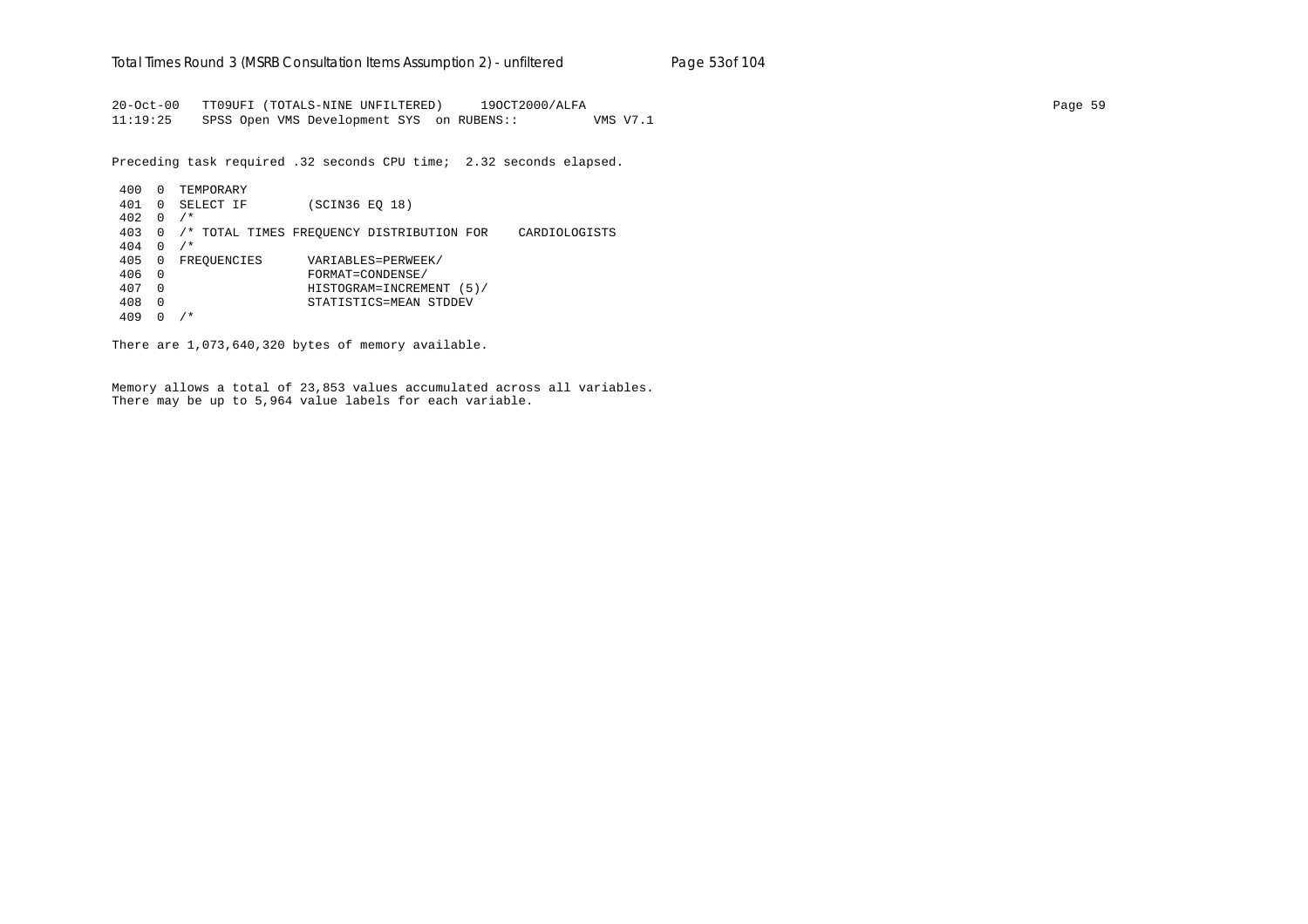20-Oct-00 TT09UFI (TOTALS-NINE UNFILTERED) 19OCT2000/ALFA Page 60 11:19:26 SPSS Open VMS Development SYS on RUBENS:: VMS V7.1

|       |                |                | Cum |       |                |                | Cum |        |                |                | Cum |
|-------|----------------|----------------|-----|-------|----------------|----------------|-----|--------|----------------|----------------|-----|
| Value | Freq Pct Pct   |                |     | Value | Freq Pct Pct   |                |     | Value  | Freq Pct Pct   |                |     |
|       |                |                |     |       |                |                |     |        |                |                |     |
| .00   | 16             | 3              | 3   | 38.00 | 4              | 1              | 55  | 77.00  | $\mathbf{1}$   | 0              | 91  |
| 1.00  | 11             | $\overline{a}$ | 5   | 39.00 | 9              | $\overline{a}$ | 57  | 78.00  | $1\,$          | 0              | 91  |
| 2.00  | 13             | $\overline{2}$ | 7   | 40.00 | 6              | $\mathbf{1}$   | 58  | 79.00  | 3              | $\mathbf{1}$   | 91  |
| 3.00  | $\,4$          | $\mathbf{1}$   | 8   | 41.00 | 8              | $\mathbf{1}$   | 59  | 81.00  | $\,4$          | $\mathbf{1}$   | 92  |
| 4.00  | 9              | $\overline{a}$ | 10  | 42.00 | 7              | $\mathbf{1}$   | 61  | 83.00  | 5              | $\mathbf{1}$   | 93  |
| 5.00  | 10             | 2              | 11  | 43.00 | 5              | 1              | 62  | 84.00  | 3              | 1              | 94  |
| 6.00  | $\overline{4}$ | 1              | 12  | 44.00 | 8              | 1              | 63  | 85.00  | $1\,$          | 0              | 94  |
| 7.00  | 9              | $\overline{a}$ | 14  | 45.00 | 6              | $\mathbf{1}$   | 64  | 86.00  | $\mathbf{1}$   | 0              | 94  |
| 8.00  | 8              | $\mathbf{1}$   | 15  | 46.00 | 7              | $\mathbf{1}$   | 65  | 88.00  | $\mathbf{1}$   | 0              | 94  |
| 9.00  | 10             | $\overline{2}$ | 17  | 47.00 | 9              | $\overline{2}$ | 67  | 89.00  | $1\,$          | $\Omega$       | 94  |
| 10.00 | 7              | $\mathbf{1}$   | 18  | 48.00 | 11             | $\overline{2}$ | 69  | 90.00  | $1\,$          | $\Omega$       | 94  |
| 11.00 | 7              | $\mathbf{1}$   | 19  | 49.00 | 3              | $\mathbf{1}$   | 70  | 93.00  | $\mathbf{1}$   | 0              | 95  |
| 12.00 | 6              | $\mathbf{1}$   | 21  | 50.00 | 6              | 1              | 71  | 94.00  | $1\,$          | 0              | 95  |
| 13.00 | 8              | $\mathbf{1}$   | 22  | 51.00 | 7              | $\mathbf{1}$   | 72  | 95.00  | $\overline{2}$ | $\overline{0}$ | 95  |
| 14.00 | 6              | $\mathbf{1}$   | 23  | 52.00 | 11             | $\overline{c}$ | 74  | 96.00  | $\overline{c}$ | 0              | 95  |
| 15.00 | 8              | $\mathbf{1}$   | 25  | 53.00 | 5              | $\mathbf{1}$   | 75  | 97.00  | $1\,$          | 0              | 96  |
| 16.00 | $\overline{3}$ | $\mathbf{1}$   | 25  | 54.00 | 6              | $\mathbf{1}$   | 76  | 100.00 | $\mathbf{1}$   | 0              | 96  |
| 17.00 | 10             | $\overline{a}$ | 27  | 55.00 | 3              | 1              | 76  | 101.00 | $\overline{2}$ | 0              | 96  |
| 18.00 | 11             | $\overline{a}$ | 29  | 56.00 | 5              | $\mathbf{1}$   | 77  | 102.00 | $\mathbf{1}$   | $\Omega$       | 96  |
| 19.00 | 12             | 2              | 31  | 57.00 | $\overline{3}$ | $\mathbf{1}$   | 78  | 103.00 | $\mathbf{1}$   | 0              | 97  |
| 20.00 | 8              | $\mathbf{1}$   | 32  | 58.00 | 7              | $\mathbf{1}$   | 79  | 105.00 | $\mathbf{1}$   | $\overline{0}$ | 97  |
| 21.00 | 6              | $\mathbf{1}$   | 34  | 59.00 | $\overline{4}$ | $\mathbf{1}$   | 80  | 109.00 | 2              | $\overline{0}$ | 97  |
| 22.00 | 8              | $\mathbf{1}$   | 35  | 60.00 | $\overline{3}$ | $\mathbf{1}$   | 80  | 110.00 | $\overline{2}$ | $\overline{0}$ | 97  |
| 23.00 | 8              | $\mathbf{1}$   | 36  | 61.00 | 6              | 1              | 81  | 111.00 | $1\,$          | 0              | 98  |
| 24.00 | 9              | 2              | 38  | 62.00 | 9              | $\overline{a}$ | 83  | 112.00 | $1\,$          | 0              | 98  |
| 25.00 | 8              | $\mathbf{1}$   | 39  | 63.00 | $\mathbf{1}$   | 0              | 83  | 117.00 | $1\,$          | 0              | 98  |
| 26.00 | 5              | $\mathbf{1}$   | 40  | 64.00 | $\mathbf{1}$   | $\mathbf 0$    | 83  | 118.00 | $\overline{2}$ | 0              | 98  |
| 27.00 | 7              | $\mathbf{1}$   | 42  | 65.00 | $\overline{4}$ | 1              | 84  | 121.00 | $\mathbf{1}$   | 0              | 99  |
| 28.00 | 10             | 2              | 43  | 66.00 | $\overline{4}$ | 1              | 85  | 124.00 | $\mathbf{1}$   | 0              | 99  |
| 29.00 | 6              | $\mathbf{1}$   | 45  | 67.00 | 4              | $\mathbf{1}$   | 86  | 127.00 | $\mathbf{1}$   | 0              | 99  |
| 30.00 | 8              | $\mathbf{1}$   | 46  | 68.00 | $\overline{c}$ | 0              | 86  | 130.00 | $1\,$          | 0              | 99  |
| 31.00 | 8              | $\mathbf{1}$   | 47  | 69.00 | $\overline{4}$ | $\mathbf{1}$   | 87  | 131.00 | $\mathbf{1}$   | 0              | 99  |
| 32.00 | 8              | $\mathbf{1}$   | 49  | 71.00 | 3              | $\mathbf{1}$   | 87  | 138.00 | $1\,$          | $\overline{0}$ | 99  |
| 33.00 | 5              | $\mathbf{1}$   | 50  | 72.00 | $\overline{a}$ | $\mathbf 0$    | 88  | 144.00 | $1\,$          | $\overline{0}$ | 100 |
| 34.00 | 6              | $\mathbf{1}$   | 51  | 73.00 | 3              | 1              | 88  | 154.00 | $\mathbf 1$    | 0              | 100 |
| 35.00 | 10             | $\overline{2}$ | 53  | 74.00 | $\overline{4}$ | 1              | 89  | 156.00 | $\mathbf{1}$   | 0              | 100 |
| 36.00 | 5              | $\mathbf{1}$   | 54  | 75.00 | $\overline{4}$ | 1              | 90  |        |                |                |     |
| 37.00 | 6              | $\mathbf{1}$   | 55  | 76.00 | 5              | $\mathbf{1}$   | 90  |        |                |                |     |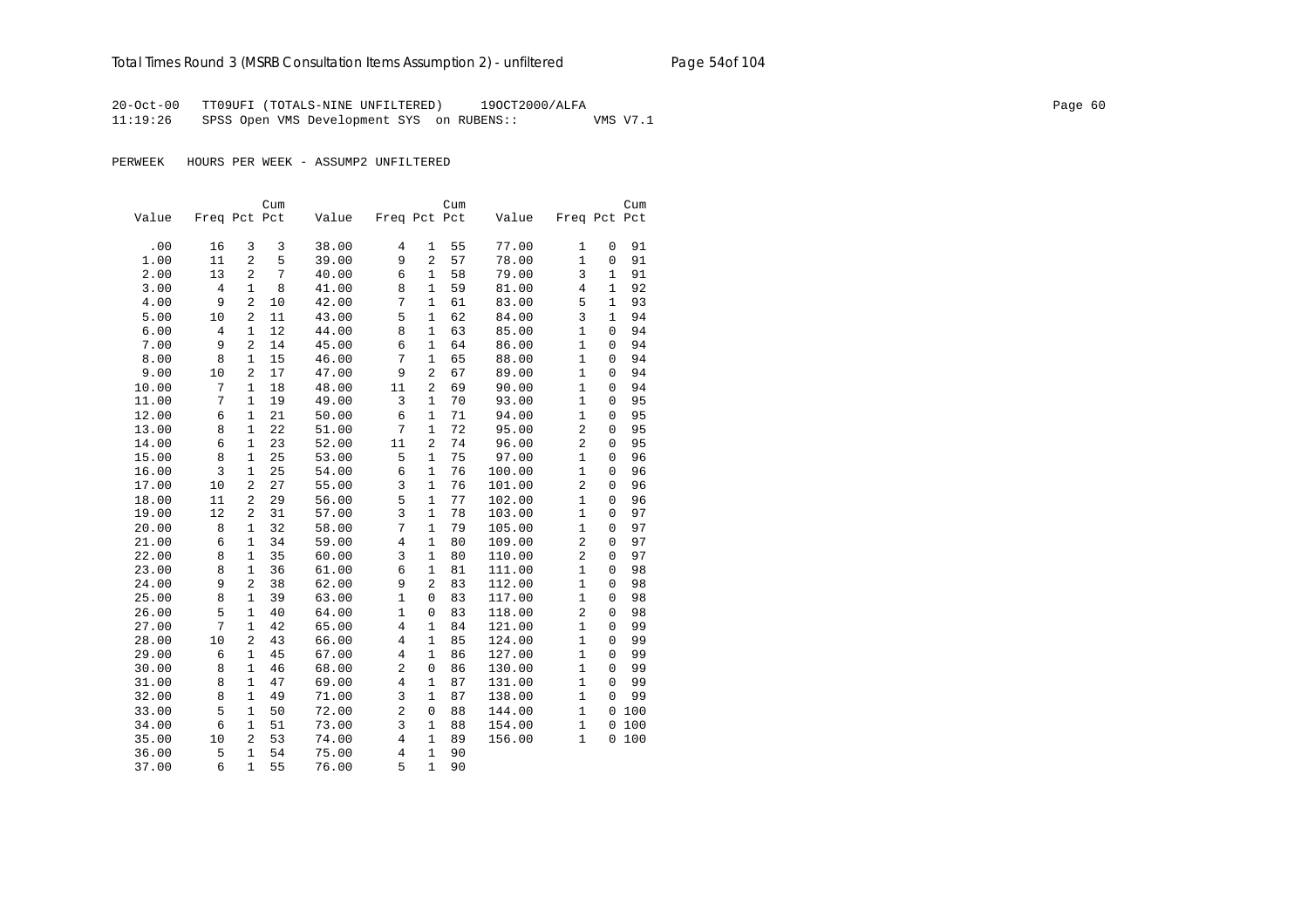### Total Times Round 3 (MSRB Consultation Items Assumption 2) - unfiltered Page 55of 104

20-Oct-00 TT09UFI (TOTALS-NINE UNFILTERED) 190CT2000/ALFA 11:19:27 SPSS Open VMS Development SYS on RUBENS:: VMS V7.1

PERWEEK HOURS PER WEEK - ASSUMP2 UNFILTERED

Count Midpoint One symbol equals approximately 1.20 occurrences

| 53             | 2.50   |                                        |
|----------------|--------|----------------------------------------|
| 41             | 7.50   | **********************************     |
| 34             | 12.50  | ****************************           |
| 44             | 17.50  | ************************************** |
| 39             | 22.50  | *********************************      |
| 36             | 27.50  | ******************************         |
| 35             | 32.50  | *****************************          |
| 34             | 37.50  | ****************************           |
| 34             | 42.50  | ****************************           |
| 36             | 47.50  | ******************************         |
| 35             | 52.50  | *****************************          |
| 22             | 57.50  | ******************                     |
| 20             | 62.50  | *****************                      |
| 18             | 67.50  | ***************                        |
| 12             | 72.50  | **********                             |
| 14             | 77.50  | ************                           |
| 12             | 82.50  | **********                             |
| 4              | 87.50  | ***                                    |
| 3              | 92.50  | ***                                    |
| 5              | 97.50  | ****                                   |
| 5              | 102.50 | ****                                   |
| $\overline{3}$ | 107.50 | ***                                    |
| $\overline{4}$ | 112.50 | $***$                                  |
| 3              | 117.50 | ***                                    |
| $\overline{2}$ | 122.50 | $* *$                                  |
| $\mathbf{1}$   | 127.50 | $^\star$                               |
| $\overline{2}$ | 132.50 | $***$                                  |
| $\mathbf{1}$   | 137.50 | *                                      |
| $\mathbf{1}$   | 142.50 | $^\star$                               |
| $\mathbf{0}$   | 147.50 |                                        |
| $\mathbf{1}$   | 152.50 | $^\star$                               |
| $\mathbf{1}$   | 156.00 | $\star$                                |
|                |        |                                        |
|                |        | $\Omega$<br>12<br>24<br>36<br>48<br>60 |
|                |        | Histogram frequency                    |
| Mean           | 38.324 | Std dev<br>29.102                      |

Valid cases 555 Missing cases  $\overline{0}$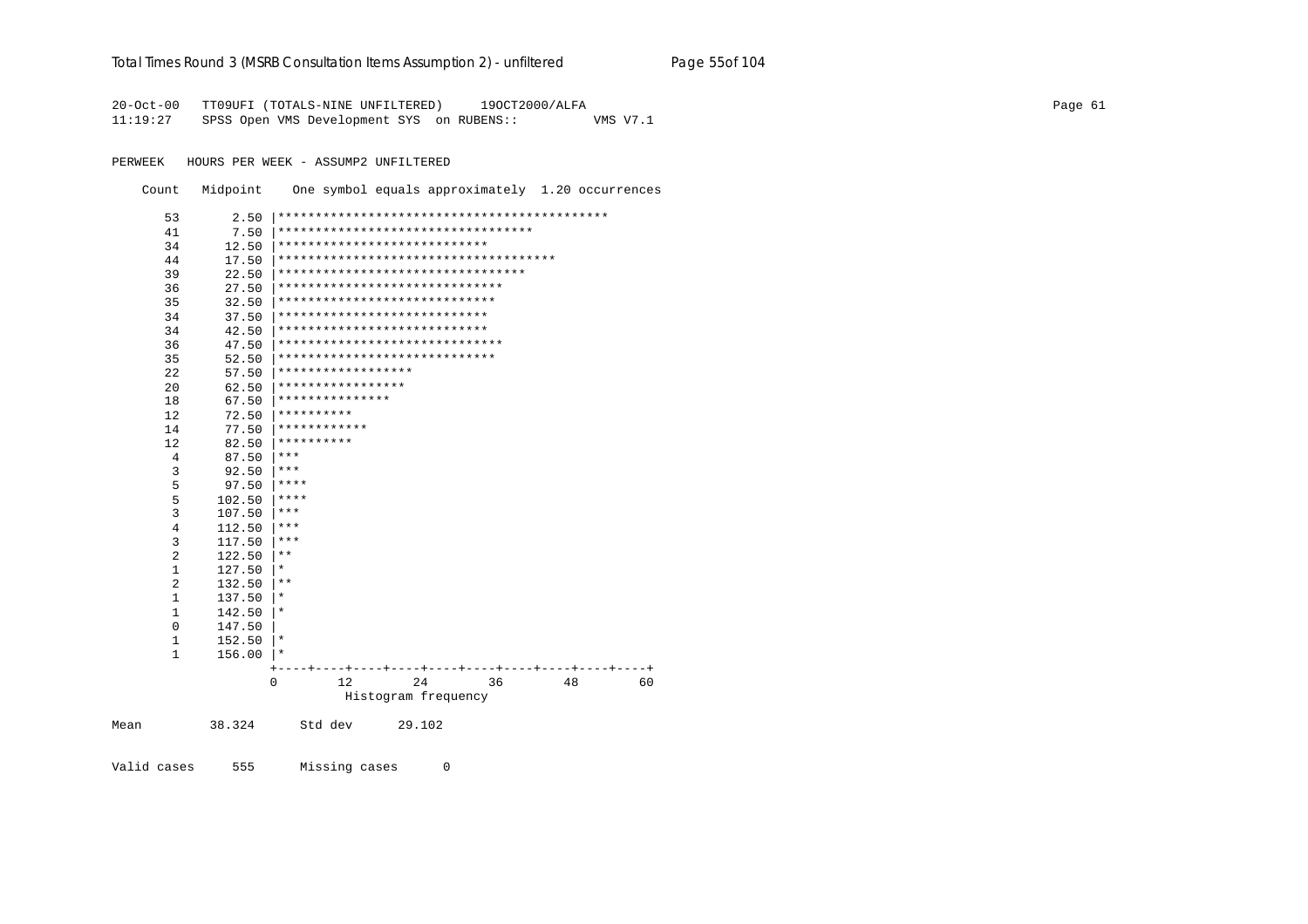20-Oct-00 TT09UFI (TOTALS-NINE UNFILTERED) 19OCT2000/ALFA Page 62 11:19:29 SPSS Open VMS Development SYS on RUBENS:: VMS V7.1

Preceding task required .37 seconds CPU time; 3.16 seconds elapsed.

 410 0 TEMPORARY 411 0 SELECT IF (SCIN36 EQ 19) 412 0 /\* 413 0 /\* TOTAL TIMES FREQUENCY DISTRIBUTION FOR RENAL MEDICINE PHYSICIANS 414 0 /\* 415 0 FREQUENCIES VARIABLES=PERWEEK/ 416 0 FORMAT=CONDENSE/ 417 0 HISTOGRAM=INCREMENT (5)/ 418 0 STATISTICS=MEAN STDDEV 419 0 /\*

There are 1,073,640,320 bytes of memory available.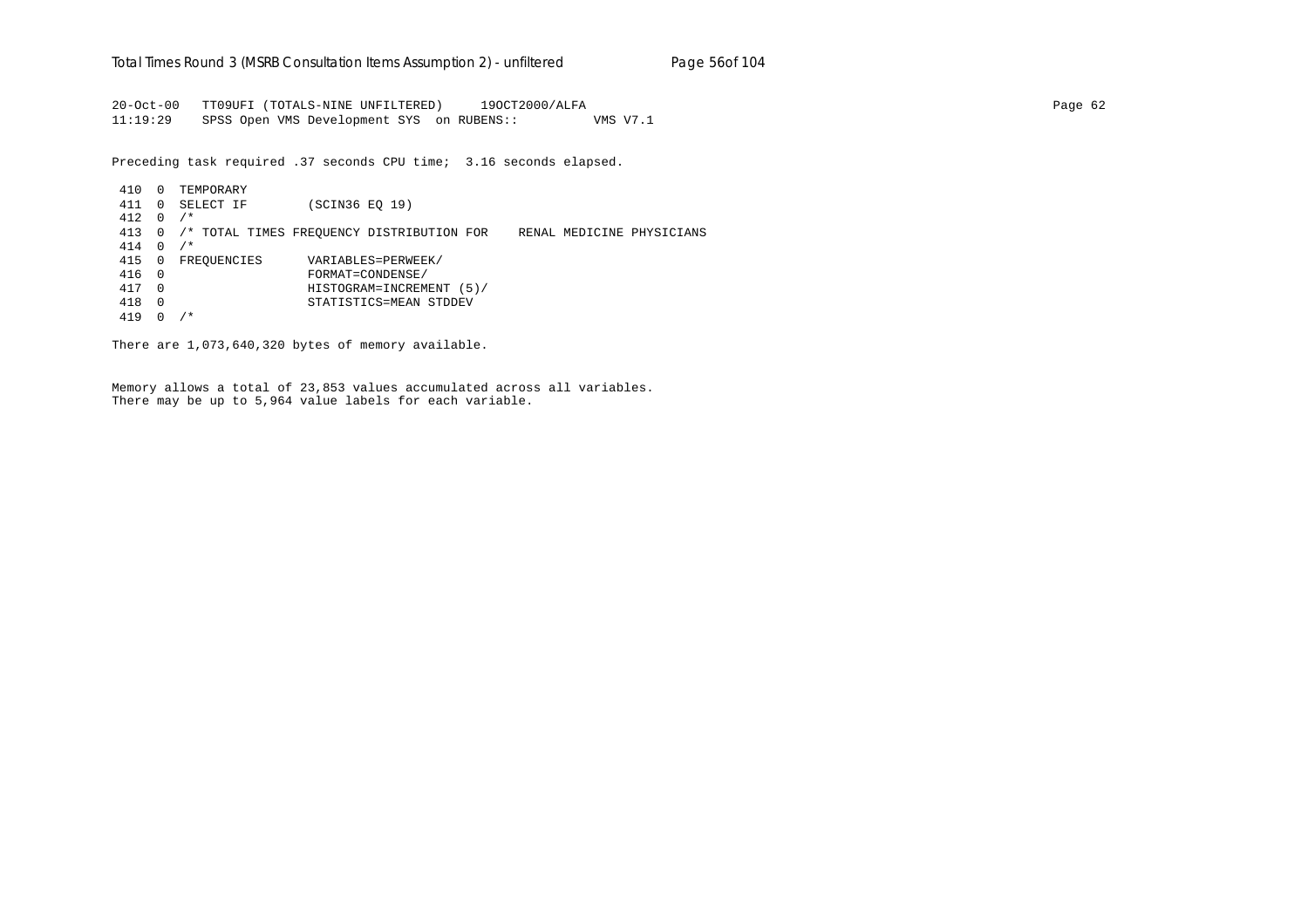### Total Times Round 3 (MSRB Consultation Items Assumption 2) - unfiltered Page 57of 104

20-Oct-00 TT09UFI (TOTALS-NINE UNFILTERED) 190CT2000/ALFA 11:19:30 SPSS Open VMS Development SYS on RUBENS:: VMS V7.1

PERWEEK HOURS PER WEEK - ASSUMP2 UNFILTERED

|       |                |                | Cum |       |                |                | Cum |       |              |                | Cum |
|-------|----------------|----------------|-----|-------|----------------|----------------|-----|-------|--------------|----------------|-----|
| Value | Freq Pct Pct   |                |     | Value | Freq Pct Pct   |                |     | Value | Freq Pct Pct |                |     |
|       |                |                |     |       |                |                |     |       |              |                |     |
| .00   | 5              | 4              | 4   | 14.00 | $\mathbf{1}$   | 1              | 60  | 35.00 | 3            | 3              | 88  |
| 1.00  | 8              | 7              | 12  | 15.00 | 1              | 1              | 61  | 37.00 | 1            | 1              | 88  |
| 2.00  | 11             | 10             | 21  | 16.00 | 3              | 3              | 63  | 38.00 | 1            | 1              | 89  |
| 3.00  | 6              | 5              | 27  | 18.00 | $\mathfrak{D}$ | $\mathfrak{D}$ | 65  | 44.00 | 1            | 1              | 90  |
| 4.00  | 6              | 5              | 32  | 19.00 | 4              | 4              | 69  | 46.00 | 1            | 1              | 91  |
| 5.00  | 4              | 4              | 36  | 20.00 | $\mathfrak{D}$ | $\mathfrak{D}$ | 71  | 47.00 | 1            |                | 92  |
| 6.00  | 4              | 4              | 39  | 21.00 | 1              | 1.             | 71  | 48.00 | 1            | 1              | 93  |
| 7.00  | 6              | 5              | 45  | 23.00 | $\mathfrak{D}$ | $\mathfrak{D}$ | 73  | 57.00 | 1            | $\mathbf{1}$   | 94  |
| 8.00  | $\mathfrak{D}$ | $\mathfrak{D}$ | 46  | 24.00 | 3              | ζ              | 76  | 59.00 | 2            | $\mathfrak{D}$ | 96  |
| 9.00  | 4              | 4              | 50  | 26.00 | 1              | $\mathbf{1}$   | 77  | 64.00 | 1            |                | 96  |
| 10.00 | 1              |                | 51  | 28.00 | 1              | 1              | 78  | 65.00 | 1            | 1              | 97  |
| 11.00 | 2              | $\mathfrak{D}$ | 53  | 30.00 | 4              | 4              | 81  | 68.00 | 1            | 1              | 98  |
| 12.00 | 3              | 3              | 55  | 32.00 | 2              | $\mathfrak{D}$ | 83  | 77.00 | 1            | 1              | 99  |
| 13.00 | 4              | 4              | 59  | 34.00 | 2              | $\overline{a}$ | 85  | 96.00 | 1            | 1.             | 100 |

Count Midpoint One symbol equals approximately .80 occurrences

| 36             | 2.50   |             |                |                           |                              |    |    |
|----------------|--------|-------------|----------------|---------------------------|------------------------------|----|----|
| 20             | 7.50   |             |                | ************************* |                              |    |    |
| 11             | 12.50  |             | ************** |                           |                              |    |    |
| 10             | 17.50  |             | *************  |                           |                              |    |    |
| 8              | 22.50  | **********  |                |                           |                              |    |    |
| $\overline{2}$ | 27.50  | $***$       |                |                           |                              |    |    |
| 8              | 32.50  | **********  |                |                           |                              |    |    |
| 5              | 37.50  | ******      |                |                           |                              |    |    |
| $\mathbf{1}$   | 42.50  | $\star$     |                |                           |                              |    |    |
| 3              | 47.50  | $***$ * * * |                |                           |                              |    |    |
| 0              | 52.50  |             |                |                           |                              |    |    |
| 3              | 57.50  | $***$ * * * |                |                           |                              |    |    |
| $\mathbf 1$    | 62.50  | $^\star$    |                |                           |                              |    |    |
| $\overline{2}$ | 67.50  | $***$       |                |                           |                              |    |    |
| $\Omega$       | 72.50  |             |                |                           |                              |    |    |
| 1              | 77.50  | $^\ast$     |                |                           |                              |    |    |
| 0              | 82.50  |             |                |                           |                              |    |    |
| 0              | 87.50  |             |                |                           |                              |    |    |
| 0              | 92.50  |             |                |                           |                              |    |    |
| $\mathbf{1}$   | 96.00  | $\star$     |                |                           |                              |    |    |
|                |        |             |                |                           | ----+----+----+----+----+--- |    |    |
|                |        | $\Omega$    | 8              | 16                        | 24                           | 32 | 40 |
|                |        |             |                | Histogram frequency       |                              |    |    |
| Mean           | 17.089 |             | Std dev        | 18.987                    |                              |    |    |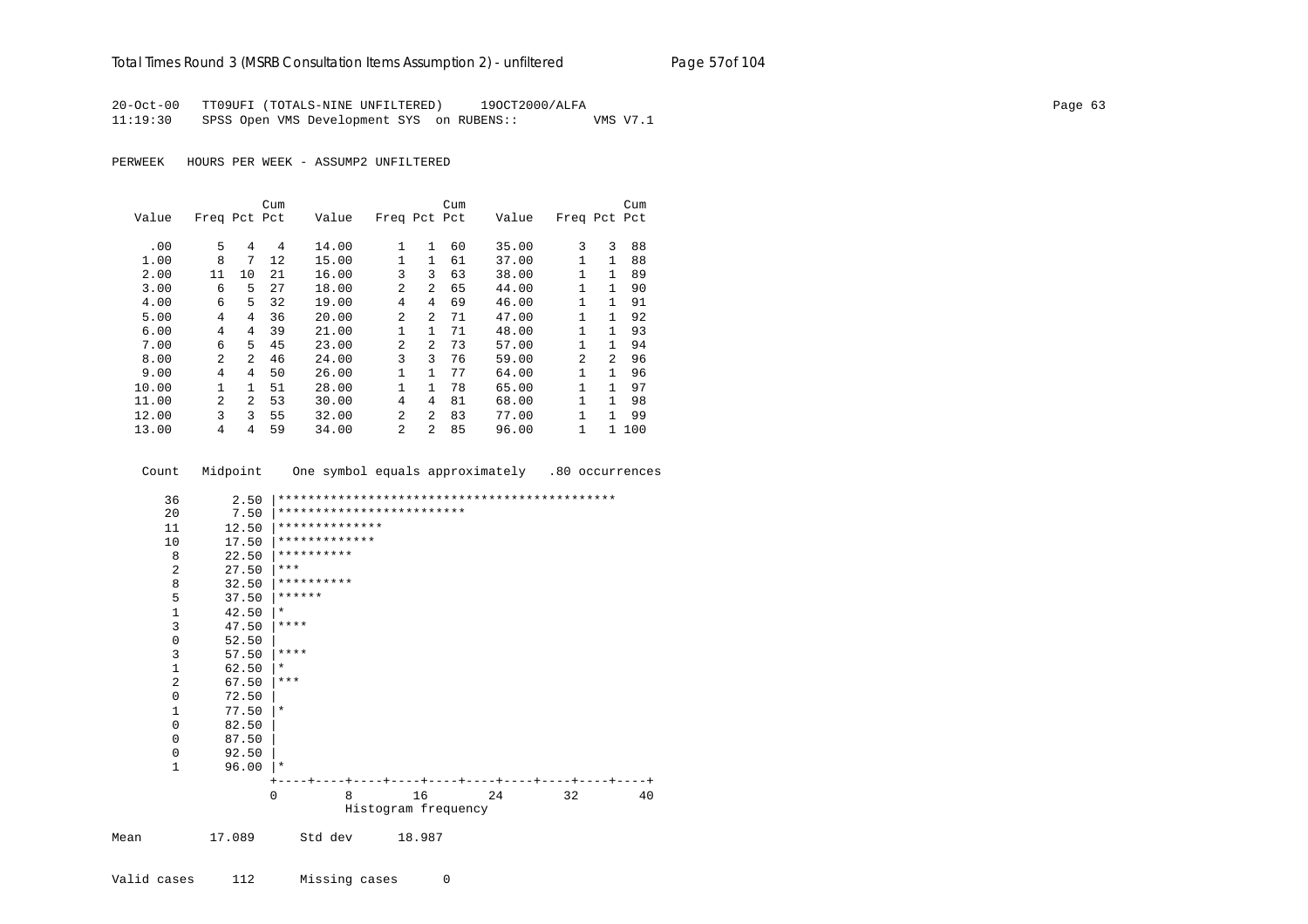20-Oct-00 TT09UFI (TOTALS-NINE UNFILTERED) 19OCT2000/ALFA Page 64 11:19:32 SPSS Open VMS Development SYS on RUBENS:: VMS V7.1

Preceding task required .35 seconds CPU time; 2.55 seconds elapsed.

 420 0 TEMPORARY 421 0 SELECT IF (SCIN36 EQ 20)  $422 \quad 0 \quad / *$  423 0 /\* TOTAL TIMES FREQUENCY DISTRIBUTION FOR GASTROENTEROLOGISTS 424 0 /\* 425 0 FREQUENCIES VARIABLES=PERWEEK/ 426 0 FORMAT=CONDENSE/ 427 0 HISTOGRAM=INCREMENT (5)/ 428 0 STATISTICS=MEAN STDDEV 429 0 /\*

There are 1,073,640,320 bytes of memory available.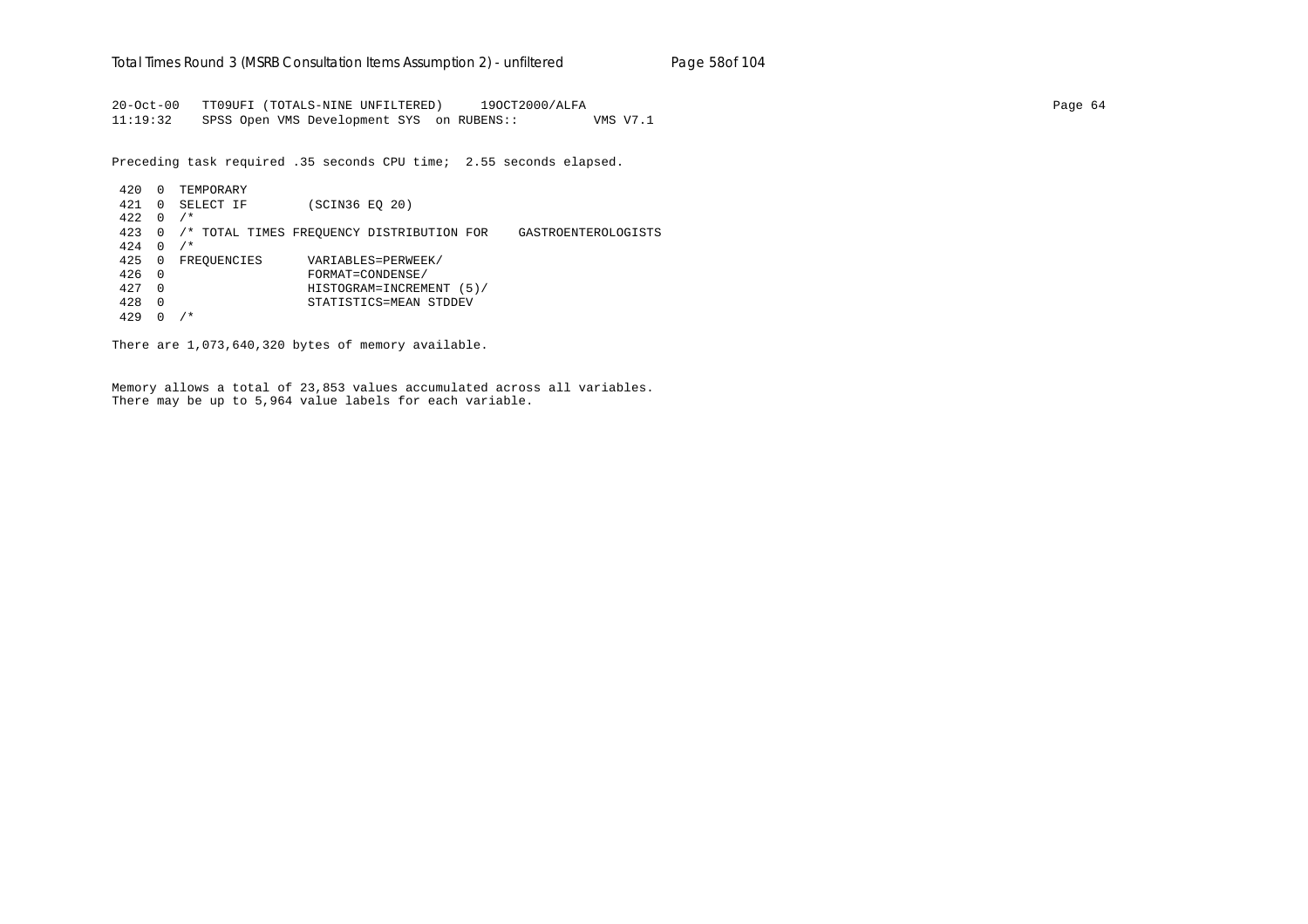20-Oct-00 TT09UFI (TOTALS-NINE UNFILTERED) 19OCT2000/ALFA Page 65 11:19:32 SPSS Open VMS Development SYS on RUBENS:: VMS V7.1

|       |                |                | Cum |       |                |                | Cum |        |                |              | Cum |
|-------|----------------|----------------|-----|-------|----------------|----------------|-----|--------|----------------|--------------|-----|
| Value | Freq Pct Pct   |                |     | Value | Freq Pct Pct   |                |     | Value  | Freq Pct Pct   |              |     |
|       |                |                |     |       |                |                |     |        |                |              |     |
| .00   | 12             | 3              | 3   | 30.00 | 9              | 2              | 55  | 60.00  | $\mathbf{1}$   | 0            | 91  |
| 1.00  | 10             | 3              | 6   | 31.00 | 8              | 2              | 57  | 61.00  | 2              | 1            | 92  |
| 2.00  | 7              | $\overline{a}$ | 8   | 32.00 | 3              | $\mathbf{1}$   | 58  | 63.00  | $\mathbf{1}$   | $\Omega$     | 92  |
| 3.00  | $\overline{4}$ | $\mathbf{1}$   | 9   | 33.00 | 9              | $\overline{a}$ | 60  | 64.00  | $\mathbf{1}$   | $\mathbf 0$  | 92  |
| 4.00  | 11             | 3              | 12  | 34.00 | 6              | 2              | 62  | 65.00  | $\mathbf{1}$   | 0            | 93  |
| 5.00  | 5              | $\mathbf{1}$   | 13  | 35.00 | $\overline{a}$ | $\mathbf{1}$   | 62  | 66.00  | $\mathbf{1}$   | 0            | 93  |
| 6.00  | 3              | $\mathbf{1}$   | 14  | 36.00 | 10             | 3              | 65  | 67.00  | 2              | 1            | 94  |
| 7.00  | 11             | 3              | 17  | 37.00 | 4              | $\mathbf{1}$   | 66  | 69.00  | $\mathbf{1}$   | 0            | 94  |
| 8.00  | 7              | $\overline{a}$ | 19  | 38.00 | 8              | $\overline{a}$ | 68  | 70.00  | $\mathbf{1}$   | 0            | 94  |
| 9.00  | 8              | $\overline{a}$ | 21  | 39.00 | 3              | $\mathbf{1}$   | 69  | 71.00  | $\overline{a}$ | $\mathbf{1}$ | 95  |
| 10.00 | 6              | 2              | 23  | 40.00 | 8              | $\overline{2}$ | 71  | 76.00  | $\mathbf{1}$   | $\mathbf 0$  | 95  |
| 11.00 | $\overline{3}$ | $\mathbf{1}$   | 23  | 41.00 | 7              | $\overline{a}$ | 73  | 77.00  | $\overline{a}$ | $\mathbf{1}$ | 95  |
| 12.00 | 5              | 1              | 25  | 42.00 | 4              | $\mathbf{1}$   | 74  | 78.00  | $\mathbf{1}$   | 0            | 96  |
| 13.00 | $\overline{4}$ | $\mathbf{1}$   | 26  | 43.00 | 9              | 2              | 77  | 80.00  | $\mathbf{1}$   | $\Omega$     | 96  |
| 14.00 | 3              | $\mathbf{1}$   | 27  | 44.00 | $\mathbf 1$    | $\mathbf 0$    | 77  | 81.00  | 1              | $\mathbf 0$  | 96  |
| 15.00 | 6              | 2              | 28  | 45.00 | 9              | 2              | 79  | 82.00  | $\mathbf{1}$   | $\mathbf 0$  | 97  |
| 16.00 | 1              | $\mathbf 0$    | 28  | 46.00 | $\overline{4}$ | 1              | 80  | 87.00  | $\mathbf{1}$   | $\Omega$     | 97  |
| 17.00 | 3              | $\mathbf{1}$   | 29  | 47.00 | 3              | $\mathbf 1$    | 81  | 90.00  | $\mathbf{1}$   | $\Omega$     | 97  |
| 18.00 | $\overline{4}$ | $\mathbf{1}$   | 30  | 48.00 | 5              | $\mathbf{1}$   | 83  | 91.00  | $\mathbf{1}$   | $\mathbf 0$  | 97  |
| 19.00 | 9              | $\overline{a}$ | 33  | 49.00 | 5              | $\mathbf{1}$   | 84  | 93.00  | $\mathbf{1}$   | 0            | 98  |
| 20.00 | $\overline{4}$ | $\mathbf{1}$   | 34  | 50.00 | 4              | $\mathbf{1}$   | 85  | 94.00  | $\mathbf{1}$   | $\Omega$     | 98  |
| 21.00 | 8              | 2              | 36  | 51.00 | $\overline{2}$ | $\mathbf{1}$   | 85  | 95.00  | $\mathbf{1}$   | 0            | 98  |
| 22.00 | 5              | $\mathbf{1}$   | 37  | 52.00 | $\overline{c}$ | 1              | 86  | 99.00  | $\overline{2}$ | $\mathbf{1}$ | 99  |
| 23.00 | 7              | 2              | 39  | 53.00 | $\overline{c}$ | 1              | 87  | 102.00 | $\mathbf{1}$   | $\Omega$     | 99  |
| 24.00 | 12             | 3              | 42  | 54.00 | $\overline{4}$ | $\mathbf{1}$   | 88  | 110.00 | $\mathbf{1}$   | $\Omega$     | 99  |
| 25.00 | 6              | 2              | 44  | 55.00 | 5              | $\mathbf{1}$   | 89  | 115.00 | $\mathbf{1}$   | $\Omega$     | 99  |
| 26.00 | 12             | 3              | 47  | 56.00 | $\overline{c}$ | $\mathbf{1}$   | 90  | 131.00 | $\mathbf{1}$   | 0            | 100 |
| 27.00 | 3              | $\mathbf{1}$   | 48  | 57.00 | $\overline{2}$ | 1              | 90  | 172.00 | $\mathbf{1}$   | 0            | 100 |
| 28.00 | 5              | $\mathbf{1}$   | 49  | 58.00 | 2              | 1              | 91  |        |                |              |     |
| 29.00 | 11             | 3              | 52  | 59.00 | $\overline{2}$ | $\mathbf{1}$   | 91  |        |                |              |     |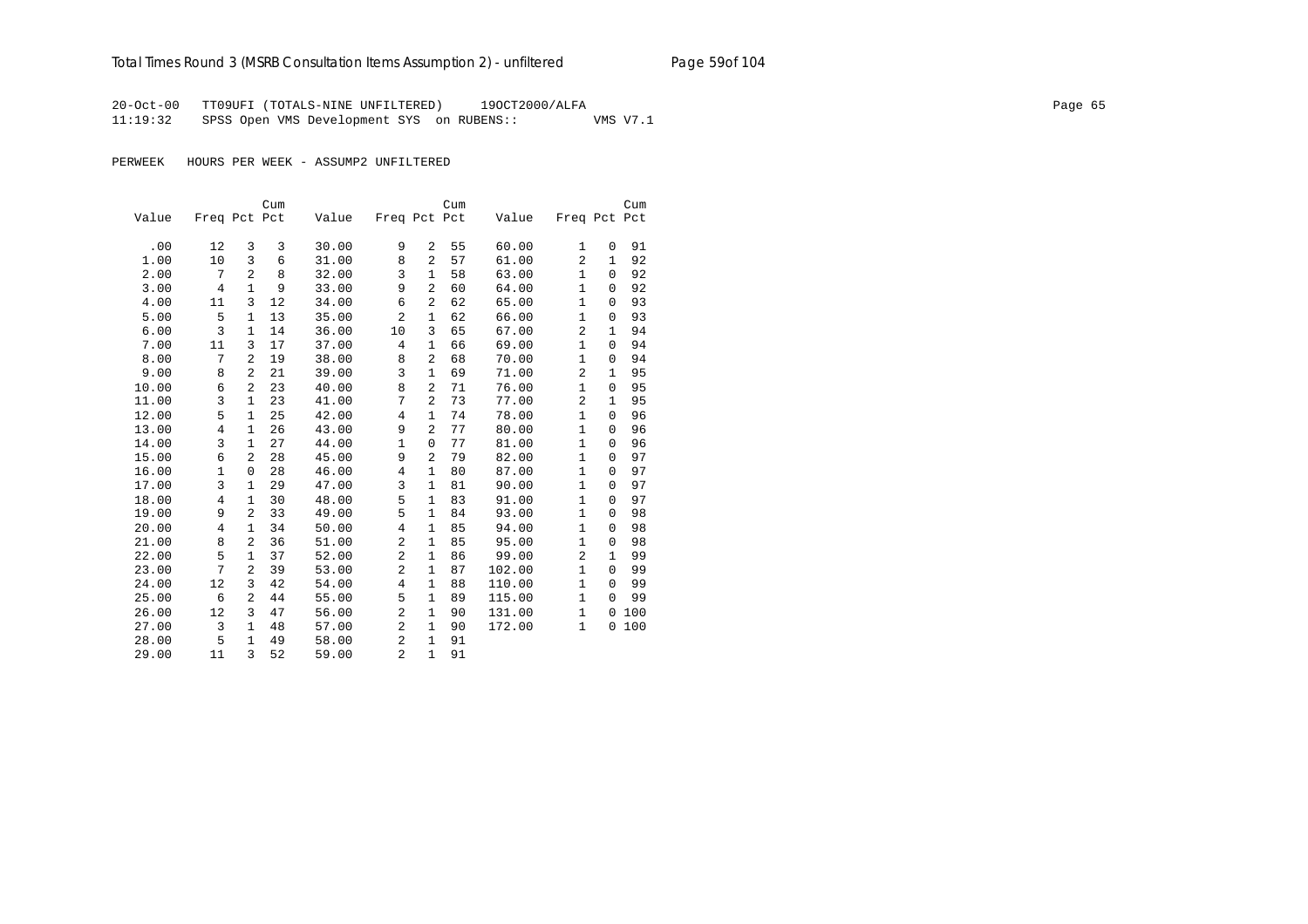### Total Times Round 3 (MSRB Consultation Items Assumption 2) - unfiltered Page 60of 104

20-Oct-00 TT09UFI (TOTALS-NINE UNFILTERED) 190CT2000/ALFA  $11:19:33$ SPSS Open VMS Development SYS on RUBENS:: VMS V7.1

PERWEEK HOURS PER WEEK - ASSUMP2 UNFILTERED

Count Midpoint One symbol equals approximately 1.00 occurrence

| 44             | 2.50   |                                           |
|----------------|--------|-------------------------------------------|
| 34             | 7.50   | **********************************        |
| 21             | 12.50  | *********************                     |
| 23             | 17.50  | ***********************                   |
| 36             | 22.50  | ************************************      |
| 37             | 27.50  | **************************************    |
| 35             | 32.50  | ***********************************       |
| 27             | 37.50  | ***************************               |
| 29             | 42.50  | *****************************             |
| 26             | 47.50  | **************************                |
| 14             | 52.50  | **************                            |
| 13             | 57.50  | *************                             |
| 5              | 62.50  | *****                                     |
| 5              | 67.50  | *****                                     |
| 3              | 72.50  | ***                                       |
| $\overline{4}$ | 77.50  | ****                                      |
| 3              | 82.50  | ***                                       |
| 1              | 87.50  | *                                         |
| 4              | 92.50  | ****                                      |
| 3              | 97.50  | $***$                                     |
| $\mathbf{1}$   | 102.50 | $^\ast$                                   |
| 0              | 107.50 |                                           |
| 1              | 112.50 | $^\ast$                                   |
| $\mathbf{1}$   | 117.50 | $^\star$                                  |
| $\mathbf 0$    | 122.50 |                                           |
| 0              | 127.50 |                                           |
| 1              | 132.50 | $^\star$                                  |
| 0              | 137.50 |                                           |
| 0              | 142.50 |                                           |
| 0              | 147.50 |                                           |
| 0              | 152.50 |                                           |
| 0              | 157.50 |                                           |
| 0              | 162.50 |                                           |
| 0              | 167.50 |                                           |
| 1              | 172.00 | ∗                                         |
|                |        |                                           |
|                |        | $\mathbf 0$<br>20<br>30<br>40<br>10<br>50 |
|                |        | Histogram frequency                       |
|                |        |                                           |
| Mean           | 31.091 | Std dev<br>23.753                         |
|                |        |                                           |
| Valid cases    | 372    | Missing cases<br>0                        |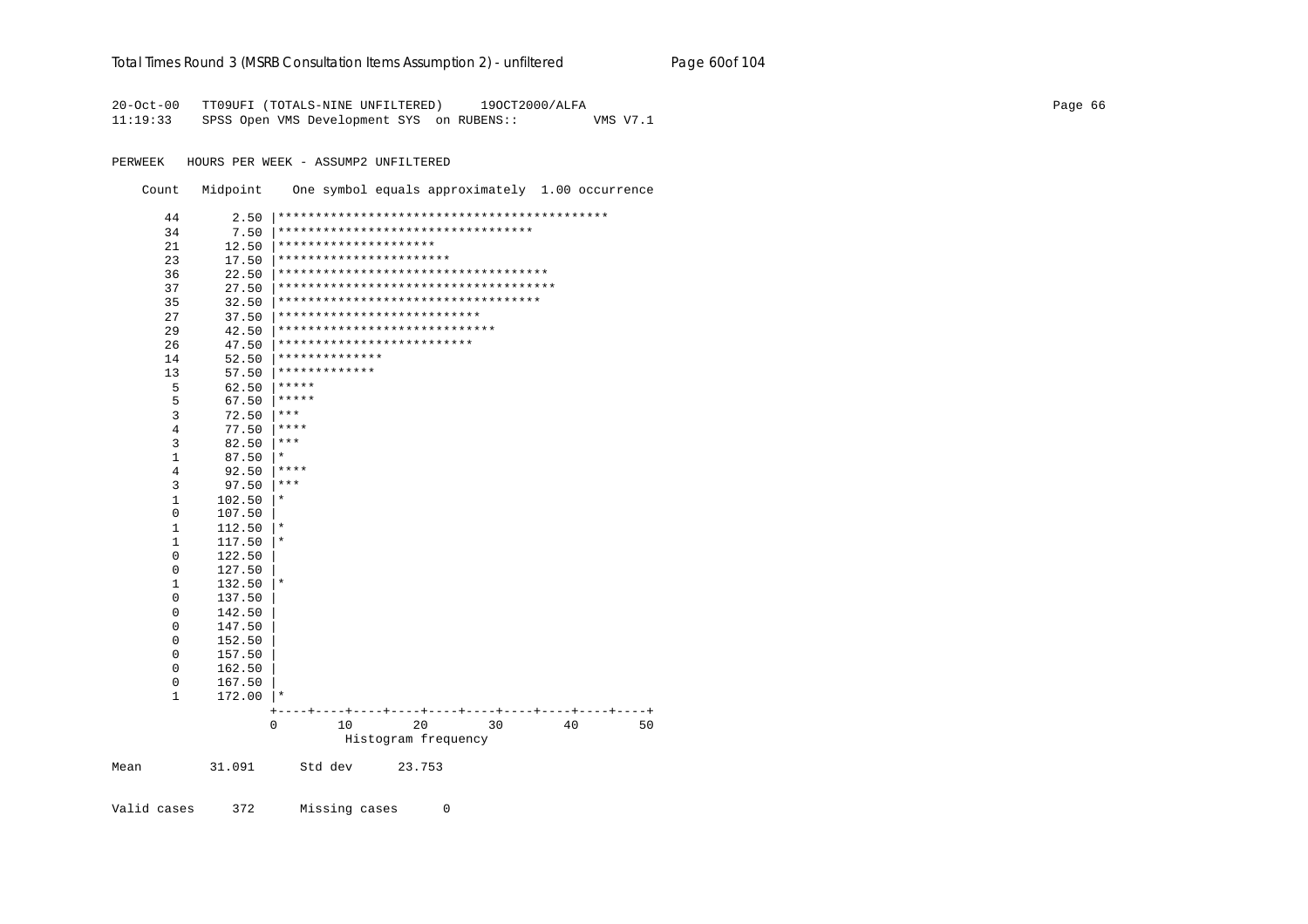20-Oct-00 TT09UFI (TOTALS-NINE UNFILTERED) 19OCT2000/ALFA Page 67 11:19:34 SPSS Open VMS Development SYS on RUBENS:: VMS V7.1

Preceding task required .32 seconds CPU time; 2.05 seconds elapsed.

 430 0 TEMPORARY 431 0 SELECT IF (SCIN36 EQ 21) 432 0 /\* 433 0 /\* TOTAL TIMES FREQUENCY DISTRIBUTION FOR NEUROLOGISTS 434 0 /\* 435 0 FREQUENCIES VARIABLES=PERWEEK/ 436 0 FORMAT=CONDENSE/ 437 0 HISTOGRAM=INCREMENT (5)/ 438 0 STATISTICS=MEAN STDDEV 439 0 /\*

There are 1,073,640,320 bytes of memory available.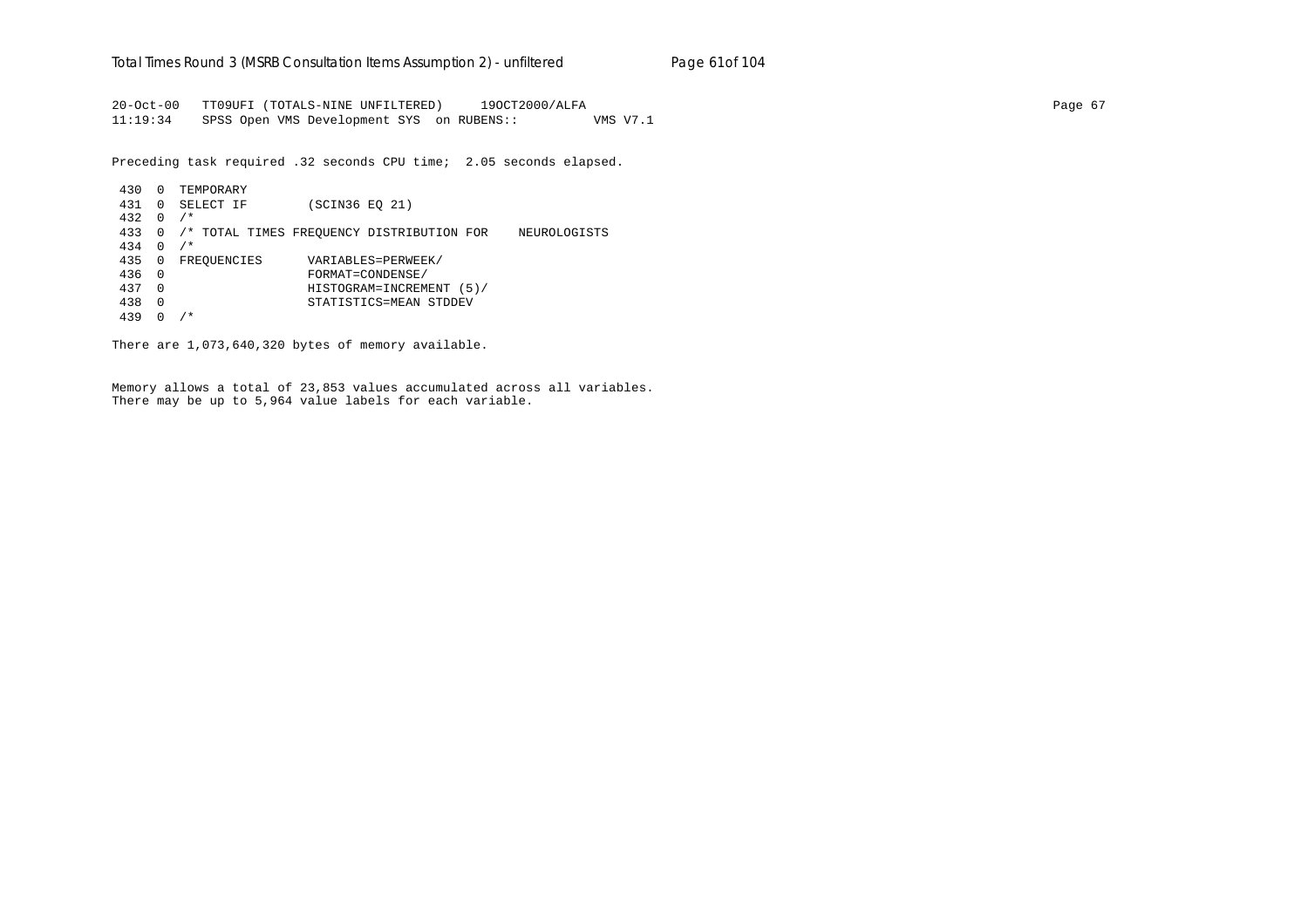## Total Times Round 3 (MSRB Consultation Items Assumption 2) - *unfiltered* Page 62of 104

20-Oct-00 TT09UFI (TOTALS-NINE UNFILTERED) 19OCT2000/ALFA Page 68 11:19:34 SPSS Open VMS Development SYS on RUBENS:: VMS V7.1

|       |              |                | Cum |       |                |                | Cum |       |                |              | Cum |
|-------|--------------|----------------|-----|-------|----------------|----------------|-----|-------|----------------|--------------|-----|
| Value | Freq Pct Pct |                |     | Value | Freq Pct Pct   |                |     | Value | Freq Pct Pct   |              |     |
|       |              |                |     |       |                |                |     |       |                |              |     |
| .00   | 14           | 5              | 5   | 22.00 | 4              | $\mathbf{1}$   | 61  | 44.00 | 4              | $\mathbf{1}$ | 89  |
| 1.00  | 5            | $\overline{a}$ | 7   | 23.00 | $\mathbf{1}$   | $\Omega$       | 61  | 45.00 | 1              | $\Omega$     | 90  |
| 2.00  | 9            | 3              | 10  | 24.00 | 8              | 3              | 64  | 46.00 | $\overline{2}$ | 1            | 90  |
| 3.00  | 7            | 3              | 13  | 25.00 | $\overline{a}$ | $\mathbf{1}$   | 65  | 47.00 | 3              | $\mathbf{1}$ | 92  |
| 4.00  | 4            | $\mathbf{1}$   | 14  | 26.00 | 3              | $\mathbf{1}$   | 66  | 48.00 | 1              | $\Omega$     | 92  |
| 5.00  | 12           | 4              | 19  | 27.00 | 6              | 2              | 68  | 49.00 | 1              | 0            | 92  |
| 6.00  | 13           | 5              | 24  | 28.00 | 5              | $\overline{2}$ | 70  | 50.00 | 2              | 1            | 93  |
| 7.00  | 6            | $\overline{a}$ | 26  | 29.00 | 5              | $\overline{a}$ | 72  | 52.00 | $\overline{2}$ | 1            | 94  |
| 8.00  | 4            | $\mathbf{1}$   | 27  | 30.00 | 4              | $\mathbf{1}$   | 73  | 54.00 | $\mathbf{1}$   | $\Omega$     | 94  |
| 9.00  | 7            | 3              | 30  | 31.00 | 5              | 2              | 75  | 55.00 | 1              | 0            | 94  |
| 10.00 | 6            | $\overline{a}$ | 32  | 32.00 | 4              | 1              | 77  | 56.00 | $\mathbf 1$    | $\Omega$     | 95  |
| 11.00 | 9            | 3              | 35  | 33.00 | $\mathbf{1}$   | $\Omega$       | 77  | 57.00 | 3              | 1            | 96  |
| 12.00 | 7            | 3              | 38  | 34.00 | 3              | $\mathbf{1}$   | 78  | 58.00 | 2              | 1            | 97  |
| 13.00 | 2            | $\mathbf{1}$   | 39  | 35.00 | $\overline{a}$ | $\mathbf{1}$   | 79  | 59.00 | $\mathbf 1$    | 0            | 97  |
| 14.00 | 4            | $\mathbf{1}$   | 40  | 36.00 | 5              | $\overline{a}$ | 81  | 62.00 | $\mathbf{1}$   | $\Omega$     | 97  |
| 15.00 | 3            | $\mathbf{1}$   | 41  | 37.00 | 7              | 3              | 83  | 67.00 | 1              | 0            | 98  |
| 16.00 | 9            | 3              | 45  | 38.00 | $\overline{a}$ | $\mathbf{1}$   | 84  | 70.00 | $\mathbf{1}$   | $\Omega$     | 98  |
| 17.00 | 10           | 4              | 48  | 39.00 | $\mathbf{1}$   | $\Omega$       | 85  | 77.00 | $\mathbf 1$    | $\Omega$     | 99  |
| 18.00 | 12           | 4              | 53  | 40.00 | 3              | $\mathbf{1}$   | 86  | 90.00 | $\mathbf{1}$   | 0            | 99  |
| 19.00 | 5            | $\overline{a}$ | 55  | 41.00 | 3              | $\mathbf{1}$   | 87  | 92.00 | $\mathbf{1}$   | 0            | 99  |
| 20.00 | 7            | 3              | 57  | 42.00 | $\mathbf{1}$   | $\Omega$       | 87  | 94.00 | $\mathbf{1}$   | 0            | 100 |
| 21.00 | 6            | $\overline{a}$ | 59  | 43.00 | 2              | $\mathbf{1}$   | 88  | 99.00 | $\mathbf{1}$   | $\Omega$     | 100 |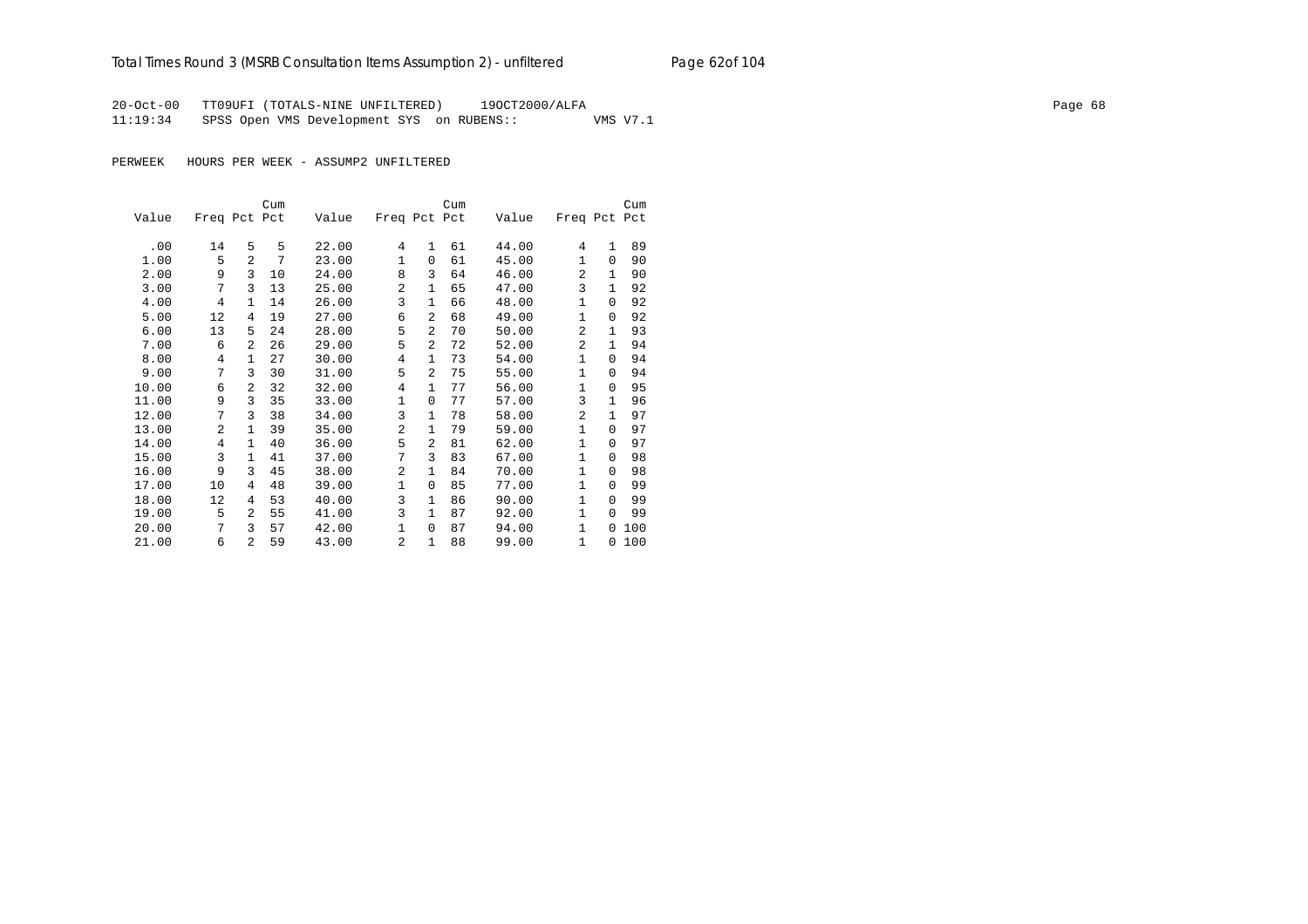| Total Times Round 3 (MSRB Consultation Items Assumption 2) - unfiltered | Page 63of 104 |
|-------------------------------------------------------------------------|---------------|
|-------------------------------------------------------------------------|---------------|

20-Oct-00 TT09UFI (TOTALS-NINE UNFILTERED) 19OCT2000/ALFA Page 69 11:19:35 SPSS Open VMS Development SYS on RUBENS:: VMS V7.1

PERWEEK HOURS PER WEEK - ASSUMP2 UNFILTERED

Count Midpoint One symbol equals approximately 1.00 occurrence

|      | 39           | 2.50   |                              |    |                     |        |    |  |    |  |  |    |  |    |
|------|--------------|--------|------------------------------|----|---------------------|--------|----|--|----|--|--|----|--|----|
|      | 42           | 7.50   |                              |    |                     |        |    |  |    |  |  |    |  |    |
|      | 28           | 12.50  | **************************** |    |                     |        |    |  |    |  |  |    |  |    |
|      | 39           | 17.50  |                              |    |                     |        |    |  |    |  |  |    |  |    |
|      | 26           | 22.50  | **************************   |    |                     |        |    |  |    |  |  |    |  |    |
|      | 21           | 27.50  | *********************        |    |                     |        |    |  |    |  |  |    |  |    |
|      | 17           | 32.50  | *****************            |    |                     |        |    |  |    |  |  |    |  |    |
|      | 17           | 37.50  | *****************            |    |                     |        |    |  |    |  |  |    |  |    |
|      | 13           | 42.50  | *************                |    |                     |        |    |  |    |  |  |    |  |    |
|      | 8            | 47.50  | ********                     |    |                     |        |    |  |    |  |  |    |  |    |
|      | 5            | 52.50  | *****                        |    |                     |        |    |  |    |  |  |    |  |    |
|      | 8            | 57.50  | ********                     |    |                     |        |    |  |    |  |  |    |  |    |
|      | $\mathbf{1}$ | 62.50  | $\ast$                       |    |                     |        |    |  |    |  |  |    |  |    |
|      | $\mathbf{1}$ | 67.50  | $\ast$                       |    |                     |        |    |  |    |  |  |    |  |    |
|      | $\mathbf{1}$ | 72.50  | $\ast$                       |    |                     |        |    |  |    |  |  |    |  |    |
|      | $\mathbf{1}$ | 77.50  | $\ast$                       |    |                     |        |    |  |    |  |  |    |  |    |
|      | 0            | 82.50  |                              |    |                     |        |    |  |    |  |  |    |  |    |
|      | 0            | 87.50  |                              |    |                     |        |    |  |    |  |  |    |  |    |
|      | 3            | 92.50  | ***                          |    |                     |        |    |  |    |  |  |    |  |    |
|      | $\mathbf{1}$ | 97.50  | $\star$                      |    |                     |        |    |  |    |  |  |    |  |    |
|      |              |        |                              |    |                     |        |    |  |    |  |  |    |  |    |
|      |              |        | $\Omega$                     | 10 |                     |        | 20 |  | 30 |  |  | 40 |  | 50 |
|      |              |        |                              |    | Histogram frequency |        |    |  |    |  |  |    |  |    |
| Mean |              | 21.860 | Std dev                      |    |                     | 18.324 |    |  |    |  |  |    |  |    |
|      |              |        |                              |    |                     |        |    |  |    |  |  |    |  |    |

Valid cases 271 Missing cases 0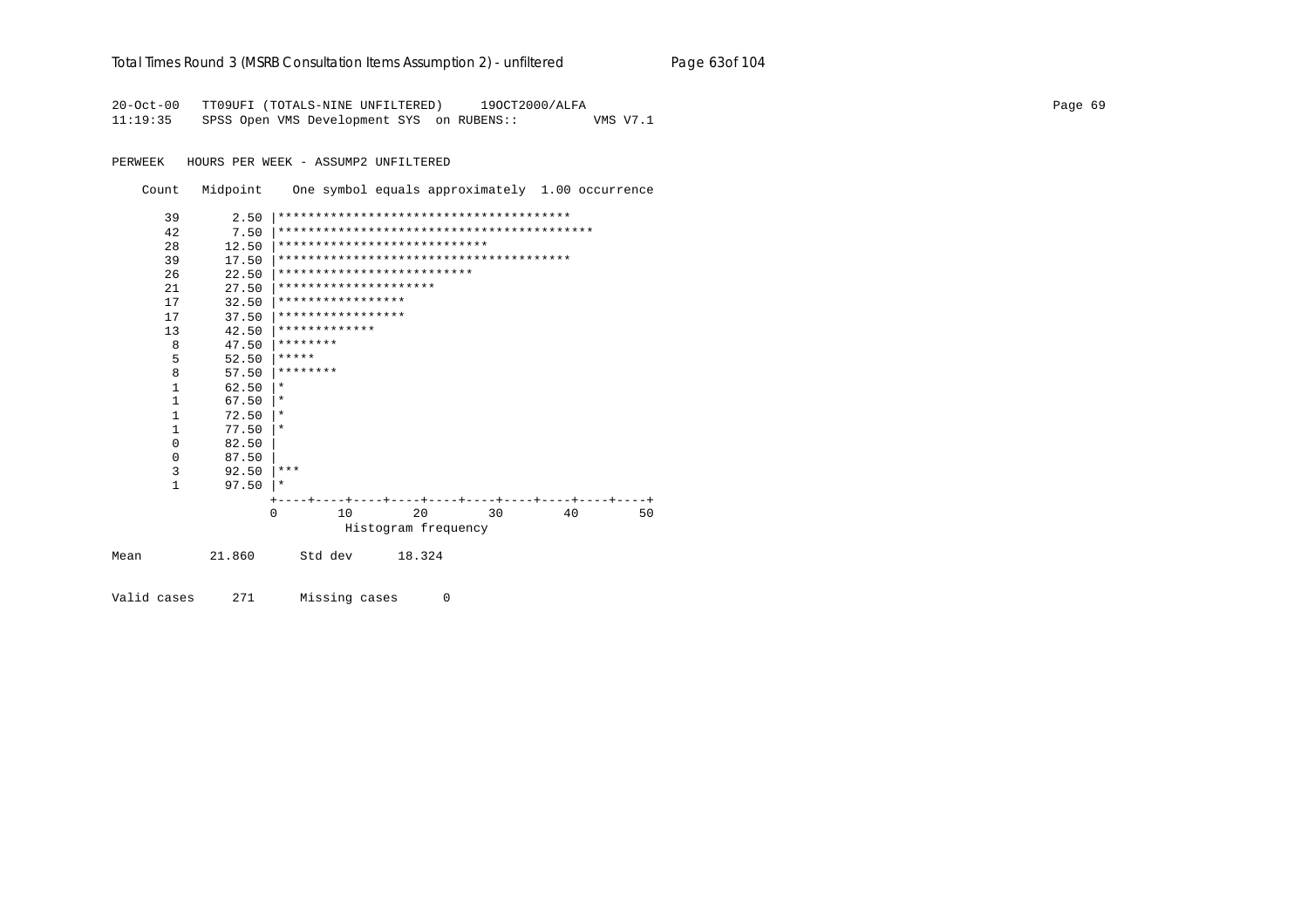20-Oct-00 TT09UFI (TOTALS-NINE UNFILTERED) 19OCT2000/ALFA Page 70 11:19:35 SPSS Open VMS Development SYS on RUBENS:: VMS V7.1

Preceding task required .23 seconds CPU time; 1.63 seconds elapsed.

 440 0 TEMPORARY 441 0 SELECT IF (SCIN36 EQ 22) 442 0 /\* 443 0 /\* TOTAL TIMES FREQUENCY DISTRIBUTION FOR PAEDIATRIC PHYSICIANS 444 0 /\* 445 0 FREQUENCIES VARIABLES=PERWEEK/ 446 0 FORMAT=CONDENSE/ 447 0 HISTOGRAM=INCREMENT (5)/ 448 0 STATISTICS=MEAN STDDEV 449 0 /\*

There are 1,073,640,320 bytes of memory available.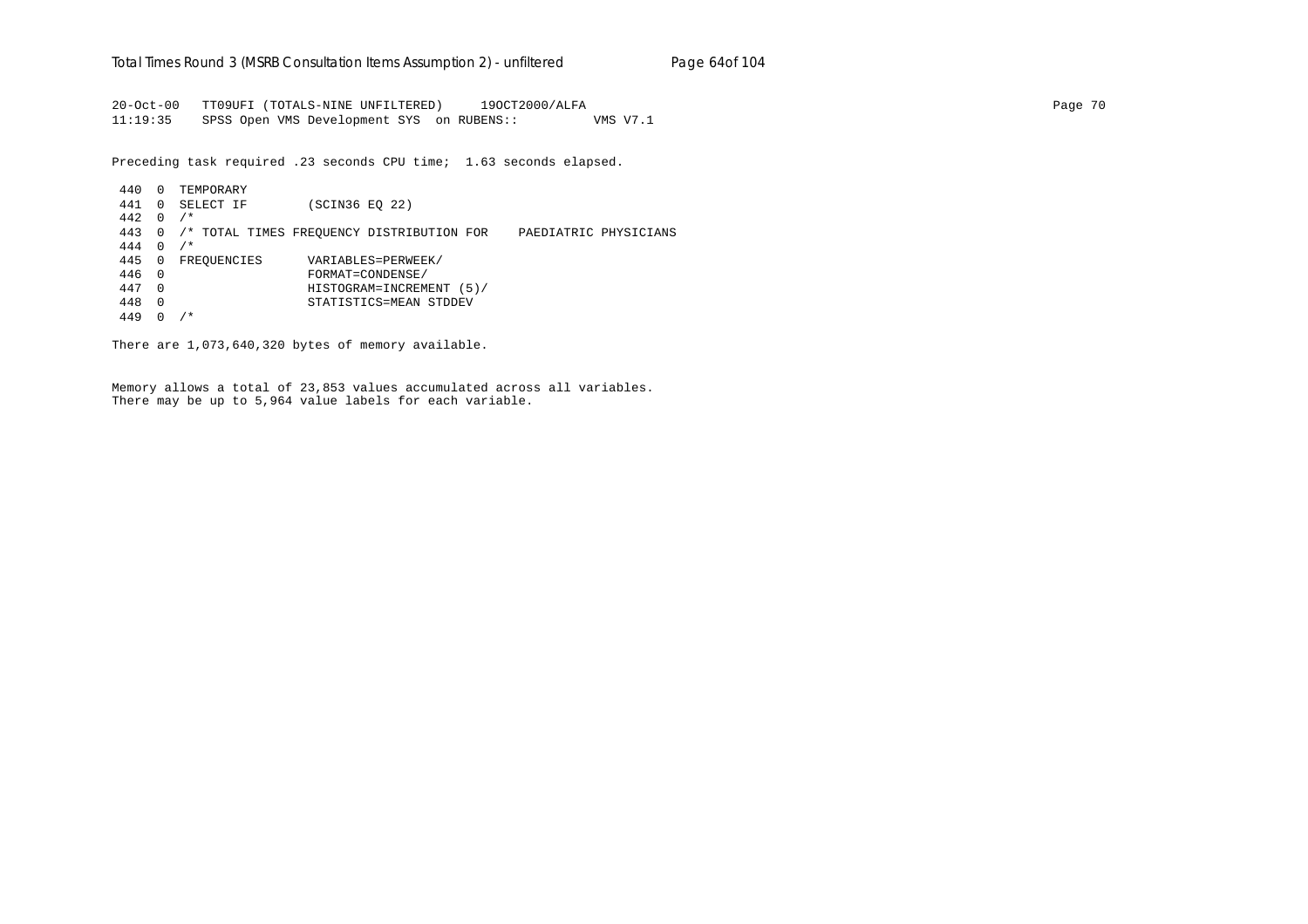## Total Times Round 3 (MSRB Consultation Items Assumption 2) - *unfiltered* Page 65of 104

20-Oct-00 TT09UFI (TOTALS-NINE UNFILTERED) 19OCT2000/ALFA Page 71 11:19:36 SPSS Open VMS Development SYS on RUBENS:: VMS V7.1

PERWEEK HOURS PER WEEK - ASSUMP2 UNFILTERED

|       |              |                | Cum |       |                |                | Cum |       |                |          | Cum |
|-------|--------------|----------------|-----|-------|----------------|----------------|-----|-------|----------------|----------|-----|
| Value | Freq Pct Pct |                |     | Value | Freq Pct Pct   |                |     | Value | Freq Pct Pct   |          |     |
|       |              |                |     |       |                |                |     |       |                |          |     |
| .00   | 70           | 10             | 10  | 25.00 | 13             | 2              | 71  | 50.00 | $\mathbf{1}$   | $\Omega$ | 95  |
| 1.00  | 47           | 6              | 16  | 26.00 | 11             | $\overline{a}$ | 73  | 51.00 | 4              | 1        | 95  |
| 2.00  | 53           | 7              | 23  | 27.00 | 12             | 2              | 75  | 52.00 | 2              | 0        | 95  |
| 3.00  | 20           | 3              | 26  | 28.00 | 10             | $\mathbf{1}$   | 76  | 53.00 | 3              | $\Omega$ | 96  |
| 4.00  | 28           | 4              | 30  | 29.00 | 10             | 1              | 77  | 54.00 | 1              | $\Omega$ | 96  |
| 5.00  | 30           | 4              | 34  | 30.00 | 12             | $\overline{a}$ | 79  | 55.00 | $\overline{2}$ | 0        | 96  |
| 6.00  | 27           | 4              | 38  | 31.00 | 15             | 2              | 81  | 56.00 | 4              | 1        | 97  |
| 7.00  | 22           | 3              | 41  | 32.00 | 6              | 1              | 82  | 57.00 | 1              | $\Omega$ | 97  |
| 8.00  | 17           | $\overline{a}$ | 43  | 33.00 | 7              | $\mathbf{1}$   | 83  | 58.00 | $\mathbf{1}$   | 0        | 97  |
| 9.00  | 23           | 3              | 46  | 34.00 | 6              | 1              | 84  | 59.00 | 3              | $\Omega$ | 98  |
| 10.00 | 18           | $\overline{a}$ | 48  | 35.00 | 10             | 1              | 85  | 60.00 | 1              | $\Omega$ | 98  |
| 11.00 | 12           | 2              | 50  | 36.00 | 12             | 2              | 87  | 61.00 | 3              | 0        | 98  |
| 12.00 | 13           | 2              | 52  | 37.00 | 9              | 1              | 88  | 62.00 | $\overline{2}$ | $\Omega$ | 98  |
| 13.00 | 8            | 1              | 53  | 38.00 | 4              | 1              | 88  | 63.00 | $\overline{2}$ | $\Omega$ | 99  |
| 14.00 | 13           | $\overline{a}$ | 55  | 39.00 | 4              | 1              | 89  | 66.00 | $\mathbf{1}$   | $\Omega$ | 99  |
| 15.00 | 9            | 1              | 56  | 40.00 | 3              | 0              | 89  | 67.00 | 1              | 0        | 99  |
| 16.00 | 16           | $\overline{a}$ | 58  | 41.00 | 3              | $\Omega$       | 90  | 69.00 | $\mathbf{1}$   | $\Omega$ | 99  |
| 17.00 | 10           | $\mathbf{1}$   | 59  | 42.00 | 6              | 1              | 91  | 70.00 | $\mathbf{1}$   | $\Omega$ | 99  |
| 18.00 | 14           | 2              | 61  | 43.00 | $\overline{a}$ | 0              | 91  | 72.00 | 1              | $\Omega$ | 99  |
| 19.00 | 11           | $\overline{a}$ | 63  | 44.00 | 5              | 1              | 92  | 74.00 | $\mathbf{1}$   | $\Omega$ | 99  |
| 20.00 | 15           | 2              | 65  | 45.00 | 4              | 1              | 92  | 75.00 | $\mathbf{1}$   | $\Omega$ | 100 |
| 21.00 | 8            | $\mathbf{1}$   | 66  | 46.00 | 5              | 1              | 93  | 85.00 | $\mathbf{1}$   | $\Omega$ | 100 |
| 22.00 | 11           | $\overline{a}$ | 68  | 47.00 | 7              | 1              | 94  | 90.00 | $\mathbf{1}$   | 0        | 100 |
| 23.00 | 11           | $\overline{a}$ | 69  | 48.00 | 3              | $\Omega$       | 94  | 95.00 | $\mathbf{1}$   | 0        | 100 |
| 24.00 | 5            | $\mathbf{1}$   | 70  | 49.00 | 3              | $\Omega$       | 95  |       |                |          |     |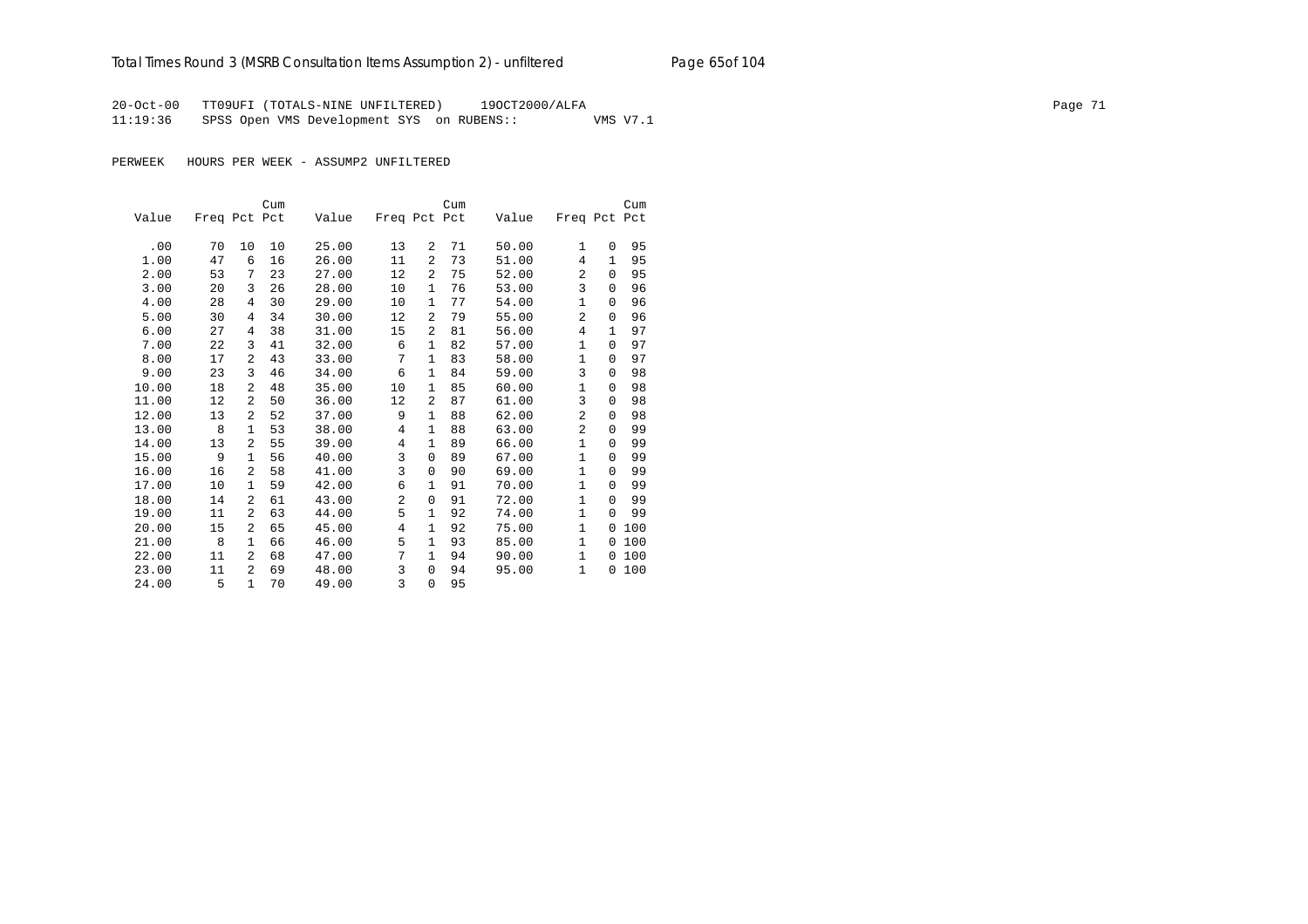#### Total Times Round 3 (MSRB Consultation Items Assumption 2) - *unfiltered* Page 66of 104

20-Oct-00 TT09UFI (TOTALS-NINE UNFILTERED) 19OCT2000/ALFA Page 72 11:19:37 SPSS Open VMS Development SYS on RUBENS:: VMS V7.1

PERWEEK HOURS PER WEEK - ASSUMP2 UNFILTERED

Count Midpoint One symbol equals approximately 8.00 occurrences



Valid cases 733 Missing cases 0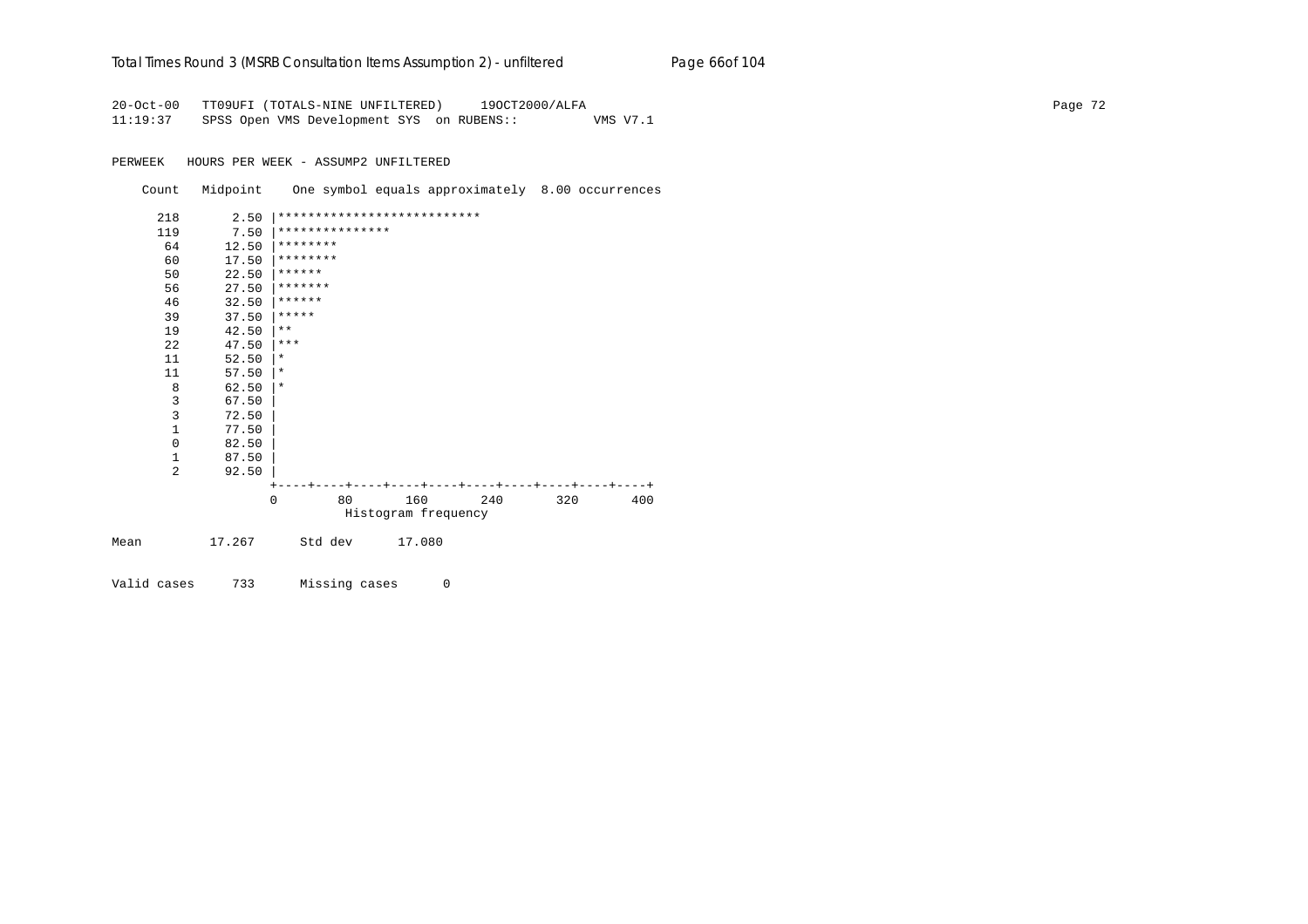20-Oct-00 TT09UFI (TOTALS-NINE UNFILTERED) 19OCT2000/ALFA Page 73 11:19:38 SPSS Open VMS Development SYS on RUBENS:: VMS V7.1

Preceding task required .43 seconds CPU time; 2.35 seconds elapsed.

 450 0 TEMPORARY 451 0 SELECT IF (SCIN36 EQ 23) 452 0 /\* 453 0 /\* TOTAL TIMES FREQUENCY DISTRIBUTION FOR REHABILITATION PHYSICIANS 454 0 /\* 455 0 FREQUENCIES VARIABLES=PERWEEK/ 456 0 FORMAT=CONDENSE/ 457 0 HISTOGRAM=INCREMENT (5)/ 458 0 STATISTICS=MEAN STDDEV 459 0 /\*

There are 1,073,640,320 bytes of memory available.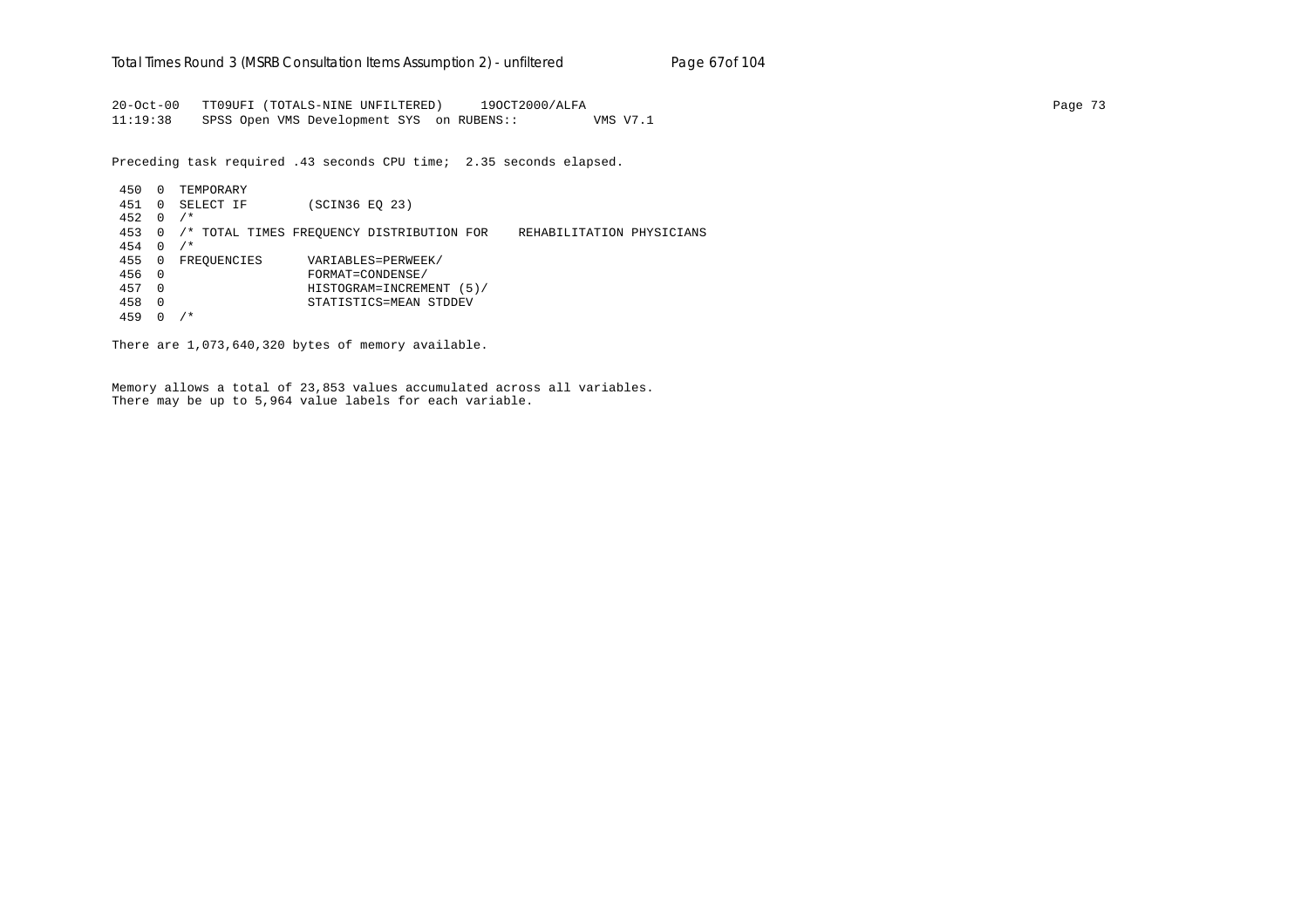### Total Times Round 3 (MSRB Consultation Items Assumption 2) - *unfiltered* Page 68of 104

20-Oct-00 TT09UFI (TOTALS-NINE UNFILTERED) 19OCT2000/ALFA Page 74 11:19:39 SPSS Open VMS Development SYS on RUBENS:: VMS V7.1

PERWEEK HOURS PER WEEK - ASSUMP2 UNFILTERED

|       |              |    | Cum |       |                |                | Cum |       |                |               | Cum |
|-------|--------------|----|-----|-------|----------------|----------------|-----|-------|----------------|---------------|-----|
| Value | Freq Pct Pct |    |     | Value | Freq Pct Pct   |                |     | Value | Freq Pct Pct   |               |     |
|       |              |    |     |       |                |                |     |       |                |               |     |
| .00   | 21           | 18 | 18  | 10.00 |                |                | 79  | 25.00 |                |               | 92  |
| 1.00  | 25           | 21 | 39  | 11.00 | $\mathfrak{D}$ | 2              | 81  | 27.00 |                |               | 93  |
| 2.00  | 10           | 8  | 47  | 12.00 | 3              | 3              | 83  | 28.00 |                |               | 94  |
| 3.00  | 5            | 4  | 52  | 13.00 | 2              | $\overline{2}$ | 85  | 29.00 |                |               | 95  |
| 4.00  | 5            | 4  | 56  | 14.00 |                | 1.             | 86  | 30.00 |                |               | 96  |
| 5.00  | 6            | 5  | 61  | 15.00 |                | 1.             | 86  | 31.00 | $\mathfrak{D}$ | $\mathcal{L}$ | 97  |
| 6.00  | ζ            | 3  | 64  | 16.00 | 2              | 2              | 88  | 33.00 |                |               | 98  |
| 7.00  | 6            | 5  | 69  | 17.00 |                |                | 89  | 36.00 |                |               | 99  |
| 8.00  | 5            | 4  | 73  | 20.00 | 2              | $\overline{2}$ | 91  | 47.00 |                | 1.            | 100 |
| 9.00  | 6            | 5  | 78  | 23.00 |                |                | 92  |       |                |               |     |

|      | Count          | Midpoint |          |                   |                     |          | One symbol equals approximately 1.50 occurrences |    |    |
|------|----------------|----------|----------|-------------------|---------------------|----------|--------------------------------------------------|----|----|
|      | 66             | 2.50     |          |                   |                     |          |                                                  |    |    |
|      | 26             | 7.50     |          | ***************** |                     |          |                                                  |    |    |
|      | 9              | 12.50    | ******   |                   |                     |          |                                                  |    |    |
|      | $\overline{4}$ | 17.50    | $***$    |                   |                     |          |                                                  |    |    |
|      | 3              | 22.50    | $***$    |                   |                     |          |                                                  |    |    |
|      | $\overline{4}$ | 27.50    | $***$    |                   |                     |          |                                                  |    |    |
|      | 4              | 32.50    | $***$    |                   |                     |          |                                                  |    |    |
|      | 1              | 37.50    | $\star$  |                   |                     |          |                                                  |    |    |
|      | 0              | 42.50    |          |                   |                     |          |                                                  |    |    |
|      | 1              | 47.00    | $\star$  |                   |                     |          |                                                  |    |    |
|      |                |          |          |                   |                     | $-- + -$ |                                                  |    |    |
|      |                |          | $\Omega$ | 15                | 30                  |          | 45                                               | 60 | 75 |
|      |                |          |          |                   | Histogram frequency |          |                                                  |    |    |
| Mean |                | 6.915    |          | Std dev           |                     | 9.228    |                                                  |    |    |
|      |                |          |          |                   |                     |          |                                                  |    |    |

Valid cases 118 Missing cases 0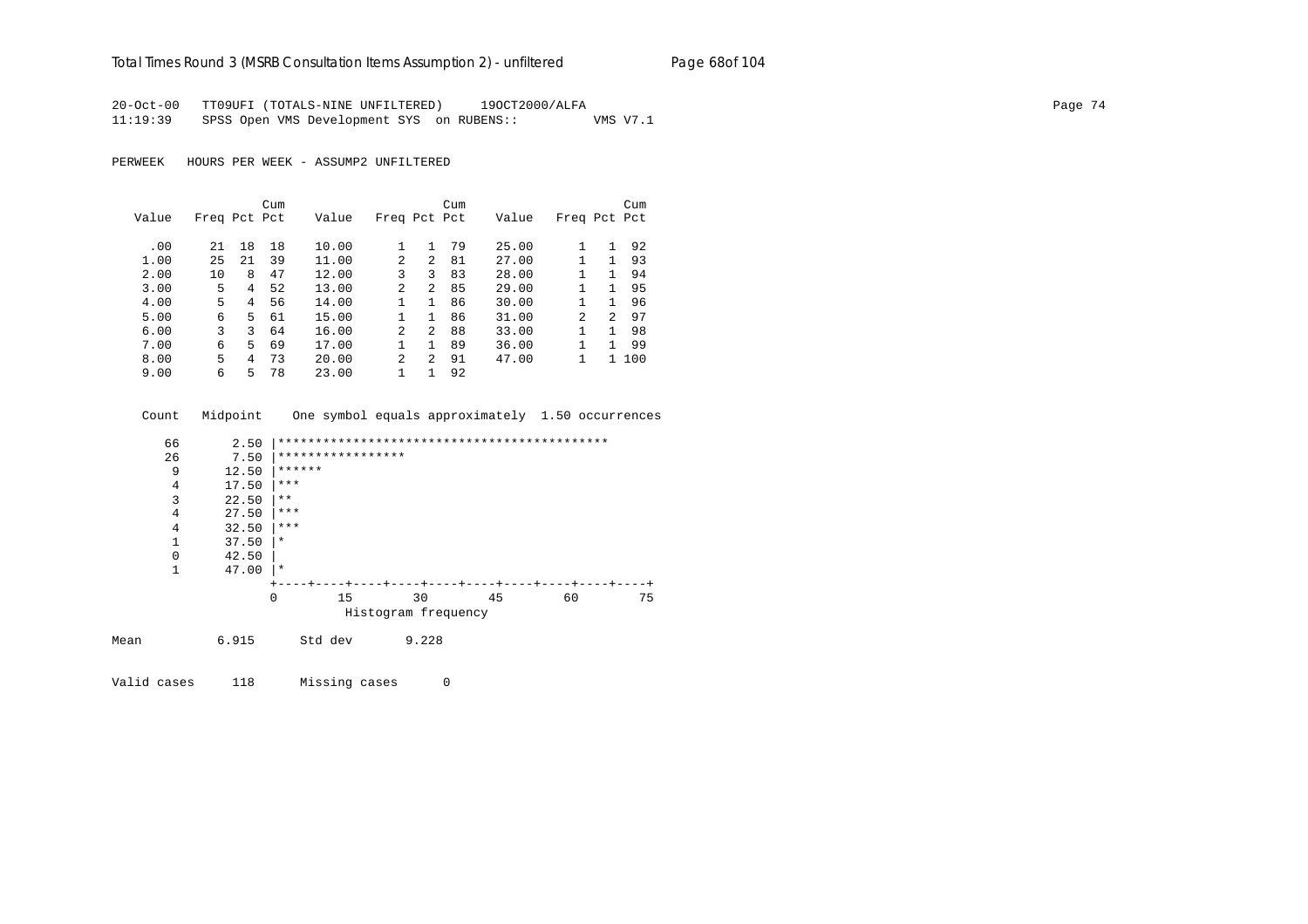20-Oct-00 TT09UFI (TOTALS-NINE UNFILTERED) 19OCT2000/ALFA Page 75 11:19:40 SPSS Open VMS Development SYS on RUBENS:: VMS V7.1

Preceding task required .33 seconds CPU time; 1.68 seconds elapsed.

 460 0 TEMPORARY 461 0 SELECT IF (SCIN36 EQ 24) 462 0 /\* 463 0 /\* TOTAL TIMES FREQUENCY DISTRIBUTION FOR RHEUMATOLOGISTS 464 0 /\* 465 0 FREQUENCIES VARIABLES=PERWEEK/ 466 0 FORMAT=CONDENSE/ 467 0 HISTOGRAM=INCREMENT (5)/ 468 0 STATISTICS=MEAN STDDEV 469 0 /\*

There are 1,073,640,320 bytes of memory available.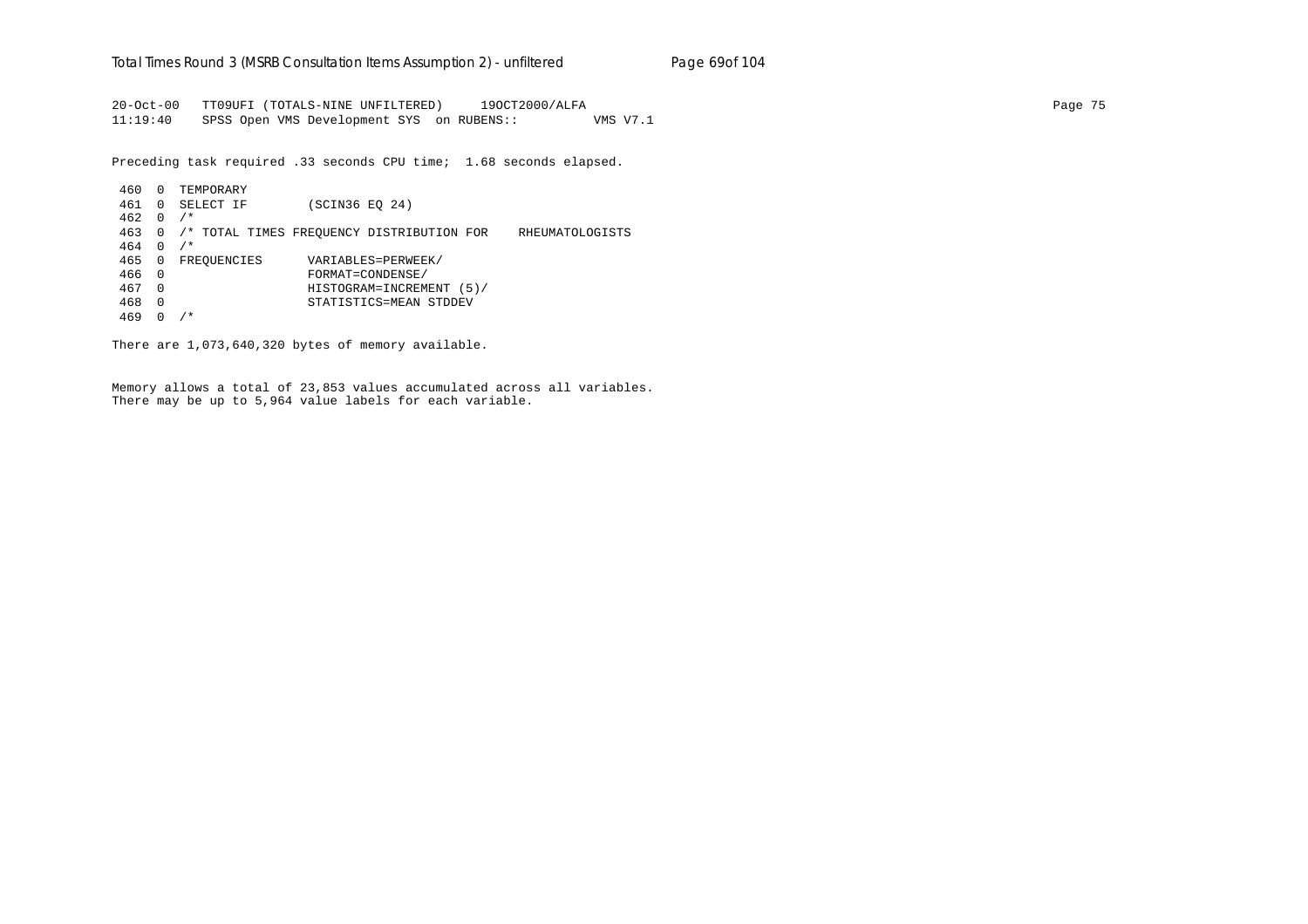20-Oct-00 TT09UFI (TOTALS-NINE UNFILTERED) 19OCT2000/ALFA Page 76 11:19:44 SPSS Open VMS Development SYS on RUBENS:: VMS V7.1

PERWEEK HOURS PER WEEK - ASSUMP2 UNFILTERED

|       |                |                | Cum |       |                |                | Cum |       |              |                | Cum |
|-------|----------------|----------------|-----|-------|----------------|----------------|-----|-------|--------------|----------------|-----|
| Value | Freq Pct Pct   |                |     | Value | Freq Pct Pct   |                |     | Value | Freq Pct Pct |                |     |
|       |                |                |     |       |                |                |     |       |              |                |     |
| .00   | 8              | 5              | 5   | 20.00 | 6              | 4              | 49  | 43.00 | 1            | $\mathbf{1}$   | 84  |
| 1.00  | 7              | 5              | 10  | 21.00 | 2              | 1              | 50  | 44.00 | 2            | 1              | 85  |
| 2.00  | 2              | 1              | 11  | 22.00 | 4              | 3              | 53  | 45.00 | $\mathbf{1}$ | 1              | 86  |
| 3.00  | 6              | 4              | 15  | 23.00 | $\overline{a}$ | 1              | 54  | 46.00 | 2            | $\mathbf{1}$   | 87  |
| 4.00  | 5              | 3              | 19  | 24.00 | $\overline{a}$ | 1              | 55  | 47.00 | 2            | $\mathbf{1}$   | 89  |
| 5.00  | $\overline{a}$ | 1              | 20  | 25.00 | $\overline{a}$ | 1              | 57  | 52.00 | 3            | $\overline{a}$ | 91  |
| 6.00  | 5              | 3              | 23  | 26.00 | 2              | 1              | 58  | 54.00 | 1            | $\mathbf{1}$   | 91  |
| 7.00  | 2              | 1              | 25  | 27.00 | 5              | 3              | 61  | 57.00 | 1            | 1              | 92  |
| 8.00  | 3              | $\mathfrak{D}$ | 27  | 28.00 | $\overline{a}$ | 1              | 63  | 58.00 | $\mathbf{1}$ | $\mathbf{1}$   | 93  |
| 9.00  | 3              | $\mathfrak{D}$ | 29  | 29.00 | 1              | 1              | 63  | 59.00 | 1            | $\mathbf{1}$   | 93  |
| 10.00 | $\overline{a}$ | 1              | 30  | 30.00 | 1              | 1              | 64  | 62.00 | 1            | $\mathbf{1}$   | 94  |
| 11.00 | 3              | $\mathfrak{D}$ | 32  | 31.00 | 3              | 2              | 66  | 63.00 | 2            | $\mathbf{1}$   | 95  |
| 12.00 | 3              | $\mathfrak{D}$ | 34  | 32.00 | 4              | 3              | 69  | 65.00 | 1            | 1              | 96  |
| 13.00 | $\overline{a}$ | $\mathbf{1}$   | 35  | 33.00 | 4              | 3              | 71  | 67.00 | $\mathbf{1}$ | $\mathbf{1}$   | 97  |
| 14.00 | $\mathfrak{D}$ | $\mathbf{1}$   | 37  | 35.00 | 4              | 3              | 74  | 70.00 | $\mathbf{1}$ | $\mathbf{1}$   | 97  |
| 15.00 | 1              | 1              | 37  | 36.00 | 3              | $\mathfrak{D}$ | 76  | 73.00 | $\mathbf{1}$ | $\mathbf{1}$   | 98  |
| 16.00 | 3              | $\overline{a}$ | 39  | 37.00 | 3              | $\overline{a}$ | 78  | 74.00 | $\mathbf{1}$ | 1              | 99  |
| 17.00 | $\mathbf{1}$   | $\mathbf{1}$   | 40  | 38.00 | 2              | $\mathbf{1}$   | 79  | 75.00 | $\mathbf{1}$ | $\mathbf{1}$   | 99  |
| 18.00 | 3              | $\overline{a}$ | 42  | 39.00 | 3              | $\overline{a}$ | 81  | 76.00 | 1            | $\mathbf{1}$   | 100 |
| 19.00 | 4              | 3              | 45  | 41.00 | 3              | $\overline{a}$ | 83  |       |              |                |     |

| Count          | Midpoint | One symbol equals approximately<br>.60 occurrences |
|----------------|----------|----------------------------------------------------|
| 28             | 2.50     |                                                    |
| 15             | 7.50     | *************************                          |
| 12             | 12.50    | ********************                               |
| 12             | 17.50    | ********************                               |
| 16             | 22.50    | ***************************                        |
| 12             | 27.50    | ********************                               |
| 12             | 32.50    | ********************                               |
| 15             | 37.50    | *************************                          |
| 6              | 42.50    | **********                                         |
| 5              | 47.50    | ********                                           |
| 4              | 52.50    | *******                                            |
| 3              | 57.50    | *****                                              |
| 3              | 62.50    | *****                                              |
| 2              | 67.50    | ***                                                |
| 3              | 72.50    | *****                                              |
| $\overline{2}$ | 76.00    | $***$                                              |
|                |          |                                                    |
|                |          | 12<br>18<br>$\Omega$<br>24<br>30<br>6              |
|                |          | Histogram frequency                                |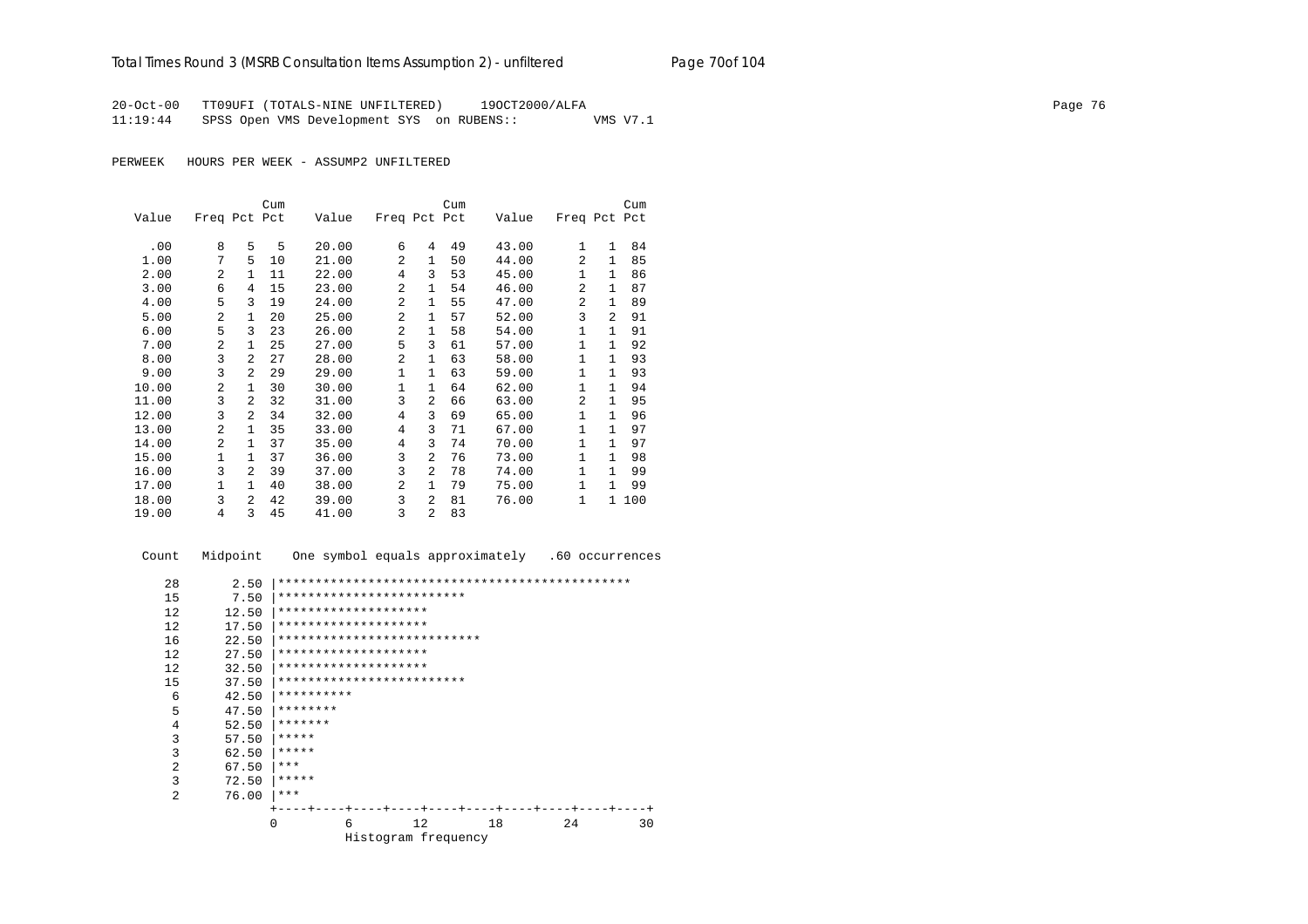### Total Times Round 3 (MSRB Consultation Items Assumption 2) - *unfiltered* Page 71of 104

20-Oct-00 TT09UFI (TOTALS-NINE UNFILTERED) 19OCT2000/ALFA Page 77 11:19:45 SPSS Open VMS Development SYS on RUBENS:: VMS V7.1

PERWEEK HOURS PER WEEK - ASSUMP2 UNFILTERED

Mean 24.433 Std dev 19.320

Valid cases 150 Missing cases 0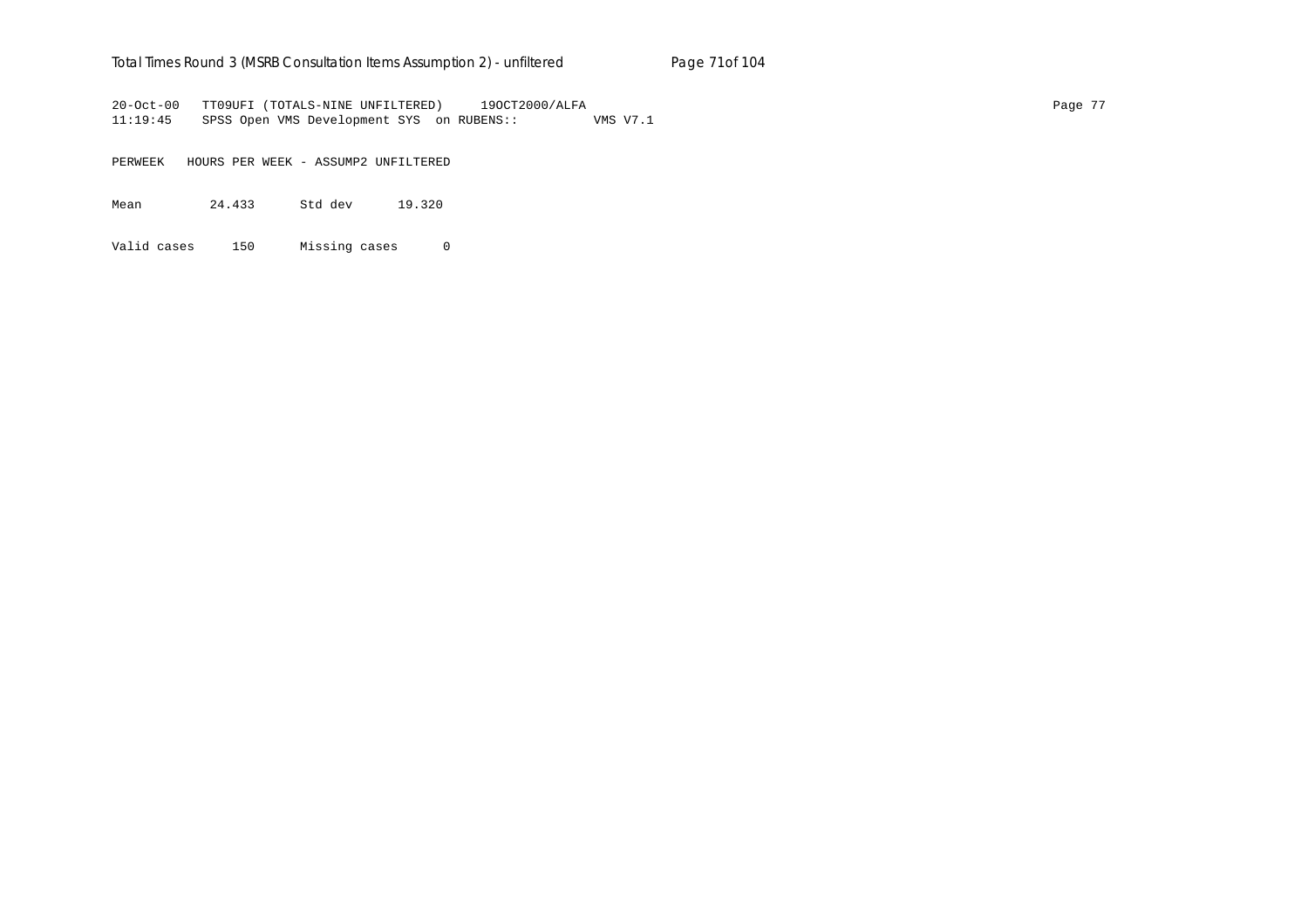20-Oct-00 TT09UFI (TOTALS-NINE UNFILTERED) 19OCT2000/ALFA Page 78 11:19:46 SPSS Open VMS Development SYS on RUBENS:: VMS V7.1

Preceding task required .35 seconds CPU time; 5.25 seconds elapsed.

 470 0 TEMPORARY 471 0 SELECT IF (SCIN36 EQ 25) 472 0 /\* 473 0 /\* TOTAL TIMES FREQUENCY DISTRIBUTION FOR THORACIC MEDICINE PHYSICIANS 474 0 /\* 475 0 FREQUENCIES VARIABLES=PERWEEK/ 476 0 FORMAT=CONDENSE/ 477 0 HISTOGRAM=INCREMENT (5)/ 478 0 STATISTICS=MEAN STDDEV 479 0 /\*

There are 1,073,640,320 bytes of memory available.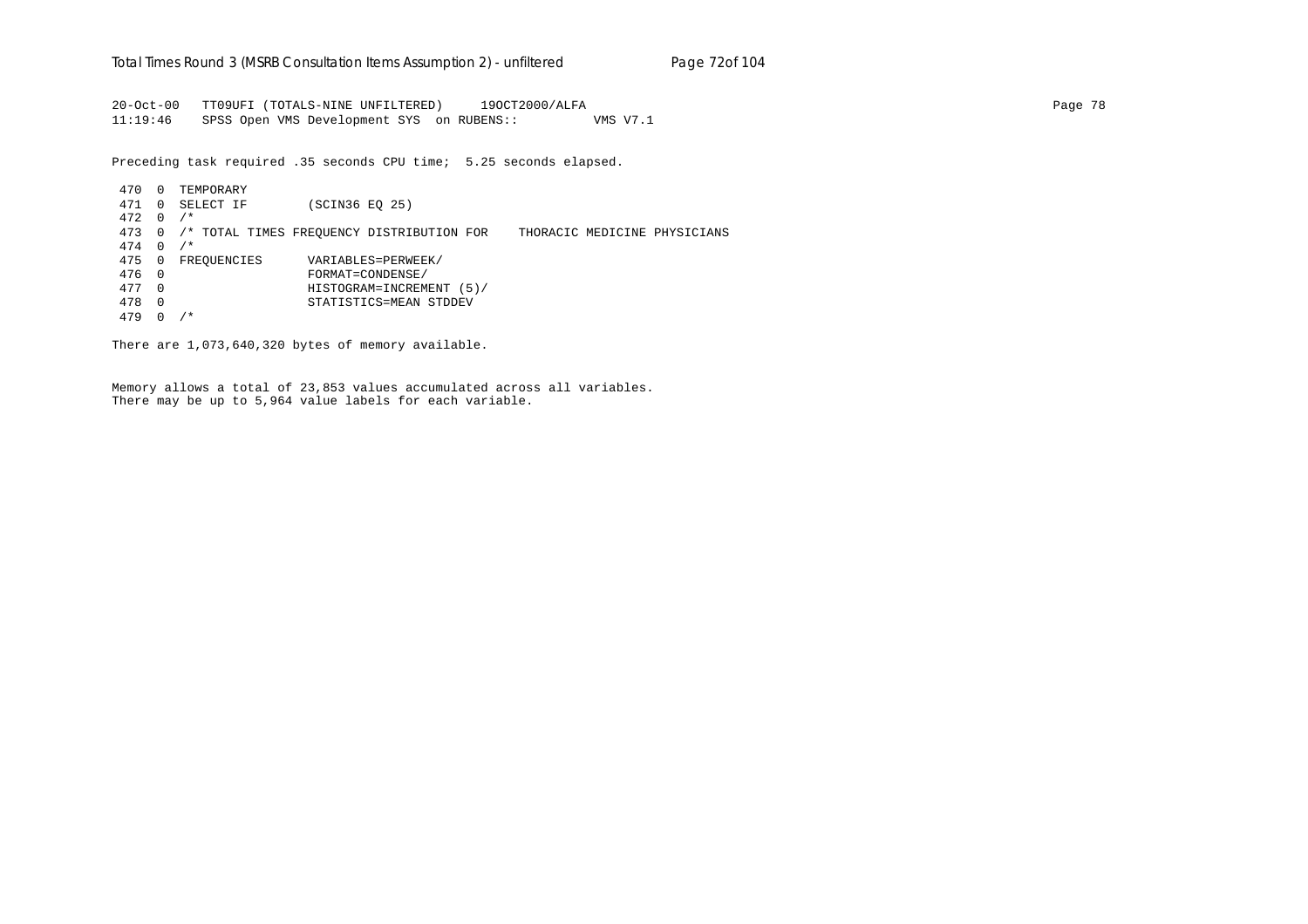## Total Times Round 3 (MSRB Consultation Items Assumption 2) - *unfiltered* Page 73of 104

20-Oct-00 TT09UFI (TOTALS-NINE UNFILTERED) 19OCT2000/ALFA Page 79 11:19:47 SPSS Open VMS Development SYS on RUBENS:: VMS V7.1

PERWEEK HOURS PER WEEK - ASSUMP2 UNFILTERED

|       |              |                | Cum |       |                |                | Cum |        |                |              | Cum |
|-------|--------------|----------------|-----|-------|----------------|----------------|-----|--------|----------------|--------------|-----|
| Value | Freq Pct Pct |                |     | Value | Freq Pct Pct   |                |     | Value  | Freq Pct Pct   |              |     |
|       |              |                |     |       |                |                |     |        |                |              |     |
| .00   | 17           | 7              | 7   | 23.00 | 3              | $\mathbf{1}$   | 63  | 49.00  | $\overline{a}$ | $\mathbf{1}$ | 91  |
| 1.00  | 5            | $\overline{a}$ | 9   | 24.00 | $\mathbf 1$    | $\Omega$       | 63  | 50.00  | $\mathbf{1}$   | $\Omega$     | 92  |
| 2.00  | 12           | 5              | 13  | 25.00 | 4              | 2              | 65  | 51.00  | $\overline{a}$ | $\mathbf{1}$ | 93  |
| 3.00  | 8            | 3              | 17  | 26.00 | 3              | $\mathbf{1}$   | 66  | 52.00  | $\mathbf{1}$   | 0            | 93  |
| 4.00  | 10           | 4              | 20  | 27.00 | 6              | 2              | 68  | 53.00  | 1              | 0            | 93  |
| 5.00  | 5            | $\overline{a}$ | 22  | 28.00 | 5              | 2              | 70  | 54.00  | 1              | $\Omega$     | 94  |
| 6.00  | 11           | 4              | 27  | 29.00 | 3              | $\mathbf{1}$   | 71  | 55.00  | $\mathbf{1}$   | $\Omega$     | 94  |
| 7.00  | 4            | $\overline{a}$ | 28  | 30.00 | $\overline{a}$ | $\mathbf{1}$   | 72  | 56.00  | $\mathbf{1}$   | $\Omega$     | 94  |
| 8.00  | 11           | 4              | 33  | 31.00 | 4              | 2              | 74  | 57.00  | $\mathbf{1}$   | $\Omega$     | 95  |
| 9.00  | 8            | 3              | 36  | 32.00 | 3              | $\mathbf{1}$   | 75  | 58.00  | 1              | $\Omega$     | 95  |
| 10.00 | 10           | 4              | 40  | 33.00 | 6              | 2              | 77  | 61.00  | $\mathbf{1}$   | 0            | 96  |
| 11.00 | 6            | $\overline{a}$ | 42  | 34.00 | 2              | $\mathbf{1}$   | 78  | 63.00  | 1              | $\Omega$     | 96  |
| 12.00 | 9            | 4              | 46  | 36.00 | 4              | 2              | 80  | 64.00  | 2              | 1            | 97  |
| 13.00 | 6            | $\overline{a}$ | 48  | 37.00 | 4              | 2              | 81  | 69.00  | 1              | $\Omega$     | 97  |
| 14.00 | 3            | $\mathbf{1}$   | 49  | 38.00 | $\mathbf{1}$   | $\Omega$       | 81  | 79.00  | 1              | $\Omega$     | 98  |
| 15.00 | 6            | $\overline{a}$ | 52  | 39.00 | 6              | $\mathfrak{D}$ | 84  | 81.00  | $\mathbf{1}$   | $\Omega$     | 98  |
| 16.00 | 7            | 3              | 54  | 40.00 | $\mathbf{1}$   | $\Omega$       | 84  | 90.00  | $\mathbf{1}$   | $\Omega$     | 98  |
| 17.00 | 5            | $\overline{a}$ | 56  | 42.00 | 5              | $\overline{a}$ | 86  | 98.00  | 1              | $\Omega$     | 99  |
| 18.00 | 4            | $\overline{a}$ | 58  | 43.00 | 2              | $\mathbf{1}$   | 87  | 103.00 | 1              | $\Omega$     | 99  |
| 19.00 | 3            | $\mathbf{1}$   | 59  | 44.00 | 4              | $\mathfrak{D}$ | 89  | 118.00 | $\mathbf{1}$   | 0            | 100 |
| 20.00 | 1            | $\Omega$       | 59  | 45.00 | $\mathbf 1$    | 0              | 89  | 147.00 | 1              | 0            | 100 |
| 21.00 | 2            | 1              | 60  | 46.00 | 3              | $\mathbf{1}$   | 90  |        |                |              |     |
| 22.00 | 3            | $\mathbf{1}$   | 61  | 48.00 | $\mathbf{1}$   | 0              | 91  |        |                |              |     |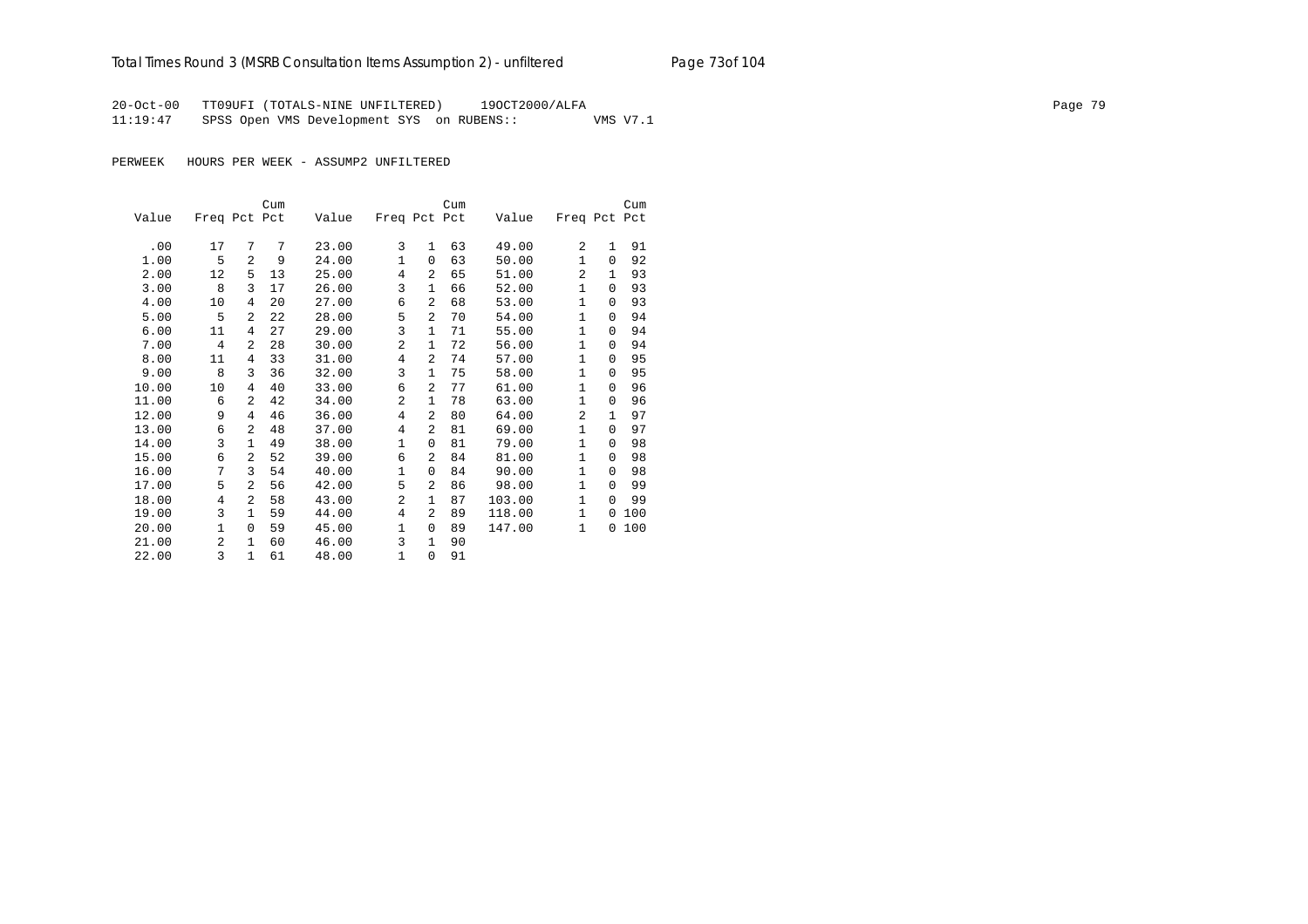#### Total Times Round 3 (MSRB Consultation Items Assumption 2) - *unfiltered* Page 74of 104

20-Oct-00 TT09UFI (TOTALS-NINE UNFILTERED) 19OCT2000/ALFA Page 80 11:19:48 SPSS Open VMS Development SYS on RUBENS:: VMS V7.1

PERWEEK HOURS PER WEEK - ASSUMP2 UNFILTERED

Count Midpoint One symbol equals approximately 1.20 occurrences

| 52   | 2.50                   |            |                    |                                   |    |    |    |
|------|------------------------|------------|--------------------|-----------------------------------|----|----|----|
| 39   | 7.50                   |            |                    | ********************************* |    |    |    |
| 34   | 12.50                  |            |                    | ****************************      |    |    |    |
| 25   | 17.50                  |            |                    | *********************             |    |    |    |
| 10   | 22.50                  | ********   |                    |                                   |    |    |    |
| 21   | 27.50                  |            | ****************** |                                   |    |    |    |
| 17   | 32.50                  |            | **************     |                                   |    |    |    |
| 15   | 37.50                  |            | *************      |                                   |    |    |    |
| 12   | 42.50                  | ********** |                    |                                   |    |    |    |
|      | 7<br>47.50             | ******     |                    |                                   |    |    |    |
|      | 6<br>52.50             | *****      |                    |                                   |    |    |    |
|      | 4<br>57.50             | ***        |                    |                                   |    |    |    |
|      | 4<br>62.50             | ***        |                    |                                   |    |    |    |
|      | $\mathbf 1$<br>67.50   | $^\star$   |                    |                                   |    |    |    |
|      | $\mathbf{0}$<br>72.50  |            |                    |                                   |    |    |    |
|      | $\mathbf 1$<br>77.50   | $^\star$   |                    |                                   |    |    |    |
|      | $\mathbf{1}$<br>82.50  | $^\star$   |                    |                                   |    |    |    |
|      | $\mathbf 0$<br>87.50   |            |                    |                                   |    |    |    |
|      | $\mathbf{1}$<br>92.50  | $^\star$   |                    |                                   |    |    |    |
|      | $\mathbf{1}$<br>97.50  | $^\star$   |                    |                                   |    |    |    |
|      | 1<br>102.50            | $^\star$   |                    |                                   |    |    |    |
|      | 0<br>107.50            |            |                    |                                   |    |    |    |
|      | 0<br>112.50            |            |                    |                                   |    |    |    |
|      | $\mathbf{1}$<br>117.50 | $\star$    |                    |                                   |    |    |    |
|      | $\mathsf 0$<br>122.50  |            |                    |                                   |    |    |    |
|      | 127.50<br>0            |            |                    |                                   |    |    |    |
|      | 0<br>132.50            |            |                    |                                   |    |    |    |
|      | 0<br>137.50            |            |                    |                                   |    |    |    |
|      | $\mathbf 0$<br>142.50  |            |                    |                                   |    |    |    |
|      | 1<br>147.00            | $\star$    |                    |                                   |    |    |    |
|      |                        |            |                    |                                   |    |    |    |
|      |                        | $\Omega$   | 12                 | 24                                | 36 | 48 | 60 |
|      |                        |            |                    | Histogram frequency               |    |    |    |
| Mean | 21.634                 |            | Std dev            | 21.563                            |    |    |    |

Valid cases 254 Missing cases 0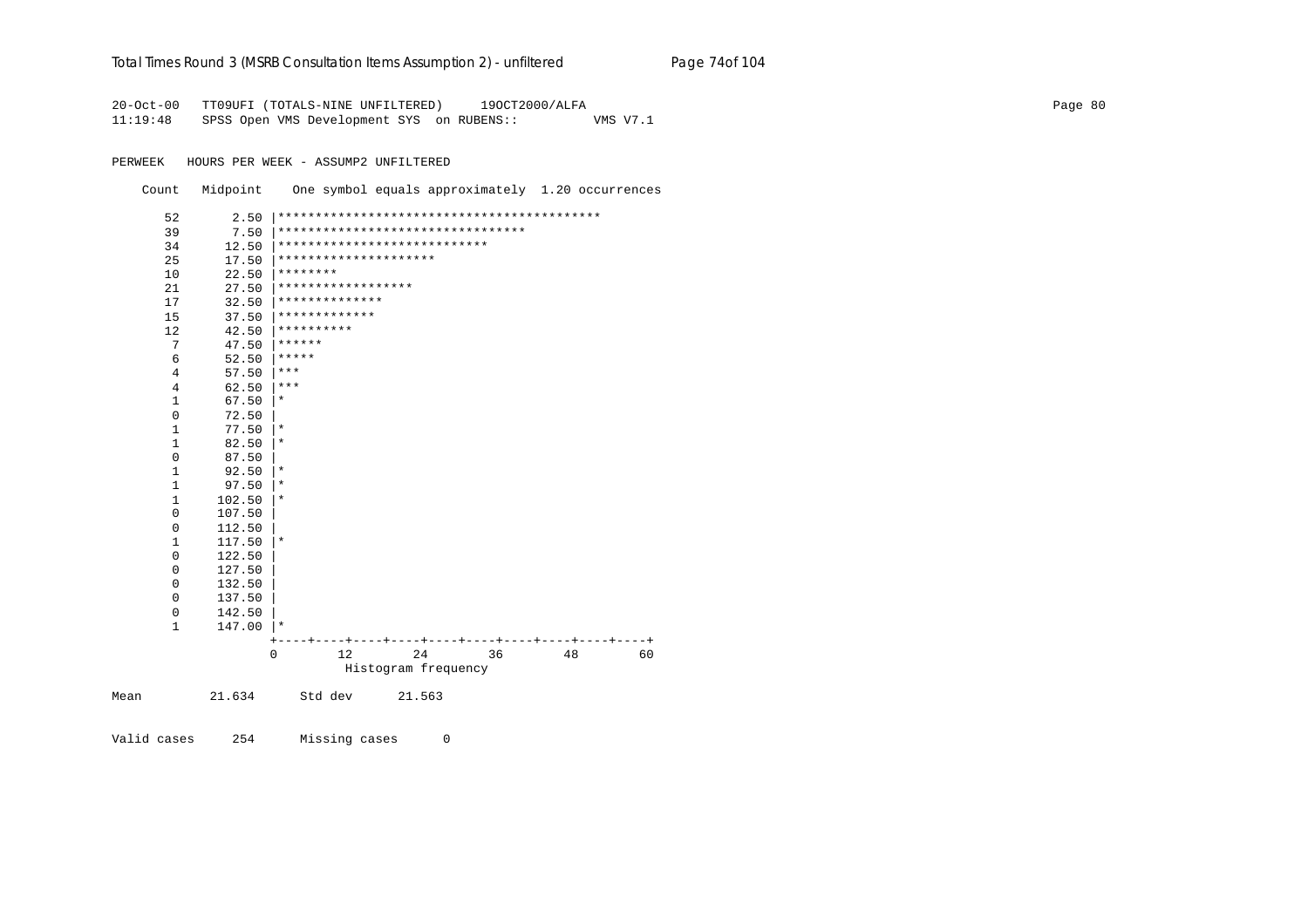20-Oct-00 TT09UFI (TOTALS-NINE UNFILTERED) 19OCT2000/ALFA Page 81 11:19:49 SPSS Open VMS Development SYS on RUBENS:: VMS V7.1

Preceding task required .33 seconds CPU time; 2.74 seconds elapsed.

 480 0 TEMPORARY 481 0 SELECT IF (SCIN36 EQ 26) 482 0 /\* 483 0 /\* TOTAL TIMES FREQUENCY DISTRIBUTION FOR PSYCHIATRISTS 484 0 /\* 485 0 FREQUENCIES VARIABLES=PERWEEK/ 486 0 FORMAT=CONDENSE/ 487 0 HISTOGRAM=INCREMENT (5)/ 488 0 STATISTICS=MEAN STDDEV 489 0 /\*

There are 1,073,640,320 bytes of memory available.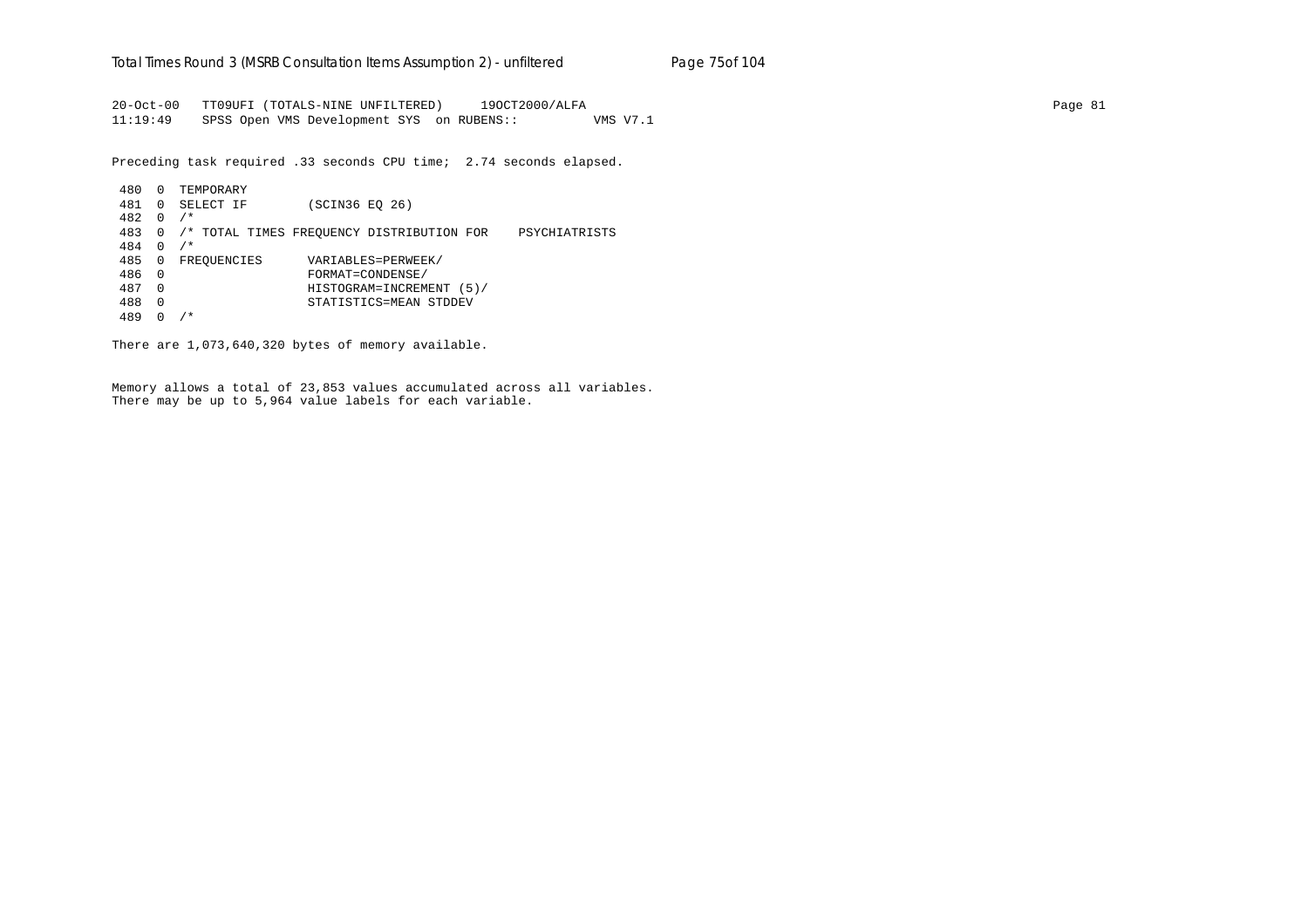## Total Times Round 3 (MSRB Consultation Items Assumption 2) - *unfiltered* Page 76of 104

20-Oct-00 TT09UFI (TOTALS-NINE UNFILTERED) 19OCT2000/ALFA Page 82 11:19:49 SPSS Open VMS Development SYS on RUBENS:: VMS V7.1

PERWEEK HOURS PER WEEK - ASSUMP2 UNFILTERED

|       |              |                | Cum |       |              |                | Cum |        |                |          | Cum   |
|-------|--------------|----------------|-----|-------|--------------|----------------|-----|--------|----------------|----------|-------|
| Value | Freq Pct Pct |                |     | Value | Freq Pct Pct |                |     | Value  | Freq Pct Pct   |          |       |
|       |              |                |     |       |              |                |     |        |                |          |       |
| .00   | 97           | 6              | 6   | 27.00 | 33           | 2              | 63  | 54.00  | 3              | $\Omega$ | 96    |
| 1.00  | 67           | 4              | 10  | 28.00 | 42           | $\overline{a}$ | 66  | 55.00  | 6              | $\Omega$ | 97    |
| 2.00  | 48           | 3              | 12  | 29.00 | 29           | 2              | 68  | 56.00  | 3              | 0        | 97    |
| 3.00  | 39           | 2              | 15  | 30.00 | 32           | $\overline{a}$ | 69  | 57.00  | 3              | $\Omega$ | 97    |
| 4.00  | 46           | 3              | 17  | 31.00 | 37           | $\overline{a}$ | 72  | 58.00  | 6              | 0        | 97    |
| 5.00  | 47           | 3              | 20  | 32.00 | 34           | 2              | 74  | 59.00  | 6              | $\Omega$ | 98    |
| 6.00  | 38           | 2              | 22  | 33.00 | 18           | 1              | 75  | 60.00  | 1              | 0        | 98    |
| 7.00  | 39           | 2              | 25  | 34.00 | 33           | $\overline{a}$ | 77  | 61.00  | $\overline{2}$ | $\Omega$ | 98    |
| 8.00  | 33           | 2              | 27  | 35.00 | 21           | 1              | 78  | 62.00  | 4              | 0        | 98    |
| 9.00  | 34           | 2              | 29  | 36.00 | 24           | 1              | 79  | 63.00  | 5              | $\Omega$ | 98    |
| 10.00 | 37           | 2              | 31  | 37.00 | 28           | 2              | 81  | 64.00  | $\overline{2}$ | $\Omega$ | 99    |
| 11.00 | 32           | 2              | 33  | 38.00 | 40           | $\overline{a}$ | 83  | 65.00  | 3              | $\Omega$ | 99    |
| 12.00 | 30           | 2              | 34  | 39.00 | 20           | 1              | 84  | 66.00  | $\overline{2}$ | 0        | 99    |
| 13.00 | 35           | 2              | 36  | 40.00 | 29           | $\overline{a}$ | 86  | 68.00  | 3              | $\Omega$ | 99    |
| 14.00 | 31           | 2              | 38  | 41.00 | 18           | $\mathbf{1}$   | 87  | 69.00  | $\mathbf{1}$   | 0        | 99    |
| 15.00 | 30           | 2              | 40  | 42.00 | 19           | 1              | 88  | 70.00  | 1              | $\Omega$ | 99    |
| 16.00 | 33           | 2              | 42  | 43.00 | 23           | 1              | 90  | 71.00  | 2              | 0        | 99    |
| 17.00 | 31           | 2              | 44  | 44.00 | 17           | 1              | 91  | 73.00  | $\overline{2}$ | $\Omega$ | 99    |
| 18.00 | 27           | 2              | 45  | 45.00 | 13           | $\mathbf{1}$   | 91  | 74.00  | $\mathbf{1}$   | $\Omega$ | 99    |
| 19.00 | 27           | 2              | 47  | 46.00 | 15           | 1              | 92  | 75.00  | $\mathbf{1}$   | $\Omega$ | 99    |
| 20.00 | 31           | 2              | 49  | 47.00 | 17           | 1              | 93  | 77.00  | $\overline{2}$ | 0        | 100   |
| 21.00 | 21           | $\mathbf{1}$   | 50  | 48.00 | 10           | 1              | 94  | 80.00  | $\mathbf{1}$   | 0        | 100   |
| 22.00 | 45           | 3              | 53  | 49.00 | 9            | $\mathbf{1}$   | 94  | 86.00  | $\mathbf{1}$   | 0        | 100   |
| 23.00 | 43           | 3              | 55  | 50.00 | 4            | 0              | 95  | 88.00  | 1              | 0        | 100   |
| 24.00 | 33           | 2              | 57  | 51.00 | 15           | 1              | 95  | 91.00  | $\mathbf{1}$   | 0        | 100   |
| 25.00 | 39           | 2              | 59  | 52.00 | 4            | $\Omega$       | 96  | 96.00  | $\overline{a}$ |          | 0 100 |
| 26.00 | 37           | $\overline{2}$ | 62  | 53.00 | 7            | 0              | 96  | 104.00 | $\mathbf{1}$   | 0        | 100   |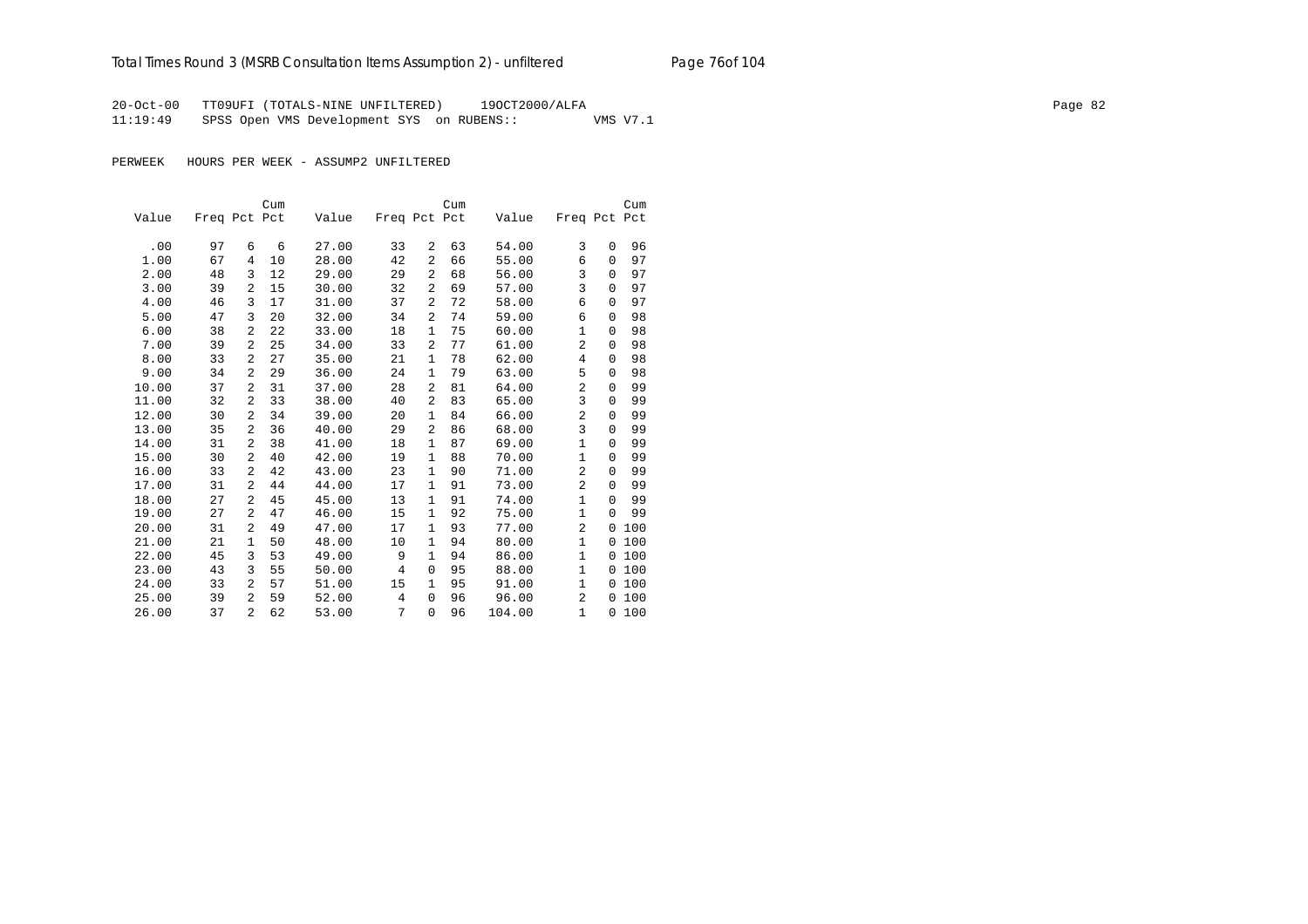#### Total Times Round 3 (MSRB Consultation Items Assumption 2) - *unfiltered* Page 77of 104

20-Oct-00 TT09UFI (TOTALS-NINE UNFILTERED) 19OCT2000/ALFA Page 83 11:19:50 SPSS Open VMS Development SYS on RUBENS:: VMS V7.1

PERWEEK HOURS PER WEEK - ASSUMP2 UNFILTERED

Count Midpoint One symbol equals approximately 8.00 occurrences

|      | 297          | 2.50   |          |                     |                          | ************************************* |     |     |
|------|--------------|--------|----------|---------------------|--------------------------|---------------------------------------|-----|-----|
|      | 191          | 7.50   |          |                     | ************************ |                                       |     |     |
|      | 165          | 12.50  |          |                     | *********************    |                                       |     |     |
|      | 148          | 17.50  |          | ******************* |                          |                                       |     |     |
|      | 173          |        |          |                     | **********************   |                                       |     |     |
|      |              | 22.50  |          |                     | ***********************  |                                       |     |     |
|      | 180          | 27.50  |          |                     |                          |                                       |     |     |
|      | 154          | 32.50  |          | ******************* |                          |                                       |     |     |
|      | 133          | 37.50  |          | *****************   |                          |                                       |     |     |
|      | 106          | 42.50  |          | *************       |                          |                                       |     |     |
|      | 64           | 47.50  | ******** |                     |                          |                                       |     |     |
|      | 33           | 52.50  | ****     |                     |                          |                                       |     |     |
|      | 24           | 57.50  | ***      |                     |                          |                                       |     |     |
|      | 14           | 62.50  | $* *$    |                     |                          |                                       |     |     |
|      | 9            | 67.50  | $\star$  |                     |                          |                                       |     |     |
|      | 6            | 72.50  | $\ast$   |                     |                          |                                       |     |     |
|      | 3            | 77.50  |          |                     |                          |                                       |     |     |
|      | $\mathbf{1}$ | 82.50  |          |                     |                          |                                       |     |     |
|      | 2            | 87.50  |          |                     |                          |                                       |     |     |
|      | $\mathbf{1}$ | 92.50  |          |                     |                          |                                       |     |     |
|      | 2            | 97.50  |          |                     |                          |                                       |     |     |
|      | $\mathbf{1}$ | 102.50 |          |                     |                          |                                       |     |     |
|      |              |        |          |                     |                          |                                       |     |     |
|      |              |        | $\Omega$ | 80                  | 160                      | 240                                   | 320 | 400 |
|      |              |        |          |                     | Histogram frequency      |                                       |     |     |
|      |              |        |          |                     |                          |                                       |     |     |
| Mean |              | 22.289 |          | Std dev             | 16.774                   |                                       |     |     |
|      |              |        |          |                     |                          |                                       |     |     |
|      |              |        |          |                     |                          |                                       |     |     |

Valid cases 1707 Missing cases 0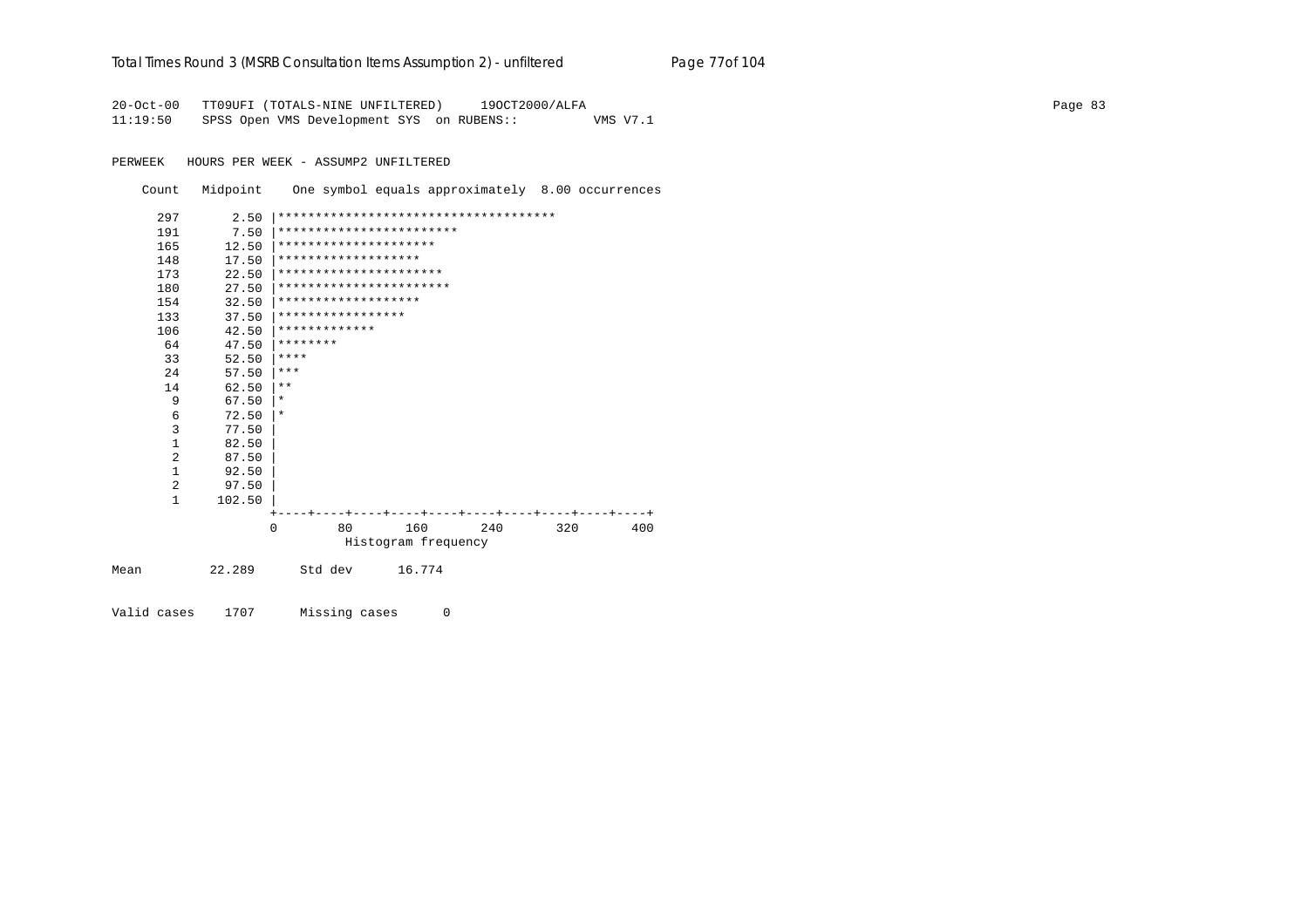20-Oct-00 TT09UFI (TOTALS-NINE UNFILTERED) 19OCT2000/ALFA Page 84 11:19:50 SPSS Open VMS Development SYS on RUBENS:: VMS V7.1

Preceding task required .31 seconds CPU time; 1.69 seconds elapsed.

 490 0 TEMPORARY 491 0 SELECT IF (SCIN36 EQ 27) 492 0 /\* 493 0 /\* TOTAL TIMES FREQUENCY DISTRIBUTION FOR RADIATION ONCOLOGISTS 494 0 /\* 495 0 FREQUENCIES VARIABLES=PERWEEK/ 496 0 FORMAT=CONDENSE/ 497 0 HISTOGRAM=INCREMENT (5)/ 498 0 STATISTICS=MEAN STDDEV 499 0 /\*

There are 1,073,640,320 bytes of memory available.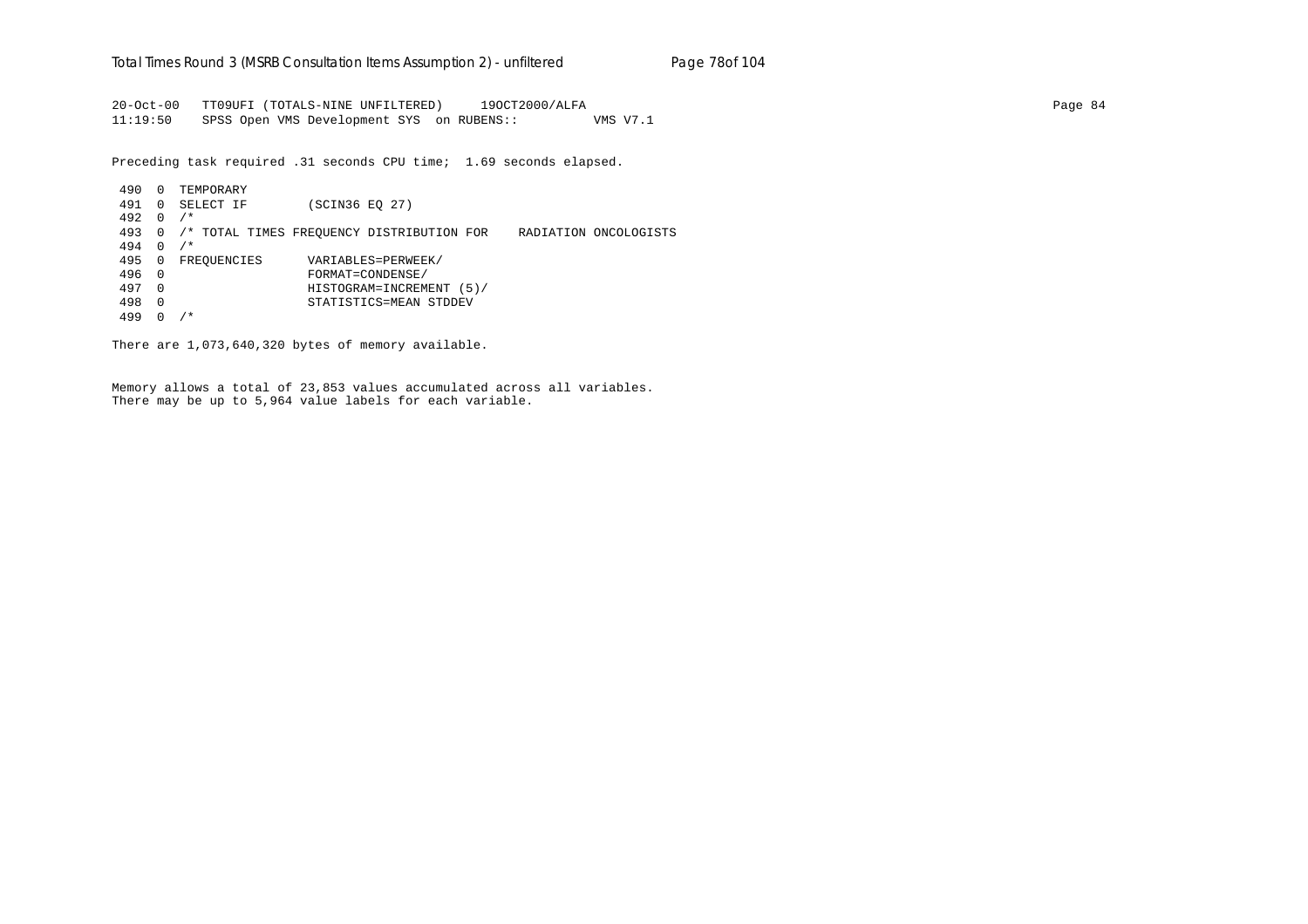20-Oct-00 TT09UFI (TOTALS-NINE UNFILTERED) 19OCT2000/ALFA Page 85 11:19:51 SPSS Open VMS Development SYS on RUBENS:: VMS V7.1

PERWEEK HOURS PER WEEK - ASSUMP2 UNFILTERED

|       |              |                | Cum |       |                |                | Cum |       |                |                | Cum |
|-------|--------------|----------------|-----|-------|----------------|----------------|-----|-------|----------------|----------------|-----|
| Value | Freq Pct Pct |                |     | Value | Freq Pct Pct   |                |     | Value | Freq Pct Pct   |                |     |
|       |              | 7              | 7   |       | 6              | 4              |     |       | $\mathbf{1}$   | $\mathbf{1}$   |     |
| .00   | 10           |                |     | 15.00 |                |                | 57  | 31.00 |                |                | 85  |
| 1.00  | 7            | 5.             | 12  | 16.00 | 4              | 3              | 59  | 32.00 | 3              | $\mathfrak{D}$ | 87  |
| 2.00  | 4            | 3              | 15  | 17.00 | 3              | $\overline{a}$ | 62  | 33.00 | 1              | 1              | 87  |
| 3.00  | 4            | 3              | 17  | 18.00 | 2              | $\mathbf{1}$   | 63  | 34.00 | 3              | $\mathfrak{D}$ | 90  |
| 4.00  | 6            | 4              | 22  | 19.00 | 3              | $\overline{a}$ | 65  | 35.00 | 2              | 1              | 91  |
| 5.00  | 3            | $\overline{a}$ | 24  | 20.00 | 2              | $\mathbf{1}$   | 66  | 38.00 | 2              | 1              | 92  |
| 6.00  | 4            | 3              | 27  | 21.00 | 3              | $\mathfrak{D}$ | 69  | 41.00 | $\mathfrak{D}$ | 1              | 94  |
| 7.00  | 4            | 3              | 29  | 22.00 | 3              | $\overline{a}$ | 71  | 42.00 | 2              | $\mathbf{1}$   | 95  |
| 8.00  | 6            | 4              | 34  | 23.00 | 5              | 3              | 74  | 44.00 | 1              | 1              | 96  |
| 9.00  | 6            | 4              | 38  | 24.00 | $\overline{4}$ | 3              | 77  | 45.00 | 1              | 1              | 97  |
| 10.00 | 4            | 3              | 41  | 25.00 | 1              | $\mathbf{1}$   | 78  | 46.00 | 1              | 1              | 97  |
| 11.00 | 4            | 3              | 43  | 27.00 | 3              | $\overline{a}$ | 80  | 48.00 | $\mathbf{1}$   | $\mathbf{1}$   | 98  |
| 12.00 | 4            | ζ              | 46  | 28.00 | $\mathfrak{D}$ | $\mathbf{1}$   | 81  | 52.00 | $\mathbf{1}$   | 1              | 99  |
| 13.00 | 4            | ζ              | 49  | 29.00 | 1              | $\mathbf{1}$   | 82  | 78.00 | 1              | 1              | 99  |
| 14.00 | 5            | 3              | 52  | 30.00 | 3              | $\mathfrak{D}$ | 84  | 80.00 | 1              | 1.             | 100 |

Count Midpoint One symbol equals approximately .80 occurrences

| 31             | 2.50   |           |                |                               |    |    |    |
|----------------|--------|-----------|----------------|-------------------------------|----|----|----|
| 23             | 7.50   |           |                | ***************************** |    |    |    |
| 21             | 12.50  |           |                | **************************    |    |    |    |
| 18             | 17.50  |           |                | ***********************       |    |    |    |
| 17             | 22.50  |           |                | *********************         |    |    |    |
| 7              | 27.50  | ********* |                |                               |    |    |    |
| 11             | 32.50  |           | ************** |                               |    |    |    |
| 4              | 37.50  | *****     |                |                               |    |    |    |
| 5              | 42.50  | ******    |                |                               |    |    |    |
| 3              | 47.50  | ****      |                |                               |    |    |    |
| 1              | 52.50  | $\star$   |                |                               |    |    |    |
| $\Omega$       | 57.50  |           |                |                               |    |    |    |
| $\Omega$       | 62.50  |           |                |                               |    |    |    |
| $\Omega$       | 67.50  |           |                |                               |    |    |    |
| $\Omega$       | 72.50  |           |                |                               |    |    |    |
| $\overline{a}$ | 77.50  | ***       |                |                               |    |    |    |
|                |        |           |                | -+----+----+----+----+---     |    |    |    |
|                |        | $\Omega$  | 8              | 16                            | 24 | 32 | 40 |
|                |        |           |                | Histogram frequency           |    |    |    |
| Mean           | 16.783 | Std dev   |                | 14.554                        |    |    |    |

Valid cases 143 Missing cases 0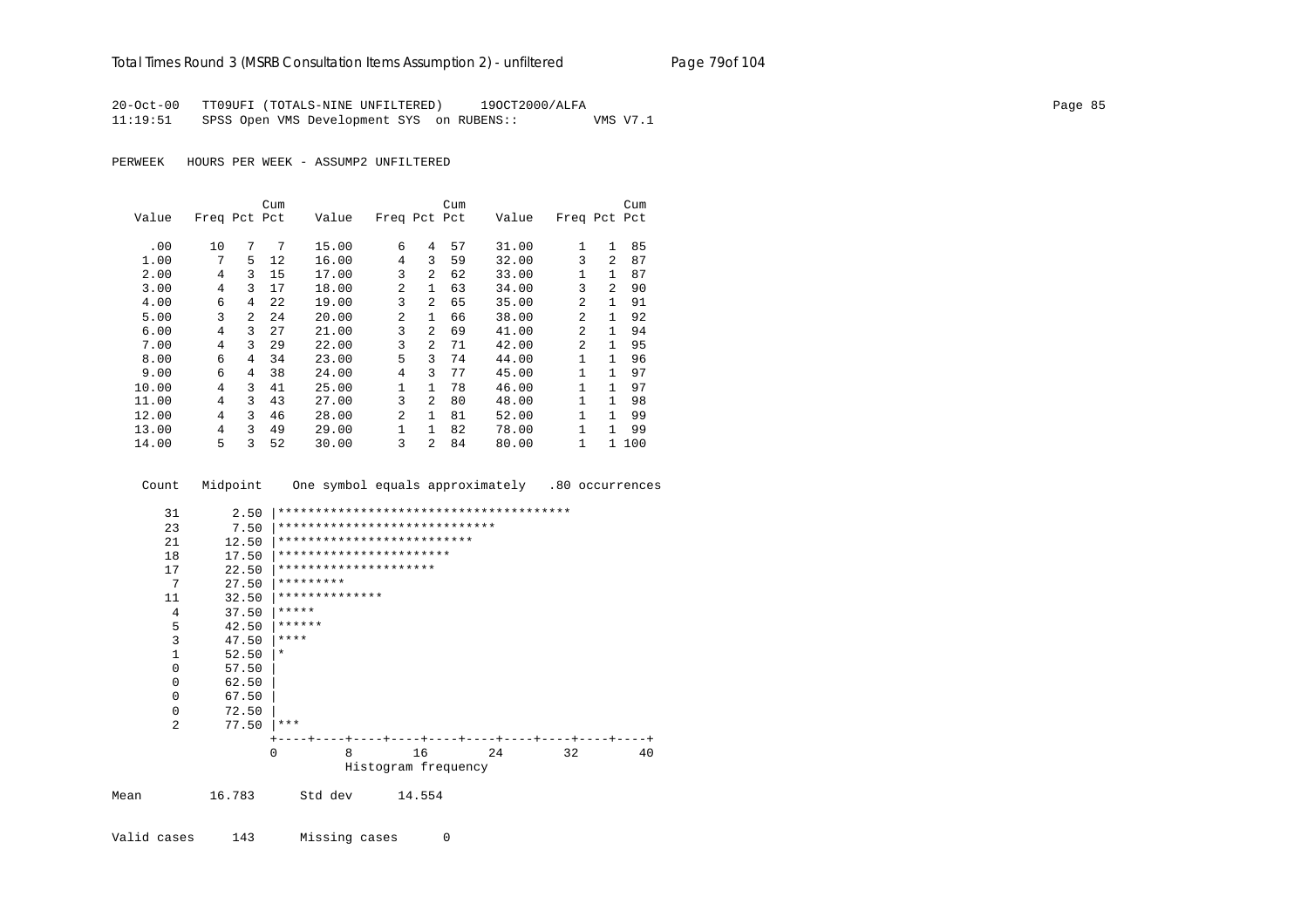20-Oct-00 TT09UFI (TOTALS-NINE UNFILTERED) 19OCT2000/ALFA Page 86 11:19:52 SPSS Open VMS Development SYS on RUBENS:: VMS V7.1

Preceding task required .24 seconds CPU time; 1.48 seconds elapsed.

 500 0 TEMPORARY 501 0 SELECT IF (SCIN36 EQ 28) 502 0 /\* 503 0 /\* TOTAL TIMES FREQUENCY DISTRIBUTION FOR HAEMATOLOGISTS 504 0 /\* 505 0 FREQUENCIES VARIABLES=PERWEEK/ 506 0 FORMAT=CONDENSE/ 507 0 HISTOGRAM=INCREMENT (5)/ 508 0 STATISTICS=MEAN STDDEV 509 0 /\*

There are 1,073,640,320 bytes of memory available.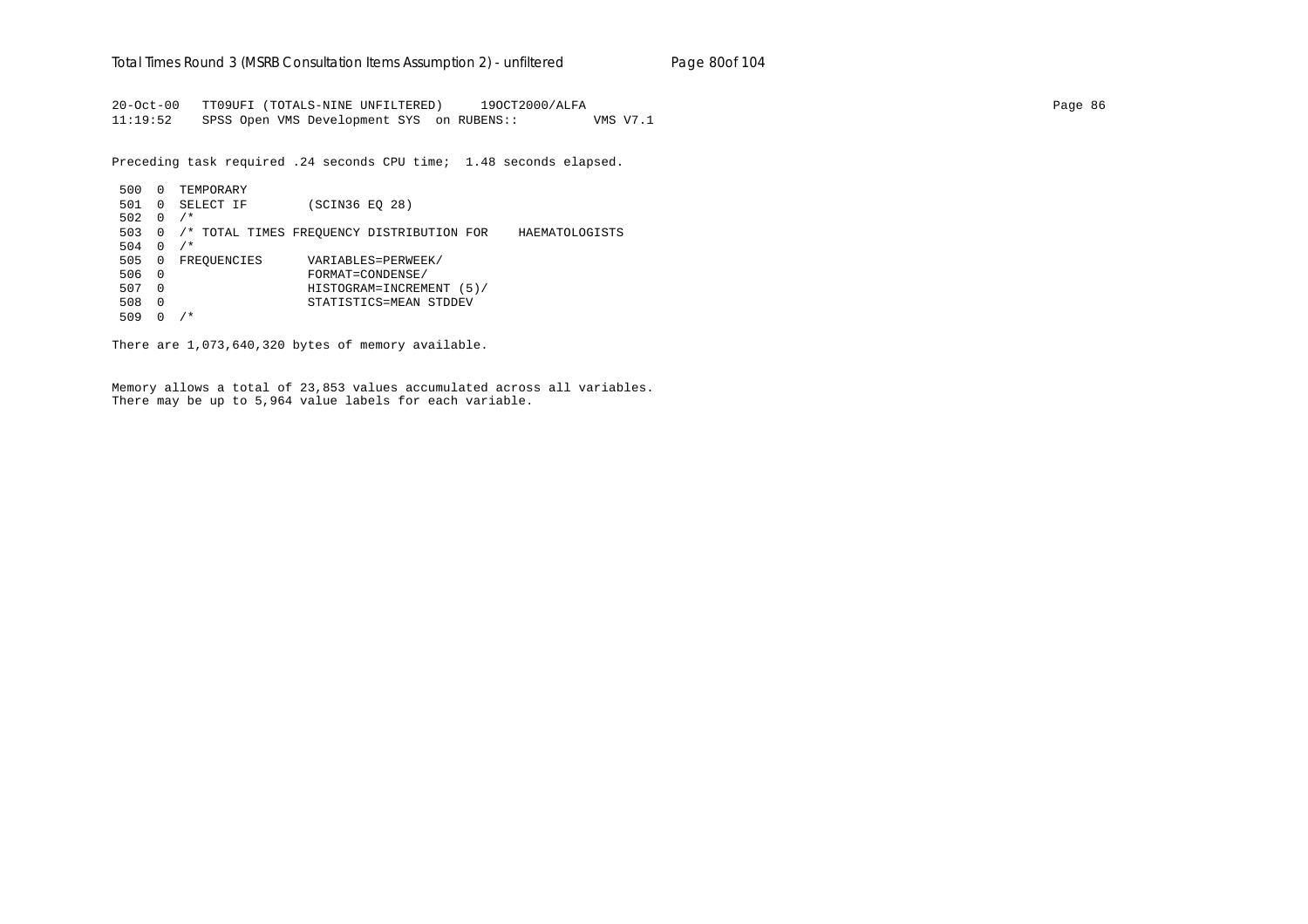### Total Times Round 3 (MSRB Consultation Items Assumption 2) - *unfiltered* Page 81of 104

20-Oct-00 TT09UFI (TOTALS-NINE UNFILTERED) 19OCT2000/ALFA Page 87 11:19:53 SPSS Open VMS Development SYS on RUBENS:: VMS V7.1

PERWEEK HOURS PER WEEK - ASSUMP2 UNFILTERED

|       |                |              | Cum |       |                |                | Cum |        |              |              | Cum |
|-------|----------------|--------------|-----|-------|----------------|----------------|-----|--------|--------------|--------------|-----|
| Value | Freq Pct Pct   |              |     | Value | Freq Pct Pct   |                |     | Value  | Freq Pct Pct |              |     |
|       |                |              |     |       |                |                |     |        |              |              |     |
| .00   | 12             | 9            | 9   | 15.00 | 6              | 4              | 66  | 37.00  | 2            | $\mathbf{1}$ | 90  |
| 1.00  | 10             | 7            | 16  | 16.00 | 5              | 4              | 69  | 38.00  | $\mathbf{1}$ | $\mathbf{1}$ | 91  |
| 2.00  | 4              | 3            | 19  | 17.00 | 3              | $\overline{2}$ | 72  | 40.00  | 2            | 1            | 93  |
| 3.00  | 5              | 4            | 23  | 18.00 | 5              | 4              | 75  | 44.00  | 1            | 1            | 93  |
| 4.00  | 8              | 6            | 29  | 19.00 | 3              | $\overline{a}$ | 78  | 45.00  | 1.           | 1            | 94  |
| 5.00  | 8              | 6            | 35  | 20.00 | $\mathfrak{D}$ | $\mathbf{1}$   | 79  | 53.00  | $\mathbf{1}$ | 1            | 95  |
| 6.00  | 5              | 4            | 39  | 21.00 | 3              | $\overline{a}$ | 81  | 56.00  | $\mathbf{1}$ | $\mathbf{1}$ | 96  |
| 7.00  | 6              | 4            | 43  | 22.00 | $\mathbf 1$    | $\mathbf{1}$   | 82  | 59.00  | 1            | 1            | 96  |
| 8.00  | 1              | $\mathbf{1}$ | 44  | 23.00 | 1              | $\mathbf{1}$   | 83  | 65.00  | $\mathbf{1}$ | 1            | 97  |
| 9.00  | $\overline{a}$ | 1            | 46  | 24.00 | $\overline{a}$ | $\mathbf{1}$   | 84  | 77.00  | $\mathbf{1}$ | 1            | 98  |
| 10.00 | 1              | 1.           | 46  | 26.00 | $\mathbf{1}$   | $\mathbf{1}$   | 85  | 80.00  | $\mathbf{1}$ | 1            | 99  |
| 11.00 | 4              | ζ            | 49  | 27.00 | $\mathbf{1}$   | $\mathbf{1}$   | 86  | 112.00 | $\mathbf{1}$ | 1            | 99  |
| 12.00 | 6              | 4            | 54  | 29.00 | $\mathbf{1}$   | $\mathbf{1}$   | 87  | 114.00 | $\mathbf{1}$ | $\mathbf{1}$ | 100 |
| 13.00 | 5              | 4            | 57  | 31.00 | $\overline{a}$ | $\mathbf{1}$   | 88  |        |              |              |     |
| 14.00 | 5              | 4            | 61  | 35.00 | 1              | 1              | 89  |        |              |              |     |

Count Midpoint One symbol equals approximately .80 occurrences

| 39             | 2.50   |             |   |                              |    |    |    |
|----------------|--------|-------------|---|------------------------------|----|----|----|
| 22             | 7.50   |             |   | **************************** |    |    |    |
| 21             | 12.50  |             |   | **************************   |    |    |    |
| 22             | 17.50  |             |   | **************************** |    |    |    |
| 9              | 22.50  | *********** |   |                              |    |    |    |
| 3              | 27.50  | $* * * * *$ |   |                              |    |    |    |
| $\overline{a}$ | 32.50  | $***$       |   |                              |    |    |    |
| 4              | 37.50  | *****       |   |                              |    |    |    |
| 3              | 42.50  | $* * * * *$ |   |                              |    |    |    |
| 1              | 47.50  | $\star$     |   |                              |    |    |    |
| $\mathbf 1$    | 52.50  | $\ast$      |   |                              |    |    |    |
| $\overline{a}$ | 57.50  | $***$       |   |                              |    |    |    |
| $\mathbf 0$    | 62.50  |             |   |                              |    |    |    |
| 1              | 67.50  | $\star$     |   |                              |    |    |    |
| $\mathbf 0$    | 72.50  |             |   |                              |    |    |    |
| 1              | 77.50  | $\star$     |   |                              |    |    |    |
| 1              | 82.50  | $\ast$      |   |                              |    |    |    |
| $\mathbf 0$    | 87.50  |             |   |                              |    |    |    |
| $\mathbf 0$    | 92.50  |             |   |                              |    |    |    |
| $\mathbf 0$    | 97.50  |             |   |                              |    |    |    |
| $\mathbf 0$    | 102.50 |             |   |                              |    |    |    |
| $\mathbf 0$    | 107.50 |             |   |                              |    |    |    |
| $\overline{a}$ | 112.50 | $***$       |   |                              |    |    |    |
|                |        |             |   |                              |    |    |    |
|                |        | $\Omega$    | 8 | 16                           | 24 | 32 | 40 |
|                |        |             |   | Histogram frequency          |    |    |    |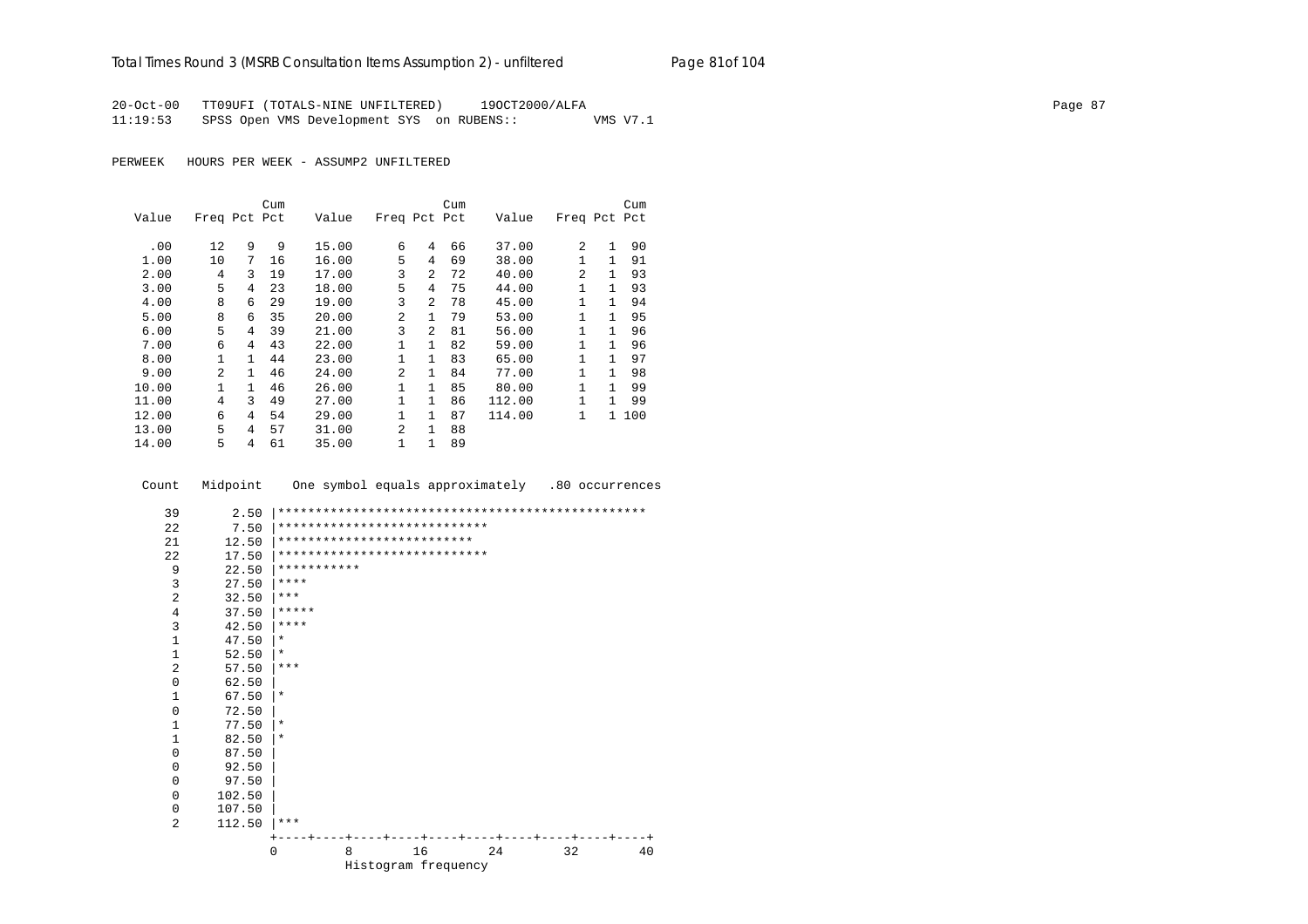### Total Times Round 3 (MSRB Consultation Items Assumption 2) - *unfiltered* Page 82of 104

20-Oct-00 TT09UFI (TOTALS-NINE UNFILTERED) 19OCT2000/ALFA Page 88 11:19:54 SPSS Open VMS Development SYS on RUBENS:: VMS V7.1

PERWEEK HOURS PER WEEK - ASSUMP2 UNFILTERED

Mean 15.701 Std dev 19.405

Valid cases 134 Missing cases 0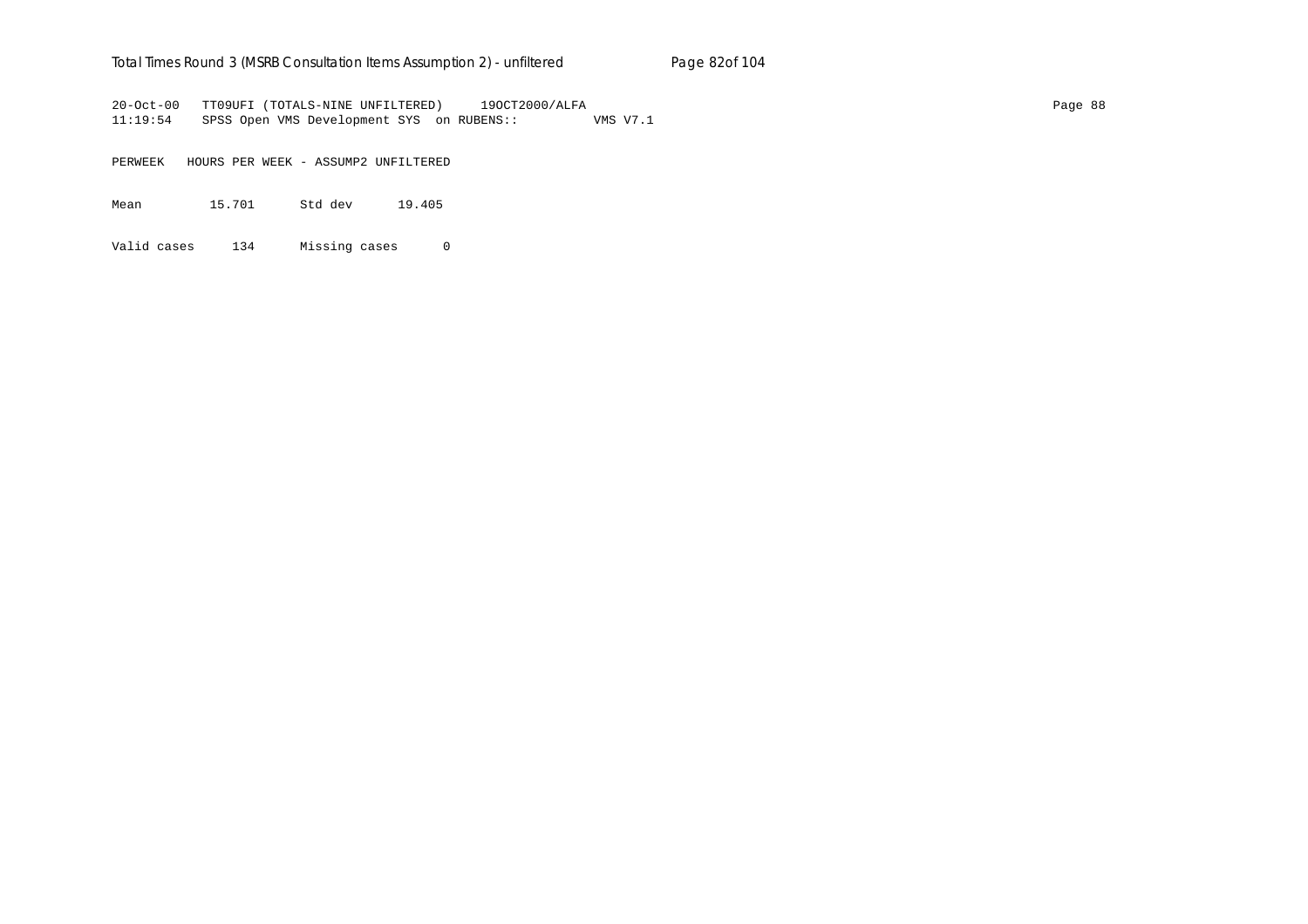20-Oct-00 TT09UFI (TOTALS-NINE UNFILTERED) 19OCT2000/ALFA Page 89 11:19:54 SPSS Open VMS Development SYS on RUBENS:: VMS V7.1

Preceding task required .29 seconds CPU time; 2.11 seconds elapsed.

 510 0 TEMPORARY 511 0 SELECT IF (SCIN36 EQ 29) 512 0 /\* 513 0 /\* TOTAL TIMES FREQUENCY DISTRIBUTION FOR MEDICAL ONCOLOGISTS 514 0 /\* 515 0 FREQUENCIES VARIABLES=PERWEEK/ 516 0 FORMAT=CONDENSE/ 517 0 HISTOGRAM=INCREMENT (5)/ 518 0 STATISTICS=MEAN STDDEV 519 0 /\*

There are 1,073,640,320 bytes of memory available.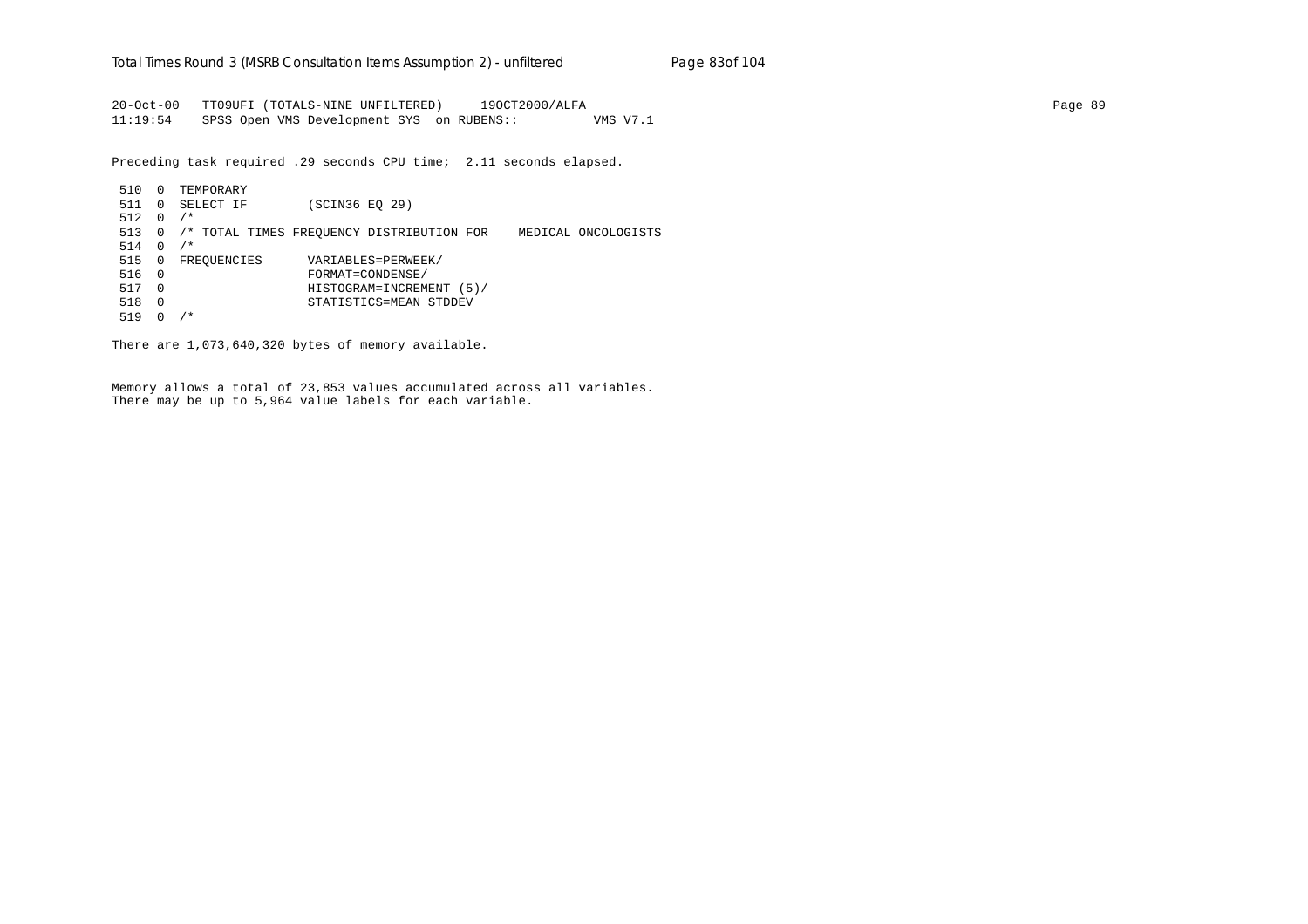20-Oct-00 TT09UFI (TOTALS-NINE UNFILTERED) 19OCT2000/ALFA Page 90 11:19:55 SPSS Open VMS Development SYS on RUBENS:: VMS V7.1

PERWEEK HOURS PER WEEK - ASSUMP2 UNFILTERED

|       |                |                | Cum |       |                |                | Cum |        |                |                | Cum |
|-------|----------------|----------------|-----|-------|----------------|----------------|-----|--------|----------------|----------------|-----|
| Value | Freq Pct Pct   |                |     | Value | Freq Pct Pct   |                |     | Value  | Freq Pct Pct   |                |     |
|       |                |                |     |       |                |                |     |        |                |                |     |
| .00   | 5              | 5              | 5   | 16.00 | 1              | $\mathbf{1}$   | 56  | 37.00  | 2              | $\mathfrak{D}$ | 83  |
| 1.00  | 6              | 6              | 11  | 17.00 | $\overline{2}$ | $\mathfrak{D}$ | 58  | 41.00  |                | 1              | 83  |
| 2.00  | 2              | 2              | 13  | 18.00 | $\mathfrak{D}$ | $\mathfrak{D}$ | 60  | 42.00  | 1              | $\mathbf{1}$   | 84  |
| 3.00  | 1              | 1              | 14  | 19.00 | $\overline{2}$ | 2              | 62  | 43.00  |                | 1              | 85  |
| 4.00  | 3              | 3              | 17  | 20.00 | 3              | 3              | 65  | 45.00  | 3              | 3              | 88  |
| 5.00  | 5              | 5              | 21  | 21.00 | 1              | $\mathbf{1}$   | 66  | 50.00  |                | 1              | 89  |
| 6.00  | 3              | 3              | 24  | 22.00 | 3              | 3              | 69  | 51.00  | $\overline{a}$ | $\mathfrak{D}$ | 91  |
| 7.00  | 4              | 4              | 28  | 24.00 | 1              | 1              | 70  | 52.00  | 1              |                | 92  |
| 8.00  | $\mathbf{1}$   | 1              | 29  | 25.00 | 1              | $\mathbf{1}$   | 71  | 55.00  | 1              | 1              | 93  |
| 9.00  | $\overline{a}$ | $\overline{a}$ | 31  | 26.00 | 2              | $\mathfrak{D}$ | 73  | 56.00  | 1              | 1              | 94  |
| 10.00 | 6              | 6              | 37  | 27.00 | 1              | $\mathbf{1}$   | 74  | 58.00  | 1              |                | 95  |
| 11.00 | 4              | 4              | 41  | 29.00 | 1              | 1              | 75  | 62.00  | 1              | 1.             | 96  |
| 12.00 | 4              | 4              | 45  | 30.00 | $\mathfrak{D}$ | 2              | 77  | 74.00  | 1              |                | 97  |
| 13.00 | 6              | 6              | 50  | 31.00 | $\overline{2}$ | 2              | 79  | 77.00  | 1              |                | 98  |
| 14.00 | 3              | 3              | 53  | 34.00 | 1              | $\mathbf{1}$   | 80  | 96.00  | 1              | 1              | 99  |
| 15.00 | 2              | 2              | 55  | 35.00 | 1              | 1              | 81  | 108.00 | 1              | $\mathbf{1}$   | 100 |

Count Midpoint One symbol equals approximately .50 occurrences

| 17             | 2.50   | ********************************** |   |                     |    |  |    |    |    |
|----------------|--------|------------------------------------|---|---------------------|----|--|----|----|----|
| 15             | 7.50   | ******************************     |   |                     |    |  |    |    |    |
| 23             | 12.50  |                                    |   |                     |    |  |    |    |    |
| 9              | 17.50  | ******************                 |   |                     |    |  |    |    |    |
| 8              | 22.50  | ****************                   |   |                     |    |  |    |    |    |
| 5              | 27.50  | **********                         |   |                     |    |  |    |    |    |
| 5              | 32.50  | **********                         |   |                     |    |  |    |    |    |
| 3              | 37.50  | ******                             |   |                     |    |  |    |    |    |
| 3              | 42.50  | ******                             |   |                     |    |  |    |    |    |
| 3              | 47.50  | ******                             |   |                     |    |  |    |    |    |
| $\overline{4}$ | 52.50  | ********                           |   |                     |    |  |    |    |    |
| 3              | 57.50  | ******                             |   |                     |    |  |    |    |    |
| $\mathbf{1}$   | 62.50  | $***$                              |   |                     |    |  |    |    |    |
| 0              | 67.50  |                                    |   |                     |    |  |    |    |    |
| $\mathbf{1}$   | 72.50  | $***$                              |   |                     |    |  |    |    |    |
| $\mathbf{1}$   | 77.50  | $***$                              |   |                     |    |  |    |    |    |
| 0              | 82.50  |                                    |   |                     |    |  |    |    |    |
| 0              | 87.50  |                                    |   |                     |    |  |    |    |    |
| 0              | 92.50  |                                    |   |                     |    |  |    |    |    |
| $\mathbf{1}$   | 97.50  | $***$                              |   |                     |    |  |    |    |    |
| $\Omega$       | 102.50 |                                    |   |                     |    |  |    |    |    |
| $\mathbf{1}$   | 107.50 | $***$                              |   |                     |    |  |    |    |    |
|                |        |                                    |   |                     |    |  |    |    |    |
|                |        | 0                                  | 5 |                     | 10 |  | 15 | 20 | 25 |
|                |        |                                    |   | Histogram frequency |    |  |    |    |    |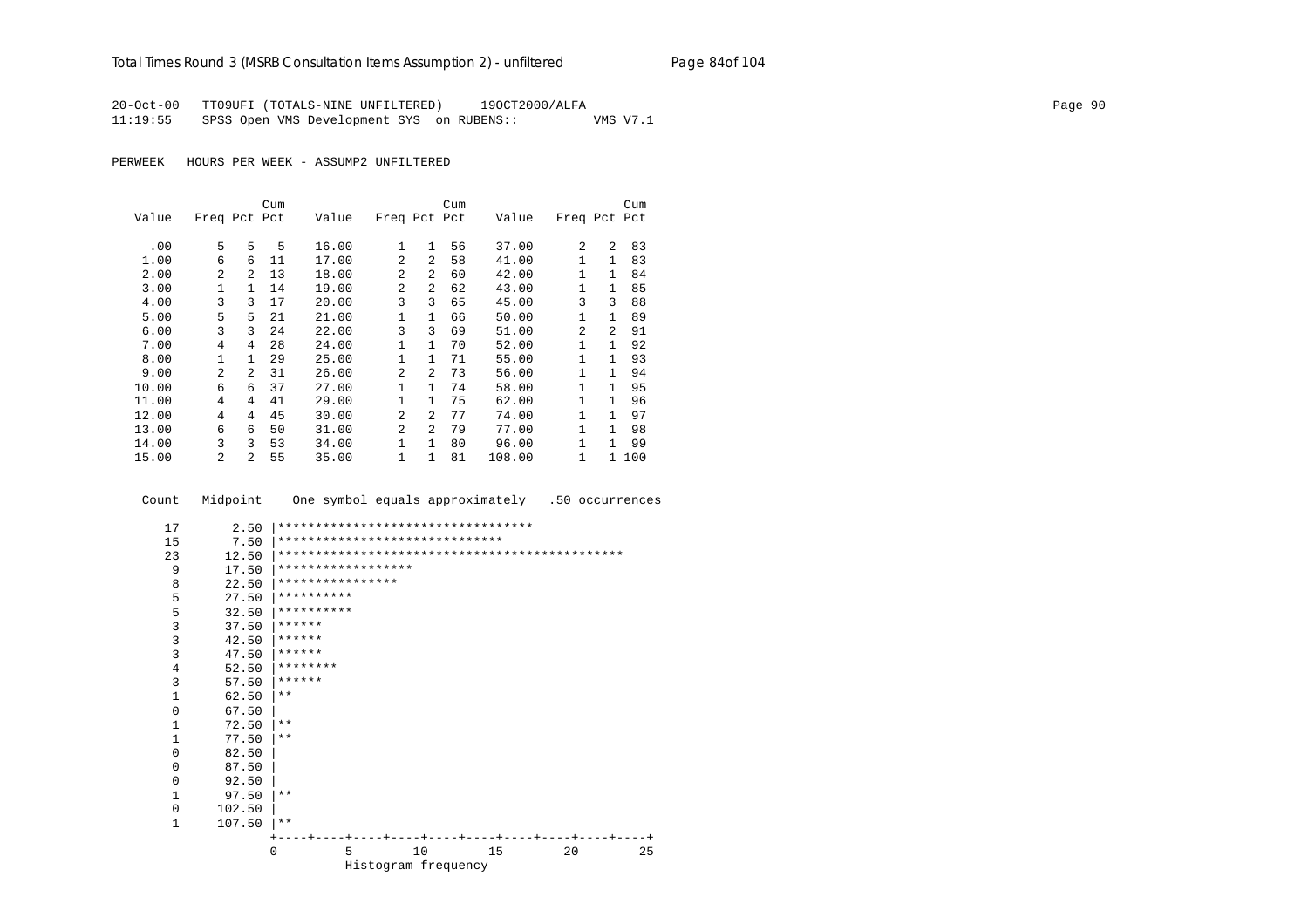### Total Times Round 3 (MSRB Consultation Items Assumption 2) - *unfiltered* Page 85of 104

20-Oct-00 TT09UFI (TOTALS-NINE UNFILTERED) 19OCT2000/ALFA Page 91 11:19:57 SPSS Open VMS Development SYS on RUBENS:: VMS V7.1

PERWEEK HOURS PER WEEK - ASSUMP2 UNFILTERED

Mean 21.049 Std dev 20.886

Valid cases 103 Missing cases 0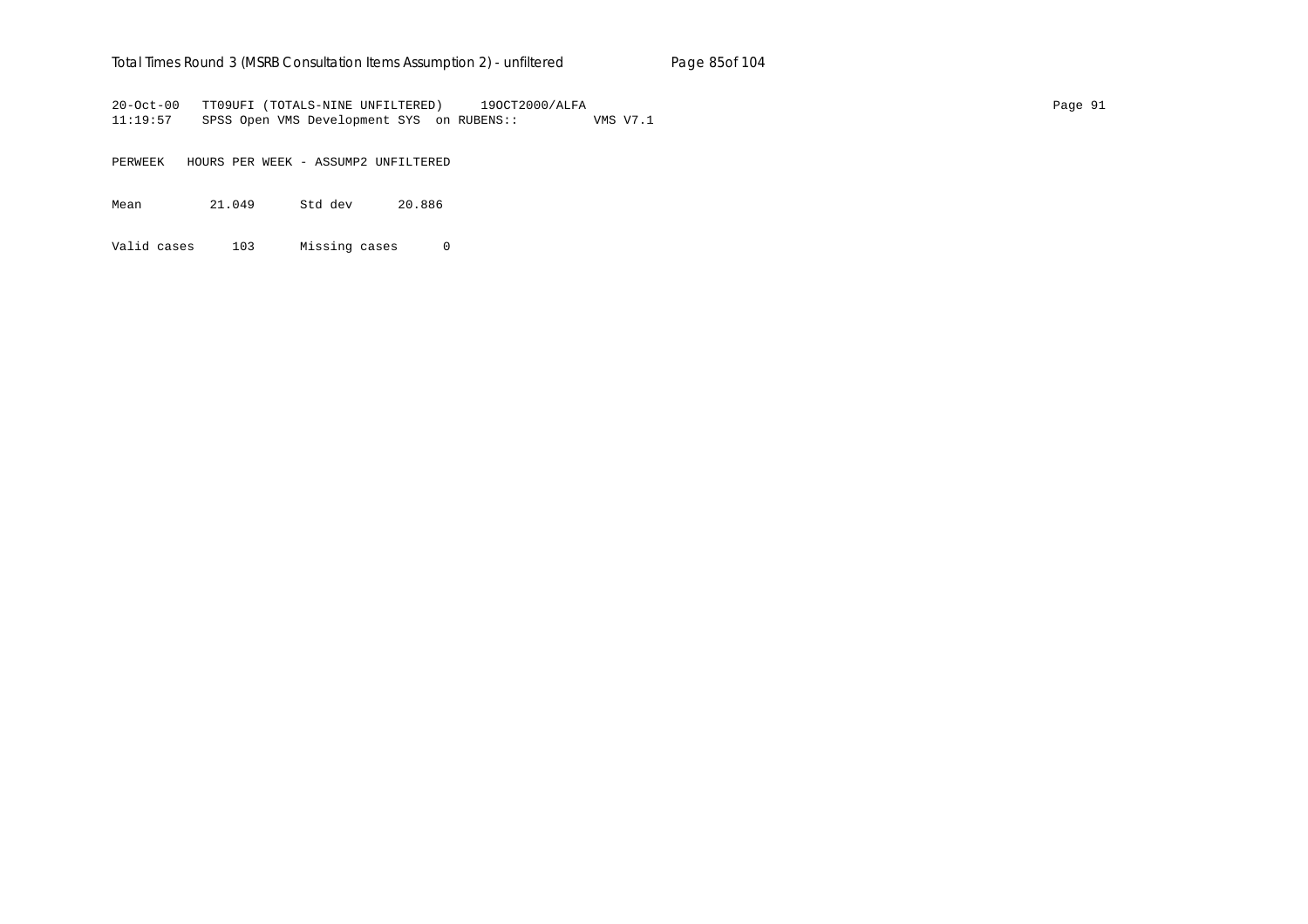20-Oct-00 TT09UFI (TOTALS-NINE UNFILTERED) 19OCT2000/ALFA Page 92 11:19:58 SPSS Open VMS Development SYS on RUBENS:: VMS V7.1

Preceding task required .36 seconds CPU time; 2.99 seconds elapsed.

 520 0 TEMPORARY 521 0 SELECT IF (SCIN36 EQ 30)  $522 \quad 0 \quad / *$  523 0 /\* TOTAL TIMES FREQUENCY DISTRIBUTION FOR INTENSIVE CARE PHYSICIANS  $524 \quad 0 \quad /$ \* 525 0 FREQUENCIES VARIABLES=PERWEEK/ 526 0 FORMAT=CONDENSE/ 527 0 HISTOGRAM=INCREMENT (5)/ 528 0 STATISTICS=MEAN STDDEV 529 0 /\*

There are 1,073,640,320 bytes of memory available.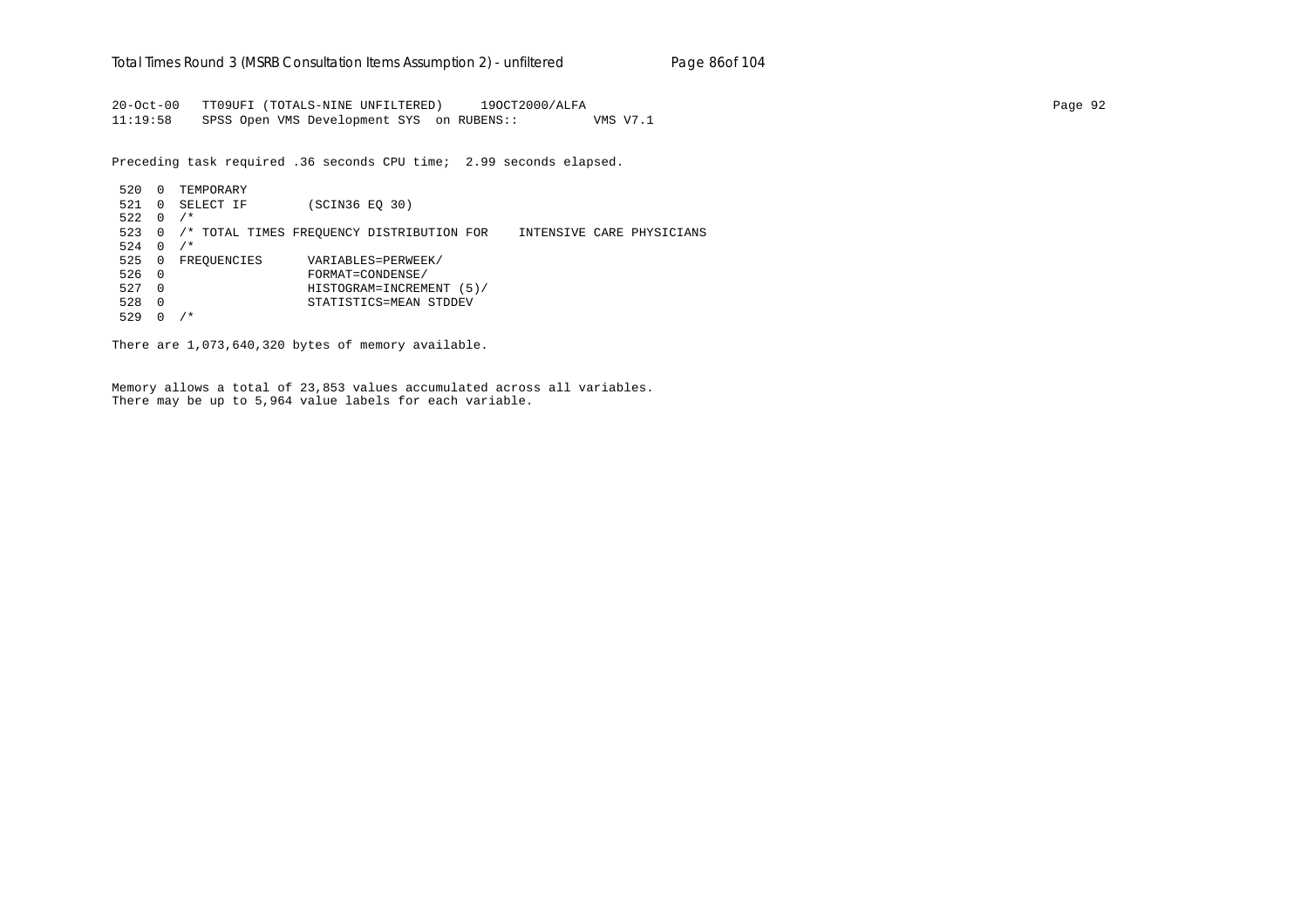## Total Times Round 3 (MSRB Consultation Items Assumption 2) - *unfiltered* Page 87of 104

20-Oct-00 TT09UFI (TOTALS-NINE UNFILTERED) 19OCT2000/ALFA Page 93 11:19:59 SPSS Open VMS Development SYS on RUBENS:: VMS V7.1

PERWEEK HOURS PER WEEK - ASSUMP2 UNFILTERED

|       |                |                | Cum |       |                |                | Cum |        |                |                | Cum |
|-------|----------------|----------------|-----|-------|----------------|----------------|-----|--------|----------------|----------------|-----|
| Value | Freq Pct Pct   |                |     | Value | Freq Pct Pct   |                |     | Value  | Freq Pct Pct   |                |     |
|       |                |                |     |       |                |                |     |        |                |                |     |
| .00   | 5              | 4              | 4   | 18.00 | 2              | $\mathfrak{D}$ | 61  | 37.00  | 1              | $\mathbf{1}$   | 84  |
| 1.00  | 7              | 6              | 11  | 19.00 | $\mathfrak{D}$ | $\mathfrak{D}$ | 63  | 38.00  | $\mathfrak{D}$ | 2              | 86  |
| 2.00  | 6              | 5              | 16  | 20.00 | 2              | $\mathfrak{D}$ | 65  | 41.00  | 1              | $\mathbf{1}$   | 87  |
| 3.00  | 7              | 6              | 22  | 21.00 | 1              | $\mathbf{1}$   | 66  | 42.00  | $\mathfrak{D}$ | $\mathfrak{D}$ | 89  |
| 4.00  | 4              | 4              | 25  | 22.00 | $\mathfrak{D}$ | $\mathfrak{D}$ | 68  | 44.00  | $\overline{a}$ | $\mathfrak{D}$ | 90  |
| 5.00  | 5              | 4              | 30  | 23.00 | 4              | 4              | 71  | 45.00  | 1              | 1              | 91  |
| 6.00  | 6              | 5              | 35  | 24.00 | $\overline{2}$ | $\mathfrak{D}$ | 73  | 47.00  | 1              |                | 92  |
| 7.00  | 3              | 3              | 38  | 25.00 | 1              | 1              | 74  | 49.00  | 1              |                | 93  |
| 8.00  | 4              | 4              | 41  | 26.00 | $\overline{a}$ | $\mathfrak{D}$ | 75  | 50.00  | 1              |                | 94  |
| 9.00  | 4              | 4              | 45  | 27.00 | $\mathbf{1}$   | 1              | 76  | 51.00  | $\mathbf{1}$   |                | 95  |
| 10.00 | 4              | 4              | 48  | 28.00 | $\mathbf{1}$   | 1              | 77  | 55.00  | 1              | 1              | 96  |
| 13.00 | 2              | 2              | 50  | 29.00 | $\overline{2}$ | 2              | 79  | 59.00  | 1              | 1              | 96  |
| 14.00 | 5              | 4              | 54  | 30.00 | $\overline{2}$ | $\mathfrak{D}$ | 81  | 64.00  | 1              | 1              | 97  |
| 15.00 | $\overline{a}$ | $\overline{2}$ | 56  | 33.00 | 1              | $\mathbf{1}$   | 82  | 72.00  | 1              | 1              | 98  |
| 16.00 | 1              | 1              | 57  | 34.00 | 1              | $\mathbf{1}$   | 82  | 89.00  | 1              | 1              | 99  |
| 17.00 | 3              | 3              | 60  | 36.00 | 1              | 1              | 83  | 190.00 | 1              | 1.             | 100 |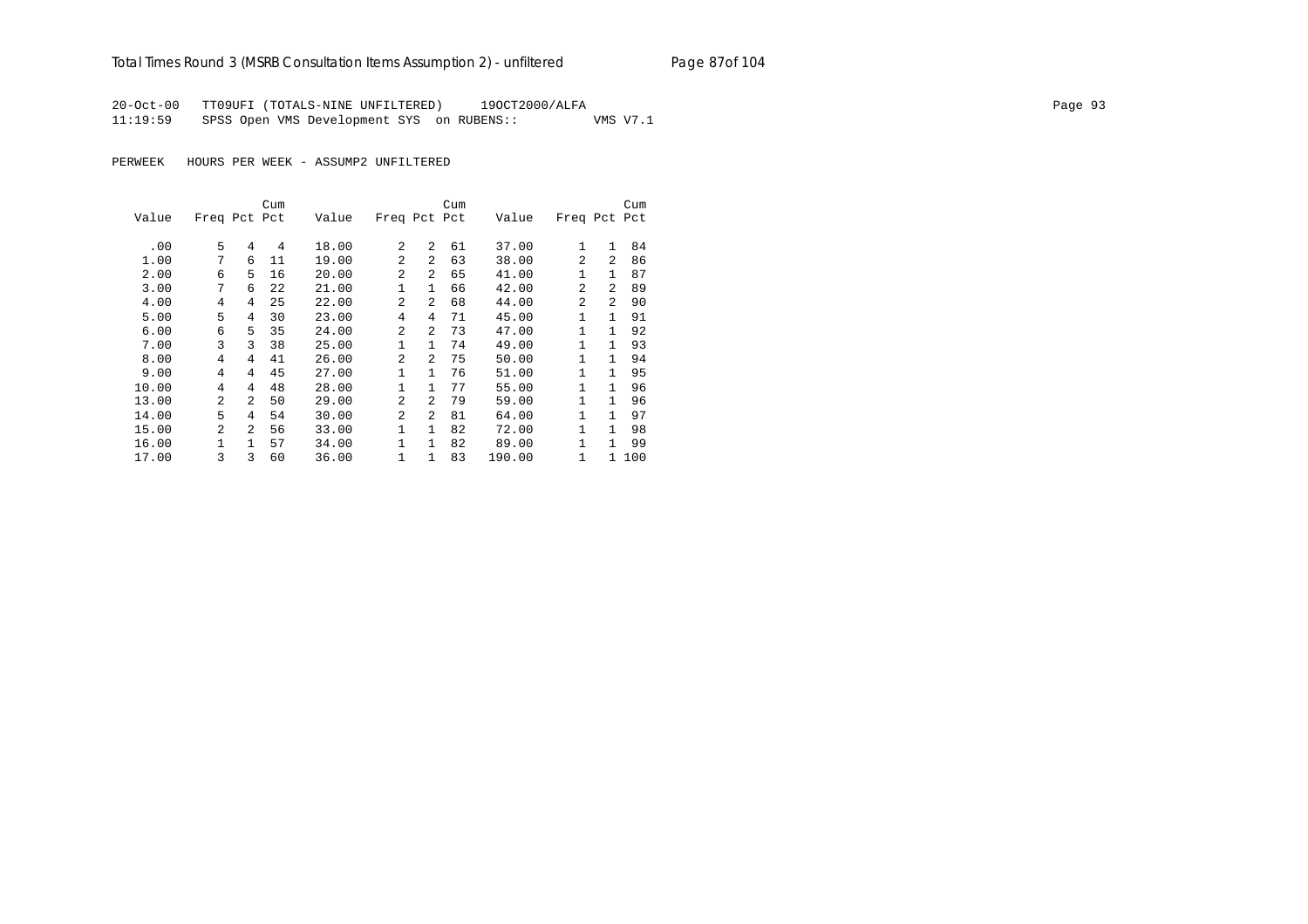#### Total Times Round 3 (MSRB Consultation Items Assumption 2) - *unfiltered* Page 88of 104

20-Oct-00 TT09UFI (TOTALS-NINE UNFILTERED) 19OCT2000/ALFA Page 94 11:19:59 SPSS Open VMS Development SYS on RUBENS:: VMS V7.1

PERWEEK HOURS PER WEEK - ASSUMP2 UNFILTERED

Count Midpoint One symbol equals approximately .60 occurrences

|      | 29                  | 2.50             |                    |                   |                                       |    |    |    |
|------|---------------------|------------------|--------------------|-------------------|---------------------------------------|----|----|----|
|      | 22                  | 7.50             |                    |                   | ************************************* |    |    |    |
|      | 11                  | 12.50            | ****************** |                   |                                       |    |    |    |
|      | 10                  | 17.50            |                    | ***************** |                                       |    |    |    |
|      | 11                  | 22.50            | ****************** |                   |                                       |    |    |    |
|      | 7                   | 27.50            | ************       |                   |                                       |    |    |    |
|      | 4                   | 32.50            | *******            |                   |                                       |    |    |    |
|      | $\overline{4}$      | 37.50            | *******            |                   |                                       |    |    |    |
|      | 5                   | 42.50            | $*********$        |                   |                                       |    |    |    |
|      | 3                   | 47.50            | *****              |                   |                                       |    |    |    |
|      | 2                   | 52.50            | $***$              |                   |                                       |    |    |    |
|      | $\overline{2}$      | 57.50            | $***$              |                   |                                       |    |    |    |
|      | $\mathbf 1$         | 62.50            | $\star\star$       |                   |                                       |    |    |    |
|      | $\mathsf 0$         | 67.50            |                    |                   |                                       |    |    |    |
|      | $\mathbf{1}$        | 72.50            | $***$              |                   |                                       |    |    |    |
|      | $\mathsf 0$         | 77.50            |                    |                   |                                       |    |    |    |
|      | $\mathsf 0$         | 82.50            |                    |                   |                                       |    |    |    |
|      | $\mathbf{1}$        | 87.50            | $\star\star$       |                   |                                       |    |    |    |
|      | $\mathsf 0$         | 92.50            |                    |                   |                                       |    |    |    |
|      | $\mathsf 0$         | 97.50            |                    |                   |                                       |    |    |    |
|      | $\mathbf 0$         | 102.50           |                    |                   |                                       |    |    |    |
|      | $\mathsf 0$         | 107.50           |                    |                   |                                       |    |    |    |
|      | 0                   | 112.50           |                    |                   |                                       |    |    |    |
|      | 0                   | 117.50           |                    |                   |                                       |    |    |    |
|      | $\mathbf 0$         | 122.50           |                    |                   |                                       |    |    |    |
|      | $\mathsf 0$         | 127.50           |                    |                   |                                       |    |    |    |
|      | 0                   | 132.50           |                    |                   |                                       |    |    |    |
|      | $\mathbf 0$         | 137.50           |                    |                   |                                       |    |    |    |
|      | $\mathsf 0$         | 142.50           |                    |                   |                                       |    |    |    |
|      | 0<br>0              | 147.50<br>152.50 |                    |                   |                                       |    |    |    |
|      | $\mathsf 0$         | 157.50           |                    |                   |                                       |    |    |    |
|      | $\mathsf 0$         | 162.50           |                    |                   |                                       |    |    |    |
|      | 0                   | 167.50           |                    |                   |                                       |    |    |    |
|      | $\mathbf 0$         | 172.50           |                    |                   |                                       |    |    |    |
|      | $\mathsf{O}\xspace$ | 177.50           |                    |                   |                                       |    |    |    |
|      | $\mathsf 0$         | 182.50           |                    |                   |                                       |    |    |    |
|      | $\mathbf 1$         | 187.50           | $***$              |                   |                                       |    |    |    |
|      |                     |                  | $\ddot{}$          |                   |                                       |    |    |    |
|      |                     |                  | 0                  | 6                 | 12                                    | 18 | 24 | 30 |
|      |                     |                  |                    |                   | Histogram frequency                   |    |    |    |
|      |                     |                  |                    |                   |                                       |    |    |    |
| Mean |                     | 19.368           |                    | Std dev           | 23.797                                |    |    |    |

Valid cases 114 Missing cases 0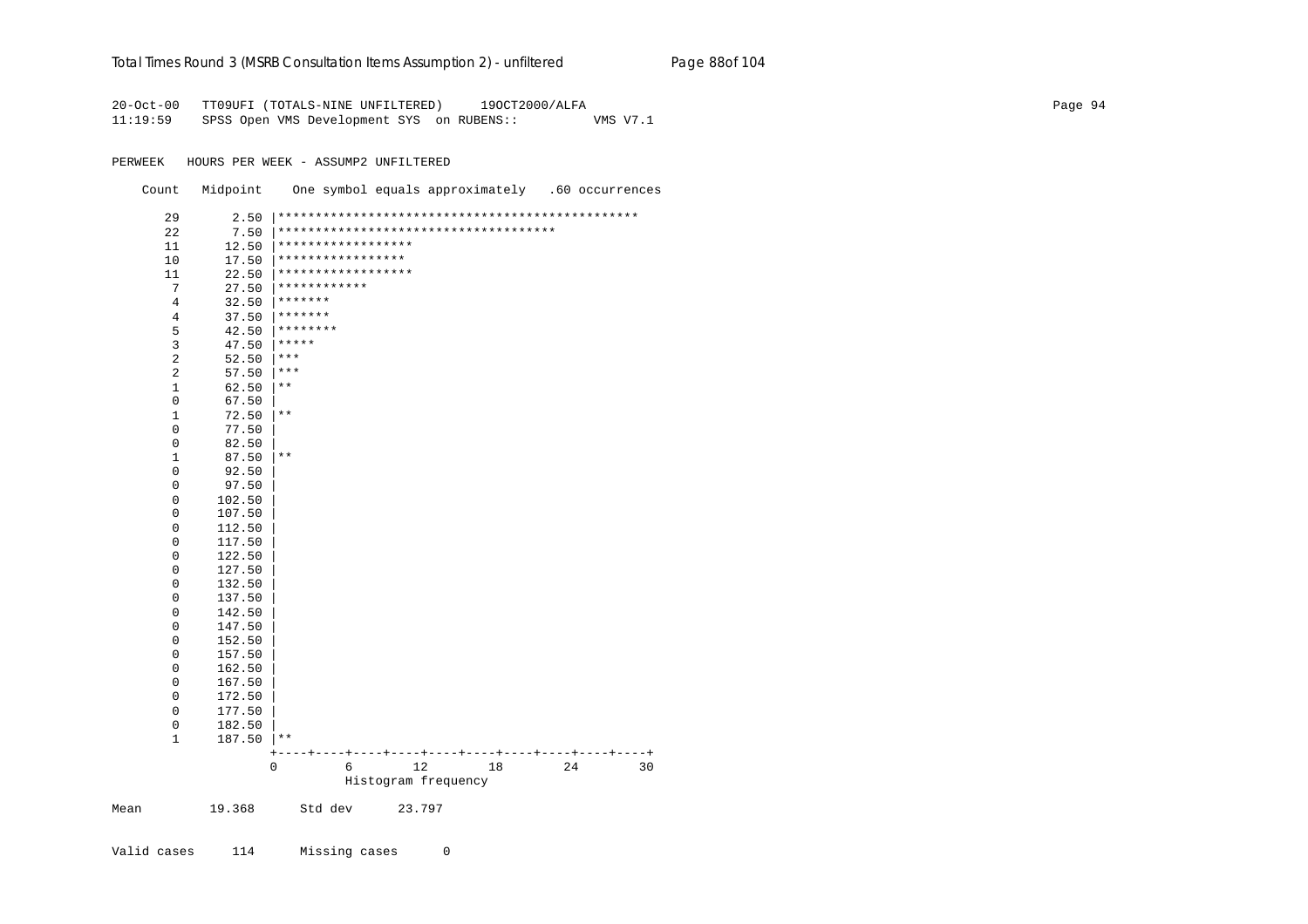20-Oct-00 TT09UFI (TOTALS-NINE UNFILTERED) 19OCT2000/ALFA Page 95 11:20:00 SPSS Open VMS Development SYS on RUBENS:: VMS V7.1

Preceding task required .36 seconds CPU time; 2.41 seconds elapsed.

 530 0 TEMPORARY 531 0 SELECT IF (SCIN36 EQ 31) 532 0 /\* 533 0 /\* TOTAL TIMES FREQUENCY DISTRIBUTION FOR NUCLEAR MEDICINE PHYSICIANS 534 0 /\* 535 0 FREQUENCIES VARIABLES=PERWEEK/ 536 0 FORMAT=CONDENSE/ 537 0 HISTOGRAM=INCREMENT (5)/ 538 0 STATISTICS=MEAN STDDEV 539 0 /\*

There are 1,073,640,320 bytes of memory available.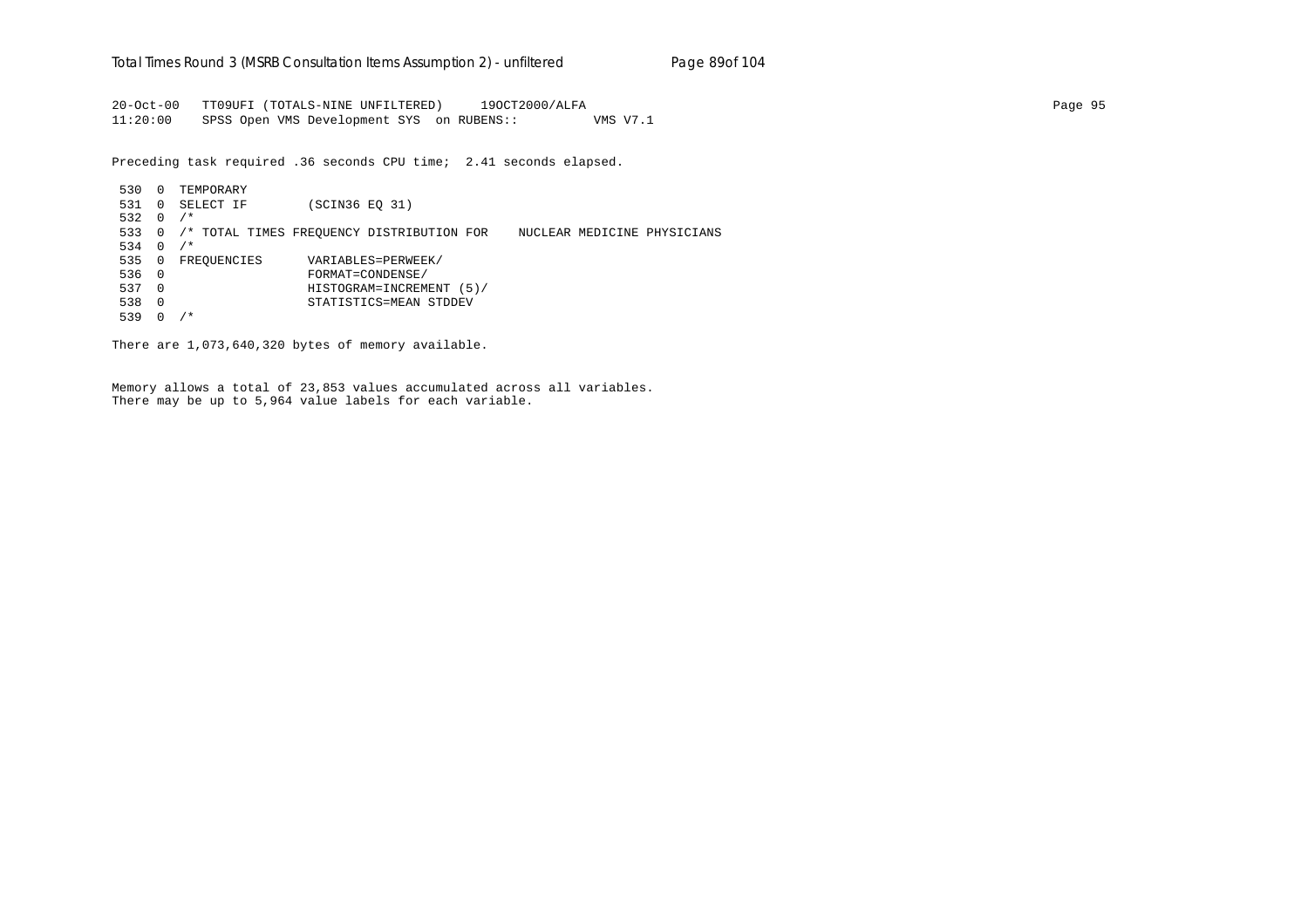20-Oct-00 TT09UFI (TOTALS-NINE UNFILTERED) 19OCT2000/ALFA Page 96 11:20:01 SPSS Open VMS Development SYS on RUBENS:: VMS V7.1

PERWEEK HOURS PER WEEK - ASSUMP2 UNFILTERED

|       |                |                | Cum |       |                |                | Cum |       |                |                | Cum |
|-------|----------------|----------------|-----|-------|----------------|----------------|-----|-------|----------------|----------------|-----|
| Value | Freq Pct Pct   |                |     | Value | Freq Pct Pct   |                |     | Value | Freq Pct Pct   |                |     |
| .00   | 5              | 4              | 4   | 18.00 | 2              | $\overline{a}$ | 40  | 39.00 | 1              | $\mathbf{1}$   | 81  |
| 1.00  | 2              | $\overline{a}$ | 6   | 19.00 | 5              | 4              | 44  | 40.00 | $\mathbf{1}$   | $\mathbf{1}$   | 82  |
| 2.00  | $\mathbf{1}$   | $\mathbf{1}$   | 6   | 20.00 | 4              | 3              | 47  | 41.00 | $\mathbf{1}$   | 1              | 83  |
| 3.00  | 3              | $\overline{a}$ | 9   | 21.00 | 3              | 2              | 50  | 42.00 | 2              | $\overline{a}$ | 84  |
| 4.00  | 5              | 4              | 13  | 22.00 | 7              | 6              | 55  | 43.00 | 4              | ζ              | 87  |
| 5.00  | 2              | $\overline{a}$ | 14  | 23.00 | $\overline{a}$ | $\mathfrak{D}$ | 57  | 44.00 | 2              | 2              | 89  |
| 6.00  | 3              | 2              | 17  | 24.00 | 3              | 2              | 59  | 45.00 | 1              | $\mathbf{1}$   | 90  |
| 7.00  | $\mathbf{1}$   | $\mathbf{1}$   | 17  | 25.00 | $\overline{4}$ | 3              | 62  | 46.00 | 3              | $\overline{a}$ | 92  |
| 8.00  | $\mathbf{1}$   | $\mathbf{1}$   | 18  | 27.00 | $\mathfrak{D}$ | $\overline{2}$ | 64  | 47.00 | $\mathbf{1}$   | $\mathbf{1}$   | 93  |
| 9.00  | 5              | 4              | 22  | 28.00 | 3              | $\overline{2}$ | 66  | 56.00 | $\mathbf{1}$   | 1              | 94  |
| 10.00 | 1              | 1.             | 23  | 29.00 | $\mathfrak{D}$ | $\overline{2}$ | 68  | 58.00 | $\overline{a}$ | $\mathfrak{D}$ | 95  |
| 11.00 | 3              | 2              | 25  | 31.00 | $\mathbf{1}$   | $\mathbf{1}$   | 69  | 64.00 | $\overline{2}$ | 2              | 97  |
| 12.00 | 4              | 3              | 28  | 32.00 | $\overline{a}$ | 2              | 70  | 66.00 | 1              | $\mathbf{1}$   | 98  |
| 13.00 | $\mathfrak{D}$ | 2              | 30  | 33.00 | 5              | 4              | 74  | 67.00 | $\mathbf{1}$   | 1              | 98  |
| 14.00 | 3              | $\overline{a}$ | 32  | 35.00 | $\overline{a}$ | $\overline{2}$ | 76  | 82.00 | $\mathbf{1}$   | $\mathbf{1}$   | 99  |
| 15.00 | 2              | $\overline{a}$ | 34  | 36.00 | $\overline{a}$ | $\overline{a}$ | 77  | 87.00 | 1              | $\mathbf{1}$   | 100 |
| 16.00 | $\overline{a}$ | $\overline{a}$ | 35  | 37.00 | 1              | $\mathbf{1}$   | 78  |       |                |                |     |
| 17.00 | 4              | 3              | 39  | 38.00 | 3              | $\overline{a}$ | 80  |       |                |                |     |

Count Midpoint One symbol equals approximately .40 occurrences

```
 16 2.50 |****************************************
12 7.50 |***********************************<br>13 12.50 |*********************************
 13 12.50 |*********************************
 15 17.50 |**************************************
 19 22.50 |************************************************
 11 27.50 ***********************************8 32.50 |*********************<br>9 37.50 |********************
 9 37.50 |***********************
 10 42.50 |***************************<br>5 47.50 |*************
           5 47.50 |*************
 0 52.50<br>3 57.503 57.50 ********<br>2 62.50 *****2 62.50 ****<br>2 67.50 ****2 67.50 ****<br>0 72.50
           0 72.50 |
 \begin{array}{ccc} 0 & & 77.50 \\ 1 & & 82.50 \end{array}\begin{array}{ccc} 1 & 82.50 & \ast \ast \ast \\ 1 & 87.00 & \ast \ast \ast \end{array}87.00 |***
                   +----+----+----+----+----+----+----+----+----+----+
                            0 4 8 12 16 20
                                Histogram frequency
```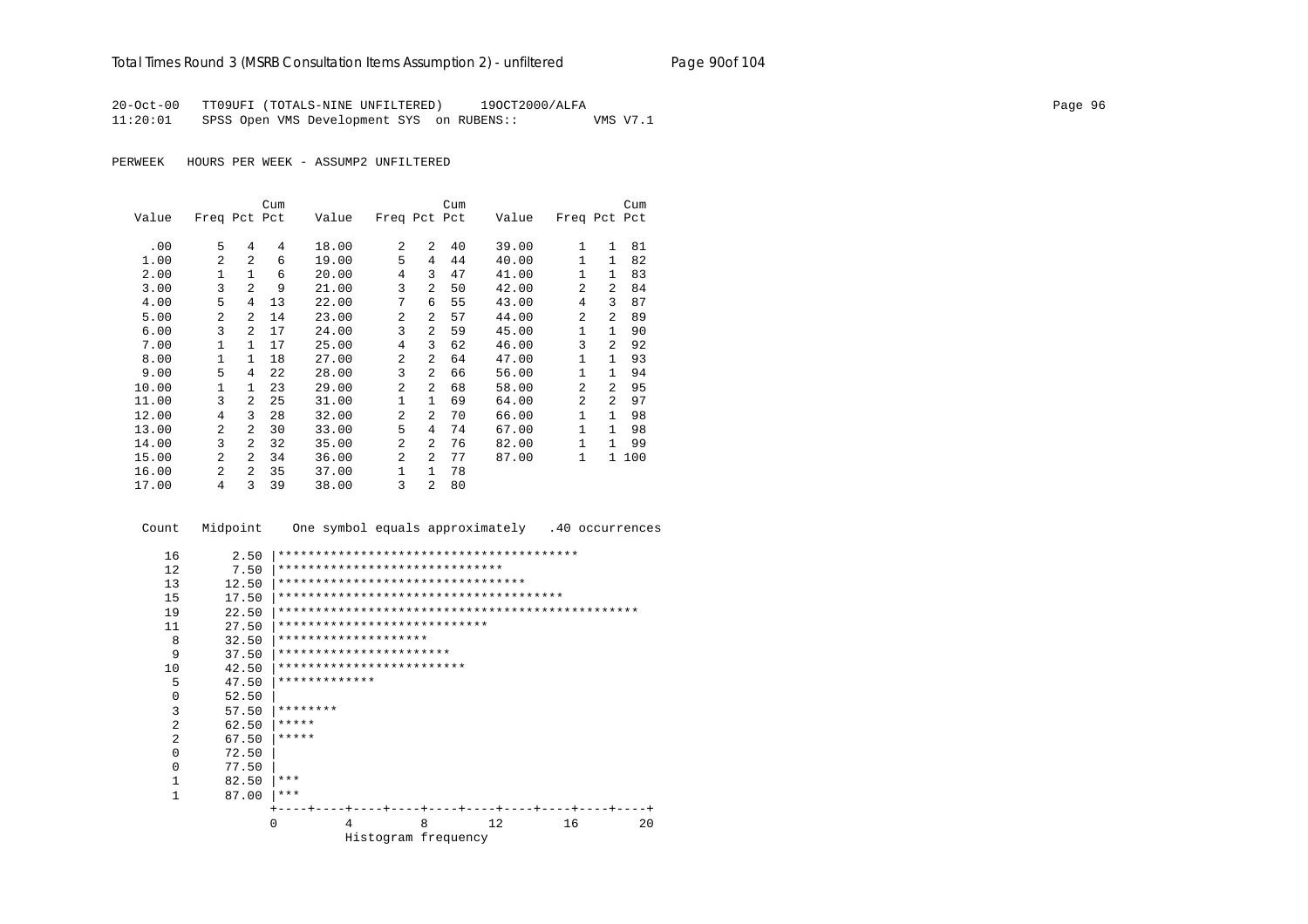### Total Times Round 3 (MSRB Consultation Items Assumption 2) - *unfiltered* Page 91of 104

20-Oct-00 TT09UFI (TOTALS-NINE UNFILTERED) 19OCT2000/ALFA Page 97 11:20:02 SPSS Open VMS Development SYS on RUBENS:: VMS V7.1

PERWEEK HOURS PER WEEK - ASSUMP2 UNFILTERED

Mean 24.417 Std dev 17.653

Valid cases 127 Missing cases 0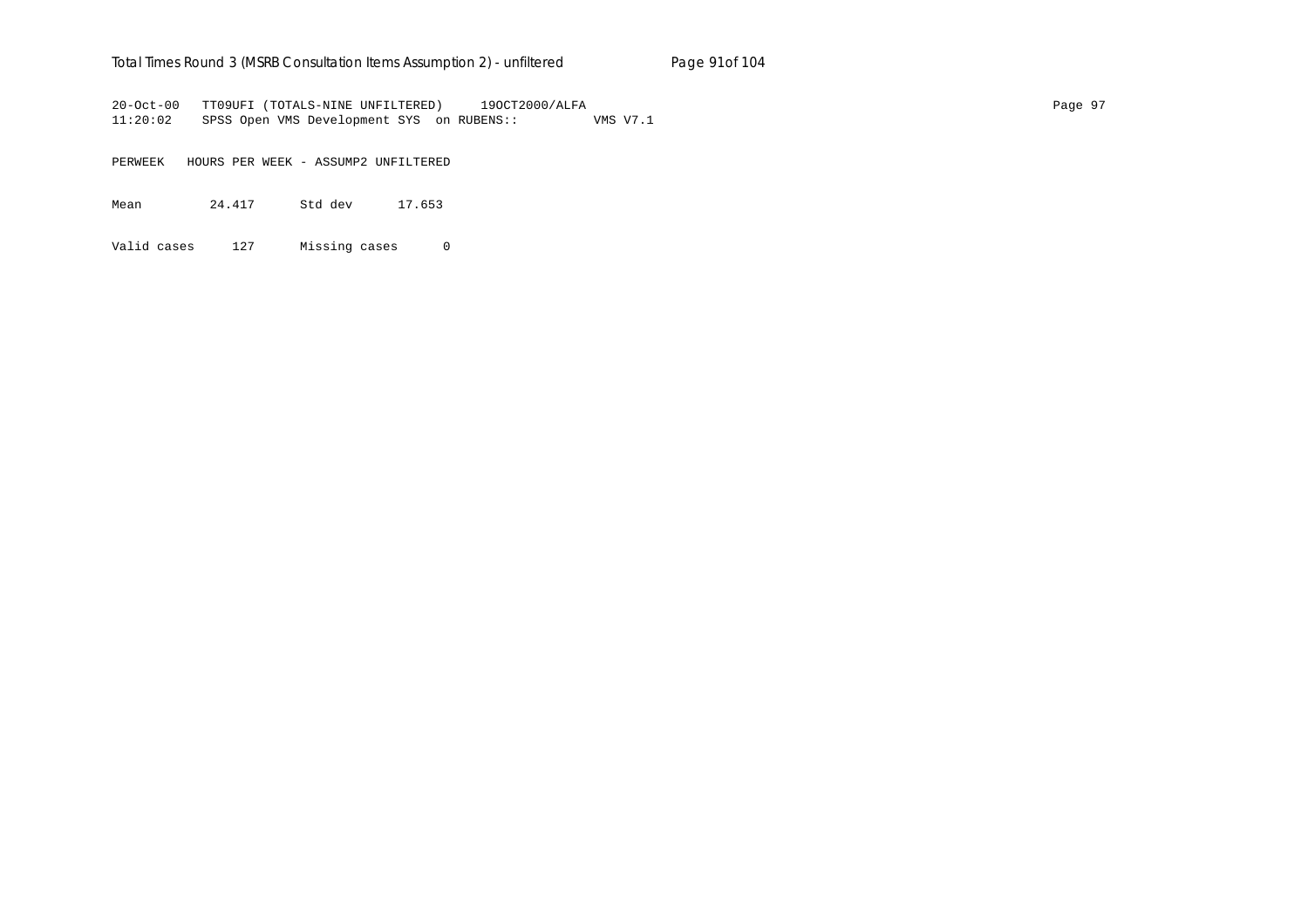20-Oct-00 TT09UFI (TOTALS-NINE UNFILTERED) 19OCT2000/ALFA Page 98 11:20:03 SPSS Open VMS Development SYS on RUBENS:: VMS V7.1

Preceding task required .30 seconds CPU time; 2.22 seconds elapsed.

 540 0 TEMPORARY 541 0 SELECT IF (SCIN36 EQ 32)  $542 \quad 0 \quad / *$  543 0 /\* TOTAL TIMES FREQUENCY DISTRIBUTION FOR IMMUNOLOGISTS  $544 \t0 \t/*$  545 0 FREQUENCIES VARIABLES=PERWEEK/ 546 0 FORMAT=CONDENSE/ 547 0 HISTOGRAM=INCREMENT (5)/ 548 0 STATISTICS=MEAN STDDEV 549 0 /\*

There are 1,073,640,320 bytes of memory available.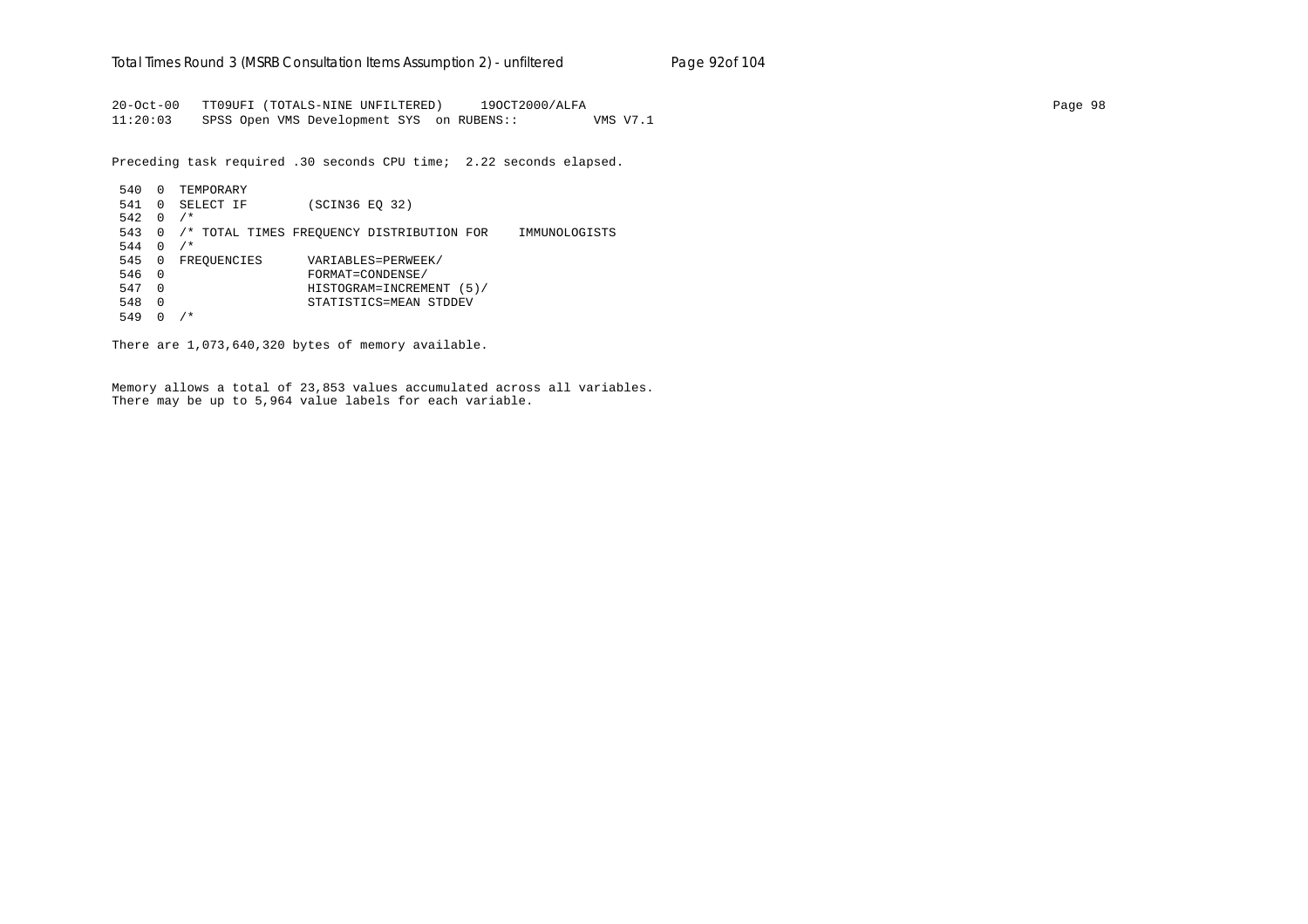### Total Times Round 3 (MSRB Consultation Items Assumption 2) - *unfiltered* Page 93of 104

20-Oct-00 TT09UFI (TOTALS-NINE UNFILTERED) 19OCT2000/ALFA Page 99 11:20:04 SPSS Open VMS Development SYS on RUBENS:: VMS V7.1

PERWEEK HOURS PER WEEK - ASSUMP2 UNFILTERED

|       |              |    | Cum |       |              |              | Cum |        |              |              | Cum |
|-------|--------------|----|-----|-------|--------------|--------------|-----|--------|--------------|--------------|-----|
| Value | Freq Pct Pct |    |     | Value | Freq Pct Pct |              |     | Value  | Freq Pct Pct |              |     |
|       |              |    |     |       |              |              |     |        |              |              |     |
| .00   | 3            | 4  | 4   | 15.00 |              | 1            | 58  | 42.00  | 1            | 1            | 83  |
| 1.00  | 3            | 4  | 8   | 20.00 | 2            | 3            | 60  | 49.00  | 1            | $\mathbf{1}$ | 85  |
| 2.00  | 2            | 3  | 10  | 21.00 | 2            | 3            | 63  | 53.00  | 1            | $\mathbf{1}$ | 86  |
| 3.00  | 7            | 9  | 19  | 22.00 | 3            | 4            | 67  | 57.00  | 2            | ζ            | 88  |
| 4.00  | 6            | 8  | 27  | 25.00 | 3            | 4            | 71  | 63.00  | $\mathbf{1}$ | 1.           | 90  |
| 5.00  | 6            | 8  | 35  | 26.00 |              | $\mathbf{1}$ | 72  | 66.00  | 1            | 1            | 91  |
| 6.00  | 4            | 5. | 40  | 28.00 | 2            | 3            | 74  | 68.00  | $\mathbf{1}$ |              | 92  |
| 7.00  | 2            | 3  | 42  | 32.00 |              | 1            | 76  | 72.00  | 2            | ς            | 95  |
| 10.00 | 4            | 5. | 47  | 37.00 |              |              | 77  | 78.00  | 1            |              | 96  |
| 12.00 | 4            | 5  | 53  | 38.00 | 2            | ζ            | 79  | 88.00  | 1            | 1            | 97  |
| 13.00 |              |    | 54  | 40.00 |              | $\mathbf{1}$ | 81  | 102.00 | 1            | 1            | 99  |
| 14.00 | 2            | ζ  | 56  | 41.00 | 1            |              | 82  | 110.00 | 1            | 1.           | 100 |

Count Midpoint One symbol equals approximately .50 occurrences

|      | 21           | 2.50   |                          |         |                     |        |    |    |    |
|------|--------------|--------|--------------------------|---------|---------------------|--------|----|----|----|
|      | 12           | 7.50   | ************************ |         |                     |        |    |    |    |
|      | 11           | 12.50  | **********************   |         |                     |        |    |    |    |
|      | 1            | 17.50  | $* *$                    |         |                     |        |    |    |    |
|      | 7            | 22.50  | **************           |         |                     |        |    |    |    |
|      | 6            | 27.50  | ************             |         |                     |        |    |    |    |
|      | 1            | 32.50  | $***$                    |         |                     |        |    |    |    |
|      | 3            | 37.50  | ******                   |         |                     |        |    |    |    |
|      | 3            | 42.50  | ******                   |         |                     |        |    |    |    |
|      | $\mathbf 1$  | 47.50  | $* *$                    |         |                     |        |    |    |    |
|      | $\mathbf{1}$ | 52.50  | $***$                    |         |                     |        |    |    |    |
|      | 2            | 57.50  | ****                     |         |                     |        |    |    |    |
|      | $\mathbf{1}$ | 62.50  | $***$                    |         |                     |        |    |    |    |
|      | 2            | 67.50  | ****                     |         |                     |        |    |    |    |
|      | 2            | 72.50  | $***$ * * *              |         |                     |        |    |    |    |
|      | $\mathbf{1}$ | 77.50  | $***$                    |         |                     |        |    |    |    |
|      | $\mathbf{0}$ | 82.50  |                          |         |                     |        |    |    |    |
|      | $\mathbf{1}$ | 87.50  | $***$                    |         |                     |        |    |    |    |
|      | 0            | 92.50  |                          |         |                     |        |    |    |    |
|      | $\Omega$     | 97.50  |                          |         |                     |        |    |    |    |
|      | $\mathbf{1}$ | 102.50 | **                       |         |                     |        |    |    |    |
|      | $\mathbf{1}$ | 107.50 | $***$                    |         |                     |        |    |    |    |
|      |              |        |                          |         |                     |        |    |    |    |
|      |              |        | 0                        | 5       |                     | 10     | 15 | 20 | 25 |
|      |              |        |                          |         | Histogram frequency |        |    |    |    |
| Mean |              | 22.718 |                          | Std dev |                     | 25.737 |    |    |    |
|      |              |        |                          |         |                     |        |    |    |    |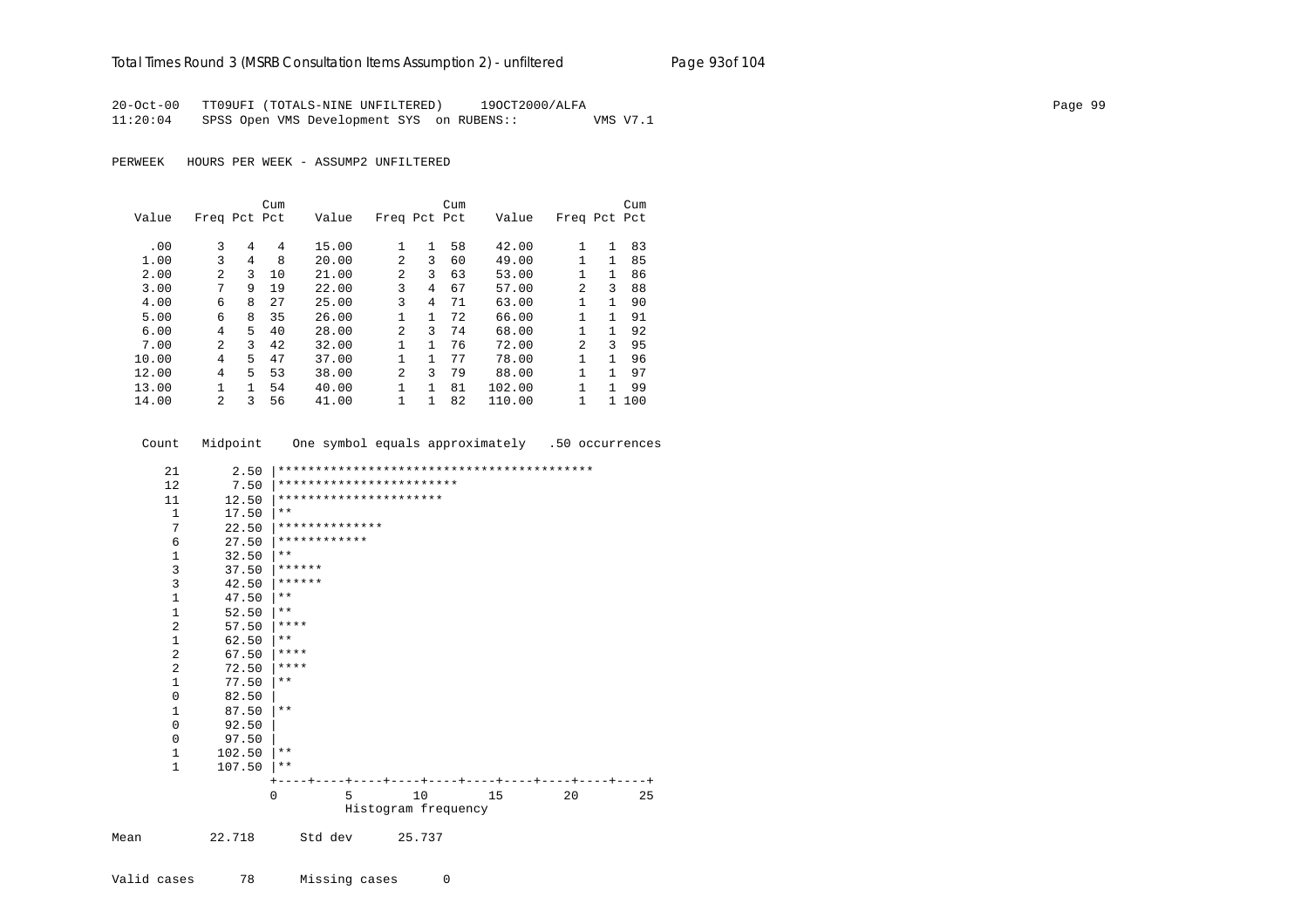20-Oct-00 TT09UFI (TOTALS-NINE UNFILTERED) 19OCT2000/ALFA Page 100 11:20:05 SPSS Open VMS Development SYS on RUBENS:: VMS V7.1

Preceding task required .34 seconds CPU time; 1.75 seconds elapsed.

 550 0 TEMPORARY 551 0 SELECT IF (SCIN36 EQ 33) 552 0 /\* 553 0 /\* TOTAL TIMES FREQUENCY DISTRIBUTION FOR EMERGENCY MEDICINE PHYSICIANS 554 0 /\* 555 0 FREQUENCIES VARIABLES=PERWEEK/ 556 0 FORMAT=CONDENSE/ 557 0 HISTOGRAM=INCREMENT (5)/ 558 0 STATISTICS=MEAN STDDEV 559 0 /\*

There are 1,073,640,320 bytes of memory available.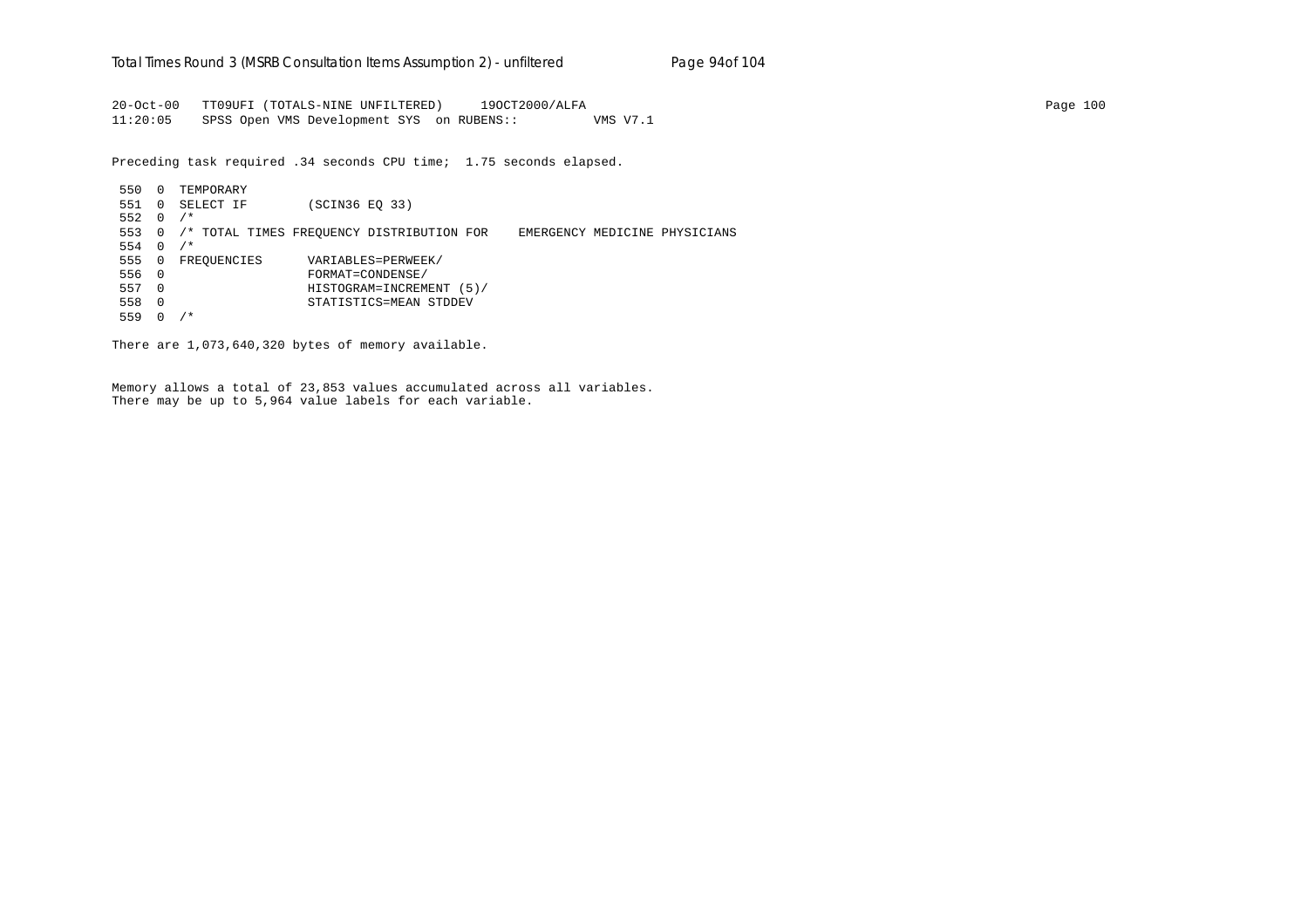#### Total Times Round 3 (MSRB Consultation Items Assumption 2) - *unfiltered* Page 95of 104

20-Oct-00 TT09UFI (TOTALS-NINE UNFILTERED) 19OCT2000/ALFA Page 101 11:20:05 SPSS Open VMS Development SYS on RUBENS:: VMS V7.1

PERWEEK HOURS PER WEEK - ASSUMP2 UNFILTERED

|       |              |    | Cum |       |              |    | Cum |       |              | Cum |
|-------|--------------|----|-----|-------|--------------|----|-----|-------|--------------|-----|
| Value | Freq Pct Pct |    |     | Value | Freq Pct Pct |    |     | Value | Freq Pct Pct |     |
| .00   | 51           | 42 | 42  | 7.00  |              | 2. | 83  | 26.00 |              | 95  |
| 1.00  | 16           | 13 | 55  | 8.00  | 2            | 2  | 84  | 27.00 |              | 96  |
| 2.00  | 13           | 11 | 66  | 10.00 | 4            | 3  | 88  | 28.00 |              | 97  |
| 3.00  |              | 6  | 72  | 12.00 | 4            | 3  | 91  | 30.00 |              | 98  |
| 4.00  | 3            | 2  | 74  | 15.00 | 2            | 2  | 93  | 31.00 |              | 98  |
| 5.00  | ζ            | 2  | 77  | 16.00 |              |    | 93  | 34.00 |              | 99  |
| 6.00  | 5            | 4  | 81  | 20.00 |              |    | 94  | 64.00 |              | 100 |

Count Midpoint One symbol equals approximately 2.00 occurrences

| 90          | 2.50  |              |    |                     |    |    |     |
|-------------|-------|--------------|----|---------------------|----|----|-----|
| 12          | 7.50  | ******       |    |                     |    |    |     |
| 8           | 12.50 | $***$ * * *  |    |                     |    |    |     |
| 3           | 17.50 | $\star\star$ |    |                     |    |    |     |
| 1           | 22.50 | $\star$      |    |                     |    |    |     |
| 3           | 27.50 | $***$        |    |                     |    |    |     |
| 3           | 32.50 | $***$        |    |                     |    |    |     |
| $\mathbf 0$ | 37.50 |              |    |                     |    |    |     |
| $\mathbf 0$ | 42.50 |              |    |                     |    |    |     |
| $\Omega$    | 47.50 |              |    |                     |    |    |     |
| $\mathbf 0$ | 52.50 |              |    |                     |    |    |     |
| $\Omega$    | 57.50 |              |    |                     |    |    |     |
| 1           | 62.50 | $\star$      |    |                     |    |    |     |
|             |       |              |    |                     |    |    |     |
|             |       | $\mathbf 0$  | 20 | 40                  | 60 | 80 | 100 |
|             |       |              |    | Histogram frequency |    |    |     |
| Mean        | 4.496 | Std dev      |    | 8.943               |    |    |     |

Valid cases 121 Missing cases 0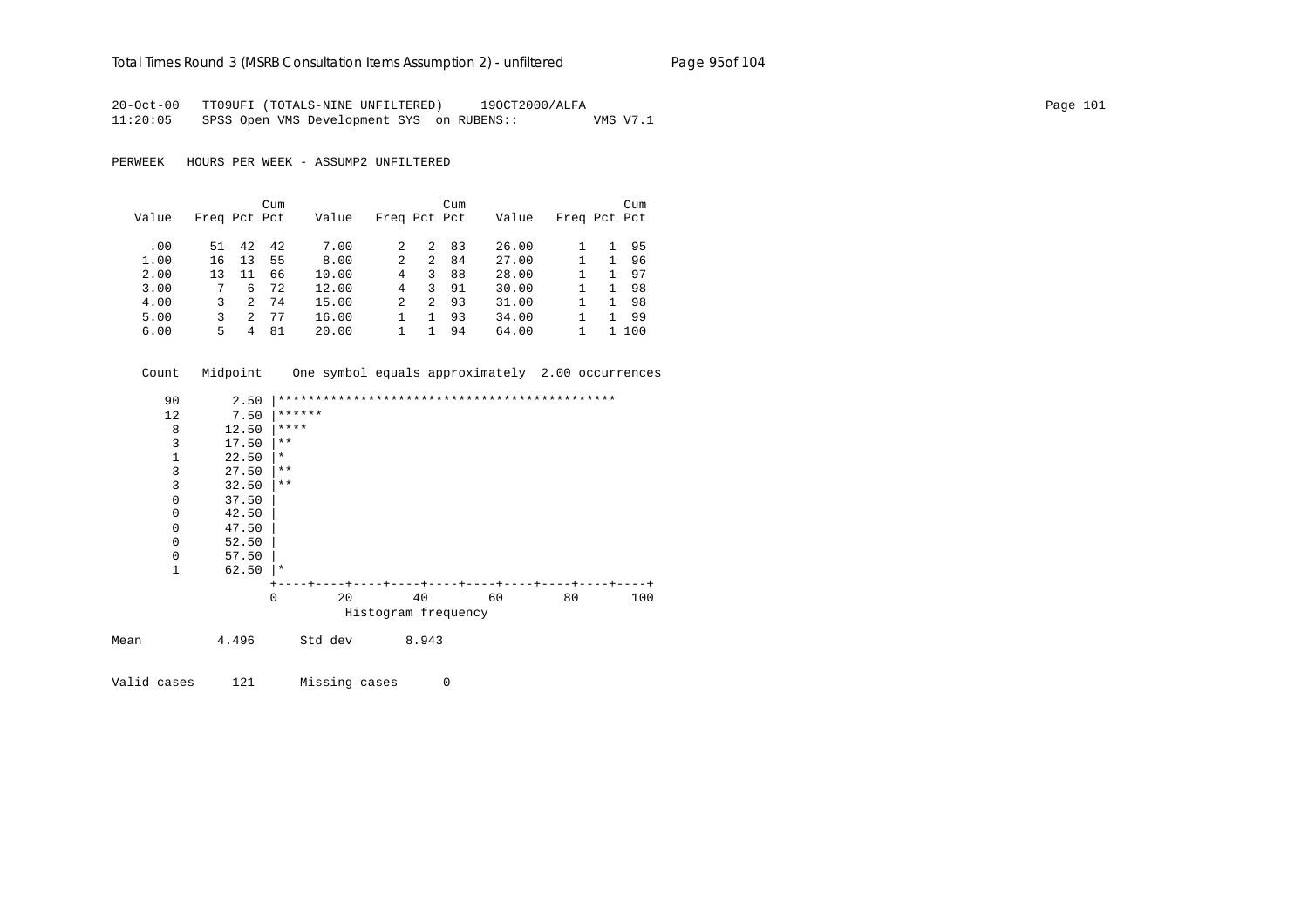20-Oct-00 TT09UFI (TOTALS-NINE UNFILTERED) 19OCT2000/ALFA Page 102 11:20:06 SPSS Open VMS Development SYS on RUBENS:: VMS V7.1

Preceding task required .30 seconds CPU time; 1.26 seconds elapsed.

 560 0 TEMPORARY 561 0 SELECT IF (SCIN36 EQ 34) 562 0 /\* 563 0 /\* TOTAL TIMES FREQUENCY DISTRIBUTION FOR ASSISTANTS 564 0 /\* 565 0 FREQUENCIES VARIABLES=PERWEEK/ 566 0 FORMAT=CONDENSE/ 567 0 HISTOGRAM=INCREMENT (5)/ 568 0 STATISTICS=MEAN STDDEV 569 0 /\*

There are 1,073,640,320 bytes of memory available.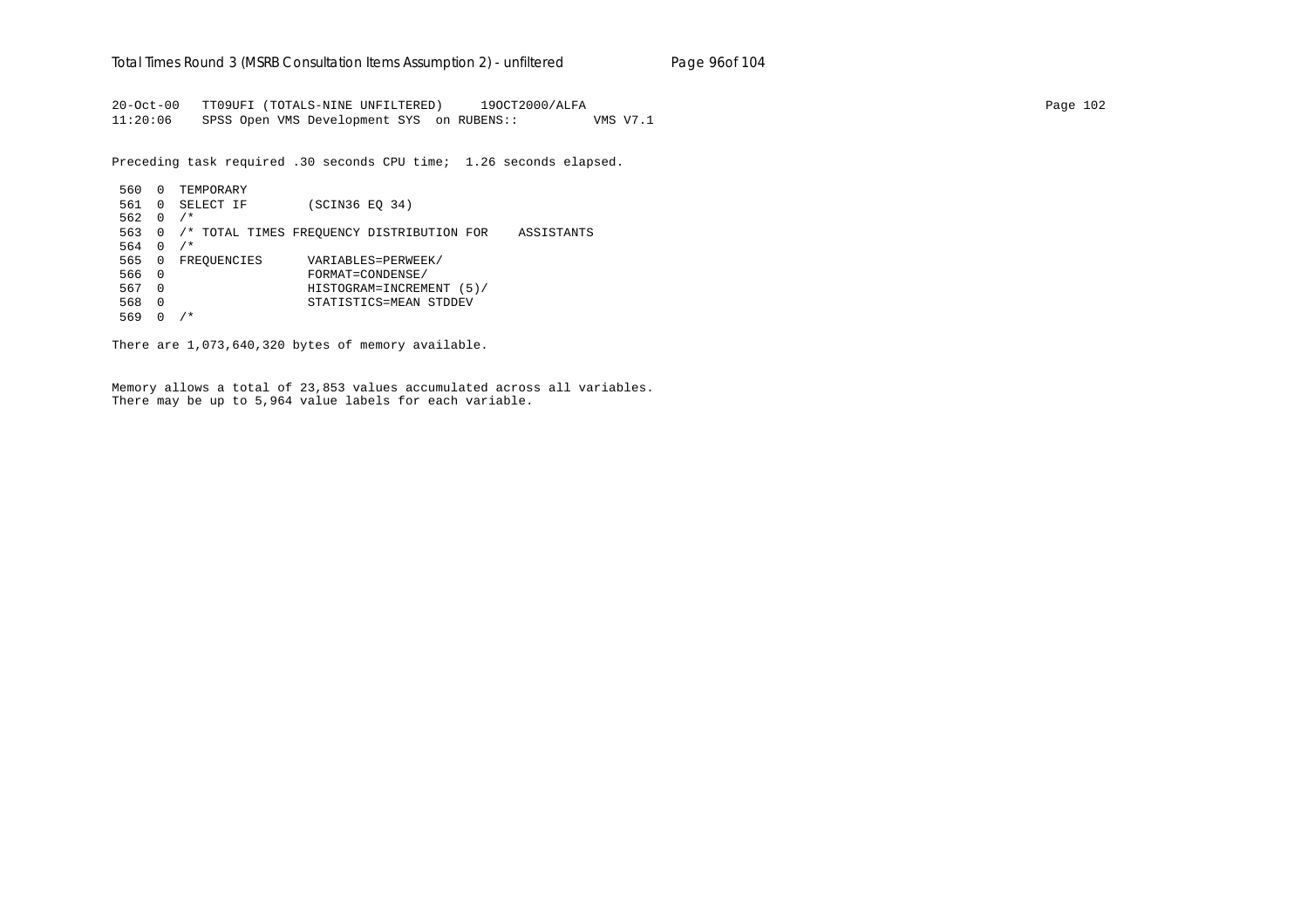# Total Times Round 3 (MSRB Consultation Items Assumption 2) - *unfiltered* Page 97of 104

20-Oct-00 TT09UFI (TOTALS-NINE UNFILTERED) 19OCT2000/ALFA Page 103 11:20:07 SPSS Open VMS Development SYS on RUBENS:: VMS V7.1

PERWEEK HOURS PER WEEK - ASSUMP2 UNFILTERED

|       |              |    | Cum |       |              |    | Cum |       |              |    | Cum |
|-------|--------------|----|-----|-------|--------------|----|-----|-------|--------------|----|-----|
| Value | Freq Pct Pct |    |     | Value | Freq Pct Pct |    |     | Value | Freq Pct Pct |    |     |
| .00   | 124          | 81 | 81  | 8.00  |              | 1. | 94  | 33.00 |              | 1. | 98  |
| 1.00  | 10           |    | 88  | 9.00  |              | 1  | 95  | 50.00 |              |    | 99  |
| 2.00  | 3            | 2  | 90  | 11.00 |              | 1. | 95  | 51.00 |              |    | -99 |
| 3.00  |              | 1. | 90  | 15.00 |              |    | 96  | 56.00 |              |    | 100 |
| 6.00  |              |    | 92  | 17.00 |              |    | 97  |       |              |    |     |
| 7.00  | 2            |    | 93  | 29.00 |              |    | 97  |       |              |    |     |

| Count        |       |              |         |       |                                     |     | Midpoint One symbol equals approximately 4.00 occurrences |
|--------------|-------|--------------|---------|-------|-------------------------------------|-----|-----------------------------------------------------------|
| 138          | 2.50  |              |         |       | *********************************** |     |                                                           |
| 7            | 7.50  | $\star\star$ |         |       |                                     |     |                                                           |
| $\mathbf{1}$ | 12.50 |              |         |       |                                     |     |                                                           |
| 2            | 17.50 | $\star$      |         |       |                                     |     |                                                           |
| 0            | 22.50 |              |         |       |                                     |     |                                                           |
| $\mathbf{1}$ | 27.50 |              |         |       |                                     |     |                                                           |
| 1            | 32.50 |              |         |       |                                     |     |                                                           |
| $\mathbf 0$  | 37.50 |              |         |       |                                     |     |                                                           |
| $\mathbf 0$  | 42.50 |              |         |       |                                     |     |                                                           |
| 0            | 47.50 |              |         |       |                                     |     |                                                           |
| 2            | 52.50 | 1 *          |         |       |                                     |     |                                                           |
| $\mathbf{1}$ | 56.00 |              |         |       |                                     |     |                                                           |
|              |       |              |         |       | ---+----+----+----+----+----+----+- |     |                                                           |
|              |       | $\Omega$     | 40      | 80    | 120                                 | 160 | 200                                                       |
|              |       |              |         |       | Histogram frequency                 |     |                                                           |
| Mean         | 2.170 |              | Std dev | 8.308 |                                     |     |                                                           |

Valid cases 153 Missing cases 0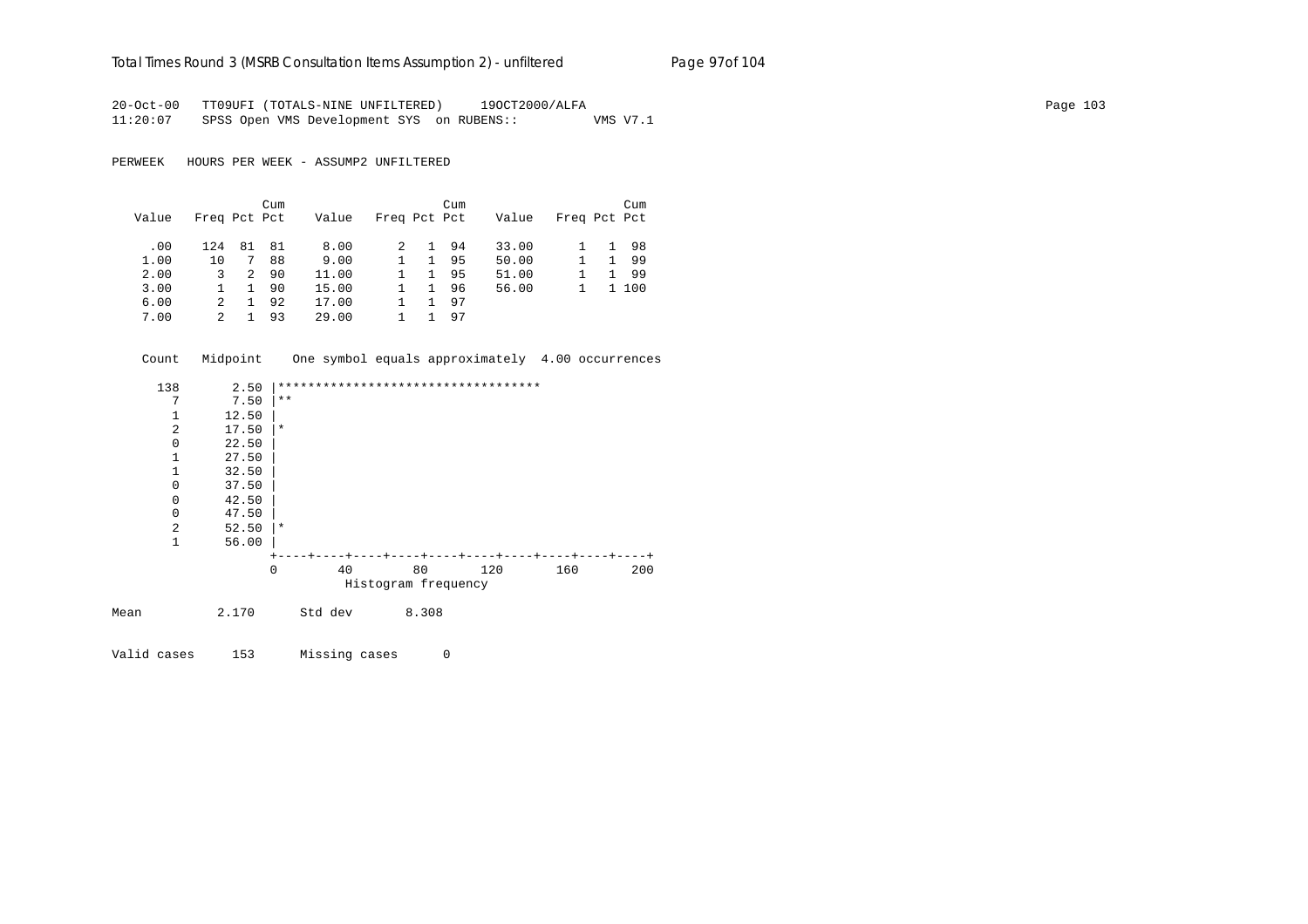20-Oct-00 TT09UFI (TOTALS-NINE UNFILTERED) 19OCT2000/ALFA Page 104 11:20:08 SPSS Open VMS Development SYS on RUBENS:: VMS V7.1

Preceding task required .29 seconds CPU time; 1.46 seconds elapsed.

 570 0 TEMPORARY 571 0 SELECT IF (SCIN36 EQ 35) 572 0 /\* 573 0 /\* TOTAL TIMES FREQUENCY DISTRIBUTION FOR NON-SPEC SURGEONS 574 0 /\* 575 0 FREQUENCIES VARIABLES=PERWEEK/ 576 0 FORMAT=CONDENSE/ 577 0 HISTOGRAM=INCREMENT (5)/ 578 0 STATISTICS=MEAN STDDEV 579 0 /\*

There are 1,073,640,320 bytes of memory available.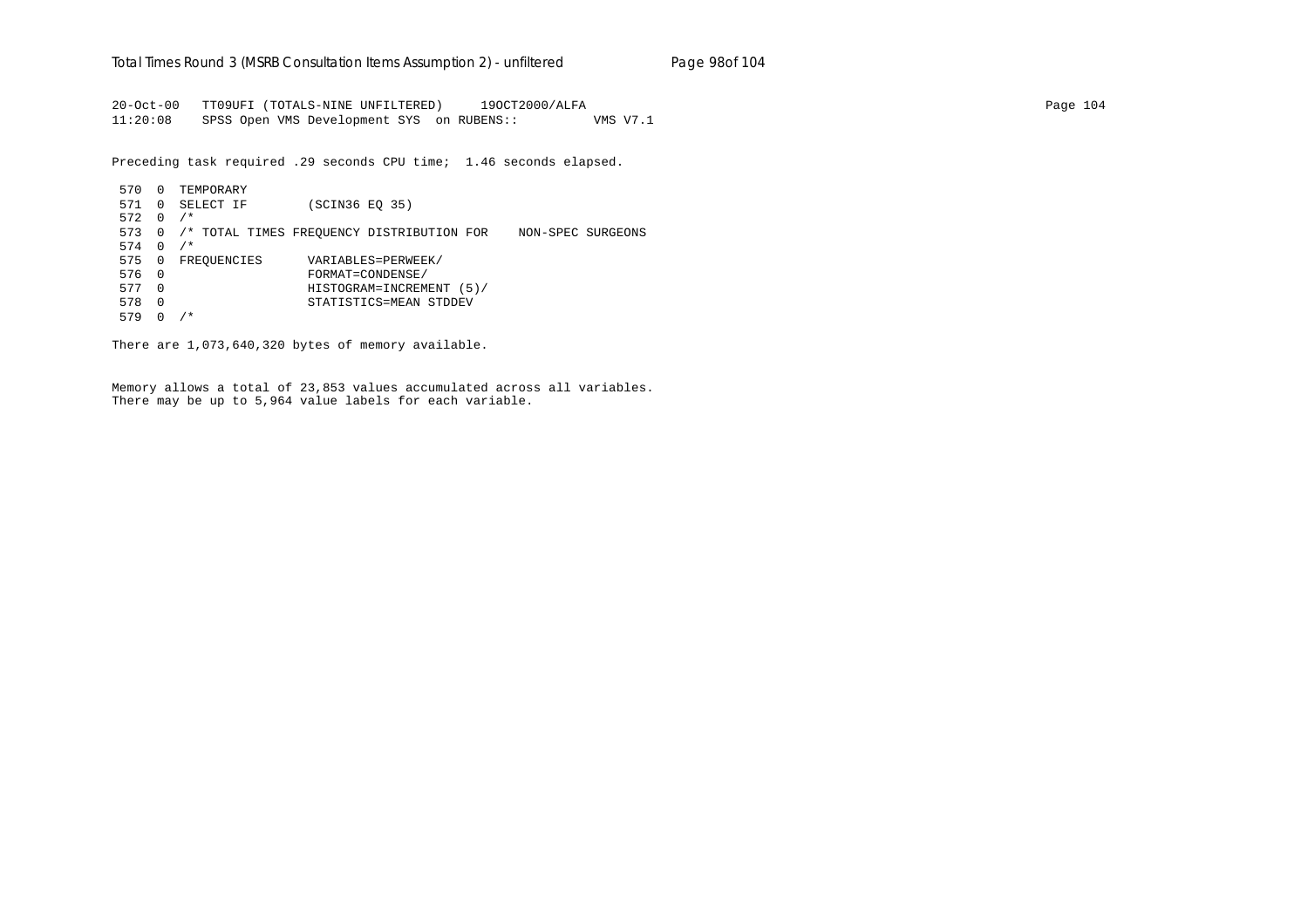20-Oct-00 TT09UFI (TOTALS-NINE UNFILTERED) 19OCT2000/ALFA Page 105 11:20:09 SPSS Open VMS Development SYS on RUBENS:: VMS V7.1

PERWEEK HOURS PER WEEK - ASSUMP2 UNFILTERED

|       |              |              | Cum |       |              |              | Cum |        |                |          | Cum |
|-------|--------------|--------------|-----|-------|--------------|--------------|-----|--------|----------------|----------|-----|
| Value | Freq Pct Pct |              |     | Value | Freq Pct Pct |              |     | Value  | Freq Pct       |          | Pct |
| .00   | 462          | 38           | 38  | 19.00 | 7            | $\mathbf{1}$ | 94  | 42.00  | $\mathbf{1}$   | $\Omega$ | 98  |
| 1.00  | 282          | 23           | 60  | 20.00 | 1            | 0            | 94  | 43.00  | 1              | $\Omega$ | 98  |
| 2.00  | 103          | 8            | 69  | 21.00 | 6            | 0            | 95  | 44.00  | 1              | $\Omega$ | 98  |
| 3.00  | 65           | 5            | 74  | 22.00 | 4            | $\Omega$     | 95  | 45.00  | 3              | $\Omega$ | 98  |
| 4.00  | 41           | 3            | 77  | 23.00 | 4            | $\Omega$     | 95  | 49.00  | 2              | $\Omega$ | 98  |
| 5.00  | 23           | 2            | 79  | 24.00 | 7            | 1            | 96  | 52.00  | $\mathbf{1}$   | $\Omega$ | 99  |
| 6.00  | 25           | 2            | 81  | 25.00 | 1            | $\Omega$     | 96  | 53.00  | $\overline{a}$ | $\Omega$ | 99  |
| 7.00  | 18           | $\mathbf{1}$ | 83  | 26.00 | 2            | 0            | 96  | 56.00  | $\overline{a}$ | $\Omega$ | 99  |
| 8.00  | 23           | 2            | 85  | 27.00 | 3            | $\Omega$     | 96  | 58.00  | $\mathbf{1}$   | $\Omega$ | 99  |
| 9.00  | 16           | $\mathbf{1}$ | 86  | 28.00 | 4            | $\Omega$     | 97  | 59.00  | $\mathbf{1}$   | $\Omega$ | 99  |
| 10.00 | 17           | $\mathbf{1}$ | 87  | 29.00 | 3            | $\Omega$     | 97  | 63.00  | 1              | $\Omega$ | 99  |
| 11.00 | 17           | $\mathbf{1}$ | 89  | 30.00 | 1            | $\Omega$     | 97  | 73.00  | $\mathfrak{D}$ | $\Omega$ | 99  |
| 12.00 | 14           | $\mathbf{1}$ | 90  | 31.00 | 1            | 0            | 97  | 74.00  | 2              | $\Omega$ | 99  |
| 13.00 | 8            | 1            | 90  | 33.00 | $\mathbf{1}$ | $\Omega$     | 97  | 76.00  | $\mathbf{1}$   | $\Omega$ | 100 |
| 14.00 | 9            | $\mathbf{1}$ | 91  | 34.00 | 2            | $\Omega$     | 97  | 77.00  | 2              | $\Omega$ | 100 |
| 15.00 | 8            | $\mathbf{1}$ | 92  | 35.00 | 2            | $\Omega$     | 97  | 81.00  | $\overline{a}$ | $\Omega$ | 100 |
| 16.00 | 8            | $\mathbf{1}$ | 93  | 37.00 | 2            | $\Omega$     | 98  | 87.00  | $\mathbf{1}$   | $\Omega$ | 100 |
| 17.00 | 7            | $\mathbf{1}$ | 93  | 39.00 | 1            | 0            | 98  | 104.00 | 1              | $\Omega$ | 100 |
| 18.00 | 5            | $\Omega$     | 94  | 40.00 | 1            | 0            | 98  |        |                |          |     |

| Count          | Midpoint | One symbol equals approximately 20.00 occurrences |
|----------------|----------|---------------------------------------------------|
| 953            | 2.50     |                                                   |
| 105            | 7.50     | *****                                             |
| 65             | 12.50    | $***$                                             |
| 35             | 17.50    | $\star\star$                                      |
| 22             | 22.50    | $^\ast$                                           |
| 13             | 27.50    | $\ast$                                            |
| 5              | 32.50    |                                                   |
| 5              | 37.50    |                                                   |
| 4              | 42.50    |                                                   |
| 5              | 47.50    |                                                   |
| 3              | 52.50    |                                                   |
| 4              | 57.50    |                                                   |
| $\mathbf 1$    | 62.50    |                                                   |
| $\mathbf 0$    | 67.50    |                                                   |
| $\overline{4}$ | 72.50    |                                                   |
| 3              | 77.50    |                                                   |
| $\overline{a}$ | 82.50    |                                                   |
| $\mathbf{1}$   | 87.50    |                                                   |
| $\mathbf 0$    | 92.50    |                                                   |
| $\mathbf 0$    | 97.50    |                                                   |
|                |          |                                                   |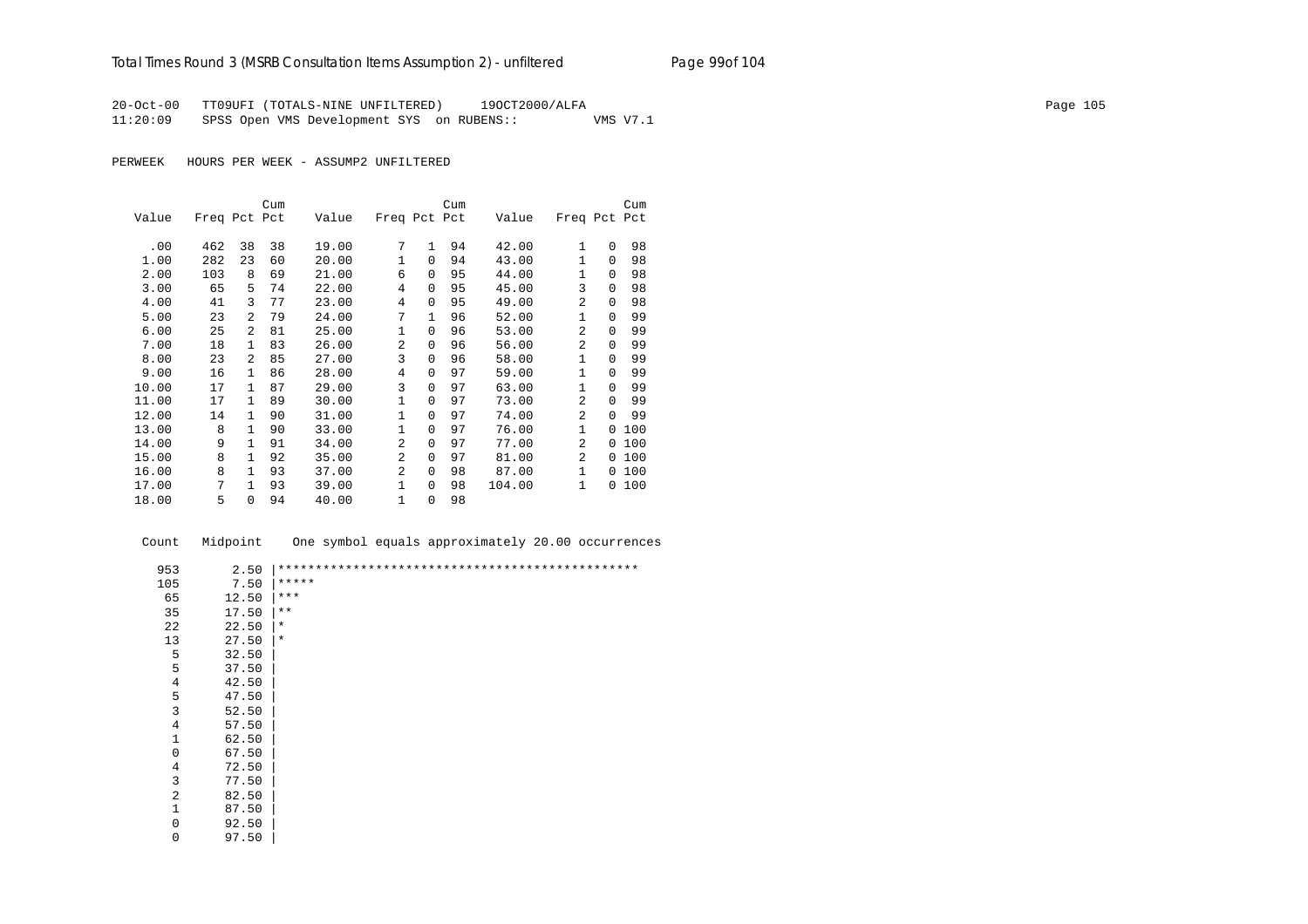## Total Times Round 3 (MSRB Consultation Items Assumption 2) - *unfiltered* Page 100of 104

20-Oct-00 TT09UFI (TOTALS-NINE UNFILTERED) 19OCT2000/ALFA Page 106 11:20:10 SPSS Open VMS Development SYS on RUBENS:: VMS V7.1

PERWEEK HOURS PER WEEK - ASSUMP2 UNFILTERED 1 102.50 | +----+----+----+----+----+----+----+----+----+----+ 0 200 400 600 800 1000 Histogram frequency

Mean 4.741 Std dev 10.873

Valid cases 1231 Missing cases 0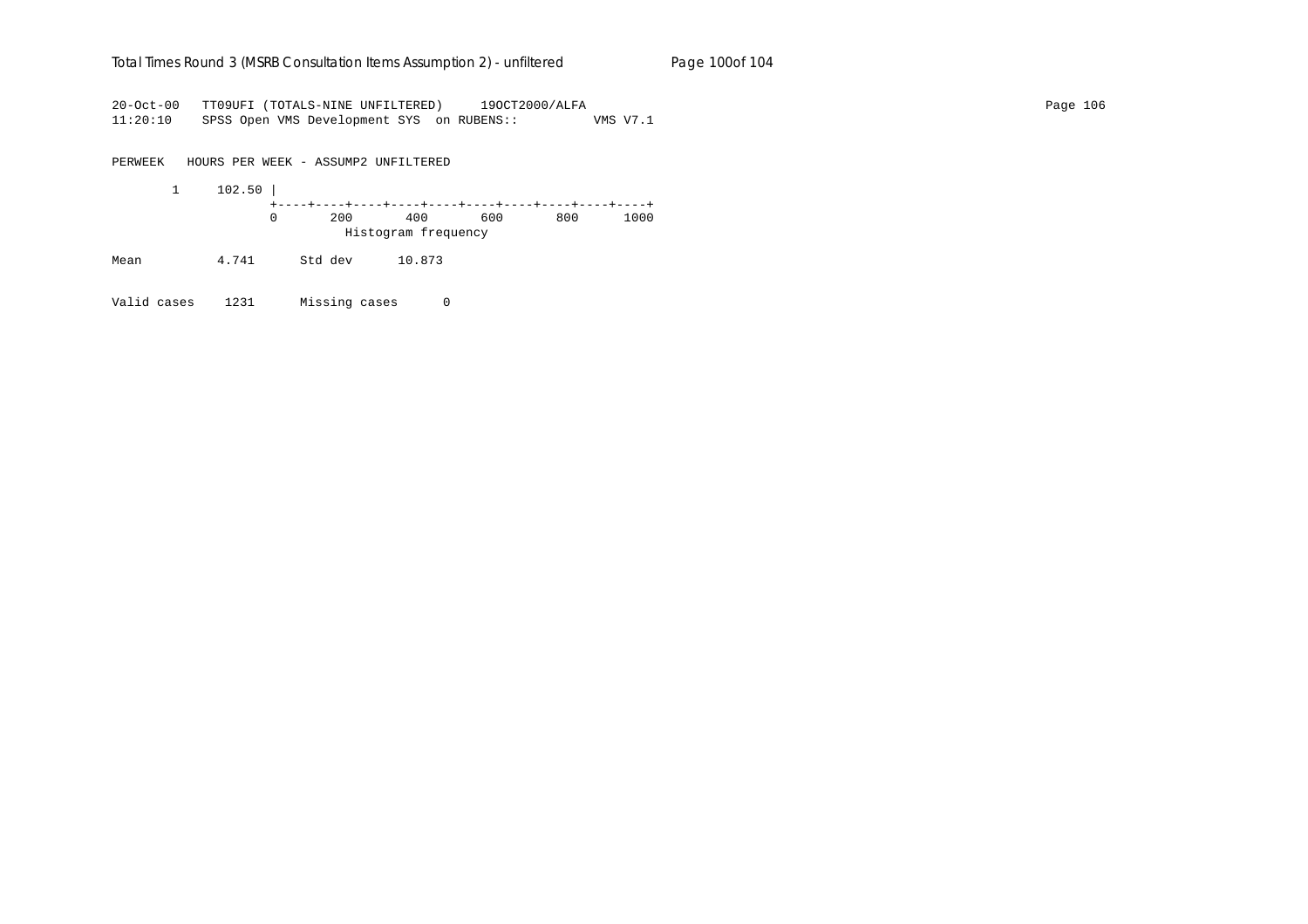20-Oct-00 TT09UFI (TOTALS-NINE UNFILTERED) 19OCT2000/ALFA Page 107 11:20:10 SPSS Open VMS Development SYS on RUBENS:: VMS V7.1

Preceding task required .28 seconds CPU time; 1.82 seconds elapsed.

 580 0 TEMPORARY 581 0 SELECT IF (SCIN36 EQ 36) 582 0 /\* 583 0 /\* TOTAL TIMES FREQUENCY DISTRIBUTION FOR NON-SPEC ANAESTHESIOLOGISTS 584 0 /\* 585 0 FREQUENCIES VARIABLES=PERWEEK/ 586 0 FORMAT=CONDENSE/ 587 0 HISTOGRAM=INCREMENT (5)/ 588 0 STATISTICS=MEAN STDDEV 589 0

There are 1,073,640,320 bytes of memory available.

Memory allows a total of 23,853 values accumulated across all variables. There may be up to 5,964 value labels for each variable.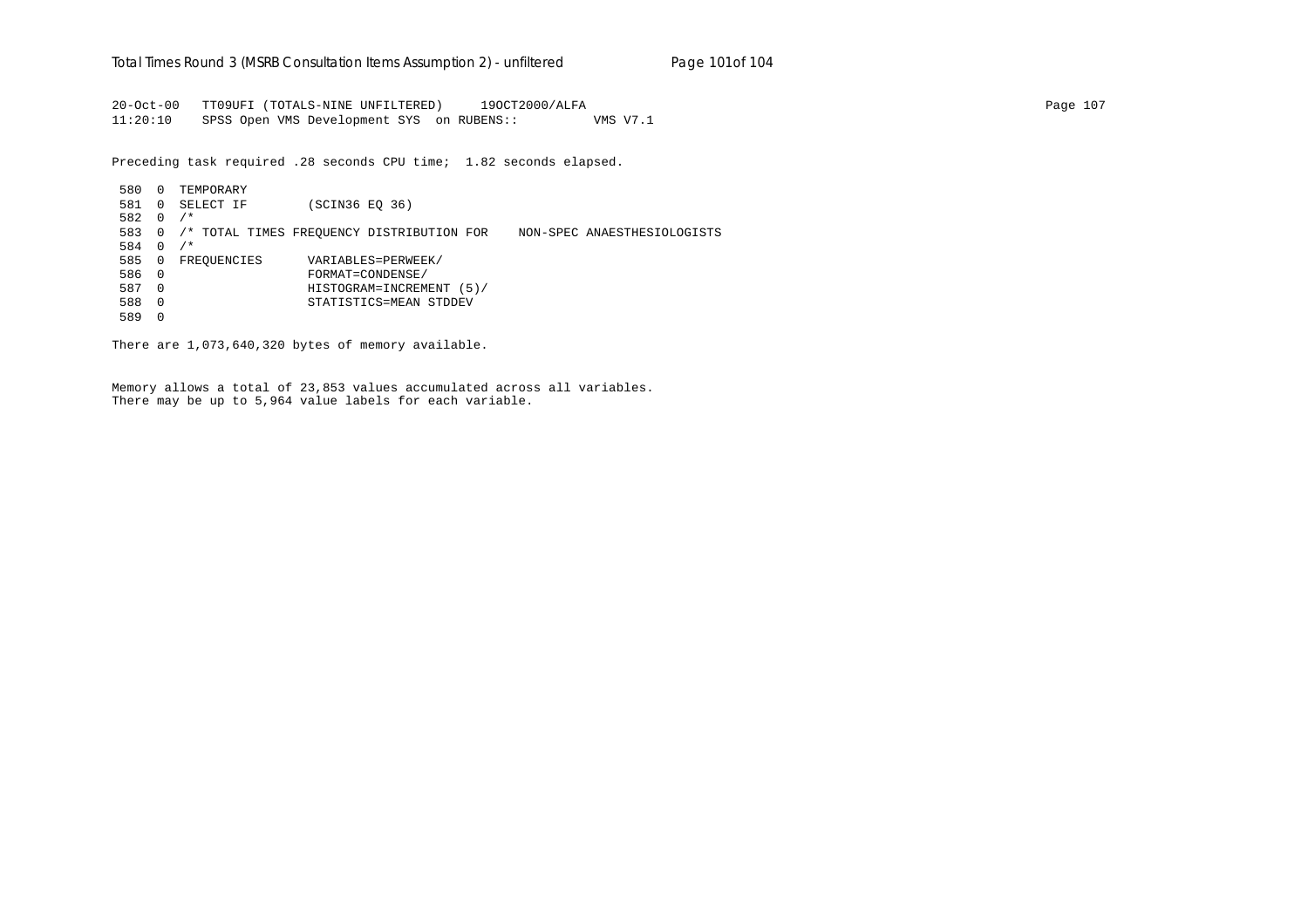## Total Times Round 3 (MSRB Consultation Items Assumption 2) - *unfiltered* Page 102of 104

20-Oct-00 TT09UFI (TOTALS-NINE UNFILTERED) 19OCT2000/ALFA Page 108 11:20:11 SPSS Open VMS Development SYS on RUBENS:: VMS V7.1

PERWEEK HOURS PER WEEK - ASSUMP2 UNFILTERED

|       |                |                | Cum |       |                |                | Cum |        |                |              | Cum |
|-------|----------------|----------------|-----|-------|----------------|----------------|-----|--------|----------------|--------------|-----|
| Value | Freq Pct Pct   |                |     | Value | Freq Pct Pct   |                |     | Value  | Freq Pct Pct   |              |     |
|       |                |                |     |       |                |                |     |        |                |              |     |
| .00   | 19             | 10             | 10  | 22.00 | 3              | $\mathfrak{D}$ | 66  | 47.00  | 2              | $\mathbf{1}$ | 88  |
| 1.00  | 22             | 11             | 21  | 23.00 | $\mathbf{1}$   | $\mathbf{1}$   | 67  | 49.00  | 2              | $\mathbf{1}$ | 89  |
| 2.00  | 13             | 7              | 28  | 25.00 | 5              | 3              | 70  | 52.00  | $\mathbf{1}$   | $\mathbf{1}$ | 89  |
| 3.00  | 8              | 4              | 32  | 26.00 | $\overline{a}$ | $\mathbf{1}$   | 71  | 54.00  | $\mathbf{1}$   | $\mathbf{1}$ | 90  |
| 4.00  | 8              | 4              | 36  | 27.00 | $\mathbf{1}$   | $\mathbf{1}$   | 71  | 55.00  | 1              | $\mathbf{1}$ | 90  |
| 5.00  | 4              | $\overline{a}$ | 38  | 28.00 | 1              | $\mathbf{1}$   | 72  | 56.00  | 1              | $\mathbf{1}$ | 91  |
| 6.00  | 5              | 3              | 41  | 30.00 | 1              | $\mathbf{1}$   | 72  | 57.00  | 1              | $\mathbf{1}$ | 91  |
| 8.00  | 2              | $\mathbf{1}$   | 42  | 31.00 | 1              | 1              | 73  | 58.00  | 3              | 2            | 93  |
| 9.00  | 7              | 4              | 45  | 32.00 | 2              | $\mathbf{1}$   | 74  | 61.00  | 1              | $\mathbf{1}$ | 93  |
| 10.00 | $\mathbf{1}$   | $\mathbf{1}$   | 46  | 33.00 | 3              | $\mathfrak{D}$ | 75  | 63.00  | $\overline{a}$ | $\mathbf{1}$ | 94  |
| 11.00 | 6              | 3              | 49  | 34.00 | 2              | 1              | 76  | 65.00  | 1              | $\mathbf{1}$ | 95  |
| 12.00 | 5              | 3              | 52  | 35.00 | $\mathbf{1}$   | 1              | 77  | 66.00  | $\overline{a}$ | $\mathbf{1}$ | 96  |
| 13.00 | 4              | $\overline{a}$ | 54  | 36.00 | $\overline{a}$ | $\mathbf{1}$   | 78  | 71.00  | 1              | $\mathbf{1}$ | 96  |
| 14.00 | 4              | $\overline{a}$ | 56  | 37.00 | 3              | 2              | 79  | 72.00  | $\mathbf{1}$   | $\mathbf{1}$ | 97  |
| 15.00 | 6              | 3              | 59  | 38.00 | 1              | $\mathbf{1}$   | 80  | 80.00  | $\mathbf{1}$   | $\mathbf{1}$ | 97  |
| 16.00 | 1              | 1              | 59  | 39.00 | 4              | $\overline{a}$ | 82  | 93.00  | $\mathbf{1}$   | $\mathbf{1}$ | 98  |
| 17.00 | $\overline{a}$ | 1              | 60  | 40.00 | $\mathbf{1}$   | $\mathbf{1}$   | 82  | 97.00  | $\mathbf{1}$   | $\mathbf{1}$ | 98  |
| 18.00 | $\overline{a}$ | $\mathbf{1}$   | 61  | 42.00 | 3              | $\overline{a}$ | 84  | 110.00 | 2              | 1            | 99  |
| 19.00 | $\mathbf{1}$   | $\mathbf{1}$   | 62  | 43.00 | $\mathbf{1}$   | $\mathbf{1}$   | 85  | 124.00 | $\mathbf{1}$   | 1            | 100 |
| 20.00 | 2              | $\mathbf{1}$   | 63  | 44.00 | 1              | 1              | 85  |        |                |              |     |
| 21.00 | 4              | $\overline{a}$ | 65  | 46.00 | 3              | $\overline{2}$ | 87  |        |                |              |     |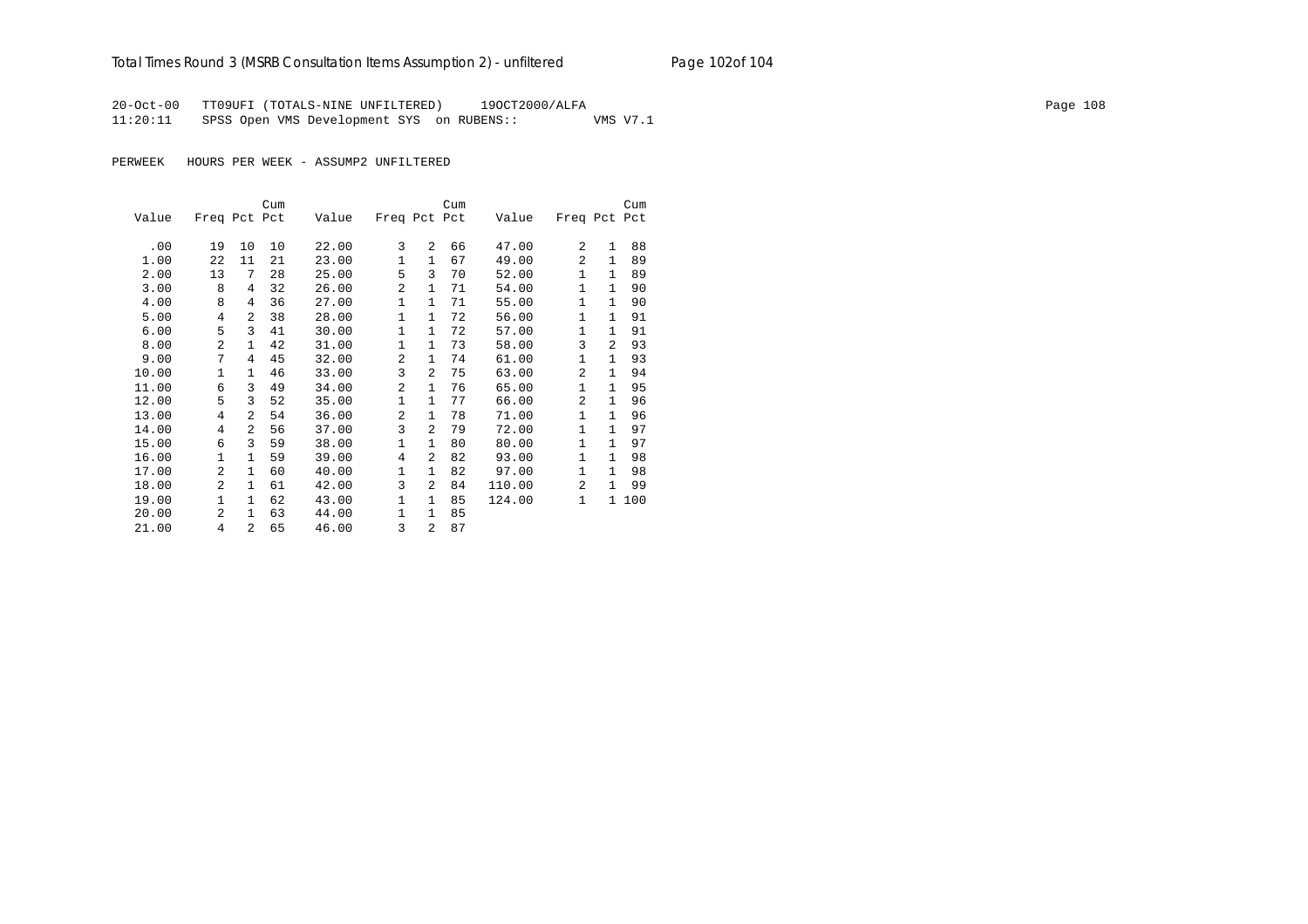| Total Times Round 3 (MSRB Consultation Items Assumption 2) - unfiltered |  | Page 103of 104 |
|-------------------------------------------------------------------------|--|----------------|
|-------------------------------------------------------------------------|--|----------------|

20-Oct-00 TT09UFI (TOTALS-NINE UNFILTERED) 19OCT2000/ALFA Page 109 11:20:11 SPSS Open VMS Development SYS on RUBENS:: VMS V7.1

PERWEEK HOURS PER WEEK - ASSUMP2 UNFILTERED

| Count | Midpoint               |                |                     | One symbol equals approximately 1.50 occurrences |    |    |
|-------|------------------------|----------------|---------------------|--------------------------------------------------|----|----|
| 70    | 2.50                   |                |                     |                                                  |    |    |
| 18    | 7.50                   | ************   |                     |                                                  |    |    |
| 20    | 12.50                  | *************  |                     |                                                  |    |    |
| 12    | 17.50                  | ********       |                     |                                                  |    |    |
| 10    | 22.50                  | *******        |                     |                                                  |    |    |
|       | 9<br>27.50             | ******         |                     |                                                  |    |    |
|       | 9<br>32.50             | ******         |                     |                                                  |    |    |
| 11    | 37.50                  | *******        |                     |                                                  |    |    |
|       | 6<br>42.50             | ****           |                     |                                                  |    |    |
|       | 7<br>47.50             | $***$ * * *    |                     |                                                  |    |    |
|       | 2<br>52.50             | $^\ast$        |                     |                                                  |    |    |
|       | 6<br>57.50             | ****           |                     |                                                  |    |    |
|       | 3<br>62.50             | $***$          |                     |                                                  |    |    |
|       | 3<br>67.50             | $***$          |                     |                                                  |    |    |
|       | 2<br>72.50             | $^\ast$        |                     |                                                  |    |    |
|       | $\mathbf 0$<br>77.50   |                |                     |                                                  |    |    |
|       | 82.50<br>1             | $^\star$       |                     |                                                  |    |    |
|       | 0<br>87.50             |                |                     |                                                  |    |    |
|       | $\mathbf{1}$<br>92.50  | $\star$        |                     |                                                  |    |    |
|       | 1<br>97.50             | *              |                     |                                                  |    |    |
|       | $\mathbf 0$<br>102.50  |                |                     |                                                  |    |    |
|       | 0<br>107.50            |                |                     |                                                  |    |    |
|       | 2<br>112.50            | ∗              |                     |                                                  |    |    |
|       | $\mathbf 0$<br>117.50  |                |                     |                                                  |    |    |
|       | $\mathbf{1}$<br>122.50 | $\star$        |                     |                                                  |    |    |
|       |                        |                |                     |                                                  |    |    |
|       |                        | $\Omega$<br>15 | 30                  | 45                                               | 60 | 75 |
|       |                        |                | Histogram frequency |                                                  |    |    |
| Mean  | 20.582                 | Std dev        | 23.977              |                                                  |    |    |

Valid cases 194 Missing cases 0